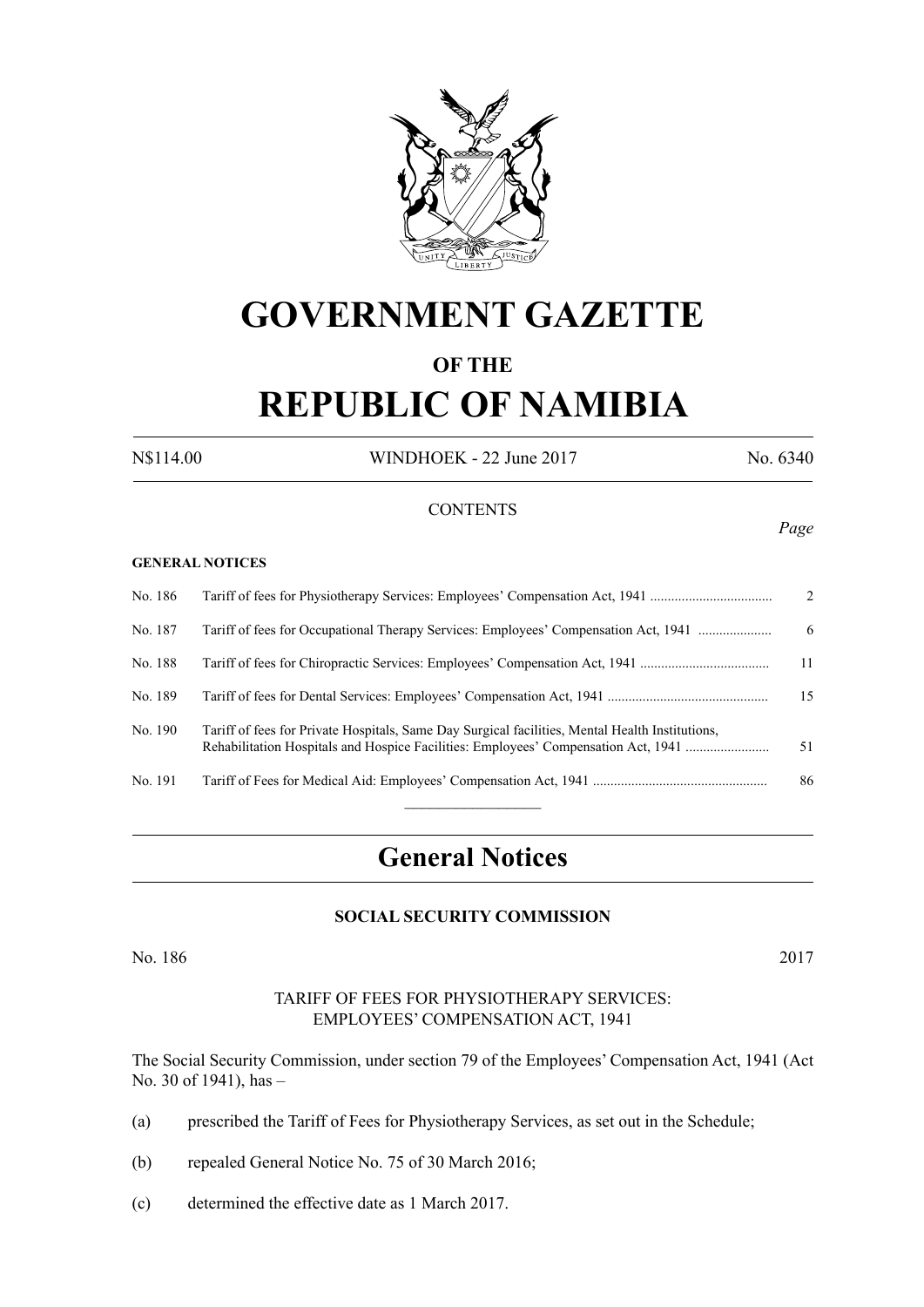#### **J. !Gawaxab CHAIRPERSON SOCIAL SECURITY COMMISSION**

#### **SCHEDULE**

#### **INDEX**

#### **A. GENERAL RULES**

#### **B. MODIFIERS**

#### **C. PROCEDURES**

- 1. Radiation Therapy/Moist Head Therapy/Cryotherapy
- 2. Low Frequency Currents
- 3. High Frequency Currents
- 4. Physical Modalities
- 5. Manipulation/Mobilization of Joints or immobilisation
- 6. Rehabilitation
- 7. Evaluation/Diagnostic
- 8. Visiting Codes
- 9. Other

#### **TARIFF OF FEES FOR PHYSIOTHERAPY SERVICES**

#### **A. GENERAL RULES GOVERNING THE TARIFF**

- **P001** Unless timely steps (i.e. 24 hours prior to the appointment) are taken to cancel an appointment the relevant fee may be charged but shall not be payable by the Commission, but shall be payable by the injured employee. Each case shall, however, be considered on merit and, if circumstances warrant, no fee shall be charged.
- **P002** In exceptional cases where the tariff fee is disproportionately low in relation to the actual services rendered by the practitioner, such higher fee may be agreed upon between the practitioner and the Commission. Conversely, if the fee is disproportionately high in relation to the actual services rendered a lower fee than the tariff fee should be charged.
- **P003** The services of a physiotherapist shall be payable by the Commission, provided that:
	- 1) The physiotherapist is registered in terms of relevant legislation pertaining in the Republic of Namibia;
	- 2) Physiotherapy is provided as a supplementary service to medicine and on written referral by a registered medical or dental practitioner.
- **P004** In the case of prolonged or costly treatment this should only be embarked upon after agreement between the referring medical or dental practitioner and the Commission.
- **P005** After a series of 20 treatments in respect of one injured employee for the same condition, the medical or dental practitioner must re-evaluate the injured employee's condition. If further physiotherapy treatment is required the medical practitioner must submit a Final/Progress Medical Report (Form E.Cl. 5) to the Commission, indicating the necessity for further treatment and where indicated, prescribe further physiotherapy treatment.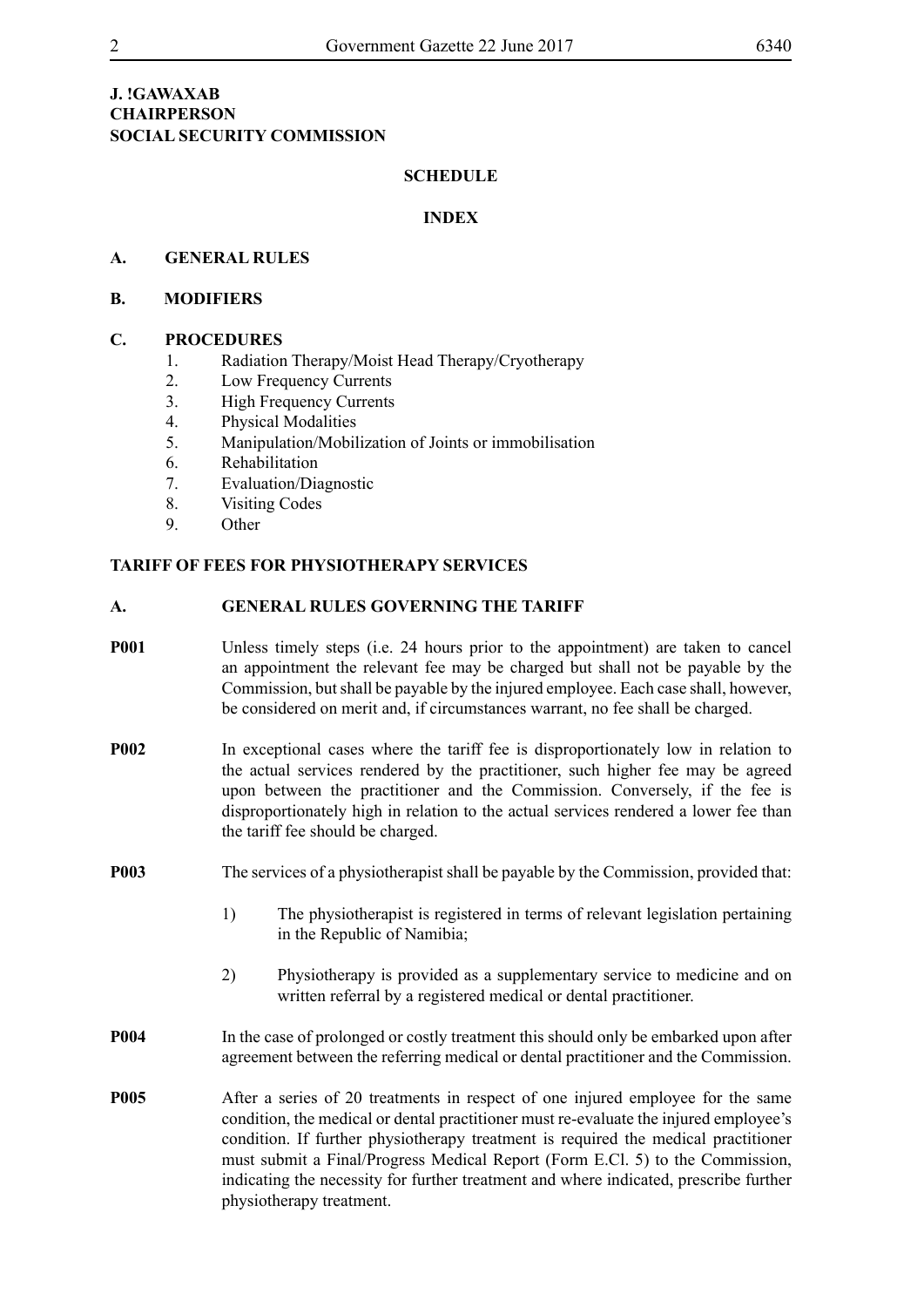| 6340        | Government Gazette 22 June 2017                                                                                                                                                                                                                                                                                                                                                                                                                                                                                                                                                                                                 | $\mathfrak{Z}$ |
|-------------|---------------------------------------------------------------------------------------------------------------------------------------------------------------------------------------------------------------------------------------------------------------------------------------------------------------------------------------------------------------------------------------------------------------------------------------------------------------------------------------------------------------------------------------------------------------------------------------------------------------------------------|----------------|
| <b>P006</b> | "After hours treatment" shall mean a procedure performed on request of a medical<br>or dental practitioner between 18:00 and 07:00 hours on the following day or during<br>weekends between 13:00 hours on Saturday and 07:00 hours on Monday. Public<br>holidays are regarded as Sundays.                                                                                                                                                                                                                                                                                                                                      |                |
|             | This rule shall apply to all treatments whether provided in the practitioner's rooms, at<br>a health facility, nursing home or private residence only on written instructions from<br>the attending medical or dental practitioner when the patient's (injured employee's)<br>condition necessitates it.                                                                                                                                                                                                                                                                                                                        |                |
|             | The fee for all treatments under this rule shall be the tariff fee plus 50 % and must<br>be motivated. Modifier 720006 must then be quoted after the appropriate tariff code<br>number to indicate that this rule is applicable.                                                                                                                                                                                                                                                                                                                                                                                                |                |
|             | In case where the physiotherapist's scheduled working hours extend after 18:00<br>hours during the week e.g. 19:00 hours, or 13:00 hours on a Saturday, the above<br>rule shall not apply for services rendered during this extended period of time and<br>Modifier 720006 shall not be charged.                                                                                                                                                                                                                                                                                                                                |                |
| <b>P007</b> | Where a practitioner uses equipment that is not owned by that practitioner, a reduction<br>of 15% of the relevant tariff fee will be applicable. Modifier 72007 must be quoted<br>after the appropriate tariff code number to indicate that this rule is applicable.                                                                                                                                                                                                                                                                                                                                                            |                |
| <b>P008</b> | The fee in respect of more than one procedure (excluding evaluation and visiting<br>items 72407, 72501, 72502, 72701, 72702, 72703. 72704, 72705, 72801, 72803,<br>72901 and 72903) performed at the same consultation or visit, shall be the fee for<br>the major procedure plus 50% in respect of each additional procedure, but under no<br>circumstances may fees be charged for more than three procedures carried out in<br>the treatment of any one condition. Modifier 720008 must then be quoted after the<br>appropriate tariff code number for the additional procedures to indicate that his rule<br>is applicable. |                |
| <b>P009</b> | Where more than one condition requires treatment and each of these conditions<br>necessitates an individual treatment, they shall be charged as individual treatments.<br>Full details of the nature of the treatments must be stated. Modifier 720009 must<br>then be quoted after the appropriate tariff code number to indicate that this rule is<br>applicable.                                                                                                                                                                                                                                                             |                |
| <b>P010</b> | Where the treatment times of two completely separate and different conditions<br>overlap, the fee shall be the full tariff fee for the one condition and 50% of the fee<br>for the other condition. Modifier 720010 must then be quoted after the appropriate<br>tariff code number to indicate that this rule is applicable.                                                                                                                                                                                                                                                                                                   |                |
| <b>P011</b> | Where the physiotherapist performs treatments away from his treatment rooms,<br>travelling costs shall be charged as follows: N\$13.93 per km for each kilometer in<br>excess of 16 kilometers total travelled in own car e.g. 19 km total = $3 \times N\$ 13.93 =<br>N\$41.79.                                                                                                                                                                                                                                                                                                                                                 |                |
| <b>P012</b> | Every physiotherapist must acquaint herself/himself with the regulations promulgated<br>under the Employees' Compensation Act, 1941 (Act No. 30 of 1941) especially in<br>connection with the rendering of services and submission of accounts.                                                                                                                                                                                                                                                                                                                                                                                 |                |
|             | Every account shall be signed by the service provider and contain the following<br>particulars -                                                                                                                                                                                                                                                                                                                                                                                                                                                                                                                                |                |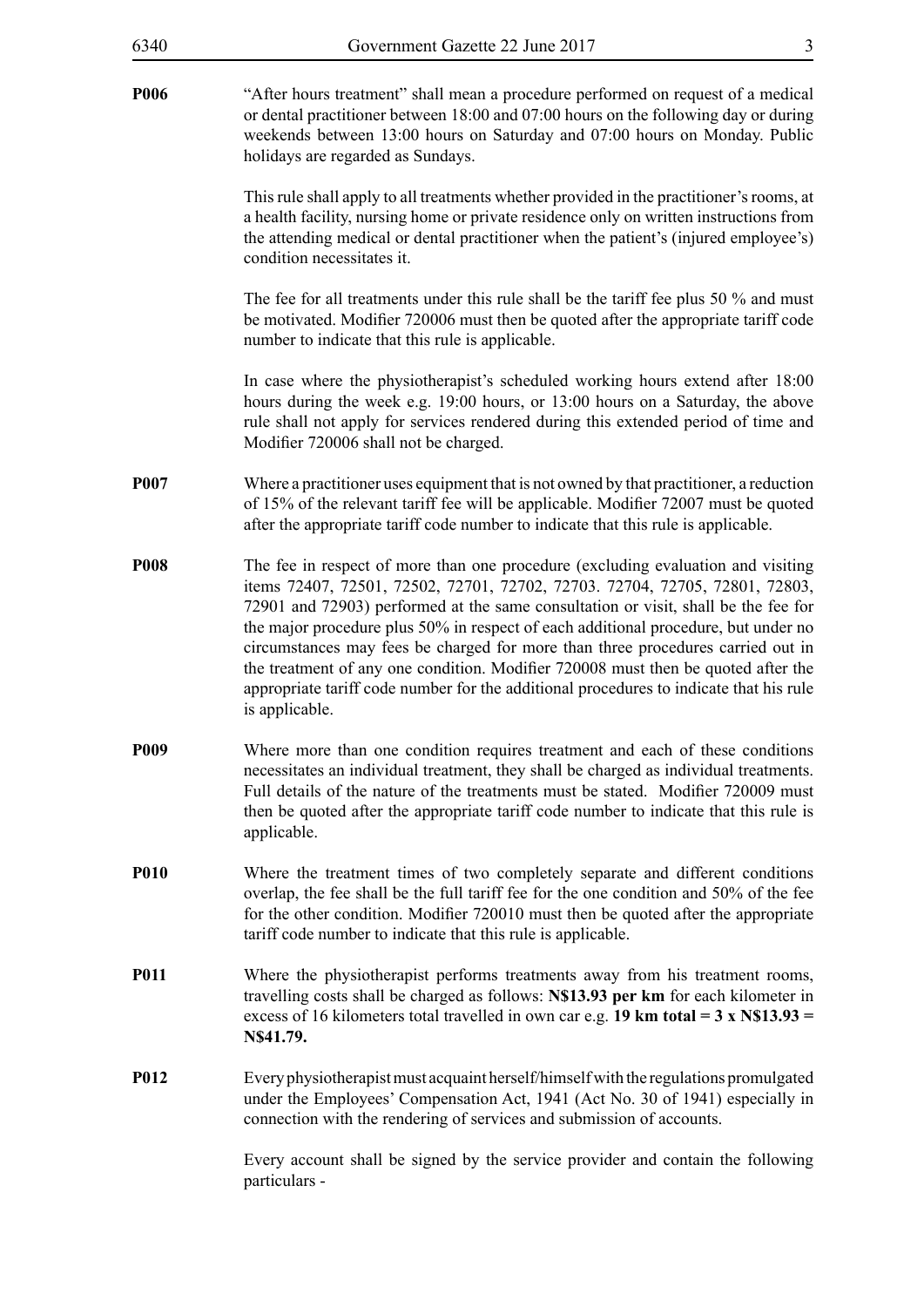- 1) The name, address and practice code number of the physiotherapist. 2) The name and practice code number of the referring medical or dental
	- practitioner.
	- 3) The surname, first name, date of birth, Social Security Number and date of accident of the injured employee.
	- 4) The nature of the injury, the condition treated and the nature of treatment.
	- 5) The date on which the service was rendered.
	- 6) The tariff code number and fee of the procedure used in this Schedule. **and shall be accompanied by:**
	- 7) A copy of the completed Employer's Report of Accident (Form E.Cl. 2) page 1.
	- 8) A copy of the referral letter from the medical or dental practitioner concerned.
	- 9) Continuation of treatment prescription after each 20 treatments, where applicable.
- **P013** Item 72305, 72501 and 72503 cannot be claimed simultaneously

## **B. MODIFIERS GOVERNING THE TARIFF**

- **720006** Add 50 % (percent) of the total fee for the treatment.
- **720007** 15 % (percent) of the relevant tariff fee to be deducted where equipment used is not owned by the practitioner.
- **720008** Only 50 % (percent) of the fee for these additional procedures may be charged.
- **720009** The full tariff fee for the additional condition may be charged.
- **720010** Only 50 % (percent) of the fee for the second condition may be charged.
- **720011** Travelling costs as indicated in Rule P011.
- **NOTE** Monetary value of ten units = N\$87.40 VAT inclusive.

## **C. PROCEDURES**

| <b>Remarks</b> | Code             | <b>PROCEDURE</b>                                                   | <b>Units</b> | N\$    |
|----------------|------------------|--------------------------------------------------------------------|--------------|--------|
|                | 1.               | <b>RADIATION THERAPY/MOIST HEAD THERAPY/</b><br><b>CRYOTHERAPY</b> |              |        |
|                | 72001            | Infra-red, Radiant Heat, Wax Therapy, Hot Packs                    | 10.00        | 87.40  |
|                | 72005            | Ultraviolet light                                                  | 17.00        | 148.50 |
|                | 72006            | Laser beam                                                         | 17.00        | 148.50 |
|                | 72007            | Cryotherapy                                                        | 10.00        | 87.40  |
|                | $\overline{2}$ . | <b>LOW FREQUENCY CURRENTS</b>                                      |              |        |
|                | 72103            | Galvanism, Diodynamic current, Tens                                | 10.00        | 87.40  |
|                | 72105            | Muscle and nerve stimulating currents                              | 12.00        | 104.80 |
|                | 72107            | <b>Interferential Therapy</b>                                      | 15.00        | 131.00 |
|                | 3.               | <b>HIGH FREQUENCY CURRENTS</b>                                     |              |        |
|                | 72201            | Shortwave diathermy                                                | 15.00        | 131.00 |
|                | 72203            | Ultrasound                                                         | 17.00        | 148.50 |
|                | 72205            | Microwave                                                          | 15.00        | 131.00 |
|                | 4.               | PHYSICAL MODALITIES                                                |              |        |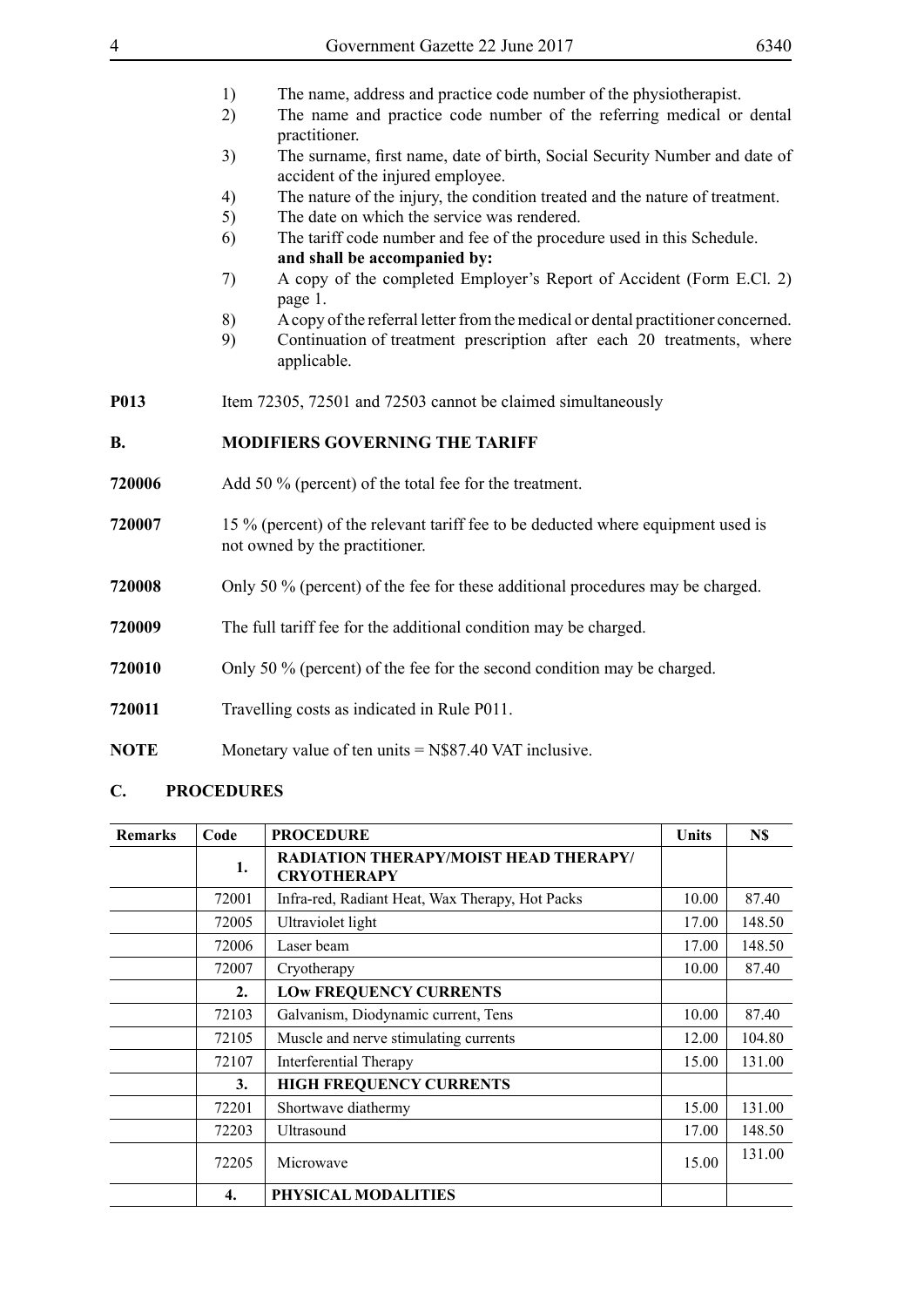|   | × |    |        |  |
|---|---|----|--------|--|
|   |   |    | I<br>I |  |
| × | v | ۰. | I      |  |

| <b>Remarks</b> | Code  | <b>PROCEDURE</b>                                                                                                                                                                                                                                                                            | <b>Units</b> | N\$    |
|----------------|-------|---------------------------------------------------------------------------------------------------------------------------------------------------------------------------------------------------------------------------------------------------------------------------------------------|--------------|--------|
|                | 72300 | Vibration                                                                                                                                                                                                                                                                                   | 13.10        | 114.40 |
|                | 72301 | Percussion                                                                                                                                                                                                                                                                                  | 16.10        | 140.60 |
|                | 72302 | Massage                                                                                                                                                                                                                                                                                     | 10.00        | 80.80  |
|                | 72303 | Myofacial release/soft tissue mobilisation, one or more body<br>parts                                                                                                                                                                                                                       | 20.09        | 175.50 |
|                | 72304 | Acupuncture                                                                                                                                                                                                                                                                                 | 20.00        | 174.70 |
|                | 72305 | Re-education of movement/exercises (excluding ante- and<br>post-natal exercises)                                                                                                                                                                                                            | 10.04        | 87.70  |
|                | 72307 | Pre- and post-operative exercises and/or breathing exercises                                                                                                                                                                                                                                | 10.04        | 87.70  |
|                | 72308 | Group exercises (excluding ante- and post-natal exercises) –<br>maximum of 10 in a group                                                                                                                                                                                                    | 10.00        | 87.40  |
|                | 72309 | Isokinetic treatment                                                                                                                                                                                                                                                                        | 20.00        | 174.70 |
|                | 72310 | Neural tissue mobilization                                                                                                                                                                                                                                                                  | 20.00        | 174.70 |
|                | 72314 | Lymph drainage                                                                                                                                                                                                                                                                              | 10.00        | 87.40  |
|                | 72315 | Postural drainage                                                                                                                                                                                                                                                                           | 13.07        | 114.20 |
|                | 72317 | Traction                                                                                                                                                                                                                                                                                    | 20.00        | 174.70 |
|                | 72318 | Upper respiratory nebulization or lavage                                                                                                                                                                                                                                                    | 10.00        | 87.40  |
|                | 72319 | Nebulisation                                                                                                                                                                                                                                                                                | 15.09        | 131.80 |
|                | 72321 | Intermittent positive pressure ventilation                                                                                                                                                                                                                                                  | 15.09        | 131.80 |
|                | 72323 | Suction: Level 1 (including sputum specimen taken by suc-<br>tion)                                                                                                                                                                                                                          | 10.04        | 87.70  |
|                | 72325 | Suction: Level 2 (Suction with involvement of lavage<br>as a treatment in a special unit situation or in the respiratory<br>compromised patient)                                                                                                                                            | 20.09        | 175.50 |
|                | 72327 | Bagging (used on the intubated unconscious patient or in the<br>severely respiratory distressed patient)                                                                                                                                                                                    | 10.04        | 87.70  |
|                | 72328 | Dry needling                                                                                                                                                                                                                                                                                | 20.00        | 174.70 |
|                | 5.    | <b>MANIPULATION/MOBILISATION OF JOINTS OR</b><br><b>IMMOBILISATION</b>                                                                                                                                                                                                                      |              |        |
|                | 72401 | Spinal                                                                                                                                                                                                                                                                                      | 25.13        | 219.50 |
|                | 72402 | Pre-meditated manipulation                                                                                                                                                                                                                                                                  | 20.00        | 174.70 |
|                | 72405 | All other joints                                                                                                                                                                                                                                                                            | 20.00        | 174.70 |
|                | 72407 | Immobilization (excluding materials). Rule P008 does not<br>apply.                                                                                                                                                                                                                          | 15.00        | 131.00 |
|                | 6.    | <b>REHABILITATION</b>                                                                                                                                                                                                                                                                       |              |        |
|                | 72501 | Rehabilitation and/or hydrotherapy where the patient requires<br>the undivided attention of the physiotherapist. Rule P008 does<br>not apply.                                                                                                                                               | 25.00        | 218.40 |
|                | 72502 | Hydrotherapy where the patient requires the undivided atten-<br>tion of the physiotherapist. Rule P008 does not apply.                                                                                                                                                                      | 25.00        | 218.40 |
|                | 72503 | Rehabilitation of Central Nervous System disorders - condi-<br>tion to be clearly stated and fully documented (for brain inju-<br>ries, quadriplegics and paraplegics only). (No other treatment<br>modality may be used in conjunction with this)                                          | 55.00        | 480.50 |
|                | 72504 | <b>EMG</b> Biofeedback treatment                                                                                                                                                                                                                                                            | 20.00        | 174.70 |
|                | 72505 | Group rehabilitation. Treatment of a patient with disabling pa-<br>thology in an appropriate facility requiring specific equipment<br>and supervision, without individual attention for the whole<br>treatment session, in accredited venue only and no charge may<br>be levied by facility | 35.00        | 305.80 |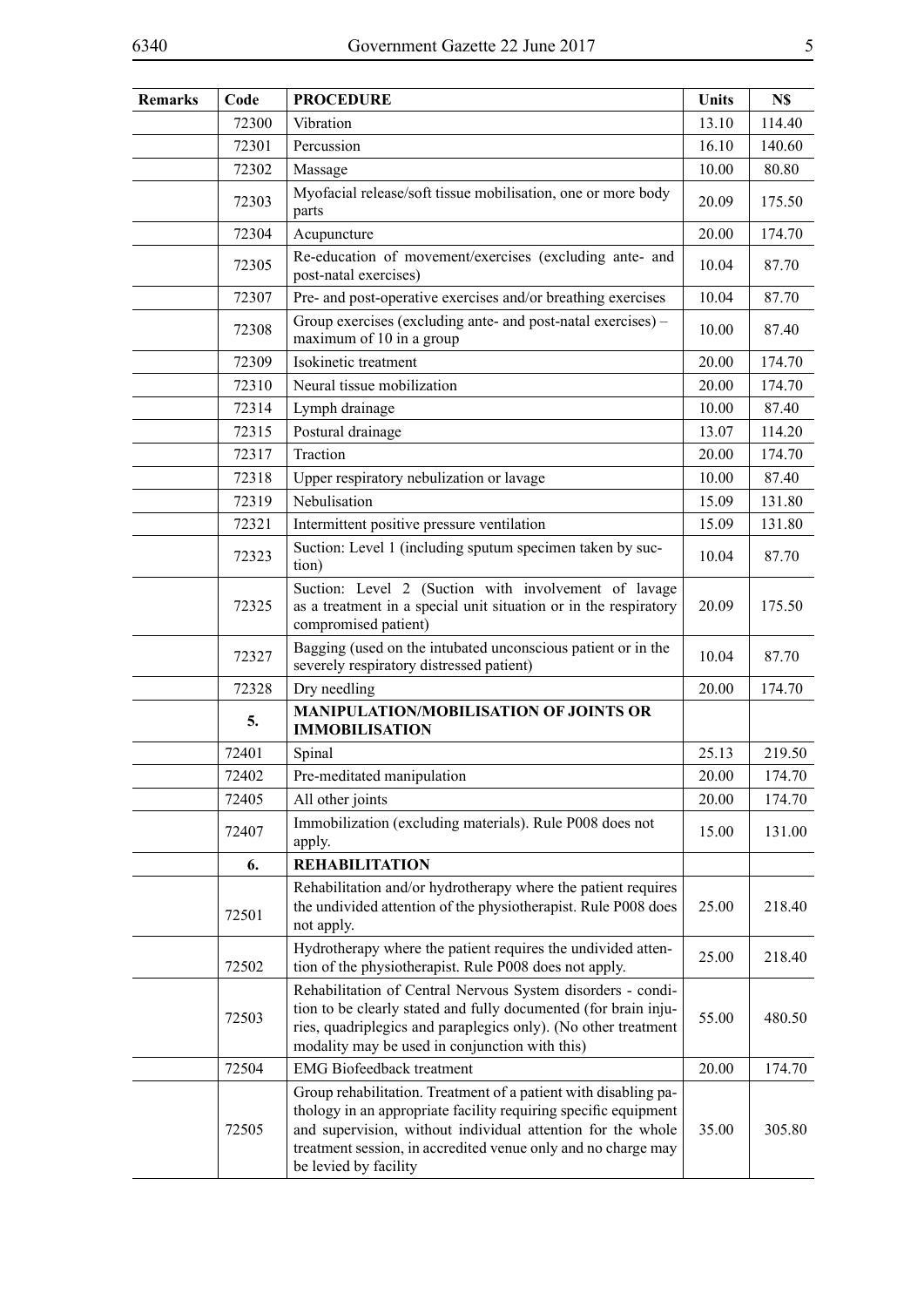| <b>Remarks</b> | Code  | <b>PROCEDURE</b>                                                                                                                                                                                                                                                                                                                                                                  | <b>Units</b> | N\$    |
|----------------|-------|-----------------------------------------------------------------------------------------------------------------------------------------------------------------------------------------------------------------------------------------------------------------------------------------------------------------------------------------------------------------------------------|--------------|--------|
|                | 72507 | Respiratory Re-education and Training                                                                                                                                                                                                                                                                                                                                             | 22.11        | 193.20 |
|                | 7.    | <b>EVALUATION/DIAGNOSTIC</b>                                                                                                                                                                                                                                                                                                                                                      |              |        |
|                | 72701 | Evaluation/counseling at the first visit only (to be fully docu-<br>mented) Please note: Item 72701 should not be used for ex-<br>amination of each so-called "condition" at the first visit                                                                                                                                                                                      | 15.00        | 131.00 |
|                | 72702 | Complex evaluation/counseling at the first visit only (to be<br>fully documented).                                                                                                                                                                                                                                                                                                | 30.00        | 262.10 |
|                | 72703 | One complete re-assessment of a patient's condition during<br>the course of treatment, and/or counseling of the patient or his<br>family to be used with procedures 72501 or 72503 - refer to<br>Rule P011                                                                                                                                                                        | 15.00        | 131.00 |
|                | 72704 | Lung function: Peak flow (once per treatment).                                                                                                                                                                                                                                                                                                                                    | 5.04         | 44.00  |
|                | 72705 | Computerized/Electronic test for lung pathology                                                                                                                                                                                                                                                                                                                                   | 15.00        | 131.00 |
|                | 72801 | Electrical test for diagnostic purpose (including IT curve and<br>Isokinetic tests) for specific medical condition                                                                                                                                                                                                                                                                | 35.00        | 305.80 |
|                | 72803 | Effort test - multistage treadmill.                                                                                                                                                                                                                                                                                                                                               | 35.00        | 305.80 |
|                | 8.    | <b>VISITING CODES</b>                                                                                                                                                                                                                                                                                                                                                             |              |        |
|                | 72901 | Treatment at a nursing home (once per day only): Relevant<br>fee plus (to be charged only once per day and not with every<br>hospital visit)                                                                                                                                                                                                                                      | 10.04        | 87.70  |
|                | 72903 | Domiciliary treatments - Apply only when medically moti-<br>vated: Relevant fee plus                                                                                                                                                                                                                                                                                              | 20.00        | 174.70 |
|                | 9.    | <b>OTHER</b>                                                                                                                                                                                                                                                                                                                                                                      |              |        |
|                | 72937 | Bird or equivalent freestanding nebulizer excluding oxygen<br>at hospital per day                                                                                                                                                                                                                                                                                                 | 20.09        | 175.50 |
|                | 72938 | Bird or equivalent freestanding nebulizer excluding oxygen<br>at domiciliary per day.                                                                                                                                                                                                                                                                                             | 20.09        | 175.50 |
|                | 72939 | Cost of material: Single items below N\$3139.20 plus VAT<br>(unless the service provider is not registered as a VAT vendor)<br>may be charged for at cost price plus 20%.                                                                                                                                                                                                         |              |        |
|                | 72940 | Cost of appliances: Single items below N\$3139.20 plus VAT<br>(unless the service provider is not registered as a VAT vendor)<br>may be charged for at cost price plus 20%.<br>Note: For cost of material and appliances exceeding<br>N\$3139.20 plus VAT (unless the service provider is not reg-<br>istered as a VAT vendor) authorization from the Commission<br>is requested. |              |        |

#### **SOCIAL SECURITY COMMISSION**

 $\overline{\phantom{a}}$  , where  $\overline{\phantom{a}}$ 

No. 187 2017

#### TARIFF OF FEES FOR OCCUPATIONAL THERAPY SERVICES: EMPLOYEES' COMPENSATION ACT, 1941:

The Social Security Commission, under section 79 of the Employees' Compensation Act, 1941 (Act No. 30 of 1941), has –

- (a) prescribed the Tariff of Fees for Occupational Therapy Services, as set out in the Schedule;
- (b) repealed General Notice No. 76 of 30 March 2016; and
- (c) determined the effective date as 1 March 2017.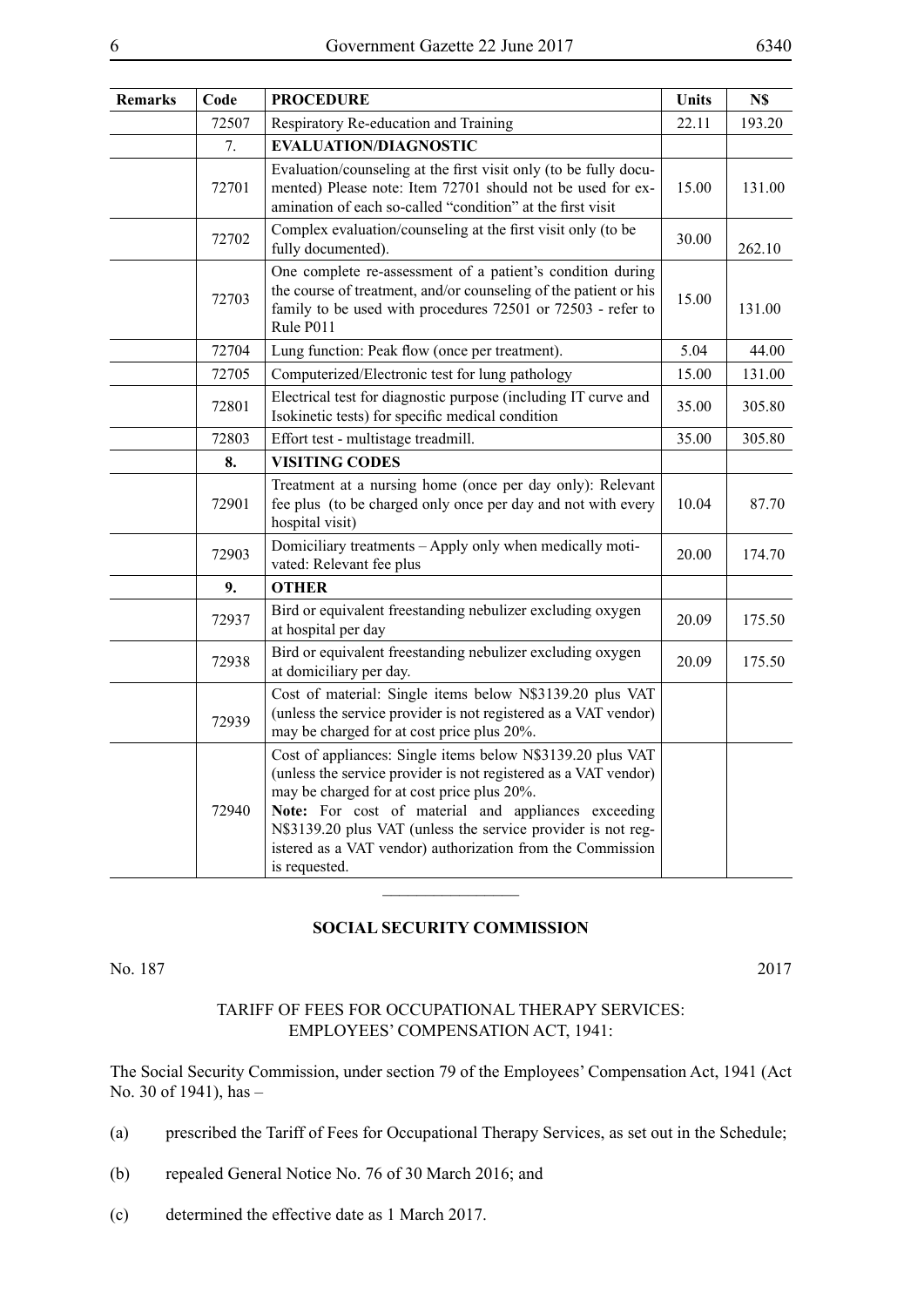#### **J. !Gawaxab CHAIRPERSON SOCIAL SECURITY COMMISSION**

#### **SCHEDULE**

#### **INDEX**

#### **A. GENERAL INFORMATION**

#### **B. MODIFIERS**

#### **C. PROCEDURES**

- 1. Procedures of Interviewing, Guidance and Consultancy
- 2. Procedures of Initial Evaluation to determine the treatment
- 3. Procedures of Therapy
- 4. Procedures required to promote treatment

#### **A. GENERAL RULES GOVERNING THE TARIFF**

- **OT001** Unless timely steps (i.e. 24 hours prior to the appointment) are taken to cancel an appointment for a consultation the relevant consultation fee may be charged, but shall not be payable by the Commission, but shall be payable by the injured employee. Each case shall, however, be considered on merit and, if circumstances warrant, no fee shall be charged.
- **OT002** In exceptional cases where the tariff fee is disproportionately low in relation to the actual services rendered by the practitioner, such higher fee may be agreed upon between the practitioner and the

Commission. Conversely, if the fee is disproportionately high in relation to the actual services rendered a lower fee than the tariff fee should be charged.

- **OT003** The services of an occupational therapist shall be payable by the Commission, provided that:
	- 1) The occupational therapist is registered in terms of relevant legislation pertaining in the Republic of Namibia;
	- 2) Occupational Therapy services are provided on written referral by a registered medical or dental practitioner.
- **OT004** In the case of prolonged or costly treatment this should only be embarked upon after agreement between the referring medical or dental practitioner and the Commission.
- **OT005** After a series of 80 treatments in respect of one injured employee for the same condition, the medical or dental practitioner must re-evaluate the injured employee's condition and submit a Progress Report (Form E.CL. 5) to the Commission, in which the necessity for further treatment is motivated.
- **OT006** "After hour treatment" shall mean a procedure performed on request of a medical or dental practitioner between 18:00 and 07:00 hours on the following day or during weekends between 13:00 hours on Saturday and 07:00 hours on Monday. Public holidays are regarded as Sundays.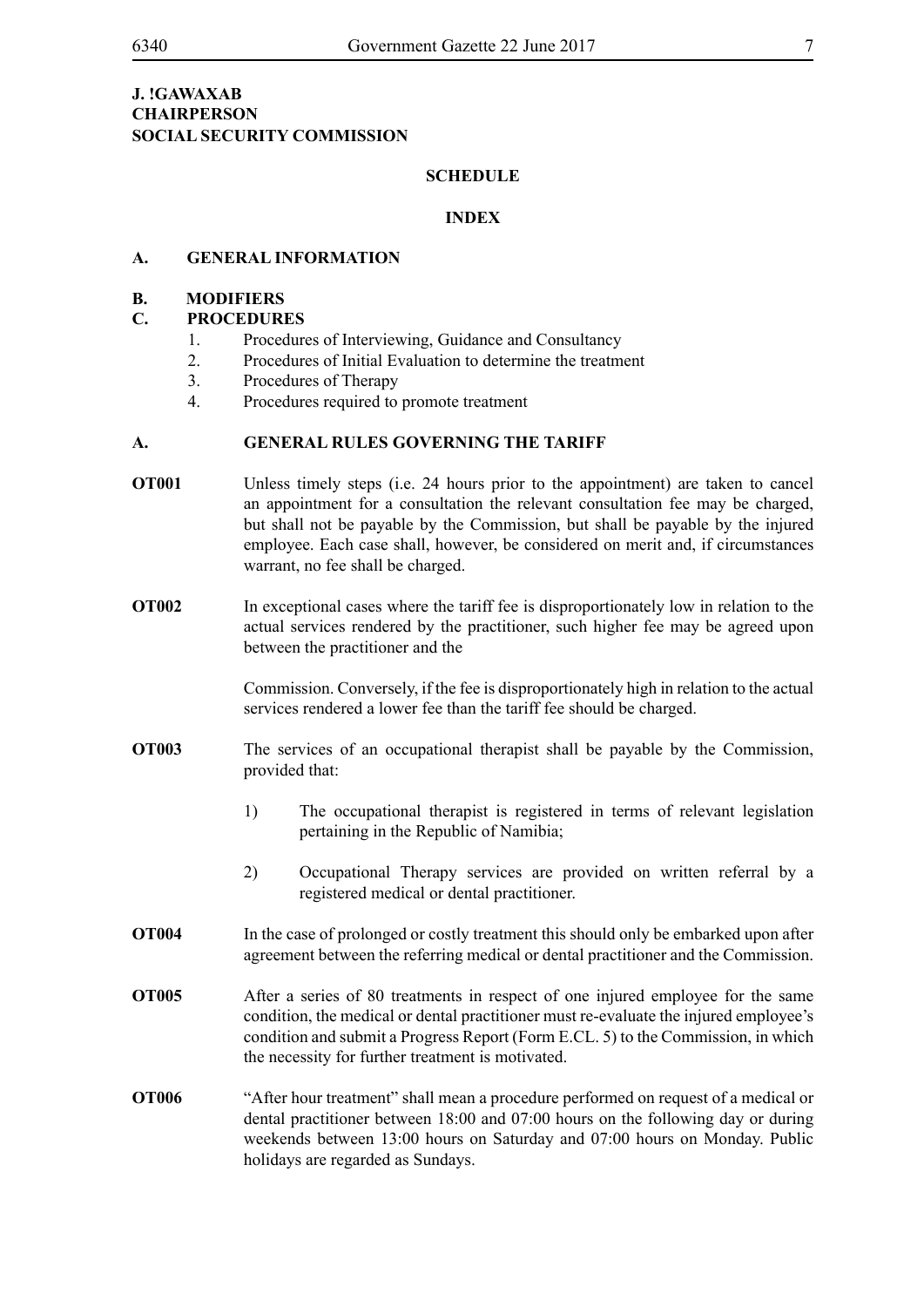This rule shall apply to all treatments whether provided in the practitioner's rooms, at a health facility, a nursing home or private residence only on written instructions from the attending medical or dental practitioner when the injured employee's condition necessitates it.

The fee for all treatments under this rule shall be the tariff fee plus 50 % and must be motivated. Modifier 660006 must then be quoted after the appropriate tariff code number to indicate that this rule is applicable.

In cases where the occupational therapist's scheduled working hours extend after 18:00 hours during the week e.g. to 19:00 hours, or 13:00 hours on a Saturday the above rule shall not apply for services rendered during this extended period of time and Modifier 660006 shall not be charged.

- **OT008** The provision of aids or assistive devices shall be charged at cost. Modifier 660008 must be quoted after the appropriate tariff code number to indicate that this rule is applicable.
- **OT009** Materials used in the construction of orthoses or pressure garments will be charged at cost plus 20%. Modifier 660009 must be quoted after the appropriate tariff code number to indicate that this rule is applicable.
- **OT010** Materials used in treatment shall be charged at cost plus 20%. Modifier 660010 must be quoted after the appropriate tariff code number to indicate that this rule is applicable.
- **OT011** Where the occupational therapist performs treatments away from her/his treatment rooms, travelling costs shall be charged as follows: **N\$13.93 per km** for each kilometer in excess of 16 kilometers total travelled in own car e.g. **19 km total = 3 x N\$13.93 = N\$41.79.**
- **OT012** Every occupational therapist must acquaint herself/himself with the regulations promulgated under the Employees' Compensation Act, 1941 (Act No. 30 of 1941) especially in connection with the rendering of services and submission of accounts. Every account shall be signed by the service provider and contain the following particulars –
	- 1) The name, address and practice code number of the occupational therapist.
	- 2) The name and practice code number of the referring medical or dental practitioner.
	- 3) The surname, first name, date of birth and Social Security Number of the injured employee.
	- 4) Date of Accident.
	- 5) The nature of the injury, the condition treated and the nature of treatment.
	- 6) The date on which the service was rendered.
	- 7) The tariff code number and fee for the procedure used in this Schedule, **and shall be accompanied by:**
	- 8) A copy of the completed "Employer's Report of Accident" (Form E.Cl. 2), page 1.
	- 9) A copy of the referral letter of the medical or dental practitioner concerned.
	- 10) Continuation of treatment prescription after each 20 treatments, where applicable.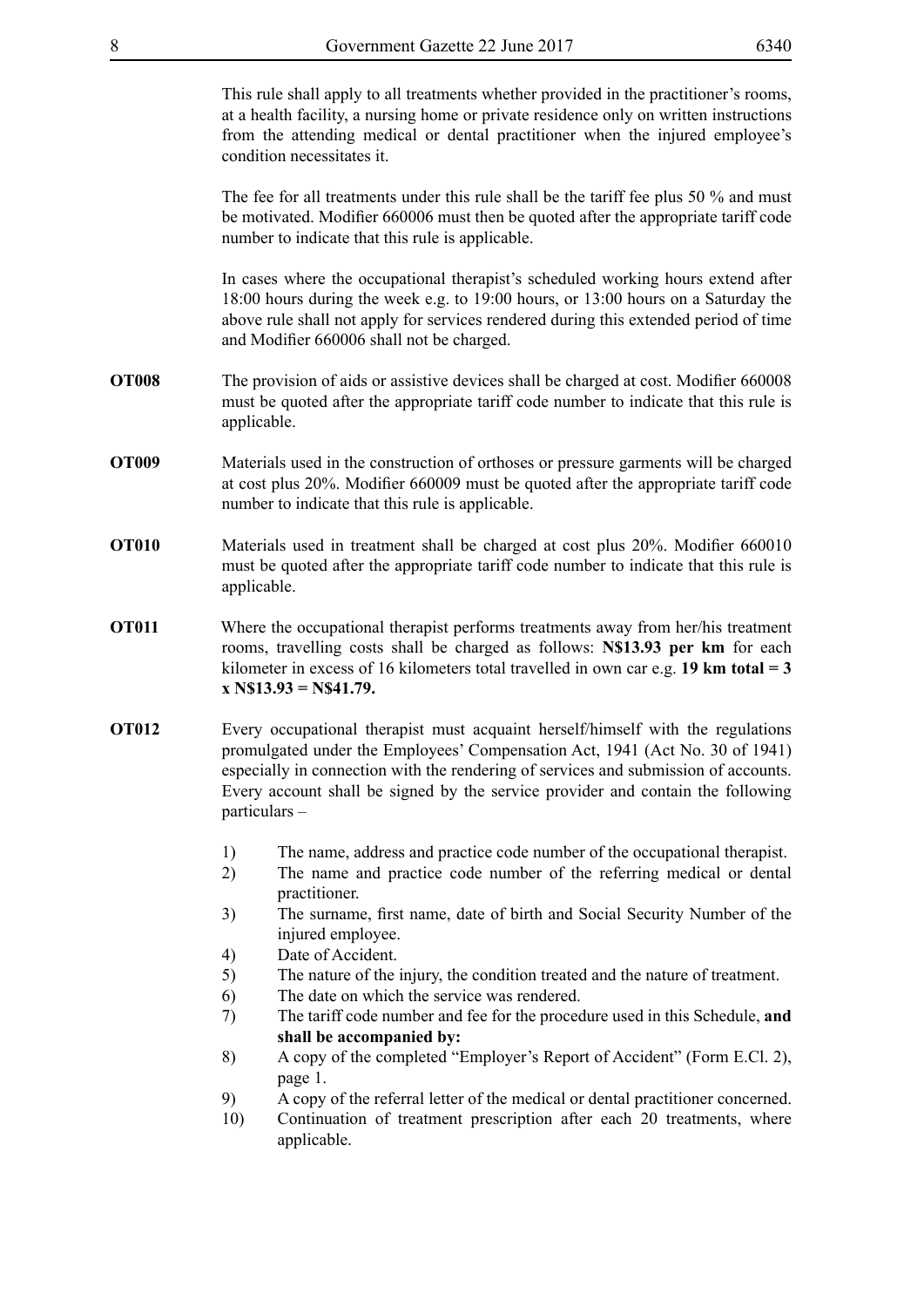| <b>B.</b> | <b>MODIFIERS GOVERNING THE TARIFF</b>                                             |
|-----------|-----------------------------------------------------------------------------------|
| 660006    | Add 50 $\%$ of the total fee for the treatment.                                   |
| 660008    | Aids or assistive devices to be charged at cost.                                  |
| 660009    | Materials used for orthoses or pressures garments to be charged at cost plus 20%. |
| 660010    | Materials used in treatment to be charged at cost plus 20%.                       |
| 660011    | Travelling cost as indicated in Rule OT011.                                       |
|           |                                                                                   |

## **C. PROCEDURES**

| <b>Remarks</b> | Code  | <b>PROCEDURES</b>                                                                                                                            | N\$     |
|----------------|-------|----------------------------------------------------------------------------------------------------------------------------------------------|---------|
|                | 1.    | PROCEDURES OF INTERVIEWING, GUIDANCE AND CONSUL-<br><b>TANCY</b>                                                                             |         |
|                | 66101 | First interview                                                                                                                              | 162.20  |
|                | 66103 | Guidance                                                                                                                                     | 162.20  |
|                | 66105 | Consultation - irrespective of duration                                                                                                      | 337.40  |
|                | 2.    | PROCEDURES OF INITIAL EVALUATION TO DETERMINE<br><b>THE TREATMENT</b>                                                                        |         |
|                | 66201 | Observation and screening                                                                                                                    | 77.70   |
|                | 66203 | Specific evaluation for a single aspect of dysfunction (specify which<br>aspect)                                                             | 77.70   |
|                | 66205 | Specific evaluation of dysfunction involving one part of the body for a<br>specific functional problem (specify parts and aspects evaluated) | 243.80  |
|                | 66207 | Specific evaluation for dysfunction involving the whole body (specify<br>condition and which aspects evaluated)                              | 487.00  |
|                | 66209 | Specific in depth evaluation of certain functions affecting the total person<br>(specify aspects evaluated)                                  | 811.90  |
|                | 66211 | Comprehensive in depth evaluation of the total person (specify aspects<br>evaluated)                                                         | 1137.80 |
|                |       | <b>Measurement for designing</b>                                                                                                             |         |
|                | 66213 | A static orthosis                                                                                                                            | 81.30   |
|                | 66215 | A dynamic orthosis                                                                                                                           | 81.30   |
|                | 66217 | A pressure garment for one limb                                                                                                              | 81.30   |
|                | 66219 | A pressure garment for one hand                                                                                                              | 81.30   |
|                | 66221 | A pressure garment for the trunk                                                                                                             | 81.30   |
|                | 66223 | A pressure garment for the face (chin strap only)                                                                                            | 81.30   |
|                | 66225 | A pressure garment for the face (full face mask)                                                                                             | 81.30   |
|                |       | The whole body or parts thereof will be the sum total of the parts.                                                                          |         |
|                | 3.    | <b>PROCEDURES OF THERAPY</b>                                                                                                                 |         |
|                | 66301 | Group treatment in a task-centered activity, per injured employee (treat-<br>ment time 60 minutes or more)                                   | 94.20   |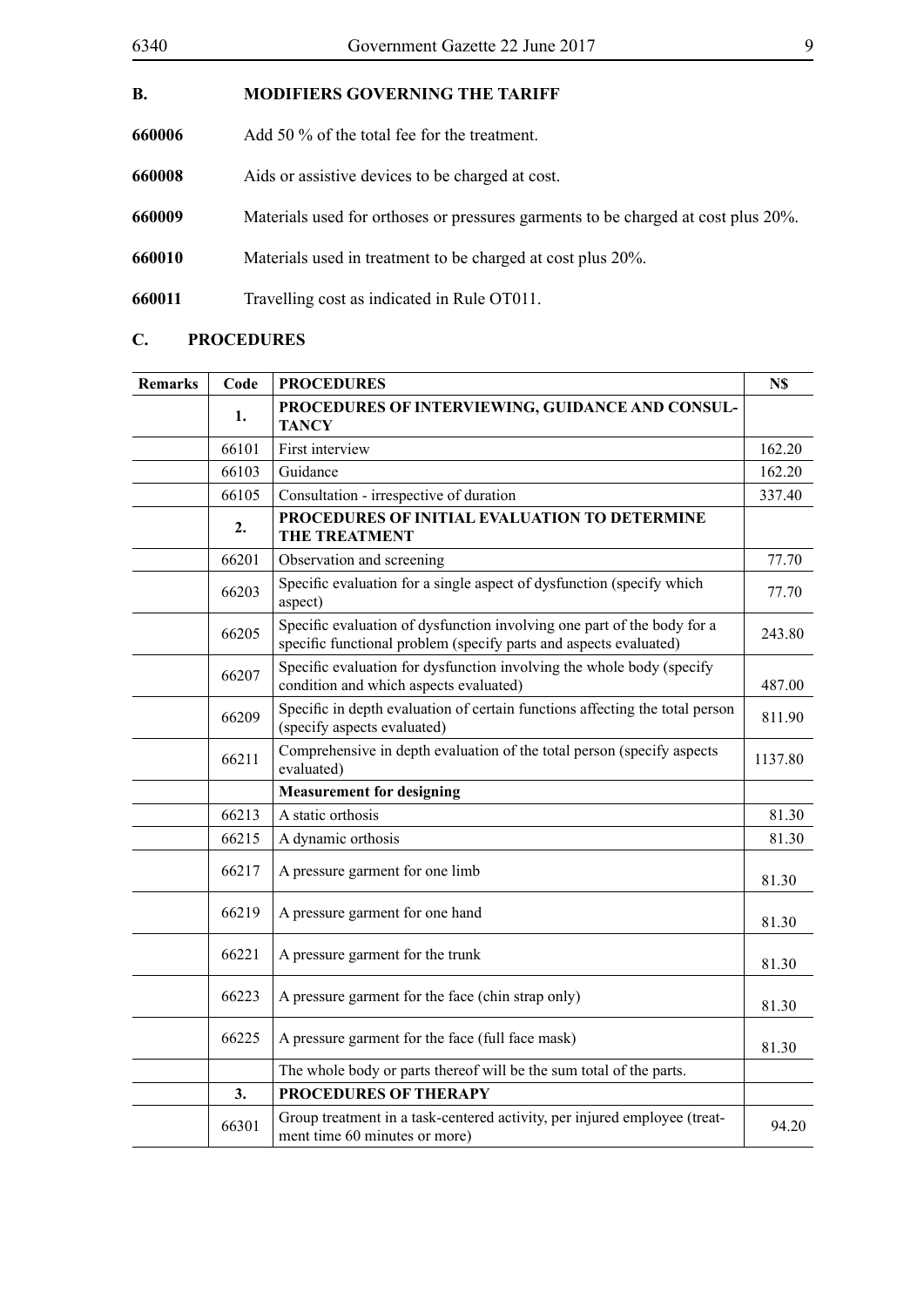| <b>Remarks</b> | Code  | <b>PROCEDURES</b>                                                                                                                                | N\$     |
|----------------|-------|--------------------------------------------------------------------------------------------------------------------------------------------------|---------|
|                |       | Placement of an injured employee in an appropriate treatment situation                                                                           |         |
|                | 66303 | Requiring structuring the environment adapting equipment and position-                                                                           | 122.30  |
|                |       | ing the injured employee. This does not require individual attention for the<br>whole treatment session, per injured employee                    |         |
|                |       | Groups directed to achieve common aims, per injured employee (treat-                                                                             |         |
|                | 66305 | ment time 60 minutes or more)                                                                                                                    | 189.50  |
|                |       | Simultaneous treatment with two to four injured employees each with spe-                                                                         |         |
|                | 66307 | cific problems, utilising individual activities, per injured employee (treat-<br>ment up to 60 minutes).                                         | 274.10  |
|                |       | Simultaneous treatment with two to four neurobehavioral and stress relat-                                                                        |         |
|                | 66308 | ed conditions or severe head injury injured employees, each with specific                                                                        |         |
|                |       | problems, utilising individual activities, per injured employee (treatment<br>time 90 minutes or more)                                           | 389.00  |
|                |       | Individual and undivided attention during treatment sessions utilis-                                                                             |         |
|                |       | ing specific activity and/or techniques in an integrated treatment<br>session                                                                    |         |
|                | 66309 | On level one (15 minutes)                                                                                                                        | 134.90  |
|                | 66311 | On level two (30 minutes)                                                                                                                        | 274.10  |
|                | 66313 | On level three (45 minutes)                                                                                                                      | 405.10  |
|                | 66315 | On level four (60 minutes)                                                                                                                       | 539.70  |
|                | 66317 | On level five (90 minutes)                                                                                                                       | 675.00  |
|                | 66319 | On level six (120 minutes)                                                                                                                       | 809.80  |
|                | 4.    | PROCEDURES REQUIRED TO PROMOTE TREATMENT                                                                                                         |         |
|                | 66401 | Recommendations regarding assistive devices, environmental adapta-                                                                               | 117.50  |
|                |       | tions, alternative/compensatory methods, handling the injured employee                                                                           |         |
|                |       | Designing and constructing a custom-made adaptation or assistive de-<br>vice for treatment in a task-centred activity (specify the adaptation or |         |
|                |       | device).                                                                                                                                         |         |
|                | 66403 | On level one                                                                                                                                     | 117.40  |
|                | 66405 | On level two                                                                                                                                     | 234.60  |
|                | 66407 | On level three                                                                                                                                   | 352.00  |
|                | 66409 | On level four                                                                                                                                    | 469.50  |
|                | 66411 | On level five                                                                                                                                    | 586.70  |
|                | 66413 | On level six                                                                                                                                     | 704.20  |
|                | 66415 | Designing and constructing a static orthosis                                                                                                     | 463.90  |
|                | 66417 | Designing and constructing a dynamic orthosis                                                                                                    | 926.70  |
|                |       | Designing and making pressure garment for:                                                                                                       |         |
|                | 66419 | Limb (per limb)                                                                                                                                  | 463.90  |
|                | 66421 | Face (chin strap only)                                                                                                                           | 348.70  |
|                | 66423 | Face (full face mask)                                                                                                                            | 463.90  |
|                | 66425 | Trunk                                                                                                                                            | 699.20  |
|                | 66427 | Hand (per hand)                                                                                                                                  | 699.20  |
|                |       | The whole body or part thereof will be the sum total of the parts for the                                                                        |         |
|                |       | first garment and 75% of the fee for any additional garments made on the<br>same pattern.                                                        |         |
|                | 66429 | Designing and planning an environmental adaptation.                                                                                              | 303.80  |
|                | 66431 | Planning and preparing an in-depth home programme on a monthly basis.                                                                            | 911.50  |
|                | 66433 | Designing and planning an environmental control unit.                                                                                            | 1823.70 |
|                |       |                                                                                                                                                  |         |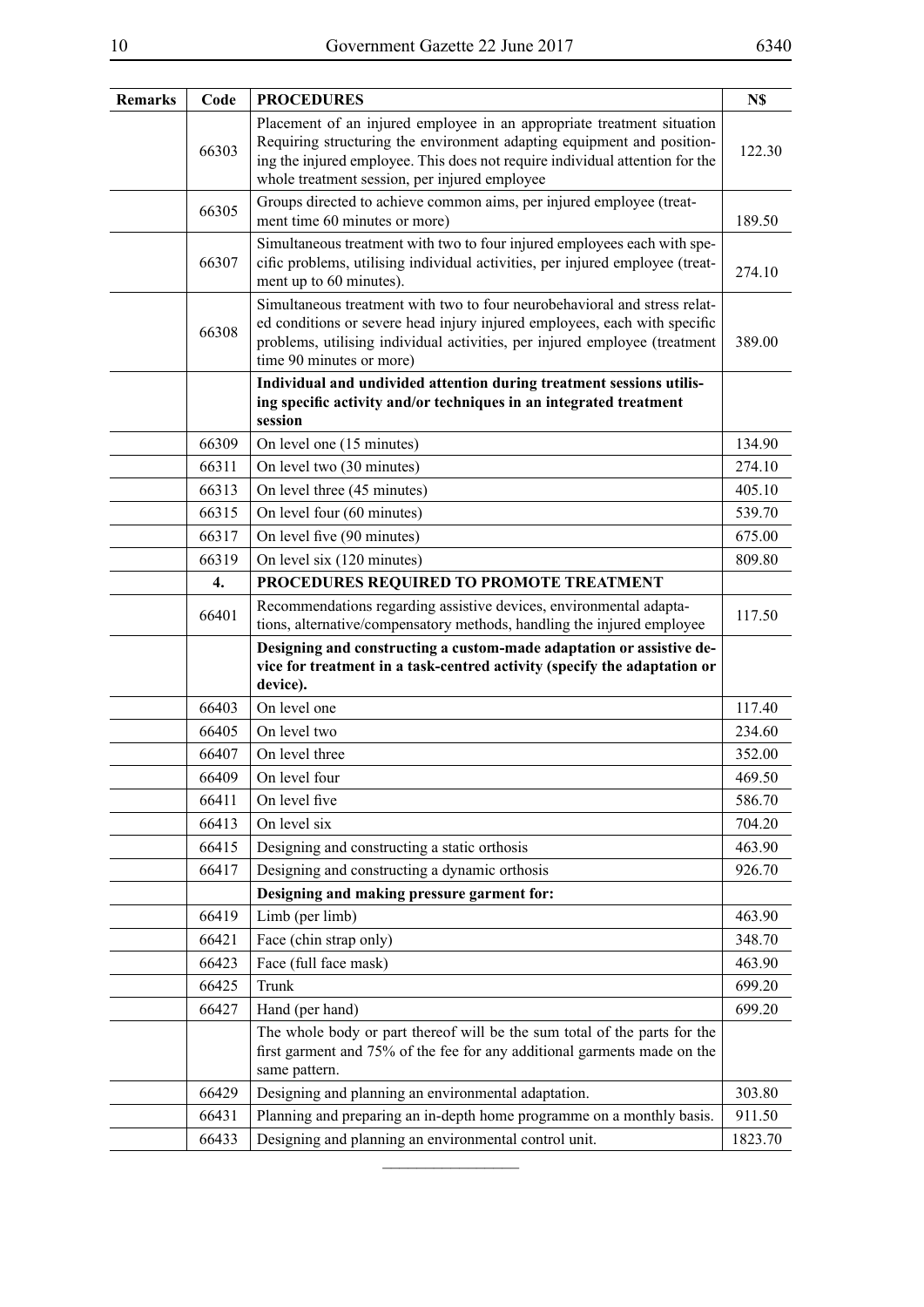#### **SOCIAL SECURITY COMMISSION**

No. 188 2017

#### TARIFF OF FEES FOR CHIROPRACTIC SERVICES: EMPLOYEES' COMPENSATION ACT, 1941:

The Social Security Commission, under section 79 of the Employees' Compensation Act, 1941 (Act No. 30 of 1941), has –

- (a) prescribed the Tariff of Fees for Chiropractic Services, as set out in the Schedule;
- (b) repealed General Notice No. 77 of 30 March 2016; and
- (c) determined the effective date as 1 March 2017.

## **J. !Gawaxab CHAIRPERSON SOCIAL SECURITY COMMISSION**

#### **SCHEDULE**

#### **INDEX**

#### **A. GENERAL RULES**

#### **B. PROCEDURES**

- 1. Consultations
- 2. Modalities / Adjunctive Therapy
	- 2.1 Soft tissue manipulation
	- 2.2 Deep heating radiation treatment
	- 2.3 Superficial healing therapy
	- 2.4 Non heating modalities
	- 2.5 Cold application
	- 2.6 Acupuncture
	- 2.7 Therapeutic exercise
	- 2.8 Immobilisation
- 3. Radiology
- 4. Consumables

#### **A. GENERAL RULES GOVERNING THE TARIFF**

**DC001** "After hour treatment" shall mean a procedure performed on request of a medical or dental practitioner between 18:00 and 07:00 hours on the following day or during weekends between 13:00 hours on Saturday and 07:00 hours on Monday. Public holidays are regarded as Sundays.

> This rule shall apply to all treatments whether provided in the practitioner's rooms, at a health facility, nursing home or private residence only on written instructions from the attending medical or dental practitioner when the injured employee's condition necessitates it.

> The fee for all treatments under this rule shall be the tariff fee plus 50 % and must be motivated. Modifier DC001 must then be quoted after the appropriate tariff code number to indicate that this rule is applicable.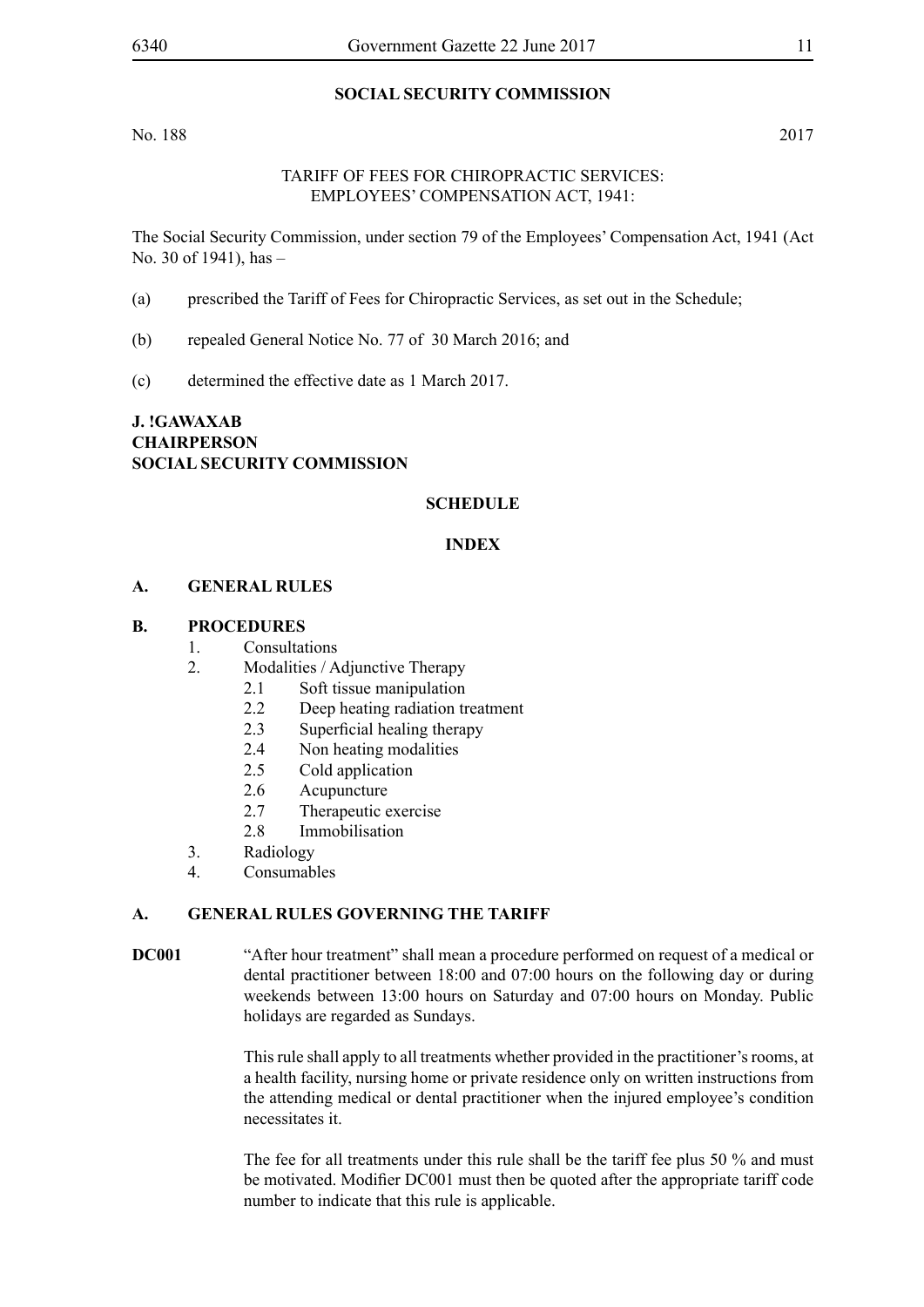In cases where the chiropractor's scheduled working hours extend after 18:00 hours during the week e.g. 19:00 hours, or 13:00 hours on a Saturday, the above rule shall not apply for services rendered during this extended period of time and Modifier DC001 shall not be charged.

- **DC002** (a) Where a chiropractor performs treatments away from his treatment rooms, travelling costs shall be charged as follows: **N\$13.93 per km** for each kilometer in excess of 16 kilometers total travelled in own car e.g. **19 km -16 total = 3xN\$13.93 = N\$41.79.**
	- (b) If more than one employee would be attended to during the course of a trip, the full travelling expenses must be divided pro rata between the relevant employees**.**
	- (c) A practitioner is not entitled to charge for any travelling expenses to his rooms.
- **DC003** After a series of 20 treatments in respect of one injured employee for the same condition, the attending medical or dental practitioner must re-evaluate the injured employee's condition. If further treatment is required the practitioner must submit a Final/Progress Medical Report (Form E.Cl. 5) to the Commission, indicating the necessity for further treatment and advise accordingly the chiropractor.
- **DC004** In exceptional cases where the tariff fee is disproportionately low in relation to the actual services rendered by the chiropractor, such higher fee may be agreed upon between the chiropractor and the Commission. Conversely, if the fee is disproportionately high in relation to the actual services rendered a lower fee than the tariff fee should be charged.
- **DC005** No more than four physical procedures and modalities will be reimbursed in one visit. Multiple physical procedures and modalities shall be reimbursed as follows:
	- Major (highest valued procedure or modality): 100% of listed value
	- Second (secondary-highest or equivalent valued procedure or modality): 50% of listed value
	- Third (third-highest or equivalent valued procedure or modality): 50% of listed value
	- Fourth (fourth-highest or equivalent valued procedure or modality): 50% of listed value
- **DC006** Unless timely steps (i.e. 4 hours prior to the appointment) are taken to cancel an appointment the relevant fee may be charged but shall not be payable by the Commission, but shall be payable by the injured employee. Each case shall, however, be considered on merit and, if circumstances warrant, no fee shall be charged.
- **DC007** The services of a chiropractor shall be payable by the Commission, provided that:
	- a) The chiropractor is registered in terms of relevant legislation pertaining in the Republic of Namibia;
	- **b) Registered chiropractors may diagnose and treat the human body by the application of manipulative, manual, mechanical methods, including the use of therapeutic modalities, orthotics, supportive appliances and diagnostic x-rays.**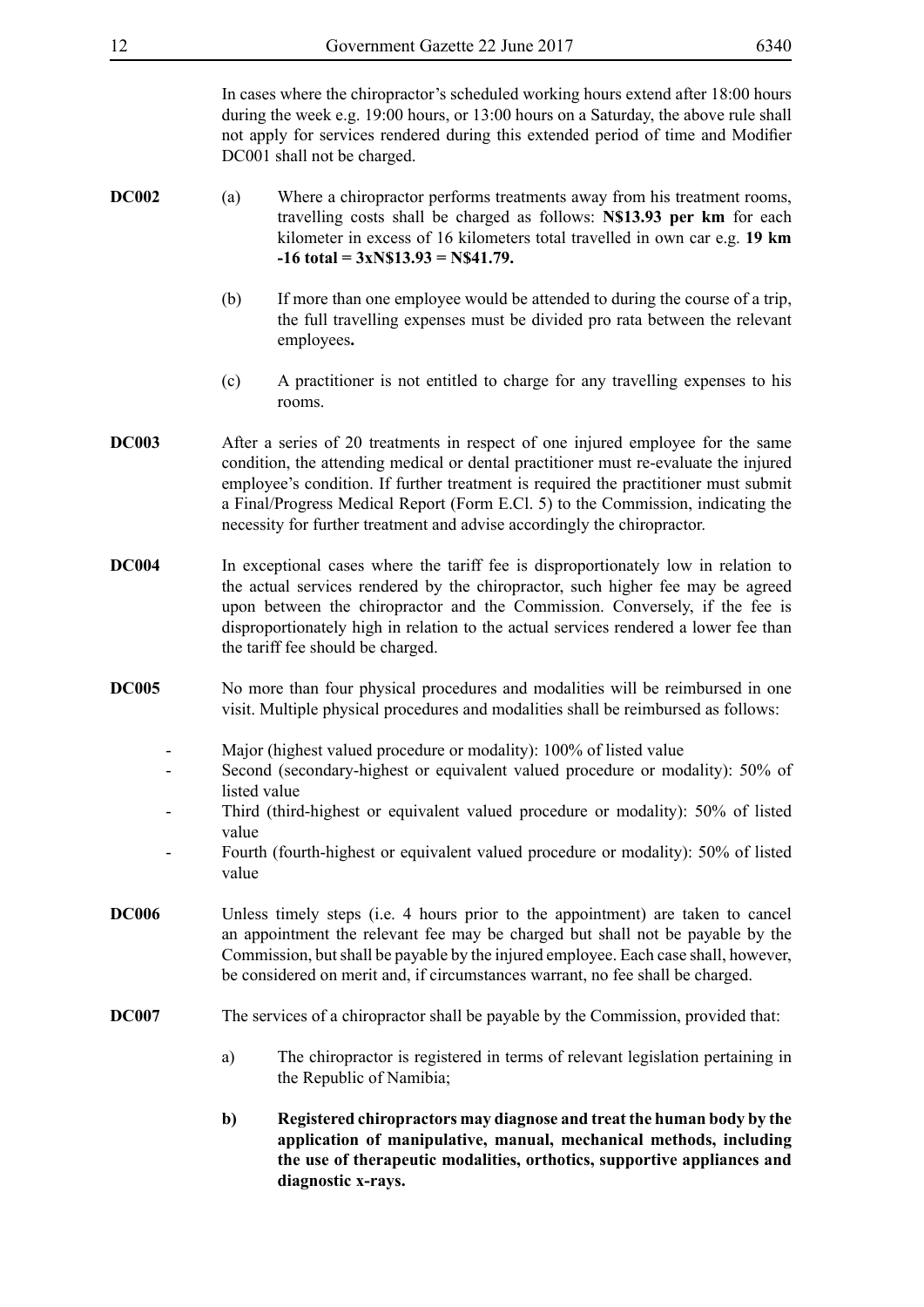**DC008** Every chiropractor must acquaint herself/himself with the regulations promulgated under the Employees Compensation Act, 1941 (Act No. 30 of 1941) especially in connection with the rendering of services and submission of accounts.

> Every account shall be signed by the service provider and shall contain the following particulars:

- 1) The name, address, telephone number and practice code number of the chiropractor.
- 2) The name and practice code number of the referring medical or dental practitioner.
- 3) The surname, first name, date of birth, Social Security Number, date of accident and claim number of the injured employee.
- 4) The nature of the treatment.
- 5) The date on which the service was rendered.
- 6) The tariff code number and fee of the procedure used in this Schedule **and shall be accompanied by:**
- 7) A copy of the completed Employer's Report of Accident (Form E.Cl. 2) page 1.
- 8) A copy of the referral letter from the medical or dental practitioner concerned
- 9) The First Medical Report and Account (E.CL 4), where applicable and/or
- 10) The Final/Progress Medical Report (E.CL. 5), where applicable.

#### **B. PROCEDURES**

| <b>Remarks</b> | <b>CODE</b><br>new | <b>PROCEDURE</b>                                                                                                                                                                                                          | N\$    |
|----------------|--------------------|---------------------------------------------------------------------------------------------------------------------------------------------------------------------------------------------------------------------------|--------|
|                | 1.                 | <b>CONSULTATIONS</b>                                                                                                                                                                                                      |        |
|                | <b>DC001</b>       | Initial consultation and manipulation                                                                                                                                                                                     | 284.20 |
|                | <b>DC002</b>       | Subsequent consultation and manipulation                                                                                                                                                                                  | 213.30 |
|                | <b>DC003</b>       | Subsequent consultation where no treatment is required                                                                                                                                                                    |        |
|                | 2.                 | <b>MANIPULATION new</b>                                                                                                                                                                                                   |        |
|                | <b>DC020</b>       | Manipulation of spine                                                                                                                                                                                                     | 160.60 |
|                | DC021              | Manipulation of other joints                                                                                                                                                                                              | 129.70 |
|                | 3.                 | <b>MODALITIES/ADJUNCTIVE THERAPY</b>                                                                                                                                                                                      |        |
|                |                    | Modalities or adjunctive therapy: Fee covering the utilization of sup-<br>portive therapy considered necessary and relevant to the respective con-<br>dition/diagnosis. Maximum of 3 modalities per visit. See Rule DC005 |        |
|                | 3.1                | Soft tissue manipulation                                                                                                                                                                                                  |        |
|                | DC101              | Massage                                                                                                                                                                                                                   | 66.10  |
|                | DC103              | Myofascial pain therapy                                                                                                                                                                                                   | 94.80  |
|                | 3.2                | Deep heating radiation                                                                                                                                                                                                    |        |
|                | <b>DC111</b>       | Short wave diathermy                                                                                                                                                                                                      | 99.30  |
|                | DC113              | Microwave diathermy                                                                                                                                                                                                       | 99.30  |
|                | <b>DC115</b>       | Ultra sound                                                                                                                                                                                                               | 99.30  |
|                | 3.3                | <b>Superficial healing therapy</b>                                                                                                                                                                                        |        |
|                | DC121              | Hydrocullator /Ice Pack - Hot or Cold Packs                                                                                                                                                                               | 66.10  |
|                | DC123              | Infra-red                                                                                                                                                                                                                 | 66.10  |
|                | DC125              | Ultra-violet                                                                                                                                                                                                              | 66.10  |
|                | DC127              | Paraffin bath/Wax unit                                                                                                                                                                                                    | 66.10  |
|                | DC129              | Whirlpool/Hubbard tank immersion                                                                                                                                                                                          | 66.10  |
|                | DC131              | Fluidotherapy                                                                                                                                                                                                             | 66.10  |
|                | DC133              | Sitz bath                                                                                                                                                                                                                 | 66.10  |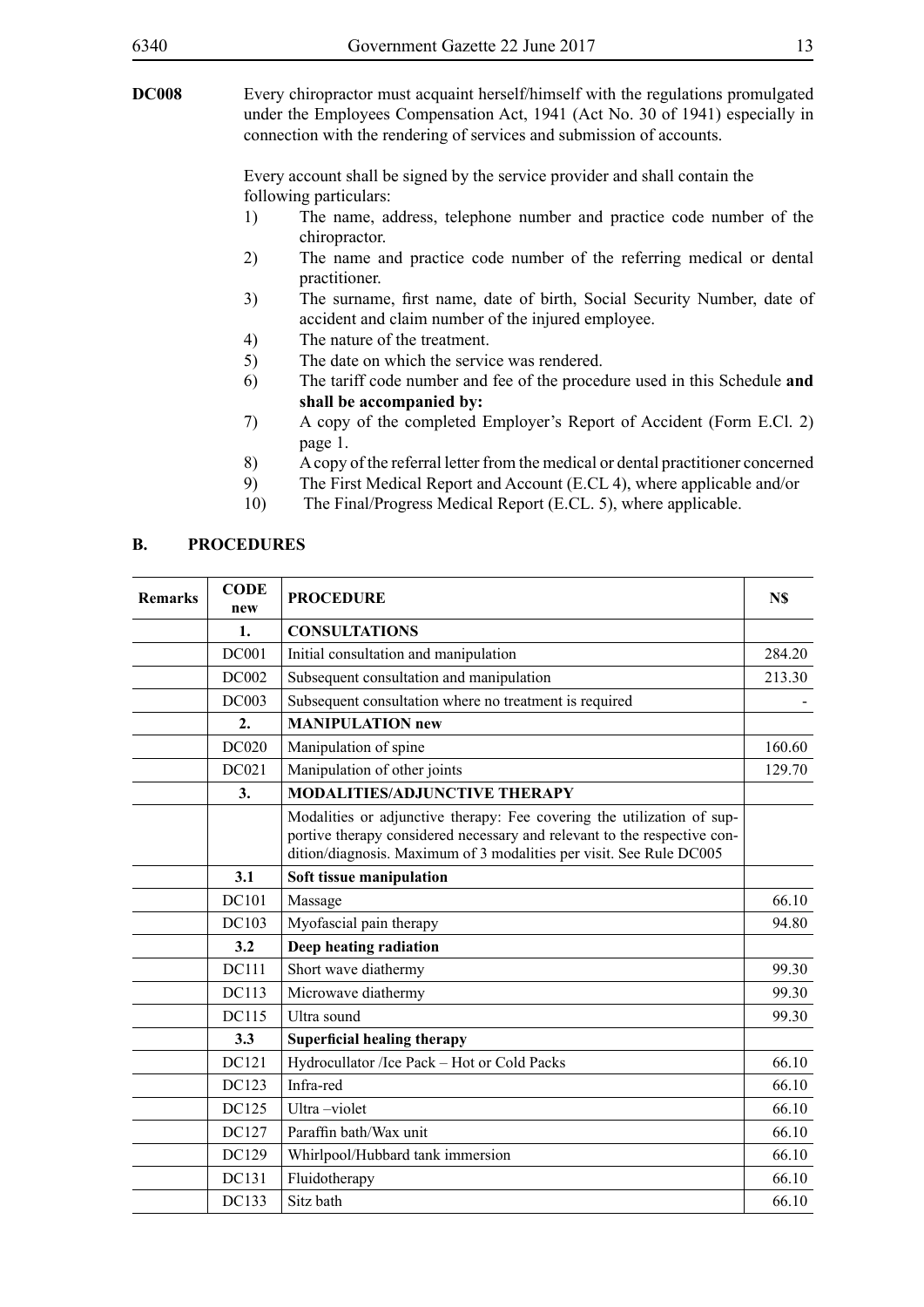| Remarks | <b>CODE</b><br>new | <b>PROCEDURE</b>                                                        | N\$    |
|---------|--------------------|-------------------------------------------------------------------------|--------|
|         | 3.4                | Non heating modalities                                                  | 66.10  |
|         | DC141              | Galvanism/Faradic &Sine Wave                                            | 66.10  |
|         | DC143              | Low voltage galvanic lontopresis                                        | 66.10  |
|         | DC147              | Combined ultra sound and electric stimulation                           | 79.40  |
|         | DC149              | Interferential                                                          | 99.30  |
|         | DC151              | Vacutron / Vasopneumatic Devices                                        | 77.30  |
|         | DC153              | Vacutron plus Interferential                                            | 77.30  |
|         | DC155              | Vibration therapy                                                       | 86.40  |
|         | DC157              | High voltage pulsed direct current                                      | 79.40  |
|         | DC159              | Electro-Stim. 180                                                       | 66.10  |
|         | DC161              | T.E.N.S                                                                 | 66.10  |
|         | DC163              | Micro current modalities                                                | 77.30  |
|         | DC165              | Traction : Mechanical/static etc                                        | 77.30  |
|         | DC167              | Laser therapy                                                           | 112.40 |
|         | DC169              | Dry needling                                                            | 13330  |
|         | 3.5                | <b>Cold application</b>                                                 |        |
|         | <b>DC171</b>       | Cryomatic/Cryotherapy                                                   | 66.10  |
|         | DC173              | <b>Cold Packs</b>                                                       | 66.10  |
|         | 3.6                | Acupuncture                                                             |        |
|         | DC181              | One or more needles without electrical stimulation                      | 132.20 |
|         | DC183              | One or more needles with electrical stimulation                         | 132.20 |
|         | 3.7                | <b>Therapeutic Exercise</b>                                             |        |
|         | DC187              | Proprioceptive neuromuscular facilitation                               | 77.30  |
|         | DC189              | Gait training                                                           | 77.30  |
|         | DC191              | Prosthetic fitting and training                                         | 77.30  |
|         | DC193              | Orthotic fitting and training                                           | 77.30  |
|         | 3.8                | <b>Immobilisation</b>                                                   |        |
|         | DC201              | Hard and soft immobilisation                                            | 77.30  |
|         | DC203              | Supportive strapping, bracing, splinting and taping                     | 77.30  |
|         | DC205              | Supportive devices                                                      | 77.30  |
|         |                    | Remedies prescribed and supplies - Cost +35%                            |        |
|         | 4.                 | <b>RADIOLOGY</b>                                                        |        |
|         |                    | MOHSS Radiation Protection number to be on account if x-rays are        |        |
|         |                    | charged.<br>Note: Items DC066, DC067, DC076, DC079, and DC080 cannot be |        |
|         |                    | charged in conjunction with item DC073.                                 |        |
|         | DC0084             | Modifier DC0084: Film charges - Add 10% per view                        |        |
|         | DC049              | Ankle - AP/LAT per view                                                 | 102.20 |
|         | DC051              | Cervical - per view (Maximum 7 views as per Davis Series)               | 146.30 |
|         | <b>DC055</b>       | Elbow - AP/LAT, per view                                                | 102.20 |
|         | DC057              | Foot - AP/LAT, per view                                                 | 102.20 |
|         | DC059              | Femur AP/LAT, per view                                                  | 152.80 |
|         | <b>DC060</b>       | Hand - AP/LAT, per view                                                 | 102.20 |
|         | DC062              | Hip - unilateral, per view                                              | 102.20 |
|         | <b>DC064</b>       | Knee - AP/LAT, per view                                                 | 102.20 |
|         | <b>DC066</b>       | Lumbo-Sacral 3 views                                                    | 146.30 |
|         | DC067              | Lumbar spine and pelvis - 5 views                                       | 243.30 |
|         |                    |                                                                         |        |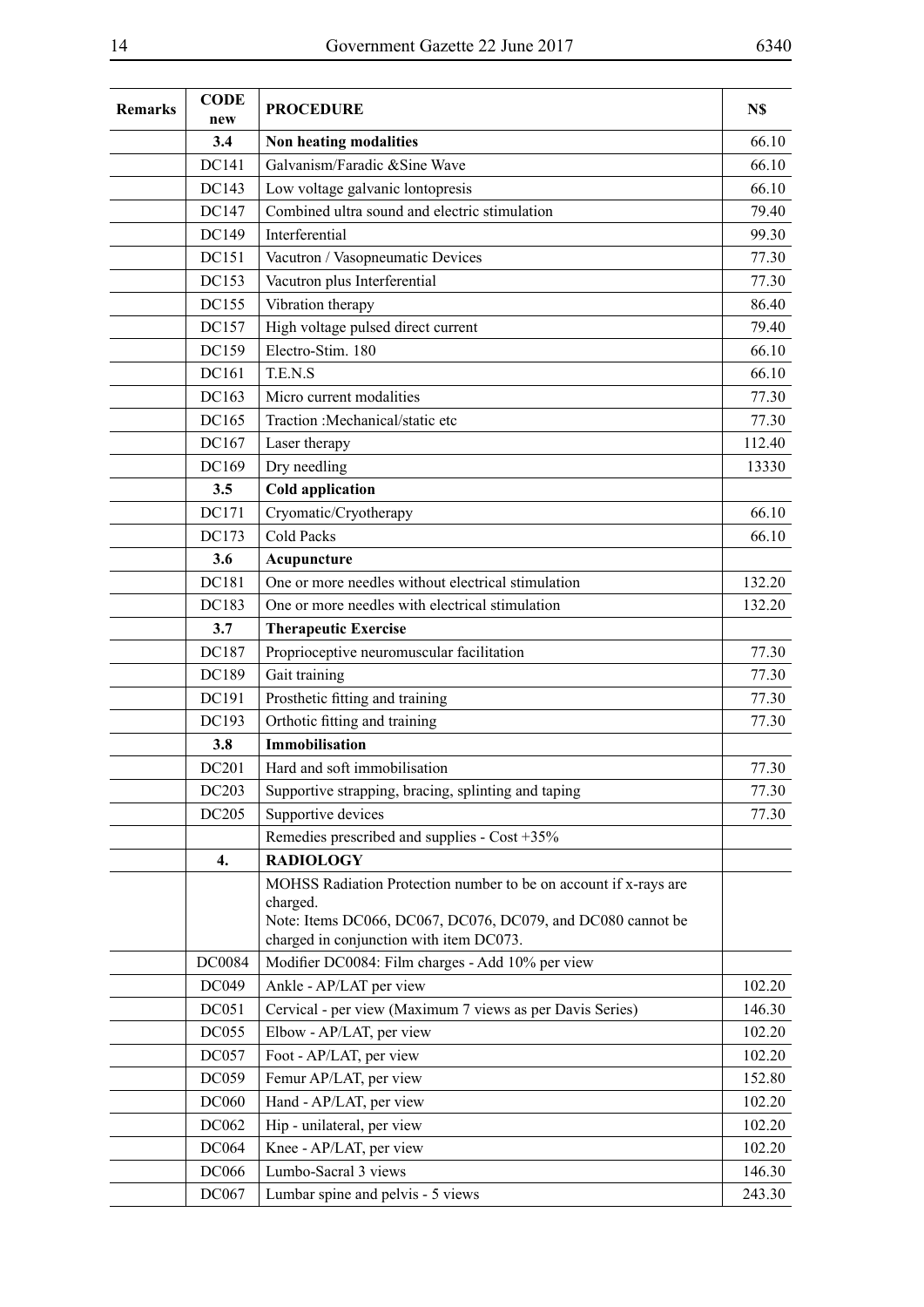| <b>Remarks</b> | <b>CODE</b><br>new | <b>PROCEDURE</b>                        | N\$    |
|----------------|--------------------|-----------------------------------------|--------|
|                | <b>DC068</b>       | Pelvis                                  | 146.30 |
|                | DC070              | <b>Ribs</b>                             | 163.30 |
|                | <b>DC072</b>       | Radius/Ulna                             | 102.20 |
|                | DC073              | Spine - Full spine study $- AP & LAT$   | 440.30 |
|                | <b>DC076</b>       | Spin - single study                     | 146.30 |
|                | <b>DC077</b>       | Shoulder - per view                     | 102.20 |
|                | <b>DC079</b>       | Spine - Thoraco-Lumbar AP/LAT, per view | 146.30 |
|                | <b>DC080</b>       | Spine - Thoracic - AP/LAT, per view     | 146.30 |
|                | <b>DC081</b>       | Tibia/Fibula AP/LAT, per view           | 102.20 |
|                | <b>DC082</b>       | Wrist - per view                        | 102.20 |
|                | 5.                 | <b>CONSUMABLES</b>                      |        |
|                | DC100              | Consumables at cost plus 10%            |        |
|                |                    |                                         |        |

#### **SOCIAL SECURITY COMMISSION**

No. 189 2017

TARIFF OF FEES FOR DENTAL SERVICES: EMPLOYEES' COMPENSATION ACT, 1941

The Social Security Commission, under section 79 of the Employees' Compensation Act, 1941 (Act No. 30 of 1941), has –

- (a) prescribed the Tariff of Fees For Dental Services, as set out in the Schedule;
- (b) repealed General Notice No 78 of 30 March 2016; and
- (c) determined the effective date as 1 March 2017.

#### **J. !Gawaxab CHAIRPERSON SOCIAL SECURITY COMMISSION**

#### **SCHEDULE**

#### **TARIFF OF FEES FOR DENTAL SERVICES**

This Schedule includes procedures performed by general dental practitioners, maxillo-facial and oral surgeons, orthodontists, periodontists, prosthodontists and oral pathologists.

The dental procedure codes for general dental practitioners are divided into twelve (12) categories of services. The procedures have been grouped under the category with which the procedures are most frequently identified. The categories are solely for convenience in using the Schedule and should not be interpreted as excluding certain types of Oral Care Providers from performing or reporting such procedures. General practitioners are advised to become familiar with the details of these categories since it is similar to the Current Dental Terminology, Second Edition (CDT-2), which was adopted in principle by NAMAF and SADA.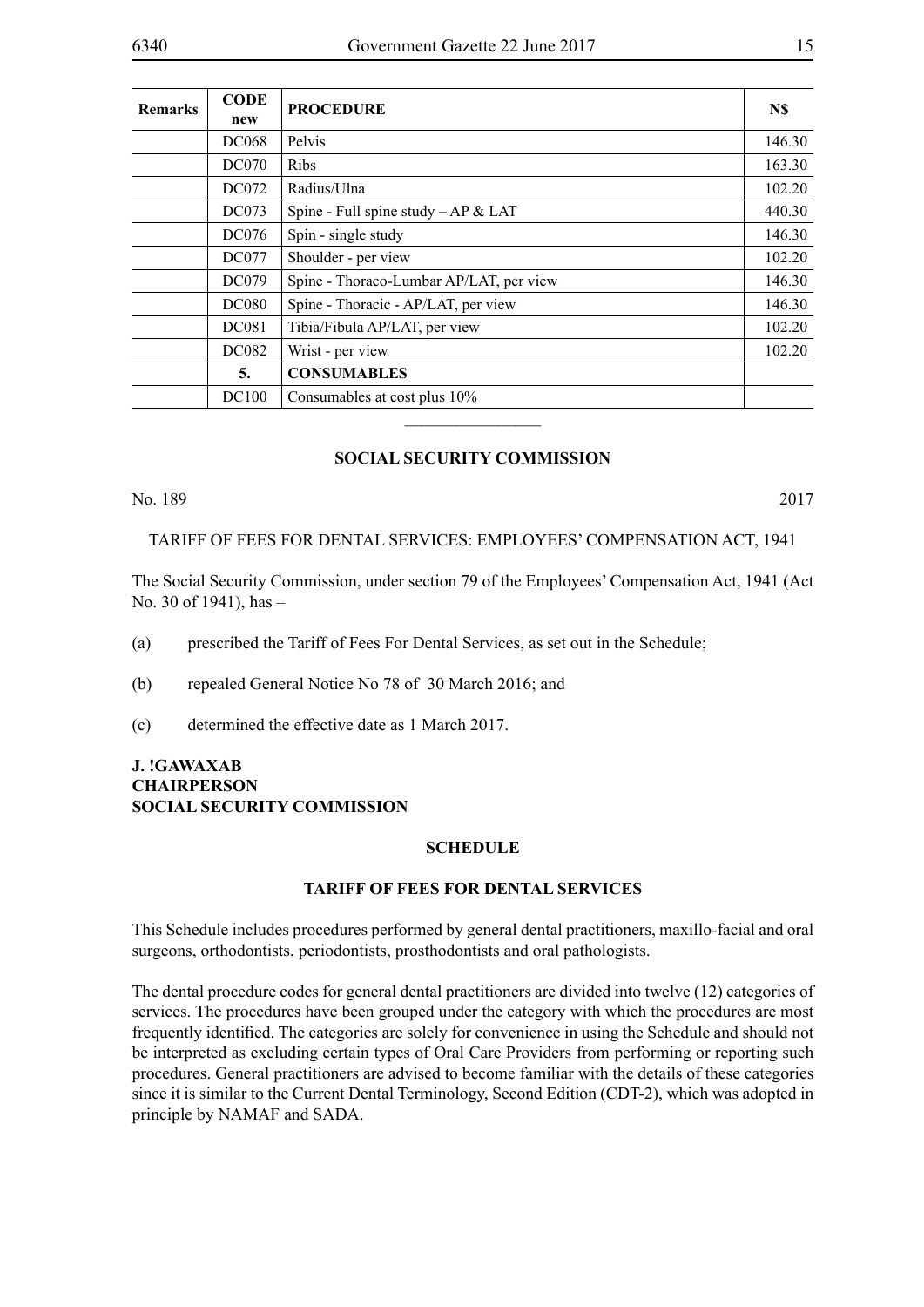## **INDEX**

## **A. GENERAL GUIDELINES**

## **B. MODIFIERS**

## **C. EXPLANATIONS**

- a) Tooth identification
- b) Treatment categories
- c) Abbreviations

## **D. PROCEDURES**

## *I. GENERAL DENTAL PRACTITIONERS*

## 1.1 DIAGNOSTIC

Clinical oral evaluations Radiographs/Diagnostic Imaging Tests and laboratory examinations

## 1.2 PREVENTIVE Dental prophylaxis Topical fluoride treatment (office procedure) Other preventive service

Space maintenance (passive appliances)

## 1.3 RESTORATIVE

Amalgam restorations (including polishing) Resin restorations Inlay/Onlay restorations Metal inlays Ceramic and/or resin inlays Crowns – single restorations Other restorative service

## 1.4 ENDODONTICS

Pulp capping Pulpotomy Endodontic therapy (including treatment plan, clinical procedures and follow-up care) Preparatory visits (obturation not done at same visit) Obturation of root canals at a subsequent visit Preparation and obturation of root canals completed at a single visit Apexification/recalcification procedures Apicoectomy/Periradicular services Other endodontic procedures 1.5 PERIODONTICS Surgical services (including usual postoperative care) 1.6 PROSTHODONTICS (REMOVABLE) Complete dentures (including routine post-delivery care) Partial dentures (including routine post-delivery care) Adjustments to dentures Repairs to complete or partial dentures Denture rebase procedures Denture reline procedures Other removable prosthetic services 1.7 MAXILLO-FACIAL PROSTHETICS

See III. Specialist Prosthodontists

## 1.8 IMPLANT SERVICES Endosteal implants Eposteal implants Transosteal implants

1.9 PROSTHODONTICS, FIXED Fixed partial denture pontics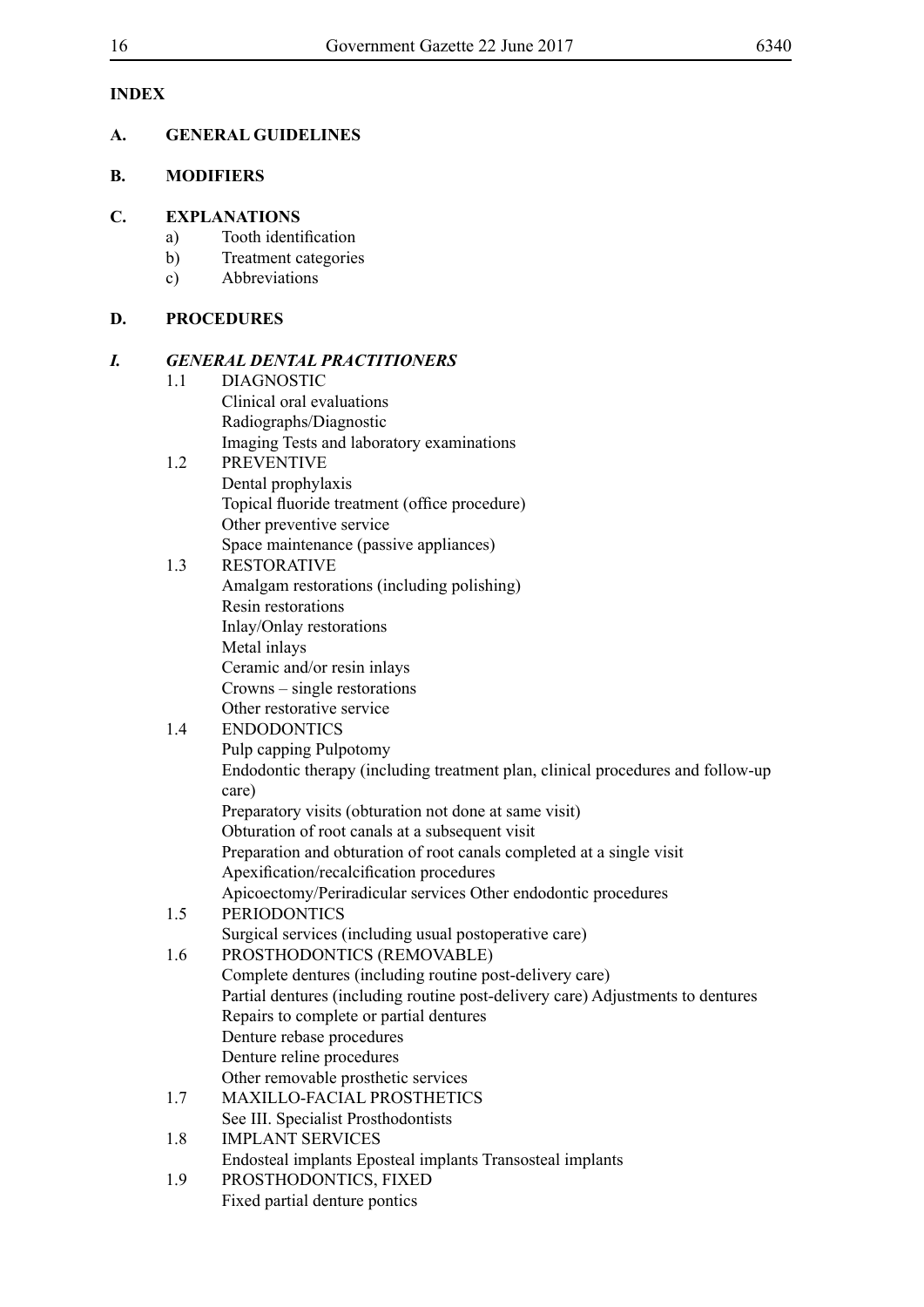|    | 1.10 | Fixed partial denture retainers - inlays/onlays<br>Fixed partial denture retainers – crowns<br>ORAL AND MAXILLO-FACIAL SURGERY<br>Extractions<br>Surgical extractions (includes routine postoperative care)<br>Other surgical procedures<br>Reduction of dislocation and management of other temporomandibular joint<br>dysfunction<br>Repair of traumatic wounds |
|----|------|-------------------------------------------------------------------------------------------------------------------------------------------------------------------------------------------------------------------------------------------------------------------------------------------------------------------------------------------------------------------|
|    | 1.11 | <b>ORTHODONTICS</b>                                                                                                                                                                                                                                                                                                                                               |
|    |      | See the V. Specialist Orthodontists                                                                                                                                                                                                                                                                                                                               |
|    | 1.12 | ADJUNCTIVE GENERAL SERVICES                                                                                                                                                                                                                                                                                                                                       |
|    |      | Unclassified treatment                                                                                                                                                                                                                                                                                                                                            |
|    |      | Anaesthesia                                                                                                                                                                                                                                                                                                                                                       |
|    |      | Professional consultations                                                                                                                                                                                                                                                                                                                                        |
|    |      | Professional visits                                                                                                                                                                                                                                                                                                                                               |
|    |      | Drugs, medicaments and materials                                                                                                                                                                                                                                                                                                                                  |
|    |      | Miscellaneous services                                                                                                                                                                                                                                                                                                                                            |
| П. |      | <b>ORAL PATHOLOGISTS</b>                                                                                                                                                                                                                                                                                                                                          |
| Ш. |      | <b>SPECIALIST PROSTHODONTISTS</b>                                                                                                                                                                                                                                                                                                                                 |
|    | 3.1  | DIAGNOSTIC PROCEDURES                                                                                                                                                                                                                                                                                                                                             |
|    | 3.2  | PREVENTIVE PROCEDURES                                                                                                                                                                                                                                                                                                                                             |
|    | 3.3  | <b>TREATMENT PROCEDURES</b>                                                                                                                                                                                                                                                                                                                                       |
|    |      | <b>Emergency treatment Provisional treatment</b>                                                                                                                                                                                                                                                                                                                  |
|    |      | Occlusal adjustment                                                                                                                                                                                                                                                                                                                                               |
|    |      | Ceramic and/or resin bonded inlays and veneers:                                                                                                                                                                                                                                                                                                                   |
|    |      | Gold foil restorations                                                                                                                                                                                                                                                                                                                                            |
|    |      | Gold restorations                                                                                                                                                                                                                                                                                                                                                 |
|    |      | Posts and copings                                                                                                                                                                                                                                                                                                                                                 |
|    |      | Connectors                                                                                                                                                                                                                                                                                                                                                        |
|    |      | <b>Crowns Bridges</b>                                                                                                                                                                                                                                                                                                                                             |
|    |      | Resin bonded retainers                                                                                                                                                                                                                                                                                                                                            |
|    |      | Conservative treatment for temporomandibular joint dysfunction                                                                                                                                                                                                                                                                                                    |
|    |      | Endodontic and bleaching procedures, etc.                                                                                                                                                                                                                                                                                                                         |
|    |      | Root canal therapy                                                                                                                                                                                                                                                                                                                                                |
|    |      | Other Endodontic Procedure                                                                                                                                                                                                                                                                                                                                        |
|    | 3.4  | Prosthetics (Removable)<br><b>MAXILLO-FACIAL PROSTHODONTIC PROSTHESES</b>                                                                                                                                                                                                                                                                                         |
|    |      | <b>Maxillary Prostheses</b>                                                                                                                                                                                                                                                                                                                                       |
|    |      | <b>Mandibular Resection Prostheses</b>                                                                                                                                                                                                                                                                                                                            |
|    |      | <b>Glossal Resection Prostheses</b>                                                                                                                                                                                                                                                                                                                               |
|    |      | Radiotherapy Appliances                                                                                                                                                                                                                                                                                                                                           |
|    |      | <b>Chemotherapy Appliances</b>                                                                                                                                                                                                                                                                                                                                    |
|    |      | Intermediate/definitive Prostheses                                                                                                                                                                                                                                                                                                                                |
|    |      | <b>Speech Appliances</b>                                                                                                                                                                                                                                                                                                                                          |
|    |      | <b>Extra-oral Appliances</b>                                                                                                                                                                                                                                                                                                                                      |
|    |      | <b>Custom Implants</b>                                                                                                                                                                                                                                                                                                                                            |
|    |      | <b>Surgical Appliances</b>                                                                                                                                                                                                                                                                                                                                        |
|    |      | <b>Trismus Appliances</b>                                                                                                                                                                                                                                                                                                                                         |
|    |      | Attendance in theatre                                                                                                                                                                                                                                                                                                                                             |
|    |      |                                                                                                                                                                                                                                                                                                                                                                   |
|    |      |                                                                                                                                                                                                                                                                                                                                                                   |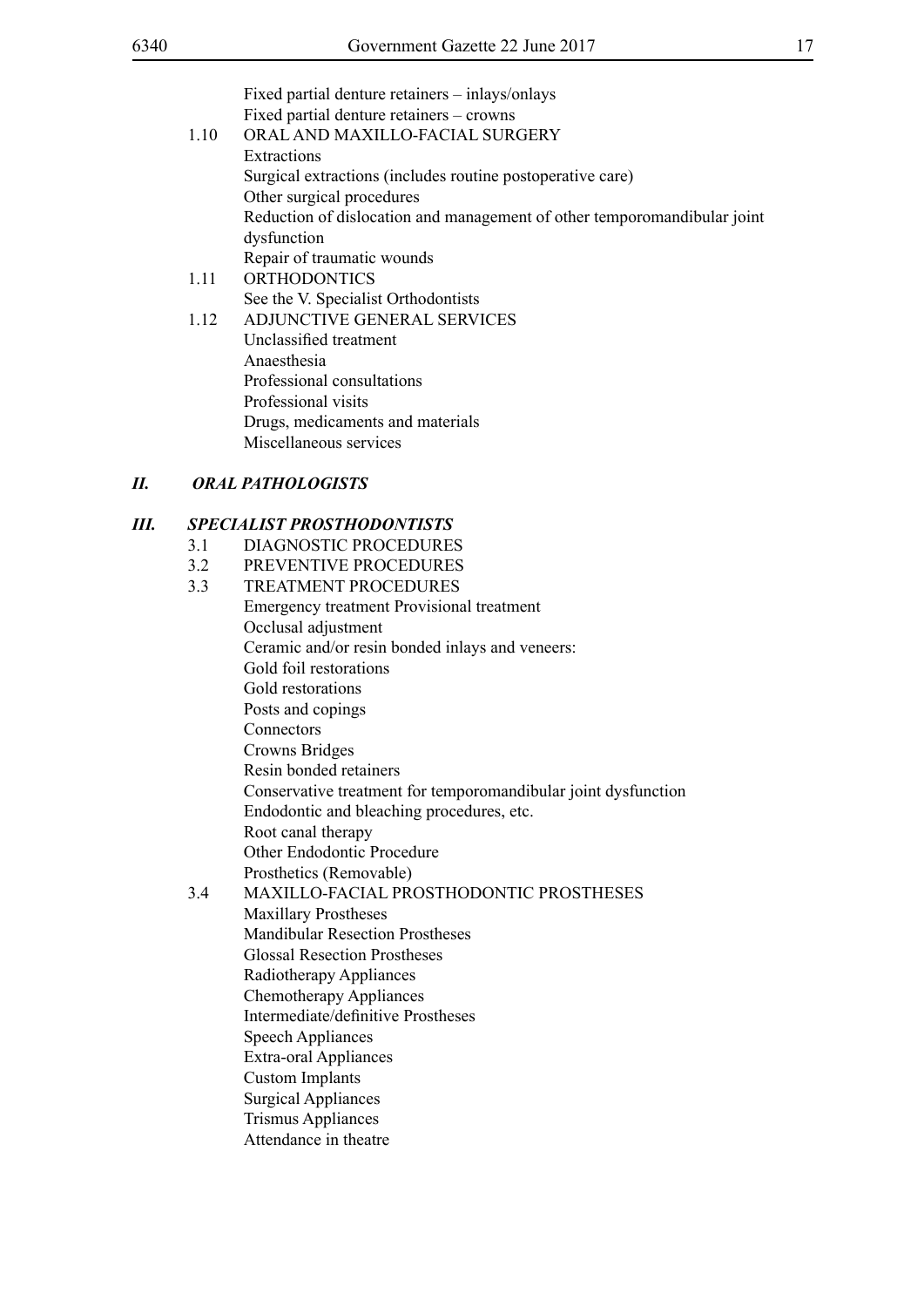#### *IV. SPECIALISTS IN ORAL MEDICINE AND PERIODONTICS/PERIODONTISTS* Rules

- 4.1 DIAGNOSTIC PROCEDURES
- 4.2 TEMPOROMANDIBULAR JOINT PROCEDURES
- 4.3 SURGICAL PROCEDURES
- 4.4 IMPLANT PROCEDURES<br>4.5 ORAL MEDICAL PROCED
	- 4.5 ORAL MEDICAL PROCEDURES

#### *V. SPECIALIST ORTHODONTISTS*

- 5.1 CONSULTATIONS
- 5.2 RECORDS AND INVESTIGATIONS
- 5.3 ORTHOGNATHIC SURGERY AND TREATMENT PLANNING
- 5.4 RETAINERS, REPAIRS AND/OR REPLACEMENTS
- 5.5 CORRECTIVE THERAPY Treatment of MPDS Occlusal adjustment

## Removable appliance therapy

Functional appliance therapy

- Fixed appliance therapy
- Partial fixed appliance therapy Preliminary treatment

Comprehensive fixed appliance therapy

Single arch treatment

Combined maxillary and mandibular arch therapy

Class I Malocclusions

Class II and III Malocclusions

Lingual orthodontics

Single arch treatment

Combined maxillary and mandibular arch therapy

Class I

Class II and III Malocclusions

## *VI. SPECIALIST MAXILLO- FACIAL AND ORAL SURGEONS*

#### Rules

- 6.1 CONSULTATIONS AND VISITS
- 6.2 INVESTIGATIONS AND RECORDS
- 6.3 ORTHOGNATHIC SURGERY AND TREATMENT PLANNING
- 6.4 REMOVAL OF TEETH Extractions during a single visit Removal of roots Unerupted or impacted teeth
- 6.5 DIVERSE PROCEDURES
- 6.6 CYSTS OF JAWS
- 6.7 NEOPLASMS
- 
- 6.8 PARA-ORTHODONTIC SURGICAL PROCEDURES<br>6.9 SURGICAL PREPARATION OF JAWS FOR PROSTE SURGICAL PREPARATION OF JAWS FOR PROSTHETICS
- 6.10 SEPSIS
- 6.11 TRAUMA Treatment of associated soft tissue injuries Mandibular fractures Maxillary fractures with special attention to occlusion Zygoma/Orbit/Antral - complex fractures
	- 6.12 FUNCTIONAL CORRECTION OF MALOCCLUSIONS
	- 6.13 TEMPOROMANDIBULAR JOINT PROCEDURES
	- 6.14 SALIVARY GLANDS
	- 6.15 IMPLANTS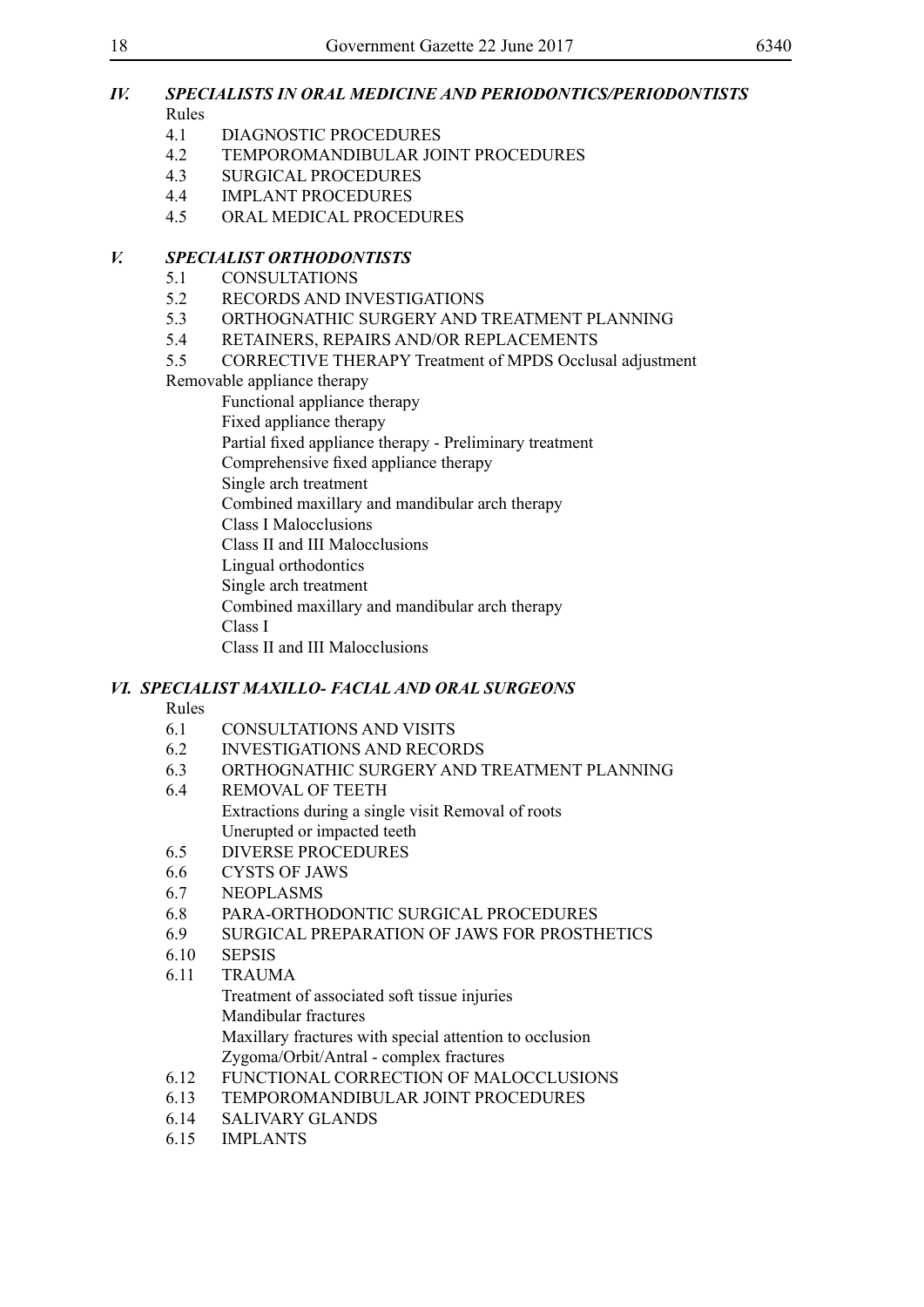## **A. GENERAL RULES GOVERNING THE TARIFF**

- **D001** Item 8101 refers to a full mouth examination, charting and treatment planning and no further examination fees shall be chargeable until the treatment plan resulting from this consultation is completed with the exception of code 8102. This includes the issuing of a prescription where only medication is prescribed. Item 8104 refers to a consultation for a specific problem and not to a full mouth examination, charting and treatment planning. This includes the issuing of a prescription where only medication is prescribed.
- **D002** Except in those cases where the fee is determined "by arrangement", the fee for the rendering of a service which is not listed in this schedule shall be based on the fee in respect of a comparable service that is listed therein and Rule D002 must be indicated together with the tariff item.
- **D003** In the case of a prolonged or costly dental service or procedure, the dental practitioner or specialist shall ascertain beforehand from the Commission whether it will accept financial responsibility in respect of such treatment.
- **D004** In exceptional cases where the fee is disproportionately low in relation to the actual services rendered by a dental practitioner or a specialist, such higher fee as may be agreed upon between the dental practitioner or specialist and the Commission, may be charged and Rule D004 must be indicated together with the tariff code.

Conversely, if the fee is disproportionately high in relation to the actual services rendered, a lower fee than that in the Tariff of Fees should be charged.

- **D005** Save in exceptional cases the services of a specialist shall be available only on the recommendation of the attending dental or medical practitioner. Referring practitioners shall indicate to the specialist that the patient is being treated under the Employees' Compensation Act, 1941 (Act No. 30 of 1941).
- **D007** "Normal consulting hours" are between 07:00 and 17:00 on weekdays, and between 07:00 and 13:00 on Saturdays.
- **D008** (a) Every dentist shall render a monthly invoice for every procedure, which has been completed irrespective of whether the total treatment plan has been concluded.
	- (b) Every invoice shall be signed by the service provider and shall contain the following particulars:
		- 1) The surname, first name/s and date of birth of the injured employee;
		- 2) The Social Security Number of the injured employee;
		- 3) The date of accident;
		- 4) The claim number allocated by the Social Security Commission, Employee's Compensation Fund, where available;
		- 5) A copy of the completed Employer's Report of Accident (Form E.Cl.2), page 1;
		- 6) The date on which every service was rendered;
		- 7) The tariff number and fee used in this Schedule of every procedure or service, and the nature of every procedure or service;
		- 8) Where the account is a photocopy of the original, certification by way of a rubber stamp or the signature of the dentist;
		- 9) A copy of the referral letter from the medical or dental practitioner concerned, where applicable;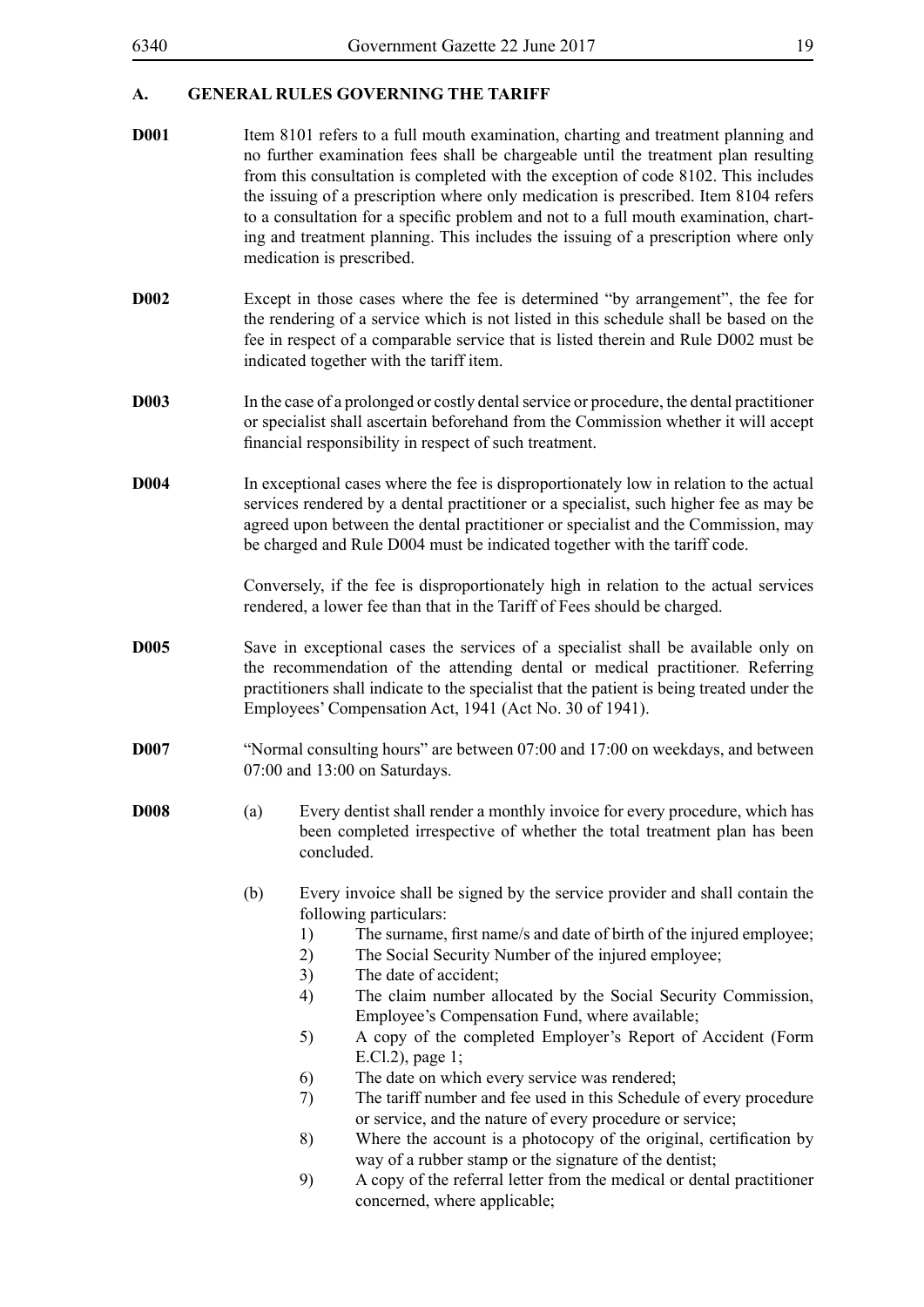- 10) The name, address, and practice number of the dental practitioner or specialist rendering the service must be shown on the account.
- **D009** Dentists in general practice shall be entitled to charge two-thirds of the fees of specialists only for treatment that is not listed in the schedule for dentists in general practice and Modifier 8004 must be shown against any such item. Benefits in respect of specialists charging treatment procedures not listed in the schedule for that specialty, shall be allocated as follows:

General Dental Practitioners Schedule - 100% Other Dental Specialists Schedules - 2/3

**D010** Fees charged by dental technicians for their services (PLUS L) shall be shown on the dentist's account against the code 8099. Such dentist's account shall be accompanied by the actual account of the dental technician (or a copy thereof) and the account of the dental technician shall bear the signature of the dentist (or the person authorized by him/her) as proof that it has been compiled correctly. "L" comprises the fee charged by the dental technician for his services as well as the cost of teeth. For example, tariff item 8231 is specified as follows:

|             | N\$      |
|-------------|----------|
| 8231        | Х        |
| 8099 (8231) | v        |
| Total       | $N$ X+Y$ |

- **D012** In the case where treatment is not listed for dentists in general practice or specialists, then the appropriate tariff fee listed in the Schedule for Medical Aid shall be charged and the relevant tariff code must be indicated.
- **D013** Cost of material (VAT inclusive unless the service provider is not a registered VAT vendor): This item provides for a charge for material where indicated against the relevant item codes by the words "See Rule D013". Material to be charged for in these instances at cost plus a handling fee not exceeding 35%, up to N\$3153.50 A maximum handling fee of 10% shall apply above a cost of N\$3153.50. A maximum handling fee of N\$5962.30 will apply.

Note: Item 8220 (suture) is applicable to all registered persons.

- **D014** Payment shall only be made for services required as a direct result of the accident. No liability would be accepted for e.g. gold fillings in broken dentures for cosmetic purposes only.
- **D015** Where a dental practitioner administers a general anaesthetic, the fee charged shall be as set out in item 8499.
- **D016** Code 8279 and 8281 Metal base to full and partial dentures: The fees for these items refer to the metal base only. An additional fee is then charged for the partial or full denture, which is fitted, to the base.
- **D017** Payment of a fee in respect of treatment not listed in the Tariff of Fees but for which the Commission has agreed to accept liability, and of any fee reflected in respect of a service listed in the Tariff of Fees, shall be in full and final settlement for the treatment or procedure given to the injured employee.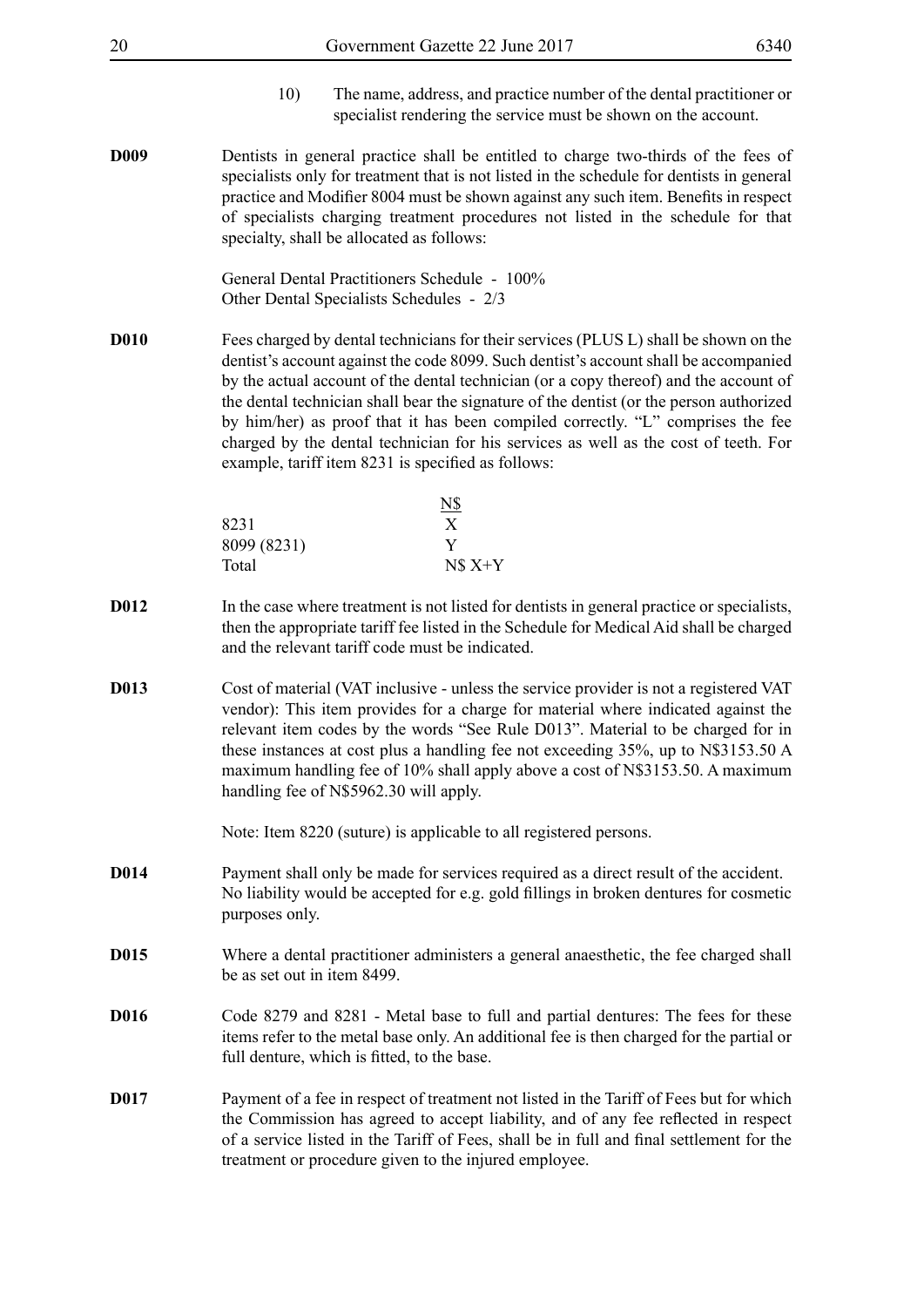| 6340           | Government Gazette 22 June 2017                                                                                                                      | 21 |
|----------------|------------------------------------------------------------------------------------------------------------------------------------------------------|----|
| <b>D019</b>    | Unless timely steps are taken to cancel an appointment for a consultation the relevant<br>consultation fee shall be payable by the injured employee. |    |
| <b>B.</b>      | <b>MODIFIERS</b>                                                                                                                                     |    |
|                | Modifiers may only be used where (M) appears against the item in the Schedule.                                                                       |    |
|                | For the adjustment of specific tariff items to certain circumstances, it is necessary to<br>show the following modifiers on the account:             |    |
| 8001           | 33 1/3% of the appropriate scheduled fee                                                                                                             |    |
| 8002           | The appropriate scheduled fee plus 50%                                                                                                               |    |
| 8003           | The appropriate scheduled fee plus 10%                                                                                                               |    |
| 8004           | Two-thirds of appropriate scheduled fee (see Rule D009)                                                                                              |    |
| 8005           | The appropriate scheduled fee up to a maximum of N\$397.10                                                                                           |    |
| 8006           | 50% of the appropriate scheduled fee                                                                                                                 |    |
| 8007           | 15% of the appropriate scheduled fee with a minimum of N\$257.60                                                                                     |    |
| 8008           | The appropriate scheduled fee plus 25%                                                                                                               |    |
| 8009           | 75% of the appropriate scheduled fee/benefit                                                                                                         |    |
| 8010           | The appropriate schedule fee plus 75%.                                                                                                               |    |
| $\mathbf{C}$ . | <b>EXPLANATIONS</b>                                                                                                                                  |    |

## **a) Tooth identification (T)**

Tooth identification is compulsory for all accounts rendered. Tooth identification is only applicable to procedures identified with the letter (T) in the mouthpart (MP) column. The International Standards Organization (ISO) in collaboration with the FDI designated system for teeth and areas of the oral cavity should be used.

## **b) Treatment categories (TC)**

Treatment categories (TC) of dental procedures are identified in the TC Column of the schedule as follows:

Basic dentistry designated as (B) in this schedule Intermediate dentistry designated as (I) in this schedule Advanced dentistry designated as (A) in this schedule Maxillo-facial and oral surgery designated as (S) in this schedule

## **d) Abbreviations used in the Schedule**

- +D Add fee/benefit for denture
- +L Add laboratory fee
- A Advanced dentistry (TC)
- B Basic dentistry (TC)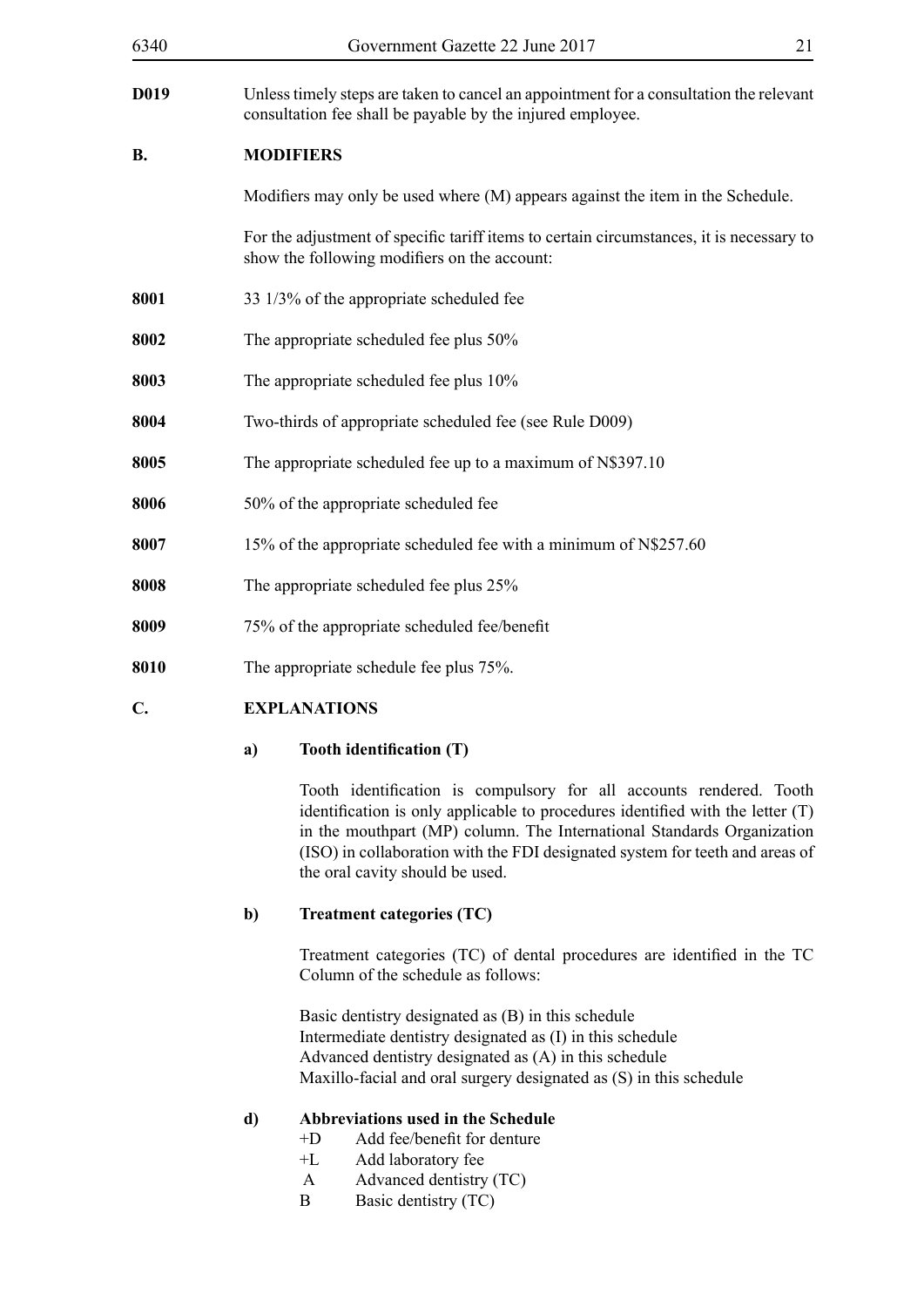- GP General Practitioner<br>S Maxillo-facial and or
- Maxillo-facial and oral surgery (TC)
- M Modifier<br>MP Mouth pa
- MP Mouth part<br>T Tooth
- T Tooth<br>TC Treatm
- Treatment category

## **D. PROCEDURES**

| <b>Remarks</b> | Code | <b>PROCEDURE</b>                                                                                                                                                                                                                                                                                                                                                                                                                                                                                                                                                                                                                                                                                                             | N\$    | <b>LAB</b> | MP | TС |
|----------------|------|------------------------------------------------------------------------------------------------------------------------------------------------------------------------------------------------------------------------------------------------------------------------------------------------------------------------------------------------------------------------------------------------------------------------------------------------------------------------------------------------------------------------------------------------------------------------------------------------------------------------------------------------------------------------------------------------------------------------------|--------|------------|----|----|
|                | I.   | <b>GENERAL DENTAL PRACTITIONERS</b>                                                                                                                                                                                                                                                                                                                                                                                                                                                                                                                                                                                                                                                                                          |        |            |    |    |
|                | 1.1. | <b>Diagnostic</b>                                                                                                                                                                                                                                                                                                                                                                                                                                                                                                                                                                                                                                                                                                            |        |            |    |    |
|                |      | <b>Clinical oral evaluations</b>                                                                                                                                                                                                                                                                                                                                                                                                                                                                                                                                                                                                                                                                                             |        |            |    |    |
|                | 8101 | Full mouth examination, charting and treatment<br>planning (see Rule D001)                                                                                                                                                                                                                                                                                                                                                                                                                                                                                                                                                                                                                                                   | 182.50 |            |    | B  |
|                | 8102 | Comprehensive consultation                                                                                                                                                                                                                                                                                                                                                                                                                                                                                                                                                                                                                                                                                                   | 343.30 |            |    | B  |
|                |      | A comprehensive consultation shall include treat-<br>ment planning at a separate appointment where a<br>diagnosis is made with the help of study models,<br>full-mouth x-rays and other relevant diagnostic aids.<br>Following on such a consultation, the patient and the<br>Commission must be supplied with a comprehensive<br>written treatment plan which must also be recorded<br>on the patient's file and which must include the<br>following:<br>· Soft tissue examination<br>• Hard tissue examination<br>• Screening/probing of periodontal pockets<br>• Mucogingival examination<br>• Plaque index<br>• Bleeding index<br>· Occlusal Analysis<br>• TMJ examination<br>• Vitality screening of complete dentition |        |            |    |    |
|                | 8104 | Examination or consultation for a specific problem<br>not requiring full mouth examination, charting and<br>treatment planning                                                                                                                                                                                                                                                                                                                                                                                                                                                                                                                                                                                               | 98.50  |            |    | B  |
|                |      | Radiographs/Diagnostic imaging                                                                                                                                                                                                                                                                                                                                                                                                                                                                                                                                                                                                                                                                                               |        |            |    |    |
|                | 8107 | Intra-oral radiographs, per film                                                                                                                                                                                                                                                                                                                                                                                                                                                                                                                                                                                                                                                                                             | 97.10  |            |    | B  |
|                | 8108 | Maximum for 8107                                                                                                                                                                                                                                                                                                                                                                                                                                                                                                                                                                                                                                                                                                             | 760.60 |            |    | B  |
|                | 8113 | Occlusal radiographs                                                                                                                                                                                                                                                                                                                                                                                                                                                                                                                                                                                                                                                                                                         | 168.10 |            |    | B  |
|                | 8114 | Hand-wrist radiograph                                                                                                                                                                                                                                                                                                                                                                                                                                                                                                                                                                                                                                                                                                        | 394.10 |            |    | A  |
|                | 8115 | Extra-oral radiograph, per film (i.e. panoramic,<br>cephalometric, PA)                                                                                                                                                                                                                                                                                                                                                                                                                                                                                                                                                                                                                                                       | 394.10 |            |    | B  |
|                |      | Chargeable to a maximum of two films per<br>treatment plan                                                                                                                                                                                                                                                                                                                                                                                                                                                                                                                                                                                                                                                                   |        |            |    |    |
|                |      | <b>Tests and laboratory examinations</b>                                                                                                                                                                                                                                                                                                                                                                                                                                                                                                                                                                                                                                                                                     |        |            |    |    |
|                | 8117 | Study models - unmounted                                                                                                                                                                                                                                                                                                                                                                                                                                                                                                                                                                                                                                                                                                     | 108.70 | $+L$       |    | B  |
|                | 8119 | Study models - mounted on adjusted articulator                                                                                                                                                                                                                                                                                                                                                                                                                                                                                                                                                                                                                                                                               | 265.10 | $+L$       |    | B  |
|                | 8121 | Diagnostic photographs per photograph                                                                                                                                                                                                                                                                                                                                                                                                                                                                                                                                                                                                                                                                                        | 108.70 |            |    | B  |
|                | 8122 | Bacteriological studies for determination of patho-<br>logical agents<br>(May include, but is not limited to tests for suscepti-<br>bility to periodontal disease. A perio risk assessment<br>must on request be made available at no charge.)                                                                                                                                                                                                                                                                                                                                                                                                                                                                               |        |            |    | B  |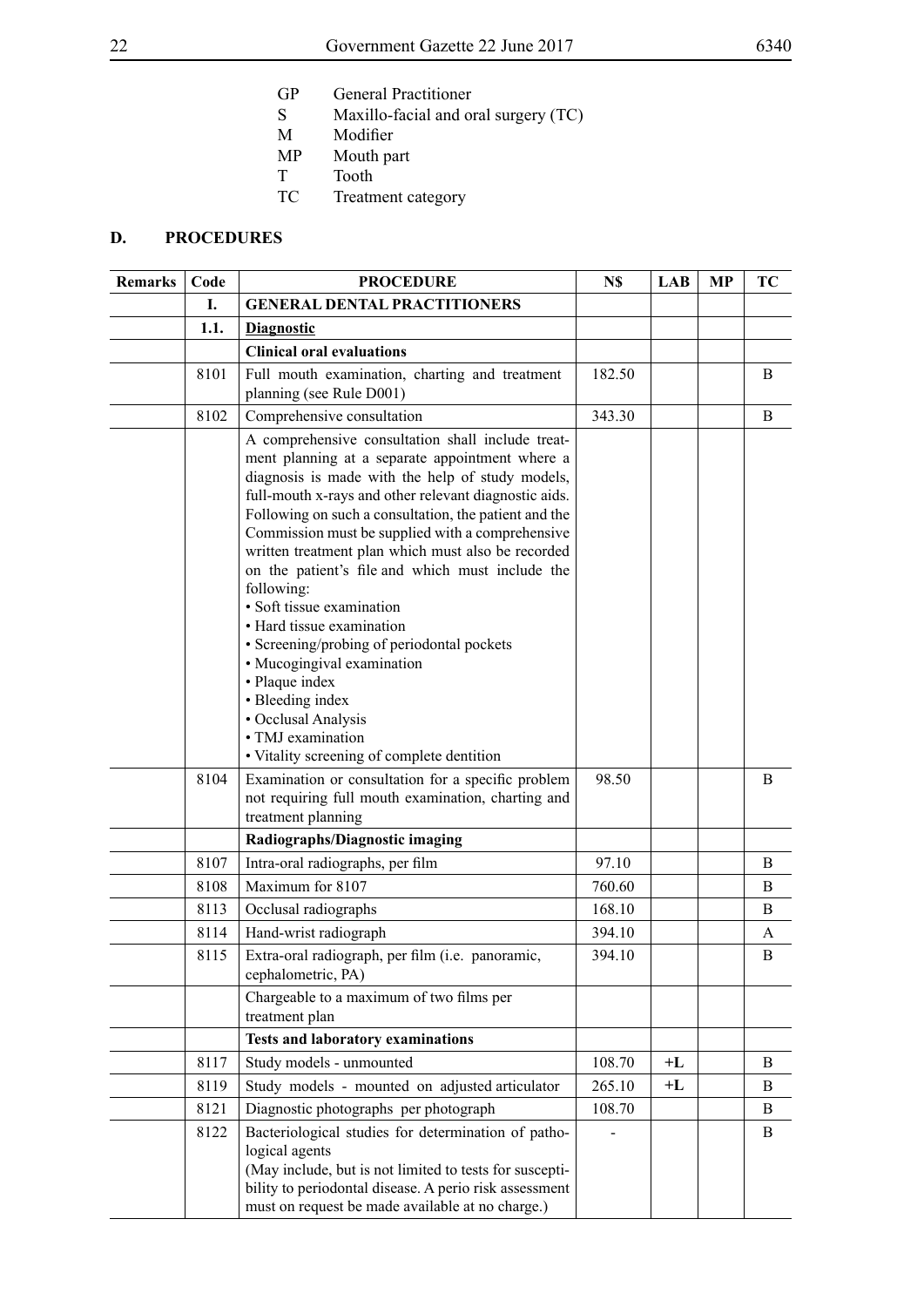| <b>Remarks</b> | Code | <b>PROCEDURE</b>                                                                                                                                                                                                                                                                                                                                                                                                                                  | N\$    | <b>LAB</b> | MP | TC       |
|----------------|------|---------------------------------------------------------------------------------------------------------------------------------------------------------------------------------------------------------------------------------------------------------------------------------------------------------------------------------------------------------------------------------------------------------------------------------------------------|--------|------------|----|----------|
|                | 8811 | Tracing and analysis of extra-oral film                                                                                                                                                                                                                                                                                                                                                                                                           | 44.90  |            |    | B        |
|                | 1.2. | Preventative                                                                                                                                                                                                                                                                                                                                                                                                                                      |        |            |    |          |
|                |      | Dental prophylaxis                                                                                                                                                                                                                                                                                                                                                                                                                                |        |            |    |          |
|                | 8155 | Polishing only (including removal of plaque) $-$<br>complete dentition                                                                                                                                                                                                                                                                                                                                                                            | 149.20 |            |    | B        |
|                | 8159 | Scaling and polishing                                                                                                                                                                                                                                                                                                                                                                                                                             | 294.10 |            |    | $\bf{B}$ |
|                |      | Where item 8159 is applied, item 8155 cannot be<br>charged                                                                                                                                                                                                                                                                                                                                                                                        |        |            |    |          |
|                | 8161 | Topical application of fluoride (prophylaxis exclud-<br>ed) – complete dentition (excluding scaling and/or<br>polishing)                                                                                                                                                                                                                                                                                                                          | 149.20 |            |    | B        |
|                |      | Other preventive services                                                                                                                                                                                                                                                                                                                                                                                                                         |        |            |    |          |
|                | 8151 | Oral hygiene instructions                                                                                                                                                                                                                                                                                                                                                                                                                         | 149.20 |            |    | B        |
|                | 8153 | Follow-up visit for re-evaluation of oral hygiene                                                                                                                                                                                                                                                                                                                                                                                                 | 111.60 |            |    | B        |
|                | 8163 | Fissure sealant - per tooth                                                                                                                                                                                                                                                                                                                                                                                                                       | 97.10  |            | T  | B        |
|                |      | Chargeable to a maximum of two teeth per quadrant                                                                                                                                                                                                                                                                                                                                                                                                 |        |            |    |          |
|                |      | Space maintenance (passive appliances) Passive<br>appliances are designed to prevent tooth movement.                                                                                                                                                                                                                                                                                                                                              |        |            |    |          |
|                | 8173 | Space maintainer - fixed, per abutment unit                                                                                                                                                                                                                                                                                                                                                                                                       | 279.60 | $+L$       |    | B        |
|                | 8175 | Space maintainer - removable (all-inclusive fee)                                                                                                                                                                                                                                                                                                                                                                                                  | 353.50 | $+L$       |    | B        |
|                | 1.3. | <b>Restorative</b>                                                                                                                                                                                                                                                                                                                                                                                                                                |        |            |    |          |
|                |      | Note: Restorative material factor - an additional<br>10% can be added to codes 8341, 8342, 8343, 8344,<br>8351, 8352, 8353, 8354, 8367, 8368, 8369, 8370 by<br>general dental practitioners only. See code 8346.                                                                                                                                                                                                                                  | M8003  |            |    |          |
|                | 8346 | Restorative material factor. (See above note)                                                                                                                                                                                                                                                                                                                                                                                                     |        |            |    |          |
|                |      | Amalgam restorations (including polishing)                                                                                                                                                                                                                                                                                                                                                                                                        |        |            |    |          |
|                |      | All adhesives, liners and bases are included as part<br>of the restoration. If pins are used, they should be<br>reported separately. See Codes 8345, 8347, and 8348<br>for post and/or pin retention. Inclusive of direct pulp<br>capping (code 8301).                                                                                                                                                                                            |        |            |    |          |
|                | 8341 | Amalgam - one surface                                                                                                                                                                                                                                                                                                                                                                                                                             | 268.00 |            | T  | B        |
|                | 8342 | Amalgam - two surfaces                                                                                                                                                                                                                                                                                                                                                                                                                            | 336.10 |            | T  | B        |
|                | 8343 | Amalgam - three surfaces                                                                                                                                                                                                                                                                                                                                                                                                                          | 404.20 |            | T  | B        |
|                | 8344 | Amalgam - four or more surfaces                                                                                                                                                                                                                                                                                                                                                                                                                   | 453.40 |            | T  | $\bf{B}$ |
|                |      | <b>Resin restorations</b>                                                                                                                                                                                                                                                                                                                                                                                                                         |        |            |    |          |
|                |      | Resin refers to a broad category of materials in-<br>cluding but not limited to composites. May include<br>bonded composite, light-cured composite, etc. Light-<br>curing, acid etching and adhesives (including resin<br>bonding agents) are included as part of the restora-<br>tion. Glass ionomers and compomers, when used, as<br>restorations should be reported with these codes. If<br>pins are used, they should be reported separately. |        |            |    |          |
|                |      | See Codes 8345, 8347, and 8348 for post and/or pin<br>retention, inclusive of direct pulp capping (code<br>8301) and rubber dam application (code 8304)                                                                                                                                                                                                                                                                                           |        |            |    |          |
|                | 8351 | Resin – one surface, anterior                                                                                                                                                                                                                                                                                                                                                                                                                     | 295.50 |            | T  | B        |
|                | 8352 | Resin - two surfaces, anterior                                                                                                                                                                                                                                                                                                                                                                                                                    | 375.20 |            | T  | B        |
|                | 8353 | Resin - three surfaces, anterior                                                                                                                                                                                                                                                                                                                                                                                                                  | 444.80 |            | T  | B        |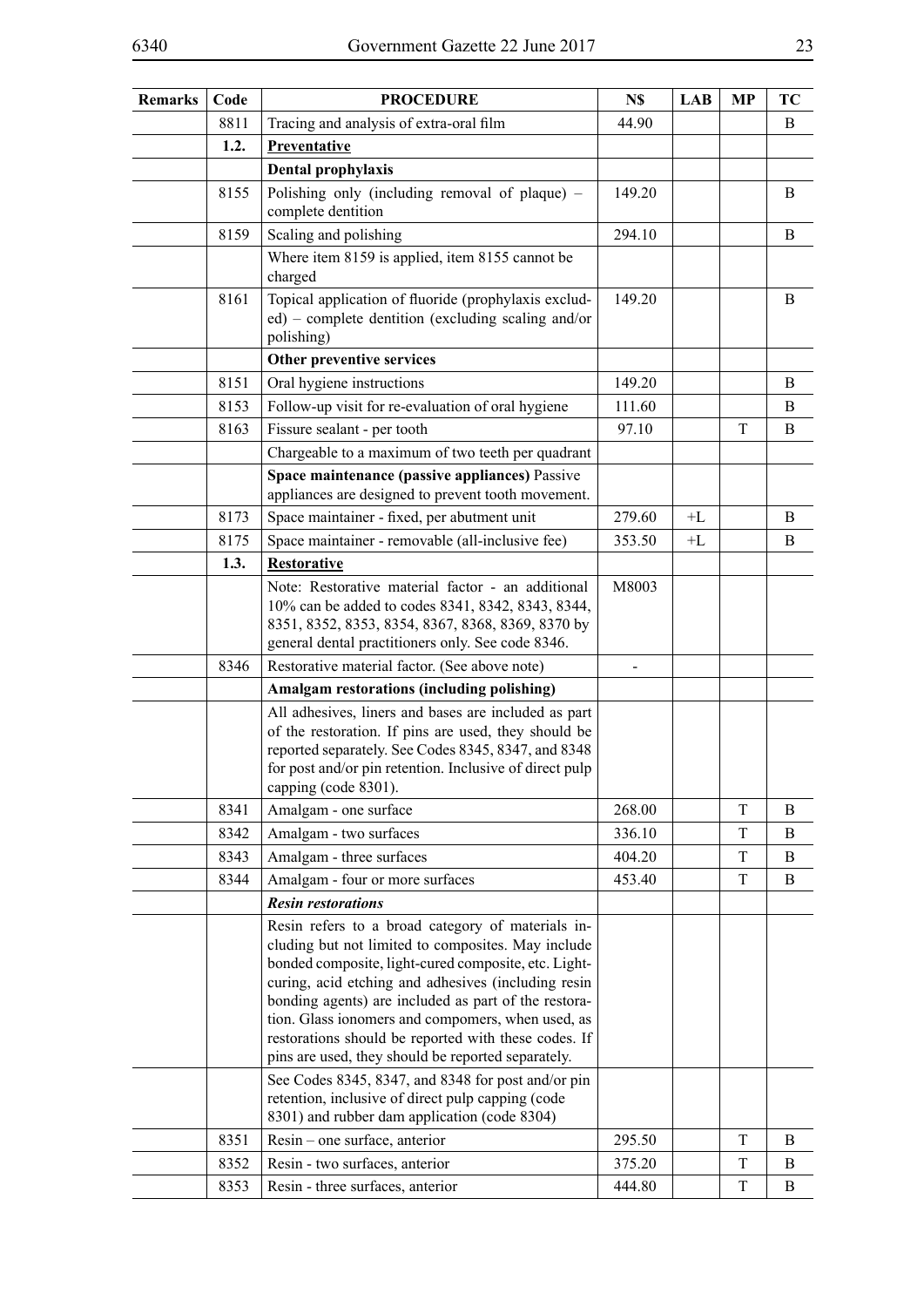| Remarks | Code | <b>PROCEDURE</b>                                                                                                                                                                                                                                                                                                                                                                                                                                                                                                                                                                                                                                                                                                                                                                                                                                                                        | N\$           | LAB  | <b>MP</b>   | TC |
|---------|------|-----------------------------------------------------------------------------------------------------------------------------------------------------------------------------------------------------------------------------------------------------------------------------------------------------------------------------------------------------------------------------------------------------------------------------------------------------------------------------------------------------------------------------------------------------------------------------------------------------------------------------------------------------------------------------------------------------------------------------------------------------------------------------------------------------------------------------------------------------------------------------------------|---------------|------|-------------|----|
|         | 8354 | Resin - four or more surfaces, anterior                                                                                                                                                                                                                                                                                                                                                                                                                                                                                                                                                                                                                                                                                                                                                                                                                                                 | 498.40        |      | T           | B  |
|         | 8367 | Resin - one surface, posterior                                                                                                                                                                                                                                                                                                                                                                                                                                                                                                                                                                                                                                                                                                                                                                                                                                                          | 321.60        |      | T           | B  |
|         | 8368 | Resin - two surfaces, posterior                                                                                                                                                                                                                                                                                                                                                                                                                                                                                                                                                                                                                                                                                                                                                                                                                                                         | 395.50        |      | T           | B  |
|         | 8369 | Resin - three surfaces, posterior                                                                                                                                                                                                                                                                                                                                                                                                                                                                                                                                                                                                                                                                                                                                                                                                                                                       | 475.20        |      | T           | B  |
|         | 8370 | Resin - four or more surfaces, posterior                                                                                                                                                                                                                                                                                                                                                                                                                                                                                                                                                                                                                                                                                                                                                                                                                                                | 518.60        |      | $\mathbf T$ | B  |
|         |      | Notes to Amalgam and Resin Restorations:<br>For anterior teeth, tariff fee for resin restorations,<br>per restoration placed e.g. a Class V and a Class IV<br>and for restoration on a central incisor code 8351<br>and 8354 is applicable.<br>On posterior teeth, tariff fee to be charged per sur-<br>face treated if a similar material was used and not<br>per restoration e.g., for a Class I occlusal amalgam<br>and a Class V buccal amalgam on tooth 28 code<br>8342 is applicable. In rare cases, it may occur that<br>an occlusal amalgam on tooth 16 and a buccal resin<br>on the same tooth in a patient with an unusually<br>wide smile, may be necessary and code 8341 and<br>8367 is applicable.<br>Items 8351 to 8354 are applicable per restoration<br>(more than once per tooth), whereas items 8341 to<br>8344 or 8367 to 8370 are applicable once only per<br>tooth |               |      |             |    |
|         |      | <b>Inlay/Onlay restorations</b>                                                                                                                                                                                                                                                                                                                                                                                                                                                                                                                                                                                                                                                                                                                                                                                                                                                         |               |      |             |    |
|         |      | <b>Metal Inlays</b>                                                                                                                                                                                                                                                                                                                                                                                                                                                                                                                                                                                                                                                                                                                                                                                                                                                                     |               |      |             |    |
|         |      | For metal inlays on anterior teeth (incisors and ca-<br>nines) pre-arrangement with the Com-mission in<br>writing required                                                                                                                                                                                                                                                                                                                                                                                                                                                                                                                                                                                                                                                                                                                                                              |               |      |             |    |
|         | 8358 | Inlay, metallic – one surface, anterior                                                                                                                                                                                                                                                                                                                                                                                                                                                                                                                                                                                                                                                                                                                                                                                                                                                 |               |      | T           | A  |
|         | 8359 | Inlay, metallic - two surfaces, anterior                                                                                                                                                                                                                                                                                                                                                                                                                                                                                                                                                                                                                                                                                                                                                                                                                                                |               |      | T           | A  |
|         | 8360 | Inlay, metallic - three surfaces, anterior                                                                                                                                                                                                                                                                                                                                                                                                                                                                                                                                                                                                                                                                                                                                                                                                                                              |               |      | $\mathbf T$ | A  |
|         | 8365 | Inlay, metallic – four or more surfaces, anterior                                                                                                                                                                                                                                                                                                                                                                                                                                                                                                                                                                                                                                                                                                                                                                                                                                       |               |      | $\mathbf T$ | A  |
|         | 8361 | Inlay, metallic - one surface, posterior                                                                                                                                                                                                                                                                                                                                                                                                                                                                                                                                                                                                                                                                                                                                                                                                                                                | 456.30        | $+L$ | $\mathbf T$ | A  |
|         | 8362 | Inlay, metallic – two surfaces, posterior                                                                                                                                                                                                                                                                                                                                                                                                                                                                                                                                                                                                                                                                                                                                                                                                                                               | 663.50        | +L   | T           | А  |
|         | 8363 | Inlay, metallic - three surfaces, posterior                                                                                                                                                                                                                                                                                                                                                                                                                                                                                                                                                                                                                                                                                                                                                                                                                                             | 1 102.50      | $+L$ | T           | A  |
|         | 8364 | Inlay, metallic – four or more surfaces, posterior                                                                                                                                                                                                                                                                                                                                                                                                                                                                                                                                                                                                                                                                                                                                                                                                                                      | 1 3 3 5 . 7 0 | $+L$ | $\mathbf T$ | A  |
|         |      | <b>Ceramic and/or Resin Inlays</b><br>Porcelain/ceramic inlays presently include all ce-<br>ramic or porcelain inlays. Composite/resin inlays<br>must be laboratory processed.<br>NOTE: The application of a rubber dam (code 8304)<br>is excluded                                                                                                                                                                                                                                                                                                                                                                                                                                                                                                                                                                                                                                      |               |      |             |    |
|         | 8371 | Inlay, ceramic/resin - one surface                                                                                                                                                                                                                                                                                                                                                                                                                                                                                                                                                                                                                                                                                                                                                                                                                                                      | 544.70        | $+L$ | $\mathbf T$ | A  |
|         | 8372 | Inlay, ceramic/resin - two surfaces                                                                                                                                                                                                                                                                                                                                                                                                                                                                                                                                                                                                                                                                                                                                                                                                                                                     | 806.90        | +L   | T           | A  |
|         | 8373 | Inlay, ceramic/resin - three surfaces                                                                                                                                                                                                                                                                                                                                                                                                                                                                                                                                                                                                                                                                                                                                                                                                                                                   | 1 327.00      | $+L$ | T           | A  |
|         | 8374 | Inlay, ceramic/resin - four or more surfaces                                                                                                                                                                                                                                                                                                                                                                                                                                                                                                                                                                                                                                                                                                                                                                                                                                            | 1 606.60      | $+L$ | T           | A  |
|         | 8560 | Cost of ceramic block                                                                                                                                                                                                                                                                                                                                                                                                                                                                                                                                                                                                                                                                                                                                                                                                                                                                   | Rule<br>D003  |      | T           | A  |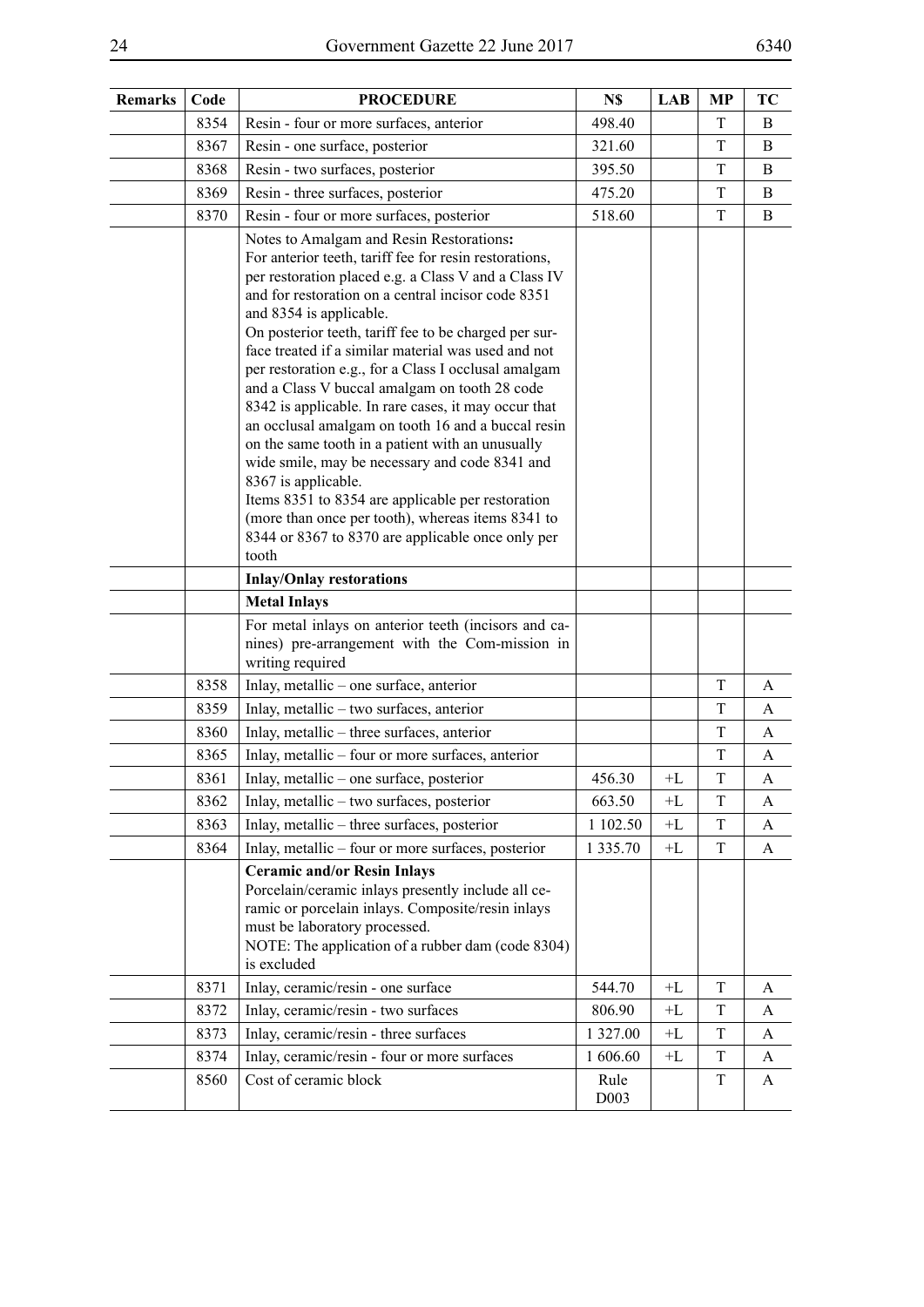| <b>Remarks</b> | Code | <b>PROCEDURE</b>                                                                                                                                                                        | N\$     | <b>LAB</b> | <b>MP</b>   | TC             |
|----------------|------|-----------------------------------------------------------------------------------------------------------------------------------------------------------------------------------------|---------|------------|-------------|----------------|
|                |      | Applicable to computer generated prosthesis only                                                                                                                                        |         |            |             |                |
|                |      | <b>NOTE:</b>                                                                                                                                                                            |         |            |             |                |
|                |      | 1. In some of the above cases (e.g. Direct hybrid in-<br>$lays$ ) +L does not apply                                                                                                     |         |            |             |                |
|                |      | 2. In cases where the direct hybrid inlays are used                                                                                                                                     |         |            |             |                |
|                |      | and +L does not apply, Modifier 8008 may be used                                                                                                                                        |         |            |             |                |
|                |      | 3. See the General Practitioner's Guideline to the                                                                                                                                      |         |            |             |                |
|                |      | correct use of treatment codes for computer-gener-<br>ated inlays.                                                                                                                      |         |            |             |                |
|                |      | <b>Crowns - single restorations</b>                                                                                                                                                     |         |            |             |                |
|                |      | The tariff fees include the cost of temporary and/ or                                                                                                                                   |         |            |             |                |
|                |      | intermediate crowns. See code 8193 (osseo integrat-                                                                                                                                     |         |            |             |                |
|                |      | ed abutment restoration) in the "fixed prosthodontic"                                                                                                                                   |         |            |             |                |
|                | 8401 | category for crowns on osseo- integrated implants<br>Cast full crown                                                                                                                    | 1705.10 | $+L$       | T           | A              |
|                | 8403 | Cast three-quarter crown                                                                                                                                                                | 1705.10 | $+L$       | T           | A              |
|                | 8405 | Acrylic jacket crown. (By written prearrangement                                                                                                                                        |         |            | T           | $\mathbf{A}$   |
|                |      | with the Commission)                                                                                                                                                                    |         |            |             |                |
|                | 8407 | Acrylic veneered crown                                                                                                                                                                  | 1705.10 | $+L$       | T           | A              |
|                | 8409 | Porcelain jacket crown                                                                                                                                                                  | 1705.10 | $+L$       | $\mathbf T$ | A              |
|                | 8411 | Porcelain veneered crown                                                                                                                                                                | 1705.10 | $+L$       | T           | A              |
|                |      | <b>Other restorative services</b>                                                                                                                                                       |         |            |             |                |
|                | 8133 | Re-cementing of inlays, crowns or bridges - per<br>abutment                                                                                                                             | 149.20  | $+L$       | T           | B              |
|                |      | In cases where item $8133$ is used $+L$ does not apply                                                                                                                                  |         |            |             |                |
|                | 8135 | Removal of inlays and crowns (per unit) and bridg-<br>es (per abutment) or sectioning of a bridge, part of<br>which is to be retained as a crown following the fail-<br>ure of a bridge | 295.50  | $+L$       | T           | $\overline{A}$ |
|                | 8137 | Temporary crown placed as an emergency proce-<br>dure                                                                                                                                   | 509.90  | $+L$       | T           | A              |
|                |      | Not applicable to temporary crowns placed during<br>routine crown and bridge preparations i.e. where the<br>impression for the final crown is taken at the same<br>visit                |         |            |             |                |
|                | 8146 | Resin bonding for restorations                                                                                                                                                          |         |            |             |                |
|                |      | Applicable to any metal restorations, crowns or con-<br>ventional bridges, per abutment except Maryland<br>type bridges (By written arrangement with the Com-<br>mission)               |         |            |             |                |
|                | 8157 | Re-burnishing and polishing of restorations – com-<br>plete dentition (Not applicable to restorations re-<br>cently done)                                                               | 149.20  |            |             | B              |
|                | 8330 | Removal of fractured post or instrument and/or<br>Bypassing fractured endodontic instrument                                                                                             | 197.00  |            | T           | B              |
|                |      | Note: Excluding the application of a rubber dam<br>(code 8304).                                                                                                                         |         |            |             |                |
|                | 8345 | Preformed post retention, per post (See Item 8379)                                                                                                                                      | 294.10  |            | T           | B              |
|                | 8347 | Pin retention for restoration, first pin                                                                                                                                                | 144.90  |            | T           | B              |
|                | 8348 | Pin retention for restoration, each additional pin. A<br>maximum of two additional pins may be charged                                                                                  | 137.60  |            | T           | B              |
|                | 8349 | Carving or contouring a plastic restoration to<br>accommodate an existing removable prosthesis                                                                                          | 59.40   |            | T           | B              |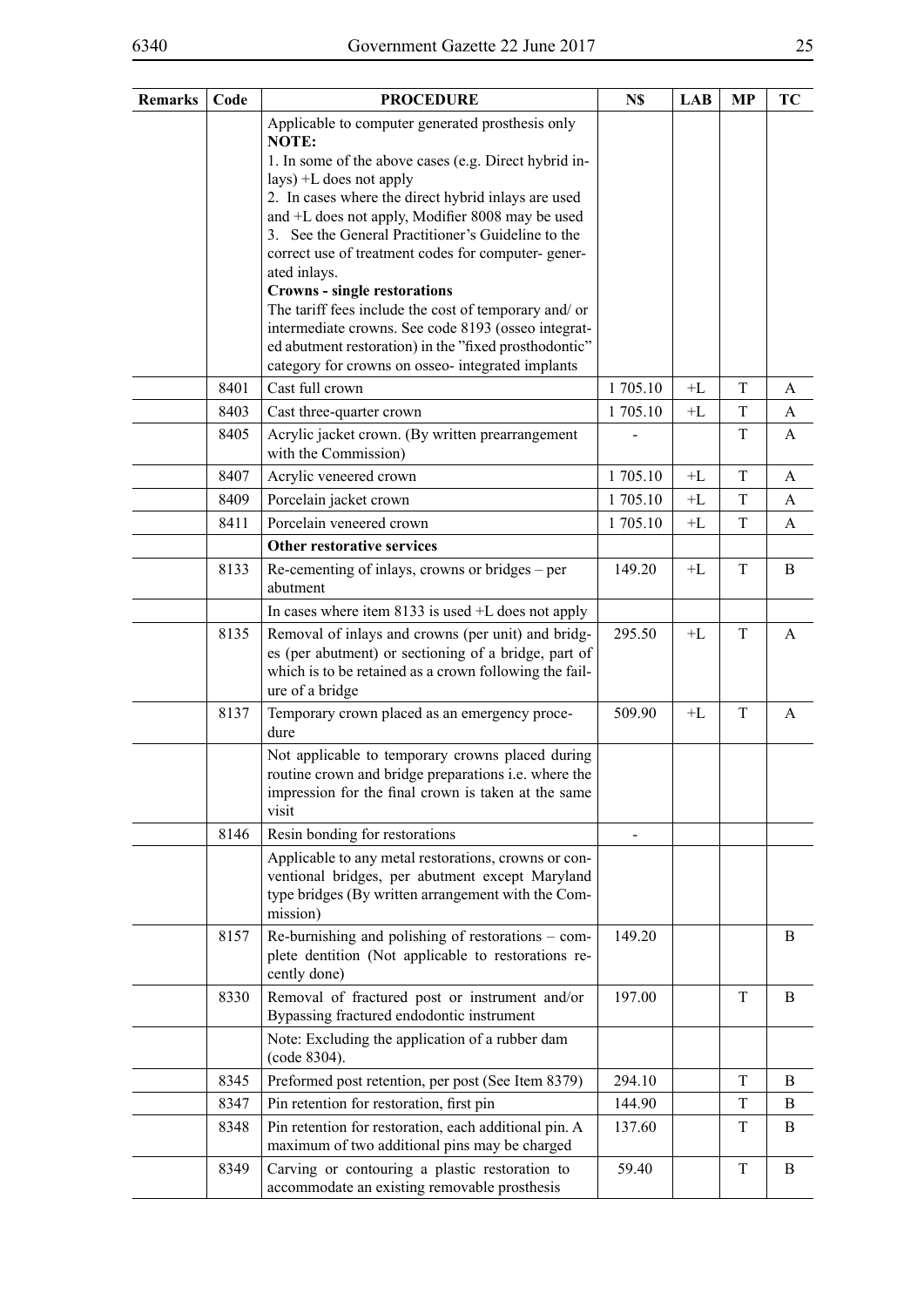| <b>Remarks</b> | Code | <b>PROCEDURE</b>                                                                                                                                                                                                                                                                                                                                                                                                                                                                                                                                                                                                                                                                                                                                                                                                                                                                                                                                                                                                                                                                                                                                                               | N\$          | <b>LAB</b> | <b>MP</b>   | TC           |
|----------------|------|--------------------------------------------------------------------------------------------------------------------------------------------------------------------------------------------------------------------------------------------------------------------------------------------------------------------------------------------------------------------------------------------------------------------------------------------------------------------------------------------------------------------------------------------------------------------------------------------------------------------------------------------------------------------------------------------------------------------------------------------------------------------------------------------------------------------------------------------------------------------------------------------------------------------------------------------------------------------------------------------------------------------------------------------------------------------------------------------------------------------------------------------------------------------------------|--------------|------------|-------------|--------------|
|                | 8355 | Composite veneers (Direct)                                                                                                                                                                                                                                                                                                                                                                                                                                                                                                                                                                                                                                                                                                                                                                                                                                                                                                                                                                                                                                                                                                                                                     | 518.60       |            | T           | B            |
|                | 8357 | Preformed metal crown                                                                                                                                                                                                                                                                                                                                                                                                                                                                                                                                                                                                                                                                                                                                                                                                                                                                                                                                                                                                                                                                                                                                                          | 302.80       |            | T           | B            |
|                | 8366 | Pin retention as part of cast restoration, irrespective<br>of number of pins                                                                                                                                                                                                                                                                                                                                                                                                                                                                                                                                                                                                                                                                                                                                                                                                                                                                                                                                                                                                                                                                                                   | 221.60       |            | T           | A            |
|                | 8376 | Prefabricated post and core in addition to crown.<br>The core is built around a prefabricated post(s)                                                                                                                                                                                                                                                                                                                                                                                                                                                                                                                                                                                                                                                                                                                                                                                                                                                                                                                                                                                                                                                                          | 809.80       |            | T           | B            |
|                | 8379 | Cost of posts. Applicable to pre-fabricated noble<br>metal, ceramic, iridium and pure titanium posts - see<br>code 8345                                                                                                                                                                                                                                                                                                                                                                                                                                                                                                                                                                                                                                                                                                                                                                                                                                                                                                                                                                                                                                                        | Rule<br>D013 |            | T           | $\mathsf{A}$ |
|                | 8391 | Cast post and core - single                                                                                                                                                                                                                                                                                                                                                                                                                                                                                                                                                                                                                                                                                                                                                                                                                                                                                                                                                                                                                                                                                                                                                    | 341.90       | $+L$       | T           | A            |
|                | 8393 | Cast post and core - double                                                                                                                                                                                                                                                                                                                                                                                                                                                                                                                                                                                                                                                                                                                                                                                                                                                                                                                                                                                                                                                                                                                                                    | 544.70       | $+L$       | T           | A            |
|                | 8395 | Cast post and core - triple                                                                                                                                                                                                                                                                                                                                                                                                                                                                                                                                                                                                                                                                                                                                                                                                                                                                                                                                                                                                                                                                                                                                                    | 789.50       | $+L$       | T           | A            |
|                | 8396 | Cast coping                                                                                                                                                                                                                                                                                                                                                                                                                                                                                                                                                                                                                                                                                                                                                                                                                                                                                                                                                                                                                                                                                                                                                                    | 223.10       | $+L$       | T           | A            |
|                | 8397 | Cast core with pins<br>On grossly broken-down vital teeth only. May not<br>be charged when a post has been inserted in the<br>tooth in question                                                                                                                                                                                                                                                                                                                                                                                                                                                                                                                                                                                                                                                                                                                                                                                                                                                                                                                                                                                                                                | 544.70       | $+L$       | T           | A            |
|                | 8398 | Core build-up, including any pins refers to building<br>up of anatomical crown when restorative crown will<br>be placed, irrespective of the number of pins used                                                                                                                                                                                                                                                                                                                                                                                                                                                                                                                                                                                                                                                                                                                                                                                                                                                                                                                                                                                                               | 663.50       |            | $\mathbf T$ | B            |
|                | 8413 | Facing replacement                                                                                                                                                                                                                                                                                                                                                                                                                                                                                                                                                                                                                                                                                                                                                                                                                                                                                                                                                                                                                                                                                                                                                             | 333.20       | $+L$       | $\mathbf T$ | A            |
|                | 8414 | Additional fee for provision of crown within an<br>existing clasp or rest                                                                                                                                                                                                                                                                                                                                                                                                                                                                                                                                                                                                                                                                                                                                                                                                                                                                                                                                                                                                                                                                                                      | 97.10        | +L         | T           | A            |
|                | 1.4. | <b>Endodontics</b><br>1. With the exception of diagnostic intra-oral radio-<br>graphs, fees for only three further intra-oral radio-<br>graphs may be charged for each completed root ca-<br>nal therapy on a single-canal tooth; or a further five<br>intra-oral radiographs for each completed root canal<br>therapy on a multi-canal.<br>2. Fees for the application of a rubber dam (See<br>code 8304 in the category "Adjunctive General<br>Services") may only be charged concurrent with the<br>following procedures:<br>Extirpation of the pulp chamber contents for<br>the relief of pain (code 8132)<br>Apexification of a root canal (code 8305);<br>$\bullet$<br>Pulpotomy (code 8307);<br>Complete root canal therapy (codes 8328,<br>$\bullet$<br>8329 and 8332 to 8340);<br>Removal or bypass of a fractured post or<br>$\bullet$<br>instrument (code 8330);<br>Ceramic and or resin inlays (codes 8371 to<br>$\bullet$<br>8374)<br>3. After endodontic preparatory visits (codes 8332,<br>8333 and 8334) have been charged, endodontic<br>treatment completed at a single visit (codes 8329,<br>8338, 8339 and 8340) may not be charged<br><b>Pulp capping</b> |              |            |             |              |
|                | 8301 | Direct pulp capping (No benefit)                                                                                                                                                                                                                                                                                                                                                                                                                                                                                                                                                                                                                                                                                                                                                                                                                                                                                                                                                                                                                                                                                                                                               |              |            | T           | B            |
|                | 8303 | Indirect pulp capping                                                                                                                                                                                                                                                                                                                                                                                                                                                                                                                                                                                                                                                                                                                                                                                                                                                                                                                                                                                                                                                                                                                                                          | 199.90       |            | T           | B            |
|                |      | The permanent filling is not completed at the same<br>visit                                                                                                                                                                                                                                                                                                                                                                                                                                                                                                                                                                                                                                                                                                                                                                                                                                                                                                                                                                                                                                                                                                                    |              |            |             |              |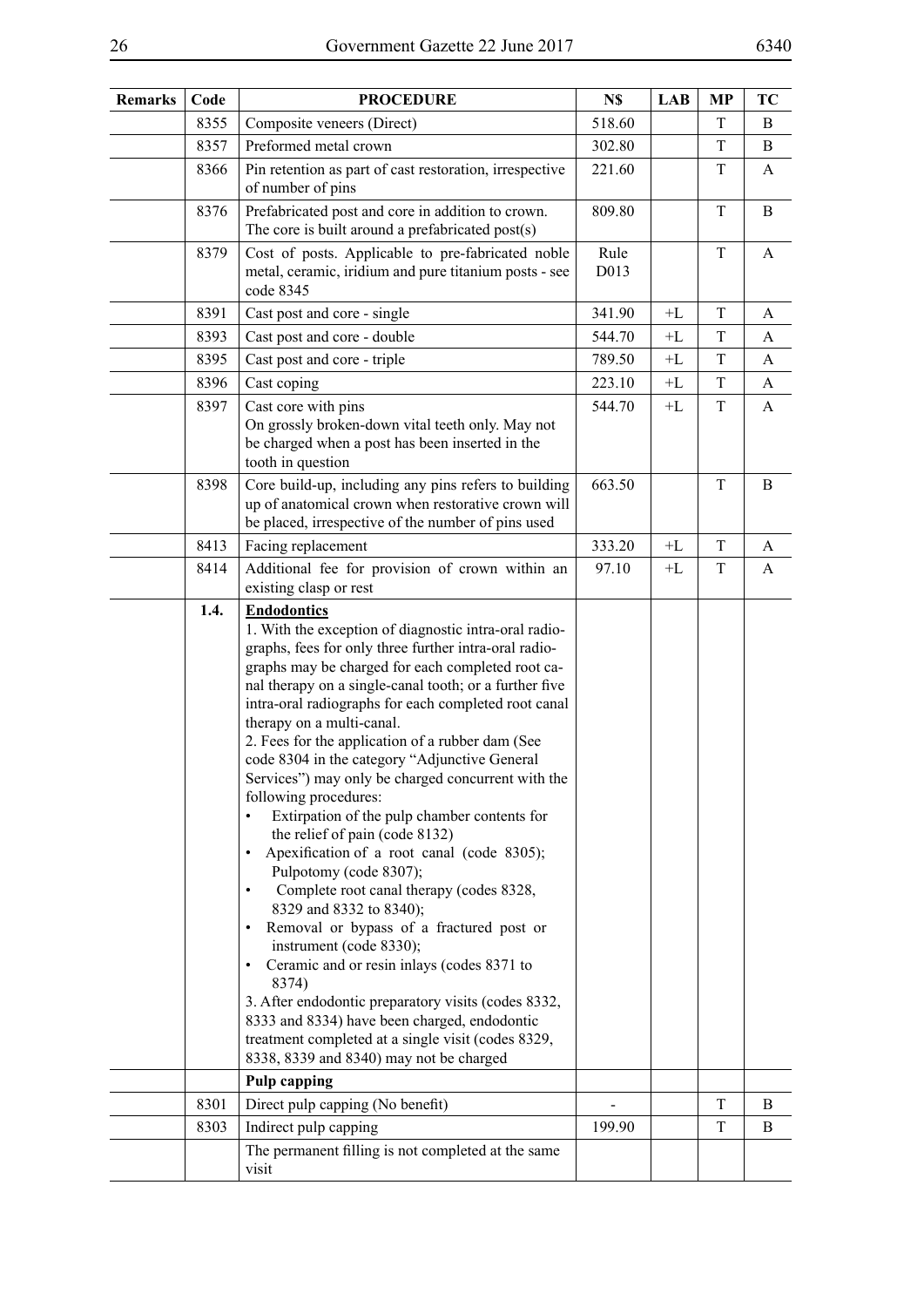| <b>Remarks</b> | Code | <b>PROCEDURE</b>                                                                                                                                                                                                                                                                                                                        | N\$          | <b>LAB</b> | MP | TC |
|----------------|------|-----------------------------------------------------------------------------------------------------------------------------------------------------------------------------------------------------------------------------------------------------------------------------------------------------------------------------------------|--------------|------------|----|----|
|                |      | Pulpotomy                                                                                                                                                                                                                                                                                                                               |              |            |    |    |
|                | 8307 | Amputation of pulp (pulpotomy)<br>No other endodontic procedure may, in respect of<br>the same tooth, be charged concurrent to code 8307<br>and a completed root canal therapy should not be<br>envisaged (code 8304 excluded)                                                                                                          | 197.00       |            | T  | B  |
|                |      | Endodontic therapy (including treatment plan,                                                                                                                                                                                                                                                                                           |              |            |    |    |
|                |      | clinical procedures and follow-up care). Prepa-<br>ratory Visits (obturation not done at same visit)                                                                                                                                                                                                                                    |              |            |    |    |
|                | 8332 | Single-canal tooth, per visit                                                                                                                                                                                                                                                                                                           | 149.20       |            | T  | B  |
|                | 8333 | Multi-canal tooth, per visit                                                                                                                                                                                                                                                                                                            | 207.20       |            | T  | B  |
|                |      | A maximum of four visits per tooth may be charged                                                                                                                                                                                                                                                                                       |              |            |    |    |
|                |      | Obturation of root canals at a subsequent visit                                                                                                                                                                                                                                                                                         |              |            |    |    |
|                | 8335 | First canal - anteriors and premolars                                                                                                                                                                                                                                                                                                   | 673.60       |            | T  | B  |
|                | 8328 | Each additional canal – anteriors and premolars                                                                                                                                                                                                                                                                                         | 279.60       |            | T  | B  |
|                | 8336 | First canal – molars                                                                                                                                                                                                                                                                                                                    | 930.10       |            | T  | B  |
|                | 8337 | Each additional canal - molars                                                                                                                                                                                                                                                                                                          | 279.60       |            | T  | B  |
|                |      | Preparation and obturation of root canals com-<br>pleted at a single visit                                                                                                                                                                                                                                                              |              |            |    |    |
|                | 8338 | First canal - anteriors and premolars                                                                                                                                                                                                                                                                                                   | 1 035.80     |            | T  | B  |
|                | 8329 | Each additional canal – anteriors and pre-molars                                                                                                                                                                                                                                                                                        | 343.30       |            | T  | B  |
|                | 8339 | First canal - molars                                                                                                                                                                                                                                                                                                                    | 1 424.10     |            | T  | B  |
|                | 8340 | Each additional canal - molars                                                                                                                                                                                                                                                                                                          | 343.30       |            | T  | B  |
|                |      | <b>Endodontic retreatment</b>                                                                                                                                                                                                                                                                                                           |              |            |    |    |
|                | 8334 | Re-preparation of previously obturated canal, per<br>canal                                                                                                                                                                                                                                                                              | 221.60       |            | T  | B  |
|                |      | Apexification/recalcification procedures                                                                                                                                                                                                                                                                                                |              |            |    |    |
|                | 8305 | Apexification of root canal, per visit                                                                                                                                                                                                                                                                                                  | 199.90       |            | T  | B  |
|                |      | No other endodontic procedures may, in respect of<br>the same tooth, be charged con-current to code 8305<br>at the same visit (code 8304 excluded)                                                                                                                                                                                      |              |            |    |    |
|                |      | <b>Apicoectomy/Periradicular services</b>                                                                                                                                                                                                                                                                                               |              |            |    |    |
|                | 8229 | Apicoectomy including retrograde filling where<br>necessary - incisors and canines                                                                                                                                                                                                                                                      | 734.50       |            | T  | S  |
|                |      | Other endodontic procedures                                                                                                                                                                                                                                                                                                             |              |            |    |    |
|                | 8132 | Gross pulpal debridement<br>Where Code 8132 is charged, no other endodontic<br>codes may be charged at the same visit on the same<br>tooth. Codes 8338, 8329, 8339 and 8340 (single<br>visits) may be charged at the subsequent visit, even<br>if Code 8132 was used for the initial relief of pain.<br>(See note 2 under section 1.4.) | 243.40       |            | T  | B  |
|                | 8136 | Access through a prosthetic crown or inlay to<br>facilitate root canal treatment                                                                                                                                                                                                                                                        | 134.70       |            | T  | B  |
|                | 8306 | Cost of Mineral Trioxide Aggregate                                                                                                                                                                                                                                                                                                      | Rule<br>D013 |            |    | B  |
|                | 1.5. | <b>Periodontics</b>                                                                                                                                                                                                                                                                                                                     |              |            |    |    |
|                |      | Surgical services including usual post-operative<br>Care)                                                                                                                                                                                                                                                                               |              |            |    |    |
|                | 8185 | Gingivectomy-gingivoplasty, per quadrant                                                                                                                                                                                                                                                                                                | 779.40       |            |    | A  |
|                | 8186 | Gingivectomy-gingivoplasty, per sextant                                                                                                                                                                                                                                                                                                 | 620.10       |            |    | A  |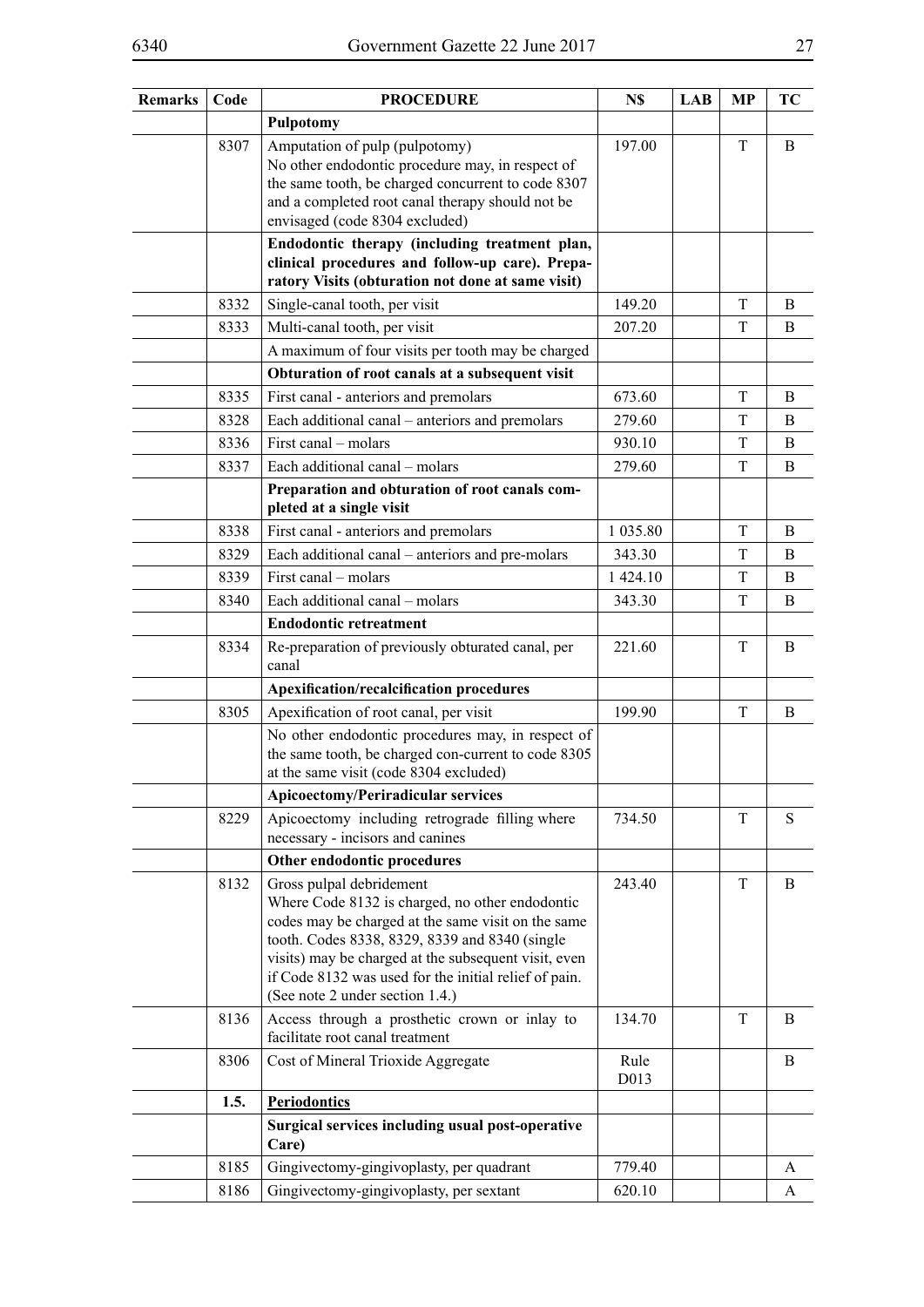| <b>Remarks</b> | Code | <b>PROCEDURE</b>                                                                                                                                                                                                                  | N\$       | <b>LAB</b> | <b>MP</b> | TC |
|----------------|------|-----------------------------------------------------------------------------------------------------------------------------------------------------------------------------------------------------------------------------------|-----------|------------|-----------|----|
|                | 1.6. | <b>Prosthodontics (removable)</b>                                                                                                                                                                                                 |           |            |           |    |
|                |      | <b>Complete dentures</b>                                                                                                                                                                                                          |           |            |           |    |
|                | 8231 | Full upper and lower dentures inclusive of soft<br>bases or metal bases, where applicable                                                                                                                                         | 2404.80   | $+L$       |           | B  |
|                | 8232 | Full upper or lower dentures inclusive of soft base<br>or metal base, where applicable                                                                                                                                            | 1482.00   | $+L$       |           | B  |
|                |      | <b>Partial dentures</b>                                                                                                                                                                                                           |           |            |           |    |
|                | 8233 | Partial denture, one tooth                                                                                                                                                                                                        | 688.10    | +L         |           | B  |
|                | 8234 | Partial denture, two teeth                                                                                                                                                                                                        | 688.10    | $+L$       |           | B  |
|                | 8235 | Partial denture, three teeth                                                                                                                                                                                                      | 1 0 34.40 | $+L$       |           | B  |
|                | 8236 | Partial denture, four teeth                                                                                                                                                                                                       | 1 0 34.40 | $+L$       |           | B  |
|                | 8237 | Partial denture, five teeth                                                                                                                                                                                                       | 1 0 34.40 | $+L$       |           | B  |
|                | 8238 | Partial denture, six teeth                                                                                                                                                                                                        | 1 369.00  | $+L$       |           | B  |
|                | 8239 | Partial denture, seven teeth                                                                                                                                                                                                      | 1 369.00  | $+L$       |           | B  |
|                | 8240 | Partial denture, eight teeth                                                                                                                                                                                                      | 1 369.00  | $+L$       |           | B  |
|                | 8241 | Partial denture, nine or more teeth                                                                                                                                                                                               | 1 369.00  | $+L$       |           | B  |
|                | 8281 | Metal (e.g. chrome cobalt, etc.) base to partial<br>denture, per denture                                                                                                                                                          | 1 606.60  | $+L$       |           | B  |
|                |      | The procedure refers to the metal framework only,<br>and includes all clasps, rests and bars (i.e. code<br>8251, 8253, 8255, and 8257). See codes 8233 to<br>8241 for the resin denture base required concurrent<br>to code 8281. |           |            |           |    |
|                |      | <b>Adjustments to dentures</b>                                                                                                                                                                                                    |           |            |           |    |
|                | 8275 | Adjustment of denture (After six months or for<br>patient of another practitioner)                                                                                                                                                | 111.60    |            |           | B  |
|                |      | Repairs to complete or partial dentures                                                                                                                                                                                           |           |            |           |    |
|                | 8269 | Repair of denture or other intra-oral appliance                                                                                                                                                                                   | 191.20    | +L         |           | B  |
|                |      | A dentist may not charge professional fees for the<br>repair of dentures if the patient was not personally<br>examined; laboratory fees, however, may be recov-<br>ered.                                                          |           |            |           |    |
|                | 8270 | Add clasp to existing partial denture (One or more<br>Clasps). Code 8270 is in addition to code 8269                                                                                                                              | 137.60    | +L         |           | B  |
|                | 8271 | Add tooth to existing partial denture (One or more<br>teeth). Code 8271 is in addition to code 8269                                                                                                                               | 137.60    | $+L$       |           | B  |
|                | 8273 | Additional fee/benefit where one or more impres-<br>sions are required for 8269, 8270 and 8271                                                                                                                                    | 111.60    | $+L$       |           | B  |
|                |      | Denture rebase procedures                                                                                                                                                                                                         |           |            |           |    |
|                | 8259 | Re-base of denture (laboratory)                                                                                                                                                                                                   | 562.10    | $+L$       |           | B  |
|                | 8261 | Re-model of denture                                                                                                                                                                                                               | 899.60    | $+L$       |           | B  |
|                |      | <b>Denture reline procedures</b>                                                                                                                                                                                                  |           |            |           |    |
|                | 8263 | Reline of denture in self curing acrylic (intra-oral)                                                                                                                                                                             | 353.50    |            |           | B  |
|                | 8267 | Soft base re-line per denture (heat cured). Code<br>8267 may not be charged concurrent with Codes<br>8231 to 8241.                                                                                                                | 818.50    | $+L$       |           | B  |
|                |      | Other removable prosthetic services                                                                                                                                                                                               |           |            |           |    |
|                | 8243 | Soft base to new denture (No benefit)                                                                                                                                                                                             |           |            |           |    |
|                | 8255 | Stainless steel clasp or rest per clasp or rest                                                                                                                                                                                   | 143.40    | $+L$       |           | B  |
|                | 8257 | Lingual bar or palatal bar                                                                                                                                                                                                        | 168.10    | $+L$       |           | B  |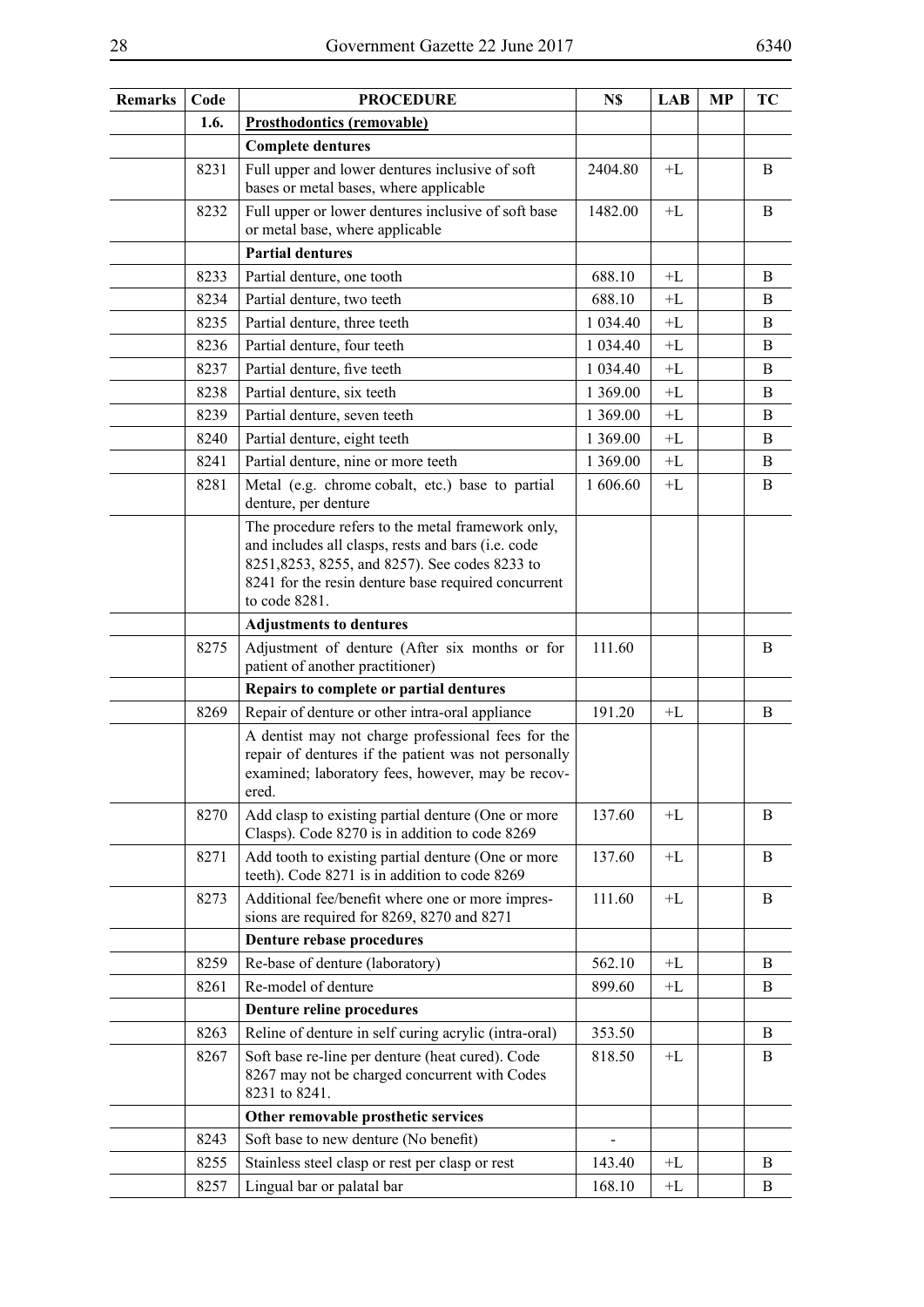| <b>Remarks</b> | Code | <b>PROCEDURE</b>                                                                                                                                                                                                                                                                                                                                                                                                                                                                                | N\$          | <b>LAB</b> | <b>MP</b> | TC        |
|----------------|------|-------------------------------------------------------------------------------------------------------------------------------------------------------------------------------------------------------------------------------------------------------------------------------------------------------------------------------------------------------------------------------------------------------------------------------------------------------------------------------------------------|--------------|------------|-----------|-----------|
|                |      | Codes 8255 and 8257 may not be charged concur-<br>rent to codes 8169, 8175, 8269 (repair of denture)<br>or code 8281.                                                                                                                                                                                                                                                                                                                                                                           |              |            |           |           |
|                | 8265 | Tissue conditioner and soft self-cure interim re-line,<br>Per denture                                                                                                                                                                                                                                                                                                                                                                                                                           | 236.10       |            |           | B         |
|                | 8279 | Metal (e.g. chrome cobalt, gold, etc.) base to full<br>denture. (No benefit)                                                                                                                                                                                                                                                                                                                                                                                                                    |              |            |           |           |
|                | 1.7. | <b>Maxillofacial Prosthetics</b>                                                                                                                                                                                                                                                                                                                                                                                                                                                                |              |            |           |           |
|                |      | See III. Specialist Prosthodontists                                                                                                                                                                                                                                                                                                                                                                                                                                                             |              |            |           |           |
|                | 1.8. | <b>Implant Services</b>                                                                                                                                                                                                                                                                                                                                                                                                                                                                         |              |            |           |           |
|                |      | Prior permission must be obtained from the Com-<br>mission. The Commission does not approve of the<br>re-use of any implant components because of the<br>hazards to the patient.<br>Report surgical implant procedures using the codes<br>in this section; prosthetic devices should be re-<br>ported using existing fixed or removable prosthetic<br>codes. Endosteal implants<br>Endosteal dental implants are placed into the alveo-<br>lar and/or basal bone of the mandible or maxilla and |              |            |           |           |
|                |      | transect only one cortical plate                                                                                                                                                                                                                                                                                                                                                                                                                                                                |              |            |           |           |
|                | 8194 | Placement of a single osseo-integrated implant per<br>jaw                                                                                                                                                                                                                                                                                                                                                                                                                                       | 1 385.00     |            | T         | S         |
|                | 8195 | Placement of a second osseo-integrated implant in<br>the same jaw                                                                                                                                                                                                                                                                                                                                                                                                                               | 1 035.80     |            | T         | S         |
|                | 8196 | Placement of a third and subsequent osseo-integrat-<br>ed implant in the same jaw, per implant                                                                                                                                                                                                                                                                                                                                                                                                  | 689.60       |            | T         |           |
|                | 8197 | Cost of implants (By arrangement)                                                                                                                                                                                                                                                                                                                                                                                                                                                               | Rule<br>D013 |            |           |           |
|                | 8198 | Exposure of a single osseo-integrated implant and<br>Placement of a transmucosal element                                                                                                                                                                                                                                                                                                                                                                                                        | 512.80       |            | T         | ${\bf S}$ |
|                | 8199 | Exposure of a second osseo-integrated implant and<br>placement of a transmucosal element in the same<br>jaw                                                                                                                                                                                                                                                                                                                                                                                     | 385.40       |            | T         | S         |
|                | 8200 | Exposure of a third and subsequent osseo-integrated<br>implant in the same jaw, per implant                                                                                                                                                                                                                                                                                                                                                                                                     | 257.90       |            | T         | S         |
|                |      | <b>Eposteal implants</b><br>Eposteal (subperiosteal) dental implants receive<br>their primary bone support by means of resting on<br>the alveolar bone. See VI. Specialist Maxillo-Facial<br>and Oral Surgeons' Schedule                                                                                                                                                                                                                                                                        |              |            |           |           |
|                |      | <b>Transosteal implants</b><br>Transosteal dental implants penetrate both cortical<br>plates and pass through the full thickness of the<br>alve-olar bone. See the specialist maxillo-facial and<br>oral surgeons schedule                                                                                                                                                                                                                                                                      |              |            |           |           |
|                | 1.9. | <b>Prosthodontics, fixed</b>                                                                                                                                                                                                                                                                                                                                                                                                                                                                    |              |            |           |           |
|                |      | The words 'bridge' and 'bridgework' have been re-<br>placed by the statement 'fixed partial denture'. Each<br>abutment and each pontic constitutes a unit in a fixed                                                                                                                                                                                                                                                                                                                            |              |            |           |           |
|                |      | partial denture.                                                                                                                                                                                                                                                                                                                                                                                                                                                                                |              |            |           |           |
|                |      | <b>Fixed partial denture pontics</b>                                                                                                                                                                                                                                                                                                                                                                                                                                                            |              |            |           |           |
|                | 8420 | Sanitary pontic                                                                                                                                                                                                                                                                                                                                                                                                                                                                                 | 828.70       | +L         | T         | A         |
|                | 8422 | Posterior pontic                                                                                                                                                                                                                                                                                                                                                                                                                                                                                | 1 102.50     | $+L$       | T         | A         |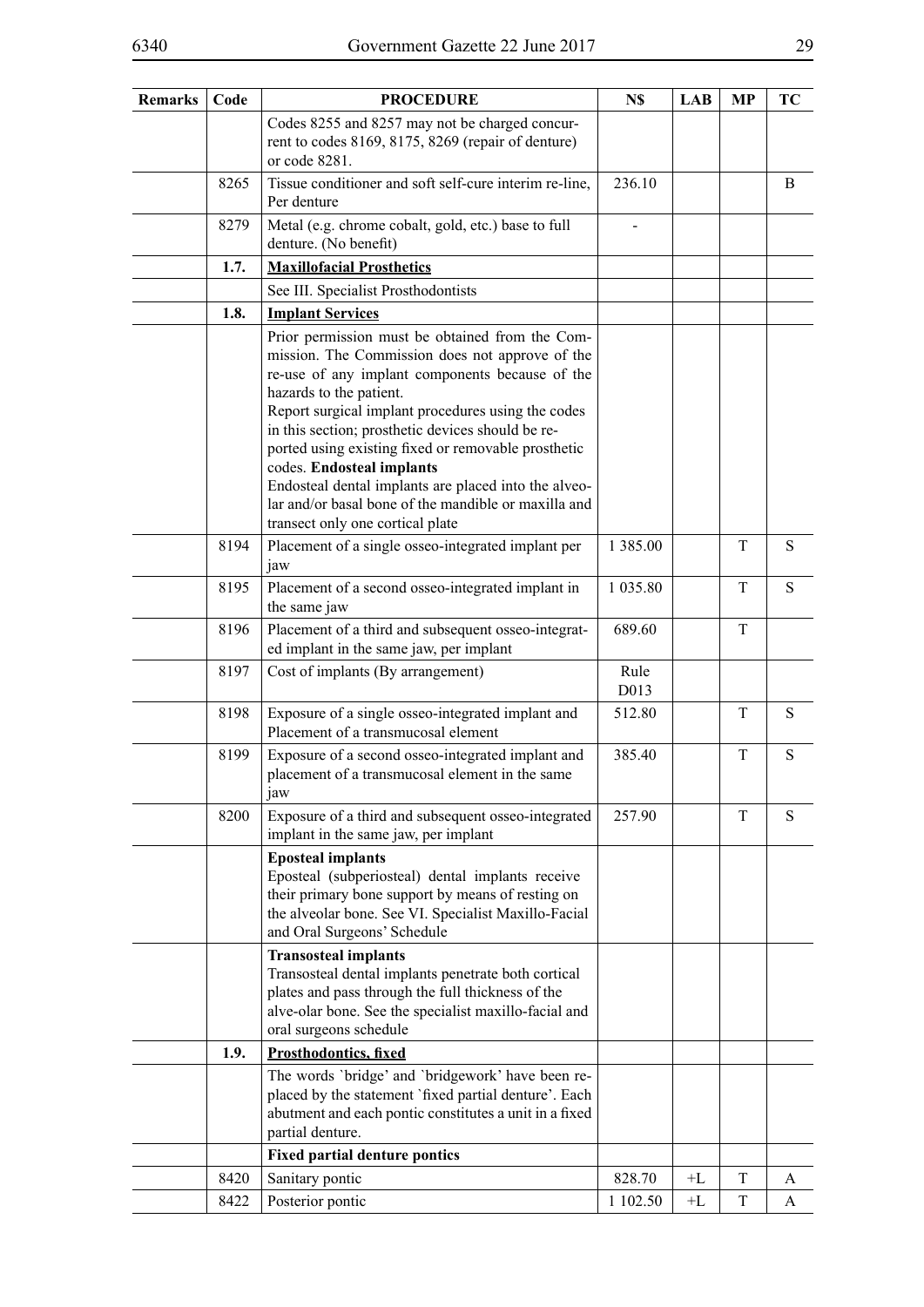| Remarks | Code  | <b>PROCEDURE</b>                                                                                                                                                                                                                                                                             | N\$           | LAB  | MP | TC        |
|---------|-------|----------------------------------------------------------------------------------------------------------------------------------------------------------------------------------------------------------------------------------------------------------------------------------------------|---------------|------|----|-----------|
|         | 8424  | Anterior pontic (including premolars)                                                                                                                                                                                                                                                        | 1 390.80      | $+L$ | T  | A         |
|         |       | Fixed partial denture retainers inlays/onlays<br>See inlay/onlay restorations for inlay/onlay retain-<br>ers                                                                                                                                                                                 |               |      |    |           |
|         | 8356  | Bridge per abutment - only applicable to Maryland<br>type bridges. Report per abutment. Report pontics<br>separately (see codes 8420, 8422 and 8424)                                                                                                                                         | 663.50        | $+I$ | T  | A         |
|         |       | Fixed partial denture retainers - crowns<br>See crowns, single restorations for crown retainers                                                                                                                                                                                              |               |      |    |           |
|         | 8193  | Osseo-integrated abutment restoration, per abut-<br>ment                                                                                                                                                                                                                                     | 2 2 0 9 . 3 0 | $+I$ | T  | A         |
|         | 1.10. | <b>Oral and Maxillofacial Surgery</b>                                                                                                                                                                                                                                                        |               |      |    |           |
|         |       | See VI. Specialist Maxillo-facial and Oral Surgeons<br>Schedule for surgical services not listed in this sec-<br>tion of the Schedule.                                                                                                                                                       |               |      |    |           |
|         |       | <b>Extractions</b>                                                                                                                                                                                                                                                                           |               |      |    |           |
|         | 8201  | Single tooth. Code 8201 is charged for the first<br>extraction in a quadrant                                                                                                                                                                                                                 | 149.20        |      | T  | B         |
|         | 8202  | Each additional tooth in the same quadrant. Code<br>8202 is charged for each additional extraction in the<br>same quadrant                                                                                                                                                                   | 59.40         |      | T  | B         |
|         |       | Surgical extractions (includes routine postopera-<br>tive care)                                                                                                                                                                                                                              |               |      |    |           |
|         | 8209  | Surgical removal of erupted tooth requiring eleva-<br>tion of mucoperiosteal flap and removal of bone and/<br>or section of tooth (including cutting of gingiva and<br>bone, removal of tooth structure and closure)<br>Code 8220 is applicable when sutures are provided<br>by practitioner | 641.80        |      | T  | S         |
|         | 8210  | Removal of unerupted or impacted tooth – first<br>tooth                                                                                                                                                                                                                                      | 1 0 67.70     |      | T  | S         |
|         | 8211  | Removal of unerupted or impacted tooth – second<br>tooth                                                                                                                                                                                                                                     | 575.10        |      | T  | S         |
|         | 8212  | Removal of unerupted or impacted tooth – each<br>additional tooth                                                                                                                                                                                                                            | 324.50        |      | T  | ${\bf S}$ |
|         | 8213  | Surgical removal of residual roots (cutting proce-<br>dure-includes cutting of gingiva and bone, removal<br>of tooth structure and closure).<br>Code 8220 is applicable when sutures are provided<br>by practitioner                                                                         | 641.80        |      | T  | S         |
|         | 8214  | Surgical removal of residual roots (cutting pro-<br>cedure - includes cutting of soft tissue and bone,<br>removal of tooth structure and closure) each subse-<br>quent tooth root                                                                                                            | 498.40        |      | T  | S         |
|         |       | Other surgical procedures                                                                                                                                                                                                                                                                    |               |      |    |           |
|         | 8188  | Biopsy - intra-oral. This item does not include the<br>cost of the essential pathological evaluations                                                                                                                                                                                        | 379.60        |      |    | S         |
|         | 8215  | Surgical exposure of impacted or unerupted teeth<br>for orthodontic reasons                                                                                                                                                                                                                  | 1 190.80      |      | T  | S         |
|         |       | Reduction of dislocation and management of                                                                                                                                                                                                                                                   |               |      |    |           |
|         | 8169  | other temporomandibular joint dysfunction<br>Bite plate for the treatment of TMJ dysfunction, or                                                                                                                                                                                             | 575.10        | +L   |    | B         |
|         |       | occlusal guards.                                                                                                                                                                                                                                                                             |               |      |    |           |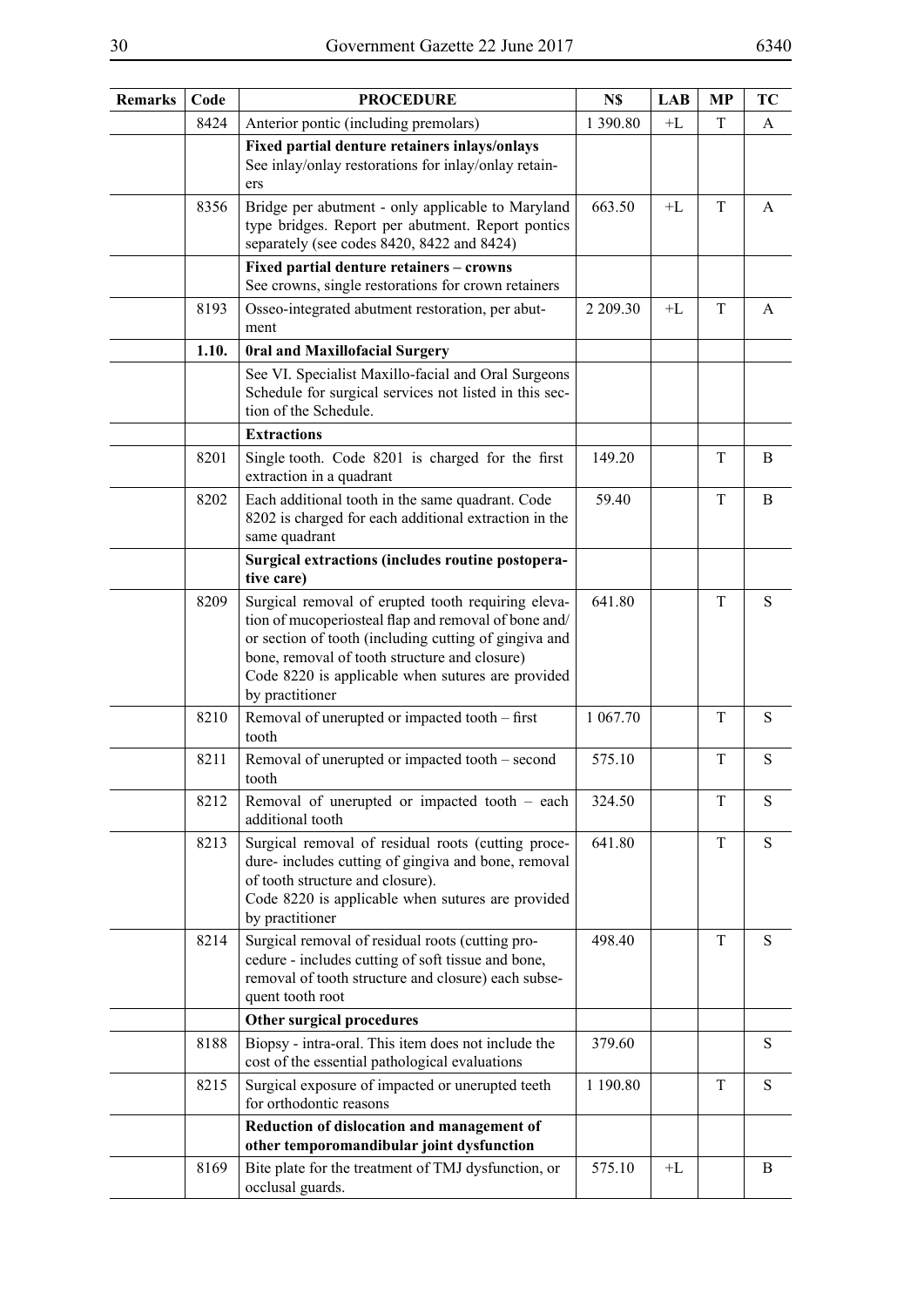| <b>Remarks</b> | Code  | <b>PROCEDURE</b>                                                                                                                                                                                                                                                                                                                                                                                                                | N\$    | <b>LAB</b> | <b>MP</b> | TC        |
|----------------|-------|---------------------------------------------------------------------------------------------------------------------------------------------------------------------------------------------------------------------------------------------------------------------------------------------------------------------------------------------------------------------------------------------------------------------------------|--------|------------|-----------|-----------|
|                |       | Repair of traumatic wounds                                                                                                                                                                                                                                                                                                                                                                                                      |        |            |           |           |
|                | 8192  | Appositioning (i.e. suturing) of soft tissue injuries                                                                                                                                                                                                                                                                                                                                                                           | 734.50 |            |           | S         |
|                | 1.11. | <b>Orthodontics</b><br>See V. Specialist Orthodontists                                                                                                                                                                                                                                                                                                                                                                          |        |            |           |           |
|                | 1.12. | <b>Adjunctive General Services</b>                                                                                                                                                                                                                                                                                                                                                                                              |        |            |           |           |
|                |       | <b>Unclassified Treatment</b>                                                                                                                                                                                                                                                                                                                                                                                                   |        |            |           |           |
|                | 8131  | Palliative [emergency] treatment for dental pain                                                                                                                                                                                                                                                                                                                                                                                | 149.20 |            | T         | B         |
|                |       | This is typically reported on a "per visit" basis for<br>Emergency treatment of dental pain where no other<br>treatment item is applicable or applied for treatment<br>of the same tooth                                                                                                                                                                                                                                        |        |            |           | S         |
|                | 8221  | Local treatment of post-extraction haemorrhage -<br>initial visit (excluding treatment of bleeding in the<br>case of blood dyscrasias, e.g. haemophilia)                                                                                                                                                                                                                                                                        | 111.60 |            |           | S         |
|                | 8223  | Local treatment of post-extraction haemorrhage -<br>each additional visit                                                                                                                                                                                                                                                                                                                                                       | 73.90  |            |           | S         |
|                | 8225  | Treatment of septic socket - initial visit                                                                                                                                                                                                                                                                                                                                                                                      | 111.60 |            |           | ${\bf S}$ |
|                | 8227  | Treatment of septic socket - each additional visit                                                                                                                                                                                                                                                                                                                                                                              | 73.90  |            |           | S         |
|                |       | Anaesthesia                                                                                                                                                                                                                                                                                                                                                                                                                     |        |            |           |           |
|                | 8141  | Inhalation sedation - first quarter-hour or part-<br>thereof                                                                                                                                                                                                                                                                                                                                                                    | 111.60 |            |           | B         |
|                | 8143  | Inhalation sedation - each additional quarter-hour or<br>part thereof                                                                                                                                                                                                                                                                                                                                                           | 55.00  |            |           | B         |
|                |       | No additional fee/benefit to be charged for gases<br>used in the case of codes 8141 and 8143                                                                                                                                                                                                                                                                                                                                    |        |            |           |           |
|                | 8144  | Intravenous sedation                                                                                                                                                                                                                                                                                                                                                                                                            | 66.60  |            |           | B         |
|                | 8147  | Use of own monitoring equipment in rooms for<br>procedures performed under intravenous sedation                                                                                                                                                                                                                                                                                                                                 | 236.10 |            |           | B         |
|                | 8145  | Local anaesthetic, per visit. Item 8145 includes the<br>use of the Wand                                                                                                                                                                                                                                                                                                                                                         | 29.00  |            |           | B         |
|                | 8499  | The relevant tariff code and fee in the Schedule for<br>Medical Aid shall apply to general anaesthetics for<br>dental procedures.                                                                                                                                                                                                                                                                                               |        |            |           |           |
|                |       | <b>Professional consultations</b>                                                                                                                                                                                                                                                                                                                                                                                               |        |            |           |           |
|                | 8106  | Provision of a written treatment plan and quotation<br>where prior authorization is required (prior permis-<br>sion from the Com-mission must be obtained) This<br>code is not applicable to routine inquiries, to assess<br>benefit available, or responses to inquiries by the<br>Commission to verify charges by dental practitio-<br>ners. Also not applicable to furnishing copies of ex-<br>isting and necessary records. | 247.70 |            |           | A         |
|                |       | <b>Professional visits</b>                                                                                                                                                                                                                                                                                                                                                                                                      |        |            |           |           |
|                | 8129  | Additional fee for emergency treatment rendered<br>outside normal working hours (including emergency<br>treatment carried out at hospital). Not applicable<br>where a practice offers an extended hours service as<br>the norm.                                                                                                                                                                                                 | 368.00 |            |           | B         |
|                | 8140  | Fee for treatment at a venue other than the surgery,<br>inclusive of hospital visits, treatment under general<br>anaesthetic, home visits; per visit. Code 8140 may<br>be applied concurrent with codes 8101 or 8104, but<br>in accordance with rule D001                                                                                                                                                                       | 241.90 |            |           | B         |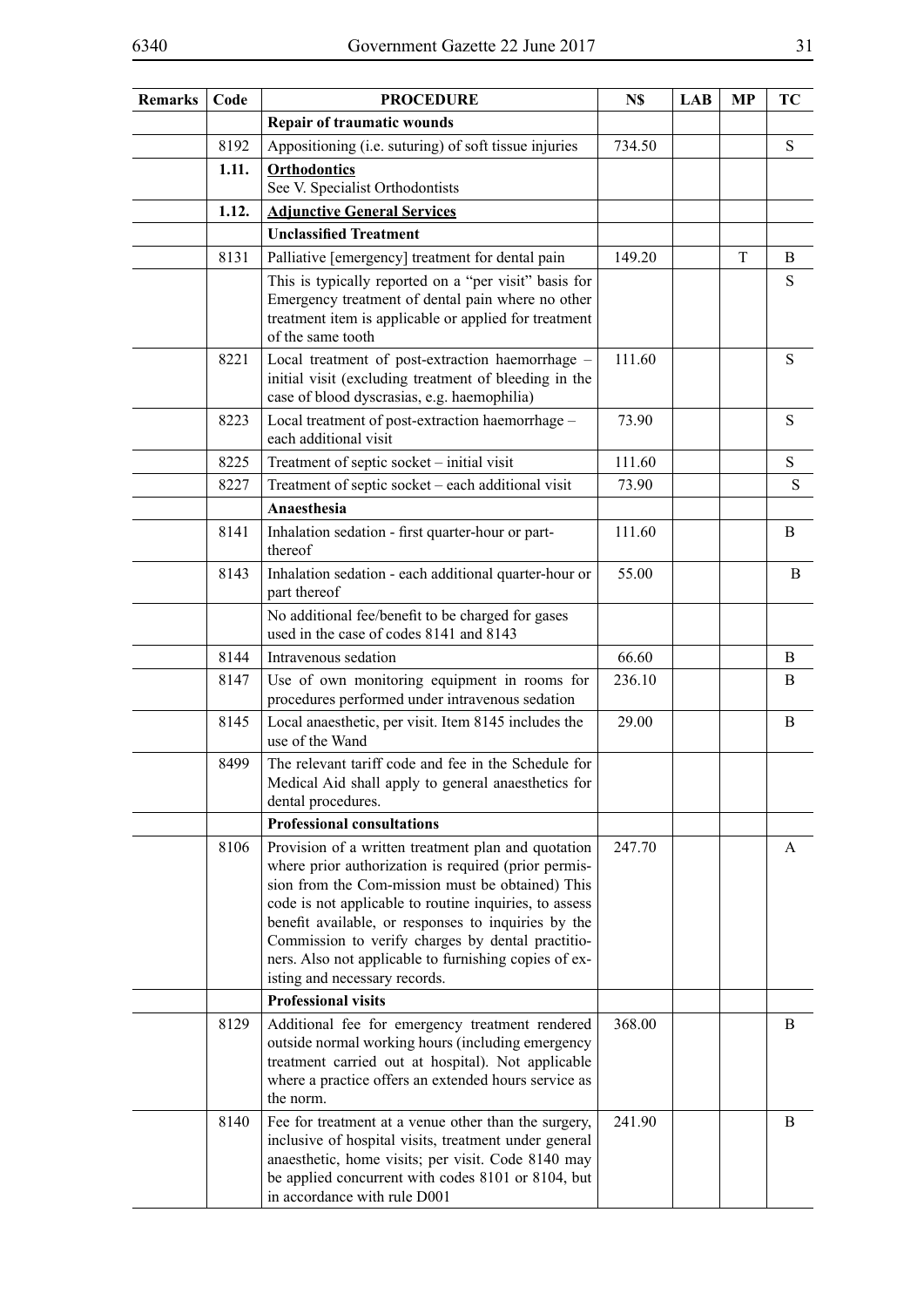| <b>Remarks</b> | Code         | <b>PROCEDURE</b>                                                                                                                                                                                                                                             | N\$              | <b>LAB</b> | <b>MP</b> | TC     |
|----------------|--------------|--------------------------------------------------------------------------------------------------------------------------------------------------------------------------------------------------------------------------------------------------------------|------------------|------------|-----------|--------|
|                |              | Drugs, medicaments and materials                                                                                                                                                                                                                             |                  |            |           |        |
|                | 8183         | Intra-muscular or sub-cutaneous injection therapy,<br>per injection. (Not applicable to local anaesthetic)                                                                                                                                                   | 66.60            |            |           | B      |
|                | 8220         | Use of suture provided by practitioner                                                                                                                                                                                                                       | Rule<br>D013     |            |           |        |
|                |              | <b>Miscellaneous services</b>                                                                                                                                                                                                                                |                  |            |           |        |
|                | 8109         | Infection control, per dentist, per hygienist, per den-<br>tal assistant, per visit. Code 8109 includes the provi-<br>sion by the dentist of new rubber gloves, masks, etc.<br>for each patient                                                              | 24.60            |            |           | B      |
|                | 8110         | Provision of sterilized and wrapped instrumentation<br>in consulting rooms. (The use of this code is limited<br>to heat, autoclave or vapour sterilized and wrapped<br>instruments)                                                                          | 55.00            |            |           | S      |
|                | 8167         | Treatment of hypersensitive dentine, per visit                                                                                                                                                                                                               | 114.40           |            |           | B      |
|                | 8170         | Minor occlusal adjustment (Not applicable to adjust-<br>ment of restorations placed as part of a current treat-<br>ment plan)                                                                                                                                | 327.40           |            |           | B      |
|                | 8304         | Rubber dam, per arch                                                                                                                                                                                                                                         | 115.90           |            |           | B      |
|                | П.           | <b>ORAL PATHOLOGISTS (098)</b><br>See Rule D012                                                                                                                                                                                                              |                  |            |           |        |
|                |              | In cases where services are not listed in this Sched-<br>ule, the appropriate fee(s) listed in the Schedule for<br>Medical Aid (section pathologists) shall be charged<br>and the relevant tariff code and fee in the medical<br>schedule must be indicated. |                  |            |           |        |
|                | 9201         | Consultation at rooms                                                                                                                                                                                                                                        | 240.60           |            |           |        |
|                | 9203         | Consultation at hospital, nursing home or house                                                                                                                                                                                                              | 268.00           |            |           |        |
|                | 9205         | Subsequent consultation                                                                                                                                                                                                                                      | 180.10           |            |           |        |
|                | 9207         | Night consultation                                                                                                                                                                                                                                           | 393.30           |            |           |        |
|                | Ш            | <b>SPECIALIST PROSTHODONTIST (094)</b>                                                                                                                                                                                                                       |                  |            |           |        |
|                | 3.1          | <b>Diagnostic Procedures</b>                                                                                                                                                                                                                                 |                  |            |           |        |
|                | 8501         | Consultation                                                                                                                                                                                                                                                 | 240.90           |            |           | A      |
|                | 8107         | Intra-oral radiographs, per film                                                                                                                                                                                                                             | 96.30            |            |           | B      |
|                | 8108         | Maximum for 8107                                                                                                                                                                                                                                             | 756.60           |            |           | B      |
|                | 8113         | Occlusal radiographs                                                                                                                                                                                                                                         | 167.80           |            |           | B      |
|                | 8114<br>8115 | Hand-wrist radiographs<br>Extra-oral radiograph, per film (i.e. panoramic,<br>cephalometric, PA)                                                                                                                                                             | 390.60<br>390.60 |            |           | A<br>B |
|                |              | Chargeable to a maximum of two films per treat-<br>ment plan.                                                                                                                                                                                                |                  |            |           |        |
|                | 8811         | Tracing and analysis of extra-oral film                                                                                                                                                                                                                      | 44.80            |            |           | B      |
|                | 8117         | Study models - unmounted                                                                                                                                                                                                                                     | 108.50           | $+L$       |           | B      |
|                | 8119         | Study models - mounted on adjustable articulator                                                                                                                                                                                                             | 263.30           | $+L$       |           | B      |
|                | 8121         | Diagnostic photographs, per photograph                                                                                                                                                                                                                       | 108.50           |            |           | B      |
|                | 8503         | Occlusal analysis on adjustable articulator                                                                                                                                                                                                                  | 494.80           |            |           | A      |
|                | 8505         | Pantographic recording                                                                                                                                                                                                                                       | 714.70           |            |           | A      |
|                | 8507         | Examination, diagnosis and treatment planning                                                                                                                                                                                                                | 494.80           |            |           | A      |
|                | 8506         | Detailed clinical examination, records, radiographic<br>interpretation, diagnosis, treatment planning and<br>case presentation                                                                                                                               | 804.40           |            |           | A      |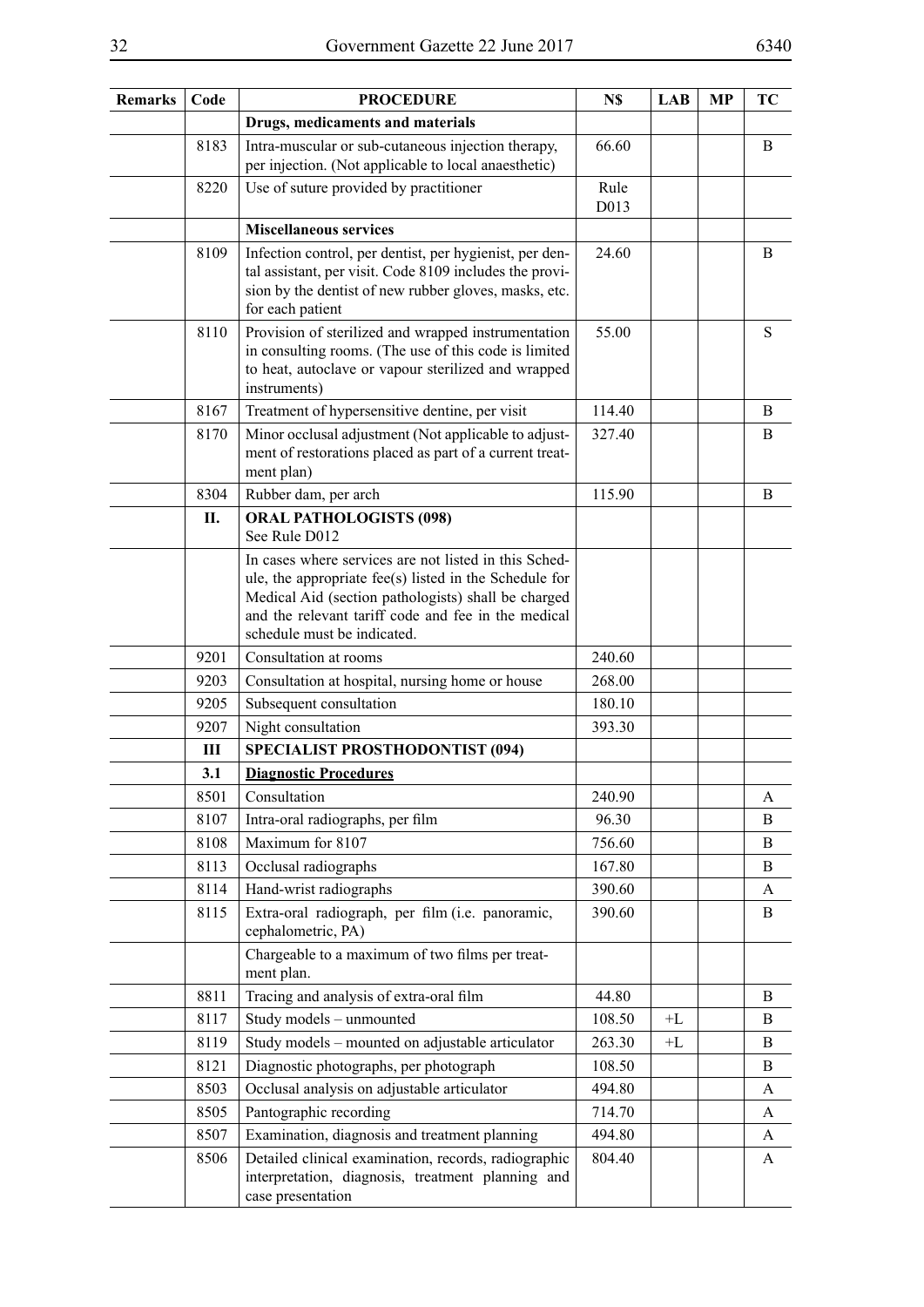| v<br>٧<br>I       | ٠<br>۰.      |
|-------------------|--------------|
| ×                 | ×            |
| I<br>۰.<br>v<br>× | I<br>I<br>۰. |

| <b>Remarks</b> | Code | <b>PROCEDURE</b>                                                                                                                                                                                                                                                                                                                                                                                            | N\$      | <b>LAB</b> | <b>MP</b>   | TC |
|----------------|------|-------------------------------------------------------------------------------------------------------------------------------------------------------------------------------------------------------------------------------------------------------------------------------------------------------------------------------------------------------------------------------------------------------------|----------|------------|-------------|----|
|                |      | Code 8506 is a separate procedure from code 8507<br>and is applicable to craniomandibular disorders; im-<br>plant placement or orthognathic surgery where ex-<br>tensive restorative procedures will be required.<br>In the case of treatment planning requiring the com-<br>bined services of a prosthodontist and/ or orthodon-<br>tist and/or a maxillo-facial and oral surgeon, Modi-                   |          |            |             |    |
|                |      | fier 8009 (75%) may be applied to the fee charged by<br>each specialist.                                                                                                                                                                                                                                                                                                                                    |          |            |             |    |
|                | 8508 | Electrognathographic recording                                                                                                                                                                                                                                                                                                                                                                              | 766.80   |            |             | A  |
|                | 8509 | Electrognathographic recording with computer<br>analysis                                                                                                                                                                                                                                                                                                                                                    | 1 273.10 |            |             | A  |
|                | 3.2  | <b>Preventive Procedures</b>                                                                                                                                                                                                                                                                                                                                                                                |          |            |             |    |
|                | 8711 | Oral hygiene instruction                                                                                                                                                                                                                                                                                                                                                                                    | 296.60   |            |             |    |
|                | 8713 | Oral hygiene evaluation                                                                                                                                                                                                                                                                                                                                                                                     | 141.80   |            |             | B  |
|                | 8155 | Polishing only (including removal of plaque<br>(complete dentition                                                                                                                                                                                                                                                                                                                                          | 149.00   |            |             | B  |
|                | 8159 | Scaling and polishing. Where code 8159 is applied,<br>code 8155 cannot be charged                                                                                                                                                                                                                                                                                                                           | 290.80   |            |             | B  |
|                | 8161 | Topical application of fluoride preparations – com-<br>plete dentition (excluding scaling and/or polishing)                                                                                                                                                                                                                                                                                                 | 149.00   |            |             | B  |
|                | 8163 | Fissure sealant, per tooth. Chargeable to a maxi-<br>mum of two teeth per quadrant                                                                                                                                                                                                                                                                                                                          | 95.50    |            | T           | B  |
|                | 8165 | Application of fluoride using laboratory processed<br>applicators                                                                                                                                                                                                                                                                                                                                           | 154.80   | $+L$       |             | B  |
|                | 8167 | Treatment of hypersensitive dentine, per visit                                                                                                                                                                                                                                                                                                                                                              | 112.90   |            |             | B  |
|                | 3.3  | <b>Treatment Procedures</b>                                                                                                                                                                                                                                                                                                                                                                                 |          |            |             |    |
|                |      | <b>Emergency treatment</b>                                                                                                                                                                                                                                                                                                                                                                                  |          |            |             |    |
|                | 8511 | Emergency treatment for relief of pain (where no<br>other tariff item is applicable)                                                                                                                                                                                                                                                                                                                        | 300.90   |            |             | B  |
|                | 8513 | Emergency crown. (Not applicable to temporary<br>crowns placed during routine crown and bridge<br>preparations)                                                                                                                                                                                                                                                                                             | 500.60   | $+L$       | T           | A  |
|                | 8515 | Recementing of inlay, crown or bridge, per abut-<br>ment                                                                                                                                                                                                                                                                                                                                                    | 189.50   |            | T           | B  |
|                | 8517 | Re-implantation of an avulsed tooth, including<br>fixation as required                                                                                                                                                                                                                                                                                                                                      | 515.00   | $+L$       | T           | S  |
|                |      | <b>Provisional treatment</b>                                                                                                                                                                                                                                                                                                                                                                                |          |            |             |    |
|                | 8521 | Provisional splinting - extracoronal wire, per sex-<br>tant                                                                                                                                                                                                                                                                                                                                                 | 413.80   |            |             | A  |
|                | 8523 | Provisional splinting - extracoronal wire plus resin,<br>per sextant                                                                                                                                                                                                                                                                                                                                        | 599.00   |            |             | A  |
|                | 8527 | Provisional splinting - intracoronal wire or pins<br>or cast bar, plus amalgam or resin, per dental unit<br>included in the splint                                                                                                                                                                                                                                                                          | 189.50   | $+L$       |             | A  |
|                | 8529 | Provisional crown.                                                                                                                                                                                                                                                                                                                                                                                          | 494.80   | $+L$       | $\mathbf T$ | A  |
|                |      | Crown utilized as an interim restoration of at least<br>six weeks during restorative treatment to allow ad-<br>equate time for healing or completion of other proce-<br>dures. This includes, but is not limited to, changing<br>vertical dimension, completing periodontal therapy,<br>or cracked tooth syndrome. This is not to be used as<br>a temporary crown for a routine prosthetic restora-<br>tion |          |            |             |    |
|                |      |                                                                                                                                                                                                                                                                                                                                                                                                             |          |            |             |    |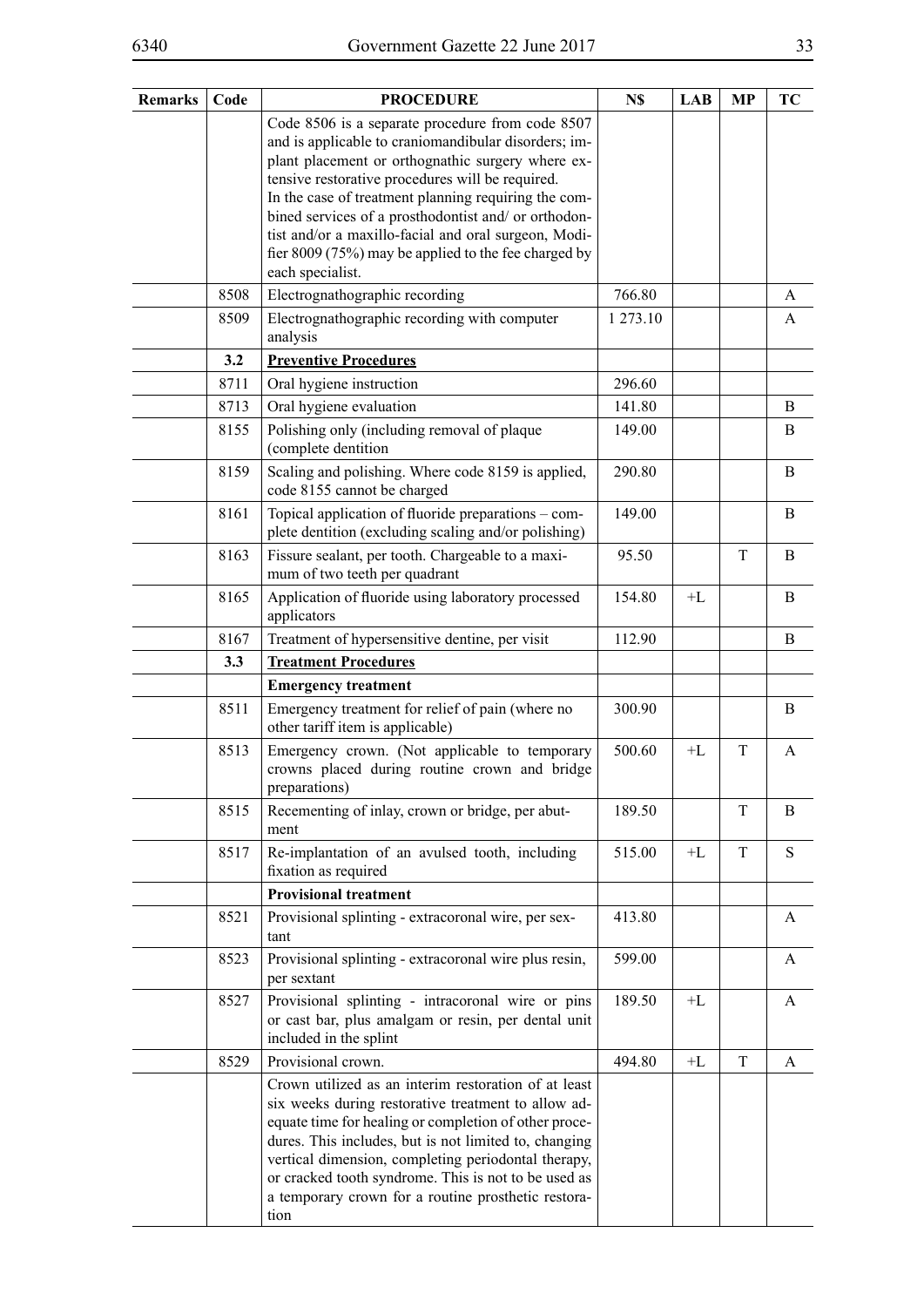| Remarks | Code         | <b>PROCEDURE</b>                                                                                                                                                                                       | N\$              | <b>LAB</b>   | MP          | TC     |
|---------|--------------|--------------------------------------------------------------------------------------------------------------------------------------------------------------------------------------------------------|------------------|--------------|-------------|--------|
|         | 8530         | Preformed metal crown                                                                                                                                                                                  | 415.20           |              | T           | A      |
|         |              | Occlusal adjustment                                                                                                                                                                                    |                  |              |             |        |
|         | 8551         | Major occlusal adjustment                                                                                                                                                                              | 1409.10          |              |             | A      |
|         |              | This procedure cannot be carried out without study<br>models mounted on an adjustable articulator.                                                                                                     |                  |              |             |        |
|         | 8553         | Minor occlusal adjustment                                                                                                                                                                              | 449.90           |              |             | A      |
|         |              | Ceramic and/or resin bonded inlays and veneers:                                                                                                                                                        |                  |              |             |        |
|         |              | In some of the procedures below (e.g. Direct hybrid<br>Inlays) $+L$ may not apply.                                                                                                                     |                  |              |             |        |
|         | 8554         | Bonded veneers                                                                                                                                                                                         | 1707.10          | $+I$ .       | T           | A      |
|         | 8556         | Two surfaces                                                                                                                                                                                           | 1 543.70         | $+L$         | T           | A      |
|         | 8557         | Three surfaces                                                                                                                                                                                         | 2 401.60         | $+L$         | T           | A      |
|         | 8558         | Four or more surfaces                                                                                                                                                                                  | 2 401.60         | $+L$         | T           | A      |
|         | 8560         | Cost of ceramic block (Applicable to computer                                                                                                                                                          | Rule             |              | T           | A      |
|         |              | generated prosthesis only)                                                                                                                                                                             | D013             |              |             |        |
|         |              | <b>Gold restorations</b>                                                                                                                                                                               |                  |              |             |        |
|         | 8571         | One surface                                                                                                                                                                                            | 889.70           | $+I$ .       | T           | A      |
|         | 8572         | Two surfaces                                                                                                                                                                                           | 1 290.50         | $+L$         | T           | A      |
|         | 8573         | Three surfaces                                                                                                                                                                                         | 2 000.80         | $+L$         | T           | A      |
|         | 8574         | Four or more surfaces                                                                                                                                                                                  | 2 000.80         | $+L$         | T           | A      |
|         | 8577         | Pin retention                                                                                                                                                                                          | 296.60           |              | T           | A      |
|         |              | Posts and copings                                                                                                                                                                                      |                  |              |             |        |
|         | 8581         | Single post                                                                                                                                                                                            | 500.60           | $+I$         | T           | A      |
|         | 8582         | Double post                                                                                                                                                                                            | 714.70           | $+L$         | T           | A      |
|         | 8583         | Triple post                                                                                                                                                                                            | 889.70           | $+L$         | T           | A      |
|         | 8587<br>8589 | Copings<br>Cast core with pins                                                                                                                                                                         | 413.80<br>704.60 | $+L$<br>$+L$ | T<br>T      | A<br>A |
|         |              | Preformed posts and cores                                                                                                                                                                              |                  |              |             |        |
|         | 8591         | Core build-up, including any pins                                                                                                                                                                      | 659.70           |              | T           | B      |
|         |              | Refers to building up of anatomical crown when re-                                                                                                                                                     |                  |              |             |        |
|         |              | storative crown will be placed, whether or not pins<br>are used                                                                                                                                        |                  |              |             |        |
|         | 8593         | Prefabricated post and core in addition to crown                                                                                                                                                       | 749.40           |              | $\mathbf T$ | B      |
|         |              | Core is built around a prefabricated post(s).                                                                                                                                                          | Rule<br>D013     |              | T           | A      |
|         | 8596         | Cost of posts                                                                                                                                                                                          |                  |              | T           | A      |
|         |              | Applicable to pre-fabricated noble metal, ceramic,<br>Iridium and pure titanium posts.                                                                                                                 |                  |              |             |        |
|         |              | <b>Implants</b><br>Prior permission must be obtained from the Com-<br>mission.<br>The Commission does not approve of the re-use of<br>any implant components because of the hazards to<br>the patient. |                  |              |             |        |
|         | 8592         | Osseo-integrated abutment restoration, per abut-ment/                                                                                                                                                  | 2 908.00         | $+L$         | T           | A      |
|         | 8600         | Cost of implant components (By arrangement)                                                                                                                                                            | Rule<br>D013     |              |             |        |
|         | 8590         | Periodic maintenance of existing implant prosthe-<br>sis, per abutment                                                                                                                                 | 182.30           |              | T           | A      |
|         | 9190         | Exposure of a single osseo-integrated implant and<br>placement of a transmucosal element                                                                                                               | 690.10           |              |             | S      |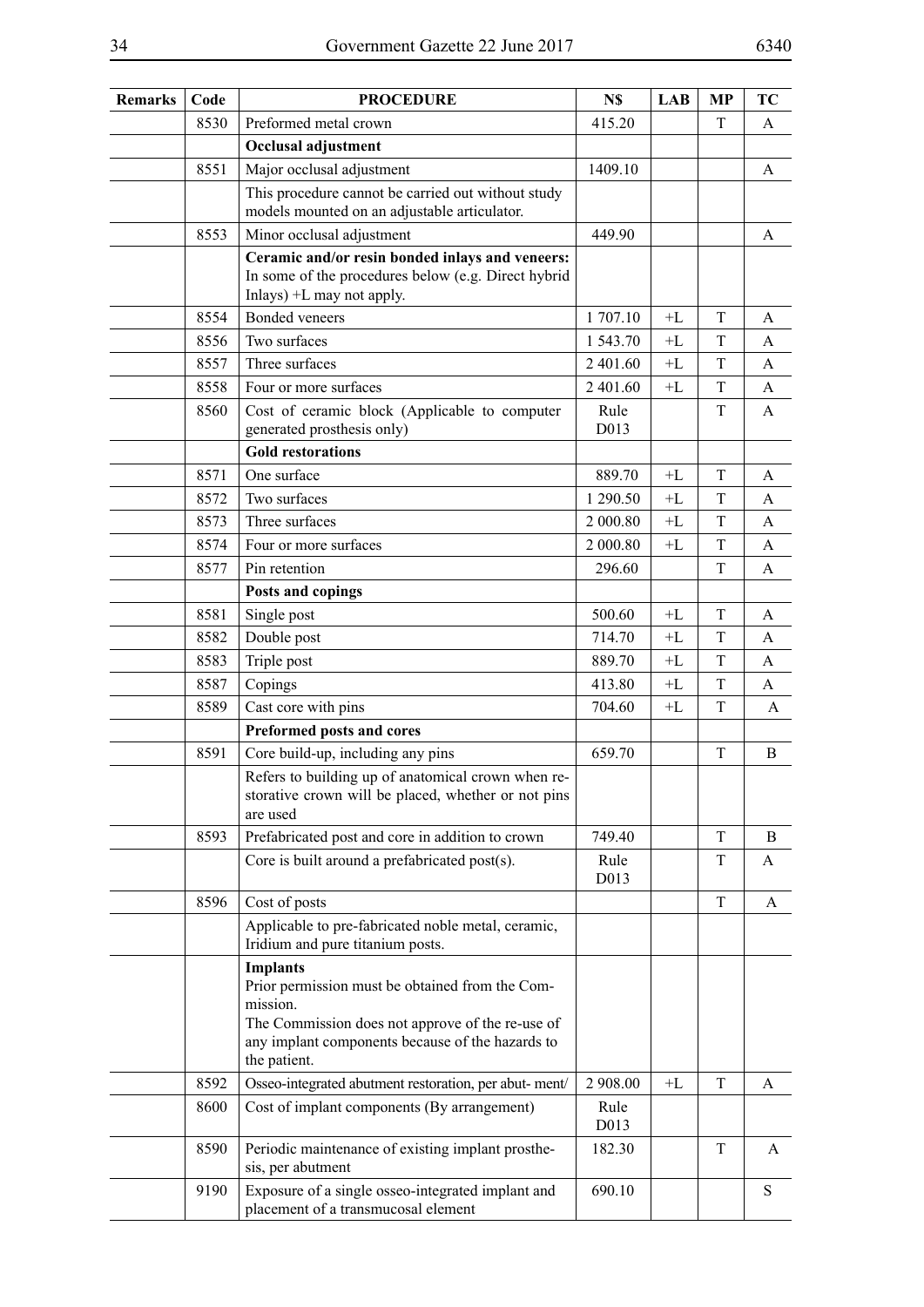| <b>Remarks</b> | Code | <b>PROCEDURE</b>                                                                                                                                                            | N\$      | <b>LAB</b> | <b>MP</b> | TC        |
|----------------|------|-----------------------------------------------------------------------------------------------------------------------------------------------------------------------------|----------|------------|-----------|-----------|
|                | 9191 | Exposure of a second osseo-integrated implant and<br>placement of a transmucosal element in the same<br>jaw                                                                 | 517.90   |            |           | S         |
|                | 9192 | Exposure of a third and subsequent osseo-integrated<br>implant in the same jaw, per implant.                                                                                | 347.20   |            |           | S         |
|                |      | For codes 9190 to 9192 the full fee may be charged<br>i.e. section 2 of Rule D011 will not apply.                                                                           |          |            |           |           |
|                |      | <b>Connectors</b>                                                                                                                                                           |          |            |           |           |
|                | 8597 | Locks and milled rests                                                                                                                                                      | 202.60   | $+I$       | T         | A         |
|                | 8599 | Precision attachments                                                                                                                                                       | 494.80   | $+L$       | T         | A         |
|                |      | <b>Crowns</b>                                                                                                                                                               |          |            |           |           |
|                | 8601 | Cast three-quarter crown                                                                                                                                                    | 2 495.60 | $+L$       | T         | A         |
|                | 8605 | Acrylic veneered gold crown                                                                                                                                                 | 2 495.60 | $+L$       | T         | A         |
|                | 8607 | Porcelain jacket crown                                                                                                                                                      | 2 495.60 | $+L$       | T         | A         |
|                | 8609 | Porcelain veneered metal crown                                                                                                                                              | 2 495.60 | $+L$       | T         | A         |
|                |      | <b>Bridges</b>                                                                                                                                                              |          |            |           |           |
|                |      | (Retainers as above)                                                                                                                                                        |          |            |           |           |
|                | 8611 | Sanitary pontic                                                                                                                                                             | 1 507.50 | +L         | T         | A         |
|                | 8613 | Posterior pontic                                                                                                                                                            | 1 846.00 | $+L$       | T         | A         |
|                | 8615 | Anterior pontic                                                                                                                                                             | 1 993.60 | $+L$       | T         | A         |
|                |      | <b>Resin bonded retainers</b>                                                                                                                                               |          |            |           |           |
|                | 8617 | Per abutment                                                                                                                                                                | 1 290.50 | $+L$       | T         | A         |
|                |      | Per pontic (see 8611, 8613, 8615)                                                                                                                                           |          |            |           |           |
|                | 8618 | Resin bonding for restorations                                                                                                                                              |          |            |           |           |
|                |      | Applicable to any metal restorations, crowns or con-<br>ventional bridges, per abutment except Maryland<br>type bridges<br>Prior permission from the Commission is required |          |            |           |           |
|                |      | Conservative treatment for temporomandibular<br>joint dysfunction                                                                                                           |          |            |           |           |
|                | 8625 | Bite plate for TMJ dysfunction                                                                                                                                              | 749.40   | $+L$       |           | ${\bf S}$ |
|                | 8621 | First visit for treatment of TMJ dysfunction                                                                                                                                | 204.00   |            |           | S         |
|                | 8623 | Follow-up visit for TMJ dysfunction                                                                                                                                         | 154.80   |            |           | S         |
|                |      | The number of visits and charge depends on the rela-<br>tion between the practitioner and the patient, and the<br>problems involved in the case.                            |          |            |           |           |
|                |      | Endodontic procedures, etc.                                                                                                                                                 |          |            |           |           |
|                |      | <b>Root Canal Therapy</b><br>Codes 8631, 8633, and 8636 include all X-rays and<br>repeat visits.                                                                            |          |            |           |           |
|                | 8631 | Root canal therapy, first canal                                                                                                                                             | 1750.60  |            | T         | B         |
|                | 8633 | Each additional canal                                                                                                                                                       | 436.90   |            | T         | B         |
|                | 8636 | Re-preparation of previously obturated canal, per<br>canal                                                                                                                  | 263.30   |            | T         | B         |
|                |      | <b>Other Endodontic Procedure</b>                                                                                                                                           |          |            |           |           |
|                | 8635 | Apexification of root canal, per visit                                                                                                                                      | 290.80   |            | T         | B         |
|                | 8637 | Hemisection of a tooth, resection of a root or tunnel<br>preparation (as an isolated procedure)                                                                             | 969.30   |            | T         | T         |
|                | 9015 | Apicectomy including retrograde root filling where<br>necessary - anterior teeth                                                                                            | 969.30   |            | T         | ${\bf S}$ |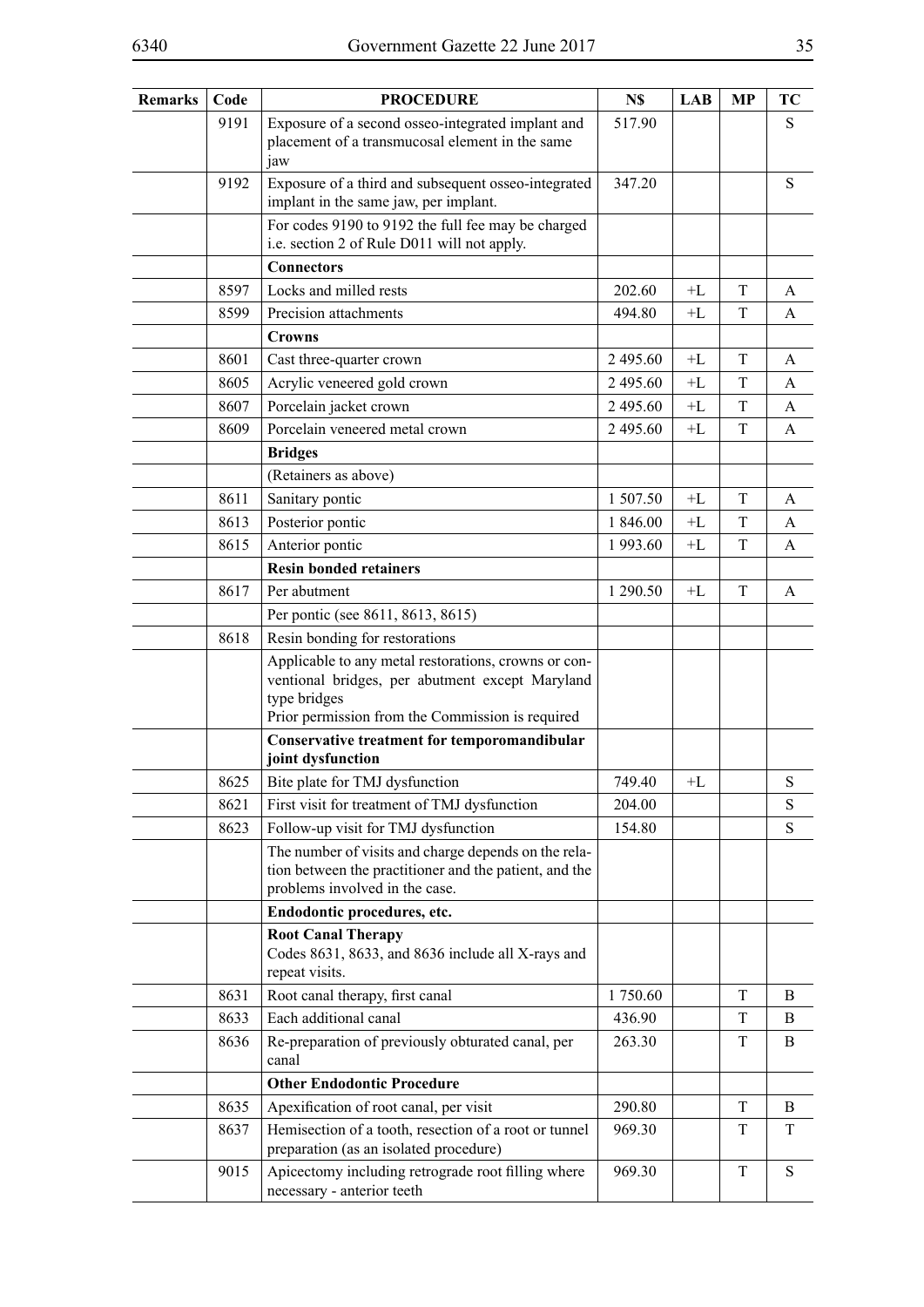| Remarks | Code | <b>PROCEDURE</b>                                                                                                                                                                                                                                                 | N\$           | <b>LAB</b> | <b>MP</b> | TC       |
|---------|------|------------------------------------------------------------------------------------------------------------------------------------------------------------------------------------------------------------------------------------------------------------------|---------------|------------|-----------|----------|
|         | 9016 | Apicectomy including retrograde root filling where<br>necessary - posterior teeth                                                                                                                                                                                | 1935.70       |            | T         | S        |
|         | 8640 | Removal of fractured post or instrument from root<br>canal                                                                                                                                                                                                       | 515.00        |            | T         | B        |
|         |      | <b>Prosthetics (Removable)</b>                                                                                                                                                                                                                                   |               |            |           |          |
|         | 8641 | Complete upper and lower dentures without pri-<br>mary Complications                                                                                                                                                                                             | 4 9 9 5 .60   | $+L$       |           | B        |
|         | 8643 | Complete upper and lower dentures without major<br>complications                                                                                                                                                                                                 | 6 482.80      | $+I$       |           | B        |
|         | 8645 | Complete upper and lower dentures with major<br>complications                                                                                                                                                                                                    | 7978.80       | $+L$       |           | B        |
|         | 8647 | Complete upper or lower denture without primary<br>complications                                                                                                                                                                                                 | 3 496.80      | $+L$       |           | B        |
|         | 8649 | Complete upper or lower denture without major<br>complications                                                                                                                                                                                                   | 3 991.60      | $+L$       |           | B        |
|         | 8651 | Complete upper or lower denture with major com-<br>plications                                                                                                                                                                                                    | 4 4 8 7 . 8 0 | $+L$       |           | $\bf{B}$ |
|         | 8661 | Diagnostic dentures (inclusive of tissue condition-<br>ing treatment)                                                                                                                                                                                            | 3 991.60      | $+L$       |           | A        |
|         | 8662 | Remounting and occlusal adjustment of dentures                                                                                                                                                                                                                   | 574.40        | $+L$       |           | B        |
|         | 8663 | Chrome cobalt base or gold base for full denture<br>(extra charge)                                                                                                                                                                                               | 1 203.70      | $+L$       |           | A        |
|         | 8664 | Remount of crown or bridge for extensive prosthetics                                                                                                                                                                                                             | 574.40        |            |           | A        |
|         | 8665 | Re-base, per denture                                                                                                                                                                                                                                             | 805.80        | $+L$       |           | B        |
|         | 8667 | Soft base, per denture (heat cured)                                                                                                                                                                                                                              | 1 203.70      | $+L$       |           | I        |
|         | 8668 | Tissue conditioner, per denture                                                                                                                                                                                                                                  | 296.60        |            |           | B        |
|         | 8669 | Intra-oral reline of complete or partial denture.                                                                                                                                                                                                                | 442.70        |            |           | B        |
|         | 8671 | Metal (e.g. Chrome cobalt or gold) partial denture                                                                                                                                                                                                               | 3 991.60      | $+L$       |           | A        |
|         | 8672 | Additional fee/benefit for altered cast technique for<br>partial denture                                                                                                                                                                                         | 151.90        | $+L$       |           | B        |
|         | 8674 | Additive partial denture                                                                                                                                                                                                                                         | 1811.30       | $+L$       |           | B        |
|         | 8679 | Repairs                                                                                                                                                                                                                                                          | 202.60        | $+L$       |           | B        |
|         | 8273 | Additional fee/benefit where impression is required<br>for code 8269+/or 8679                                                                                                                                                                                    | 110.00        | $+L$       |           | B        |
|         | 8275 | Adjustment of denture (After six months or for a<br>patient of another practitioner)                                                                                                                                                                             | 110.00        |            |           | B        |
|         | 3.4. | <b>Maxillo-Facial Prosthodontic Prostheses</b><br>Where "+D" appears the practitioner may charge<br>the relevant tariff code and fee for the denture in the<br>prosthodontic section plus the tariff code and fee in-<br>dicated.<br><b>Maxillary prostheses</b> |               |            |           |          |
|         | 9101 | Surgical obturator - Modified denture                                                                                                                                                                                                                            | 296.60        | $+L$       |           |          |
|         | 9102 | Surgical obturator - continuous base                                                                                                                                                                                                                             | 804.40        | $+L$       |           |          |
|         | 9103 | Surgical obturator - split base                                                                                                                                                                                                                                  | 1 200.80      | $+L$       |           |          |
|         | 9104 | Interim obturator on existing denture                                                                                                                                                                                                                            | 1811.30       | $+L$       |           |          |
|         | 9105 | Interim obturator on new denture                                                                                                                                                                                                                                 | 5 590.20      | $+L$       |           |          |
|         | 9106 | Definitive obturator - open/hollow box                                                                                                                                                                                                                           | 1811.30       | $+D$       |           |          |
|         | 9107 | Definitive obturator - silicone glove                                                                                                                                                                                                                            | 3 496.80      | $+D$       |           |          |
|         |      | <b>Mandibular resection prostheses</b>                                                                                                                                                                                                                           |               |            |           |          |
|         | 9108 | Prosthesis with guide flange                                                                                                                                                                                                                                     | 4 293.90      | $+L$       |           |          |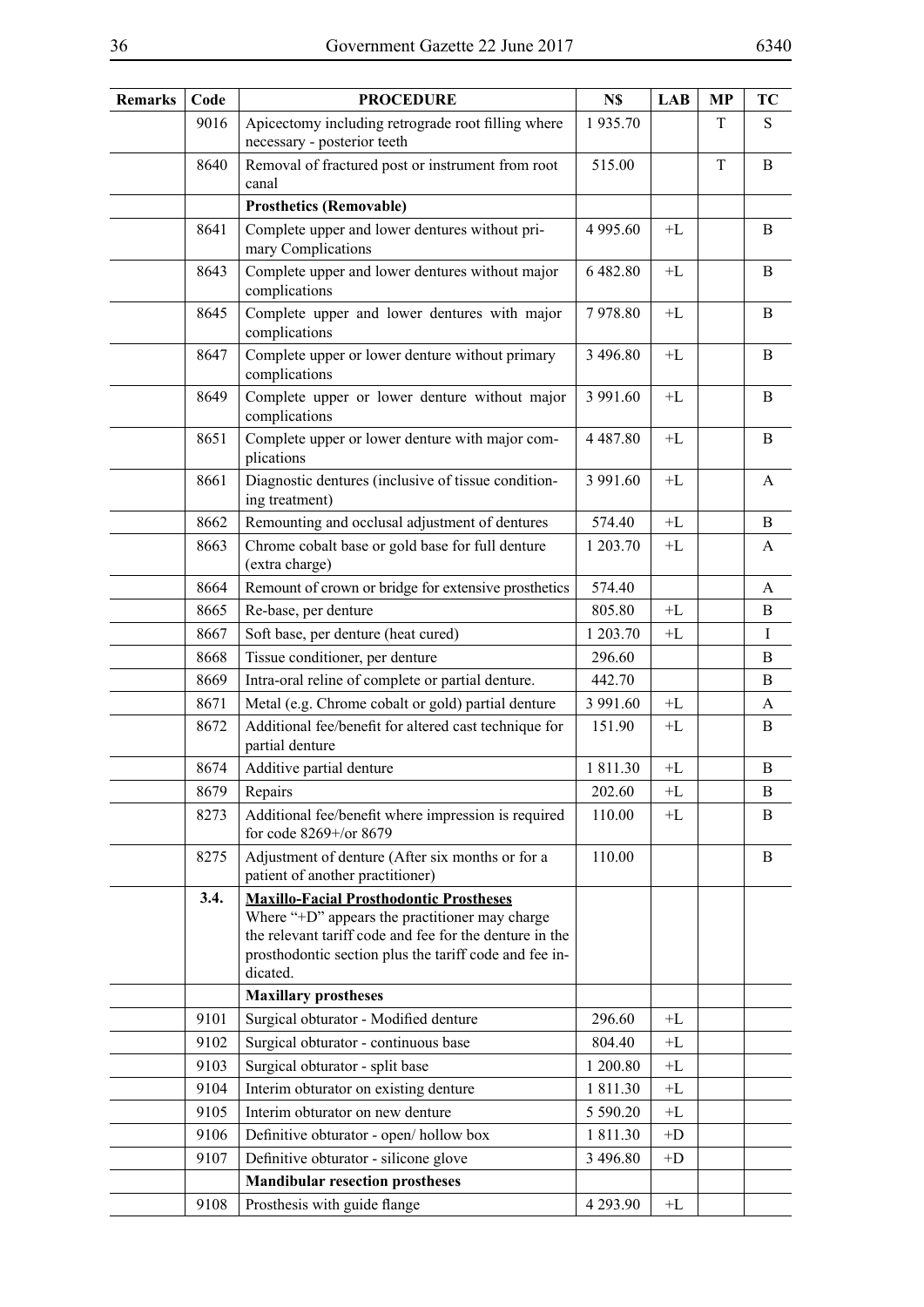| <b>Remarks</b> | Code | <b>PROCEDURE</b>                                            | N\$           | <b>LAB</b>     | <b>MP</b> | TC |
|----------------|------|-------------------------------------------------------------|---------------|----------------|-----------|----|
|                | 9109 | Prosthesis without guide flange                             | 3 991.60      | $+I$ .         |           |    |
|                | 9110 | Prosthesis - Palatal augmentation                           | 804.40        | $+D$           |           |    |
|                |      | <b>Glossal resection prostheses</b>                         |               |                |           |    |
|                | 9111 | Simple prosthesis.                                          | 1681.10       | $+D$           |           |    |
|                | 9112 | Complex prosthesis                                          | 2 5 1 4 .40   | $+D$           |           |    |
|                |      | <b>Radiotherapy appliances</b>                              |               |                |           |    |
|                | 9113 | Carriers - simple                                           | 1 811.30      | $+L$           |           |    |
|                | 9114 | Carriers - complex                                          | 4 9 9 5 .60   | $+ \mathbf{L}$ |           |    |
|                | 9115 | $Shields$ - simple                                          | 1811.30       | $+L$           |           |    |
|                | 9116 | Shields - complex                                           | 4 9 9 5 .60   | $+ \mathbf{L}$ |           |    |
|                | 9117 | Cone locators                                               | 1 811.30      | $+L$           |           |    |
|                |      | <b>Chemotherapy appliances</b>                              |               |                |           |    |
|                | 9118 | Chemotherapeutic agent carriers                             | 1 811.30      | $+L$           |           |    |
|                |      | <b>Intermediate/Definitive prostheses</b>                   |               |                |           |    |
|                | 9125 | Speech aid/obturator with palatal modification              | 805.80        | $+D$           |           |    |
|                | 9126 | Speech aid/obturator with velar modification                | 1811.30       | $+D$           |           |    |
|                | 9127 | Speech aid/obturator with pharyngeal modification           | 3 991.60      | $+D$           |           |    |
|                | 9128 | Speech aid/obturator adjustment                             | 202.60        |                |           |    |
|                | 9129 | Speech aid/obturator surgical prosthesis                    | 1 604.40      | $+L$           |           |    |
|                |      | <b>Speech appliances</b>                                    |               |                |           |    |
|                | 9130 | Palatal lift                                                | 804.40        | $+D$           |           |    |
|                | 9131 | Palatal stimulating                                         | 1811.30       | $+D$           |           |    |
|                | 9132 | Speech bulb                                                 | 3991.60       | $+D$           |           |    |
|                | 9133 | Adjustments                                                 | 202.60        |                |           |    |
|                | 9134 | Other (By arrangement)                                      |               | $+L$           |           |    |
|                |      | <b>Extra-oral appliances</b>                                |               |                |           |    |
|                | 9135 | Auricular prosthesis - simple                               | 4 9 9 5 .60   | $+L$           |           |    |
|                | 9136 | Auricular prosthesis - complex                              | 6482.80       | $+ \Gamma$     |           |    |
|                | 9137 | Nasal prosthesis - simple                                   | 4 9 9 5 . 6 0 | $+ \Gamma$     |           |    |
|                | 9138 | Nasal prosthesis - complex                                  | 6 482.80      | $+L$           |           |    |
|                | 9139 | Ocular prosthesis - conformer                               | 1811.30       | $+L$           |           |    |
|                | 9140 | Ocular prosthesis using modified stock appliance            | 4 4 9 0.70    | $+L$           |           |    |
|                | 9141 | Ocular prosthesis using custom appliance                    | 6482.80       | $+L$           |           |    |
|                | 9142 | Orbital prosthesis - simple (excluding ocular sec-<br>tion) | 4 4 9 0.70    | $+L$           |           |    |
|                | 9143 | Orbital prosthesis - complex (excluding ocular<br>section)  | 6482.80       | $+L$           |           |    |
|                | 9144 | Combination facial prostheses - small (By<br>Arrangement)   |               |                |           |    |
|                | 9145 | Combination facial prostheses - medium (By<br>Arrangement)  |               |                |           |    |
|                | 9146 | Combination facial prostheses - large (By<br>Arrangement)   |               |                |           |    |
|                | 9147 | Combination facial prostheses - complex (By<br>Arrangement) |               |                |           |    |
|                | 9148 | Other body prostheses – simple                              | 4 4 9 0.70    | $+L$           |           |    |
|                | 9149 | Other body prostheses - complex                             | 6 482.80      | +L             |           |    |
|                | 9150 | Surgical facial prostheses - simple                         | 3 496.80      | +L             |           |    |
|                | 9151 | Surgical facial prostheses - complex                        | 4 4 9 0.70    | +L             |           |    |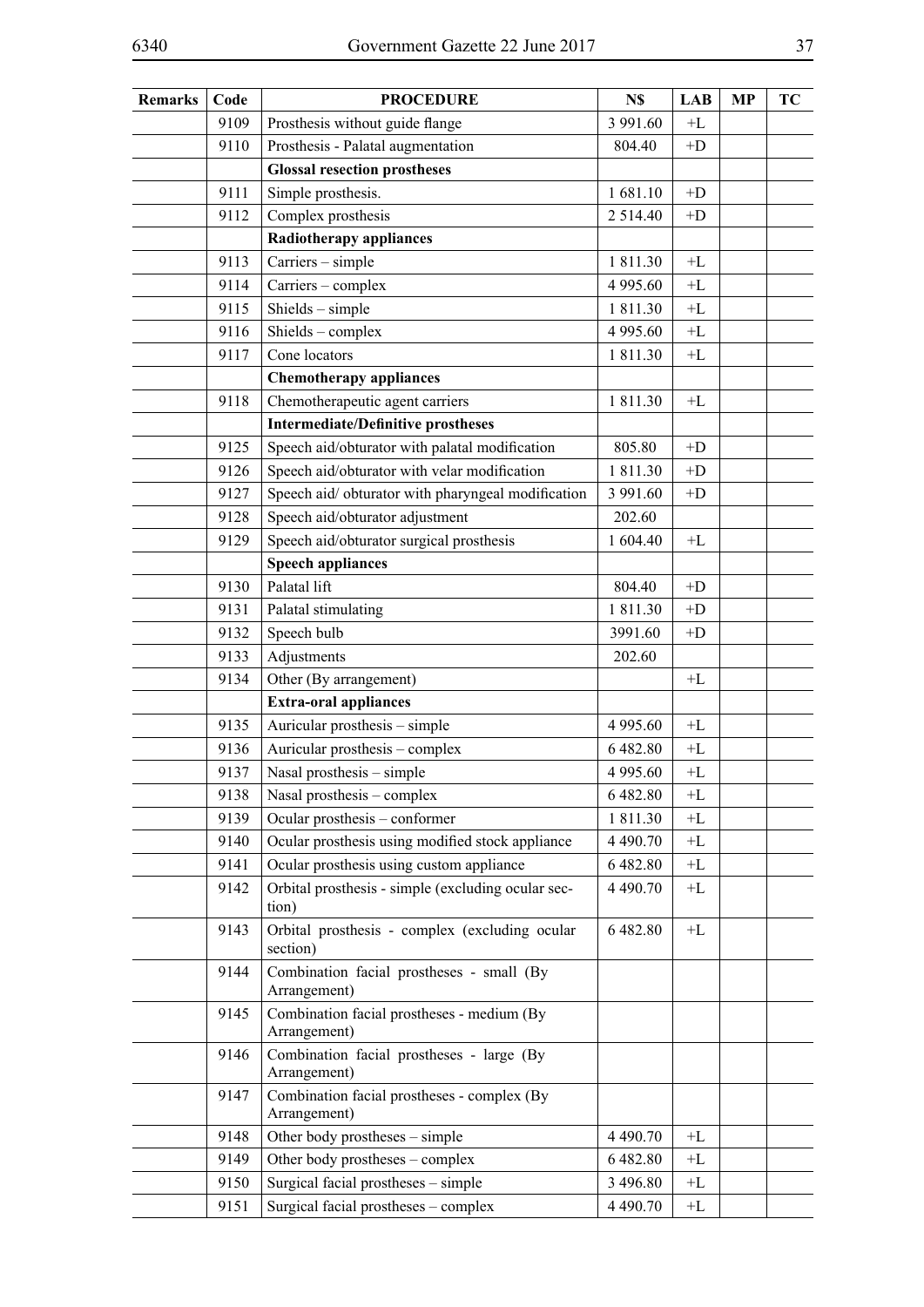| <b>Remarks</b> | Code | <b>PROCEDURE</b>                                                  | N\$      | <b>LAB</b>     | <b>MP</b> | <b>TC</b> |
|----------------|------|-------------------------------------------------------------------|----------|----------------|-----------|-----------|
|                | 9152 | Additional prostheses (from mould at time of first<br>prosthesis) | M8006    | $+L$           |           |           |
|                | 9153 | Replacement prosthesis (from original mould)                      | M8006    | $+L$           |           |           |
|                | 9155 | Cranial prosthesis                                                | 1811.30  | $+L$           |           |           |
|                |      | <b>Custom</b> implants                                            |          |                |           |           |
|                | 9156 | Cranial - acrylic, elastomeric, metallic                          | 2 187.50 | $+ \mathbf{L}$ |           |           |
|                | 9157 | Facial - simple                                                   | 1 092.30 | $+I$ .         |           |           |
|                | 9158 | Facial - complex                                                  | 2 187.50 | $+L$           |           |           |
|                | 9159 | Ocular - custom made                                              | 1 092.30 | $+L$           |           |           |
|                | 9160 | Body - special prosthesis                                         | 4 859.60 | $+L$           |           |           |
|                |      | <b>Surgical appliances</b>                                        |          |                |           |           |
|                | 9161 | Splints - simple                                                  | 494.80   | $+ \mathbf{L}$ |           |           |
|                | 9162 | Splints - complex                                                 | 1811.30  | $+ \mathbf{L}$ |           |           |
|                | 9163 | Templates - simple                                                | 494.80   | $+I$ .         |           |           |
|                | 9164 | Templates - complex                                               | 1811.30  | $+ \mathbf{L}$ |           |           |
|                | 9165 | Conformers - simple                                               | 494.80   | $+L$           |           |           |
|                | 9166 | Conformers - complex                                              | 1811.30  | $+ \mathbf{L}$ |           |           |
|                |      | <b>Trismus appliances</b>                                         |          |                |           |           |
|                | 9167 | Trismus appliance - simple                                        | 202.60   | $+ \mathbf{L}$ |           |           |
|                | 9168 | Trismus appliance – complex                                       | 1811.30  | $+L$           |           |           |
|                | 9169 | Orthoses (for paralyzed patients)                                 | 3 991.60 | $+ \mathbf{L}$ |           |           |
|                | 9170 | Facial palsy appliances                                           | 1 200.80 | $+{\bf D}$     |           |           |
|                | 9171 | Oral splints (per commissure)                                     | 494.80   | $+L$           |           |           |
|                | 9172 | Dynamic oral retractors (per arm)                                 | 494.80   | $+ \mathbf{L}$ |           |           |
|                | 9173 | Hand splints (By arrangement)                                     |          |                |           |           |
|                | 9174 | Other (By arrangement)                                            |          |                |           |           |
|                |      | <b>Attendance in theatre</b>                                      |          |                |           |           |
|                | 9175 | Attendance in theatre, per hour                                   | 665.50   |                |           |           |

## **IV. SPECIALISTS IN ORAL MEDICINE AND PERIODONTICS / PERIODONTISTS (092)**

- (1) Pre-arrangement for payment with the Commission is required.
- (2) The expenses appurtenant to diagnostic tests, laboratory procedures, special materials, medicaments, etc., shall be charged over and above the fee for treatment (See Rule D013).
- (3) If the extent of a procedure carried out is less than that specified in the tariff of fees, or if multiple procedures are carried out at a single visit and the value of the time factor is consequently reduced, the specialist may charge a reduced fee or reduced fees as per modifiers. (See Rule D011).
- (4) Fees for surgical procedures include any post-surgical complications not exceeding three months.
- (5) The fee payable to a general practitioner assistant shall be calculated as 15% of the fee of the practitioner performing the operation, with the indicated minimum (See Modifier 8007); the fee for an assistant who is a specialist in oral medicine and periodontics shall be 33 1/3% (see modifier 8001) of the fee for the procedure. The assistant's name must appear on the invoice rendered.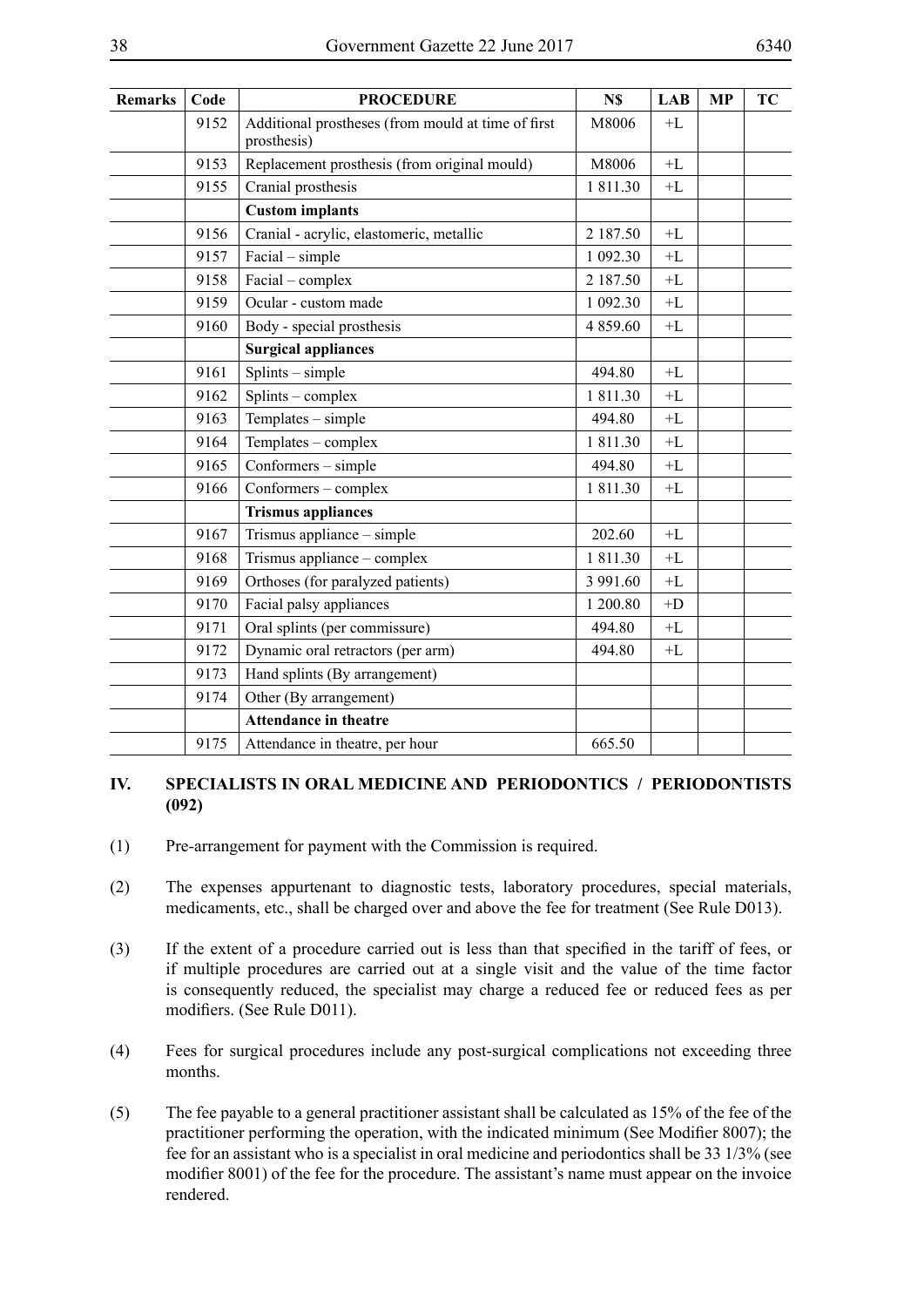| <b>Remarks</b> | Code | <b>PROCEDURE</b>                                                                                                                                                                                                                                         | N\$    | LAB  | MP | TC           |
|----------------|------|----------------------------------------------------------------------------------------------------------------------------------------------------------------------------------------------------------------------------------------------------------|--------|------|----|--------------|
|                | 4.1. | <b>Diagnostic Procedures</b>                                                                                                                                                                                                                             |        |      |    |              |
|                |      | Codes 8701, 8703, 8705 and 8707 cannot be<br>charged at one and the same visit.                                                                                                                                                                          |        |      |    |              |
|                | 8701 | Consultation                                                                                                                                                                                                                                             | 240.40 |      |    | A            |
|                |      | A periodontal consultation comprises a reasonably<br>detailed examination and presentation and explana-<br>tion of the findings to enable the patient to make a<br>decision as to future treatment                                                       |        |      |    |              |
|                | 8107 | Intra-oral radiographs, per film                                                                                                                                                                                                                         | 95.60  |      |    | B            |
|                | 8108 | Maximum for 8107                                                                                                                                                                                                                                         | 757.40 |      |    | B            |
|                | 8113 | Occlusal radiographs                                                                                                                                                                                                                                     | 168.00 |      |    | B            |
|                | 8114 | Hand-wrist radiographs                                                                                                                                                                                                                                   | 391.00 |      |    | A            |
|                | 8115 | Extra-oral radiograph, per film (i.e. panoramic,<br>cephalometric, PA). Maximum of two films per<br>treatment plan.                                                                                                                                      | 391.00 |      |    | B            |
|                | 8811 | Tracing and analysis of extra-oral film                                                                                                                                                                                                                  | 44.90  |      |    | B            |
|                | 8117 | Study models - unmounted                                                                                                                                                                                                                                 | 108.60 | $+L$ |    | B            |
|                | 8119 | Study models - mounted on adjustable articulator                                                                                                                                                                                                         | 263.60 | $+L$ |    | B            |
|                | 8140 | Fee for treatment at a venue other than the surgery,<br>inclusive of hospital visits, treatment under general<br>anaesthetic, home visits; per visit                                                                                                     | 240.40 |      |    | B            |
|                | 8703 | Detailed clinical examination, records, radiographic<br>interpretation, probing, percussion, diagnosis, treat-<br>ment planning and case presentation for periodontal<br>and/or implant cases                                                            | 805.20 |      |    | A            |
|                |      | Code 8703 is always a separate procedure from<br>code 8701 and comprises inspection, percussion,<br>probing and other diagnostic procedures and the<br>systematic recording of every important feature in<br>order to permit correct treatment planning. |        |      |    |              |
|                | 8705 | Periodic re-examination                                                                                                                                                                                                                                  | 240.40 |      |    | A            |
|                | 8707 | Periodontal screening                                                                                                                                                                                                                                    | 240.40 |      |    | B            |
|                |      | A periodontal screening consists of the measurement<br>and recording of a plaque index, a bleeding index,<br>probing depths, a periodontal disease index, a mi-<br>crobiological assay and/or gingival crevicular fluid<br>assay.                        |        |      |    |              |
|                | 8711 | Oral hygiene instruction                                                                                                                                                                                                                                 | 296.90 |      |    | B            |
|                | 8713 | Oral hygiene evaluation (If oral hygiene re-in-<br>struction is necessary, only code 8711 shall apply)                                                                                                                                                   | 141.90 |      |    | B            |
|                | 8714 | Full mouth clinical plaque removal                                                                                                                                                                                                                       | 204.20 |      |    | B            |
|                | 8715 | Scaling                                                                                                                                                                                                                                                  | 411.30 |      |    | B            |
|                | 8721 | Occlusal adjustment per visit                                                                                                                                                                                                                            | 450.40 |      |    | A            |
|                | 8723 | Provisional splinting - extracoronal wire, per sextant                                                                                                                                                                                                   | 414.20 | $+L$ |    | A            |
|                | 8725 | Provisional splinting - extracoronal wire plus resin,<br>per sextant                                                                                                                                                                                     | 599.50 | $+L$ |    | A            |
|                | 8727 | Provisional splinting - intracoronal wire or pins<br>or cast bar, plus amalgam or resin, per dental unit<br>included in the splint                                                                                                                       | 189.70 | $+L$ |    | $\mathbf{A}$ |
|                | 4.2  | <b>Temporamandibular Joint Procedures</b>                                                                                                                                                                                                                |        |      |    |              |
|                | 8625 | Bite plate for TMJ dysfunction                                                                                                                                                                                                                           | 750.10 | $+L$ |    | S.           |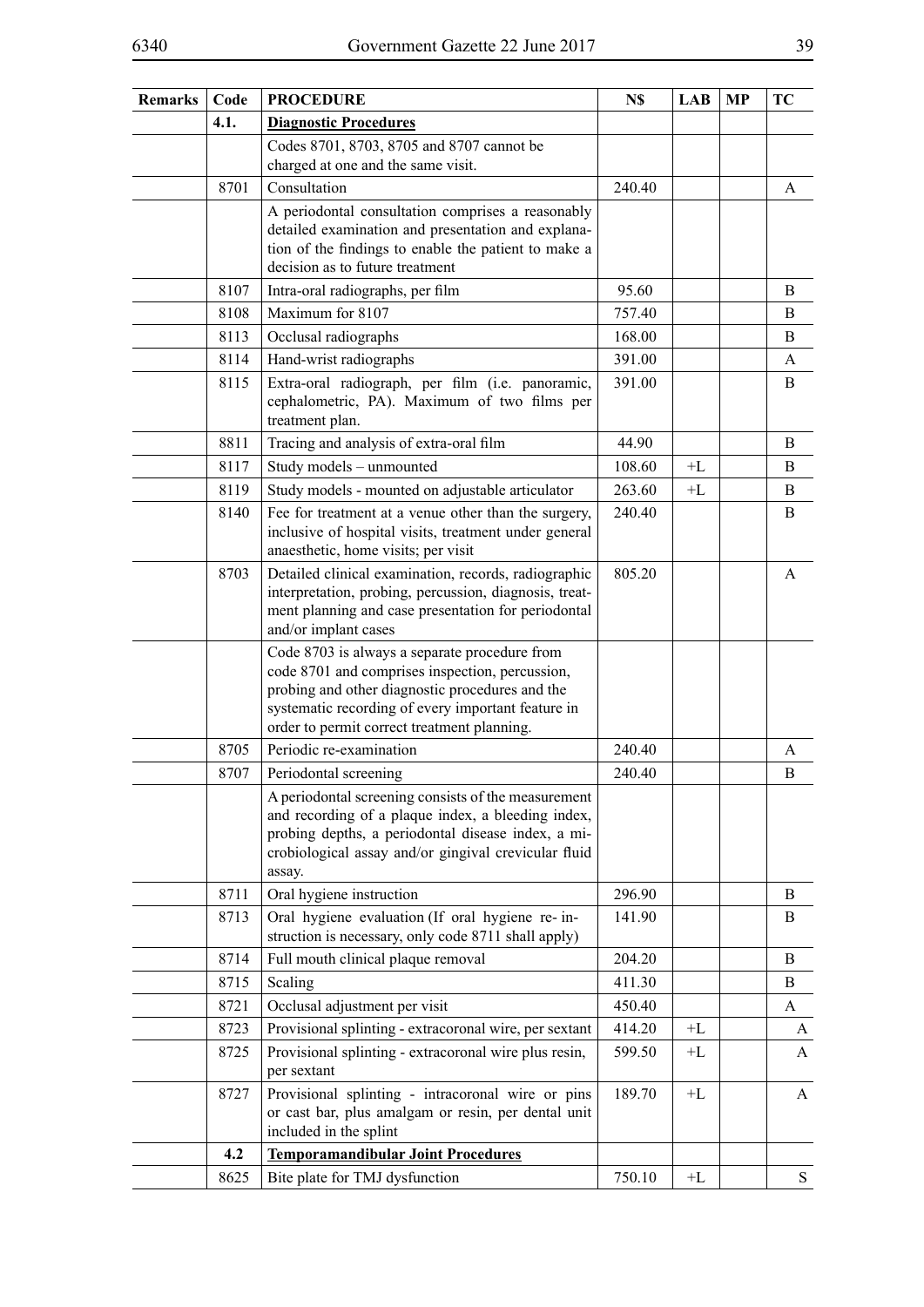| Remarks | Code | <b>PROCEDURE</b>                                                                                                                                                                                                                                                                                                                                                                                                                                                                                                             | N\$           | <b>LAB</b> | <b>MP</b> | TC           |
|---------|------|------------------------------------------------------------------------------------------------------------------------------------------------------------------------------------------------------------------------------------------------------------------------------------------------------------------------------------------------------------------------------------------------------------------------------------------------------------------------------------------------------------------------------|---------------|------------|-----------|--------------|
|         | 4.3  | <b>Surgical Procedures</b>                                                                                                                                                                                                                                                                                                                                                                                                                                                                                                   |               |            |           |              |
|         | 8731 | Periodontal abscess - treatment of acute phase (with<br>or without flap procedure)                                                                                                                                                                                                                                                                                                                                                                                                                                           | 350.40        |            |           | $\mathbf{A}$ |
|         | 8737 | Root planing with or without periodontal curettage,<br>per quadrant                                                                                                                                                                                                                                                                                                                                                                                                                                                          | 805.20        |            |           | $\mathbf{A}$ |
|         | 8739 | Root planing with or without periodontal curettage,<br>per sextant                                                                                                                                                                                                                                                                                                                                                                                                                                                           | 643.00        |            |           | $\mathbf{A}$ |
|         | 8741 | Gingivectomy-gingivoplasty, per quadrant                                                                                                                                                                                                                                                                                                                                                                                                                                                                                     | 1 062.90      |            |           | $\mathbf{A}$ |
|         | 8743 | Gingivectomy-gingivoplasty, per sextant                                                                                                                                                                                                                                                                                                                                                                                                                                                                                      | 844.30        |            |           | $\mathbf{A}$ |
|         | 8749 | Flap operation with root planning and curettage<br>and which may include not more than 3 of the fol-<br>lowing: bone contouring, chemical treatment of root<br>surfaces, root resection, tooth hemisection, a muco-<br>gingival procedure, wedge resection, clinical crown<br>lengthening, per quadrant                                                                                                                                                                                                                      | 2 416.90      |            |           | $\mathbf{A}$ |
|         | 8751 | As item 8749, per sextant                                                                                                                                                                                                                                                                                                                                                                                                                                                                                                    | 2 002.80      |            |           | A            |
|         | 8753 | Flap operation with root planning and curet-<br>tage and will include more than 3 of the following:<br>bone contouring, chemical treatment of root sur-<br>faces, root resection, tooth hemisection, a mucogin-<br>gival procedure, and wedge resection, clinical crown<br>lengthening, per quadrant.                                                                                                                                                                                                                        | 2 996.20      |            |           | A            |
|         | 8755 | As item 8753, per sextant                                                                                                                                                                                                                                                                                                                                                                                                                                                                                                    | 2 4 2 8 . 5 0 |            |           | A            |
|         |      | Note:<br>1. Each root resection, tooth hemisection, muco-<br>gingival procedure, wedge resection and clini-<br>cal crown lengthening shall be deemed to be one<br>procedure.<br>2. Where a bone regeneration/repair procedure is<br>included within a flap operation, Item 8766 shall<br>apply in addition to the Item for the flap opera-<br>tion.<br>3. Where an apicectomy is included within a flap<br>operation, either item 8760 or item 8764 with<br>Modifier 8006 shall apply to the item for the flap<br>operation. |               |            |           |              |
|         | 8756 | Flap operation with bone removal to increase the<br>Clinical crown length of a single tooth (as an iso-<br>lated procedure)                                                                                                                                                                                                                                                                                                                                                                                                  | 1 472.70      |            |           | $\mathbf{A}$ |
|         | 8757 | Frenectomy                                                                                                                                                                                                                                                                                                                                                                                                                                                                                                                   | 1 181.70      |            |           | A            |
|         | 8758 | Surgical exposure of impacted or unerupted teeth<br>for orthodontic reasons                                                                                                                                                                                                                                                                                                                                                                                                                                                  | 1614.70       |            |           | $\mathbf{A}$ |
|         | 8759 | Pedicle flapped graft e.g. lateral sliding double<br>papilla, rotated and similar (as an isolated proce-<br>dure)                                                                                                                                                                                                                                                                                                                                                                                                            | 1 104.90      |            |           | $\mathbf{A}$ |
|         | 8761 | Masticatory mucosal autograft extending across not<br>more than four teeth (isolated procedure)                                                                                                                                                                                                                                                                                                                                                                                                                              | 1 201.90      | $+L$       |           | A            |
|         | 8762 | Masticatory mucosal autograft extending across<br>more than four teeth (isolated procedure)                                                                                                                                                                                                                                                                                                                                                                                                                                  | 1 802.90      | $+L$       |           | A            |
|         | 8772 | Submucosal connective tissue autograft (isolated<br>procedure)                                                                                                                                                                                                                                                                                                                                                                                                                                                               | 1 210.60      |            |           | $\mathbf{A}$ |
|         | 8773 | Cost of intrapocket chemotherapeutic agent used to<br>report intrapocket chemotherapeutic agents provid-<br>ed by the practitioner                                                                                                                                                                                                                                                                                                                                                                                           | Rule<br>D013  |            |           |              |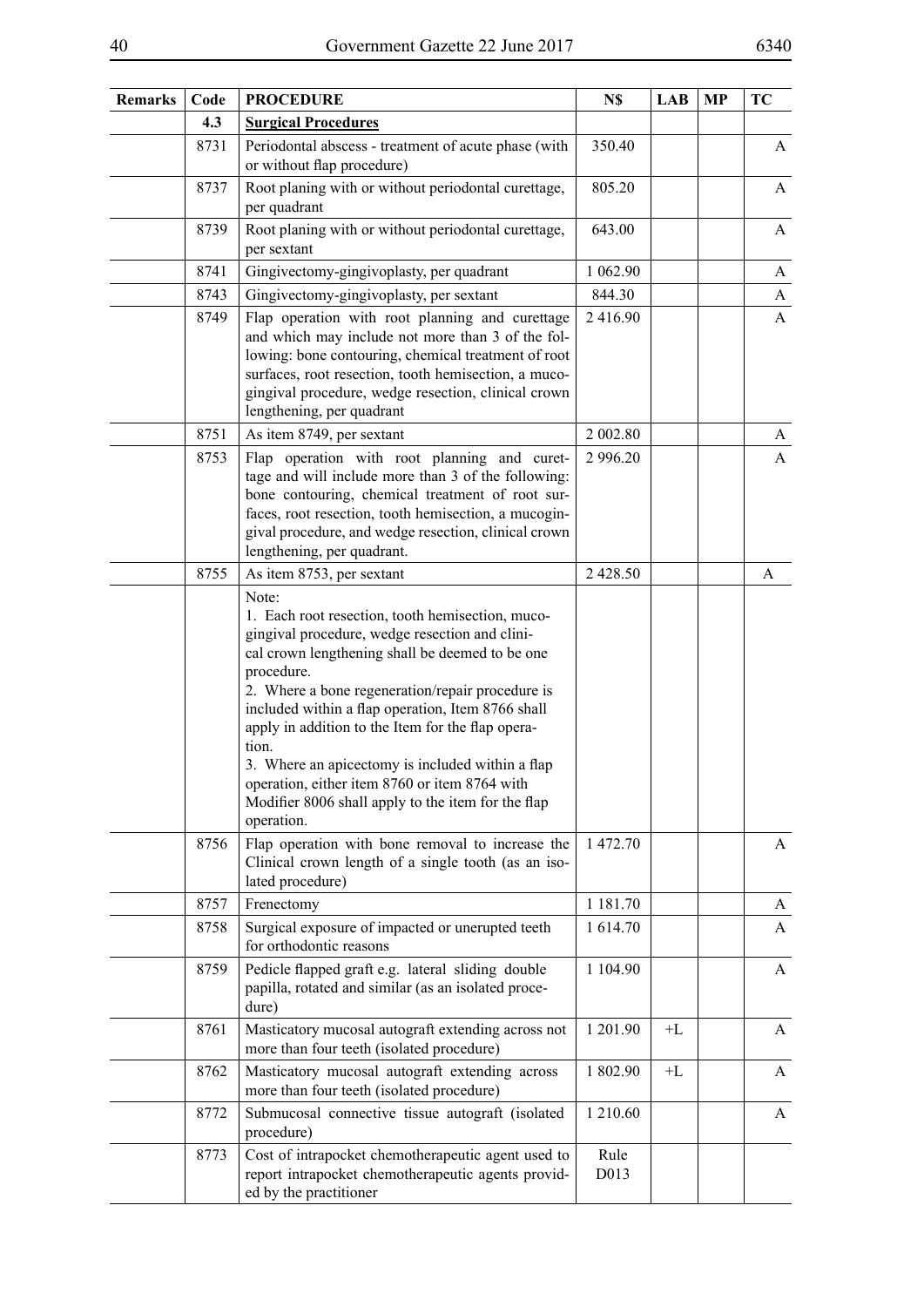| <b>Remarks</b> | Code | <b>PROCEDURE</b>                                                                                                                                                                                       | N\$          | <b>LAB</b> | <b>MP</b> | TC            |
|----------------|------|--------------------------------------------------------------------------------------------------------------------------------------------------------------------------------------------------------|--------------|------------|-----------|---------------|
|                | 8763 | Wedge resection (as an isolated procedure)                                                                                                                                                             | 705.20       |            | T         | A             |
|                | 8760 | Apicectomy including retrograde filling where Nec-<br>essary - anterior teeth. When Code 8760 is part of a<br>flap operation that requires an apicectomy, Modi-<br>fier 8006 applies                   | 970.20       |            | T         | S.            |
|                | 8764 | Apicectomy including retrograde filling where Nec-<br>essary, posterior teeth. When Code 8764 is part of a<br>flap operation that requires an apicectomy, Modi-<br>fier 8006 applies                   | 1937.60      |            | T         | S.            |
|                | 8765 | Hemisection of a tooth, resection of a root or tunnel<br>preparation (as an isolated procedure).                                                                                                       | 970.20       |            | T         | $\mathsf{A}$  |
|                | 8766 | Bone regenerative/ repair procedure excluding cost<br>of regenerative material as part of a flap operation as<br>described in Items 8749, 8751, 8753 and 8755, per<br>procedure                        | 576.40       |            |           | A             |
|                | 8767 | Bone regenerative/repair procedure at a single site<br>(Excluding cost of regenerative material - see code<br>8770)                                                                                    | 1497.40      |            |           | $\mathbf{A}$  |
|                | 8769 | Subsequent removal of membrane used for guided<br>tissue regeneration procedure                                                                                                                        | 705.20       |            |           | $\mathbf{A}$  |
|                | 8770 | Cost of bone regenerative/repair material                                                                                                                                                              | Rule<br>D013 |            |           |               |
|                | 8768 | Any other periodontal procedure involving a single<br>tooth                                                                                                                                            | 705.20       |            | T         | $\mathbf{A}$  |
|                | 8979 | Harvesting of autogenous grafts (intra-oral)                                                                                                                                                           | 373.60       |            |           | $S_{\text{}}$ |
|                | 9008 | Alveolar ridge augmentation across 1 to 2 adjacent<br>tooth sites                                                                                                                                      | 1 076.00     | $+L$       |           | S             |
|                | 9009 | Alveolar ridge augmentation across 3 or more tooth<br>sites                                                                                                                                            | 1959.30      | $+L$       |           | S             |
|                | 9010 | Sinus lift procedure                                                                                                                                                                                   | 2 942.60     | $+L$       |           | $S_{\text{}}$ |
|                | 4.4  | <b>Implant Procedures</b><br>Prior permission from the Commission is required.<br>The Commission does not approve of the re-use of<br>any implant components because of the hazards to<br>the patient. |              |            |           |               |
|                | 9182 | Placement of endosteal implant, per implant                                                                                                                                                            | 1471.30      | $+L$       |           | ${\bf S}$     |
|                | 9183 | Placement of a single osseo-integrated implant per<br>jaw                                                                                                                                              | 1869.50      |            |           | S             |
|                | 9184 | Placement of a second osseo-integrated implant in<br>the same jaw                                                                                                                                      | 1 400.30     |            |           | S             |
|                | 9185 | Placement of a third and subsequent osseo-integrat-<br>ed implant in the same jaw, per implant                                                                                                         | 938.40       |            |           | S             |
|                | 9189 | Cost of implants (see section 4.4).                                                                                                                                                                    |              |            |           | $S_{\text{}}$ |
|                | 9190 | Exposure of a single osseo-integrated implant and<br>placement of a transmucosal element                                                                                                               | 690.80       |            |           | S             |
|                | 9191 | Exposure of a second osseo-integrated implant and<br>placement of a transmucosal element in the same<br>jaw                                                                                            | 518.40       |            |           | S             |
|                | 9192 | Exposure of a third and subsequent osseo-integrated<br>implant in the same jaw, per implant.                                                                                                           | 347.50       |            |           | S.            |
|                | 9198 | Implant removal. This procedure involves the surgi-<br>cal removal of an implant, i.e. cutting of soft tissue<br>and bone, removal of implant, and closure.                                            | 954.30       |            |           |               |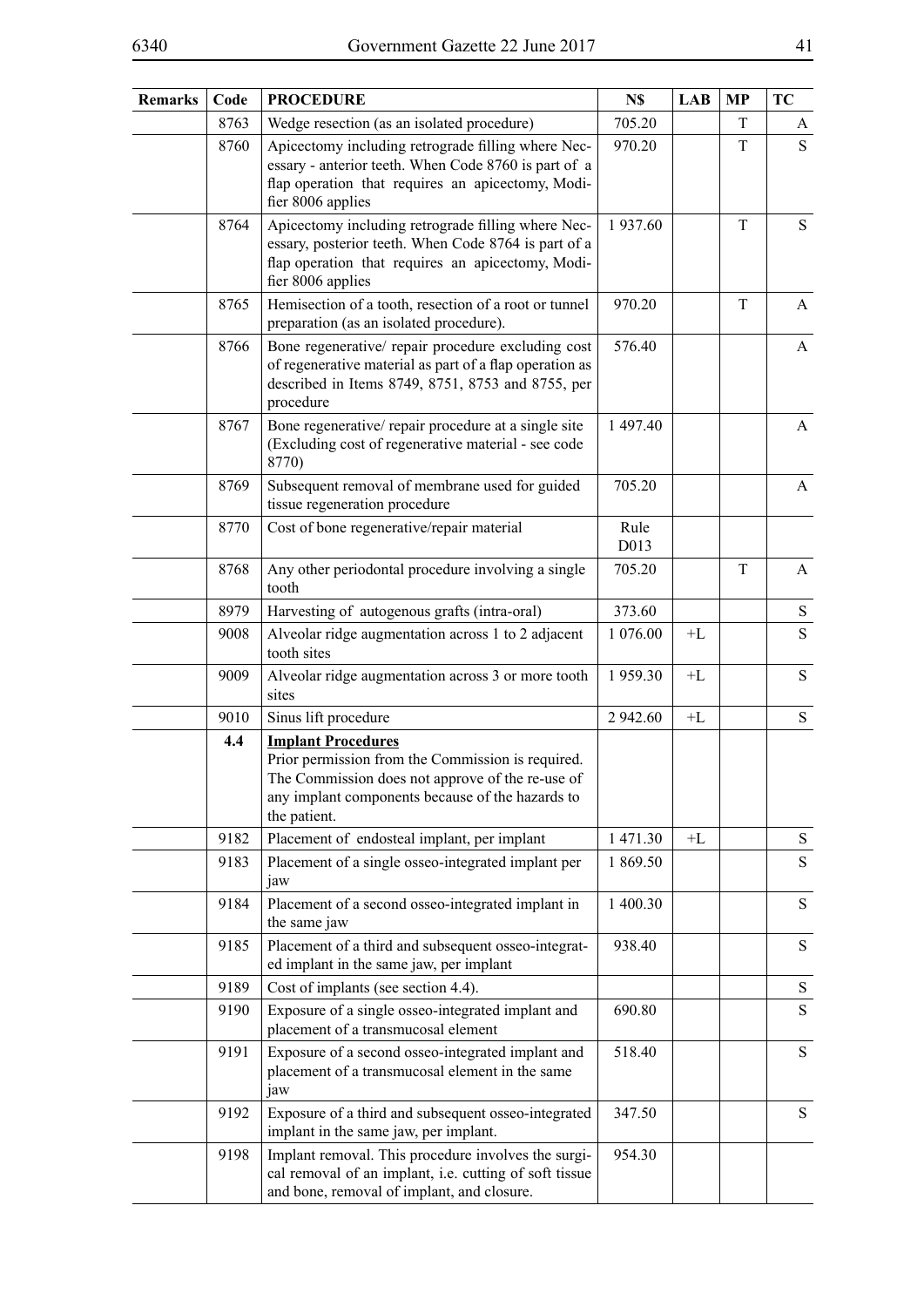| Remarks | Code | <b>PROCEDURE</b>                                                                                                                                                                                                                                                                                      | N\$      | <b>LAB</b>     | <b>MP</b> | TC            |
|---------|------|-------------------------------------------------------------------------------------------------------------------------------------------------------------------------------------------------------------------------------------------------------------------------------------------------------|----------|----------------|-----------|---------------|
|         | 4.5  | <b>Oral Medical Procedures</b>                                                                                                                                                                                                                                                                        |          |                |           |               |
|         | 8781 | Consultation, examination, diagnosis and treatment<br>of oral diseases, pathological conditions of the sur-<br>rounding tissues, temporo-mandibular joint disor-<br>ders or myofascial pain-dysfunction: Straight for-<br>ward case                                                                   | 240.40   |                |           | S             |
|         | 8782 | Consultation, examination, diagnosis and treatment<br>of oral diseases, pathological conditions of the sur-<br>rounding tissues, temporomandibular joint disorders<br>or myofascial pain dysfunction: Complex case                                                                                    | 425.70   |                |           | S.            |
|         | 8783 | Subsequent consultation for same disease/condition                                                                                                                                                                                                                                                    | 179.60   |                |           | S             |
|         | 8785 | Biopsy - incisional/excisional (e.g. epulis)                                                                                                                                                                                                                                                          | 499.60   |                |           | $S_{\text{}}$ |
|         | 8786 | Surgical treatment of soft tissue tumors (e.g. epulis)                                                                                                                                                                                                                                                | 864.50   |                |           | ${\bf S}$     |
|         | 8787 | Any other procedure connected with the practice of<br>oral medicine                                                                                                                                                                                                                                   | 254.90   |                |           | S             |
|         | V    | <b>SPECIALIST ORTHODONTISTS (064)</b>                                                                                                                                                                                                                                                                 |          |                |           |               |
|         | 5.1  | <b>Consultations</b>                                                                                                                                                                                                                                                                                  |          |                |           |               |
|         | 8801 | First consultation                                                                                                                                                                                                                                                                                    | 239.90   |                |           | A             |
|         | 8803 | Subsequent consultation, retention and/ or post-<br>treatment consultation                                                                                                                                                                                                                            | 179.20   |                |           | A             |
|         | 5.2  | <b>Records and Investigations</b>                                                                                                                                                                                                                                                                     |          |                |           |               |
|         | 8107 | Intra-oral radiographs, per film                                                                                                                                                                                                                                                                      | 95.40    |                |           | B             |
|         | 8108 | Maximum for 8107                                                                                                                                                                                                                                                                                      | 755.90   |                |           | B             |
|         | 8113 | Occlusal radiograph                                                                                                                                                                                                                                                                                   | 167.70   |                |           | B             |
|         | 8114 | Hand-wrist radiographs                                                                                                                                                                                                                                                                                | 390.20   |                |           | A             |
|         | 8115 | Extra-oral radiograph, per film (i.e. panoramic,<br>cephalometric, PA)                                                                                                                                                                                                                                | 390.20   |                |           | B             |
|         |      | Chargeable to a maximum of two films per treatment<br>plan.                                                                                                                                                                                                                                           |          |                |           |               |
|         | 8811 | Tracing and analysis of extra-oral film                                                                                                                                                                                                                                                               | 44.80    |                |           | B             |
|         | 8117 | Study models - unmounted                                                                                                                                                                                                                                                                              | 108.40   | $+L$           |           | B             |
|         | 8119 | Study models - mounted on adjustable articulator                                                                                                                                                                                                                                                      | 263.10   | $+L$           |           | B             |
|         | 8121 | Diagnostic photographs, per photograph                                                                                                                                                                                                                                                                | 108.40   |                |           | B             |
|         | 8837 | Diagnosis and treatment planning                                                                                                                                                                                                                                                                      | 141.60   |                |           | A             |
|         | 8839 | Orthodontic diagnostic setup                                                                                                                                                                                                                                                                          | 300.60   |                |           | A             |
|         | 5.3  | <b>Orthognathic Surgery and Treatment Planning</b><br>In the case of treatment planning requiring the com-<br>bined services of a Prosthodontist and/or Orthodon-<br>tist and/or a Maxillo-Facial and Oral Surgeon, Modi-<br>fier 8009 (75%) may be applied to the fee charged by<br>each specialist. |          |                |           |               |
|         | 8840 | Treatment planning orthognathic surgery                                                                                                                                                                                                                                                               | 1 042.10 | $+L$           |           | A             |
|         | 5.4  | <b>Retainers, Repairs and/or Replacements</b>                                                                                                                                                                                                                                                         |          |                |           |               |
|         | 8846 | Removable: Repairs                                                                                                                                                                                                                                                                                    | 203.80   | $+L$           |           | A             |
|         | 8847 | Removable: Replacement                                                                                                                                                                                                                                                                                | 703.90   | $+L$           |           | A             |
|         | 8848 | Fixed: Repair or replacement per unit (As a result<br>of the patient's negligence)                                                                                                                                                                                                                    | 300.60   |                |           | A             |
|         | 8849 | Retainer                                                                                                                                                                                                                                                                                              | 703.90   | $+ \mathbf{L}$ |           | $\mathbf{A}$  |
|         | 5.5  | <b>Corrective Therapy</b>                                                                                                                                                                                                                                                                             |          |                |           |               |
|         |      | <b>Treatment of MPDS</b>                                                                                                                                                                                                                                                                              |          |                |           |               |
|         | 8850 | First consultation                                                                                                                                                                                                                                                                                    | 339.70   |                |           | A             |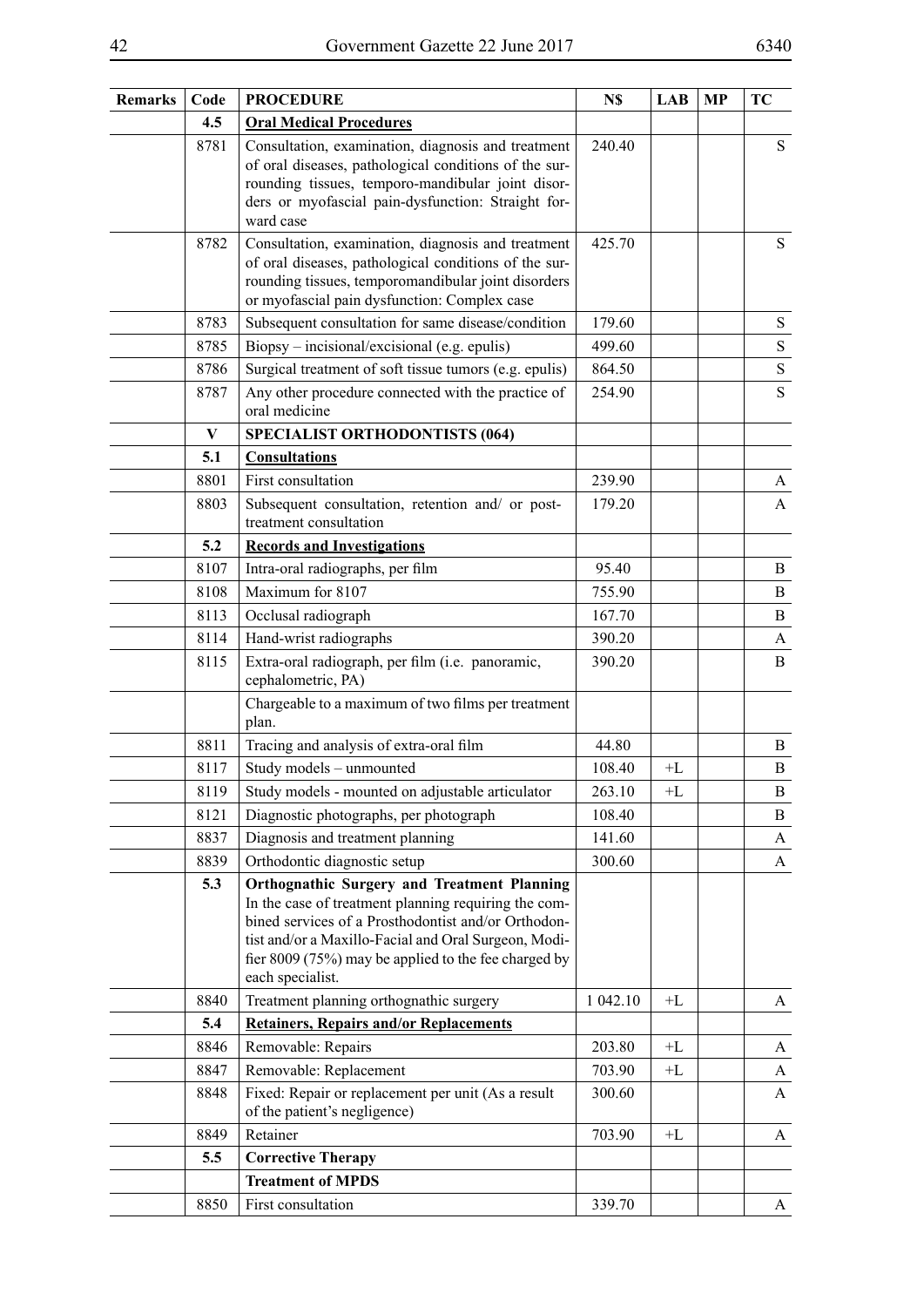| ٠ | ×            |
|---|--------------|
|   | I<br>I<br>۰. |

| Remarks | Code | <b>PROCEDURE</b>                                                                                                                                                                                                                                                                                                                                                                                                                                                                                                                   | N\$           | LAB  | <b>MP</b> | TC           |
|---------|------|------------------------------------------------------------------------------------------------------------------------------------------------------------------------------------------------------------------------------------------------------------------------------------------------------------------------------------------------------------------------------------------------------------------------------------------------------------------------------------------------------------------------------------|---------------|------|-----------|--------------|
|         | 8851 | Subsequent consultation                                                                                                                                                                                                                                                                                                                                                                                                                                                                                                            | 179.20        |      |           | A            |
|         | 8852 | Bite plate for TMJ dysfunction                                                                                                                                                                                                                                                                                                                                                                                                                                                                                                     | 748.70        | $+L$ |           | S            |
|         |      | Occlusal adjustment                                                                                                                                                                                                                                                                                                                                                                                                                                                                                                                |               |      |           |              |
|         | 8853 | Major occlusal adjustment                                                                                                                                                                                                                                                                                                                                                                                                                                                                                                          | 1 407.80      |      |           | A            |
|         | 8854 | Minor occlusal adjustment                                                                                                                                                                                                                                                                                                                                                                                                                                                                                                          | 449.50        |      |           | A            |
|         |      | Removable appliance therapy                                                                                                                                                                                                                                                                                                                                                                                                                                                                                                        |               |      |           |              |
|         | 8862 | Removable (single)                                                                                                                                                                                                                                                                                                                                                                                                                                                                                                                 | 2 494.70      | $+L$ |           | A            |
|         | 8863 | Removable (per additional)                                                                                                                                                                                                                                                                                                                                                                                                                                                                                                         | 1 248.80      | $+L$ |           | A            |
|         |      | (Code 8862 may only be charged once per maloc-<br>clu-sion. A maximum of two additional removable<br>appli- ances per treatment plan may be charged)                                                                                                                                                                                                                                                                                                                                                                               |               |      |           |              |
|         |      | <b>Functional appliance therapy</b><br>A removable functional appliance is an appliance<br>with no fixed dental component, which is designed<br>to harness the forces generated by the muscles<br>of mastication and the associated soft tissues<br>of the oro-facial region. This appliance incorporates<br>components which act on both the maxillary and<br>mandibular arches and should be differentiated<br>from a simple removable appliance including ap-<br>pliances incorporating an anterior and posterior bite<br>plane |               |      |           |              |
|         | 8858 | Functional appliance                                                                                                                                                                                                                                                                                                                                                                                                                                                                                                               | 4 4 9 0.70    | $+L$ |           | A            |
|         |      | If additional functional appliances are required, +L<br>can be charged but no further fee/benefit                                                                                                                                                                                                                                                                                                                                                                                                                                  |               |      |           |              |
|         |      | <b>Fixed appliance therapy</b><br>Partial fixed appliance therapy - Preliminary<br><b>Treatment</b><br>The intention of this phase in treatment is to inter-<br>cept and modify the development of functional<br>components of developing mal-occlusion<br>Usually in the mixed dentition The application of<br>codes 8865 and/or 8866 requires the use of fixed<br>bands and/or brackets as a major component of the<br>appliances                                                                                                |               |      |           |              |
|         | 8865 | Maxillary or mandibular arch                                                                                                                                                                                                                                                                                                                                                                                                                                                                                                       | 7974.00       |      |           | A            |
|         | 8866 | Combined maxillary and mandibular arch                                                                                                                                                                                                                                                                                                                                                                                                                                                                                             | 10 964.50     |      |           | A            |
|         | 8861 | Minor fixed appliance                                                                                                                                                                                                                                                                                                                                                                                                                                                                                                              | 2 9 9 0.40    |      |           | $\mathbf{A}$ |
|         |      | Comprehensive fixed appliance therapy<br>This form of therapy requires the placement of<br>fixed bands and or brackets on the majority of teeth<br>within each arch and the subsequent placement<br>of active arch wires to treat the case through to<br>completion of active treatment excluding the reten-<br>tion phase                                                                                                                                                                                                         |               |      |           |              |
|         |      | <b>Single Arch Treatment</b>                                                                                                                                                                                                                                                                                                                                                                                                                                                                                                       |               |      |           |              |
|         | 8867 | Mild                                                                                                                                                                                                                                                                                                                                                                                                                                                                                                                               | 8 5 6 9 . 5 0 |      |           | A            |
|         | 8868 | Moderate                                                                                                                                                                                                                                                                                                                                                                                                                                                                                                                           | 10 568.50     |      |           | A            |
|         | 8869 | Severe                                                                                                                                                                                                                                                                                                                                                                                                                                                                                                                             | 12 363.60     |      |           | A            |
|         |      | <b>Combined Maxillary and Mandibular Arch</b><br><b>Therapy</b><br><b>Class I Malocclusions</b>                                                                                                                                                                                                                                                                                                                                                                                                                                    |               |      |           |              |
|         | 8873 | Mild                                                                                                                                                                                                                                                                                                                                                                                                                                                                                                                               | 15 679.20     |      |           | $\mathbf{A}$ |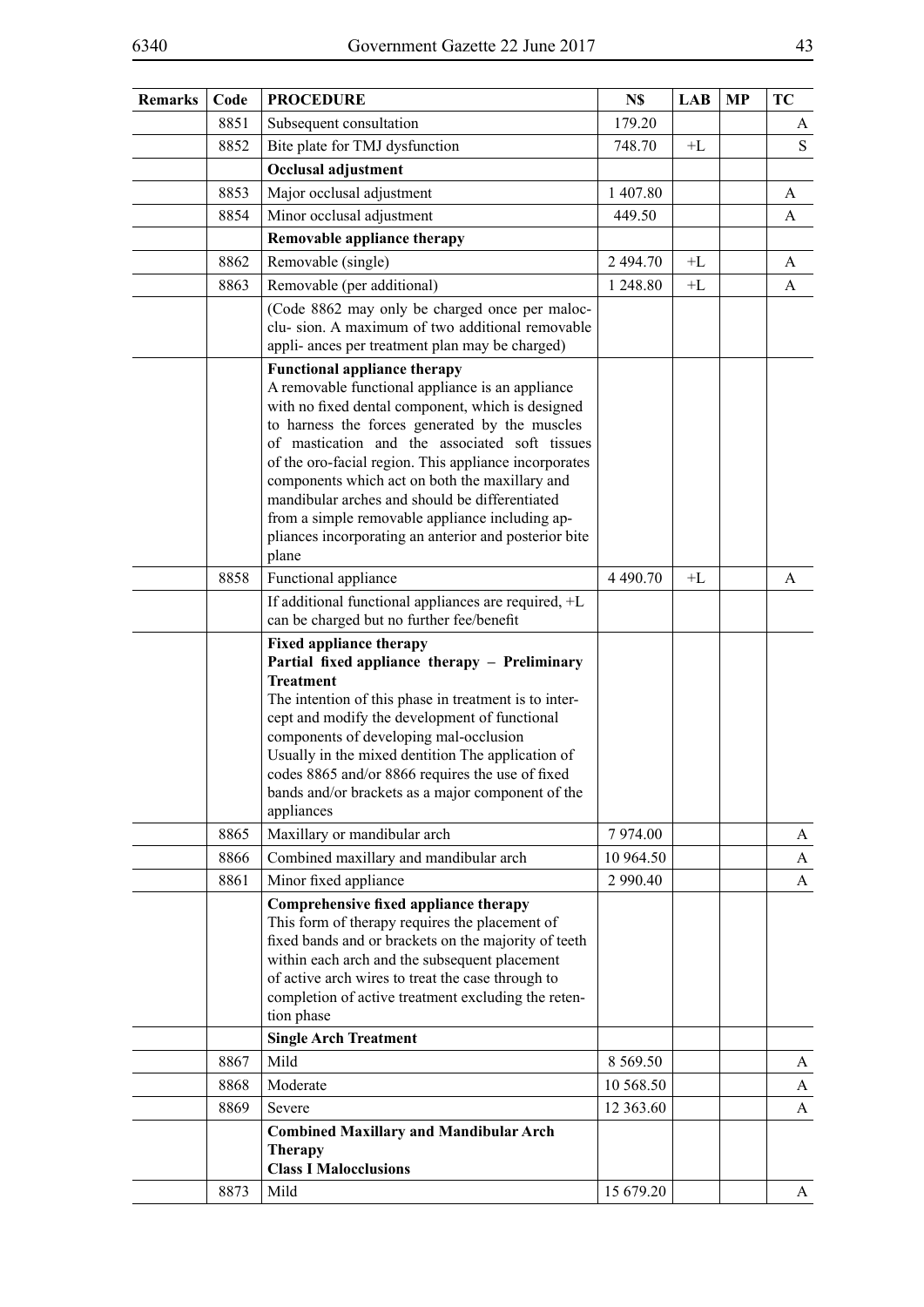| <b>Remarks</b> | Code | <b>PROCEDURE</b>                                                                                                                                                                                                                         | N\$        | <b>LAB</b> | <b>MP</b> | <b>TC</b>      |
|----------------|------|------------------------------------------------------------------------------------------------------------------------------------------------------------------------------------------------------------------------------------------|------------|------------|-----------|----------------|
|                | 8875 | Moderate                                                                                                                                                                                                                                 | 19 249.30  |            |           | A              |
|                | 8877 | Severe                                                                                                                                                                                                                                   | 22 443.50  |            |           | A              |
|                | 8879 | Severe plus complications                                                                                                                                                                                                                | 25 221.50  |            |           | A              |
|                |      | <b>Class II and III Malocclusions</b>                                                                                                                                                                                                    |            |            |           |                |
|                | 8881 | Mild                                                                                                                                                                                                                                     | 22 443.50  |            |           | $\mathsf{A}$   |
|                | 8883 | Moderate                                                                                                                                                                                                                                 | 25 221.50  |            |           | A              |
|                | 8885 | Severe                                                                                                                                                                                                                                   | 28 313.10  |            |           | A              |
|                | 8887 | Severe plus complications                                                                                                                                                                                                                | 31 901.90  |            |           | A              |
|                |      | <b>Lingual orthodontics</b><br>This form of therapy requires the placement of<br>bands and or brackets on the lingual aspect of the<br>majority of teeth within at least one arch and must<br>include the placement of active arch wires |            |            |           |                |
|                |      | <b>Single Arch Treatment</b>                                                                                                                                                                                                             |            |            |           |                |
|                | 8841 | Mild                                                                                                                                                                                                                                     | 16 104.20  |            |           | A              |
|                | 8842 | Moderate                                                                                                                                                                                                                                 | 18 928.40  |            |           | A              |
|                | 8843 | Severe                                                                                                                                                                                                                                   | 21 5 64.70 |            |           | A              |
|                |      | <b>Combined Maxillary and Mandibular Arch</b><br><b>Therapy Class I Malocclusions</b>                                                                                                                                                    |            |            |           |                |
|                | 8874 | Mild                                                                                                                                                                                                                                     | 30 723.90  |            |           | A              |
|                | 8876 | Moderate                                                                                                                                                                                                                                 | 35 974.90  |            |           | $\mathbf{A}$   |
|                | 8878 | Severe                                                                                                                                                                                                                                   | 40 821.20  |            |           | A              |
|                | 8880 | Severe plus complications                                                                                                                                                                                                                | 45 293.10  |            |           | A              |
|                |      | <b>Class II and III Malocclusions</b>                                                                                                                                                                                                    |            |            |           |                |
|                | 8882 | Mild                                                                                                                                                                                                                                     | 37 499.80  |            |           | $\overline{A}$ |
|                | 8884 | Moderate                                                                                                                                                                                                                                 | 41 951.50  |            |           | A              |
|                | 8886 | Severe                                                                                                                                                                                                                                   | 46 722.60  |            |           | A              |
|                | 8888 | Severe plus complications                                                                                                                                                                                                                | 51 989.50  |            |           | A              |

## **VI. SPECIALIST MAXILLO-FACIAL AND ORAL SURGEONS (062)**

- 1. If procedures under tariff codes 8201 and 8202 are carried out by specialists in maxillo-facial and oral surgery, the fees shall be equal to the tariff fee plus 50 %. (Modifier 8002).
- 2. The fee for more than one operation or procedure performed through the same incision shall be calculated as the fee for the major operation plus the tariff fee for the subsidiary operation to a maximum of N\$ 369.90 for each such subsidiary operation or procedure. (Modifier 8005).
- **3. THE FEE FOR MORE THAN ONE OPERATION OR PROCEDURE PERFORMED UNDER THE SAME ANAESTHETIC BUT THROUGH ANOTHER INCISION SHALL BE CALCULATED ON THE TARIFF FEE FOR THE MAJOR OPERATIONS PLUS-75% FOR THE SECOND PROCEDURE/OPERATION (MODIFIER 8009) AND 50% FOR THE THIRD PROCEDURE/OPERATION (MODIFIER 8006).**
- **4. THIS RULE SHALL NOT APPLY WHERE PRACTITIONERS IN DIFFERENT SPECIALITIES PERFORM TWO OR MORE UNRELATED OPERATIONS, IN WHICH CASE EACH PRACTITIONER SHALL BE ENTITLED TO THE FULL FOR HIS/HER OPERATIONS.**
- 5. If, within six months, a second operation for the same condition or injury is performed, the fee for the second operation shall be half of that for the first operation. The tariff fee for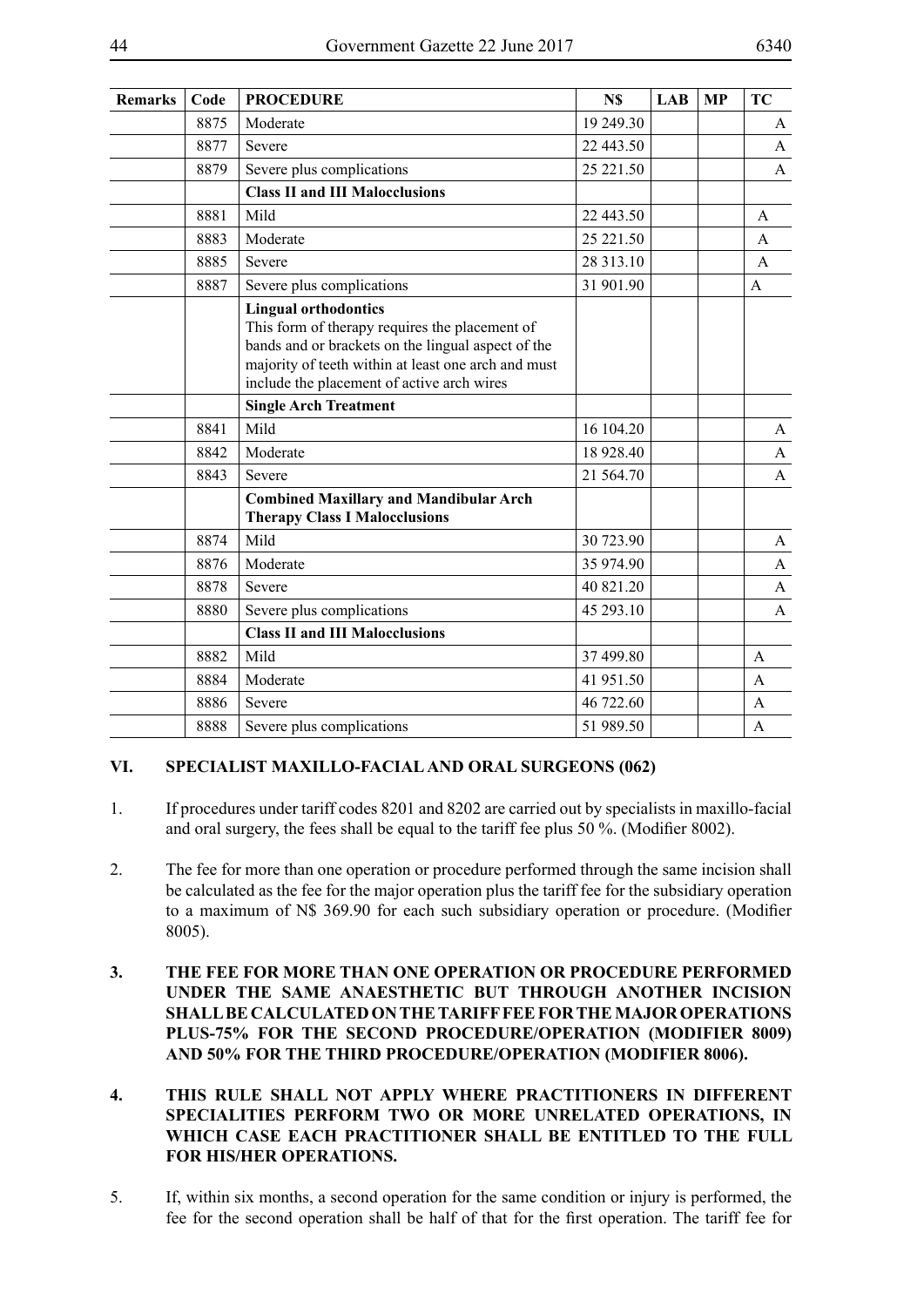an operation shall, unless otherwise stated, include normal post-operative care for a period not exceeding four months. If a practitioner does not herself/himself complete the postoperative care, she/he shall arrange for it to be completed without extra charge: Provided that in the case of post-operative treatment of prolonged or specialised nature, such fee as may be agreed upon between the practitioner and the Commission may be charged.

- **6. The fee payable to a general practitioner assistant shall be calculated at 15% (per cent) of the fee of the practitioner performing the operation, with a minimum of N\$ 239.90 (Modifier 8007).**
- 7. The assistant's fee payable to a maxilla-facial and oral surgeon shall be calculated at 33, 33% of the appropriate scheduled fee (Modifier 8001). The assistant's name must appear on the account rendered.
- 8. The additional fee to all members of the surgical team for afterhours emergency surgery shall be calculated by adding 25% to the tariff fee of the procedure or procedures performed (Modifier 8008).
- 9. In cases where treatment is not listed in the dental tariff of fees for general practitioners or specialists then the appropriate tariff fee listed in the Schedule for Medical Aid shall be charged, and the medical tariff item must be indicated.

| <b>Remarks</b> | Code | <b>DESCRIPTION</b>                                                                                                                                                                                                                                                                                           | N\$    | LAB  | <b>MP</b> | TC       |
|----------------|------|--------------------------------------------------------------------------------------------------------------------------------------------------------------------------------------------------------------------------------------------------------------------------------------------------------------|--------|------|-----------|----------|
|                | 6.1  | <b>Consultations and Visits</b>                                                                                                                                                                                                                                                                              |        |      |           |          |
|                | 8901 | Consultation at consulting rooms                                                                                                                                                                                                                                                                             | 242.20 |      |           | S        |
|                | 8902 | Detailed clinical examination, radiographic inter-<br>pretation, diagnosis, treatment planning and case<br>presentation. Code 8902 is a separate procedure<br>from code 8901 and is applicable to craniomandibu-<br>lar disorders; implant placement and orthognathic<br>and maxillo-facial re-construction. | 809.10 |      |           | S        |
|                | 8903 | Consultation at hospital, nursing home or house                                                                                                                                                                                                                                                              | 269.70 |      |           | S        |
|                | 8904 | Subsequent consultation at consulting rooms, hos-<br>pital, nursing home or house                                                                                                                                                                                                                            | 181.30 |      |           | S        |
|                | 8905 | Weekend visits and night visits between 18h00<br>-07h00 the following day                                                                                                                                                                                                                                    | 395.90 |      |           | S        |
|                | 8907 | Subsequent consultations, per week, to a maximum<br>$of$<br>Subsequent consultation shall mean, in connec-<br>tion with items 8904 and 8907, a consultation for<br>the same pathological condition provided that such<br>consultation occurs within six months of the first<br>consultation                  | 453.90 |      |           | S        |
|                | 6.2  | <b>Investigations and Records</b>                                                                                                                                                                                                                                                                            |        |      |           |          |
|                | 8107 | Intra-oral radiographs, per film                                                                                                                                                                                                                                                                             | 97.20  |      |           | B        |
|                | 8108 | Maximum for 8107                                                                                                                                                                                                                                                                                             | 761.30 |      |           | B        |
|                | 8113 | Occlusal radiograph                                                                                                                                                                                                                                                                                          | 168.20 |      |           | B        |
|                | 8114 | Hand-wrist radiographs                                                                                                                                                                                                                                                                                       | 394.40 |      |           | A        |
|                | 8115 | Extra-oral radiograph, per film (i.e. panoramic,<br>cephalometric, PA). Chargeable to a maximum of<br>two films per treatment plan.                                                                                                                                                                          | 394.40 |      |           | B        |
|                | 8811 | Tracing and analysis of extra-oral film                                                                                                                                                                                                                                                                      | 44.90  |      |           | B        |
|                | 8117 | Study models - unmounted                                                                                                                                                                                                                                                                                     | 108.80 | $+I$ |           | B        |
|                | 8119 | Study models - mounted on adjustable articulator                                                                                                                                                                                                                                                             | 265.40 | $+L$ |           | $\bf{B}$ |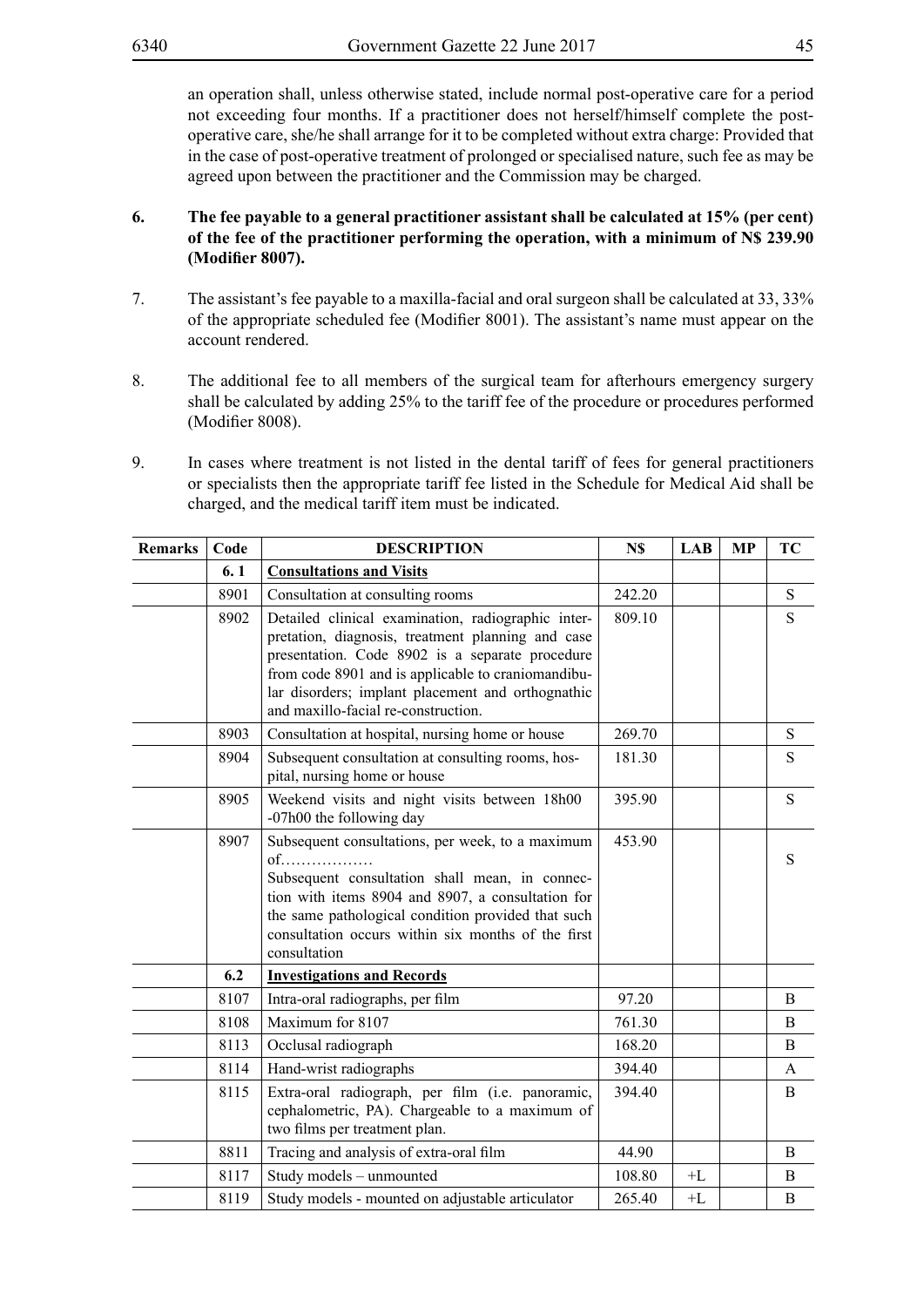| Remarks | Code | <b>DESCRIPTION</b>                                                                                                                                                                                                                                                                              | N\$        | <b>LAB</b> | <b>MP</b> | TC        |
|---------|------|-------------------------------------------------------------------------------------------------------------------------------------------------------------------------------------------------------------------------------------------------------------------------------------------------|------------|------------|-----------|-----------|
|         | 8121 | Diagnostic photographs, per photograph                                                                                                                                                                                                                                                          | 108.80     |            |           | B         |
|         | 8917 | Biopsies - intra-oral                                                                                                                                                                                                                                                                           | 503.20     |            |           | ${\bf S}$ |
|         | 8919 | Biopsy of bone – needle                                                                                                                                                                                                                                                                         | 868.60     |            |           | S         |
|         | 8921 | Biopsy of bone - open                                                                                                                                                                                                                                                                           | 1 425.40   |            |           | ${\bf S}$ |
|         | 6.3  | <b>Orthognathic Surgery and Treatment Planning</b><br>In the case of treatment planning requiring<br>the combined services of a Prosthodontist and/or<br>Orthodontist and/or a Maxillo-Facial and Oral<br>Surgeon, Modifier 8009 (75%) may be applied to<br>the fee charged by each specialist. |            |            |           |           |
|         | 8840 | Treatment planning for orthognathic surgery                                                                                                                                                                                                                                                     | 1 049.90   | $+L$       |           | A         |
|         | 6.4  | <b>Removal of Teeth</b><br>Modifier 8002 is applicable to codes 8201 and 8202                                                                                                                                                                                                                   |            |            |           |           |
|         |      | <b>Extractions during a single visit</b>                                                                                                                                                                                                                                                        |            |            |           |           |
|         | 8201 | Single tooth. Code 8201 is charged for the first<br>extraction in a quadrant                                                                                                                                                                                                                    | 149.40     |            | T         | B         |
|         | 8202 | Each additional tooth in the same quadrant                                                                                                                                                                                                                                                      | 59.50      |            | T         | B         |
|         |      | Code 8202 is charged for each additional extrac-<br>tion in the same quadrant.                                                                                                                                                                                                                  |            |            |           |           |
|         | 8957 | Alveolotomy or alveolectomy - concurrent with or<br>independent of extractions (per jaw)                                                                                                                                                                                                        | 1 187.60   |            |           | ${\bf S}$ |
|         | 8961 | Auto-transplantation of tooth: (See Rule 10)                                                                                                                                                                                                                                                    | 1947.50    | $+L$       |           | ${\bf S}$ |
|         | 8931 | Local treatment of post-extraction haemorrhage (Ex-<br>cluding treatment of bleeding in the case of blood<br>dyscrasias, e.g. hemophilia)                                                                                                                                                       | 656.90     |            |           | S         |
|         | 8933 | Treatment of haemorrhage in the case of blood<br>dyscrasias, e.g. haemophilia, per week                                                                                                                                                                                                         | 2 2 6 6.50 |            |           | ${\bf S}$ |
|         | 8935 | Treatment of post-extraction septic socket where<br>patient is referred by another registered person                                                                                                                                                                                            | 169.70     |            |           | ${\bf S}$ |
|         | 8937 | Surgical removal of erupted tooth requiring eleva-<br>tion of mucoperiosteal flap and removal of bone and/<br>or section of tooth (includes cutting of gingiva and<br>bone, removal of tooth structure and closure)                                                                             | 868.60     |            |           | ${\bf S}$ |
|         |      | Code 8220 is applicable when practitioner provides<br>sutures.                                                                                                                                                                                                                                  |            |            |           |           |
|         |      | <b>Removal of roots</b>                                                                                                                                                                                                                                                                         |            |            |           |           |
|         | 8953 | Surgical removal of residual roots (cutting proce-<br>dure) (includes cutting of soft tissue and bone, re-<br>moval of tooth structure and closure. Code<br>8820 is applicable when sutures are provided by<br>practitioner                                                                     | 868.60     |            | T         | S         |
|         | 8955 | Surgical removal of residual tooth roots (cutting<br>procedure – includes cutting of gingiva and bone,<br>removal of tooth structure and closure) each sub-se-<br>quent tooth root. Code 8220 is applicable when su-<br>tures are provided by practitioner                                      |            |            | T         | S         |
|         |      | (See Rule D011 and Notes 2 and 3)                                                                                                                                                                                                                                                               |            |            |           |           |
|         |      | <b>Unerupted or impacted teeth</b>                                                                                                                                                                                                                                                              |            |            |           |           |
|         | 8941 | First tooth                                                                                                                                                                                                                                                                                     | 1 402.20   |            | T         | S         |
|         | 8943 | Second tooth                                                                                                                                                                                                                                                                                    | 759.80     |            | T         | S         |
|         | 8945 | Third tooth                                                                                                                                                                                                                                                                                     | 429.20     |            | T         | S         |
|         | 8947 | Fourth and subsequent tooth                                                                                                                                                                                                                                                                     | 429.20     |            | T         | S         |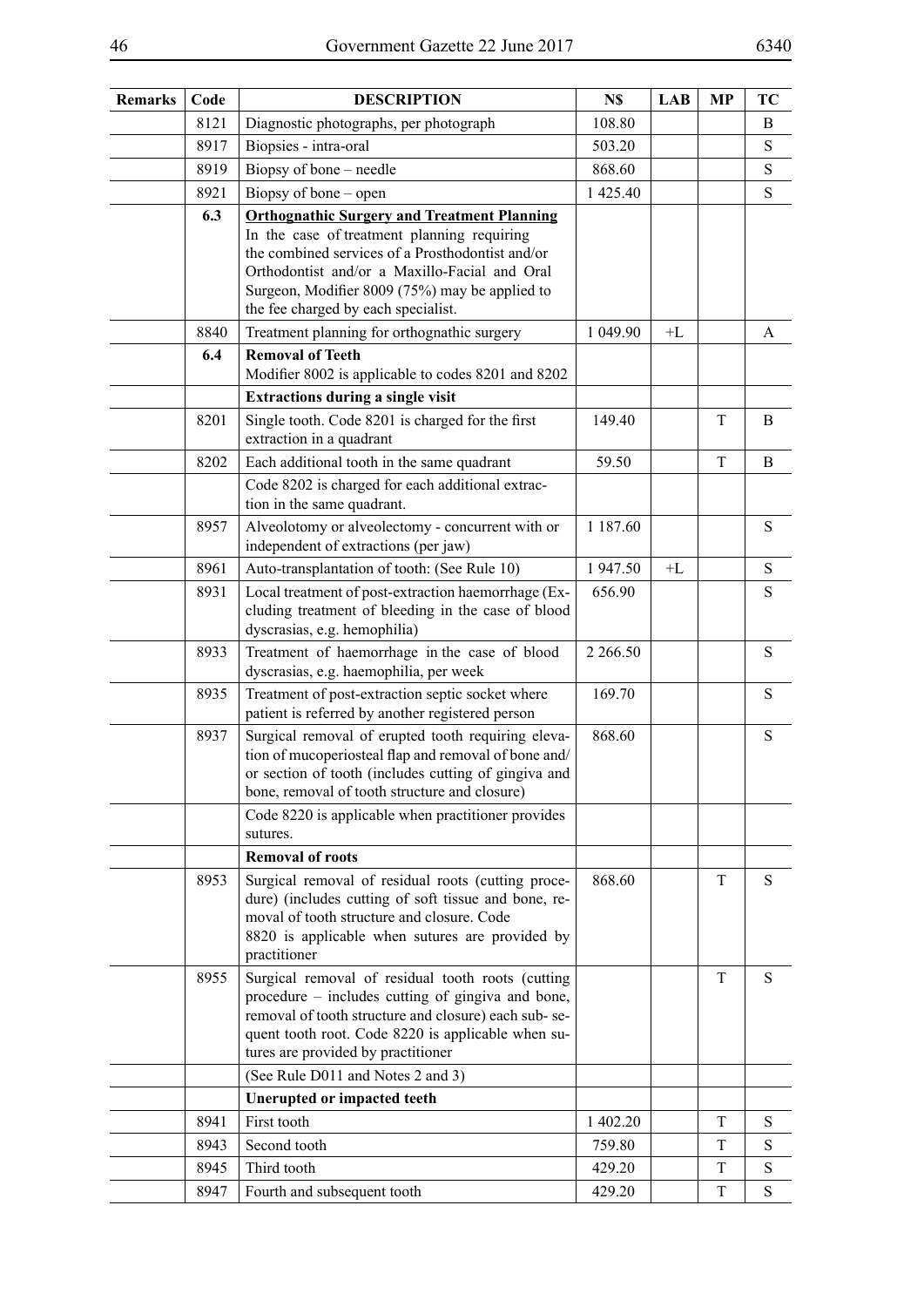| <b>Remarks</b> | Code | <b>DESCRIPTION</b>                                                                                                                                                                                                     | N\$           | <b>LAB</b> | <b>MP</b> | TC          |
|----------------|------|------------------------------------------------------------------------------------------------------------------------------------------------------------------------------------------------------------------------|---------------|------------|-----------|-------------|
|                | 6.5  | <b>Diverse Procedures</b>                                                                                                                                                                                              |               |            |           |             |
|                | 8908 | Removal of roots from maxillary antrum involv- ing<br>Caldwell-Luc and closure of oral antral com-muni-<br>cation                                                                                                      | 2956.70       |            |           | S           |
|                | 8909 | Closure of oral antral fistula - acute or chronic                                                                                                                                                                      | 2 2 6 6 .50   |            |           | S           |
|                | 8911 | Caldwell-Luc procedure                                                                                                                                                                                                 | 887.50        |            |           | S           |
|                | 8965 | Peripheral neurectomy                                                                                                                                                                                                  | 1947.50       |            |           | $\mathbf S$ |
|                | 8966 | Functional repair of oronasal fistula (local flaps)                                                                                                                                                                    | 2 710.20      |            |           | S           |
|                | 8977 | Major repairs of upper or lower jaw (i.e. by means<br>of bone grafts or prosthesis, with jaw splintage)                                                                                                                | 4 2 3 6 . 6 0 |            |           | S           |
|                |      | (Modifiers 8005 and 8006 are not applicable in this<br>instance. The full fee may be charged irrespective of<br>whether this procedure is carried out concomitantly<br>with procedure 8975 or as a separate procedure) |               |            |           |             |
|                | 8979 | Harvesting of autogenous grafts (intra-oral)                                                                                                                                                                           | 377.00        |            |           | S           |
|                | 8962 | Harvest iliac crest graft                                                                                                                                                                                              | 716.30        |            |           | S           |
|                | 8963 | Harvest rib graft                                                                                                                                                                                                      | 822.20        |            |           | S           |
|                | 8964 | Harvest cranium graft                                                                                                                                                                                                  | 642.40        |            |           | ${\bf S}$   |
|                | 9048 | Removal of internal fixation devices, per site                                                                                                                                                                         | 829.50        |            |           |             |
|                | 6.6  | <b>Cysts of Jaws</b>                                                                                                                                                                                                   |               |            |           |             |
|                | 8967 | Intra-oral approach                                                                                                                                                                                                    | 2 704.40      |            |           | ${\bf S}$   |
|                | 8969 | Extra-oral approach                                                                                                                                                                                                    | 4 3 3 1 . 4 0 |            |           | S           |
|                | 6.7  | <b>Neoplasm</b>                                                                                                                                                                                                        |               |            |           |             |
|                | 8971 | Surgical treatment of soft tissue tumors                                                                                                                                                                               | 868.60        |            |           | S           |
|                | 8973 | Surgical treatment of tumors of the jaws                                                                                                                                                                               | 4 3 3 1 .40   |            |           | ${\bf S}$   |
|                | 8975 | Hemiresection of jaw, with splintage of segments                                                                                                                                                                       | 4 5 5 0 . 4 0 |            |           | S           |
|                | 6.8  | <b>Para-Orthodontic Surgical Procedures</b>                                                                                                                                                                            |               |            |           |             |
|                | 8981 | Surgical exposure of impacted or unerupted teeth<br>for orthodontic reasons                                                                                                                                            | 1 624.10      |            | T         | S           |
|                | 8983 | Corticotomy - first tooth                                                                                                                                                                                              | 1 294.90      |            | T         | S           |
|                | 8984 | Corticotomy - adjacent or subsequent tooth                                                                                                                                                                             | 656.90        |            | T         | S           |
|                | 8985 | Frenectomy                                                                                                                                                                                                             | 1 187.60      |            |           | S           |
|                | 6.9  | <b>Surgical Preparation of Jaws for Prosthetics</b>                                                                                                                                                                    |               |            |           |             |
|                | 8987 | Reduction of mylohyoid ridges, per side                                                                                                                                                                                | 1947.50       | $+L$       |           | ${\bf S}$   |
|                | 8989 | Torus mandibularis reduction, per side                                                                                                                                                                                 | 1947.50       | $+L$       |           | S           |
|                | 8991 | Torus palatinus reduction                                                                                                                                                                                              | 1947.50       | $+L$       |           | ${\bf S}$   |
|                | 8993 | Reduction of hypertrophic tuberosity, per side                                                                                                                                                                         | 868.60        | +L         |           | S           |
|                |      | See procedure code 8971 for excision of denture<br>Granuloma                                                                                                                                                           |               |            |           |             |
|                | 8995 | Gingivectomy, per jaw                                                                                                                                                                                                  | 1732.90       | $+L$       |           | S           |
|                | 8997 | Sulcoplasty/Vestibuloplasty                                                                                                                                                                                            | 4463.40       | $+L$       |           | ${\bf S}$   |
|                | 9003 | Repositioning mental foramen and nerve, per side                                                                                                                                                                       | 2 704.40      | +L         |           | S           |
|                | 9004 | Lateralization of inferior dental nerve (including<br>bone grafting)                                                                                                                                                   | 4 3 5 8 9 0   |            |           | S           |
|                | 9005 | Total alveolar ridge augmentation by bone graft                                                                                                                                                                        | 4 5 5 0 . 4 0 | +L         |           | S           |
|                | 9007 | Total alveolar ridge augmentation by alloplastic<br>material                                                                                                                                                           | 2 868.30      | $+L$       |           | S           |
|                | 9008 | Alveolar ridge augmentation across 1 to 2 adjacent<br>tooth sites                                                                                                                                                      | 1 081.80      | $+L$       |           | ${\bf S}$   |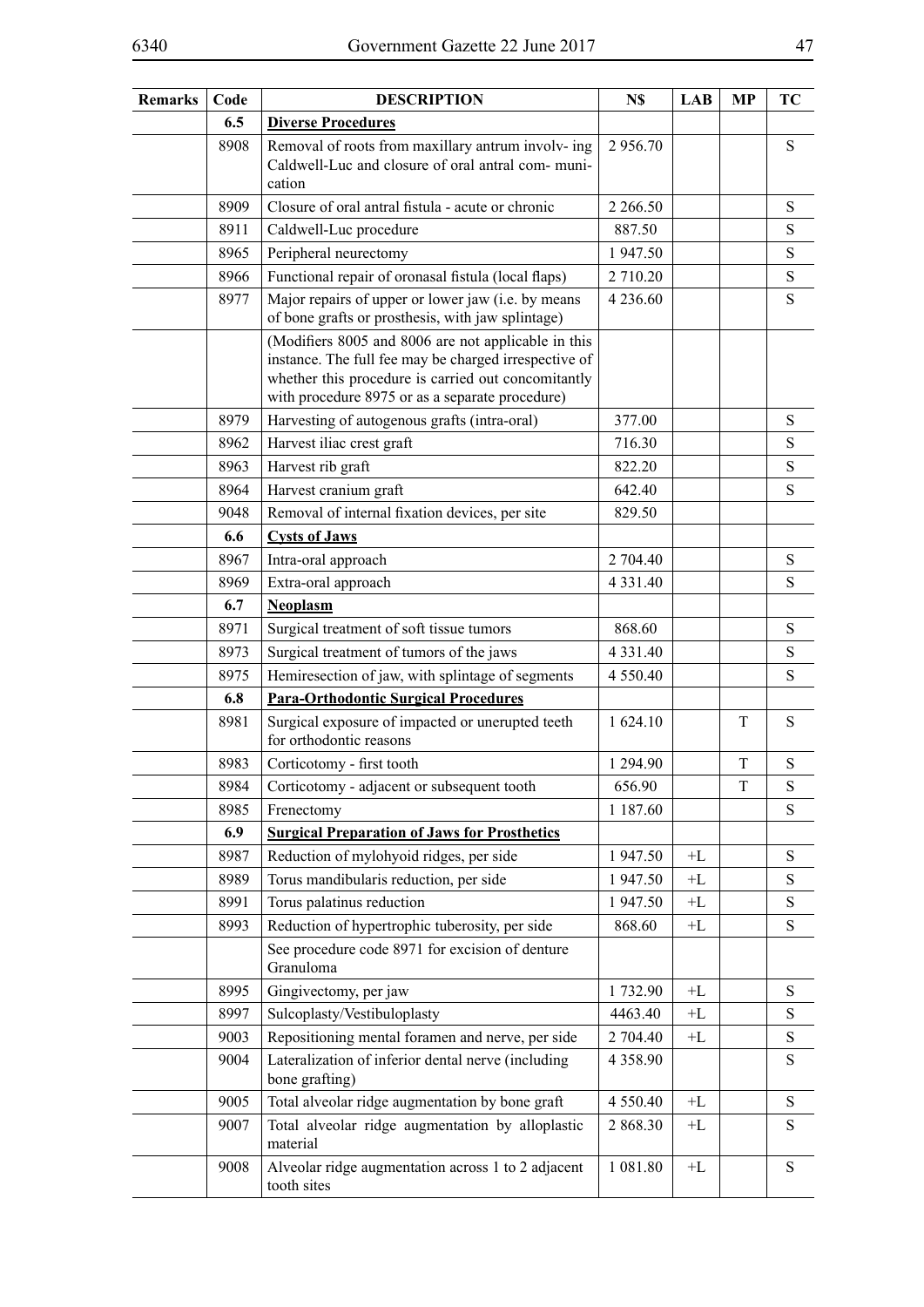| <b>Remarks</b> | Code | <b>DESCRIPTION</b>                                                                                                                                     | N\$           | LAB  | MP | TC          |
|----------------|------|--------------------------------------------------------------------------------------------------------------------------------------------------------|---------------|------|----|-------------|
|                | 9009 | Alveolar ridge augmentation across 3 or more tooth<br>sites                                                                                            | 1 969.20      | $+I$ |    | S           |
|                | 9010 | Sinus lift procedure                                                                                                                                   | 2956.70       | $+L$ |    | S           |
|                | 6.10 | <b>Sepsis</b>                                                                                                                                          |               |      |    |             |
|                | 9011 | Incision and drainage of pyogenic abscesses (intra-<br>oral approach)                                                                                  | 555.40        |      |    | ${\bf S}$   |
|                | 9013 | Extra-oral approach, e.g. Ludwig's angina                                                                                                              | 759.80        |      |    | S           |
|                | 9015 | Apicectomy including retrograde filling where<br>necessary - anterior teeth                                                                            | 975.90        |      | T  | S           |
|                | 9016 | Apicectomy including retrograde filling where<br>necessary, posterior teeth                                                                            | 1947.50       |      | T  | S           |
|                | 9017 | Decortication, saucerisation and sequestrectomy for<br>Osteomyelitis of the mandible                                                                   | 4 010.90      |      |    | S           |
|                | 9019 | Sequestrectomy - intra-oral, per sextant and/or per<br>Ramus                                                                                           | 868.60        |      |    | S           |
|                | 6.11 | <b>Trauma</b>                                                                                                                                          |               |      |    |             |
|                |      | <b>Treatment of associated soft tissue injuries</b>                                                                                                    |               |      |    |             |
|                | 9021 | Minor                                                                                                                                                  | 975.90        |      |    | S           |
|                | 9023 | Major                                                                                                                                                  | 2 059.10      |      |    | S           |
|                | 9024 | Dento-alveolar fracture, per sextant                                                                                                                   | 975.90        | $+L$ |    | S           |
|                |      | <b>Mandibular fractures</b>                                                                                                                            |               |      |    |             |
|                | 9025 | Treatment by closed reduction, with inter-maxil-<br>lary fixation                                                                                      | 2 160.60      |      |    | S           |
|                | 9027 | Treatment of compound fracture, involving eyelet<br>wiring                                                                                             | 3 0 3 5 .00   |      |    | S           |
|                | 9029 | Treatment by metal cap splintage or Gunning's<br>splints                                                                                               | 3 3 6 2 . 7 0 | $+L$ |    | S           |
|                | 9031 | Treatment by open reduction with restoration of oc-<br>clusion by splintage                                                                            | 4 9 8 2 .5 0  | $+L$ |    | S           |
|                |      | Maxillary fractures with special attention to<br>occlusion<br>When open reduction is required for items 9035<br>and 9037, Modifier 8010 may be applied |               |      |    |             |
|                | 9035 | Le Fort I or Guerin fracture                                                                                                                           | 3 042.30      | $+L$ |    | S           |
|                | 9037 | Le Fort II or middle third of face                                                                                                                     | 4 9 8 2.50    | $+L$ |    | S           |
|                | 9039 | Le Fort III or craniofacial disjunction or commi-<br>nuted mid-facial fractures requiring open reduction<br>and splintage                              | 7 147.50      | $+L$ |    | S           |
|                |      | Zygoma/Orbit                                                                                                                                           |               |      |    |             |
|                | 9041 | Gillies or temporal elevation                                                                                                                          | 2 160.60      |      |    | S           |
|                | 9043 | Unstable and/or comminuted zygoma, treatment by<br>open reduction or Caldwell-Luc operation                                                            | 4 3 3 1 . 4 0 |      |    | S           |
|                | 9045 | Requiring multiple osteosynthesis and/ or grafting                                                                                                     | 6 489.10      |      |    | $\mathbf S$ |
|                | 6.12 | <b>Functional Correction of Malocclusions</b><br>For items 9047 to 9072 the full fee may be charged                                                    |               |      |    |             |
|                | 9047 | i.e. notes 2 and 3 (re Rule 011) will not apply<br>Operation for the improvement or restoration of Oc-                                                 | 9 0 8 7 . 7 0 | $+L$ |    | S           |
|                |      | clusal and masticatory function, e.g. bilateral Oste-<br>otomy, open operation (with immobilization)                                                   |               |      |    |             |
|                | 9049 | Anterior segmental osteotomy of mandible (Köle)                                                                                                        | 7 5 6 9 . 4 0 | $+L$ |    | S           |
|                | 9050 | Total subapical osteotomy                                                                                                                              | 13 851.20     |      |    | $\mathbf S$ |
|                |      |                                                                                                                                                        |               |      |    |             |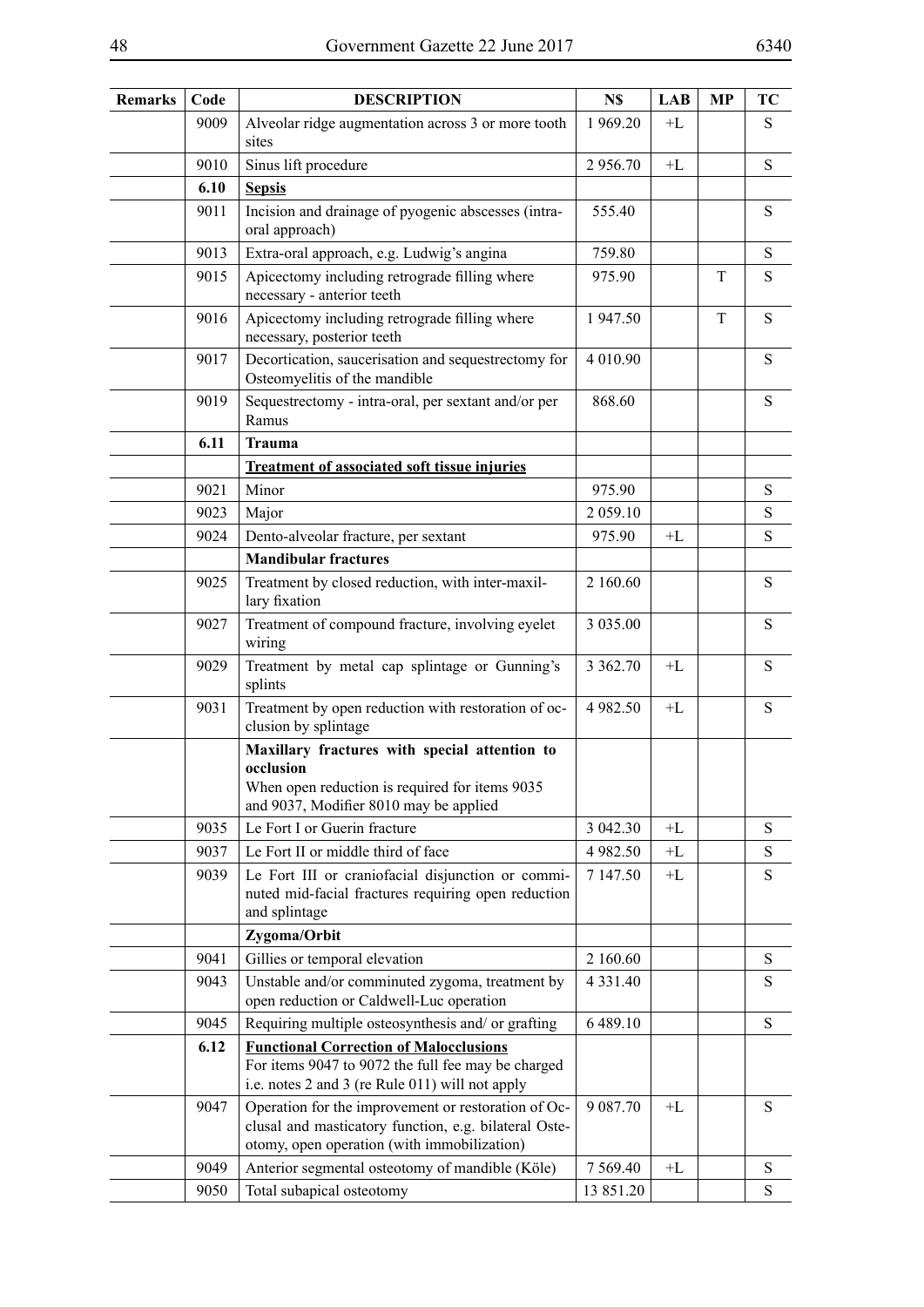| <b>Remarks</b> | Code | <b>DESCRIPTION</b>                                                                                                                 | N\$           | LAB  | <b>MP</b> | <b>TC</b>   |
|----------------|------|------------------------------------------------------------------------------------------------------------------------------------|---------------|------|-----------|-------------|
|                | 9051 | Genioplasty                                                                                                                        | 4 3 3 1 . 4 0 |      |           | S           |
|                | 9052 | Midfacial exposure (for maxillary and nasal aug-<br>mentation or pyramidal Le Fort II osteotomy)                                   | 6 860.40      |      |           | S           |
|                | 9055 | Maxillary posterior segment osteotomy (Schukardt)<br>$-1$ or 2 stage procedure                                                     | 7 5 6 9 . 4 0 | $+L$ |           | ${\bf S}$   |
|                | 9057 | Maxillary anterior segment osteotomy (Wassmund)<br>$-1$ or 2 stage procedure                                                       | 7 5 6 9 . 4 0 | $+L$ |           | S           |
|                | 9059 | Le Fort I osteotomy - one piece                                                                                                    | 14 245.60     | $+L$ |           | ${\bf S}$   |
|                | 9062 | Le Fort I osteotomy - multiple segments                                                                                            | 18 184.10     | $+L$ |           | ${\bf S}$   |
|                | 9060 | Le Fort I osteotomy with inferior repositioning and<br>inter positional grafting                                                   | 15 993.00     |      |           | S           |
|                | 9061 | Palatal osteotomy                                                                                                                  | 4 9 8 2 . 5 0 |      |           | ${\bf S}$   |
|                | 9063 | Le Fort II osteotomy for correction of facial deformi-<br>ties or faciostenosis and post-traumatic deformities                     | 18 198.60     | $+L$ |           | ${\bf S}$   |
|                | 9065 | Le Fort III osteotomy for correction of malunited<br>craniomaxillary disjunction                                                   | 27 267.40     | $+L$ |           | ${\bf S}$   |
|                | 9066 | Surgical assisted maxillary or mandibular expan-sion                                                                               | 4 3 3 1 . 3 0 |      |           |             |
|                |      | Note: This procedure is to expand the maxilla or<br>mandible to facilitate orthodontic aligning of con-<br>stricted dental arches. |               |      |           |             |
|                | 9069 | Functional tongue reduction (partial glossectomy)                                                                                  | 3 248.20      |      |           | S           |
|                | 9071 | Geniohyoidotomy                                                                                                                    | 1947.50       |      |           | S           |
|                | 9072 | Functional closure of the secondary oro-nasal<br>fistula and associated structures with bone grafting<br>(complete procedure)      | 14 245.60     | $+L$ |           | S           |
|                | 6.13 | <b>Temporomandibular Joint Procedures</b><br>For items 9081, 9083 and 9092 the full fee may be<br>charged per side                 |               |      |           |             |
|                | 9073 | Bite plate for TMJ dysfunction                                                                                                     | 755.50        | $+L$ |           | S           |
|                | 9074 | Diagnostic arthroscopy                                                                                                             | 2 149.00      |      |           | S           |
|                | 9075 | Condylectomy or coronoidectomy or both (extra-<br>oral approach)                                                                   | 5 403.00      |      |           | S           |
|                | 9076 | Arthrocentesis TMJ/ Arthrosintese TMG                                                                                              | 1 187.60      |      |           | $\mathbf S$ |
|                | 9053 | Coronoidectomy (intra-oral approach)                                                                                               | 2 703.00      |      |           | S           |
|                | 9077 | Intra-articular injection, per injection                                                                                           | 323.40        |      |           | S           |
|                | 9079 | Trigger point injection, per injection                                                                                             | 255.20        |      |           | ${\bf S}$   |
|                | 9081 | Condyle neck osteotomy (Ward/Kostecka)                                                                                             | 2 160.60      |      |           | S           |
|                | 9083 | Temporomandibular joint arthroplasty                                                                                               | 5 403.00      |      |           | S           |
|                | 9085 | Reduction of temporomandibular joint dislocation<br>without anaesthetic                                                            | 429.20        |      |           | ${\bf S}$   |
|                | 9087 | Reduction of temporomandibular joint dislocation,<br>with anaesthetic                                                              | 868.60        |      |           | S           |
|                | 9089 | Reduction of temporomandibular joint dislocation,<br>with anaesthetic and immobilization                                           | 2 160.60      |      |           | ${\bf S}$   |
|                | 9091 | Reduction of temporomandibular joint dislocation<br>requiring open reduction                                                       | 5 403.00      |      |           | S           |
|                | 9092 | Total joint reconstruction with alloplastic material<br>or bone (includes condylectomy and coronoidec-<br>tomy)                    | 14 4 26.90    | $+L$ |           | S           |
|                | 6.14 | <b>Salivary Glands</b>                                                                                                             |               |      |           |             |
|                | 9093 | Removal of salivary calculus                                                                                                       | 975.90        |      |           | S           |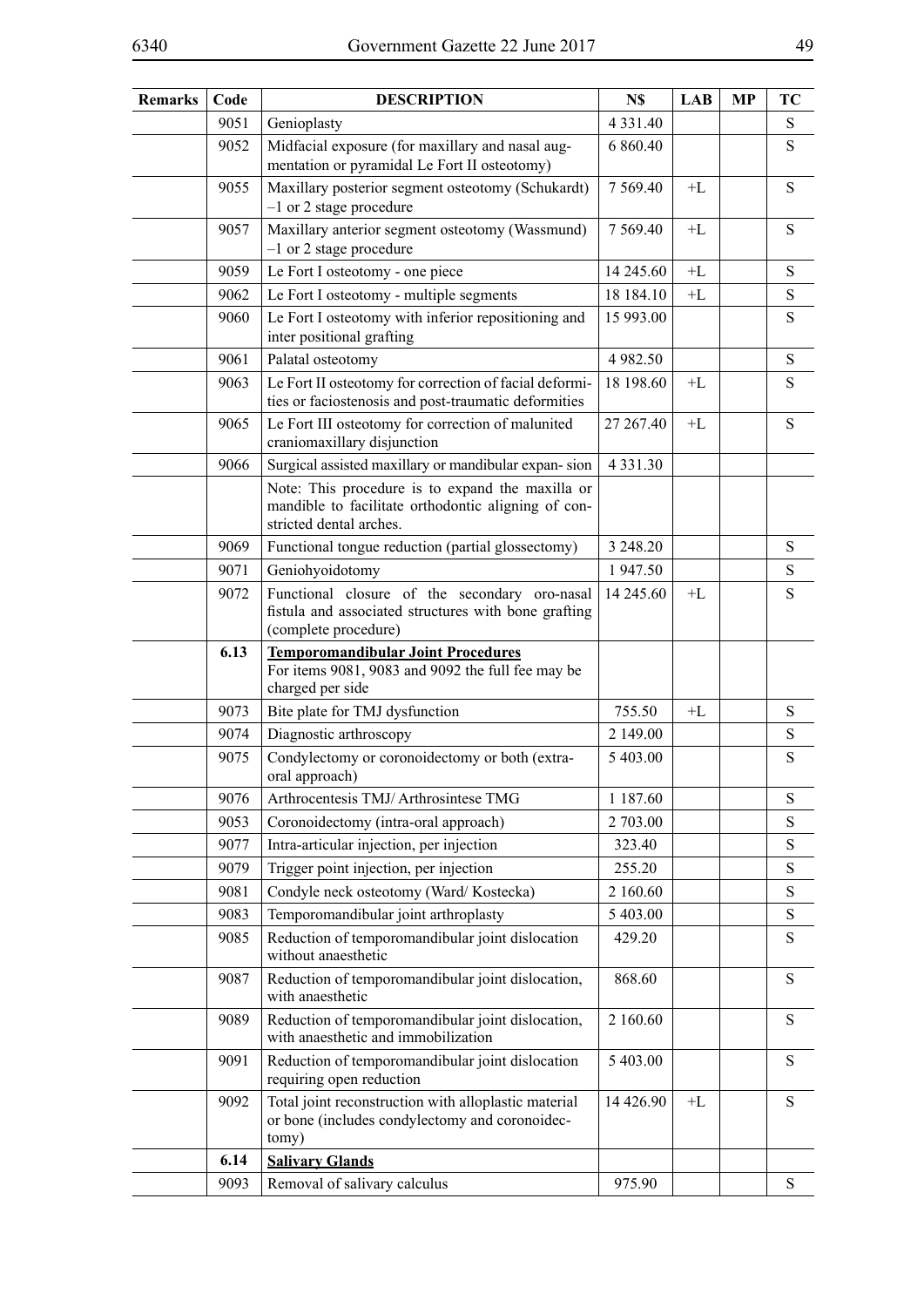| <b>Remarks</b> | Code | <b>DESCRIPTION</b>                                                                                                                                                                                                                                                                             | N\$           | <b>LAB</b> | <b>MP</b> | TC          |
|----------------|------|------------------------------------------------------------------------------------------------------------------------------------------------------------------------------------------------------------------------------------------------------------------------------------------------|---------------|------------|-----------|-------------|
|                | 9095 | Removal of sublingual salivary gland                                                                                                                                                                                                                                                           | 2 405.70      |            |           | S           |
|                | 9096 | Removal of salivary gland (extra-oral)                                                                                                                                                                                                                                                         | 3 5 6 4 . 3 0 |            |           | ${\bf S}$   |
|                | 6.15 | <b>Implants</b><br>Prior permission from the Commission is required.<br>The Commission does not approve of the re-use of<br>any implant components because of the hazards to<br>the patient.<br>For items 9180 to 9192 the full fee may be charged,<br>i.e. Note 2 of Rule D011 will not apply |               |            |           |             |
|                | 9180 | Placement of subperiosteal implant – Preparatory<br>procedure/operation                                                                                                                                                                                                                        | 2 948.00      |            |           | ${\bf S}$   |
|                | 9181 | Placement of sub-periosteal implant prosthesis/<br>operation                                                                                                                                                                                                                                   | 2 948.00      |            |           | S           |
|                | 9182 | Placement of endosteal implant, per implant                                                                                                                                                                                                                                                    | 1479.10       | $+L$       |           | S           |
|                | 9183 | Placement of a single osseo-integrated implant per<br>iaw/                                                                                                                                                                                                                                     | 1879.30       |            |           | ${\bf S}$   |
|                | 9184 | Placement of a second osseo-integrated implant in<br>the same jaw                                                                                                                                                                                                                              | 1 408.00      |            |           | $\mathbf S$ |
|                | 9185 | Placement of a third and subsequent osseo-inte-<br>grated implant in the same jaw, per implant                                                                                                                                                                                                 | 944.00        |            |           | S           |
|                | 9189 | Cost of implants (see section 6.15)                                                                                                                                                                                                                                                            |               |            |           |             |
|                | 9190 | Exposure of a single osseo-integrated implant and<br>placement of a transmucosal element                                                                                                                                                                                                       | 696.00        |            |           | ${\bf S}$   |
|                | 9191 | Exposure of a second osseo-integrated implant and<br>placement of a transmucosal element in the same jaw                                                                                                                                                                                       | 522.00        |            |           | S           |
|                | 9192 | Exposure of a third and subsequent osseo-integrat-<br>ed implant in the same jaw, per implant                                                                                                                                                                                                  | 349.50        |            |           | ${\bf S}$   |
|                | 9046 | Placement of Zygomaticus fixture, per fixture                                                                                                                                                                                                                                                  | 4 2 8 5 .00   |            |           | ${\bf S}$   |
|                | 9198 | Implant removal                                                                                                                                                                                                                                                                                | 960.00        |            |           | ${\bf S}$   |
|                |      | This procedure involves the surgical removal of an<br>implant, i.e. cutting of soft tissue and bone, removal<br>of implant, and closure.                                                                                                                                                       |               |            |           |             |
|                | 8761 | Masticatory mucosal autograft extending across not<br>more than four teeth (isolated procedure)                                                                                                                                                                                                | 1 207.90      | +L         |           | A           |
|                | 8772 | Submucosal connective tissue autograph (isolated<br>procedure)                                                                                                                                                                                                                                 | 1 218.10      |            |           | A           |
|                | 8767 | Bone regenerative/ repair procedure at a single site                                                                                                                                                                                                                                           | 1505.20       |            |           | A           |
|                | 8769 | Subsequent removal of membrane used for guided<br>tissue regeneration procedure                                                                                                                                                                                                                | 709.10        |            |           | A           |
|                | 8770 | Cost of bone regenerative/repair material                                                                                                                                                                                                                                                      | Rule<br>D013  |            |           |             |
|                |      | Codes 8761, 8767 and 8769 to be used only as part<br>of implant surgery                                                                                                                                                                                                                        |               |            |           |             |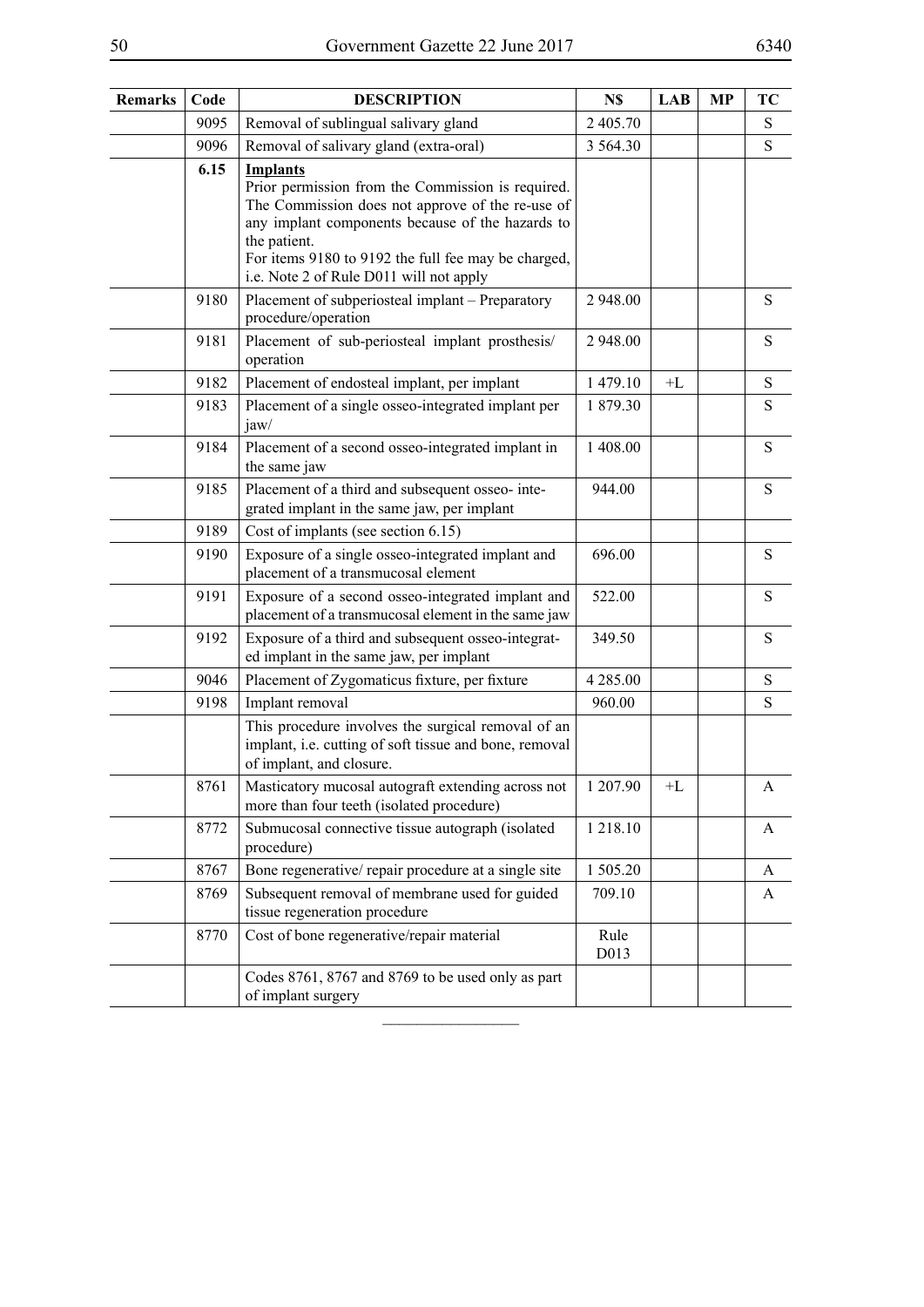# **SOCIAL SECURITY COMMISSION**

No. 190 2017

#### TARIFF OF FEES FOR PRIVATE HOSPITALS, SAME-DAY SURGICAL FACILITIES, MENTAL HEALTH INSTITUTIONS, REHABILITATION HOSPITALS AND HOSPICE FACILITIES: EMPLOYEES' COMPENSATION ACT, 1941

The Social Security Commission, under section 79 of the Employees' Compensation Act, 1941 (Act No. 30 of 1941), has –

- (a) prescribed the Tariff of Fees for Private Hospitals, Same-day Surgical Facilities, Mental Health Institutions, Rehabilitation Hospitals and Hospice Facilities, as set out in the Schedule;
- (b) repealed General Notice No. 79 of 30 May 2016; and
- (c) determined the effective date as 1 March 2017.

# **J. !Gawaxab CHAIRPERSON SOCIAL SECURITY COMMISSION**

## **SCHEDULE INDEX**

## **A. GENERAL RULES**

**B. PROCEDURES**

## **I. PRIVATE HOSPITALS "57/58" and SAME-DAY SURGICAL UNITS "77"**

## **1. Accommodation (Ward Fees)**

- 1.1 General Wards and Maternity Wards
- 1.2 Private Wards
- 1.3 Special Care Units, Specialised ICU, Intensive Care Unit

## **2. Emergency Unit**

- 1.1 Emergency Unit Fee
- 1.2 Theatre Fees: Minor Theatre, Procedure Room
- 1.3 Major Theatre

## **3. Procedural Fees**

- 1.1 Procedures
- 1.2 Catheterisation Laboratory Procedures
- 1.3 Radiation Oncology
- 1.4 Sterotactic Radiosurgery

## **4. Standard Charges for Equipment and Material**

## **5. Standard Drug and Material Charges**

- 5.1 Inpatients and Day Patients
- 5.3 Emergency Rooms
- 5.4 Reimbursement for Consumable and Disposable Items charged see also Annexure B
- 5.5 Fractional Charges
	- 5.5.1 Disposable/resposable drills, burrs, cutters, blades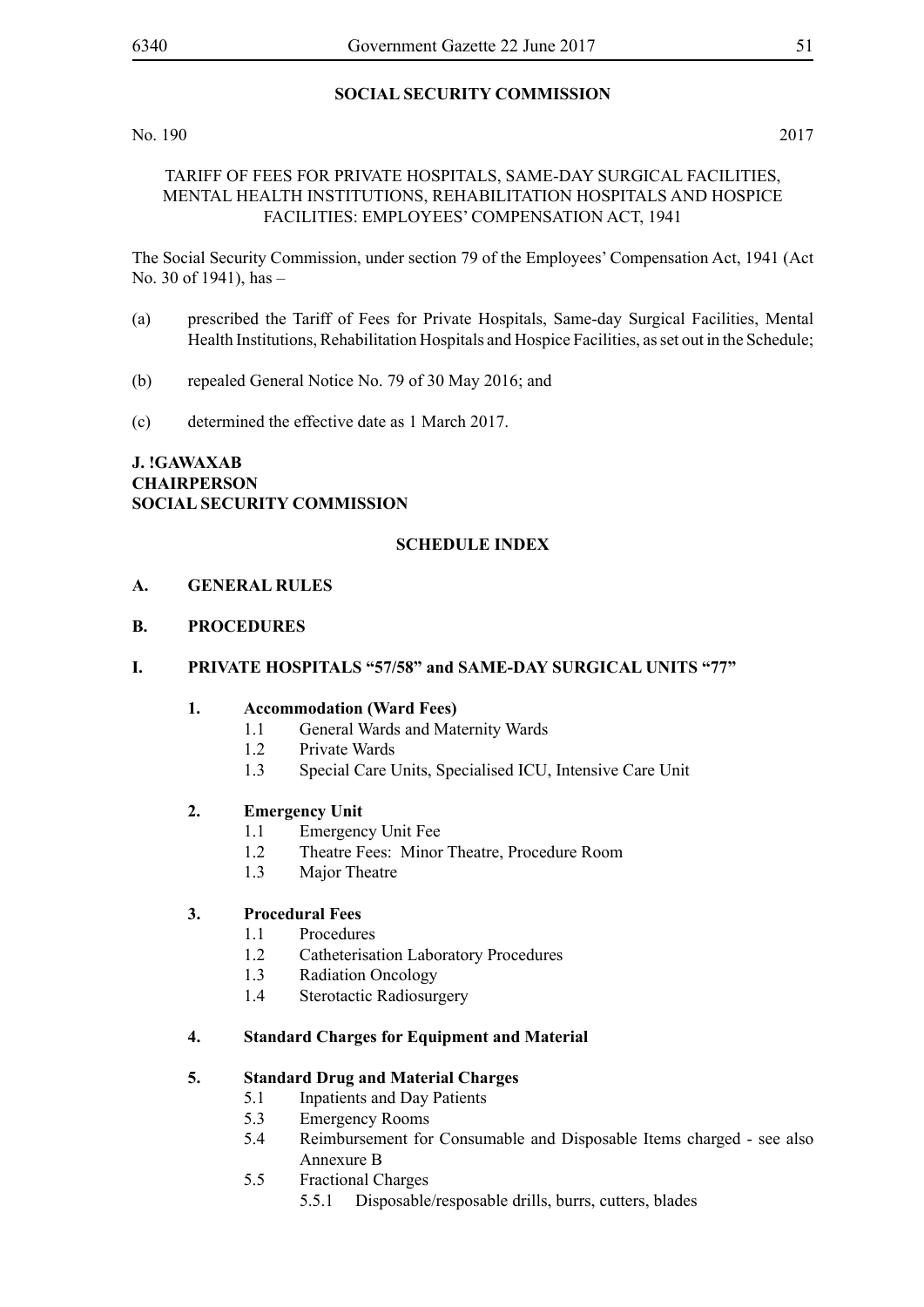- 5.5.2 Surgical laser fibre optic leads, hand pieces and probes, scalpels, argon beamer instruments (reusable/resposable components)
- 5.5.3 Ultrasonic Cutting and Coagulating Devices (reusable and resposable components)
- 5.5.4 Reusable/resposable warm air blankets, laryngeal masks, fluoroshield gloves and diathermy pencils - see also section 5.4
- 5.6 Consumable, Disposable and Surgical Items
- 5.7 Gases
- 5.8 Inhalation Anaesthetics
- 5.9 Prostheses (surgically implanted).
- 5.10 Medical Artificial Items (non-prosthesis)
- 5.12 Transportation Charges
- 5.13 Price Increases
- 5.14 Blood Collection Charges
- 5.15 Incise Drapes
- 5.16 Disposable Patient Controlled Analgesia Pump

#### **6. Non-Standard Items/Services**

#### **II. PHYSICAL REHABILITATION FACILITIES "59***"*

#### **III. MENTAL HEALTH FACILITIES "55"**

#### **IV. UNATTACHED OPERATING THEATRE UNITS AND DAY CLINICS "76"**

#### **V. HOSPICE FACILITIES "79"**

#### **C. ANNEXURES**

| <b>Annexure A</b>   | Laparoscopic and Thoracoscopic CPT Codes                          |
|---------------------|-------------------------------------------------------------------|
| <b>Annexure B.1</b> | Guide to Reimbursement for Consumable and Disposable Items        |
|                     | charged by Private Hospitals and Same Day Surgery Facilities List |
| <b>Annexure B.2</b> | Endoscopic (laparoscopic & thoracoscopic) Generic List            |
| <b>Annexure B.3</b> | Endoscopic Disposable Product List                                |
| Annexure C          | <b>Medically Prescribed Meals</b>                                 |

#### **A. GENERAL RULES GOVERNING THE TARIFF**

**H01** The Tariff of Fees is set out as follows: Sections I, 1 - 6 hereof, shall apply in respect of private hospitals and unattached operating theatre units registered in terms of the Hospitals and Health Facilities Act, 1994. (Act No. 36 of 1994) and with practice code numbers commencing with the digits 57, 58 or 77.

#### **Section II shall apply to rehabilitation hospitals registered in terms of the Hospitals and Health Facilities Act, 1994 (Act No. 36 of 1994) and with practice code numbers commencing with the digits 59.**

Section III shall apply to Mental Health Institutions registered in terms of the Hospitals and Health Facilities Act, 1994 (Act No. 36 of 1994) and with practice code numbers commencing with the digits 55; and

Section IV shall apply to unattached operating theatre units/day clinics registered in terms of the Hospitals and Health Facilities Act, 1994 (Act No. 36 of 1994) and with practice code numbers commencing with the digits 76.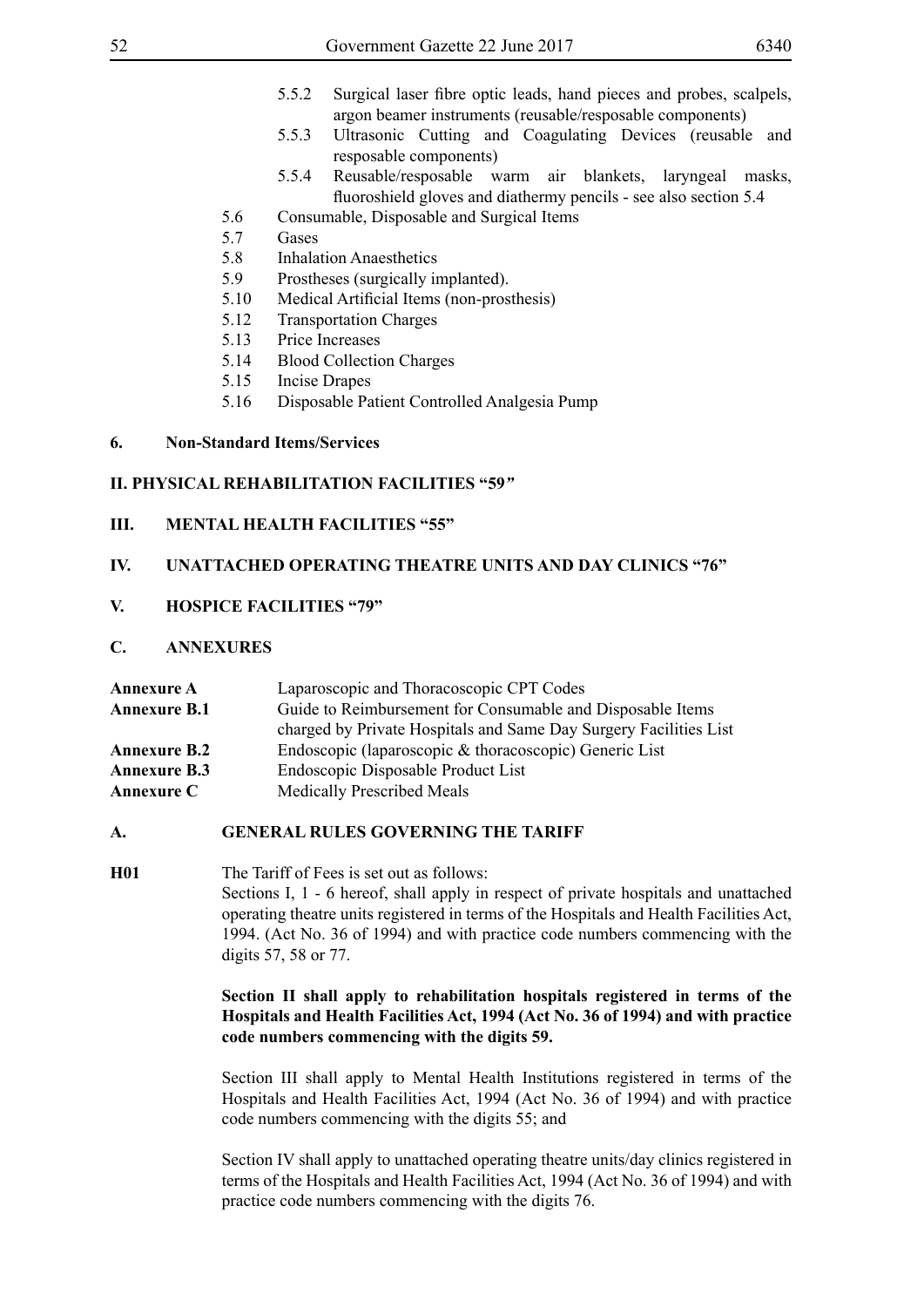| 6340            | 53<br>Government Gazette 22 June 2017                                                                                                                                                                                                                                                                                                                                                                                                                                                                                                                                                                |
|-----------------|------------------------------------------------------------------------------------------------------------------------------------------------------------------------------------------------------------------------------------------------------------------------------------------------------------------------------------------------------------------------------------------------------------------------------------------------------------------------------------------------------------------------------------------------------------------------------------------------------|
|                 | Section V shall apply to hospice or similar facilities registered in terms of the<br>Hospitals and Health Facilities Act, 1994 (Act No. 36 of 1994) and with practice<br>code numbers commencing with the digits 79.                                                                                                                                                                                                                                                                                                                                                                                 |
| H02             | The charges relating to each type of hospital/unattached operating theatre unit are<br>indicated in the relevant column opposite the item codes.                                                                                                                                                                                                                                                                                                                                                                                                                                                     |
| H <sub>03</sub> | The charges indicated in section 5 hereof, are applicable to both categories of such<br>hospitals and unattached operating theatre units.                                                                                                                                                                                                                                                                                                                                                                                                                                                            |
| H04             | The amounts stipulated in this Schedule shall be deemed to be inclusive of Value<br>Added Tax (VAT).                                                                                                                                                                                                                                                                                                                                                                                                                                                                                                 |
| H05             | The Commission reserves the right to inspect and re-classify all registered health<br>facilities with practice code numbers commencing with the digits 57, 58, 77, 59,<br>76 and 79 as it considers desirable for the purpose of this Schedule and to appoint,<br>where indicated, an independent agency to act on behalf of the Commission in this<br>matter.                                                                                                                                                                                                                                       |
| H <sub>06</sub> | All accounts submitted by private hospitals/unattached operating theatre units/day<br>clinics, Mental health institutions, rehabilitation hospitals and hospice facilities shall<br>comply with the requirements of the Employees' Compensation Act 1941 (Act 30<br>of 1941) as amended. Where applicable, such accounts shall also reflect the name<br>and the practice code number of the medical or dental practitioner in charge of the<br>injured employee and/or of the surgeon, the anaesthetist and of any assistant surgeon<br>who may have been present during the course of an operation. |
| H07             | All accounts shall be accompanied by a copy of the relevant theatre accounts<br>specifying all details of items charged, as well as the procedure performed. The<br>Commission shall have the right to inspect the original source documents at the<br>health facilities concerned.                                                                                                                                                                                                                                                                                                                  |
| H <sub>08</sub> | All accounts containing items, which are subject to a discount in terms of the<br>Schedule, shall indicate such items individually and shall show separately the gross<br>amount of the discount.                                                                                                                                                                                                                                                                                                                                                                                                    |
| H09             | Accommodation fees includes the services listed below:<br>Pre-authorization (up to the date of admission) of:<br>a)<br>Length of stay<br>level of care<br>theatre procedures<br>Notification of admission<br>b)<br>Immediate notification of changes to:-<br>$\mathbf{c})$<br>• length of stay<br>• level of care<br>• theatre procedures<br>Reporting of length of stay and level of care:-<br>d)<br>In standard format for purposes of creating a minimum dataset of information<br>$\bullet$<br>to be used in defining an alternative reimbursement system.                                       |
| H10             | All accounts shall be signed by the service provider and shall also reflect -                                                                                                                                                                                                                                                                                                                                                                                                                                                                                                                        |
|                 | 1.<br>The name, address, telephone number and practice code number of the<br>service provider.<br>2.<br>The surname, first name, date of birth, Social Security Number and date of<br>accident of the injured employee.                                                                                                                                                                                                                                                                                                                                                                              |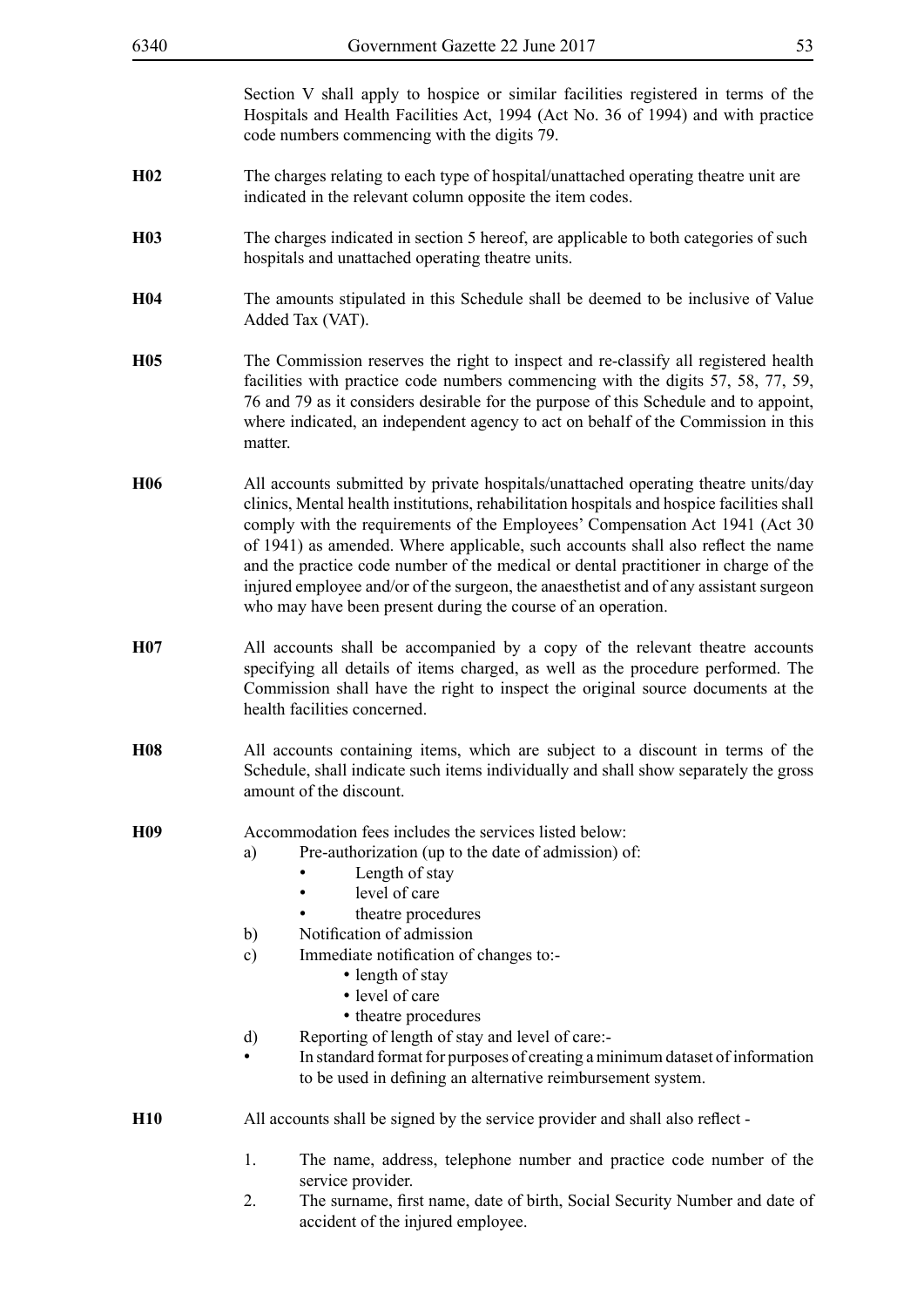- 3. The claim number allocated by the Commission, where available, **and shall be accompanied by:**
- 4. A copy of the completed Employer's Report of Accident (Form E.Cl.2), page 1.

#### **PROCEDURES**

Note: Fees include VAT

## **I. PRIVATE HOSPITALS "57/58" and SAME-DAY SURGICAL UNITS "77"**

### **1. ACOMMODATION - WARD FEES**

Hospitals and unattached operating theatre units shall indicate the exact time of admission and discharge on all accounts.

In the case of hospitals, ward fees (code 001 to 004) shall be charged at full daily rate if the injured employee is not discharged before 23h00 and day admission fees (code 007) shall be charged in respect of all injured employees admitted as day injured employees and discharged before 23h00 on the same date.

Ward fees (items 001 to 004, 015, 020, 200, 201, and 215) shall be charged at the full daily rate if admission takes place before 12h00 and at half the daily rate if admission takes place after 12h00. At discharge, ward fees shall be charged at half the daily rate if the discharge takes place before 12h00 and at the full daily rate if the discharge takes place after 12h00.

Two half-day fees would be applicable when an injured employee is transferred internally between any ward and any specialized unit.

| Re-   | Code |                                                                                                                                                                                                                                                                                                                                           | 57/58    | 77       |
|-------|------|-------------------------------------------------------------------------------------------------------------------------------------------------------------------------------------------------------------------------------------------------------------------------------------------------------------------------------------------|----------|----------|
| marks |      | <b>PROCEDURES</b>                                                                                                                                                                                                                                                                                                                         | N\$      | N\$      |
|       | 1.   | <b>ACCOMMODATION</b>                                                                                                                                                                                                                                                                                                                      |          |          |
|       | 1.1  | <b>General wards</b>                                                                                                                                                                                                                                                                                                                      |          |          |
|       | 900  | Management Fee                                                                                                                                                                                                                                                                                                                            | 102.20   | 89.00    |
|       | 001  | Surgical Cases: per day                                                                                                                                                                                                                                                                                                                   | 3 227.30 |          |
|       | 002  | Thoracic and neuro-surgical cases: (Including laminecto-<br>mies and spinal fusion): per day                                                                                                                                                                                                                                              | 3 457.30 |          |
|       | 003  | Psychiatric general ward fee: per day                                                                                                                                                                                                                                                                                                     | 2879.50  |          |
|       | 004  | Medical and neurological cases: per day                                                                                                                                                                                                                                                                                                   | 3 195.90 |          |
|       | 007  | Day admission which includes all patients discharged by<br>23h00 on date of admission                                                                                                                                                                                                                                                     | 2 036.60 | 1 166.20 |
|       | 019  | Outpatient's facility fees for ambulatory admission - charge-<br>able for injured employees admitted for local anaesthetic<br>procedures - No ward fees applicable.<br>Note: Item 019 may only be used in conjunction with item<br>071 for pre-booked patients and may not be used in conjunc-<br>tion with items 301, 302, 061, and 335. | 675.90   | 656.30   |
|       | 014  | Overnight fee - for complications only (subject to ongoing<br>review and a maximum of one night)<br>Note: Each account should be accompanied by a report<br>from the practitioner indicating the nature of the complica-<br>tion                                                                                                          |          | 513.80   |
|       | 022  | Out-patient wound care facility                                                                                                                                                                                                                                                                                                           | 320.60   | 311.20   |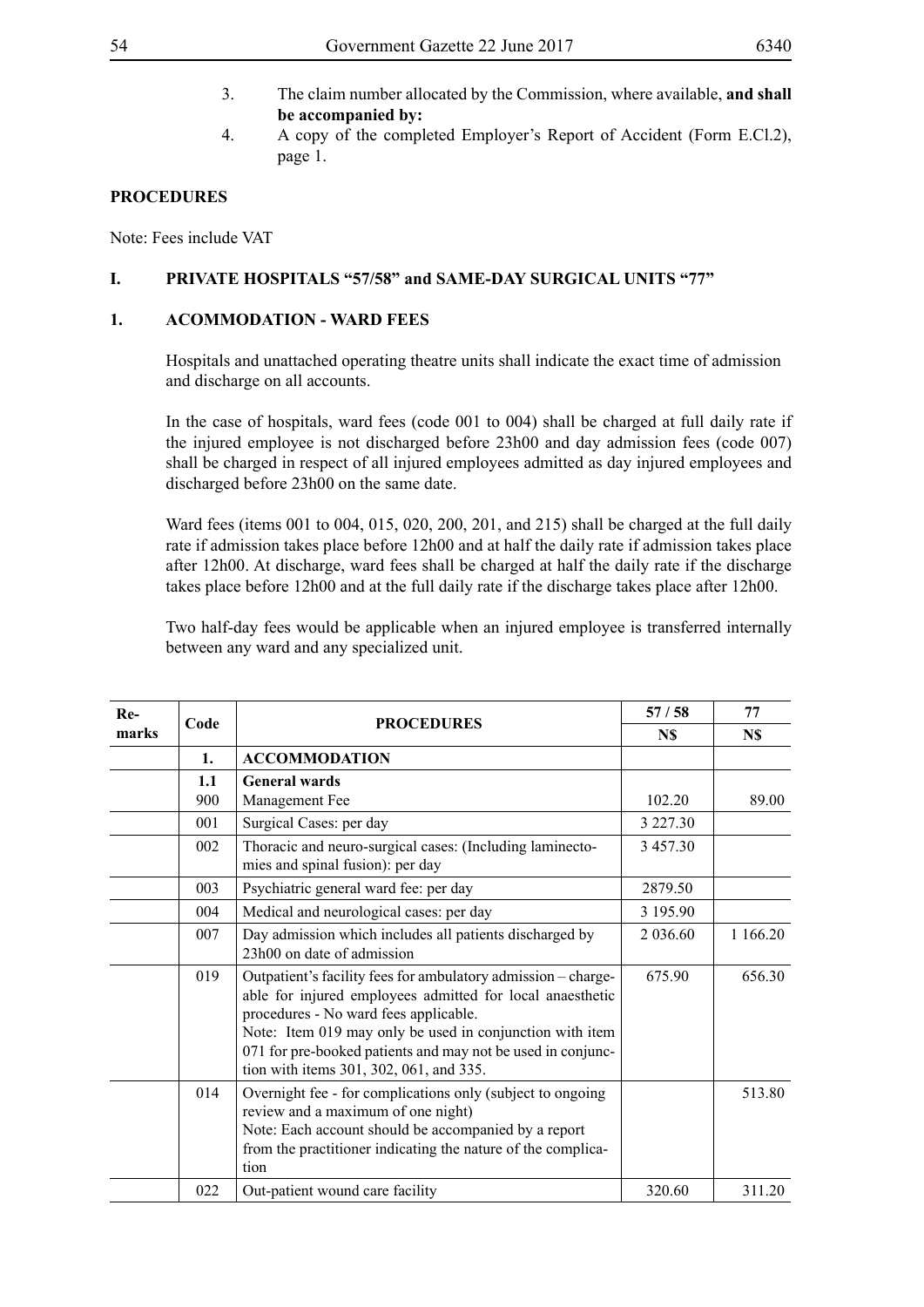| Re-   | Code      |                                                                                                                                                                                                                                                                                                                                                                                                                                                                                                                                                                                                                                                | 57/58     | 77     |
|-------|-----------|------------------------------------------------------------------------------------------------------------------------------------------------------------------------------------------------------------------------------------------------------------------------------------------------------------------------------------------------------------------------------------------------------------------------------------------------------------------------------------------------------------------------------------------------------------------------------------------------------------------------------------------------|-----------|--------|
| marks |           | <b>PROCEDURES</b>                                                                                                                                                                                                                                                                                                                                                                                                                                                                                                                                                                                                                              | N\$       | N\$    |
|       | 1.2       | Private wards                                                                                                                                                                                                                                                                                                                                                                                                                                                                                                                                                                                                                                  |           |        |
|       | 020       | Private ward – on request of the attending medical or dental<br>practitioner only                                                                                                                                                                                                                                                                                                                                                                                                                                                                                                                                                              | 4 027.20  |        |
|       |           | Hospitals shall obtain a certificate motivating the necessity<br>for accommodation in a private ward from the attending<br>medical or dental practitioner, and such certificate shall be<br>forwarded to the Commission together with the account.                                                                                                                                                                                                                                                                                                                                                                                             |           |        |
|       | 021       | Private ward on injured employee's request or for conve-<br>nience of hospital will be funded at tariff fee for general<br>ward.<br>If the Commission undertakes to pay for a private ward re-<br>quested by an injured employee, a 10% discount on the rul-<br>ing private ward rate will apply if the Commission pays the<br>hospital direct.                                                                                                                                                                                                                                                                                                | 3 195.50  |        |
|       | 1.3       | <b>Special Care Units</b>                                                                                                                                                                                                                                                                                                                                                                                                                                                                                                                                                                                                                      |           |        |
|       | 200       | HOSPITALS SHALL OBTAIN A CERTIFICATE<br>MOTIVATING THE NECESSITY FOR ACCOM-<br><b>MODATION IN ANY SPECIALIZED OR OTHER</b><br><b>INTENSIVE CARE UNIT OR IN HIGH CARE</b><br>WARD FROM THE ATTENDING MEDICAL OR<br>DENTAL PRACTITIONER AND SUCH CERTIFI-<br>CATE SHOWING ALSO THE DATE AND TIME OF<br>ADMISSION, AND DISCHARGE FROM THE UNIT<br>SHALL BE FORWARDED TO THE COMMISSION<br><b>TOGETHER WITH THE ACCOUNT.</b> No charge may<br>be levied for special or private nursing whilst an injured em-<br>ployee is accommodated in a specialized intensive care unit,<br>intensive care unit or high ward care.<br>Specialized ICU: per day | 15 863.10 |        |
|       |           | Subject to a maximum of 1 day. Where more than 1 day is<br>essential, the medical practitioner in charge of the case (i.e.<br>specialist) is required to submit a written motivation stating<br>the necessity for further specialized ICU care together with<br>the account. Item 201 will apply if a letter of motivation is<br>not submitted with the account.<br>Use of this unit shall be limited to cardio-thoracic surgery,<br>major vascular surgery and neurosurgery cases involving the<br>brain and spinal cord                                                                                                                      |           |        |
|       | 201       | Intensive Care Unit: per day<br>The charges referred to under items 200 and 201 include the<br>use of all equipment except: Bennett MA, Servo- and Bear                                                                                                                                                                                                                                                                                                                                                                                                                                                                                        | 13 387.20 |        |
|       |           | ventilators or equivalent apparatus plus the cost of oxygen).                                                                                                                                                                                                                                                                                                                                                                                                                                                                                                                                                                                  | 7880.20   |        |
|       | 215<br>2. | High Care Ward: per day<br><b>Emergency Unit</b>                                                                                                                                                                                                                                                                                                                                                                                                                                                                                                                                                                                               |           |        |
|       | 2.1       | <b>Emergency Unit Fee</b>                                                                                                                                                                                                                                                                                                                                                                                                                                                                                                                                                                                                                      |           |        |
|       | 301       | For all consultations including those requiring basic nurs<br>ing input, e.g. BP measurement, urine testing, application of<br>simple bandages, administration of injections.                                                                                                                                                                                                                                                                                                                                                                                                                                                                  | 140.30    | 136.20 |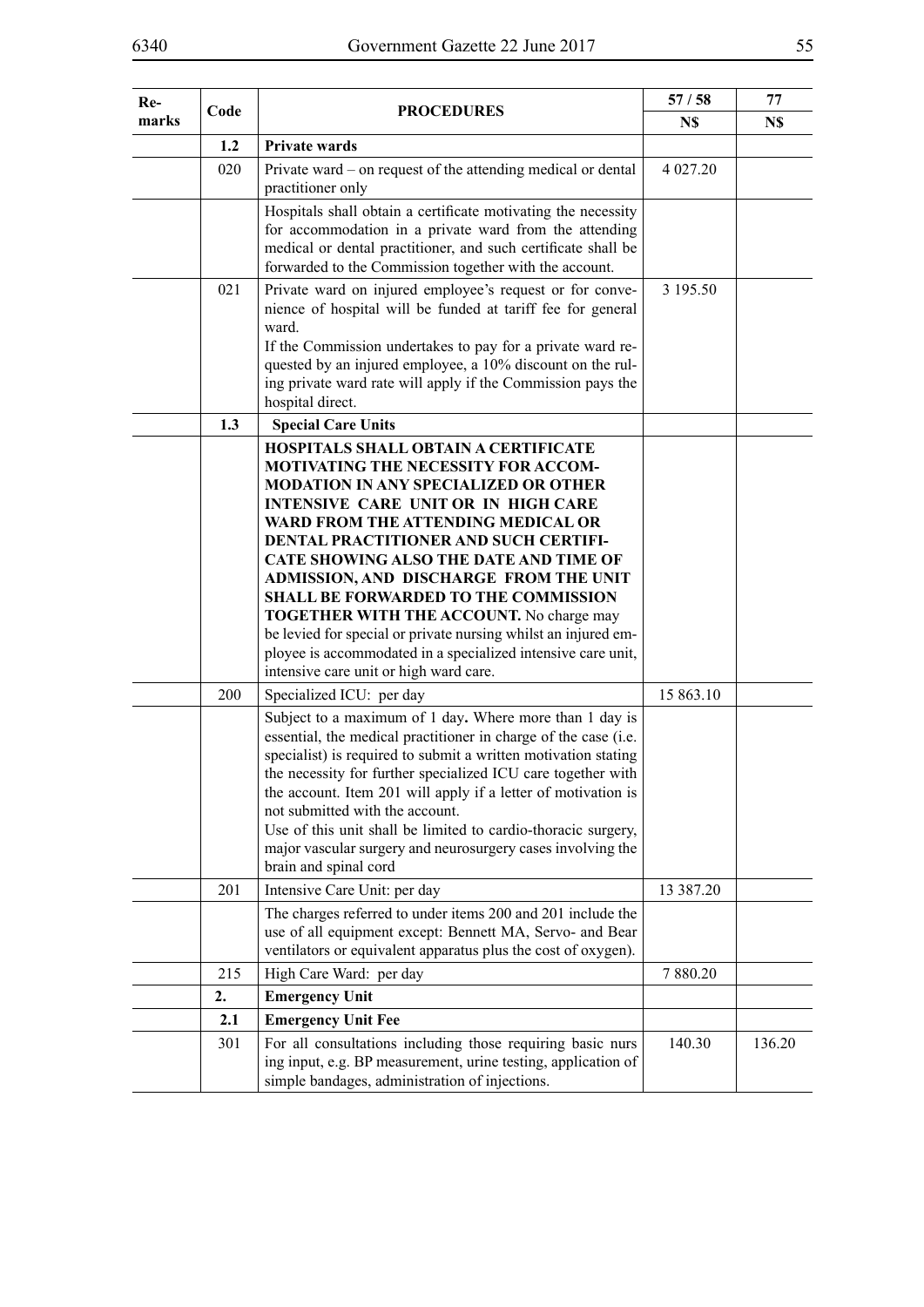| Re-   | Code  | <b>PROCEDURES</b>                                                                                                                                                                                                                                                                                                                                                                                                                   | 57/58    | 77     |
|-------|-------|-------------------------------------------------------------------------------------------------------------------------------------------------------------------------------------------------------------------------------------------------------------------------------------------------------------------------------------------------------------------------------------------------------------------------------------|----------|--------|
| marks |       |                                                                                                                                                                                                                                                                                                                                                                                                                                     | N\$      | N\$    |
|       | 302   | FOR ALL CONSULTATIONS THAT REQUIRE THE<br>USE OF A PROCEDURE ROOM OR NURSING IN-<br>PUT E.G. FOR APPLICATION OF PLASTER OF<br>PARIS, STITCHING OF WOUNDS, INSERTION OF                                                                                                                                                                                                                                                              | 667.10   | 647.40 |
|       |       | IV THERAPY. INCLUDES THE USE OF THE PRO-<br><b>CEDURE ROOM. NO PER MINUTE CHARGE MAY</b><br><b>BE LEVIED.</b><br>Note: Item 071 (procedure room, minor theatre) cannot be<br>charged in addition to 302.                                                                                                                                                                                                                            |          |        |
|       | 105   | Resuscitation fee charged only if injured employee has<br>been resuscitated and intubated in an approved trauma unit.                                                                                                                                                                                                                                                                                                               | 2 903.10 |        |
|       | 2.2.  | <b>Theatre Fees</b>                                                                                                                                                                                                                                                                                                                                                                                                                 |          |        |
|       |       | The items under code 181 that are listed as non-recoverable<br>under section 5.4 shall be deemed to be included in major<br>theatre or minor theatre fees, and no charge in respect there-<br>of may be levied.                                                                                                                                                                                                                     |          |        |
|       | 061   | Eximer Laser Theatre fee, per minute                                                                                                                                                                                                                                                                                                                                                                                                | 41.10    | 39.90  |
|       |       | Minor Theatre, regardless of type of theatre available, the<br>incident is procedure driven and not facility driven.                                                                                                                                                                                                                                                                                                                |          |        |
|       |       | <b>FACILITY WHERE</b><br><b>SIMPLE PROCEDURES</b><br>A<br>THAT REQUIRE LIMITED INSTRUMENTATION<br>AND DRAPERY, MINIMUM NURSING INPUT AND<br>SHORT OR NO GENERAL ANAESTHETIC ARE<br>CARRIED OUT. NO SOPHISTICATED MONITOR-<br>ING IS REQUIRED BUT RESUSCITATION EQUIP-<br>MENT (TROLLEY) MUST BE AVAILABLE IN THE<br>PROCEDURE ROOM. CONSCIOUS SEDATION BY<br><b>ARRANGEMENT WITH THE COMMISSION</b>                                 |          |        |
|       |       | <b>Time in Minor Theatre</b>                                                                                                                                                                                                                                                                                                                                                                                                        |          |        |
|       |       | The exact time of admission to and discharge from the minor<br>theatre shall be stated upon which the minor theatre charges<br>shall be calculated as follows:                                                                                                                                                                                                                                                                      |          |        |
|       | 071   | Charge per minute (which includes 0.24c per minute for<br>those items in the surgical basket).                                                                                                                                                                                                                                                                                                                                      | 42.20    | 25.30  |
|       | 2.3   | <b>Major Theatre</b>                                                                                                                                                                                                                                                                                                                                                                                                                |          |        |
|       | 071   | <b>Specialized Theatre Modifiers</b>                                                                                                                                                                                                                                                                                                                                                                                                |          |        |
|       | 2.3   | In addition to the theatre charge calculated as above, a sur-<br>charge (Modifier H0002 and/or Modifier H0003) shall be<br>allowed in cases where specialized theatres are utilized for<br>the performance of any of the under-mentioned procedures,<br>whether carried out individually or in combination with each<br>other. This surcharge shall be deemed to cover the use of all<br>specialized equipment for such procedures. |          |        |
|       | H0002 | Orthopaedic, Neurosurgical and Vascular:                                                                                                                                                                                                                                                                                                                                                                                            |          |        |
|       |       | * Joint replacements (only hip, knee, shoulder, ankle or<br>elbow)                                                                                                                                                                                                                                                                                                                                                                  | 5 100.90 |        |
|       |       | * Femoral popliteal bypasses                                                                                                                                                                                                                                                                                                                                                                                                        | 5 100.90 |        |
|       |       | * Carotid endarterectomies                                                                                                                                                                                                                                                                                                                                                                                                          | 5 100.90 |        |
|       |       | * Neurosurgery (Brain and spinal cord surgery only,<br>excludes neurolysis                                                                                                                                                                                                                                                                                                                                                          | 5 100.90 |        |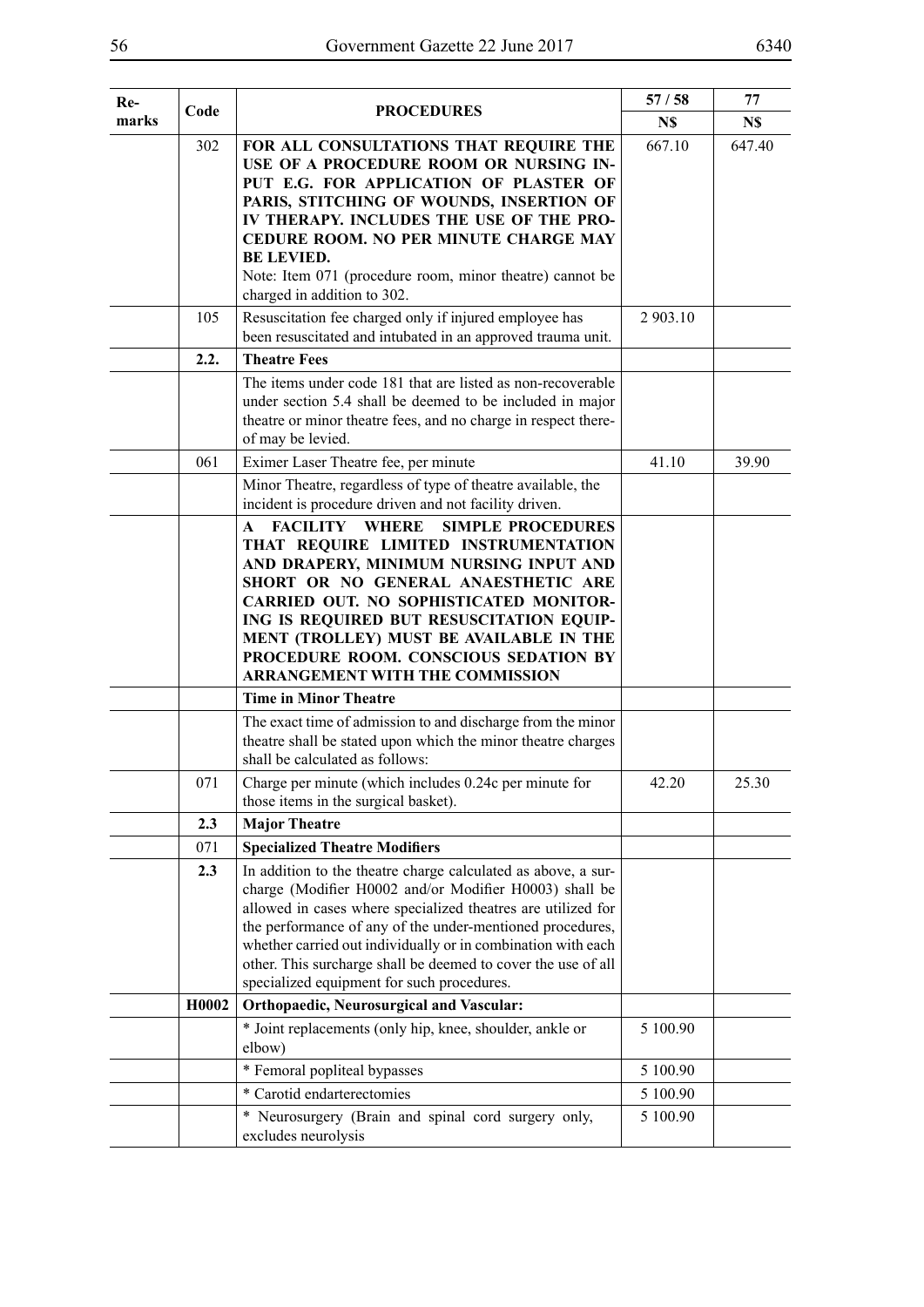|                    | . .<br>٠ |
|--------------------|----------|
| - 1                |          |
| ۰.<br>۰,<br>×<br>٧ |          |

| Re-   | Code  | <b>PROCEDURES</b>                                                                                                                                                                                                                                                                                                                                                     | 57/58     | 77     |
|-------|-------|-----------------------------------------------------------------------------------------------------------------------------------------------------------------------------------------------------------------------------------------------------------------------------------------------------------------------------------------------------------------------|-----------|--------|
| marks |       |                                                                                                                                                                                                                                                                                                                                                                       | N\$       | N\$    |
|       | H0003 | <b>Cardiac Surgery</b>                                                                                                                                                                                                                                                                                                                                                | 7 007.00  |        |
|       |       | <b>Cardio-thoracic and Cardio-vascular Surgery</b>                                                                                                                                                                                                                                                                                                                    |           |        |
|       |       | * All open-heart surgery, with or without the insertion of<br>prosthesis, coronary artery bypass grafts and heart trans-<br>plants. Includes all equipment, no additional fees may be<br>charged.                                                                                                                                                                     |           |        |
|       |       | <b>Time in Theatre</b>                                                                                                                                                                                                                                                                                                                                                |           |        |
|       |       | The exact time of admission to and discharge from theatre<br>shall be stated, upon which the theatre charge shall be calcu-<br>lated as follows:                                                                                                                                                                                                                      |           |        |
|       | 081   | Charge per minute (which includes 0.24c per minute for<br>those items in the surgical basket).                                                                                                                                                                                                                                                                        | 184.30    | 97.40  |
|       | 3.    | <b>Procedural Fees</b>                                                                                                                                                                                                                                                                                                                                                |           |        |
|       |       | Note: A certificate indicating the level of the catheterization<br>laboratory used, should be signed by the relevant medical<br>practitioner, indicating the information and is attached to the<br>account.<br>THE FEES QUOTED FOR ITEMS 052 TO 056, 070<br>AND 073 SHALL BE ALL-INCLUSIVE AND NO                                                                     |           |        |
|       |       | ADDITIONAL CHARGES OF WHATSOEVER NA-<br>TURE MAY BE RAISED, EXCEPT FOR ANY ITEM<br><b>CHARGEABLE IN TERMS OF SECTION 5 HEREOF.</b><br>Note: Ward fees may however be chargeable together with<br>items 053, 054, 055, 056, 070 and 073.                                                                                                                               |           |        |
|       | 3.1   | <b>Procedures</b>                                                                                                                                                                                                                                                                                                                                                     |           |        |
|       | 052   | Procedures carried out in X-ray department using hospital<br>owned equipment under general anaesthetic.                                                                                                                                                                                                                                                               | 907.70    | 881.30 |
|       | 053   | Angiograms                                                                                                                                                                                                                                                                                                                                                            | 907.70    |        |
|       | 055   | Electroconvulsive therapy (ECT)                                                                                                                                                                                                                                                                                                                                       | 907.70    | 881.30 |
|       | 3.2   | <b>Catheterization Laboratory Procedures</b>                                                                                                                                                                                                                                                                                                                          |           |        |
|       | 054   | Cardiac angiography and catheterization, and other intravas-<br>cular procedures, (angioplasty, placement of pacemakers,<br>stents and embolisation or embolectomy) when carried out<br>in a registered facility equipped with a recognized analogue<br>monoplane unit, and in a hospital equipped to perform the<br>relevant surgery                                 | 3 257.20  |        |
|       | 073   | Cardiac angiography and catheterization, and other intravas-<br>cular procedures, (angioplasty, placement of pacemakers,<br>stents and embolisation or embolectomy) when carried out<br>in a facility equipped with a recognized digital monoplane<br>unit, and in a hospital equipped to perform the relevant sur-<br>gery                                           | 11 789.80 |        |
|       | 056   | Cardiac angiography and catheterization, and other intravas-<br>cular procedures, (angioplasty, placement of pacemakers,<br>stents, and embolisation or embolectomy) when carried<br>out in a facility equipped with a recognized analogue bi-<br>plane unit, and in a hospital equipped to perform the relevant<br>surgery                                           | 6 136.30  |        |
|       | 070   | Cardiac angiography and catheterization, and other intravas-<br>cular procedures, (angioplasty, placement of pacemakers,<br>stents and embolisation or embolectomy) when carried out<br>in a facility equipped with a recognized digital bi-plane unit,<br>and in a hospital equipped to perform the relevant surgery, as<br>approved to perform the relevant surgery | 15 940.80 |        |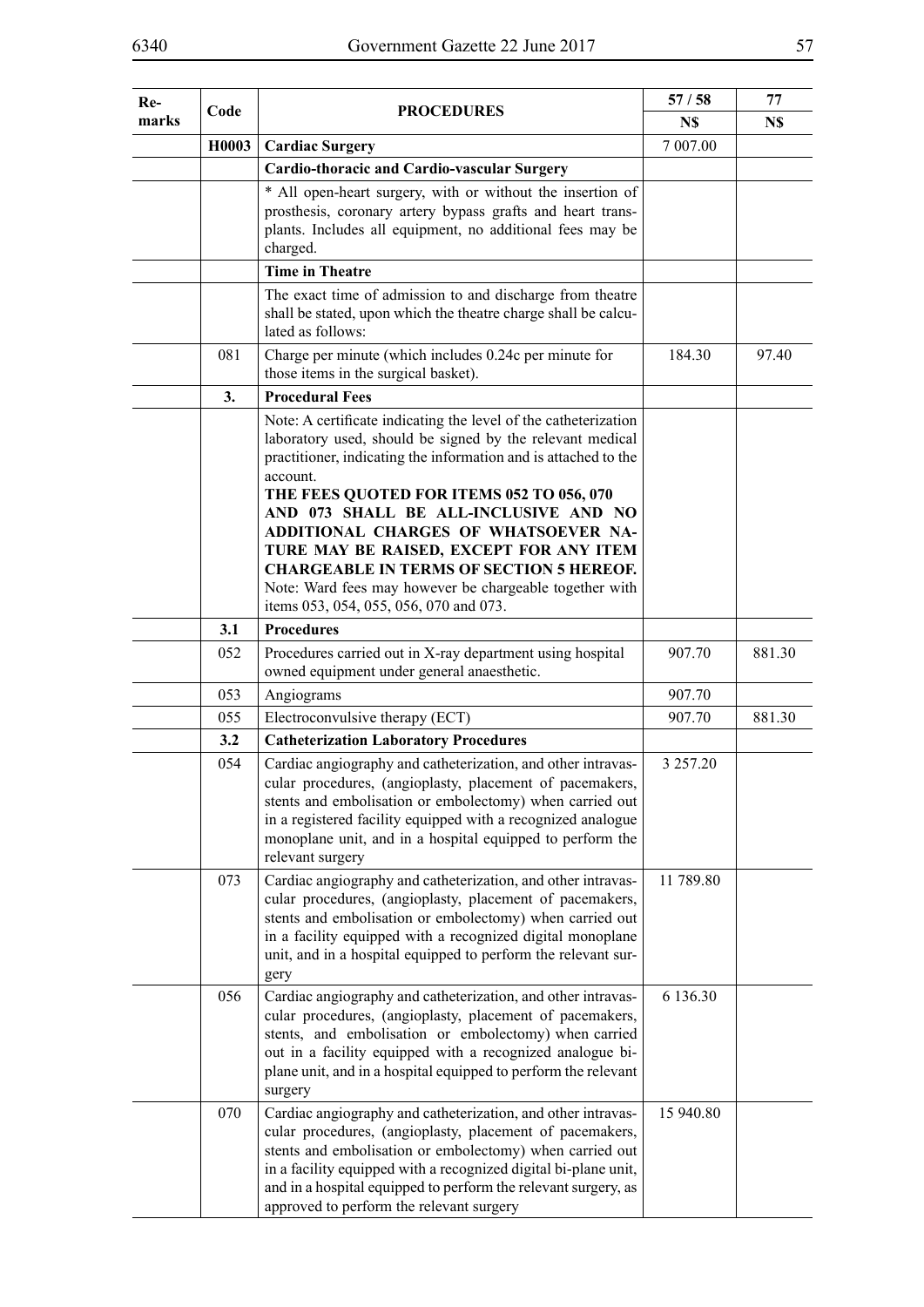| Re-   |      |                                                                                                                                                                                                                                                                                                                             | 57/58        | 77  |
|-------|------|-----------------------------------------------------------------------------------------------------------------------------------------------------------------------------------------------------------------------------------------------------------------------------------------------------------------------------|--------------|-----|
| marks | Code | <b>PROCEDURES</b>                                                                                                                                                                                                                                                                                                           | N\$          | N\$ |
|       | 075  | Catheterization laboratory film price (once per procedure)                                                                                                                                                                                                                                                                  | 350.80       |     |
|       | 3.3  | <b>Radiation Oncology</b>                                                                                                                                                                                                                                                                                                   |              |     |
|       |      | Simulation - Fixed custom made                                                                                                                                                                                                                                                                                              |              |     |
|       | 902  | Simple – Simulation of a single area with either a single<br>port or parallel opposed ports.<br>Simple or no blocking or use of custom/home simulation                                                                                                                                                                      | 966.20       |     |
|       | 904  | Complex – Simulation of tangential portals, three or more<br>treatment areas, rotation or arc therapy, complex blocks,<br>custom shielding blocks, brachytherapy source verification,<br>hypothermia probe verification, any use of contrast                                                                                | 1932.40      |     |
|       | 905  | Computerized Tomographic                                                                                                                                                                                                                                                                                                    | 1932.40      |     |
|       |      | <b>Treatment Planning</b>                                                                                                                                                                                                                                                                                                   |              |     |
|       | 906  | Manual                                                                                                                                                                                                                                                                                                                      |              |     |
|       | 907  | Simple - Planning requiring single treatment area of interest<br>in a single port or simple parallel opposed ports with simple<br>or no blocking                                                                                                                                                                            | 910.80       |     |
|       | 908  | Computerized (intermediate) - Planning requiring three or<br>more ports, two separate treatment areas, multiple blocks or<br>special time dose constraints                                                                                                                                                                  | 1 3 8 9 . 20 |     |
|       | 909  | Computerized (complex) - Planning requiring highly com-<br>plex blocking, custom shielding blocks, tangential ports,<br>special wedges or compensators, three or more separate<br>treatment areas, rotational or special beam considerations or<br>a combination of therapeutic modalities                                  | 1819.20      |     |
|       |      | <b>Technical Aids</b>                                                                                                                                                                                                                                                                                                       |              |     |
|       | 910  | Control films as per radiology film price list)                                                                                                                                                                                                                                                                             |              |     |
|       | 911  | Dosimetric procedures                                                                                                                                                                                                                                                                                                       | 53.10        |     |
|       | 912  | Artefacts: Simple - design and construction (simple block<br>or bolus)                                                                                                                                                                                                                                                      | 132.80       |     |
|       | 913  | Artefacts: Intermediate - design and construction (multiple<br>blocks, scents, bite blocks, special bolus)                                                                                                                                                                                                                  | 361.00       |     |
|       | 914  | Artefacts: Complex (specify) - design and construction<br>(irregular blocks, special shields, compensators, wedges,<br>molds and casts)                                                                                                                                                                                     | 722.20       |     |
|       |      | <b>Linear Accelerator Treatment</b>                                                                                                                                                                                                                                                                                         |              |     |
|       | 915  | Photon treatment - single field                                                                                                                                                                                                                                                                                             | 1410.80      |     |
|       | 916  | Photon treatment multiple fields                                                                                                                                                                                                                                                                                            | 2 031.80     |     |
|       | 917  | Electron treatment -                                                                                                                                                                                                                                                                                                        | 1410.80      |     |
|       | 919  | Brachytherapy - global fee per injured employee                                                                                                                                                                                                                                                                             | 10 723.30    |     |
|       | 3.4. | <b>Stereotactic Radiosurgery</b>                                                                                                                                                                                                                                                                                            |              |     |
|       |      | (By arrangement with the Commission only)                                                                                                                                                                                                                                                                                   |              |     |
|       | 399  | Linear Accelerator radiosurgery - Global Fee                                                                                                                                                                                                                                                                                | 233 152.10   |     |
|       |      | Item 399 are an all-inclusive single global radiosurgery fee,<br>payable to a hospital. This item includes item 430, all imag-<br>ing and all clinical fees. The hospital is responsible for reim-<br>bursement of all fees to all professional providers of service<br>involved in the treatment rendered under this item. |              |     |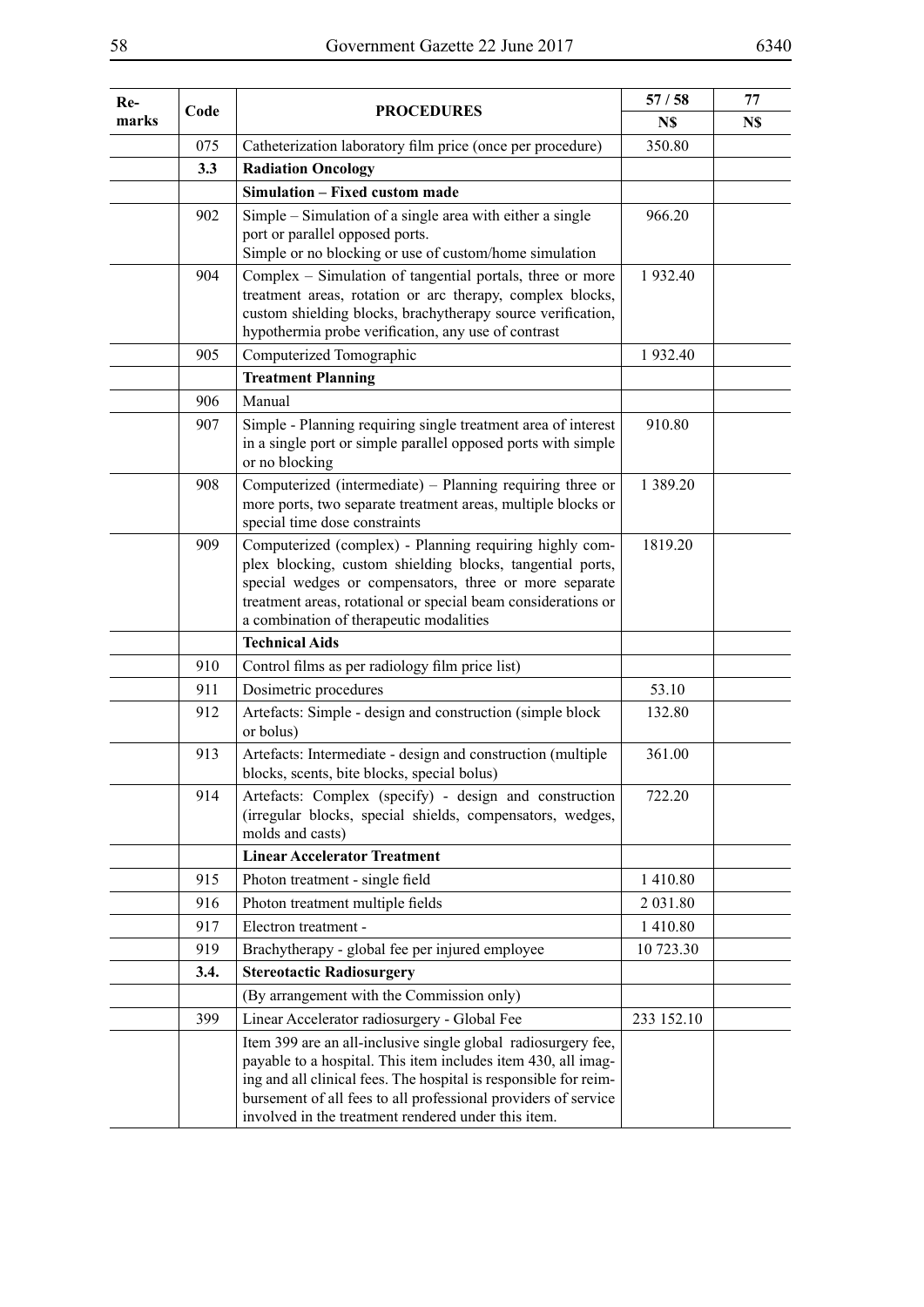| Re-   |      |                                                                                                                                                                                                                                                                                                                                                                                                                                                                                                                                                               | 57/58     | 77       |
|-------|------|---------------------------------------------------------------------------------------------------------------------------------------------------------------------------------------------------------------------------------------------------------------------------------------------------------------------------------------------------------------------------------------------------------------------------------------------------------------------------------------------------------------------------------------------------------------|-----------|----------|
| marks | Code | <b>PROCEDURES</b>                                                                                                                                                                                                                                                                                                                                                                                                                                                                                                                                             | N\$       | N\$      |
|       | 430  | Global fee for stereotactic radiosurgery included in item<br>430: Stereotactic frames and attachments Linear Accelera-<br>tor; Specialized graphic planning, hardware and software;<br>Simulator and dark rooms; 10 dental films; Stereotac-<br>tic masks; All disposables; 4 to 20 Graphic transparencies<br>(including 1 week of planning); 2 trained radiographers;<br>Fixation and immobilization; Nuclear Specialist Medical<br>Physicist; Duration 1 to 4 hours; 2 treatment radiographers;<br>Excluded from fee: Other medical practitioners, CT & MRI | 159568.30 |          |
|       | 4.   | <b>Standard Charges for Equipment and Material</b>                                                                                                                                                                                                                                                                                                                                                                                                                                                                                                            |           |          |
|       | 224  | Stone basket for the removal of kidney-, bladder-, gall-<br>stones: Per case                                                                                                                                                                                                                                                                                                                                                                                                                                                                                  | 3 182.00  | 3 087.80 |
|       | 225  | Stereotactic equipment for use in neuro-surgical procedures,<br>when used in conjunction with X-rays, MRI scans or CAT<br>scans: Per case                                                                                                                                                                                                                                                                                                                                                                                                                     | 3 041.10  |          |
|       | 226  | Continuous Passive Exerciser: Per day                                                                                                                                                                                                                                                                                                                                                                                                                                                                                                                         | 241.10    | 234.10   |
|       | 227  | Operating microscope – motorized. This is applicable to a<br>binocular operating microscope with motorized focusing,<br>positioning, and zoom magnification changer. Spinal, intra<br>cranial and ophthalmic surgery only (all ENT and other sur-<br>gery excluded): Per case                                                                                                                                                                                                                                                                                 | 671.10    | 651.50   |
|       | 228  | Operating microscope - manually operated. Applicable to a<br>binocular operating microscope with manual focusing, po-<br>sitioning, and multistep magnification changer. Microscopic<br>surgery only. Per case                                                                                                                                                                                                                                                                                                                                                | 331.70    | 322.00   |
|       | 360  | Category 1 - Diagnostic laparoscopy and thoracoscopy,<br><b>Cyst Aspiration: per case.</b><br>See Annexure A for category list. Includes reusable lapa-<br>roscopic instrumentation as follows: Light Guide Cable; Hi<br>Frequency Cord; Graspers; Dissector; Electro Surgical In-<br>strument                                                                                                                                                                                                                                                                | 2 907.80  | 1 648.00 |
|       | 364  | Category 2 - Including all other laparoscopic procedures<br>and this includes thoracic and urological procedures, per<br>case.<br>See Annexure A for category list. Includes the following<br>reusable/ resposable laparoscopic instrumentation: Light<br>Guide Cable; Hi Frequency Cord; Endoscopic Needle Hold-<br>er (2); Graspers; Graspers - a-traumatic; Dissectors; Scis-<br>sors; Suction Irrigation; Instrument Suction/Cautery instru-<br>ment; Electro Surgical Instrument;                                                                        | 4 5 23.90 | 1957.90  |
|       | 230  | PATIENT-CONTROLLED ANALGESIA PUMPS, BE-<br>ING A PROGRAMMABLE ANALGESIA INFUSION<br>SYSTEM, PROVIDING PATIENT CONTROL AND/<br>OR CONTINUOUS ANALGESIA MODES with MECH-<br>ANISMS TO LIMIT SELF- ADMINISTRATION PER<br>TIME PERIOD AND with LOCKOUT INTERVAL.<br>APPLICABLE ONLY TO ADMINISTRATION OF AN-<br><b>ALGESICS. PER DAY</b><br>Note: Chargeable in the following instances: Major joint re-<br>placement; Open, upper abdominal surgery; Severe burns;<br>Thoracotomies (motivation by practi- tioner), intractable                                  | 254.20    | 246.90   |

pain associated with malignancy

for maximum 48 hours in ward

Not applicable in ICU and specialized units. 1 per patient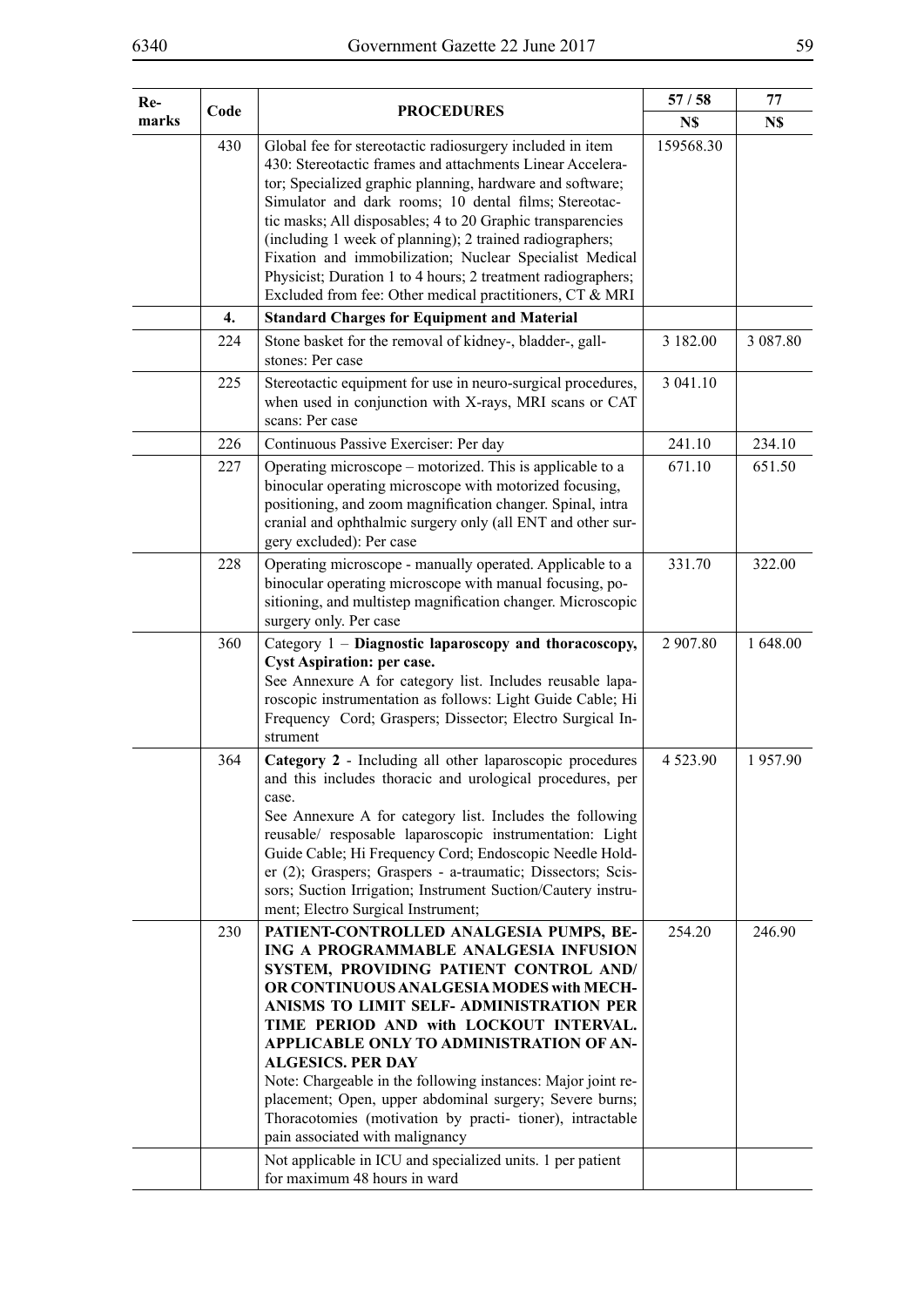| Re-   |      | <b>PROCEDURES</b>                                                                                                                                                                                                  | 57/58       | 77        |
|-------|------|--------------------------------------------------------------------------------------------------------------------------------------------------------------------------------------------------------------------|-------------|-----------|
| marks | Code |                                                                                                                                                                                                                    | N\$         | N\$       |
|       | 231  | Cardiac monitors - in private, general and high care wards<br>monitors: per day or part thereof                                                                                                                    | 276.60      |           |
|       | 232  | Bird or equivalent free standing nebuliser (excluding<br>oxygen) per day                                                                                                                                           | 198.10      | 192.00    |
|       | 233  | Croupettes (excluding oxygen) per day or part thereof                                                                                                                                                              | 56.20       |           |
|       | 234  | Incubators                                                                                                                                                                                                         | 105.80      |           |
|       | 235  | Oxygen tents (excluding oxygen) per day or part thereof                                                                                                                                                            | 92.20       |           |
|       | 236  | Mechanical ventilators or equivalent - only in ICU and high<br>care ward where no ICU is available (excluding oxygen):<br>Per day or part thereof                                                                  | 1 453.70    |           |
|       | 237  | CUSA (plus lowest available manufacturer's price, exclud-<br>ing VAT, or CUSA pack, plus 25.4% which shall be inclusive<br>of mark-up and Value Added Tax)                                                         | 4 292.20    |           |
|       | 238  | Lasers Argon (ophthalmic)                                                                                                                                                                                          | 1 3 29 . 50 | 1 290.20  |
|       | 239  | Lasers - C02 (surgical)                                                                                                                                                                                            | 1 717.60    | 1 667.10  |
|       | 241  | Lasers - Candella (Rates by arrangement with the<br>Commission)                                                                                                                                                    |             |           |
|       | 335  | Excimer Lasers: Hire Fee per eye                                                                                                                                                                                   | 4 690.20    | 4552.30   |
|       | 337  | Microkeratome used with an excimer laser, per operation                                                                                                                                                            | 861.50      | 836.00    |
|       | 242  | Occutomes                                                                                                                                                                                                          | 565.50      | 548.90    |
|       | 243  | Lasers - YAG (ophthalmic)                                                                                                                                                                                          | 1 499.50    | 1 455.00  |
|       | 244  | Lasers - YAG (surgical)                                                                                                                                                                                            | 1 867.00    | 1812.10   |
|       | 220  | Ballistic Lithotripsy/Lithoclast: First lithotripsy treatment<br>for one or more stones in the same kidney which are elimi-<br>nated in one treatment                                                              | 1 1 8 4 .00 | 1 148.90  |
|       | 221  | Ballistic Lithotripsy/Lithoclast: Second lithotripsy treatment<br>on same kidney (Hospitals shall provide a certificate by the<br>attending surgeon certifying that a second treatment was<br>medically indicated) | 787.90      | 765.00    |
|       | 339  | Ballistic lithotripsy magnetic: First lithotripsy treatment for<br>one or more stones in same kidney which are eliminated in<br>one treatment                                                                      | 524.30      | 508.90    |
|       | 341  | Ballistic lithotripsy magnetic: Second lithotripsy treatment<br>on same kidney (Hospitals shall provide a certificate by the<br>attending surgeon certifying that a second treatment was<br>medically indicated).  | 349.60      | 339.20    |
|       | 222  | Laser Lithotripsy: First lithotripsy treatment for one or<br>more stones in same kidney which are eliminated in one<br>treatment                                                                                   | 7889.90     | 7657.50   |
|       | 223  | Laser Lithotripsy: Second lithotripsy treatment on same kid-<br>ney. (Hospitals shall provide a certificate by the attending<br>surgeon certifying that a second treatment was medically<br>indicated)             | 5 255.80    | 5 100.60  |
|       | 245  | First ESWL treatment for one or more stones in same kid-<br>ney which are eliminated in one treatment                                                                                                              | 17 273.70   | 16 765.10 |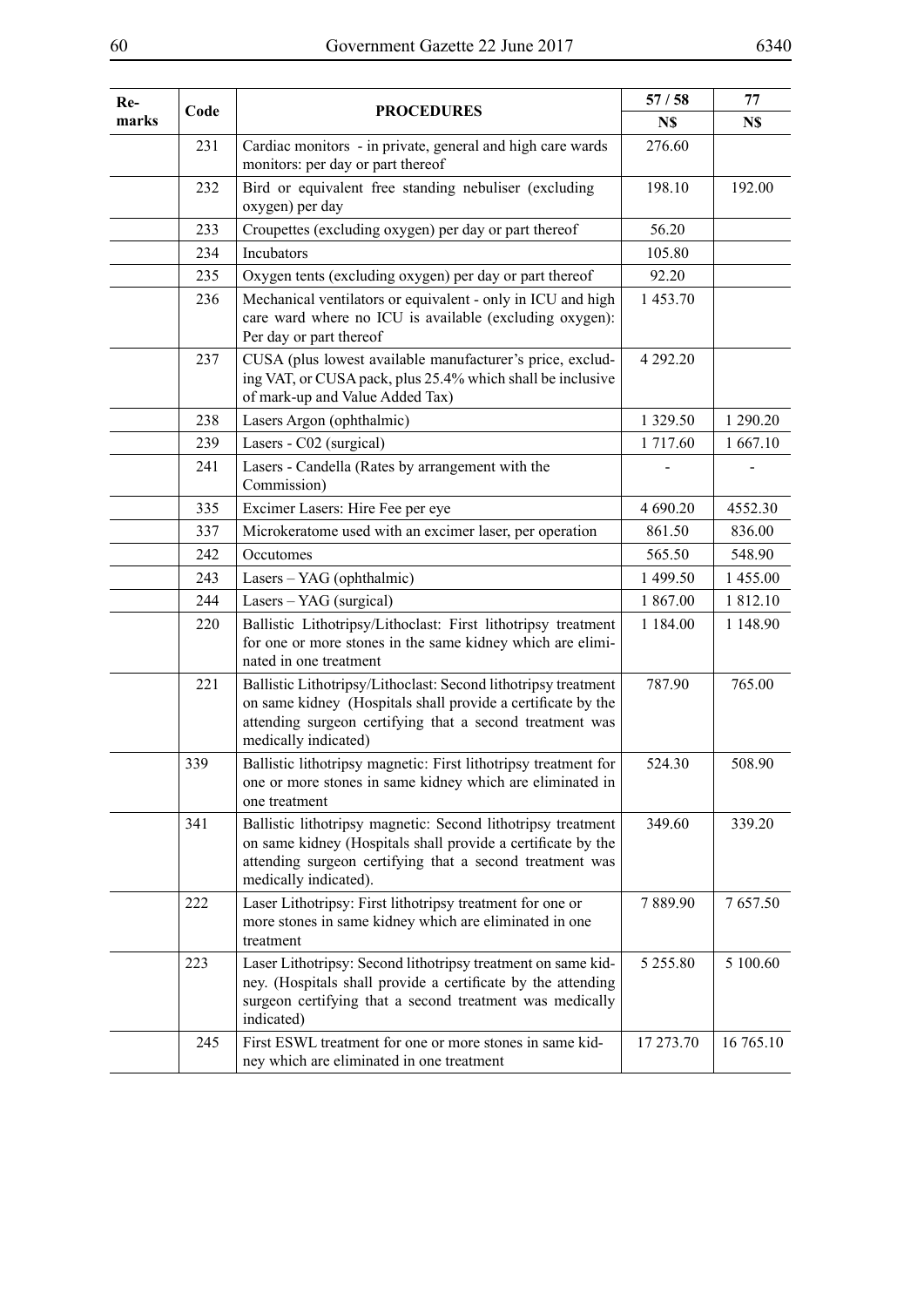| Code<br>246 | <b>PROCEDURES</b><br>SECOND ESWL TREATMENT ON SAME KIDNEY<br>(HOSPITALS SHALL PROVIDE A CERTIFICATE                                                                                                                                                                                                                                                                                                                                                                                                       | N\$<br>11 504.70                                                                        | N\$       |
|-------------|-----------------------------------------------------------------------------------------------------------------------------------------------------------------------------------------------------------------------------------------------------------------------------------------------------------------------------------------------------------------------------------------------------------------------------------------------------------------------------------------------------------|-----------------------------------------------------------------------------------------|-----------|
|             |                                                                                                                                                                                                                                                                                                                                                                                                                                                                                                           |                                                                                         |           |
|             | BY THE ATTENDING SURGEON CERTIFYING                                                                                                                                                                                                                                                                                                                                                                                                                                                                       |                                                                                         | 11 165.70 |
|             | THAT A SECOND TREATMENT WAS MEDICALLY<br><b>INDICATED)</b><br>Note: The fees in respect of items 220 to 223, 245, 246 and<br>339 to 341 are inclusive of all equipment and components<br>but exclusive of theatre items and items chargeable under<br>section 5                                                                                                                                                                                                                                           |                                                                                         |           |
|             | The C-arm (item 249) and screening table (item 251) are<br>not chargeable with these equipment fees.                                                                                                                                                                                                                                                                                                                                                                                                      |                                                                                         |           |
| 249         | C Arm (not chargeable when Modifiers H0002 or H0003 or<br>item 251 apply)                                                                                                                                                                                                                                                                                                                                                                                                                                 | 558.20                                                                                  | 541.60    |
| 250         | Ultrasonic imaging equipment (Limited to real-time imag-<br>ing equipment for transrectal applications with needle-bi-<br>opsy capability or Doppler ultrasound for vascular anatomy<br>and haemo-dynamics)                                                                                                                                                                                                                                                                                               | 932.80                                                                                  | 905.10    |
| 251         | Screening table - fixed base urology table (incl. all radio-<br>graphic equipment)(See item 249) (May not be used in con-<br>junction with items 220 to 223, 245, 246 and 339 to 341)                                                                                                                                                                                                                                                                                                                     | 1 258.70                                                                                | 1 221.40  |
| 252         | Gastroscope (fibre optic/flexible only)                                                                                                                                                                                                                                                                                                                                                                                                                                                                   | 735.50                                                                                  | 713.70    |
| 253         | Colonoscope (fibre optic/flexible only)                                                                                                                                                                                                                                                                                                                                                                                                                                                                   | 822.60                                                                                  | 798.30    |
| 254         | Duodenoscope fibre (fibre optic/flexible only)                                                                                                                                                                                                                                                                                                                                                                                                                                                            | 779.10                                                                                  | 756.10    |
| 255         | Sigmoidoscope (fibre optic/flexible)                                                                                                                                                                                                                                                                                                                                                                                                                                                                      | 632.00                                                                                  | 613.50    |
| 343         | Sigmoidoscope (rigid, adults)                                                                                                                                                                                                                                                                                                                                                                                                                                                                             | 129.80                                                                                  | 126.10    |
| 256         | Bronchoscope (flexible, fibre optic, adults)                                                                                                                                                                                                                                                                                                                                                                                                                                                              | 519.40                                                                                  | 503.90    |
|             | Note: For codes 252-256 and 343 to 347 reusable biopsy<br>and polyp forceps are included in the fees.                                                                                                                                                                                                                                                                                                                                                                                                     |                                                                                         |           |
| 348         | Bronchoscope (rigid)                                                                                                                                                                                                                                                                                                                                                                                                                                                                                      | 207.90                                                                                  | 201.60    |
| 257         | Laryngoscope (fibre optic/flexible excluding routine<br>intubation)                                                                                                                                                                                                                                                                                                                                                                                                                                       | 303.00                                                                                  | 294.00    |
| 258         | Sinoscope (fibre optic/rigid only)                                                                                                                                                                                                                                                                                                                                                                                                                                                                        | 345.90                                                                                  | 335.16    |
| 259         | Oesophagoscope (rigid only).                                                                                                                                                                                                                                                                                                                                                                                                                                                                              | 172.50                                                                                  | 167.10    |
| 261         | Hysteroscope                                                                                                                                                                                                                                                                                                                                                                                                                                                                                              | 216.70                                                                                  | 167.10    |
| 262         | Colposcope (not chargeable when item 239 applies)                                                                                                                                                                                                                                                                                                                                                                                                                                                         | 303.00                                                                                  | 294.00    |
| 263         | Cysto Urethroscope                                                                                                                                                                                                                                                                                                                                                                                                                                                                                        | 260.30                                                                                  | 252.60    |
| 519         | Uretho Reno Fibroscope, per case                                                                                                                                                                                                                                                                                                                                                                                                                                                                          | 928.40                                                                                  | 901.00    |
| 264         | Arthroscope (including basic reusable instruments and<br>equipment)<br>Note: The basic reusable instruments and equipment (which<br>would always include the equivalent to the items named) are<br>included in the fee of item 264 (see list below):<br>* Telescope, light source, cable<br>* Monitor<br>* Electrosurgical Instrument<br>* High frequency cord<br>* Obulator<br>* Camera<br>* Focussing camera coupler<br>* Control console<br>* Probe, scissors, (hooked, parrot beak), grasper, forceps | 709.20                                                                                  | 688.10    |
|             |                                                                                                                                                                                                                                                                                                                                                                                                                                                                                                           | (punch basket, duckbill), camelback handle, powered ar-<br>throplasty system, handpiece |           |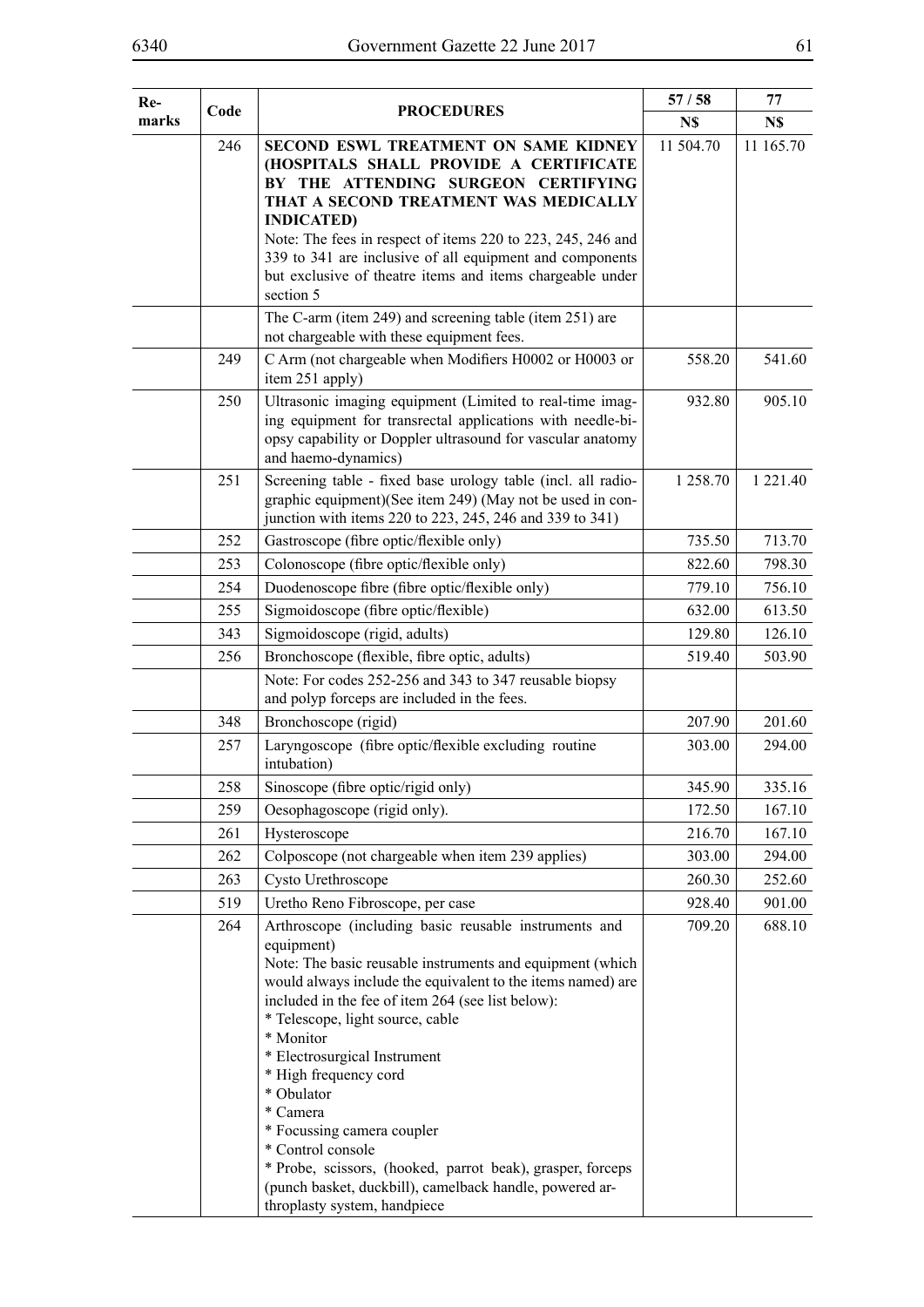| Re-   | Code | <b>PROCEDURES</b>                                                                                                                                                                                                                                                                    | 57/58     | 77        |
|-------|------|--------------------------------------------------------------------------------------------------------------------------------------------------------------------------------------------------------------------------------------------------------------------------------------|-----------|-----------|
| marks |      |                                                                                                                                                                                                                                                                                      | N\$       | N\$       |
|       | 266  | Large disposable sterile trays - per tray (excluding theatre)                                                                                                                                                                                                                        |           |           |
|       | 267  | Sterile disposable swabbing and ENT trays - per tray<br>(excluding theatre)                                                                                                                                                                                                          |           |           |
|       |      | Specialized instruments/equipment for integrated osseous<br>implants. (Hospitals/ unattached operating theatre units shall<br>provide a certificate by the practitioner concerned that the<br>instrument/equipment were used)                                                        |           |           |
|       | 269  | Soluble bags for barrier nursing only, limited to 2 per<br>patient per day                                                                                                                                                                                                           |           |           |
|       | 294  | <b>Transcranial Doppler</b>                                                                                                                                                                                                                                                          | 1 545.60  |           |
|       | 295  | Ultrasonic Cutting and Coagulation Devices e.g. Harmonic<br>scalpel or equivalent. (See section 5.5.2 for reusable com-<br>ponents)                                                                                                                                                  | 425.30    | 412.90    |
|       | 507  | Argon Beamer                                                                                                                                                                                                                                                                         | 172.40    | 167.00    |
|       |      | Note: The Argon Beamer will not apply where a standard<br>electrosurgery unit is used. It can only be used with surgery<br>on internal organs and in neurosurgery.                                                                                                                   |           |           |
|       | 509  | <b>Endometrial Resection</b>                                                                                                                                                                                                                                                         | 1 039.80  | 1 008.80  |
|       | 511  | Colour Doppler (external)                                                                                                                                                                                                                                                            | 3 112.10  | 3 0 20.80 |
|       | 513  | Transoesophageal Colour Doppler                                                                                                                                                                                                                                                      | 3 755.60  | 3 645.10  |
|       | 515  | Cardiorhythm Ablater                                                                                                                                                                                                                                                                 | 2 046.10  | 1985.60   |
|       | 517  | Phacoemulsifier                                                                                                                                                                                                                                                                      | 1 101.70  | 1 069.50  |
|       | 521  | <b>OAS Frameless Stereotaxy</b>                                                                                                                                                                                                                                                      | 10 945.90 |           |
|       | 523  | <b>OPD</b> Tacography                                                                                                                                                                                                                                                                | 177.00    |           |
|       | 525  | RFG3C Lesion Generator (Rhizotomy)                                                                                                                                                                                                                                                   | 3 543.40  |           |
|       | 527  | Swift Laser Kit (Tonsillectomy)                                                                                                                                                                                                                                                      | 690.90    |           |
|       | 529  | <b>Bard Apparatus</b>                                                                                                                                                                                                                                                                | 2 454.80  |           |
|       |      | 1. For EPS studies the analogue monoplane unit (item 054)<br>must be charged additionally.<br>2. EPS studies for cardiac ablations - the digital bi-plane<br>unit (item 070) must be charged additionall y.                                                                          |           |           |
|       | 531  | Densitometer                                                                                                                                                                                                                                                                         | 1 513.60  |           |
|       | 533  | Civus (Cardiac Intra-Vascular Ultrasound)                                                                                                                                                                                                                                            | 4 109.60  |           |
|       | 535  | Ivus (Intra Vascular Ultrasound) (This may be charged in<br>addition to the catheterization laboratory)                                                                                                                                                                              | 9 0 28.20 |           |
|       | 537  | Reusable patient return electrode/grounding pad using a<br>capacitive coupling technique for use in electrosurgery                                                                                                                                                                   | 41.00     |           |
|       |      | Disposable cover is non-chargeable. This item may not be<br>charged together with any disposable monitoring style gel<br>pads or when techniques other than electrosurgery are used.<br>e.g. not to be charged with the ultrasonic cutting and coagu-<br>lating device or equivalent |           |           |
|       | 550  | Equipment fees for dynamic (non-frame based - Stealth Sta-<br>tion) stereotactic image guided referencing surgery and<br>treatment planning used in conjunction with CT or MRI<br>imaging in pre-authorised cranial, spinal and ENT proce-<br>dures, per procedure                   | 11 444.20 |           |
|       | 560  | Low pressure hyperbaric oxygen treatment protocol (by<br>arrangement with the Commission)                                                                                                                                                                                            |           |           |
|       | 562  | Standard pressure hyperbaric oxygen treatment protocol<br>(by arrangement with the Commission)                                                                                                                                                                                       |           |           |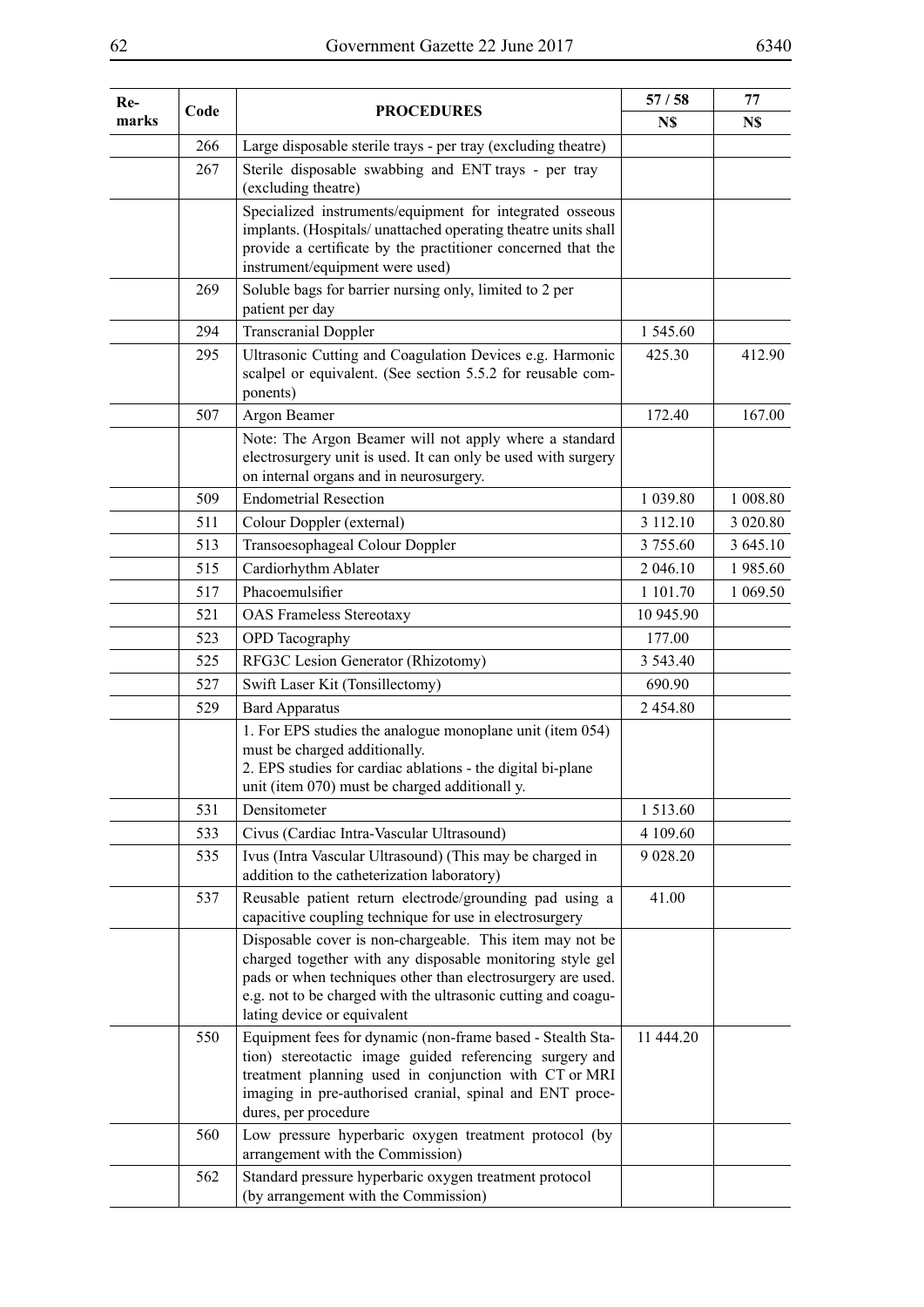| 6340         |      | Government Gazette 22 June 2017                                                                                                                                                                                                                                                         |       | 63  |
|--------------|------|-----------------------------------------------------------------------------------------------------------------------------------------------------------------------------------------------------------------------------------------------------------------------------------------|-------|-----|
|              |      |                                                                                                                                                                                                                                                                                         |       |     |
| Re-<br>marks | Code | <b>PROCEDURES</b>                                                                                                                                                                                                                                                                       | 57/58 | 77  |
|              | 574  | Pressure relieving mattress hire fee, per day                                                                                                                                                                                                                                           | N\$   | N\$ |
|              | 576  | Infrared Coagulator: per use                                                                                                                                                                                                                                                            |       |     |
|              | 582  | Selector ultrasonic aspirator                                                                                                                                                                                                                                                           |       |     |
|              | 606  | Epilepsy monitoring equipment                                                                                                                                                                                                                                                           |       |     |
|              | 610  | Intraoperative multi-frequency probe                                                                                                                                                                                                                                                    |       |     |
|              | 612  | Flexible laparoscopic probe                                                                                                                                                                                                                                                             |       |     |
|              | 5.   | <b>Standard Drug Material, Consumable and Disposable</b>                                                                                                                                                                                                                                |       |     |
|              |      | <b>Charges</b>                                                                                                                                                                                                                                                                          |       |     |
|              |      | Only substances controlled by the relevant Medicine Con-<br>trol Authority                                                                                                                                                                                                              |       |     |
|              | 5.1  | Inpatients and day patients: Dispensed items including am-<br>poules, over the counter and proprietary items issued to in-<br>patients, day patients and TTO's                                                                                                                          |       |     |
|              |      | THE AMOUNT CHARGED FOR ANY ITEM SHALL<br><b>NOT EXCEED THE NET ACQUISITION PRICE (IN-</b><br>CLUSIVE OF VAT, UNLESS THE FACILITY IS NOT A                                                                                                                                               |       |     |
|              |      | REGISTERED VAT VENDOR) PLUS 25.4 % (WHICH<br>SHALL BE INCLUSIVE OF MARKUP AND VAT)<br>PLUS A DISPENSING FEE OF N\$ 4.00, WHICH IS IN-<br><b>CLUSIVE OF VAT.</b>                                                                                                                         |       |     |
|              |      | All items which patients take home as TTO's must be<br>shown on accounts.                                                                                                                                                                                                               |       |     |
|              | 272  | Pharmacy                                                                                                                                                                                                                                                                                |       |     |
|              | 278  | Ward Stock                                                                                                                                                                                                                                                                              |       |     |
|              | 282  | Theatre                                                                                                                                                                                                                                                                                 |       |     |
|              | 273  | To take out                                                                                                                                                                                                                                                                             |       |     |
|              | 5.3  | Emergency Room: Dispensed items including ampoules,<br>over the counter and proprietary items and TTO's issued to<br>patients treated in the emergency room (items 301 and 302)<br>- not admitted to a ward.                                                                            |       |     |
|              |      | The amount charged for any item shall not exceed the net<br>acquisition price (inclusive of VAT, unless the facility is not<br>a registered VAT vendor), plus 25.4 % (which shall be inclu-<br>sive of markup and VAT) plus a dispensing fee of N\$<br>4.00, which is inclusive of VAT. |       |     |
|              |      | All items which patients take home as TTO's must be<br>shown on accounts.                                                                                                                                                                                                               |       |     |
|              | 407  | Pharmacy                                                                                                                                                                                                                                                                                |       |     |
|              | 411  | Theatre                                                                                                                                                                                                                                                                                 |       |     |
|              | 413  | To take out                                                                                                                                                                                                                                                                             |       |     |
|              | 5.4  | Guide to Reimbursement for Consumable and Dispos-<br>able Items charged by Private Hospitals and Same Day<br><b>Surgery Facilities</b>                                                                                                                                                  |       |     |
|              | 181  | Consumable & disposable items charged in respect of the-<br>atre - Refer to Annexure B.                                                                                                                                                                                                 |       |     |

182 Consumable & disposable items charged in respect of

charged at the fractional rates indicated below.

**5.5 Fractional Charges**

Wards, High Care and all IC units - Refer to Annexure B

Note: Fractional charges can only apply to reusable and resposable products. Net acquisition price (inclusive of VAT) (unless the facility is not a registered VAT vendor) to be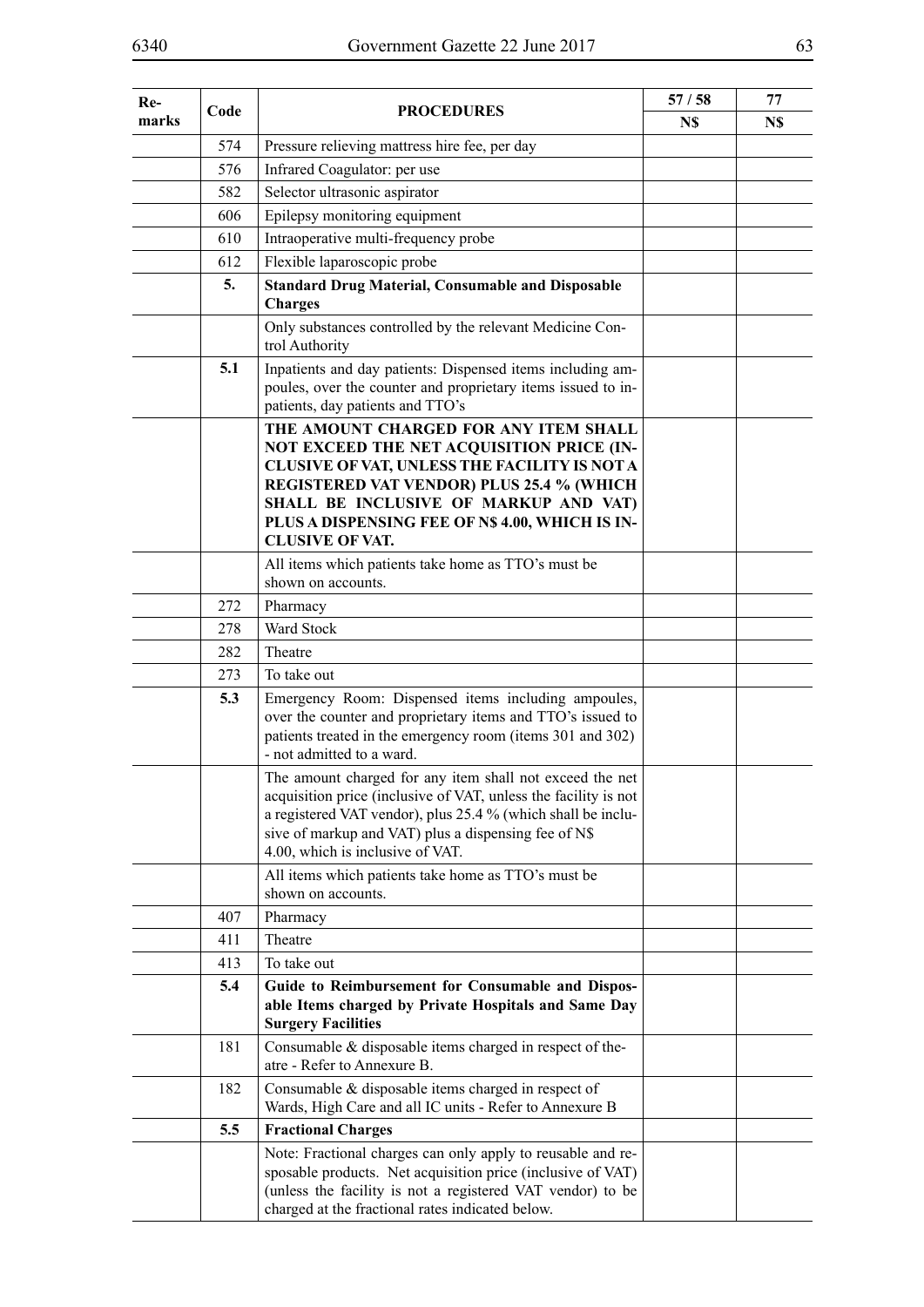| Re-   |       |                                                                                                                                                                                                                                                                                           | 57/58      | 77       |
|-------|-------|-------------------------------------------------------------------------------------------------------------------------------------------------------------------------------------------------------------------------------------------------------------------------------------------|------------|----------|
| marks | Code  | <b>PROCEDURES</b>                                                                                                                                                                                                                                                                         | N\$        | N\$      |
|       | 5.5.1 | Disposable/ Resposable drills, burrs, cutters, blades<br>(e.g. Stryker or equivalent)                                                                                                                                                                                                     |            |          |
|       | 280   | Neuro/Craniotomy -                                                                                                                                                                                                                                                                        | 33.33%     | 33.33%   |
|       | 432   | Arthroscopy -                                                                                                                                                                                                                                                                             | 20.00%     | 20.00%   |
|       | 433   | Orthopaedic -                                                                                                                                                                                                                                                                             | 33.33%     | 33.33%   |
|       | 437   | Mastoidectomy and major ear surgery -                                                                                                                                                                                                                                                     | 33.33%     | 33.33%   |
|       | 439   | Maxillo-facial drills and burrs -                                                                                                                                                                                                                                                         | 33.33%     | 33.33%   |
|       | 5.5.2 | Surgical laser fibre optic leads, hand pieces and probes,<br>scalpels, argon beamer instruments (reusable/resposable<br>components)                                                                                                                                                       |            |          |
|       | 281   | Vascular surgery -                                                                                                                                                                                                                                                                        | 100.00%    | 100.00%  |
|       | 443   | General Surgery -                                                                                                                                                                                                                                                                         | 12.50%     | 12.50%   |
|       | 445   | Gynaecology -                                                                                                                                                                                                                                                                             | 12.50%     | 12.50%   |
|       | 447   | Ophthalmic -                                                                                                                                                                                                                                                                              | 12.50%     | 12.50%   |
|       | 449   | Urology -                                                                                                                                                                                                                                                                                 | 12.50%     | 12.50%   |
|       | 451   | ENT-                                                                                                                                                                                                                                                                                      | 12.50%     | 12.50%   |
|       | 453   | Orthopaedic -                                                                                                                                                                                                                                                                             | 12.50%     | 12.50%   |
|       |       | Hospitals/ unattached operating theatre units shall show the<br>name and reference number of each item together with the<br>manufacturer's name, and the Commission shall have the<br>right to call for such invoices from the service providers<br>concerned                             |            |          |
|       | 5.5.3 | <b>Ultrasonic Cutting and Coagulating Devices (reusable</b><br>and resposable components)                                                                                                                                                                                                 |            |          |
|       |       | General surgery, Cardio-Vascular and Urology                                                                                                                                                                                                                                              |            |          |
|       | 455   | Handpiece and Cable Assembly (one unit) -                                                                                                                                                                                                                                                 | 1.00%      | 1.00%    |
|       | 456   | Coagulating Shear (Laparoscopic/open) -                                                                                                                                                                                                                                                   | 33.33%     | 33.33%   |
|       | 457   | Blades (sharp hook, dissecting hook, ball) -                                                                                                                                                                                                                                              | $12.50\%;$ | 12.50%   |
|       | 458   | Coagulating Shear - Single use (Laparoscopic/open): Refer<br>to section 5.6.                                                                                                                                                                                                              |            |          |
|       | 459   | Blades - Single use (sharp hook, dissecting hook, ball):<br>Refer to section 5.6                                                                                                                                                                                                          |            |          |
|       | 5.5.4 | Reusable/resposable warm air blankets, laryngeal masks,<br>fluoroshield gloves and diathermy pencils - see also sec-<br>tion 5.4 and Annexure B                                                                                                                                           |            |          |
|       |       | The warm air blanket should be charged in the following<br>cases: Elderly patients, patients exposed for a long period<br>of time e.g. orthopaedic table post traumatic hypothermia<br>(items 429 or 436), cardio-thoracic hypothermic patients in<br>recovery and ICU (items 429 or 436) |            |          |
|       | 429   | Disposable warm air blanket (adhesive/non adhesive)- sin-<br>gle use- for above cases only -                                                                                                                                                                                              | 100.00%    | 100%     |
|       | 431   | Diathermy pencils -                                                                                                                                                                                                                                                                       | 33.33%     | 33.33%   |
|       | 435   | Laryngeal masks -                                                                                                                                                                                                                                                                         | 2.50%      | $2.50\%$ |
|       | 436   | Reusable/resposable warm air blankets (adhesive/non-ad-<br>hesive) for above cases only                                                                                                                                                                                                   | 33.33%     | 33.33%   |
|       | 441   | Fluoroshield gloves (1 pair per procedure) -                                                                                                                                                                                                                                              | 33.33%     | 33.33%   |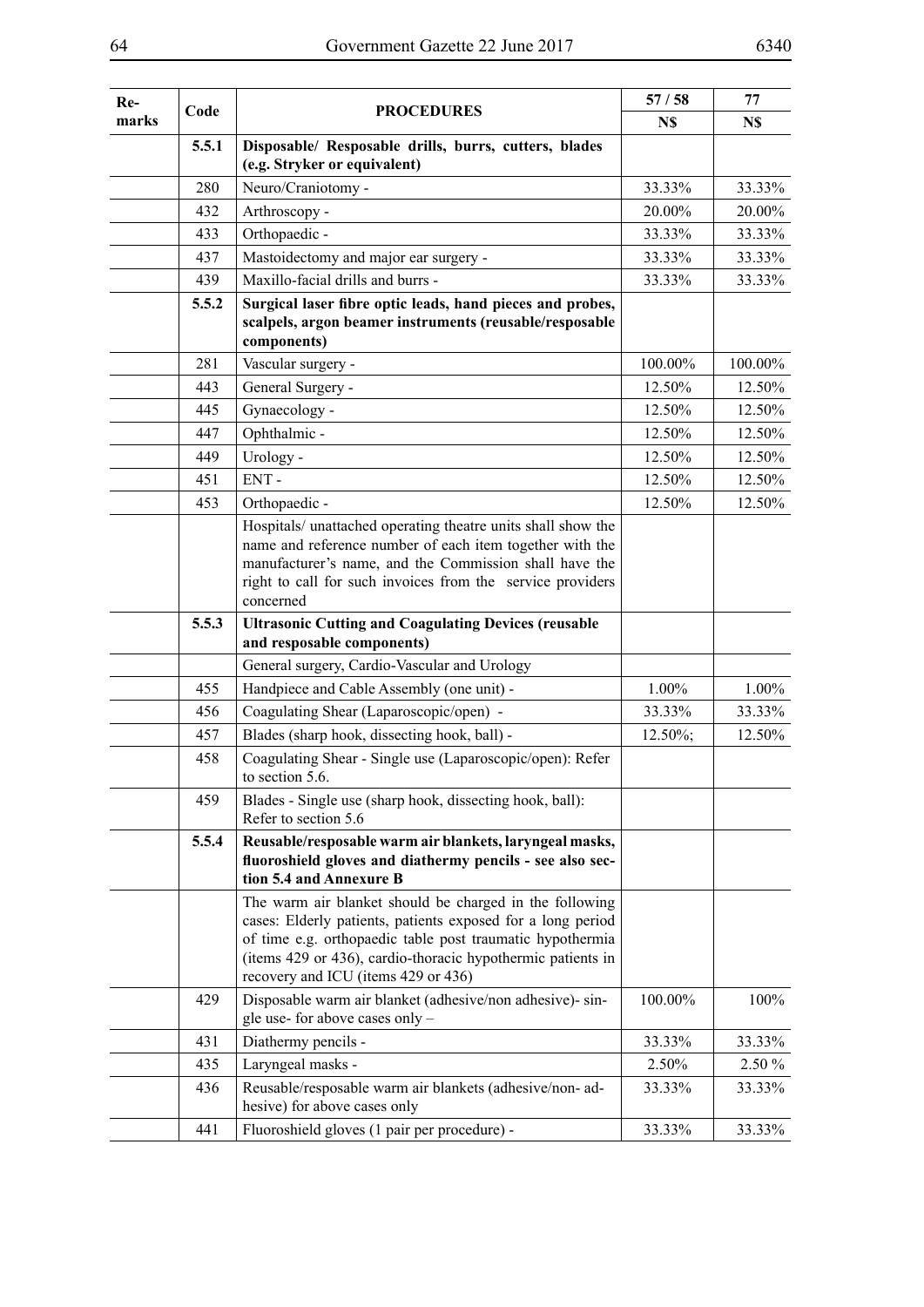| ٧<br>٠<br>         |                        |
|--------------------|------------------------|
| ۰.                 | ×                      |
| ×<br>۰,<br>×<br>۰. | I<br>ę<br>۰.<br>×<br>v |
|                    |                        |

| Re-<br>marks | Code  | <b>PROCEDURES</b>                                                                                                                                                                                                                                         | 57/58  | 77     |
|--------------|-------|-----------------------------------------------------------------------------------------------------------------------------------------------------------------------------------------------------------------------------------------------------------|--------|--------|
|              | 5.6.  | Consumable, disposable and surgical items                                                                                                                                                                                                                 | N\$    | N\$    |
|              |       | (including sutures, skin graft blades, trephines, external fix-<br>ators and Beaver blades (Beaver blades not chargeable in<br>myringotomy) and disposable small and large dressing trays,<br>and items not otherwise dealt with in section 5) (when used |        |        |
|              |       | in ward or theatre)<br>Net acquisition price inclusive of VAT, unless the facility is<br>not a registered VAT vendor. Items to be fully specified.                                                                                                        |        |        |
|              | 417   | Pharmacy                                                                                                                                                                                                                                                  |        |        |
|              | 419   | Ward stock                                                                                                                                                                                                                                                |        |        |
|              | 421   | Theatre                                                                                                                                                                                                                                                   |        |        |
|              | 5.7   | <b>Gases</b>                                                                                                                                                                                                                                              |        |        |
|              |       | <b>Oxygen and Nitrous Oxygen</b>                                                                                                                                                                                                                          |        |        |
|              |       | (For both gasses together per minute)                                                                                                                                                                                                                     |        |        |
|              | 706   | Windhoek, Okahandja, Gobabis and Rehoboth.                                                                                                                                                                                                                | 10.68  | 10.81  |
|              | 705   | All other areas within the Rep. of Namibia                                                                                                                                                                                                                | 14.15  | 14.32  |
|              | 712IN | Any other area outside the Rep. of Namibia (as agreed upon<br>with the Commission)                                                                                                                                                                        |        |        |
|              |       | Oxygen - ward use                                                                                                                                                                                                                                         |        |        |
|              |       | (Fee for oxygen, per quarter hour or part thereof, outside<br>the operating theatre)                                                                                                                                                                      |        |        |
|              | 707   | Windhoek, Okahandja, Gobabis and Rehoboth.                                                                                                                                                                                                                | 19.06  | 19.29  |
|              | 714   | All other areas within the Rep. of Namibia                                                                                                                                                                                                                | 25.30  | 25.60  |
|              | 725IN | Any other area outside of the Rep. of Namibia (as agreed<br>upon with the Commission)                                                                                                                                                                     |        |        |
|              |       | <b>Oxygen - Recovery room</b>                                                                                                                                                                                                                             |        |        |
|              |       | (Flat rate for oxygen per case)                                                                                                                                                                                                                           |        |        |
|              | 719   | Windhoek, Okahandja, Gobabis and Rehoboth.                                                                                                                                                                                                                | 38.10  | 38.60  |
|              | 725   | All other areas within the Rep. of Namibia                                                                                                                                                                                                                | 50.80  | 51.40  |
|              | 736IN | Any other area outside the Rep. of Namibia (as agreed upon<br>with the Commission)                                                                                                                                                                        |        |        |
|              |       | Oxygen in theatre                                                                                                                                                                                                                                         |        |        |
|              |       | (Fee for oxygen per minute in the operating theatre when<br>no other gas administered)                                                                                                                                                                    |        |        |
|              | 729   | Windhoek, Okahandja, Gobabis and Rehoboth.                                                                                                                                                                                                                | 1.30   | 1.31   |
|              | 735   | All other areas within the Rep. of Namibia                                                                                                                                                                                                                | 1.59   | 1.61   |
|              | 735IN | Any other area outside the Rep. of Namibia (as agreed upon<br>with the Commission)                                                                                                                                                                        |        |        |
|              | 291   | Carbon Dioxide, per minute                                                                                                                                                                                                                                | 0.87   | 0.88   |
|              | 292   | Laser Mix, per minute                                                                                                                                                                                                                                     | 17.76  | 17.97  |
|              | 293   | Entonox, per 30 minutes                                                                                                                                                                                                                                   | 169.50 | 171.50 |
|              | 5.8   | <b>Inhalation Anaesthtetics</b>                                                                                                                                                                                                                           |        |        |
|              | 285   | Halothane: per minute                                                                                                                                                                                                                                     | 1.88   | 1.90   |
|              | 752   | Ethrane (Enflurane): per minute                                                                                                                                                                                                                           | 10.11  | 10.23  |
|              | 753   | Forane (Isoflurane): per minute                                                                                                                                                                                                                           | 9.38   | 9.50   |
|              | 754   | Isofor (Isoflurane): per minute                                                                                                                                                                                                                           | 8.52   | 8.62   |
|              | 759   | Fluothane (Halothane): per minute                                                                                                                                                                                                                         | 1.88   | 1.90   |
|              | 758   | Alyrane (Enflurane): per minute                                                                                                                                                                                                                           | 7.80   | 7.89   |
|              | 757   | Aerrane (Isoflurane): per minute                                                                                                                                                                                                                          | 7.65   | 7.74   |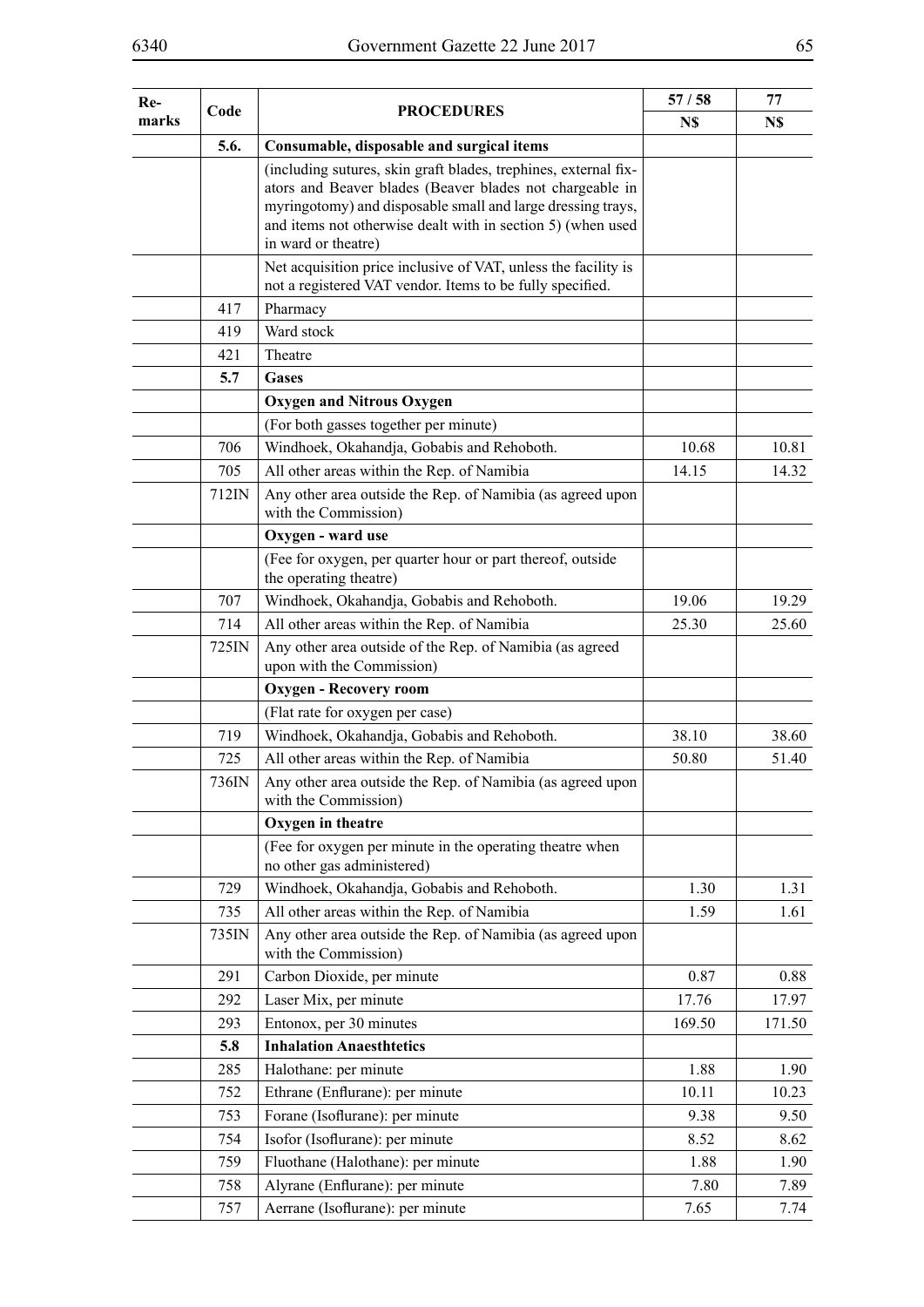| Re-   | Code<br><b>PROCEDURES</b> | 57/58                                                                                                                                                                                                                                                                                                                                                                                                                                                                                                                                                                                                                                                                                                                                                                | 77    |       |
|-------|---------------------------|----------------------------------------------------------------------------------------------------------------------------------------------------------------------------------------------------------------------------------------------------------------------------------------------------------------------------------------------------------------------------------------------------------------------------------------------------------------------------------------------------------------------------------------------------------------------------------------------------------------------------------------------------------------------------------------------------------------------------------------------------------------------|-------|-------|
| marks |                           |                                                                                                                                                                                                                                                                                                                                                                                                                                                                                                                                                                                                                                                                                                                                                                      | N\$   | N\$   |
|       | 756                       | Suprane (Desflurane): per minute                                                                                                                                                                                                                                                                                                                                                                                                                                                                                                                                                                                                                                                                                                                                     | 14.87 | 15.05 |
|       | 755                       | Ultane (Sevoflurane): per minute                                                                                                                                                                                                                                                                                                                                                                                                                                                                                                                                                                                                                                                                                                                                     | 17.32 | 17.53 |
|       | 5.9                       | Prostheses (surgically implanted)                                                                                                                                                                                                                                                                                                                                                                                                                                                                                                                                                                                                                                                                                                                                    |       |       |
|       | 286                       | A PROSTHESIS SHALL MEAN A FABRICATED<br>OR ARTIFICIAL SUBSTITUTE FOR A DISEASED<br>OR MISSING PART OF THE BODY, SURGICALLY<br>IMPLANTED, AND SHALL BE DEEMED TO IN-<br>CLUDE ALL COMPONENTS SUCH AS PINS, RODS,<br>SCREWS, PLATES OR SIMILAR ITEMS, FORM-<br>ING AN INTEGRAL AND NECESSARY PART OF<br>THE DEVICE SO IMPLANTED, AND SHALL<br>BE CHARGED AS A SINGLE UNIT. PINS, RODS,<br>SCREWS, PLATES OR SIMILAR ITEMS, WHEN<br>USED INDEPENDENTLY OF A PROSTHESIS AND<br>FOR THE PURPOSE OF FURTHERING ANY HEAL-<br>ING PROCESS, SHALL BE CHARGEABLE UNDER<br><b>ITEM 421</b><br>Hospitals/unattached operating theatre units shall show the<br>name and reference number of each item together with the<br>manufacturer's name, and the Commission shall have the |       |       |
|       |                           | right to call for such invoices from the institution concerned.<br>Net acquisition price on suppliers invoice, inclusive of VAT<br>(unless the facility is not a registered VAT vendor), by prior<br>arrangement with the Commission.                                                                                                                                                                                                                                                                                                                                                                                                                                                                                                                                |       |       |
|       | 5.10                      | <b>Medical Artificial Items (non-prosthesis)</b>                                                                                                                                                                                                                                                                                                                                                                                                                                                                                                                                                                                                                                                                                                                     |       |       |
|       | 287                       | According to prior agreement with the Commission (ex-<br>amples of items included hereunder shall be wheelchairs,<br>crutches and exertion bags). Copies of invoices shall be sup-<br>plied to the Commission                                                                                                                                                                                                                                                                                                                                                                                                                                                                                                                                                        |       |       |
|       | 5.12                      | <b>Transportation Charges</b>                                                                                                                                                                                                                                                                                                                                                                                                                                                                                                                                                                                                                                                                                                                                        |       |       |
|       |                           | An additional charge may be made to cover the costs of rail-<br>age paid on items sent to areas outside the supplier's free<br>delivery area (not applicable to instruments).                                                                                                                                                                                                                                                                                                                                                                                                                                                                                                                                                                                        |       |       |
|       | 5.13                      | <b>Price Increases</b>                                                                                                                                                                                                                                                                                                                                                                                                                                                                                                                                                                                                                                                                                                                                               |       |       |
|       |                           | Should a change occur in the manufacturer's price of any<br>item listed under 283 to 285, 291 and 292, the new price<br>shall be as agreed upon with the Commission.                                                                                                                                                                                                                                                                                                                                                                                                                                                                                                                                                                                                 |       |       |
|       | 5.14                      | <b>Blood Collection Charges</b>                                                                                                                                                                                                                                                                                                                                                                                                                                                                                                                                                                                                                                                                                                                                      |       |       |
|       | 289                       | Blood collection charges, when incurred in respect of blood<br>or related products procured form a recognized blood bank<br>for transfusion purposes, may be charged at N\$24.60 per<br>collection, plus N\$4.87 per kilometer traveled. This fee is<br>applicable to all modes for collecting blood including hos-<br>pital ambulances.                                                                                                                                                                                                                                                                                                                                                                                                                             |       |       |
|       | 288                       | Emergency non-crossmatched blood ex hospital (i.e. on<br>stand-by) – Number of units and nature of emergency to be<br>specified and copy of invoice included.                                                                                                                                                                                                                                                                                                                                                                                                                                                                                                                                                                                                        |       |       |
|       |                           | This item is only chargeable when a private hospital sup-<br>plies 0-negative whole blood to an injured employee in an<br>emergency situation.                                                                                                                                                                                                                                                                                                                                                                                                                                                                                                                                                                                                                       |       |       |
|       |                           | A motivation stating the reason for administering this blood<br>must accompany the account and no mark-up is permitted<br>on this item.                                                                                                                                                                                                                                                                                                                                                                                                                                                                                                                                                                                                                              |       |       |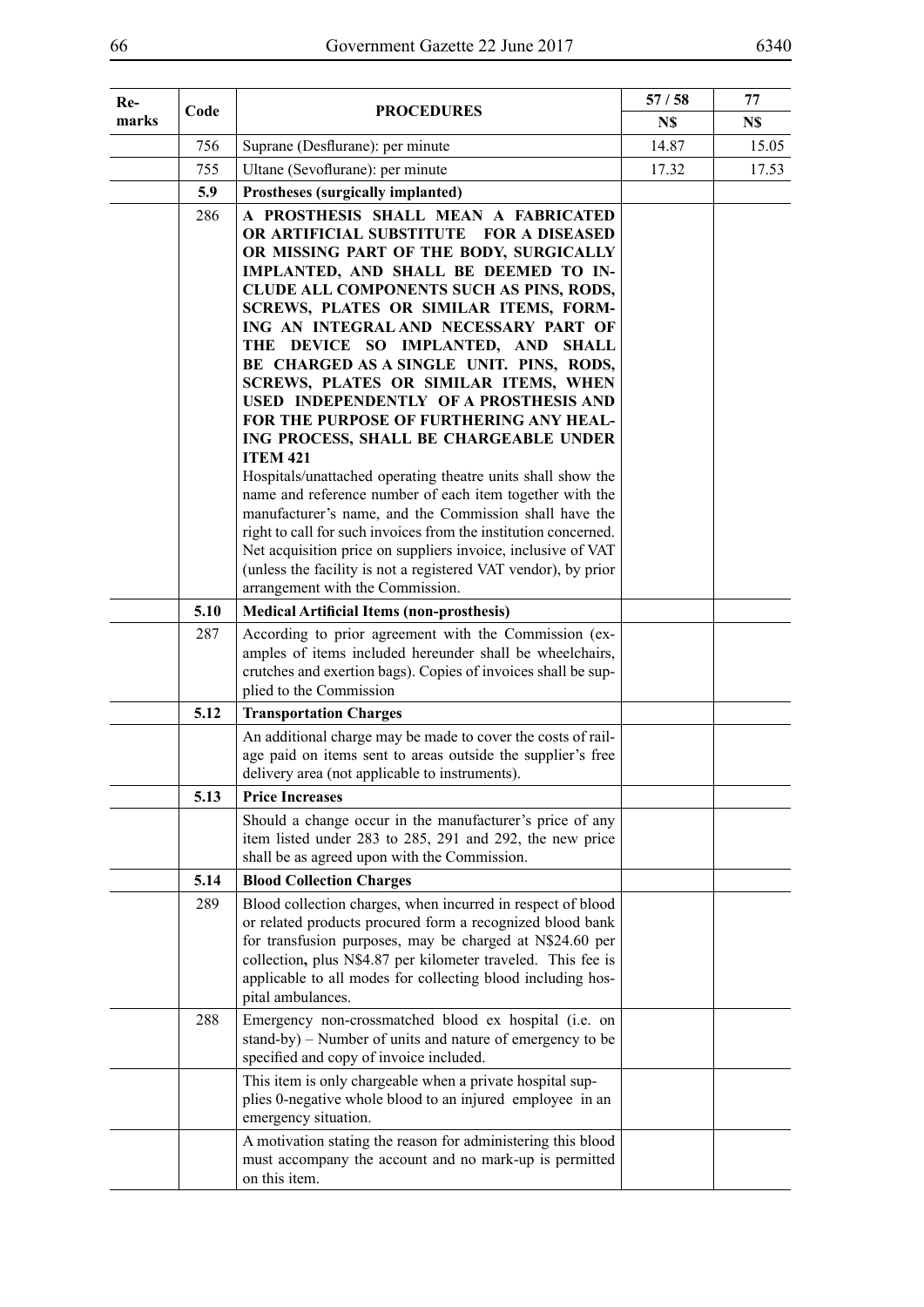| Re-<br>marks | Code |                                                                                                                                                                                                                                                                                                     | 57/58 | 77  |
|--------------|------|-----------------------------------------------------------------------------------------------------------------------------------------------------------------------------------------------------------------------------------------------------------------------------------------------------|-------|-----|
|              |      | <b>PROCEDURES</b>                                                                                                                                                                                                                                                                                   | N\$   | N\$ |
|              | 5.15 | <b>Incise Drapes</b>                                                                                                                                                                                                                                                                                |       |     |
|              | 298  | Incise drapes                                                                                                                                                                                                                                                                                       |       |     |
|              | 299  | Ophthalmic drapes:                                                                                                                                                                                                                                                                                  |       |     |
|              | 5.16 | Disposable Patent Controlled Analgesia Pump                                                                                                                                                                                                                                                         |       |     |
|              |      | Chargeable in the following instances: Major joint replace-<br>ment; open upper abdominal surgery; severe burns; thora-<br>cotomies (motivation by practitioner required) intractable<br>pain associated with malignancy.<br>The PCA Pump will be limited to 1 per injured employee<br>per 48 hours |       |     |
|              | 6.   | <b>Non-Standard Items/Services</b>                                                                                                                                                                                                                                                                  |       |     |
|              | 290  | The Commission does, not cover items/services such as<br>telephone calls/hire, television hire, extra meals, cleaning of<br>clothing, extra nursing in ward, etc.                                                                                                                                   |       |     |
|              |      | Procedures: Open heart, cardiac by-pass surgery and<br>all organ transplants:                                                                                                                                                                                                                       |       |     |
|              | 121  | Payment to be pre-authorized by the Commission                                                                                                                                                                                                                                                      |       |     |

#### **II. GLOBAL FEE FOR PHYSICAL REHABILITATION FACILITIES with A PRACTICE CODE NUMBER COMMENCING with "59"**

This section is only applicable to facilities registered as physical rehabilitation hospitals and not subacute facilities.

The following rehabilitation categories will be treated in recognized and accredited rehabilitation hospitals: Stroke, Brain dysfunction (traumatic and non-traumatic), Spinal cord dysfunction (traumatic and non-traumatic), Orthopaedic (lower joint replacements), Amputation (lower extremity), Cardiac, Pulmonary, Major multiple trauma. Other neurological or orthopaedic impairments will require specific letters of motivation.

| Remarks | Previous | <b>New</b><br>Code<br>Code |                                                 | 59            |
|---------|----------|----------------------------|-------------------------------------------------|---------------|
|         |          |                            | <b>DESCRIPTION</b>                              | N\$           |
|         |          | 100                        | Outpatients, 3 hours per day (maximum 18 days). | 849.30        |
|         |          | 101                        | Outpatients, 6 hours per day (maximum 18 days). | 1 793.20      |
|         |          | 105                        | General care (maximum 27 days).                 | 3 5 6 9 . 6 0 |
|         |          | 107                        | High care (maximum 36 days).                    | 4 207.60      |
|         |          | 109                        | Rehabilitation ICU (maximum 7 days).            | 7 5 6 2.80    |

Pre-arrangement with the Commission is required.

NOTE: The maximum days may be modified by the Commission in individual cases on specific motivation from the medical/dental practitioner in charge

#### **III. INSTITUTIONS REGISTERD IN TERMS OF THE Hospitals and Health Facilities Act, 1994 (Act No. 36 of 1994) and with A PRACTICE NUMBER COMMENCING with "55"**

| Re-   | <b>Previous</b> New |      | <b>DESCRIPTION</b>                       | 55          |
|-------|---------------------|------|------------------------------------------|-------------|
| marks | Code                | Code |                                          | N\$         |
|       |                     | 004  | General ward fee: with overnight stay    | 1 744.50    |
|       |                     | 005  | General ward fee: without overnight stay | 1 2 3 3 3 0 |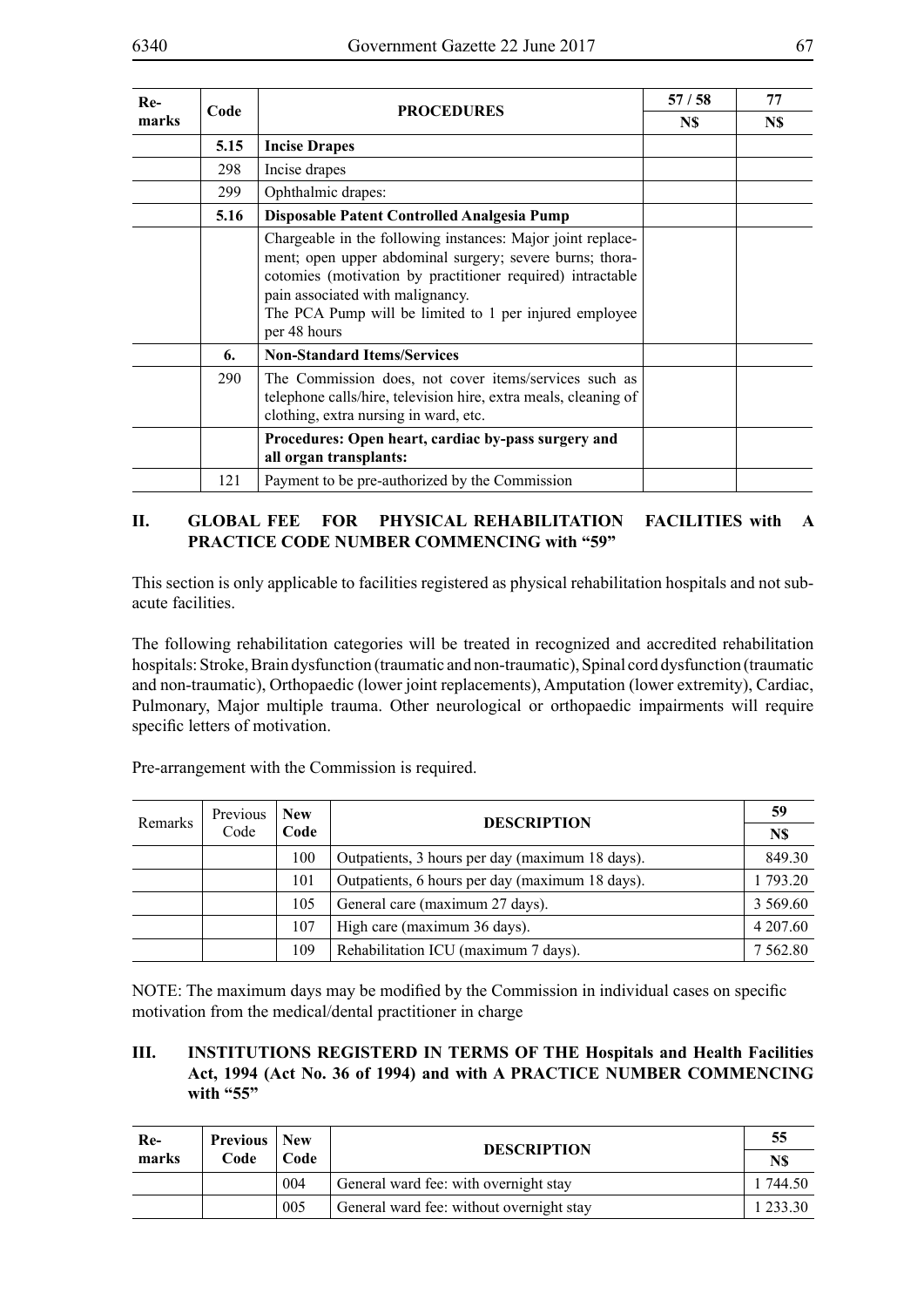|  | 006 | General ward fee: under 5 hours stay                                                        | 638.30 |
|--|-----|---------------------------------------------------------------------------------------------|--------|
|  | 055 | Electroconvulsive therapy (ECT) (No theatre fee chargeable)                                 | 837.70 |
|  | 231 | <b>Monitors</b>                                                                             | 255.40 |
|  | 045 | Ward and Dispensary Drugs:<br>The amount charged shall not exceed the net acquisition price |        |

## **IV. UNATTACHED OPERATING THEATRE UNITS AND DAY CLINICS with A PRACTICE CODE NUMBER COMMENCING with "76"**

| Re-   | <b>Previous</b><br>Code | <b>New</b><br>Code | <b>DESCRIPTION</b>                                                                                                                                                                                                                                                                                                                                                                                |        |
|-------|-------------------------|--------------------|---------------------------------------------------------------------------------------------------------------------------------------------------------------------------------------------------------------------------------------------------------------------------------------------------------------------------------------------------------------------------------------------------|--------|
| marks |                         |                    |                                                                                                                                                                                                                                                                                                                                                                                                   |        |
|       |                         | 005                | Local anaesthetic theatre: Per minute                                                                                                                                                                                                                                                                                                                                                             | 16.62  |
|       |                         | 010                | General anaesthetic theatre; Per minute                                                                                                                                                                                                                                                                                                                                                           | 51.70  |
|       |                         | 015                | Dental anaesthetic theatre (applicable to units registered for<br>dental procedures only), per minute                                                                                                                                                                                                                                                                                             | 35.00  |
|       |                         | 061                | Excimer laser theatre fee, per minute                                                                                                                                                                                                                                                                                                                                                             | 36.90  |
|       |                         |                    | wARD FEES (including recovery room)                                                                                                                                                                                                                                                                                                                                                               |        |
|       |                         | 025                | Day rate                                                                                                                                                                                                                                                                                                                                                                                          | 702.00 |
|       |                         | 019                | Out injured employees facility fee for ambulatory admission<br>- chargeable for injured employees NOT requiring general<br>anaesthetic- No ward fees applicable                                                                                                                                                                                                                                   | 612.10 |
|       |                         |                    | Item 76019 may only be used in conjunction with item 76071,<br>which is for pre-booked injured employees and may not be used<br>in conjunction with items 76301, 76302, 76061 and 76335.<br><b>NON-CHARGEABLE ITEMS</b> Theatre items: Refer to An-<br>nexure B. Ward items: Refer to Annexure B.<br>The charge for a monitor has been included in the theatre fee.<br>no extra charge is payable |        |
|       |                         |                    | <b>EMERGENCY UNITS</b>                                                                                                                                                                                                                                                                                                                                                                            |        |
|       |                         | 301                | For all consultations including those requiring basic nursing in-<br>put, e.g. BP measurement, urine testing, application of simple<br>bandages, administration of injections.                                                                                                                                                                                                                    | 132.00 |
|       |                         | 302                | For all consultations that require the use of a procedure room or<br>nursing input, e.g. for application of plaster of Paris, stitching of<br>wounds, insertion of IV Therapy. Includes the use of the proce-<br>dure room. No per minute charge may be levied.                                                                                                                                   | 603.90 |
|       |                         | 035                | Theatre drugs. The amount charged shall not exceed the net ac-<br>quisition price (inclusive of VAT, unless the facility is not a reg-<br>istered VAT vendor).                                                                                                                                                                                                                                    |        |
|       |                         | 040                | Theatre items. Refer to Annexure B                                                                                                                                                                                                                                                                                                                                                                |        |
|       |                         | 060                | Wards. Refer to Annexure B<br>The charge for a monitor has been included in the theatre fee.<br>No extra charge is payable.                                                                                                                                                                                                                                                                       |        |
|       |                         |                    | STANDARD CHARGES FOR EQUIPMENT AND MA-<br><b>TERIALS</b>                                                                                                                                                                                                                                                                                                                                          |        |
|       |                         | 227                | Operating microscope - motorized. This is applicable to a bin-<br>ocular operating microscope with motorized focusing, position-<br>ing and zoom magnification changer. Spinal, intra- cranial and<br>ophthalmic surgery only (all ENT and other surgery excluded):<br>Per case                                                                                                                   | 607.80 |
|       |                         | 228                | Operating microscope - manually operated. Applicable to a bin-<br>ocular operating microscope with manual focusing, positioning<br>and multistep magnification changer. Microscopic surgery only:<br>Per case                                                                                                                                                                                     | 300.30 |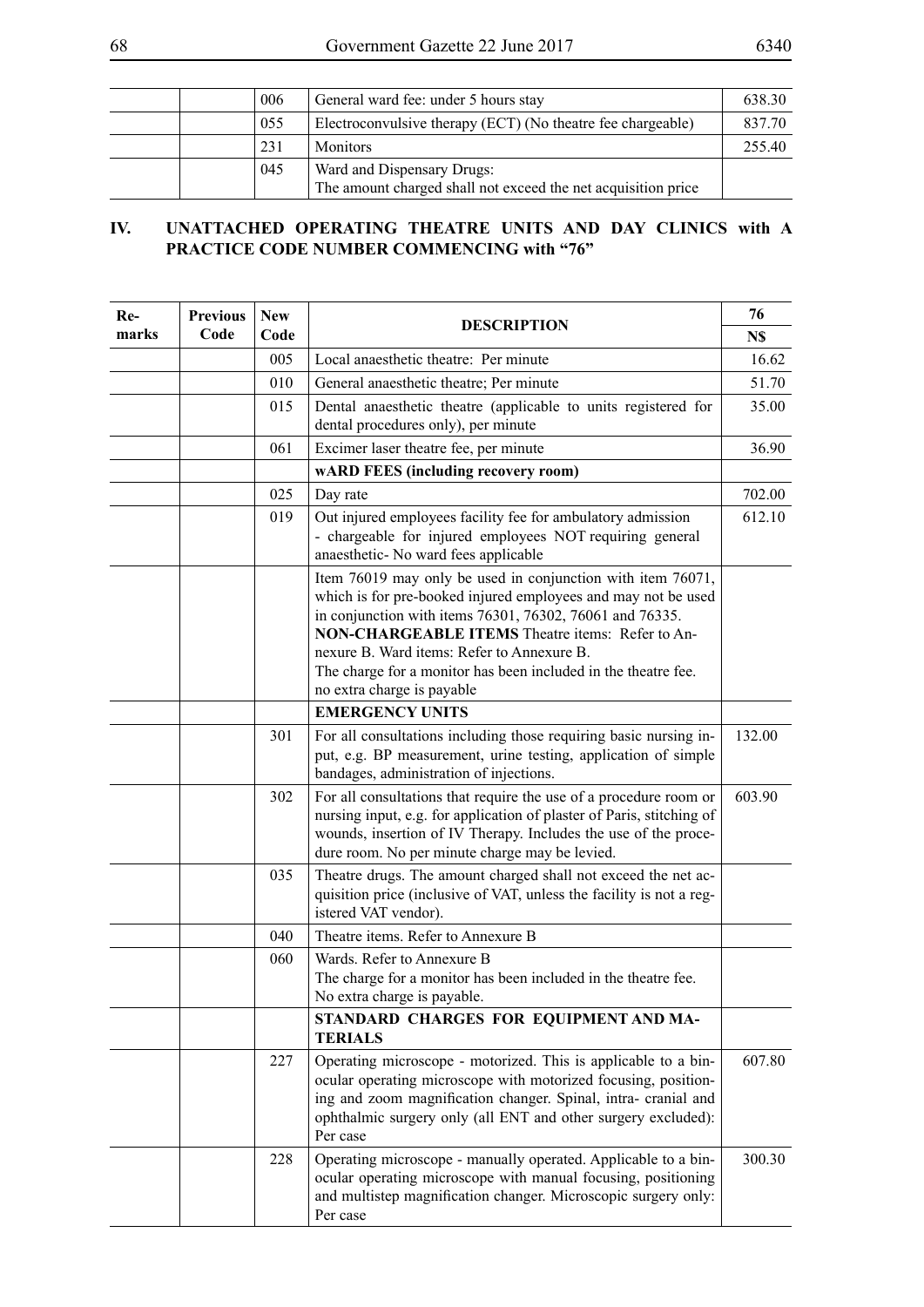|                                                                | 335 | Excimer laser: Hire fee per eye          | 4 247.40 |
|----------------------------------------------------------------|-----|------------------------------------------|----------|
| 337<br>Microkeratome used with an excimer laser, per operation |     |                                          | 780.60   |
|                                                                |     | <b>GASES AND INHALATION ANAESTHETICS</b> |          |
|                                                                |     | See section 5.7.                         |          |

## **V. HOSPICE OR SIMILAR APPROVED and registered FACILITIES with A PRACTICE NUMBER COMMENCING with "79"**

| Re-   | Previous | <b>New</b> | <b>DESCRIPTION</b>                                                     | 79       |
|-------|----------|------------|------------------------------------------------------------------------|----------|
| marks | Code     | Code       |                                                                        | N\$      |
|       |          | 950        | Ward fee, per day (Maximum of 2 weeks and inclusive of<br>disposables) | 1 085.20 |
|       |          | 955        | Home health care, per visit (Maximum of 15 visits)                     | 292.70   |

# **Annexure A LAPAROSCOPIC AND THORACOSCOPIC CPT CODES AND CATEGORIES**

| <b>PROCEDURE</b>                                                                               | <b>CODE</b>    |  |  |  |
|------------------------------------------------------------------------------------------------|----------------|--|--|--|
| CATEGORY 1 (CPT4 2000 code numbers included where possible) Diagnostic laparoscopy             |                |  |  |  |
| Hysteroscopy diagnostic                                                                        |                |  |  |  |
| Hysteroscopy, with sampling of endometrium and/or polypectomy, with/without D&C                |                |  |  |  |
| THORACOSCOPY, DIAGNOSTIC                                                                       |                |  |  |  |
| THORACOSCOPY, DIAGNOSTIC with biopsy                                                           |                |  |  |  |
| THORACOSCOPY, DIAGNOSTIC lungs and pleural space, with biopsy THORACOS-                        |                |  |  |  |
| COPY, DIAGNOSTIC pericardial sac, without biopsy THORACOSCOPY, DIAGNOSTIC                      |                |  |  |  |
| pericardial sac with biopsy THORACOSCOPY, DIAGNOSTIC mediastinal space without                 |                |  |  |  |
| biopsy THORACOSCOPY, DIAGNOSTIC mediastinal space with biopsy                                  |                |  |  |  |
| <b>CATEGORY 2</b>                                                                              | 58673          |  |  |  |
| Laparoscopy, surgical; with salpingostomy (salpingoneostomy)                                   |                |  |  |  |
| Laparoscopy, surgical; with fimbrioplasty                                                      | 58672          |  |  |  |
| Laparoscopy, surgical; with fulgeration or excision of the ovary, pelvic viscera or peritoneal | 58662          |  |  |  |
| surface, any methods                                                                           |                |  |  |  |
| Laparoscopy, surgical; with lysis of adhesions                                                 | 58660          |  |  |  |
| (changed 1998 to salpigolysis, ovariolysis)                                                    |                |  |  |  |
| Laparoscopy, surgical; with removal leiomyomata                                                |                |  |  |  |
| Laparoscopy surgical; with enterolysis (freeing intestinal adhesion)                           |                |  |  |  |
| Laparoscopy, surgical; with retropritoneal node sampling (biopsy)                              | 38570<br>49323 |  |  |  |
| Laparoscopy, surgical, abdomen, peritoneum, omentum; with drainage lymphocele to perito-       |                |  |  |  |
| neal cavity                                                                                    |                |  |  |  |
| Laparoscopy, surgical, abdomen, peritoneum and omentum; with biopsy                            | 49321          |  |  |  |
| Laparoscopy, surgical, abdominal, peritoneum and omentum; with aspiration of cavity or cyst    | 49322          |  |  |  |
| (e.g. ovarian cyst) single or multiple                                                         |                |  |  |  |
| Laparoscopy, surgical; with removal of adnexal structures (partial or total oopherectomy       | 58661          |  |  |  |
| And/or salpingectomy)                                                                          |                |  |  |  |
| Laparoscopy, surgical; ligation spermatic veins for varicocele                                 | 55550          |  |  |  |
| Laparoscopy, surgical; ablation of renal cysts                                                 |                |  |  |  |
| Laparoscopy, surgical; urethral suspension for stress incontinence                             |                |  |  |  |
| Laparoscopy, surgical; sling operation for stress incontinence                                 |                |  |  |  |
| Hysteroscopy with removal leiomyomata                                                          |                |  |  |  |
| Hysteroscopy with endometrial ablation                                                         |                |  |  |  |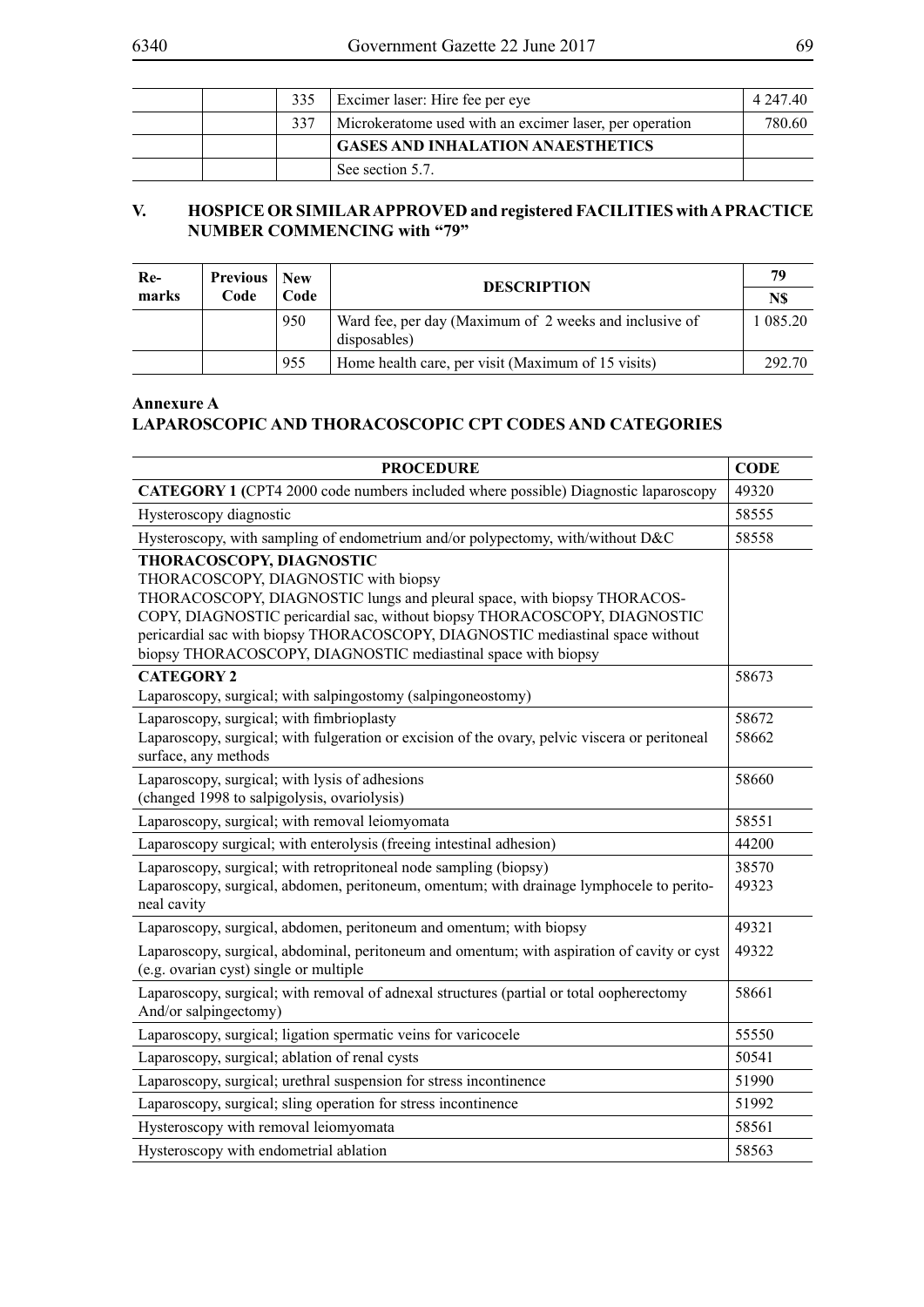| <b>PROCEDURE</b>                                                                                                                                                                                                                                                                                                                                                                                                                    | <b>CODE</b>    |
|-------------------------------------------------------------------------------------------------------------------------------------------------------------------------------------------------------------------------------------------------------------------------------------------------------------------------------------------------------------------------------------------------------------------------------------|----------------|
| Laparoscopy, surgical; with bilat. Total pelvic lymphadenectomy<br>Laparoscopy, surgical; with bilat. Total pelvic lymphadenectomy and peri-aortic lymph node                                                                                                                                                                                                                                                                       | 38571<br>38572 |
| sampling (biopsy)                                                                                                                                                                                                                                                                                                                                                                                                                   |                |
| Laparoscopy with adrenalectomy                                                                                                                                                                                                                                                                                                                                                                                                      | 60650          |
| Laparoscopy, surgical; pyeloplasty                                                                                                                                                                                                                                                                                                                                                                                                  | 50544          |
| Laparoscopy, surgical; nephrectomy                                                                                                                                                                                                                                                                                                                                                                                                  | 50540          |
| Laparoscopy, surgical; donor nephrectomy                                                                                                                                                                                                                                                                                                                                                                                            | 50547          |
| Laparoscopically assisted nephroureterectomy                                                                                                                                                                                                                                                                                                                                                                                        | 50548          |
| Laparoscopy, surgical, ureterolithotomy                                                                                                                                                                                                                                                                                                                                                                                             | 50945          |
| Laparoscopy, surgical; transection of Vagus nerve, truncal                                                                                                                                                                                                                                                                                                                                                                          | 43651          |
| Laparoscopy, surgical; transection of Vagus nerves, selective or highly selective                                                                                                                                                                                                                                                                                                                                                   | 43652          |
| Laparoscopy, surgical; with guided transhepatic cholangiography, without biopsy                                                                                                                                                                                                                                                                                                                                                     | 47560          |
| Laparoscopy, surgical; with guided transhepatic cholangiography, with biopsy                                                                                                                                                                                                                                                                                                                                                        | 47561          |
| Laparoscopy, surgical; cholecystoenterostomy                                                                                                                                                                                                                                                                                                                                                                                        | 47570          |
| Laparoscopy, surgical; cholecystectomy with cholangiography                                                                                                                                                                                                                                                                                                                                                                         | 47563          |
| Laparoscopy, surgical; cholecystectomy with explor, common bile duct                                                                                                                                                                                                                                                                                                                                                                | 47564          |
| Laparoscopy, surgical; splenectomy<br>Laparoscopy, surgical; gastrostomy, without construction of gastric tube                                                                                                                                                                                                                                                                                                                      | 38120          |
| (e.g. Stamm procedure)                                                                                                                                                                                                                                                                                                                                                                                                              | 43653          |
| Laparoscopy, surgical; jejunostomy                                                                                                                                                                                                                                                                                                                                                                                                  | 44201          |
| Laparoscopy, surgical; intestinal resection, with anastomosis                                                                                                                                                                                                                                                                                                                                                                       | 44202          |
| Laparoscopy, surgical; oesophagogastric fundoplasty eg Nissen, Toupet procedures)                                                                                                                                                                                                                                                                                                                                                   | 43280          |
| Unlisted laparoscopic spleen procedure                                                                                                                                                                                                                                                                                                                                                                                              | 38129          |
| Unlisted laparoscopic lymphatic procedure                                                                                                                                                                                                                                                                                                                                                                                           | 38589          |
| Unlisted laparoscopic oesophagus procedure                                                                                                                                                                                                                                                                                                                                                                                          | 43289          |
| Unlisted laparoscopic stomach procedure                                                                                                                                                                                                                                                                                                                                                                                             | 43659          |
| Unlisted laparoscopic intestinal procedure (except rectum)                                                                                                                                                                                                                                                                                                                                                                          | 44209          |
| Unlisted laparoscopic biliary tract procedure                                                                                                                                                                                                                                                                                                                                                                                       | 47579          |
| Unlisted laparoscopy procedure, abdomen, peritoneum & omentum                                                                                                                                                                                                                                                                                                                                                                       | 49329          |
| Unlisted laparoscopic hernia procedure                                                                                                                                                                                                                                                                                                                                                                                              | 49659          |
|                                                                                                                                                                                                                                                                                                                                                                                                                                     | 50549          |
| Unlisted laparoscopic renal procedure                                                                                                                                                                                                                                                                                                                                                                                               |                |
| Unlisted laparoscopic procedure, testis<br>Unlisted laparoscopic endocrine procedure 60659                                                                                                                                                                                                                                                                                                                                          | 54699          |
| THORACOSCOPY, SURGICAL<br>THORACOSCOPY, SURGICAL pleurodesis<br>THORACOSCOPY, SURGICAL partial pulmonary decortication THORACOSCOPY, SUR-<br>GICAL total pulm. Decortication THORACOSCOPY, SURGICAL removal interpleural for-<br>eign body THORACOSCOPY, SURGICAL control traum. Haemorrhage THORACOSCOPY,<br>SURGICAL exc. /plication bullae THORACOSCOPY, SURGICAL parietal pleurectomy<br>THORACOSCOPY, SURGICAL wedge resection |                |
| <b>PROCEDURE CODE</b>                                                                                                                                                                                                                                                                                                                                                                                                               |                |
| THORACOSCOPY, SURGICAL removal clot/foreign body from pericardial space                                                                                                                                                                                                                                                                                                                                                             |                |
| THORACOSCOPY, SURGICAL creation pericardial window THORACOSCOPY,                                                                                                                                                                                                                                                                                                                                                                    |                |
| SURGICAL total pericardectomy THORACOSCOPY, SURGICAL exc pericard.                                                                                                                                                                                                                                                                                                                                                                  |                |
| Cyst, tumor, mass THORACOSCOPY, SURGICAL exc mediastinal cyst, tumor, mass<br>THORACOSCOPY, SURGICAL lobectomy, total or segmental THORACOSCOPY,                                                                                                                                                                                                                                                                                    |                |
| SURGICAL with sympathectomy THORACOSCOPY, SURGICAL with esophagomyotomy                                                                                                                                                                                                                                                                                                                                                             |                |
| <b>NEW CODES FOR CATEGORY 2</b>                                                                                                                                                                                                                                                                                                                                                                                                     |                |
|                                                                                                                                                                                                                                                                                                                                                                                                                                     |                |
| Laparoscopy, surgical; radical nephrectomy                                                                                                                                                                                                                                                                                                                                                                                          | 50545          |
| Laparoscopy, surgical; nephrectomy including partial ureterectomy                                                                                                                                                                                                                                                                                                                                                                   | 50546          |
| Laparoscopy, surgical; nephrectomy with total ureterectomy                                                                                                                                                                                                                                                                                                                                                                          | 50548          |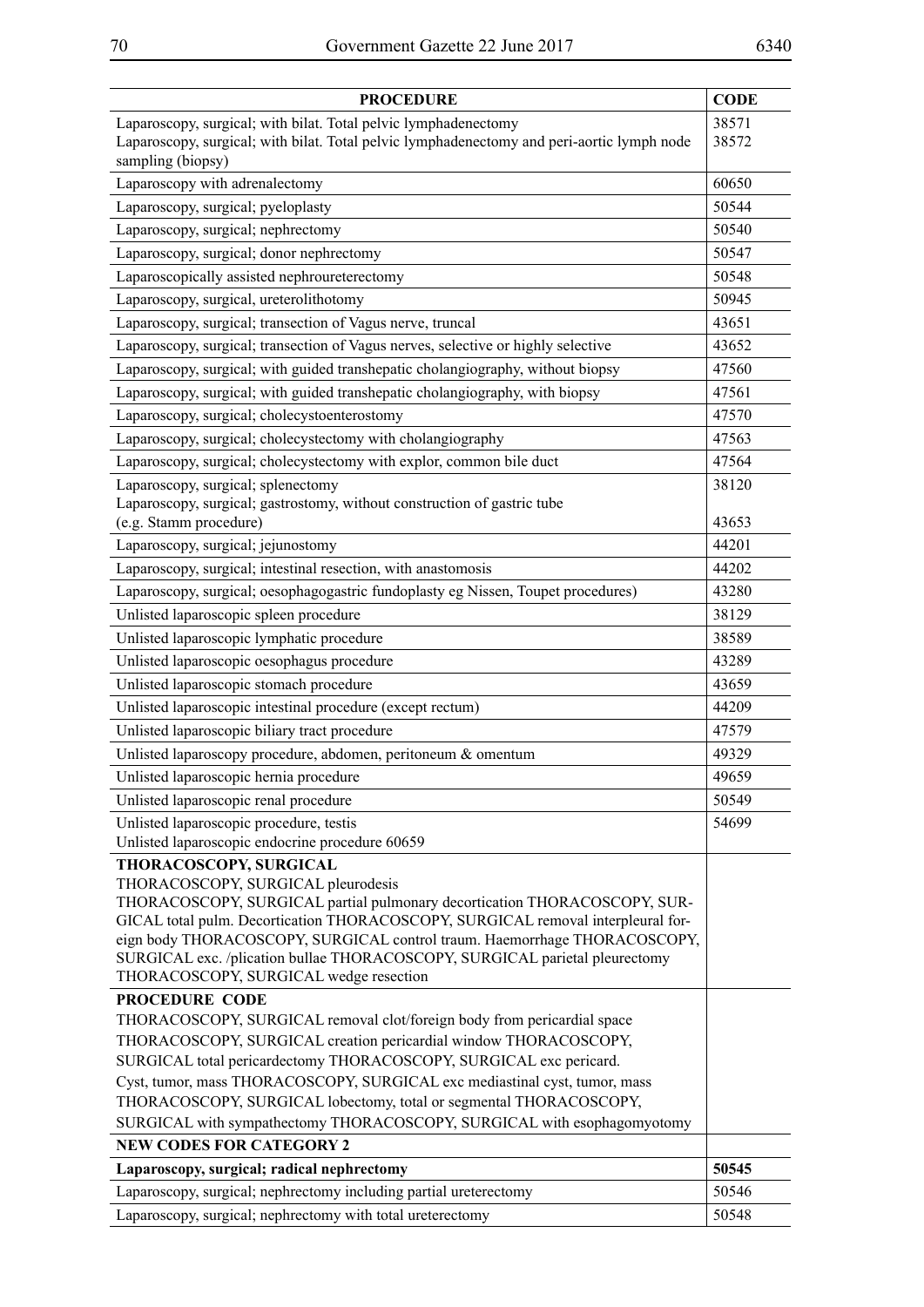| <b>PROCEDURE</b>                                                                            |       |  |  |  |
|---------------------------------------------------------------------------------------------|-------|--|--|--|
| Laparoscopy, surgical; ureteroneocystostomy with cystoscopy and ureteral stent placement    | 50948 |  |  |  |
| Laparoscopy, surgical; ureteroneocystostomy without cystoscopy and ureteral stent placement |       |  |  |  |
| Unlisted laparoscopic procedure, ureter                                                     |       |  |  |  |

# **ANNEXURE B.1**

## GUIDE TO REIMBURSEMENT FOR CONSUMABLE AND DISPOSABLE ITEMS CHARGED BY PRIVATE HOSPITALS AND SAME DAY SURGERY FACILITIES

## **RULES**

- 1. At all times best clinical practice must be adhered too.
- 2. No consumable or disposable item is free of charge. The cost of consumable and disposable items used on an injured employee in a hospital must be recovered by means of the tariff mechanism as follows:
	- $\Box$  Items included in the per minute theatre fee.
	- $\Box$  Items included in the per day ward or unit fee.
- 3. Disposable items marked "for single use only" should never be reused.  $\Box$  Single use items may be charged at 100% (See Tariff of Fees).

 $\Box$  - Hospitals will adhere to an ethical undertaking that single use items will only be used once. If a hospital does not conform it may be reported to the Commission. If an acceptable explanation is not supplied within 14 days, payment on that account may be withheld.

- 4. Items listed in the Guide to Reimbursement for Consumable and Disposable Items charged by Private Hospitals and Same Day Surgery Facilities are described generically according to product classification and function. Trade names may be included, by means of example, for clarification purposes only.
- 5. Reusable products are products that are endorsed as such by the manufacturer. Such products will be charged according to the "Fractional" charges as detailed in this Tariff of Fees and are under continual review.
- 6. Where a hospital uses an excessively priced product, pre-arrangement for payment with the Commission is required or appropriate price adjustment made.
- 7. TTO's will be issued and charged according to the rules of this Tariff of Fees.
- 8. All prescribed items will be recoverable according to the rules of this Tariff of Fees
- 9. Specialized units are defined as: Intensive Care Unit (ICU), Cardio-Thoracic Intensive Care Unit (CTICU), High Care (HC), A & B.

## GUIDE TO REIMBURSEMENT FOR CONSUMABLE AND DISPOSABLE ITEMS LIST

# **Key Indicators:**

| <b>THR</b>  | Theatre consumable and disposable items <b>WRD</b> Ward consumable and disposable |  |  |  |
|-------------|-----------------------------------------------------------------------------------|--|--|--|
|             | items                                                                             |  |  |  |
| <b>NR</b>   | Item is non-recoverable                                                           |  |  |  |
| $\mathbf C$ | Item is chargeable under certain circumstances                                    |  |  |  |
| L           | Item chargeable in Limited Circumstances                                          |  |  |  |
| R           | Item is recoverable                                                               |  |  |  |
| P           | Item is recoverable from injured employee                                         |  |  |  |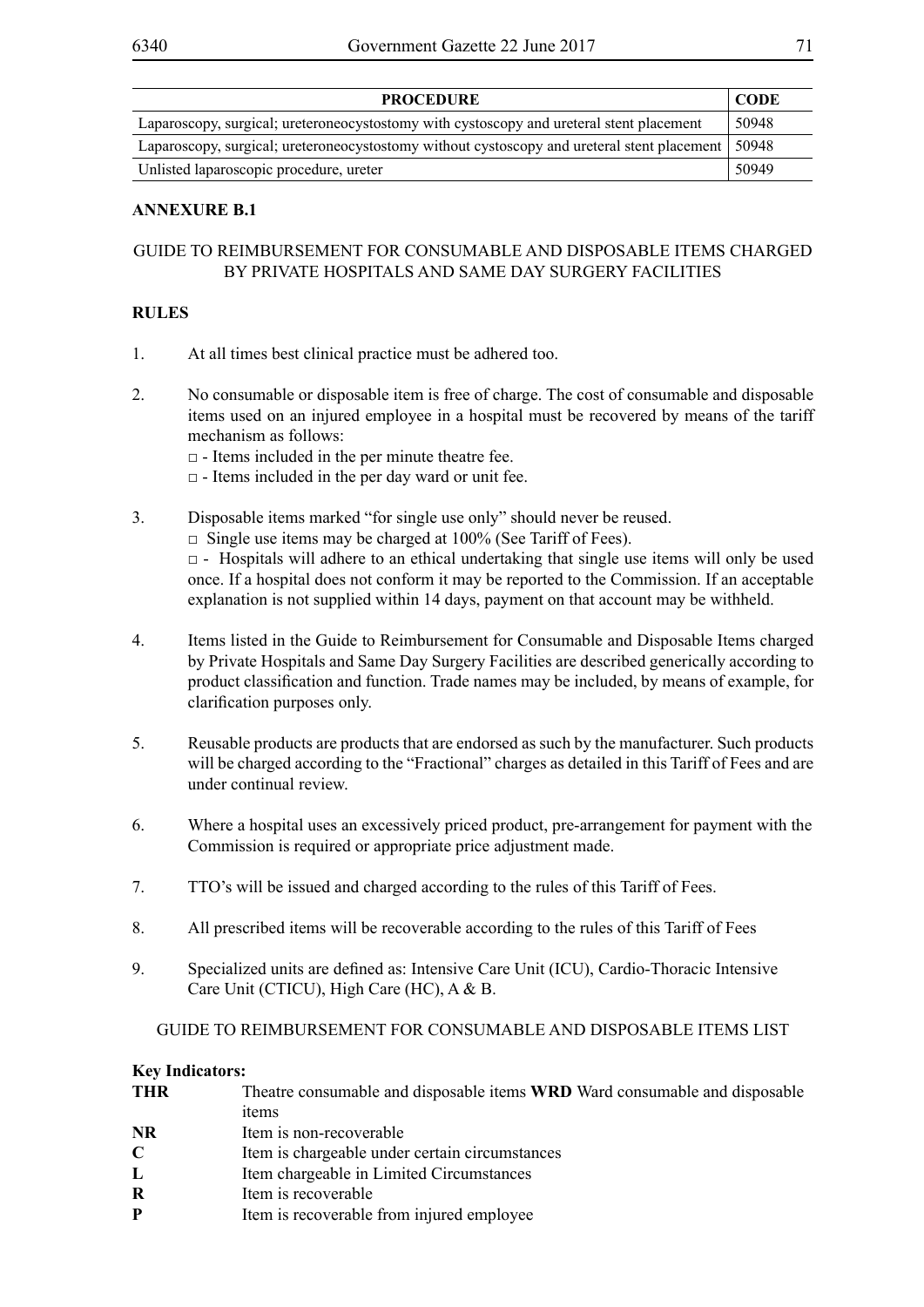| F   | Fractional (reusable) and is charged out on a pro-rata basis (as per Tariff of |
|-----|--------------------------------------------------------------------------------|
|     | Fees, section 5.5.1-5.5.4).                                                    |
| N/A | Not used/not applicable                                                        |
| ∽.  | $\mathbf{M}$ and $\mathbf{C}$ and $\mathbf{C}$                                 |

**Disposable** Means the manufacturer states one time use only.

S/U (Single use) Item = payable 100%

**Practice Code** References to the Tariff of Fees include 57/58, 76 and 77

| N <sub>0</sub>          | <b>PRODUCT</b>                                                           | <b>THEATRE</b> | <b>WARD</b>   | <b>COMMENT</b>                                                                                                                                                                                                                    |
|-------------------------|--------------------------------------------------------------------------|----------------|---------------|-----------------------------------------------------------------------------------------------------------------------------------------------------------------------------------------------------------------------------------|
| $\mathbf{1}$            | <b>Abdominal Swabs</b>                                                   | R              | C             | Chargeable in theatre. Chargeable in ward<br>for:<br>Severe septic cases, e.g. burns, laparotomy<br>cases, unsutured chests in Cardio-thoracic<br>ICU.<br>For other cases on motivation only and sub-<br>ject to case management. |
| $\sqrt{2}$              | Acetone                                                                  | <b>NR</b>      | <b>NR</b>     |                                                                                                                                                                                                                                   |
| $\overline{\mathbf{3}}$ | Adapters reusable                                                        | NR             | NR.           |                                                                                                                                                                                                                                   |
| $\overline{4}$          | Adapters disposable                                                      | $\mathcal{C}$  | $\mathbf C$   | Chargeable in cardio-thoracic packs only.<br>To be specified if not part of the pack                                                                                                                                              |
| 5                       | Aerochamber                                                              | <b>NR</b>      | <b>NR</b>     | One per stay.                                                                                                                                                                                                                     |
| 6                       | Alcohol/Spirits                                                          | <b>NR</b>      | NR.           |                                                                                                                                                                                                                                   |
| $\boldsymbol{7}$        | Alcohol Swabs (e.g. Preptic,<br>Webcol)                                  | NR.            | NR.           | For appropriate use in theatre and ward<br>and/or on prescription                                                                                                                                                                 |
| 8                       | Amalgam Caplets and all<br>dental composites                             | <b>NR</b>      | N/A           |                                                                                                                                                                                                                                   |
| 9                       | Ambubag                                                                  | <b>NR</b>      | NR.           |                                                                                                                                                                                                                                   |
| 10                      | Anaesthetic Circuits &<br>Masks - reusable                               | <b>NR</b>      | N/A           | Included in theatre basket                                                                                                                                                                                                        |
| 11                      | Anaesthetic Circuits<br>& Masks - disposable com-<br>ponents             | <b>NR</b>      | N/A           | Included in theatre basket                                                                                                                                                                                                        |
| 12                      | Anaesthetic Tray                                                         | <b>NR</b>      | <b>NR</b>     | Blue and Green gauze chargeable sepa-<br>rately                                                                                                                                                                                   |
| 13                      | Antipeol Ointment                                                        | <b>NR</b>      | $\mathcal{C}$ | When prescribed by a medical practitioner<br>as a full unit or part of a mixture.                                                                                                                                                 |
| 14                      | Antiseptics solutions<br>(Hibiscrub & Betadine)                          | <b>NR</b>      | <b>NR</b>     | Non-chargeable when used by staff or for<br>prepping of skin.                                                                                                                                                                     |
| 15                      | Antiseptics solutions<br>to injured employee (Hi-<br>biscrub &Betadine)  | <b>NR</b>      | $\mathbf C$   | Chargeable for use in burns.<br>On prescriptions for therapeutic reasons<br>only.                                                                                                                                                 |
| 16                      | Aortic/Vascular Punch -<br>reusable                                      | <b>NR</b>      | <b>NR</b>     |                                                                                                                                                                                                                                   |
| 17                      | Aortic/Vascular Punch -<br>disposable                                    | R              | N/A           | Single Use                                                                                                                                                                                                                        |
| 18                      | Aquapak, Respiflo, Sterimist<br>or equivalent disposable<br>humidifiers. | N/A            | $\mathcal{C}$ | One per 24 hours or part thereof with<br>administration of oxygen.                                                                                                                                                                |
| 19                      | Aqueous Cream - used as<br>body lotion                                   | <b>NR</b>      | <b>NR</b>     |                                                                                                                                                                                                                                   |
| 20                      | Aqueous Cream - other uses                                               | <b>NR</b>      | $\mathbf C$   | Chargeable when used as a therapeutic<br>agent, as part of the mixture and prescribed<br>by a doctor.                                                                                                                             |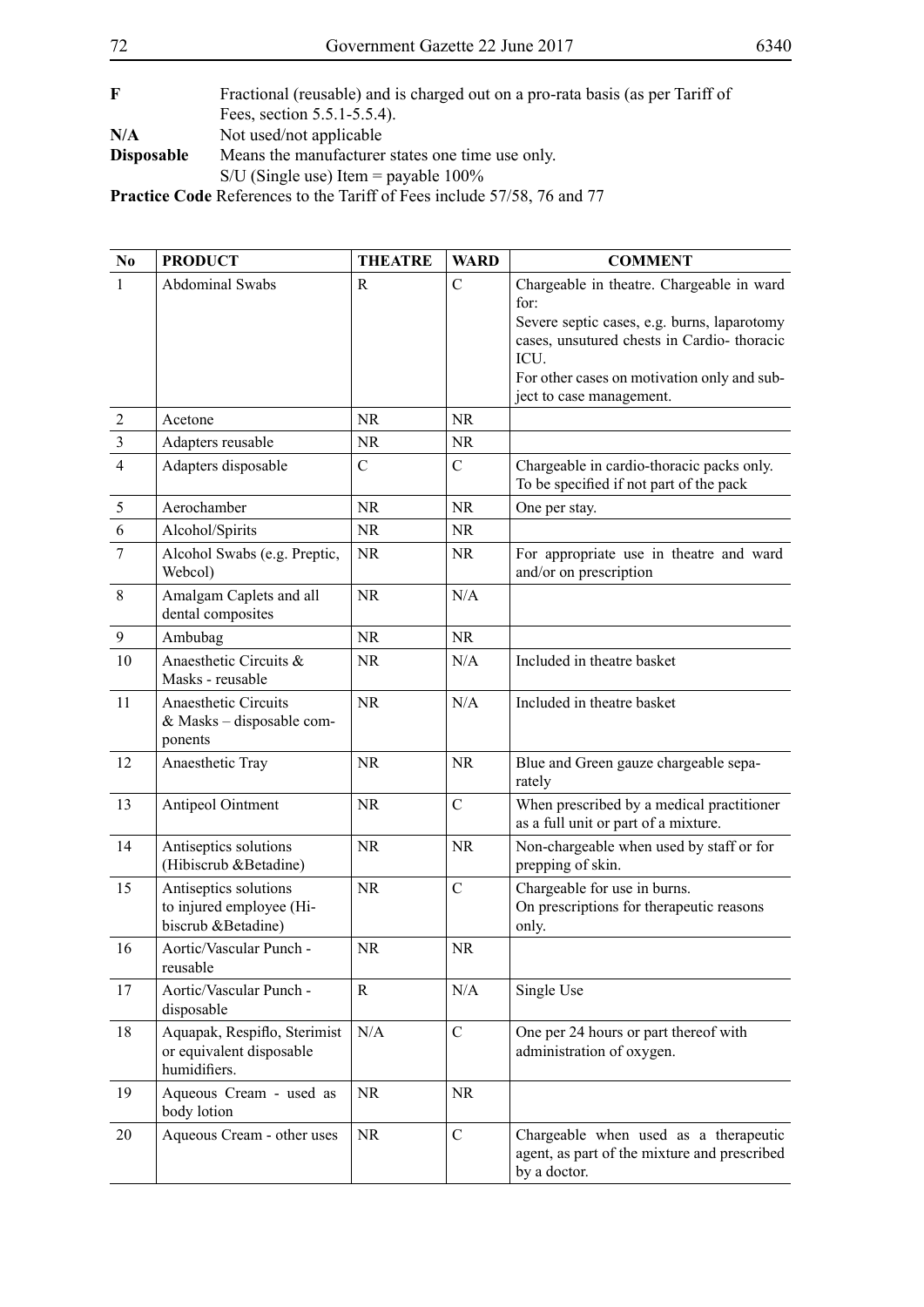| N <sub>0</sub> | <b>PRODUCT</b>                                                                    | <b>THEATRE</b> | <b>WARD</b>   | <b>COMMENT</b>                                                                                                                                                                                                                                                                                                                                                                          |
|----------------|-----------------------------------------------------------------------------------|----------------|---------------|-----------------------------------------------------------------------------------------------------------------------------------------------------------------------------------------------------------------------------------------------------------------------------------------------------------------------------------------------------------------------------------------|
| 21             | Arm Immobiliser (Sling)                                                           | NR.            | $\mathcal{C}$ | Chargeable when procedure related, e.g.<br>sling. One per arm per stay.                                                                                                                                                                                                                                                                                                                 |
| 22             | Arthrowand Disposable                                                             | $\mathcal{C}$  | <b>NR</b>     | Chargeable if used in the following<br>Procedures:                                                                                                                                                                                                                                                                                                                                      |
| 22.1           | Arthrowand                                                                        | $\mathcal{C}$  | <b>NR</b>     | Arthroscopy – knee, shoulder, ankle, ac-<br>romioplasty, sinovectomy - wrist,<br>lateral release - knee, wrist, acromiocla-<br>vicular release, decompresion of shoulder,<br>"frozen" shoulder, meniscectomy, ACL<br>reconstruction, PCL reconstruction Note:<br>Arthrowand can be used together with<br>Dyonic Blades for different requirements<br>per procedure eg. Tissue and Bone. |
| 22.2           | Spinal Arthrowand                                                                 | $\mathcal{C}$  | <b>NR</b>     | Spinal and Revision surgery, lumbar<br>dis- cectomy, cervical discectomy, spinal<br>tu- mour removal, intra-cranial tumour<br>remov- al, pliff-cage procedure, lumbar<br>revision surgery, lumbar instrumentation<br>and fusion, cervical cage infusion, percuta-<br>neous lum- bar disc coblatio                                                                                       |
| 22.3           | Plansmowand/Entecwand                                                             | $\mathcal{C}$  | <b>NR</b>     | Soft Pallate channeling, Nasal passage<br>channeling                                                                                                                                                                                                                                                                                                                                    |
| 26             | Bacterial/Viral Filters and<br>Humidifier Moisture Filters                        | $\overline{C}$ | $\mathcal{C}$ | One per theatre case.<br>One per 24 hours ventilation in specialized<br>units<br>One per 48 hours ventilation for Pall<br>breathing filters in specialized units.                                                                                                                                                                                                                       |
| 27             | Baumanometer                                                                      | <b>NR</b>      | NR.           |                                                                                                                                                                                                                                                                                                                                                                                         |
| 28             | Bentley Connectors-reuse-<br>able                                                 | <b>NR</b>      | <b>NR</b>     |                                                                                                                                                                                                                                                                                                                                                                                         |
| 29             | Bentley Connectors- dispos-<br>able                                               | $\overline{C}$ | $\mathcal{C}$ | To be specified if not a part of a pack.                                                                                                                                                                                                                                                                                                                                                |
| 30             | Betadine Products other than<br>antiseptics $\&$ soaps                            | <b>NR</b>      | $\mathcal{C}$ | Chargeable when procedure related e.g.<br>burns.                                                                                                                                                                                                                                                                                                                                        |
| 30             | <b>Biocide</b>                                                                    | <b>NR</b>      | <b>NR</b>     |                                                                                                                                                                                                                                                                                                                                                                                         |
| 32             | Biopsy Forceps - disposable                                                       | $\mathbf R$    | N/A           |                                                                                                                                                                                                                                                                                                                                                                                         |
| 33             | <b>Bipolar Forceps and Cables-</b><br>reusable                                    | <b>NR</b>      | NR.           |                                                                                                                                                                                                                                                                                                                                                                                         |
| 34             | Blades (scalpel) – disposable                                                     | $\mathbf R$    | $\mathbf R$   |                                                                                                                                                                                                                                                                                                                                                                                         |
| 35             | Blades - disposable (e.g.<br>Dyonics, Anspach and<br>all other disposable brands) | R              | N/A           | Guideline maximum of 3 blades for an ap-<br>propriate shoulder procedure or 2 for an<br>ap- propriate knee procedure. The use of<br>more to be motivated.                                                                                                                                                                                                                               |
| 36             | Blades - reusable                                                                 | F              | N/A           | Part chargeable as per this Tariff of Fees,<br>section 5.5.1                                                                                                                                                                                                                                                                                                                            |
| 37             | Blankets: Warm Air, dispos-<br>able                                               | $\mathcal{C}$  | $\mathcal{C}$ | Chargeable 100% when complying to the<br>criteria as per this Tariff of Fees, section<br>5.5.4<br>Other uses to be motivated by doctor.                                                                                                                                                                                                                                                 |
| 38             | Blankets: Warm Air, reuse-<br>able                                                | F              | F             | Part chargeable 33.3% as per Tariff of<br>Fees, section 5.5.4.<br>Other uses to be motivated by doctor.                                                                                                                                                                                                                                                                                 |
| 39             | Body Lotions, Powders,<br>Creams, Oils and Shampoos                               | N/A            | $\mathcal{C}$ | Chargeable when procedure related.                                                                                                                                                                                                                                                                                                                                                      |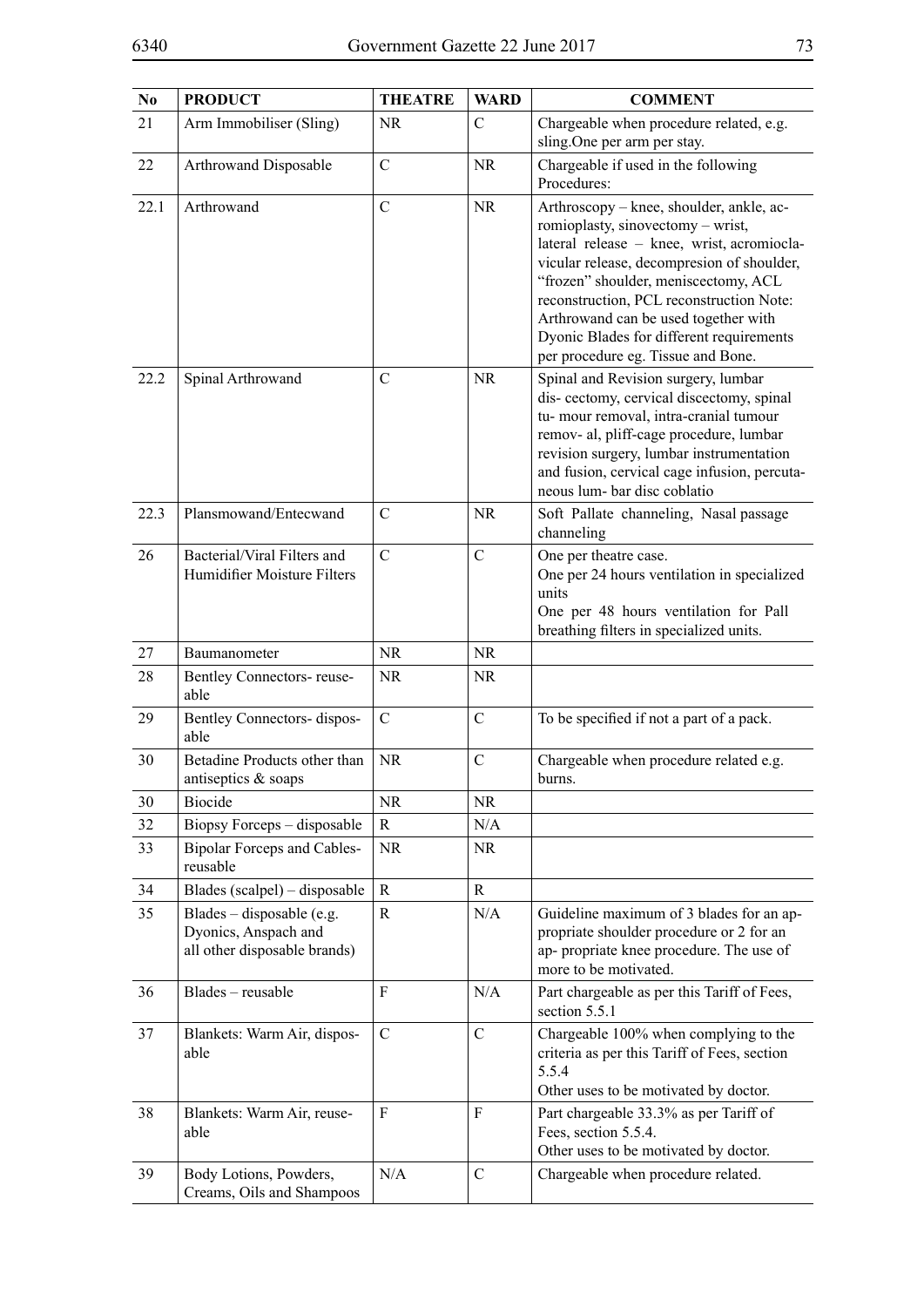| N <sub>0</sub> | <b>PRODUCT</b>                                           | <b>THEATRE</b> | <b>WARD</b>    | <b>COMMENT</b>                                                                                                                                                                 |
|----------------|----------------------------------------------------------|----------------|----------------|--------------------------------------------------------------------------------------------------------------------------------------------------------------------------------|
| 42             | Bulb Syringes - glass                                    | <b>NR</b>      | <b>NR</b>      |                                                                                                                                                                                |
| 43             | Bulb Syringes - disposable                               | R              | $\mathbf C$    | One per injured employee per stay. Blad-<br>der irrigation only in wards.                                                                                                      |
| 44             | Burrs - reusable                                         | $\mathbf{F}$   | N/A            | Part charge as per this Tariff of Fees, sec-<br>tion<br>5.5.1                                                                                                                  |
| 45             | Burrs: Dental surgery includ-<br>ing disposable          | <b>NR</b>      | <b>NR</b>      | Included in the dental practitioners' fee                                                                                                                                      |
| 46             | Burrs - disposable                                       | $\mathbf R$    | N/A            |                                                                                                                                                                                |
| 49             | Capnograph Set - disposable                              | <b>NR</b>      | <b>NR</b>      | Included in Zero based Tariff                                                                                                                                                  |
| 50             | Cetavlon                                                 | <b>NR</b>      | <b>NR</b>      |                                                                                                                                                                                |
| 51             | Chlorhexidine Solution                                   | <b>NR</b>      | NR.            |                                                                                                                                                                                |
| 52             | Chloromycetin Applicaps                                  | R              | $\mathcal{C}$  | Two per day in ICU for unconscious or se-<br>dated ventilated injured employees on pre-<br>scription.                                                                          |
| 53             | <b>Chlorine Antiseptics</b><br>(e.g. Biocide)            | <b>NR</b>      | <b>NR</b>      |                                                                                                                                                                                |
| 54             | Cidex                                                    | <b>NR</b>      | <b>NR</b>      |                                                                                                                                                                                |
| 55             | Codman Markers - sterile                                 |                |                | See Marking Pen                                                                                                                                                                |
| 56             | Collection Charges - Pathol-<br>ogy                      | <b>NR</b>      | <b>NR</b>      |                                                                                                                                                                                |
| 57             | Connectors - reusable                                    | NR             | <b>NR</b>      |                                                                                                                                                                                |
| 58             | Connectors - disposable                                  | $\mathcal{C}$  | $\mathsf{C}$   | To be specified if not a part of pack. (e.g.<br>Bentley or Cobe)                                                                                                               |
| 59             | Creams & Ointments e.g.<br>Terra-Cortril, Anethaine      | $\overline{C}$ | $\overline{C}$ | Only full tube chargeable. Prescription<br>required.                                                                                                                           |
| 62             | Cutters - reusable                                       | ${\bf F}$      | $\rm N/A$      | Part chargeable as per this Tariff of Fees,<br>section 5.5.1                                                                                                                   |
| 63             | Cutters - disposable                                     | $\mathbb{R}$   | $\rm N/A$      | Single Use                                                                                                                                                                     |
| 64             | Cytology Brushes - dispos-<br>able                       | $\mathcal{C}$  | N/A            | Fully recoverable if supplied by hospital.                                                                                                                                     |
| 65             | Datex Sampling Line                                      | $\rm NR$       | $\rm NR$       |                                                                                                                                                                                |
| 66             | Daylee Towels                                            | NR.            | <b>NR</b>      |                                                                                                                                                                                |
| 67             | Depilatory Creams                                        | NR.            | <b>NR</b>      |                                                                                                                                                                                |
| 68             | Dettol                                                   |                |                |                                                                                                                                                                                |
| 69             | Diagnostic Strips - Blood $&$<br>Urine (Routine Testing) | <b>NR</b>      | <b>NR</b>      |                                                                                                                                                                                |
| 70             | Diagnostic Strips - Blood                                | N/A            | $\mathbf C$    | Diabetic injured employee -account to<br>state<br>Diabetic.<br>Chargeable in the case of injured employ-<br>ees receiving hyperalimentation or in ICU/<br>HC / NICU/ NHC units |
| 72             | Diathermy Equipment                                      | <b>NR</b>      | <b>NR</b>      |                                                                                                                                                                                |
| 73             | Diathermy reusable -<br>pencils, handles                 | F              | N/A            | Part charge as per this Tariff of Fees, sec-<br>tion<br>5.5.4                                                                                                                  |
| 74             | Diathermy disposable items<br>-e.g. pencils, handles     | R              | N/A            | Single Use                                                                                                                                                                     |
| 75             | Diathermy Plates -<br>disposable                         | R              | N/A            | Chargeable to a maximum of<br>N\$146.40 each                                                                                                                                   |
| 76             | Dinamapp Machine & Cuff                                  | <b>NR</b>      | <b>NR</b>      |                                                                                                                                                                                |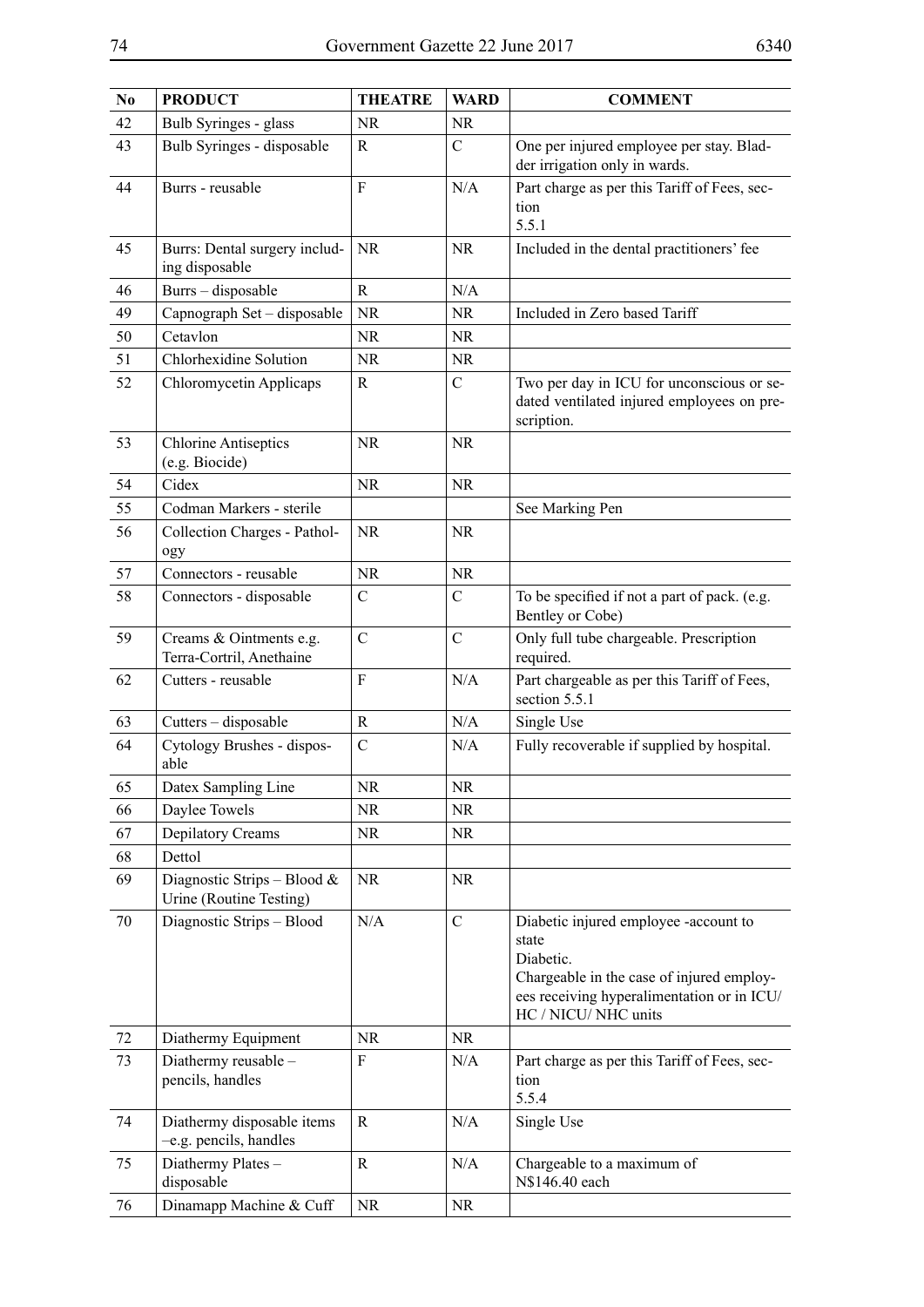| $\mathbf{N}\mathbf{0}$ | <b>PRODUCT</b>                                                                                                | <b>THEATRE</b> | <b>WARD</b>   | <b>COMMENT</b>                                                                                                                                                                                                                                                                                                            |
|------------------------|---------------------------------------------------------------------------------------------------------------|----------------|---------------|---------------------------------------------------------------------------------------------------------------------------------------------------------------------------------------------------------------------------------------------------------------------------------------------------------------------------|
| 77                     | Disinfectants                                                                                                 | NR             | <b>NR</b>     |                                                                                                                                                                                                                                                                                                                           |
| 78                     | Douche Cans - Reusable                                                                                        | NR.            | NR            | Reusables never chargeable                                                                                                                                                                                                                                                                                                |
| 80.1                   | Drapes - Camera Towel- dis-<br>posable                                                                        | <b>NR</b>      | N/A           | Included in the tariff                                                                                                                                                                                                                                                                                                    |
| 80.2                   | Drapes - Camera Towel-re-<br>usable                                                                           | <b>NR</b>      | N/A           |                                                                                                                                                                                                                                                                                                                           |
| 80.3                   | Drapes - Instrument Holders                                                                                   | $\mathcal{C}$  | N/A           | Cranial Procedures only                                                                                                                                                                                                                                                                                                   |
| 80.4                   | Drapes - Incise                                                                                               | $\mathbf R$    | N/A           | As per this Tariff of Fees, section 5.15                                                                                                                                                                                                                                                                                  |
| 80.5                   | Drapes - Mayo Covers                                                                                          | NR             | <b>NR</b>     |                                                                                                                                                                                                                                                                                                                           |
| 80.6                   | Drapes - Microscope                                                                                           | <b>NR</b>      | N/A           | Included in the tariff                                                                                                                                                                                                                                                                                                    |
| 80.7                   | Drapes - Non-Woven and<br>Paper Based, Plastic or Poly-<br>ethylene based-disposable<br>(e.g. Barrier Drapes) | $\overline{C}$ | N/A           | Chargeable when used in the following pro-<br>cedures:<br>Hip, knee, shoulder and elbow joint re-<br>placements, open heart and cardiac bypass<br>surgery, vascular surgery (angiography in<br>cath lab), neuro-surgery (brain and spinal<br>cord), arthroscopy of hip, shoulder, knee or<br>elbow joints, spinal surgery |
| 80.8                   | Drapes - Ophthalmic                                                                                           | R              | N/A           | As per this Tariff of Fees, section 5.15                                                                                                                                                                                                                                                                                  |
| 80.9                   | Drapes - Waterproof                                                                                           | $\mathcal{C}$  | NR            | As per this Tariff of Fees for section<br>5.6. Procedure indicated e.g cystoscopy,<br>arthroscopy                                                                                                                                                                                                                         |
| 81                     | Draw Sheets                                                                                                   | <b>NR</b>      | NR            |                                                                                                                                                                                                                                                                                                                           |
| 82                     | Drills - reusable                                                                                             | F              | N/A           | Part chargeable as per Tariff of Fees sec-<br>tion<br>5.5.1 eg Maxilla Facial Procedures                                                                                                                                                                                                                                  |
| 83                     | Drills - disposable                                                                                           | R              | N/A           | Single use (chargeable in Maxilla Facial<br>Procedures)                                                                                                                                                                                                                                                                   |
| 84                     | Drills - disposable- Dental<br>Surgery                                                                        | <b>NR</b>      | <b>NR</b>     | Included in the dental practitioners' fee                                                                                                                                                                                                                                                                                 |
| 85                     | Drops - Eye/Ear/Nose                                                                                          | $\overline{C}$ | <b>NR</b>     | Theatre – eye drops only in theatre<br>When prescribed by doctor.                                                                                                                                                                                                                                                         |
| 86                     | Duratears, Cleargel                                                                                           | <b>NR</b>      | $\mathbf C$   | For long term sedated ventilated injured<br>employees. (Only when full tube is used.)<br>Prescribed by a doctor.                                                                                                                                                                                                          |
| 87                     | <b>EABS</b>                                                                                                   | <b>NR</b>      | <b>NR</b>     |                                                                                                                                                                                                                                                                                                                           |
| 88                     | ECG - Equipment                                                                                               | <b>NR</b>      | <b>NR</b>     |                                                                                                                                                                                                                                                                                                                           |
| 89                     | $ECG - Electrodes$                                                                                            | R              | R             | Single Use                                                                                                                                                                                                                                                                                                                |
| 90                     | $ECG-Paper$                                                                                                   | NR             | R             | Theatre/Recovery – Case Manager to mo-<br>tivate.                                                                                                                                                                                                                                                                         |
| 91                     | <b>Elastoplast Rolls/Strapping</b>                                                                            | $\mathcal{C}$  | $\mathcal{C}$ | Rolls chargeable when appropriate eg skin<br>transplants. Non-recoverable when used as<br>restraining strapping.                                                                                                                                                                                                          |
| 92                     | <b>Electro Surgical Diathermy</b><br>- Handles and Pencils<br>Disposable                                      | R              | N/A           | See item 74                                                                                                                                                                                                                                                                                                               |
| 93                     | Electrode Tip Cleaner-<br>disposable (e.g. Scrape Eeze,<br>Friction Pads)                                     | <b>NR</b>      | <b>NR</b>     |                                                                                                                                                                                                                                                                                                                           |
| 94                     | Endoscopic – disposables                                                                                      | $\mathcal{C}$  | N/A           | See Endoscopic Procedure List attached.                                                                                                                                                                                                                                                                                   |
| 95                     | Endotracheal Introducers -<br>reusable                                                                        | <b>NR</b>      | NR.           |                                                                                                                                                                                                                                                                                                                           |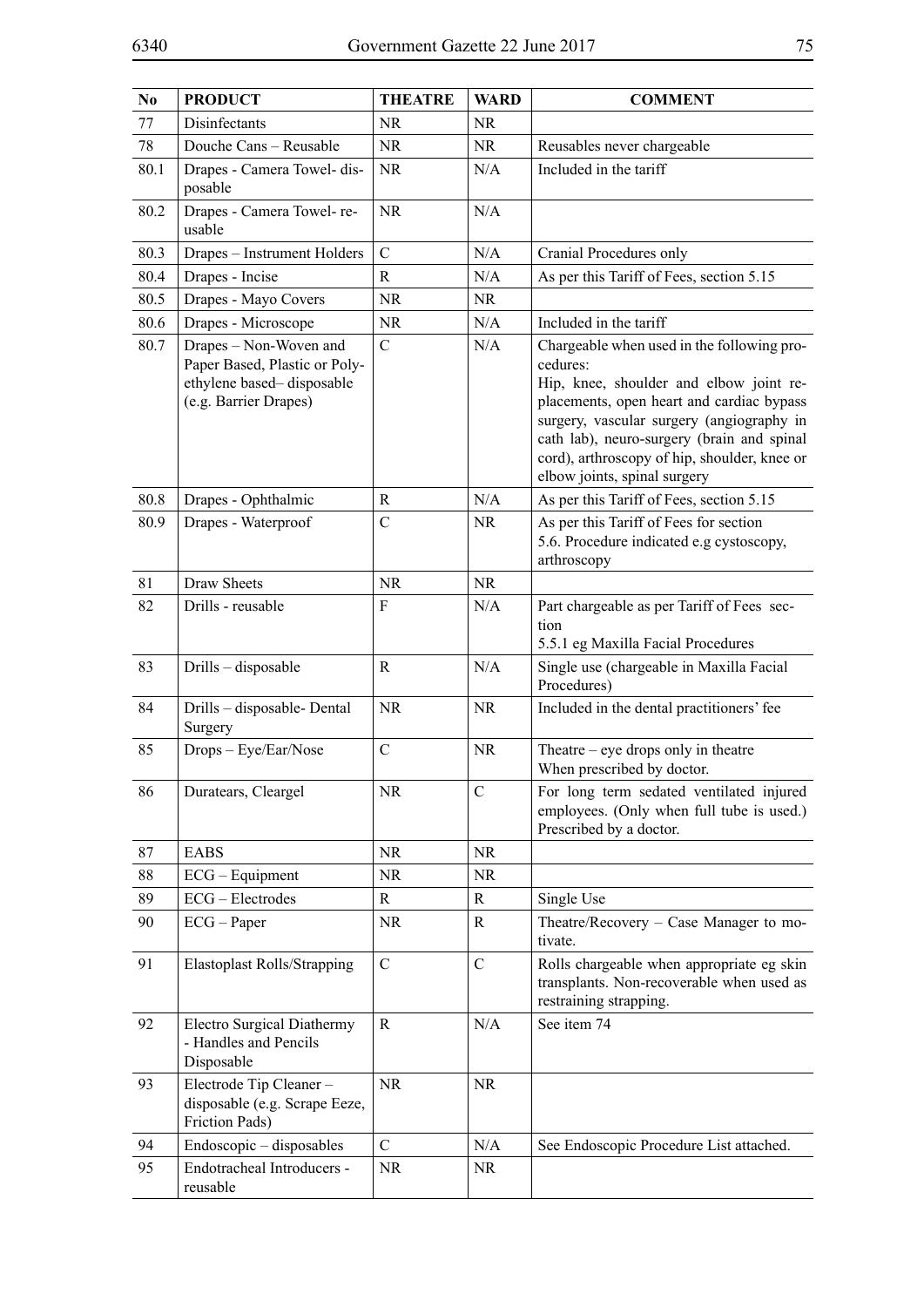| N <sub>0</sub> | <b>PRODUCT</b>                                                                   | <b>THEATRE</b> | <b>WARD</b>   | <b>COMMENT</b>                                                                                                                                                                                                                                                                                                                                                                                        |
|----------------|----------------------------------------------------------------------------------|----------------|---------------|-------------------------------------------------------------------------------------------------------------------------------------------------------------------------------------------------------------------------------------------------------------------------------------------------------------------------------------------------------------------------------------------------------|
| 96             | <b>ENT Burrs</b>                                                                 | $\mathcal{C}$  | N/A           |                                                                                                                                                                                                                                                                                                                                                                                                       |
| 99             | Epidural Kit/Set                                                                 | $\mathcal{C}$  | N/A           | Epidural Kit chargeable in all cases except<br>maternity.<br>Not to be charged when fee is charged.                                                                                                                                                                                                                                                                                                   |
| 100            | Ether                                                                            | <b>NR</b>      | NR            |                                                                                                                                                                                                                                                                                                                                                                                                       |
| 101            | Eusol                                                                            | <b>NR</b>      | C             | For septic wound dressing                                                                                                                                                                                                                                                                                                                                                                             |
| 102            | <b>External Fixators</b>                                                         | R              | N/A           | Pre-authorisation by the Commission re-<br>quired. Supplier's invoice to accompany<br>account.                                                                                                                                                                                                                                                                                                        |
| 103            | Face Cloth & Toothbrush                                                          | <b>NR</b>      | <b>NR</b>     |                                                                                                                                                                                                                                                                                                                                                                                                       |
| 104            | Face Masks                                                                       | <b>NR</b>      | C             | For reverse barrier nursing only<br>(Head covers and overshoes non-charge-<br>able.)                                                                                                                                                                                                                                                                                                                  |
| 105            | Films, Video Prints, Com-<br>pact<br>Discs, Thermal Paper                        | $\mathcal{C}$  | NR            | Refer to this Tariff of Fees for section 3.3 -<br>item 075: one fee per procedure                                                                                                                                                                                                                                                                                                                     |
| 106            | Films, Video Prints, Com-<br>pact Discs - disposables<br>(Endoscopic Procedures) | <b>NR</b>      | <b>NR</b>     |                                                                                                                                                                                                                                                                                                                                                                                                       |
| 107            | <b>Fluoroshield Gloves</b>                                                       | F              | N/A           | As per Tariff of Fees for section 5.5.4,<br>item<br>441                                                                                                                                                                                                                                                                                                                                               |
| 108            | Foley's Temp Catheter                                                            | $\mathcal{C}$  | N/A           | On motivation<br>Maximum of N\$989.00<br>Cardiac only                                                                                                                                                                                                                                                                                                                                                 |
| 109            | Formalin in Saline                                                               | <b>NR</b>      | <b>NR</b>     |                                                                                                                                                                                                                                                                                                                                                                                                       |
| $110\,$        | Fosenema / Len-o-lax                                                             | N/A            | R             | When prescribed.                                                                                                                                                                                                                                                                                                                                                                                      |
| 111            | Funnel Tubing See tubing                                                         |                |               |                                                                                                                                                                                                                                                                                                                                                                                                       |
| 112            | Gigly Saw Blade -<br>disposable                                                  | R              |               | Single Use                                                                                                                                                                                                                                                                                                                                                                                            |
| 113            | Gigly Saw Blades - reusable                                                      | $\rm F$        | N/A           | As per Tariff of Fees for section 5.5.1                                                                                                                                                                                                                                                                                                                                                               |
| 114            | <b>Glass Syringes</b>                                                            | <b>NR</b>      | <b>NR</b>     |                                                                                                                                                                                                                                                                                                                                                                                                       |
| 115            | Gloves - Non-Sterile                                                             | <b>NR</b>      | $\mathsf C$   | Chargeable only for reverse barrier nurs-<br>ing, motivation required.                                                                                                                                                                                                                                                                                                                                |
| 116            | Gloves – Sterile (Surgical)                                                      | R              | $\mathcal{C}$ | Chargeable for incisional procedures,<br>e.g. CVP lines and major wound dressing<br>(burns).<br>Not chargeable with tray                                                                                                                                                                                                                                                                              |
| 117            | Gloves - Sterile<br>(Examination)                                                | N/A            | $\mathcal{C}$ | For minor sterile procedures in the ward<br>e.g. suction, catheterisation. Non-charge-<br>able with tray                                                                                                                                                                                                                                                                                              |
| 118            | Glucometer                                                                       | N/A            | N/A           | TTO only if authorised by Commission.<br>Otherwise for injured employee's private<br>account.                                                                                                                                                                                                                                                                                                         |
| 119            | Gowns - disposable Theatre                                                       | $\mathbf C$    | N/A           | Chargeable for specific procedures only:<br>Hip, knee, shoulder and elbow joint re-<br>placements, open heart and cardiac bypass<br>surgery, vascular surgery, neuro-surgery<br>(brain and spinal cord), arthroscopy of<br>hip, shoulder, knee or elbow joints, spinal<br>surgery<br>For surgical team only (max 4). (20%)<br>Maximum price N\$266.80 per gown (to be<br>revised with price changes.) |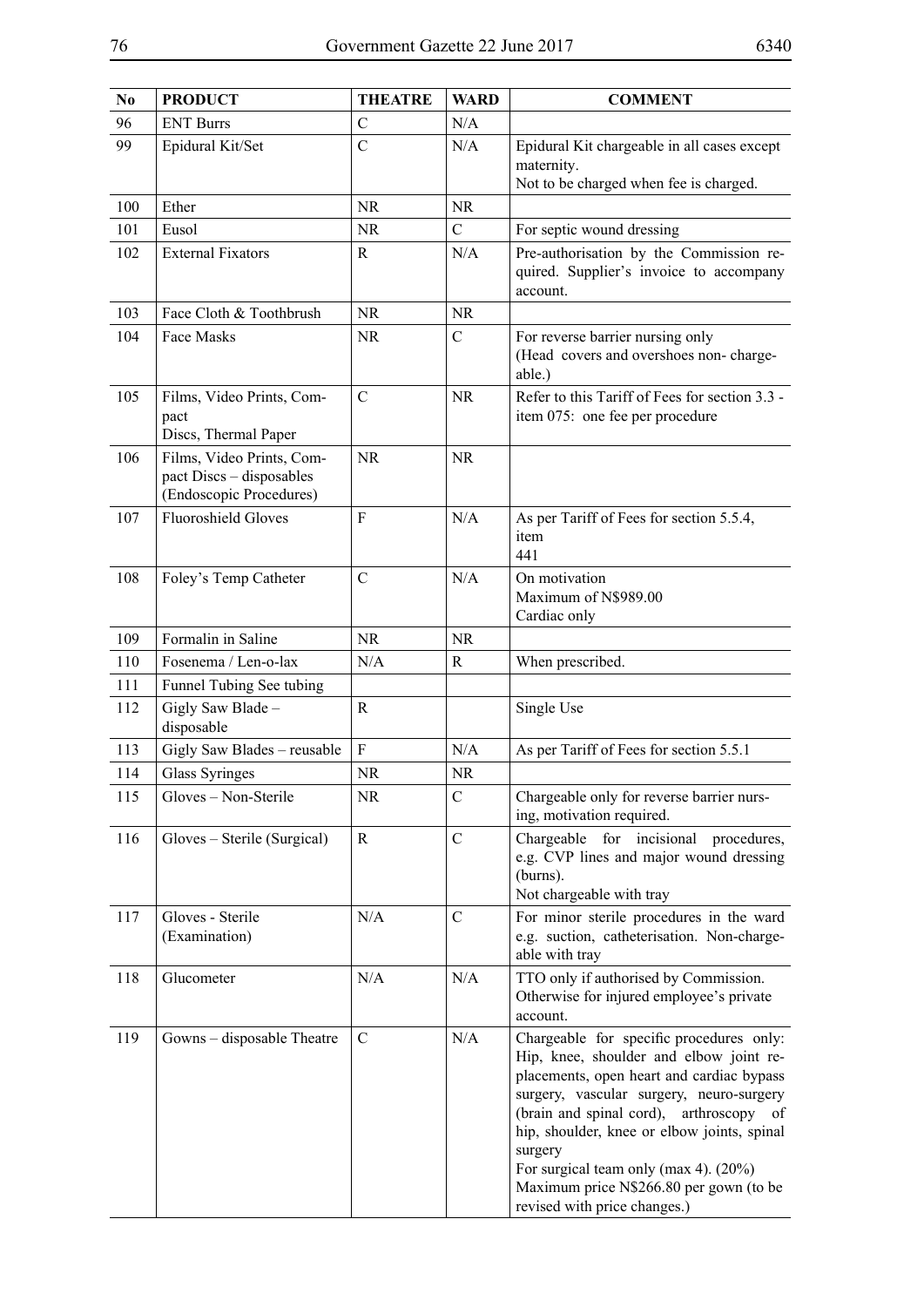| $\bf No$ | <b>PRODUCT</b>                                                           | <b>THEATRE</b>   | <b>WARD</b>   | <b>COMMENT</b>                                                                                                             |  |
|----------|--------------------------------------------------------------------------|------------------|---------------|----------------------------------------------------------------------------------------------------------------------------|--|
| 120      | Gowns - disposable Wards                                                 | N/A              | $\mathcal{C}$ | Chargeable for reverse barrier nursing and<br>severe burns - motivation to accompany<br>account.                           |  |
| 121      | Hand/Foot Switching Pencil<br>- reusable                                 | $\mathbf{F}$     | N/A           | Part chargeable as per this Tariff of Fees,<br>section 5.5.4 (see item 73)                                                 |  |
| 122      | Hand/Foot Switching Pencil<br>- disposable                               | $\mathbf R$      | N/A           | See item 74. Single use                                                                                                    |  |
| 123      | Harmonic Scalpel, or equiva-<br>lent components - reusable.              | ${\bf F}$        | N/A           | Chargeable as per Tariff of Fees for section<br>5.5.3                                                                      |  |
| 124      | Harmonic Scalpel, or equiva-<br>lent - disposable components             | $\mathbf R$      | N/A           | Single use                                                                                                                 |  |
| 125      | Head Strap for CPAP                                                      | N/A              | $\mathcal{C}$ | Chargeable when diagnosis related, e.g.<br>burns/infectious diseases.                                                      |  |
| 126      | Heart/Lung Machine                                                       | <b>NR</b>        | <b>NR</b>     |                                                                                                                            |  |
| 127      | Hibitane Solution - sachets                                              | <b>NR</b>        | <b>NR</b>     | On prescription to take home                                                                                               |  |
| 129      | Hoods, Shield and Gown<br>combination -<br>disposable<br>(e.g. Charnley) | $\mathcal{C}$    | N/A           | On motivation<br>Up to N\$249.30 per set Maximum of 3<br>charges                                                           |  |
| 131      | Humidifier - disposable                                                  | N/A              | $\mathcal{C}$ | One per 24 hours or part thereof whilst on<br>oxygen on active humidification.                                             |  |
| 132      | Humidifying Chamber<br>- disposable (e.g. Fisher<br>Paykel)              | N/A              | $\mathcal{C}$ | One per LOS in specialized units                                                                                           |  |
| 133      | Hydrogen Peroxide                                                        | <b>NR</b>        | NR.           |                                                                                                                            |  |
| 134      | Ice Pack/Cold Pack- dispos-<br>able                                      | N/A              | $\mathcal{C}$ | Appropriate procedures only.                                                                                               |  |
| 135      | Incontinence Products -<br><b>Linen Savers</b>                           | <b>NR</b>        | $\mathcal{C}$ | Chargeable for incontinent patients only.                                                                                  |  |
| 136      | Incontinence Products - Pads<br>(e.g. sanitary)                          | $\mathbf C$      | $\mathcal{C}$ | Procedure related or to replace the dressing.<br>Others to be charged to patient's private ac-<br>count.                   |  |
| 137      | Incontinence Products -<br>Draw Sheet                                    | <b>NR</b>        | <b>NR</b>     |                                                                                                                            |  |
| 138      | Incontinence Products - Pads<br>e.g. Besure/Molicare                     | N/A              | P             |                                                                                                                            |  |
| 141      | Jacques Catheters                                                        | <b>NR</b>        | NR.           |                                                                                                                            |  |
| 142      | K Y Jelly - Tubes                                                        | <b>NR</b>        | NR.           | On prescription                                                                                                            |  |
| 143      | K Y Jelly - Sachets                                                      | R                | R             | Procedure related                                                                                                          |  |
| 144      | Lacrilube                                                                | NR.              | $\mathcal{C}$ | For long term sedated ventilated injured<br>employees. (Only when full tube is used).<br>Prescribed by a doctor.           |  |
| 145      | Lancets, Autolets, Softclix                                              | <b>NR</b>        | $\mathcal{C}$ | For diabetic patients -account to state Dia-<br>betic. For hyperalimentation Chargeable in<br>ICU /NICU /HC /NHC A&B Units |  |
| 146      | Laryngeal Masks                                                          | F                | N/A           | 2.5% as per Tariff of Fees for section 5.5.4,<br>item 435                                                                  |  |
| 147      | Laser Components - reusable                                              | $\boldsymbol{F}$ | N/A           | Part chargeable as per Tariff of Fees for<br>section 5.5.2                                                                 |  |
| 148      | Laser Components - dispos-<br>able                                       | R                | N/A           | Single Use                                                                                                                 |  |
| 149      | Latex Tubing                                                             |                  |               | Refer to Tubing                                                                                                            |  |
|          |                                                                          |                  |               |                                                                                                                            |  |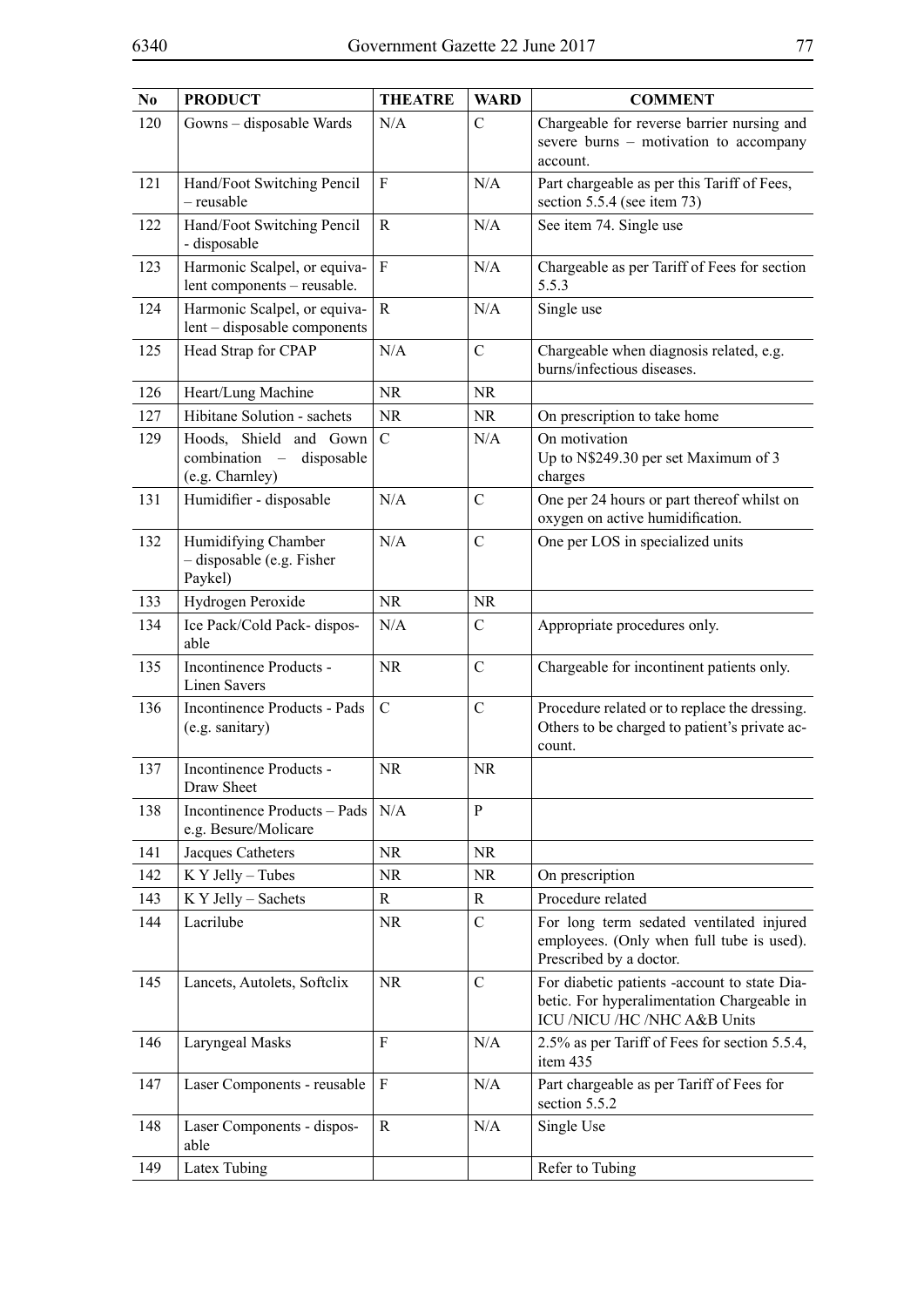| N <sub>0</sub> | <b>PRODUCT</b>                                       | <b>THEATRE</b> | <b>WARD</b>   | <b>COMMENT</b>                                                                                                                                                                  |
|----------------|------------------------------------------------------|----------------|---------------|---------------------------------------------------------------------------------------------------------------------------------------------------------------------------------|
| 150            | Laundry Bags - Soluble                               | NR.            | $\mathcal{C}$ | Chargeable for barrier nursing (septic cases<br>only). 2 bags per day per injured employee<br>as per item 269                                                                   |
| 151            | Ligasure Electrode - Dispos-<br>able components only | R              | N/A           | See item 74, Single Use                                                                                                                                                         |
| 152            | Limb Holder - disposable<br>(Restrainer)             | N/A            | $\mathcal{C}$ | 1 per limb per injured employee per stay<br>on motivation.                                                                                                                      |
| 153            | Liquid Soaps                                         | <b>NR</b>      | <b>NR</b>     | Non-chargeable when used by staff or for<br>prepping of skin.                                                                                                                   |
| 154            | Loan Set Fee                                         | <b>NR</b>      | <b>NR</b>     |                                                                                                                                                                                 |
| 155            | Magil Mapleson Circuit                               | NR.            | NR            | Included in theatre basket                                                                                                                                                      |
| 156            | Marking Pen - sterile (e.g.<br>Codman Marker)        | $\mathcal{C}$  | NR            | Procedure related: Craniotomy, neuro &<br>spinal, skin flaps, keratotomy                                                                                                        |
| 157            | Mask for Anaesthetics                                | <b>NR</b>      | NR            |                                                                                                                                                                                 |
| 158            | Maternity Per Diem Fee                               | $\mathcal{C}$  | N/A           | Ethical products are chargeable                                                                                                                                                 |
| 160            | <b>Meal Supplements</b>                              | NR.            | NR            | On motivation                                                                                                                                                                   |
| 161            | Medically prescribed meals                           | N/A            | C             | Based on diagnosis<br>Refer to attached Medically Prescribed<br>Meals                                                                                                           |
| 163            | Mentor Cable - reusable                              | <b>NR</b>      | NR            |                                                                                                                                                                                 |
| 164            | Mentor Cable - disposable                            | <b>NR</b>      | NR            | Included in Zero Based                                                                                                                                                          |
| 165            | Mercurochrome & Methio-<br>late                      | <b>NR</b>      | NR            | Chargeable when prescribed for therapeu-<br>tic reasons.                                                                                                                        |
| 166            | Micro Retractor                                      | <b>NR</b>      | NR            |                                                                                                                                                                                 |
| 167            | <b>Milk Substitutes</b>                              | <b>NR</b>      | NR.           |                                                                                                                                                                                 |
| 168            | Milton                                               | <b>NR</b>      | NR            |                                                                                                                                                                                 |
| 169            | Mixing Systems for Cement                            | $\mathcal{C}$  | N/A           | Chargeable as part of prosthesis, to be in-<br>cluded in prosthesis invoice, which accom-<br>panies account.<br>Note: Cement containing anti-biotic to be<br>charged separately |
| 170            | Monitors                                             | <b>NR</b>      | $\mathcal{C}$ | Equipment fee chargeable in High Care and<br>Wards when an injured employee is moni-<br>tored. Item 231.<br>Non-Chargeable in ICU.                                              |
| 173            | Nasal Cannula - disposable                           | N/A            | $\mathcal{C}$ | One per stay if oxygen is administered.                                                                                                                                         |
| 174            | Nebulising Mask - dispos-<br>able                    | N/A            | $\mathcal{C}$ | One per stay if injured employee is nebu-<br>lised.                                                                                                                             |
| 175            | Nebulising Mask - Trachea                            | N/A            | $\mathcal{C}$ | One per stay if injured employee is nebu-<br>lised.                                                                                                                             |
| 177            | Neuro Sucker - disposable                            | $\mathbf C$    | N/A           | Neuro cases only                                                                                                                                                                |
| 178            | <b>Nursing Services</b>                              | <b>NR</b>      | NR            |                                                                                                                                                                                 |
| 179            | Operating Instruments-reus-<br>able                  | NR.            | NR            |                                                                                                                                                                                 |
| 180            | Opticlude in Theatre                                 | <b>NR</b>      |               | Eyepads in theatre basket                                                                                                                                                       |
| 181            | Oximeter                                             | $\rm NR$       | <b>NR</b>     |                                                                                                                                                                                 |
| 184            | Oxygen Analysers, Hoods,<br>Attachments - reusable   | <b>NR</b>      | NR            |                                                                                                                                                                                 |
| 185            | Oxygen Analysers, Hoods,<br>Attachments - disposable | $\mathbf C$    | $\mathcal{C}$ |                                                                                                                                                                                 |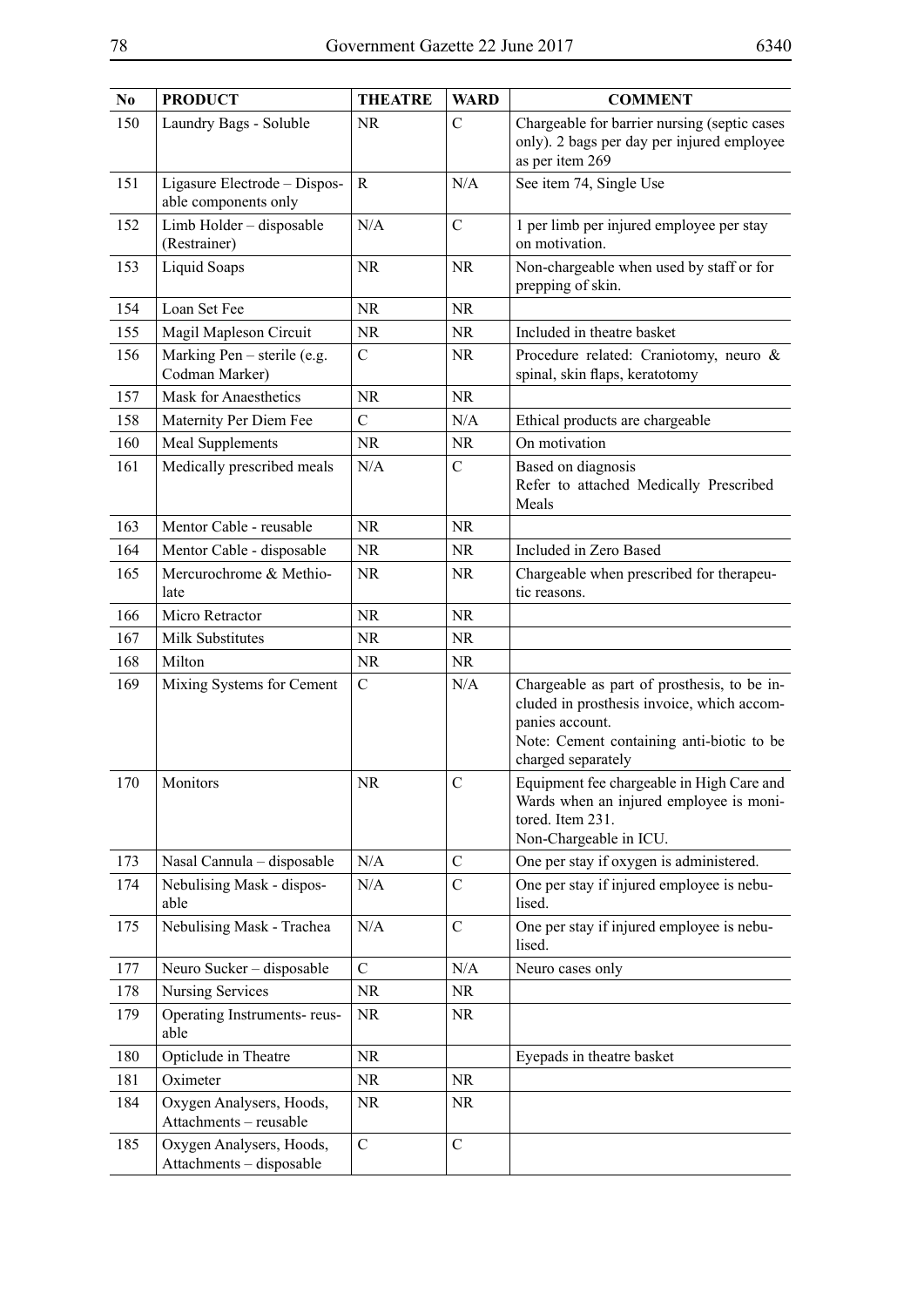| N <sub>0</sub> | <b>PRODUCT</b>                                              | <b>THEATRE</b> | <b>WARD</b>   | <b>COMMENT</b>                                                                                                                                                                                                                                                                                                                                                                                                                                           |
|----------------|-------------------------------------------------------------|----------------|---------------|----------------------------------------------------------------------------------------------------------------------------------------------------------------------------------------------------------------------------------------------------------------------------------------------------------------------------------------------------------------------------------------------------------------------------------------------------------|
| 186            | Oxygen Mask + tubing-<br>disposable                         | $\mathcal{C}$  | $\mathcal{C}$ | In recovery if oxygen is administered post<br>operatively.<br>One per hospital stay in total.                                                                                                                                                                                                                                                                                                                                                            |
| 187            | Pacing Wire and Cables -<br>disposable                      | $\mathbf C$    | N/A           | Must be procedure related.<br>Maximum 1 cable and 2 wires, excess to<br>be motivated.                                                                                                                                                                                                                                                                                                                                                                    |
| 188            | Packing Fee                                                 | NR             | <b>NR</b>     |                                                                                                                                                                                                                                                                                                                                                                                                                                                          |
| 189            | PCA Pump - reusable<br>(equipment fee and dispos-<br>ables) | <b>NR</b>      | $\mathcal{C}$ | As per Tariff of Fees for item 230.<br>One per injured employee per day, maxi-<br>mum 48 hours.<br>Not applicable in ICU and specialized<br>units. 1 per injured employee for maxi-<br>mum<br>of 48 hours in ward<br>Chargeable in the following instances: Ma-<br>jor joint replacement, open, upper abdomi-<br>nal surgery, severe burns, thoracotomies<br>(motivation by practitioner), intractable<br>pain associated with malignancy                |
| 190            | PCA Pumps - disposable                                      | $\mathcal{C}$  | $\mathcal{C}$ | As per Tariff of Fees for section 5.16.<br>One per injured employee per 48 hours.<br>Chargeable in theatre if injured employee<br>goes directly into ward.<br>Not to be charged in specialized units, ICU<br>and High Care units<br>Chargeable in the following instances: Ma-<br>jor joint replacement, open, upper abdomi-<br>nal surgery, severe burns, thoracotomies<br>(motivation by practitioner), intractable<br>pain associated with malignancy |
| 191            | Peak Flow Meter                                             | <b>NR</b>      | <b>NR</b>     |                                                                                                                                                                                                                                                                                                                                                                                                                                                          |
| 192            | Peak Flow Meter -<br>disposable Mouth Piece                 | N/A            | R             |                                                                                                                                                                                                                                                                                                                                                                                                                                                          |
| 193            | Peep Valve and/or CPAP<br>mask - disposable                 | N/A            | $\mathcal{C}$ | Max of one CPAP mask per injured em-<br>ployee per stay<br>Max of two valves per injured employee<br>per stay.<br>More to be motivated                                                                                                                                                                                                                                                                                                                   |
| 194            | Plaster (e.g. Elastoplast)                                  | $\mathcal{C}$  | $\mathcal{C}$ | Rolls chargeable for appropriate conditions.<br>Non-recoverable when used as restraining<br>strapping.<br>Non-chargeable for positioning.                                                                                                                                                                                                                                                                                                                |
| 195            | <b>Plastic Bags</b>                                         | <b>NR</b>      | <b>NR</b>     |                                                                                                                                                                                                                                                                                                                                                                                                                                                          |
| 196            | Pour Bottle – Saline                                        | $\mathcal{C}$  | $\mathcal{C}$ | Chargeable when procedure related, e.g.<br>for wound irrigation.<br>Excessive usage to be motivated.<br>Not to be charged with pour bottle water                                                                                                                                                                                                                                                                                                         |
| 197            | Pour Bottle - Water                                         | $\mathcal{C}$  | $\mathcal{C}$ | Not to be charged with pour bottle saline<br>Only chargeable for injured employees'<br>related conditions: flushing of wounds,<br>under water drains and bladder irrigation<br>in theatre and wards, ventilated injured<br>employees 1 litre per 24 hours                                                                                                                                                                                                |
| 198            | Premi-Probe Thermometer -<br>disposable                     |                |               | See Temperature Probe                                                                                                                                                                                                                                                                                                                                                                                                                                    |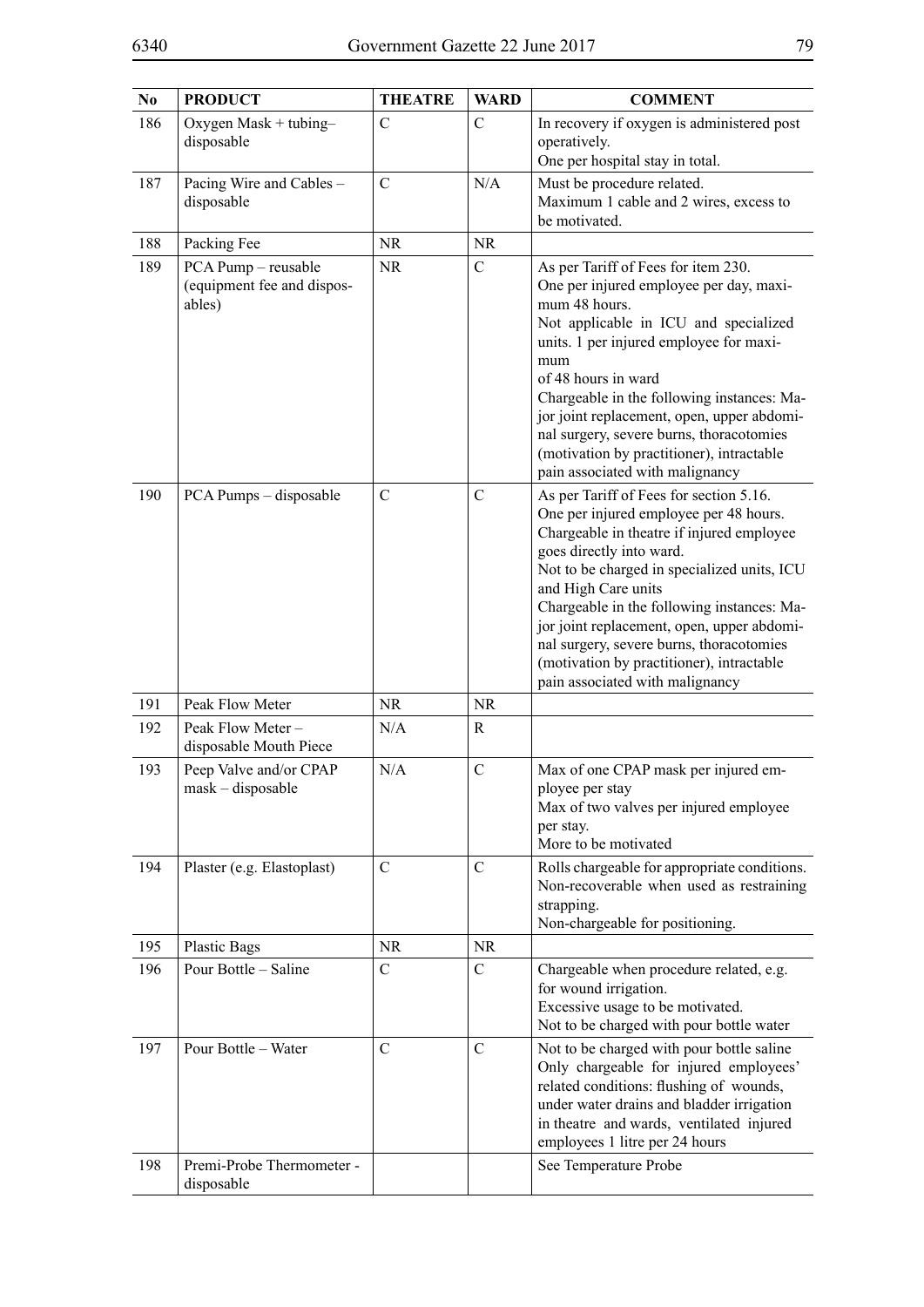| N <sub>0</sub> | <b>PRODUCT</b>                                                    | <b>THEATRE</b> | <b>WARD</b>   | <b>COMMENT</b>                                                                                                                              |
|----------------|-------------------------------------------------------------------|----------------|---------------|---------------------------------------------------------------------------------------------------------------------------------------------|
| 199            | Preparation Items, Shaving<br>Trays, Razor, Scrub Brush           | <b>NR</b>      | NR            |                                                                                                                                             |
| 200            | Preptic Swabs                                                     |                |               | See alcohol swabs                                                                                                                           |
| 201            | Pressure Monitoring Kit-<br>disposable                            | R              | $\mathbf R$   |                                                                                                                                             |
| 202            | Pressure relieving products<br>e.g. Novogel/Reston foam           | N/A            | $\mathcal{C}$ | On motivation                                                                                                                               |
| 204            | Prosthesis                                                        | $\mathcal{C}$  | $\rm N/A$     | Benefit by pre-arrangement with the<br>Commission.<br>Supplier's invoice to accompany account.<br>Refer to this Tariff of Fees, section 5.9 |
| 205            | Protective Covers (Cath Lab)                                      | <b>NR</b>      | <b>NR</b>     |                                                                                                                                             |
| 206            | Rebreathing Bags                                                  | <b>NR</b>      | NR            |                                                                                                                                             |
| 207            | Recovery Room                                                     | <b>NR</b>      | NR            |                                                                                                                                             |
| 208            | Receptal Liners & Shut Off<br>Valves                              | <b>NR</b>      | $\mathcal{C}$ | Chargeable in ICU, specialized units and<br>High Care for injured employees with se-<br>vere respiratory complications                      |
| 209            | Rectal Temperature Probe -<br>reusable                            | <b>NR</b>      | <b>NR</b>     |                                                                                                                                             |
| 210            | Rectal Temperature Probe<br>/ Core – disposable / Probe<br>Covers |                |               | See Temperature Probes                                                                                                                      |
| 211            | Remicaine Jelly - fractional                                      | <b>NR</b>      | NR.           |                                                                                                                                             |
| 212            | Remicaine Jelly                                                   | $\mathcal{C}$  | $\mathcal{C}$ | Full tube when applicable<br>TUR, Urinary Cath introduction -male<br>only (wards)                                                           |
| 213            | Razor                                                             | <b>NR</b>      | <b>NR</b>     |                                                                                                                                             |
| 213            | Safety Pin                                                        | <b>NR</b>      | NR.           |                                                                                                                                             |
| 215            | <b>Sanitary Towels</b>                                            |                |               | Refer to Incontinence Products.                                                                                                             |
| 216            | Savlon & Savlodil                                                 | <b>NR</b>      | <b>NR</b>     |                                                                                                                                             |
| 217            | Sequential Stockings -<br>Dispo-sable                             | R              | N/A           | Diagnosis related on motivation                                                                                                             |
| 218            | Servo Ventilator (equipment)                                      | N/A            | $\mathcal{C}$ | Chargeable only in ICU and High Care<br>where applicable.                                                                                   |
| 219            | Sheepskin                                                         | <b>NR</b>      | <b>NR</b>     |                                                                                                                                             |
| 220            | Silicone Tubing                                                   |                |               | See Tubing                                                                                                                                  |
| 221            | Skin Markers - Sterile (e.g.<br>Codman)                           |                |               | See Marking Pen                                                                                                                             |
| 222            | Skin Prep Solutions                                               | <b>NR</b>      | <b>NR</b>     |                                                                                                                                             |
| 223            | Space blanket                                                     | $\mathbf R$    | R             | Not to be charged with a warm air blanket                                                                                                   |
| 224            | Spatulas, Tongue Depressors                                       | <b>NR</b>      | NR            |                                                                                                                                             |
| 225            | <b>Specimen Containers</b>                                        | <b>NR</b>      | NR            |                                                                                                                                             |
| 226            | Spigots - reusable                                                | <b>NR</b>      | NR            |                                                                                                                                             |
| 227            | Spirometer - Incentive                                            | <b>NR</b>      | NR            | Chargeable as TTO                                                                                                                           |
| 228            | <b>Spray Top Bottles</b>                                          | <b>NR</b>      | NR            |                                                                                                                                             |
| 229            | Sputum Cups                                                       | <b>NR</b>      | NR            |                                                                                                                                             |
| 230            | Sterilising of Instruments or<br>Materials                        | <b>NR</b>      | NR            |                                                                                                                                             |
| 231            | Sterilising Solutions, Gases<br>and Tablets                       | $\rm NR$       | NR            |                                                                                                                                             |
| 232            | Steripeel & Equivalents                                           | <b>NR</b>      | <b>NR</b>     |                                                                                                                                             |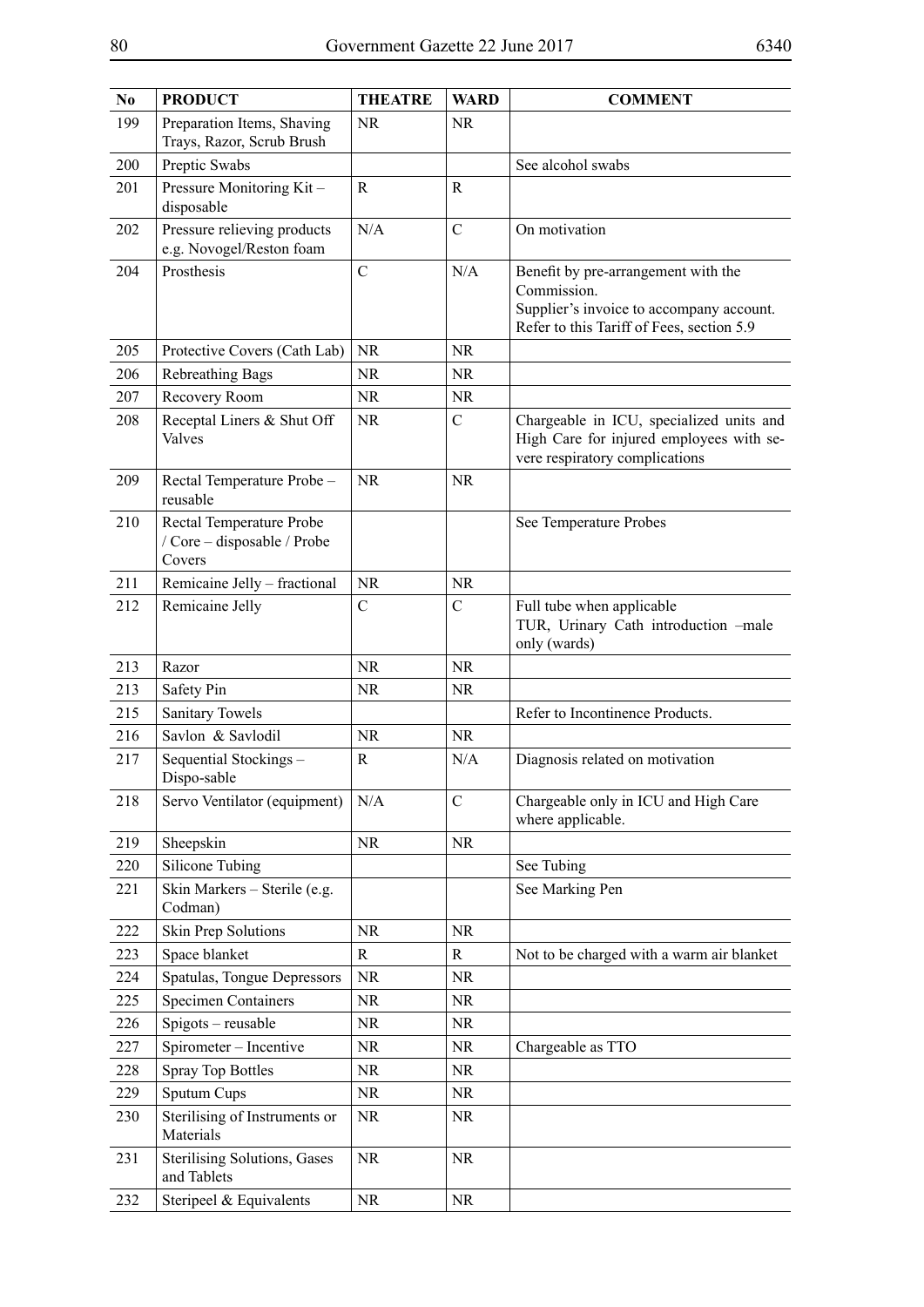| No  | <b>PRODUCT</b>                                                                | <b>THEATRE</b> | <b>WARD</b>   | <b>COMMENT</b>                                                                                                                                                                                                                                                                                                            |
|-----|-------------------------------------------------------------------------------|----------------|---------------|---------------------------------------------------------------------------------------------------------------------------------------------------------------------------------------------------------------------------------------------------------------------------------------------------------------------------|
| 233 | Stethoscopes                                                                  | NR             | <b>NR</b>     |                                                                                                                                                                                                                                                                                                                           |
| 234 | <b>Stitch Cutter</b>                                                          | NR             | NR            |                                                                                                                                                                                                                                                                                                                           |
| 235 | Stone Baskets - reusable                                                      | <b>NR</b>      |               | Reusable chargeable as per this Tariff of<br>Fees, item 224.                                                                                                                                                                                                                                                              |
| 236 | Stone Baskets - Disposable                                                    | R              | N/A           | 1 basket only to a maximum of N\$4988.70<br>May not be used together with item 224 in<br>this Tariff of Fees.                                                                                                                                                                                                             |
| 237 | Strapping - all adhesive and<br>non-adhesive strapping                        | $\overline{C}$ | $\mathcal{C}$ | Rolls chargeable when appropriate to con-<br>dition. Non-recoverable when used as re-<br>straining strapping.                                                                                                                                                                                                             |
| 238 | Suction Nozzle - disposable                                                   | R              | R             |                                                                                                                                                                                                                                                                                                                           |
| 239 | <b>Suction Tubing</b>                                                         |                |               | See Tubing                                                                                                                                                                                                                                                                                                                |
| 240 | Swabs, including Blue and<br>Green                                            | $\mathcal{C}$  | C             |                                                                                                                                                                                                                                                                                                                           |
| 241 | Swivel Connector - reusable                                                   | <b>NR</b>      | <b>NR</b>     |                                                                                                                                                                                                                                                                                                                           |
| 242 | Swivel Connector-<br>disposable                                               | NR             | NR.           | Part of Ventilator Circuit                                                                                                                                                                                                                                                                                                |
| 243 | Tantol Cleanser / Lotion                                                      | N/A            | ${\bf P}$     |                                                                                                                                                                                                                                                                                                                           |
| 244 | Taps & Reamers                                                                | NR             | N/A           |                                                                                                                                                                                                                                                                                                                           |
| 245 | <b>Tears Plus Natural</b>                                                     | <b>NR</b>      | $\mathcal{C}$ | For long term sedated ventilated injured<br>employees. (Only when full tube is used).<br>Prescribed by a doctor.                                                                                                                                                                                                          |
| 246 | Thermometer                                                                   | <b>NR</b>      | <b>NR</b>     |                                                                                                                                                                                                                                                                                                                           |
| 247 | Temperature Probe - dispos-<br>able (Oesophageal or Rectal,<br>Etc)           | $\mathcal{C}$  | $\mathcal{C}$ | Chargeable in cardio-thoracic cases (one<br>rectal and one oesophageal) or theatre<br>cases longer than 3 hours at anaesthetist's<br>discretion<br>Probe Covers one per day                                                                                                                                               |
| 249 | Thoraguide Kit (for under-<br>water drainage)                                 | R              | $\mathcal{C}$ | Chargeable in I.C.U and Emergency Room                                                                                                                                                                                                                                                                                    |
| 250 | Topical Anaesthetics-<br>fractional                                           | NR             | <b>NR</b>     |                                                                                                                                                                                                                                                                                                                           |
| 251 | <b>Topical Anaesthetics</b>                                                   | $\mathcal{C}$  | $\mathcal{C}$ | When full tube used per injured employee.<br>Male catheterisation                                                                                                                                                                                                                                                         |
| 252 | Transducers - disposable                                                      | $\mathbf R$    | R             | Single Use                                                                                                                                                                                                                                                                                                                |
| 253 | Trays - sterile                                                               | <b>NR</b>      | $\mathcal{C}$ | Tray and contents not to be charged togeth-<br>er- or If price exceeds max. then contents<br>must be charged<br>Disposable contents only chargeable<br>Ready-made packs - list of contents and<br>price to be supplied.<br>Small trays, swabbing, ENT - N\$17.74<br>Large trays - dressing, cath, multipack -<br>N\$30.70 |
| 254 | TTO's                                                                         |                |               | See this Tariff of Fees                                                                                                                                                                                                                                                                                                   |
| 255 | Tubing $-$ disposable (e.g.<br>Bubble, Funnel, Latex, Suc-<br>tion, Silicone) | $\mathcal{C}$  | $\mathcal{C}$ | Maximum N\$61.40 payable on tubing per<br>stay unless injured employee returns to<br>theatre then an additional N\$61.40 may be<br>charged per additional visit                                                                                                                                                           |
| 256 | Tubing - reusable (e.g.<br>Elephant)                                          | <b>NR</b>      | <b>NR</b>     |                                                                                                                                                                                                                                                                                                                           |
| 257 | Ung Emulsificans                                                              | <b>NR</b>      | $\mathcal{C}$ | When used in treatment on prescription.                                                                                                                                                                                                                                                                                   |
| 258 | Unisolve Wipe                                                                 | <b>NR</b>      | NR            |                                                                                                                                                                                                                                                                                                                           |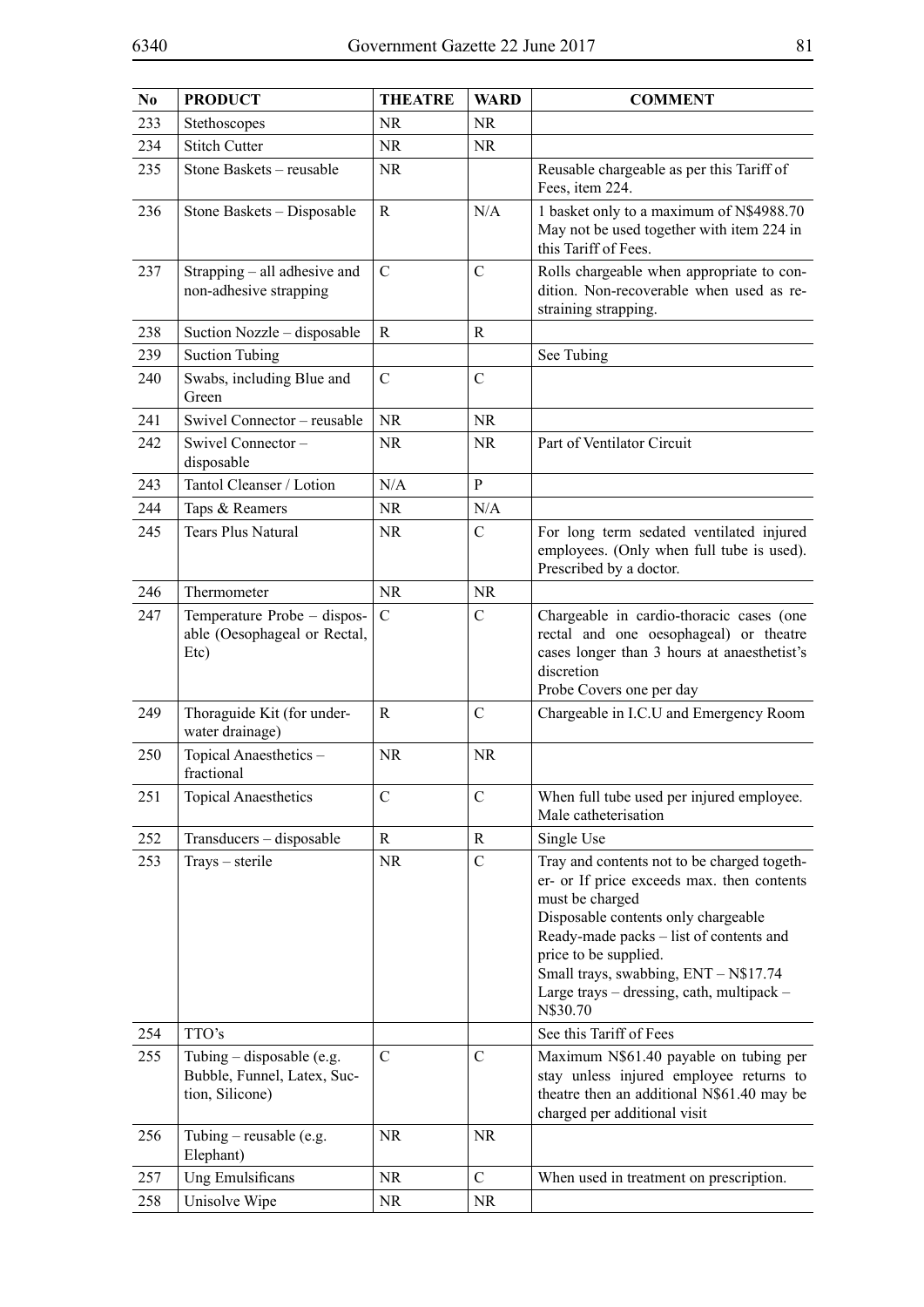| No. | <b>PRODUCT</b>                                                                                 | THEATRE       | <b>WARD</b>   | <b>COMMENT</b>                                                                          |
|-----|------------------------------------------------------------------------------------------------|---------------|---------------|-----------------------------------------------------------------------------------------|
| 259 | Valley Lab Pencil                                                                              |               |               | See item 73 and 74                                                                      |
| 260 | Varimask                                                                                       | $\mathcal{C}$ | $\mathcal{C}$ | One in recovery if oxygen is administered<br>post operatively. One per stay in total    |
| 261 | Vascular Punch - reusable                                                                      | <b>NR</b>     | <b>NR</b>     |                                                                                         |
| 262 | Vaseline                                                                                       | NR.           | NR.           | Chargeable when part of mixture.                                                        |
| 263 | Ventilators (e.g. Servo, Ben-<br>nett) - equipment                                             | N/A           | $\mathcal{C}$ | Chargeable only in ICU and High Care<br>where applicable.                               |
| 264 | Ventilator Circuits - reusable                                                                 | <b>NR</b>     | <b>NR</b>     |                                                                                         |
| 265 | Ventilator Circuits dispos-<br>able<br>+ disposable items: Tubing,<br>Cath Mounts, Connectors, | N/A           | NR.           |                                                                                         |
| 266 | Water Bottle – Pour                                                                            |               |               | Refer to Pour Bottles                                                                   |
| 267 | <b>Webcol Swabs</b>                                                                            |               |               | See alcohol swabs                                                                       |
| 268 | X-Ray Detectable Swabs                                                                         | R             | $\mathcal{C}$ | As for abdominal swabs                                                                  |
| 269 | Xylocaine Spray                                                                                | <b>NR</b>     | <b>NR</b>     |                                                                                         |
| 270 | Yankauer Suction - Plain<br>Yankauer Suction with<br>Control                                   | $\mathcal{C}$ | $\mathcal{C}$ | Disposable max. 2 per case. (One of each).<br>In ward for resuscitation and trauma only |
| 271 | Zinc & Castor Oil Cream                                                                        | N/A           | N/A           | Chargeable if part of prescribed mixture.                                               |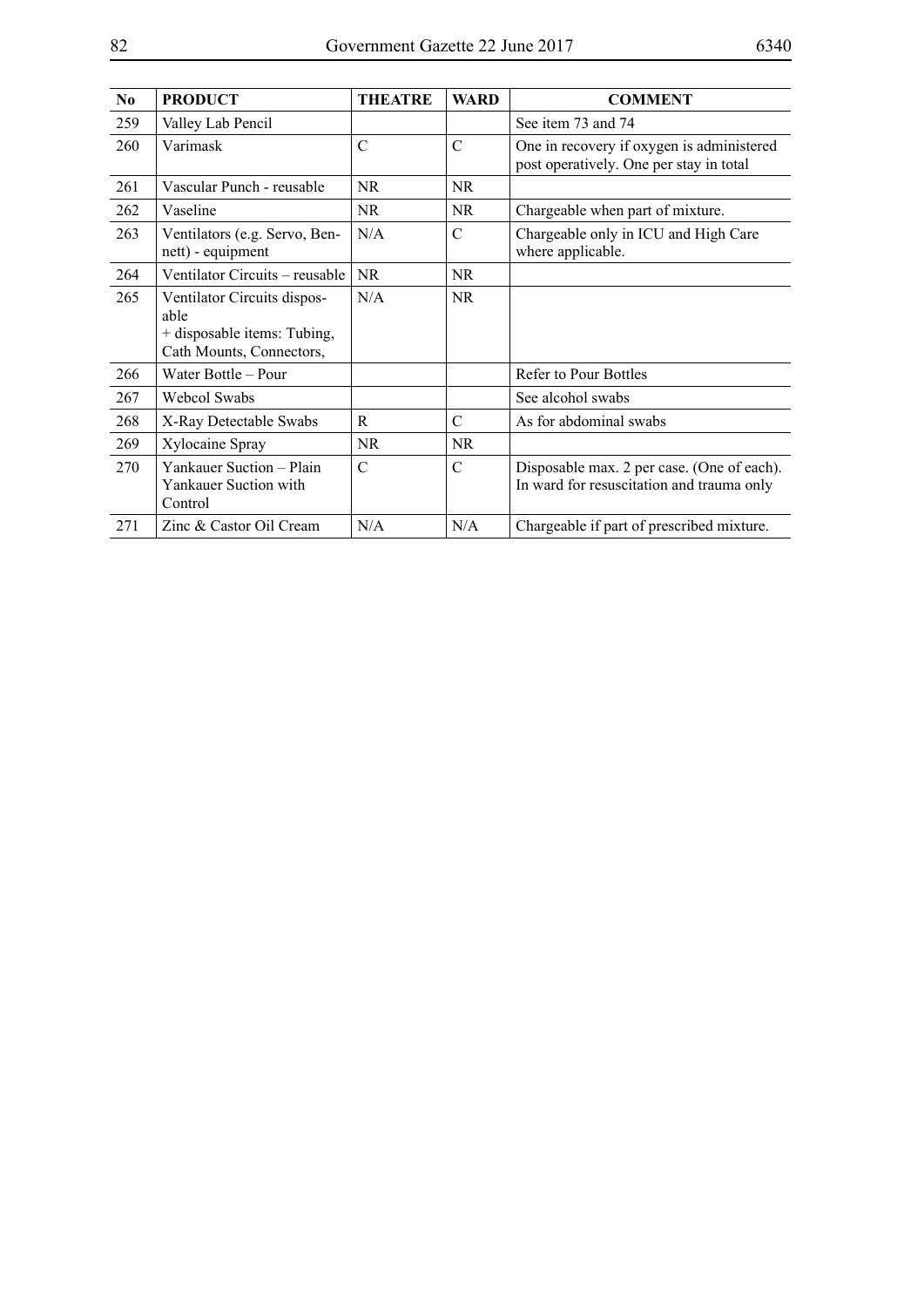# **Annexure B.2**

# **ENDOSCOPIC (laparoscopic & thoracoscopic) GENERIC LIST**

| <b>Category 1 Procedures</b>                        | <b>Category 2 Procedures</b>                        |
|-----------------------------------------------------|-----------------------------------------------------|
| Diagnostic Laparoscopy and Thoracoscopy             | Laparoscopy Procedures other than Diagnostic        |
| <b>Standard Equipment Charges</b>                   | <b>Standard Equipment Charges:</b>                  |
| Item 360: Laparoscopic Equipment Fee per case       | Item 364: Laparoscopic Equipment Fee per case       |
| <b>INCLUDES</b> reusable Laparoscopic               | <b>INCLUDES</b> reusable Laparoscopic               |
| Instrumentation per case. Instrumentation includes: | Instrumentation per case. Instrumentation includes: |
| - Light Guide cable                                 | - Light Guide cable                                 |
| - Hi-frequency cord                                 | - Hi-frequency cord                                 |
| - Basic scissors                                    | - Endoscopic needle holder                          |
| - Basic graspers                                    | - Basic scissors                                    |
| - Basic dissectors                                  | - Basic graspers                                    |
| - Electro surgical instrument                       | - Basic dissectors                                  |
|                                                     | - Suction irrigation shaft                          |
|                                                     | - Electro surgical instrument                       |
| Recoverable Disposable Products "single-use"        | Recoverable Disposable Products "single-use"        |
| allowed                                             | allowed                                             |
| - Insuflation Needle                                | - Insuflation Needle                                |
| - Trocars                                           | - Trocars                                           |
|                                                     | - Ligating Clip Appliers                            |
|                                                     | - Operating Instruments - Disposable                |
|                                                     | - Ultrasonic Consumables                            |
|                                                     | - Electro surgical consumables                      |
|                                                     | - Endoscopic Staplers/Cutters                       |
| NOTE: Category 1 procedures are predominantly       | NOTE: Should a diagnostic procedure move to a       |
| diagnostic and the listed reusable instruments are  | 'therapeutic intervention, then the procedure would |
| considered relevant and appropriate for category 1  | become a category 2 procedure                       |
| procedures                                          |                                                     |
| <b>Part Chargeable Products:</b>                    |                                                     |
| - Ultrasonic Handpiece and Cable = $1\%$            |                                                     |

NOTE: 1) Refer also to detailed Endoscopic Disposable Product List, attached.<br>2) Procedure to be applied per CPT Code – List attached.

2) Procedure to be applied per CPT Code – List attached.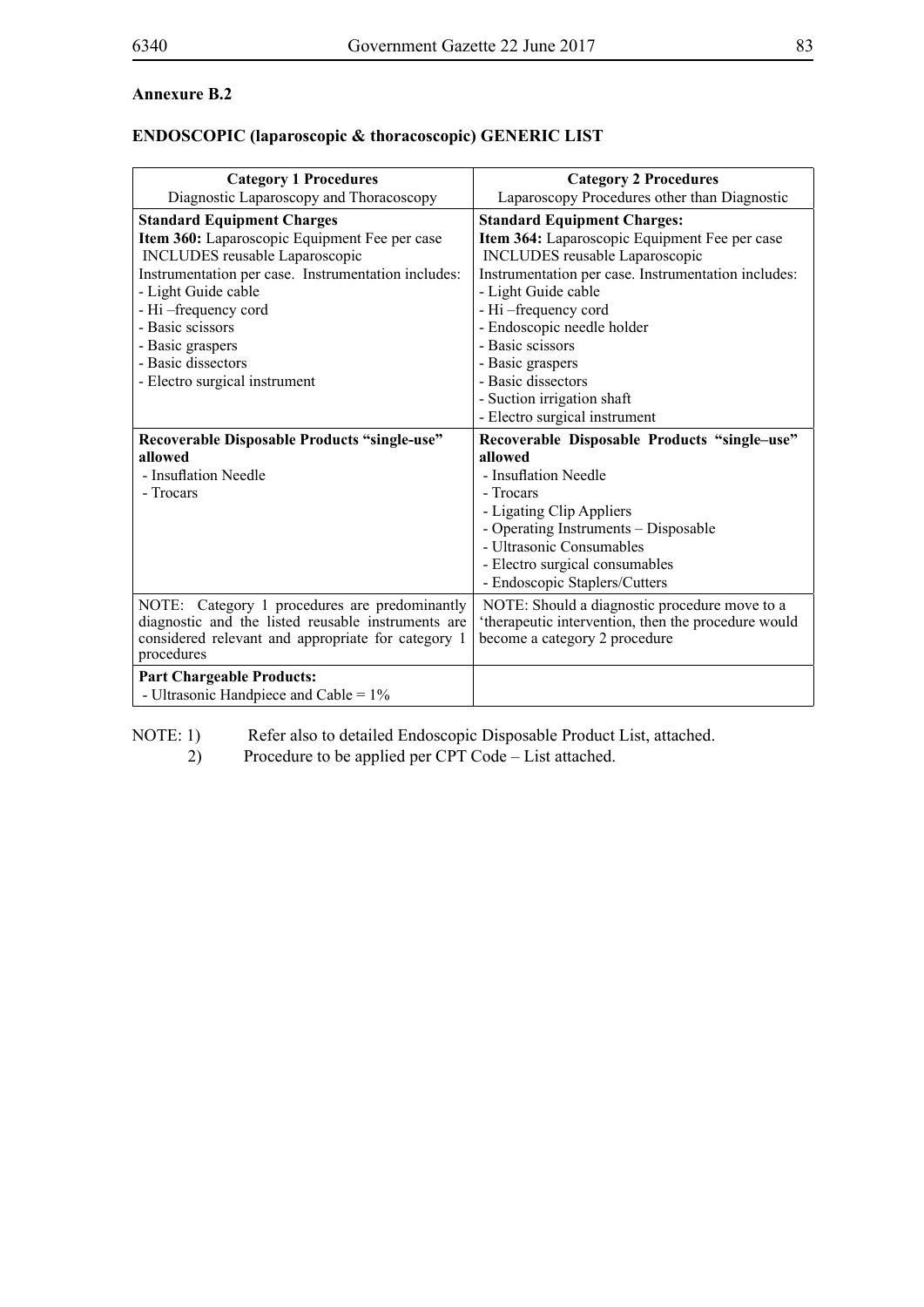# **Annexure B.3**

# **ENDOSCOPIC DISPOSABLE PRODUCT LIST**

Schedule of Products Representing Trade Names of the Disposable, Single-use Generic Products Currently Commercially Available.

| Insuflation   | <b>Trocars</b>               | Ligating             | Instru-                            | <b>Ultrasonic</b> | <b>Electro Sur-</b> | Endoscopic          |
|---------------|------------------------------|----------------------|------------------------------------|-------------------|---------------------|---------------------|
| <b>Needle</b> | (Cat 1 & 2)                  | <b>Clip Appli-</b>   | men-tation                         | <b>Products</b>   | gical (ES)          | Staplers/           |
| (Cat 1 & 2)   |                              | ers (Cat 2)          | <b>Disposable</b>                  | (Cat 2)           | (Cat 2)             | <b>Cutters (Cat</b> |
|               |                              |                      | (Cat 2)                            |                   |                     | 2)                  |
| -Pneumo       | <b>Trocars</b>               | <b>Clip Appliers</b> | 10mm                               | Ultrasonic        | Probe Plus          | <b>Staplers</b>     |
| Needle        | - Audible-                   | Accuclip             | <b>Instruments</b>                 | Instruments       | II (Suction/        | (eg. Hernia)        |
| -Reflex       | Dilating Tro-                | Allport En-          | <b>Babcock</b>                     | Coagulating       | Irrigation/         | <b>EMS</b> Tacker   |
| Verres        | car Balloon                  | doclip ERCA          | Cherry Dis-                        | <b>Shears</b>     | ES) Probe-          | & Reloads           |
| Needle        | Bluntport                    | (ER320) Re-          | sector (Cot-                       | - Curved          | Plus Pistol/        | Protack Cut-        |
| -Surgineedle  | Dexide                       | flex ELC530          | ton Peanut)                        | - Straight        | Pencil grip         | ters Endo           |
| -Verress      | Dilating Tip                 | Disposable           | Endo Bab-                          | Surgical          | ProbePlus           | cutter              |
| <b>Needle</b> | Innerdyne                    | Reloads              | cock Endo                          | blades            | Hook/Curve/         | &                   |
|               | (STEP)                       | Aesculap             | Retractor                          | - Hook            | Angle/Nee-          | reloads             |
|               | Non-                         | <b>Applied</b>       | Liver Re-                          | - Ball            | dle Electrode       | - Straight          |
|               | shielded                     | Medical              | tracror Lung                       | - Curved          | Shaft               | - Articulating      |
|               | Reflex Str                   | Ligaclip             | Clamp                              |                   | Bipolar             | Reflex AEC          |
|               | Trocars                      |                      | 5mm Instru-                        |                   | Forceps (mi-        |                     |
|               | Reflex Str                   |                      | ments Bab-                         |                   | cro/macro)          |                     |
|               | Trocar                       |                      | cock Curved                        |                   | <b>Tripolar</b>     |                     |
|               | Mini-kits                    |                      | Scissors                           |                   | <b>Forceps</b>      |                     |
|               | Sensing tip                  |                      | Endo                               |                   | <b>Argon Beam</b>   |                     |
|               | Surgiport                    |                      | Clinch                             |                   | Coagulator          |                     |
|               | Surgispike                   |                      | Endo                               |                   | Surgiwand           |                     |
|               | Tristar                      |                      | Peanut                             |                   |                     |                     |
|               | Versaport                    |                      | Endo Shears                        |                   |                     |                     |
|               | Optical                      |                      | Reflex                             |                   |                     |                     |
|               | trocars                      |                      | Metzenbaum                         |                   |                     |                     |
|               | Optiview                     |                      | Scissor                            |                   |                     |                     |
|               | Optical tro-                 |                      | Roticula-                          |                   |                     |                     |
|               | car Visiport                 |                      | tor Grasper                        |                   |                     |                     |
|               | Specialized                  |                      | Roticulator                        |                   |                     |                     |
|               | Trocars                      |                      | <b>Dissector</b>                   |                   |                     |                     |
|               | Flexipath                    |                      | Roticula-<br>tor Shears            |                   |                     |                     |
|               | (thoracic)                   |                      |                                    |                   |                     |                     |
|               | Pre- perito-<br>neal balloon |                      | <b>Inserts Bab-</b><br>cock Grasp- |                   |                     |                     |
|               | Large Trocar                 |                      | ing Inserts                        |                   |                     |                     |
|               | Kit (bowel)                  |                      | Accessories:                       |                   |                     |                     |
|               | Trocar                       |                      | <b>Suturing</b>                    |                   |                     |                     |
|               | Extraction                   |                      | <b>Devices</b>                     |                   |                     |                     |
|               | Cannullae                    |                      | 10mm                               |                   |                     |                     |
|               | Thoraco-                     |                      | Endostitch +                       |                   |                     |                     |
|               | port Trocar                  |                      | Reloads                            |                   |                     |                     |
|               | <b>Sleeves Re-</b>           |                      | 5mm                                |                   |                     |                     |
|               | flex Stability               |                      |                                    |                   |                     |                     |
|               | Sleeve                       |                      |                                    |                   |                     |                     |
|               | Reflex                       |                      |                                    |                   |                     |                     |
|               | Trocar                       |                      |                                    |                   |                     |                     |
|               |                              |                      |                                    |                   |                     |                     |
|               |                              |                      |                                    |                   |                     |                     |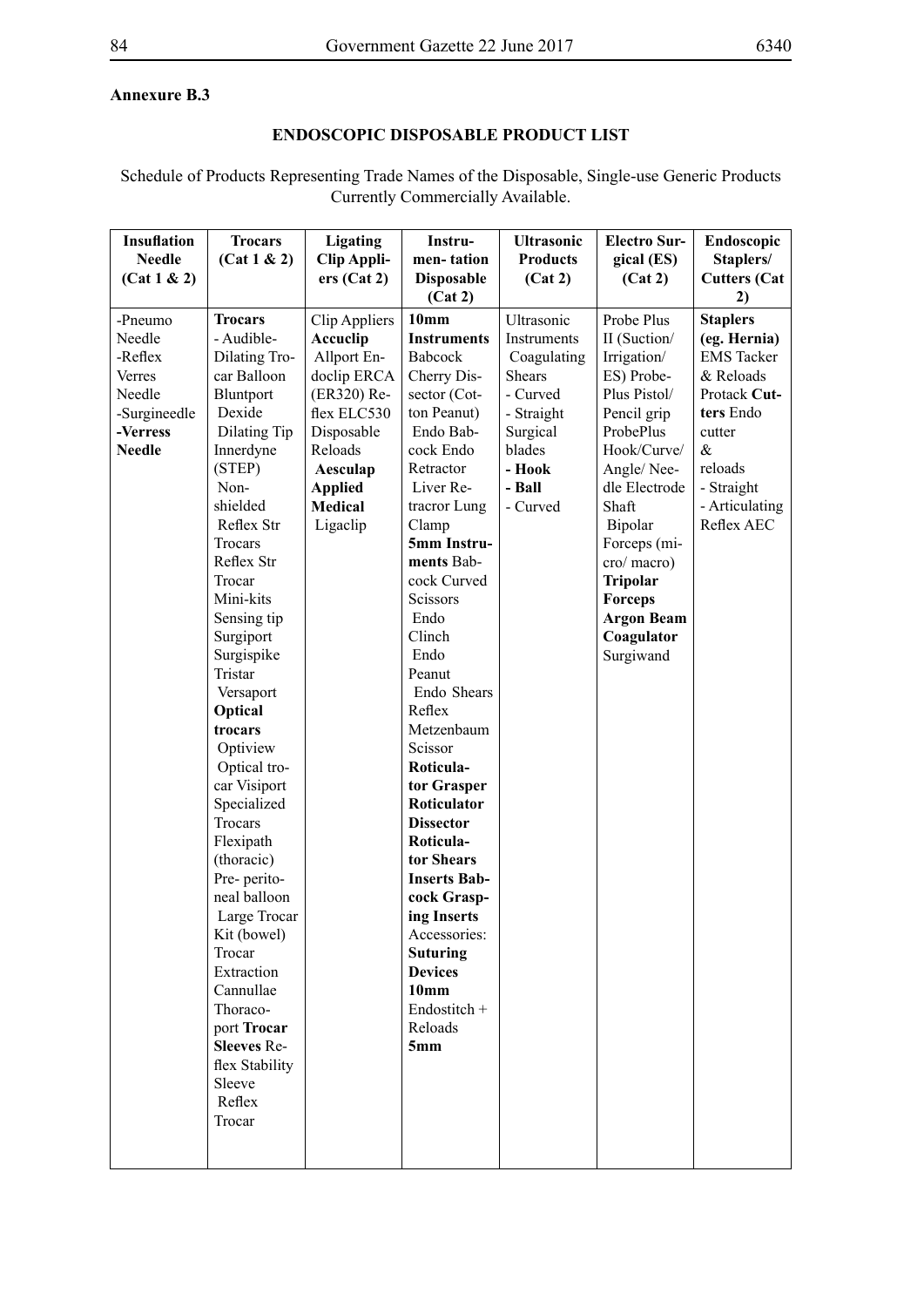| <b>Insuflation</b><br><b>Needle</b><br>(Cat 1 & 2) | <b>Trocars</b><br>(Cat 1 & 2) | <b>Ligating</b><br><b>Clip Appli-</b><br>ers (Cat 2) | Instru-<br>men-tation<br><b>Disposable</b><br>(Cat 2) | <b>Ultrasonic</b><br><b>Products</b><br>(Cat 2) | <b>Electro Sur-</b><br>gical (ES)<br>(Cat 2) | Endoscopic<br>Staplers/<br><b>Cutters (Cat</b><br>2) |
|----------------------------------------------------|-------------------------------|------------------------------------------------------|-------------------------------------------------------|-------------------------------------------------|----------------------------------------------|------------------------------------------------------|
|                                                    | Sleeves                       |                                                      | Suture                                                |                                                 |                                              |                                                      |
|                                                    | Stability                     |                                                      | $assistant +$                                         |                                                 |                                              |                                                      |
|                                                    | sleeve Tro-                   |                                                      | Reloads                                               |                                                 |                                              |                                                      |
|                                                    | car acces-                    |                                                      | Quik-Sticth                                           |                                                 |                                              |                                                      |
|                                                    | sories Depth                  |                                                      | reloads                                               |                                                 |                                              |                                                      |
|                                                    | gauge Ring                    |                                                      | Specimen                                              |                                                 |                                              |                                                      |
|                                                    | Multi-seal                    |                                                      | <b>Bags</b>                                           |                                                 |                                              |                                                      |
|                                                    | cap                           |                                                      | Endo                                                  |                                                 |                                              |                                                      |
|                                                    | One-seal                      |                                                      | Pouch                                                 |                                                 |                                              |                                                      |
|                                                    | Reducer                       |                                                      | Endo                                                  |                                                 |                                              |                                                      |
|                                                    | Reducer                       |                                                      | Catch                                                 |                                                 |                                              |                                                      |
|                                                    | valve                         |                                                      | Endo Bag                                              |                                                 |                                              |                                                      |
|                                                    | Reflex UCS                    |                                                      |                                                       |                                                 |                                              |                                                      |
|                                                    | Converter                     |                                                      |                                                       |                                                 |                                              |                                                      |
|                                                    | Reflex 5mm                    |                                                      |                                                       |                                                 |                                              |                                                      |
|                                                    | Converter                     |                                                      |                                                       |                                                 |                                              |                                                      |
|                                                    | Spring Grip                   |                                                      |                                                       |                                                 |                                              |                                                      |
|                                                    | Surgigrip                     |                                                      |                                                       |                                                 |                                              |                                                      |
|                                                    | "Toilet                       |                                                      |                                                       |                                                 |                                              |                                                      |
|                                                    | Seat"                         |                                                      |                                                       |                                                 |                                              |                                                      |
|                                                    | Uni ve rsal                   |                                                      |                                                       |                                                 |                                              |                                                      |
|                                                    | <b>Seal</b>                   |                                                      |                                                       |                                                 |                                              |                                                      |

## **ANNEXURE C**

## **MEDICALLY PRESCRIBED MEALS**

| <b>ORAL SUPPLEMENTS</b> | Standard           | Ensure                               |
|-------------------------|--------------------|--------------------------------------|
| (oral and tube feeds)   |                    | FortisipFortimel                     |
|                         |                    | Fresubin Original drink (Vanilla)    |
|                         |                    | Nutren And Nutren Jnr (Gluten -free) |
|                         | Standard & Fibre   | Ensure with Fibre                    |
|                         |                    | Nutren with Fibre                    |
|                         | Isotonic           | Fresubin Original                    |
|                         | Isotonic & Fibre   | Fresubin Original Fibre              |
|                         |                    | Jevity                               |
|                         |                    | Osmolite                             |
|                         | Low Residue        | Modulen N                            |
|                         |                    | Osmolite HN                          |
|                         |                    | Peptamen & Peptamen Jnr              |
|                         | High Energy, High  | Fresubin Energy Fibre drink (Lemon,  |
|                         | Protein & Fibre    | Banana, Chocolate & Cappuccino)      |
|                         | <b>High Energy</b> | Fresubin Energy drink                |
|                         | & High Protein     | (Strawberry & Vanilla)               |
| <b>TUBE FEEDS</b>       | Semi-Elemental     | Alitraq                              |
|                         |                    | Peptamen & Peptamen Jnr RTH          |
|                         |                    | Peptisorb                            |
|                         |                    | Survimed OPD (Liquid)                |
|                         |                    | Vital                                |
|                         | Standard           | Nutren RTH                           |
|                         |                    | Nutrison                             |
|                         |                    | <b>Nutrison Energy</b>               |
|                         |                    | Nutrison Paediatric                  |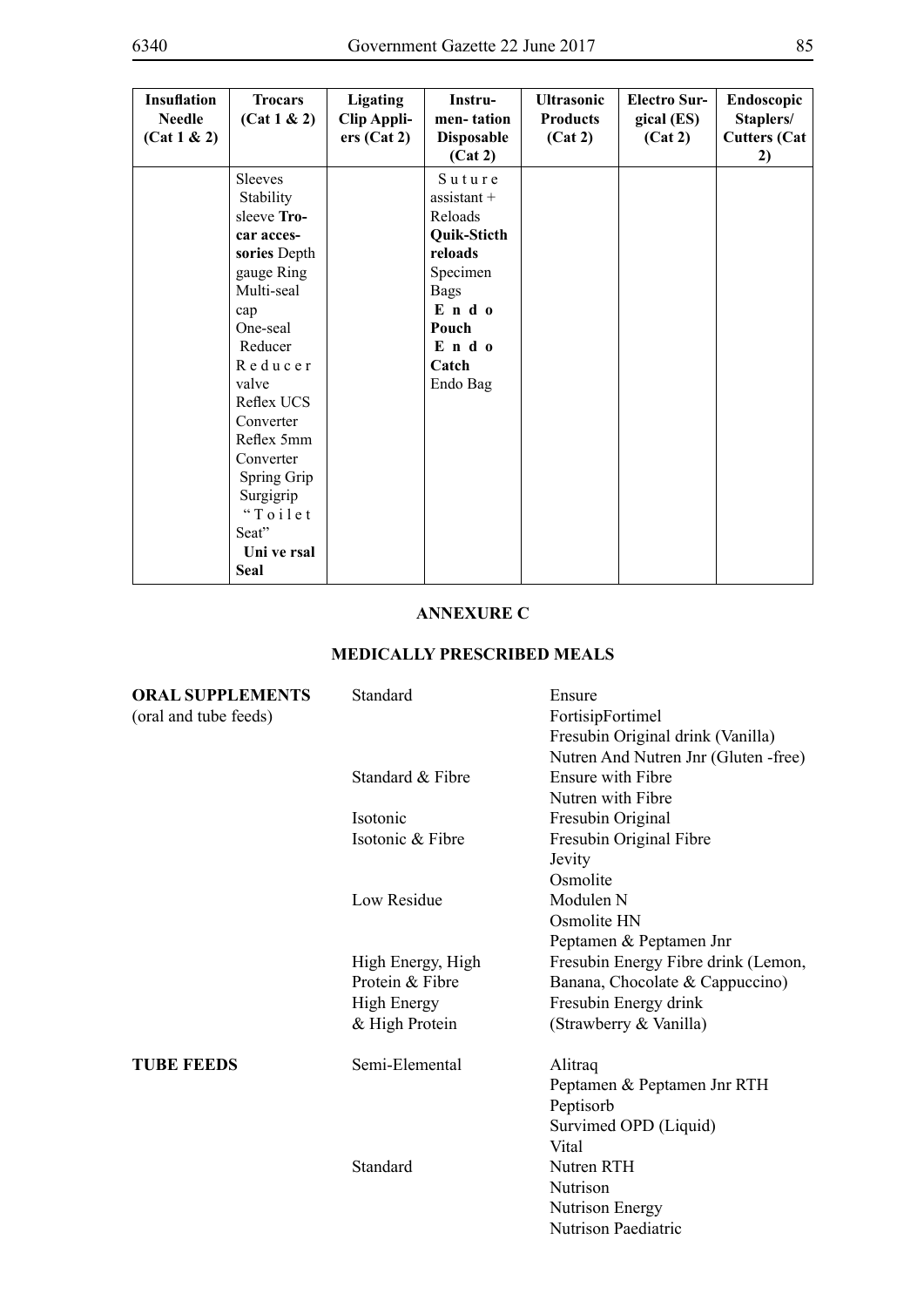|                         | High Energy & High<br>Protein<br>Semi-Elemental High<br>Protein & High Fibre | Fresubin 750 MCT (HP Energy)<br>Perative, Nutren Fibre RTH |
|-------------------------|------------------------------------------------------------------------------|------------------------------------------------------------|
| <b>DISEASE SPECIFIC</b> | Maximum Glucose Tolerance                                                    | <b>Fresubin Diabetes</b>                                   |
|                         |                                                                              | Glucerna                                                   |
|                         |                                                                              | <b>Nutren Diabetes</b>                                     |
|                         | Pulmonary Insufficiency                                                      | Pulmocare                                                  |
|                         |                                                                              | Supportan                                                  |
|                         | <b>Renal Failure</b>                                                         | Suplena                                                    |
|                         | HIV/Aids                                                                     | Advera                                                     |
|                         |                                                                              | Survimed OPD                                               |
|                         |                                                                              | Supportan                                                  |
|                         | <b>Cancer Patients</b>                                                       | Supportan drink (Milk Coffee),                             |
|                         |                                                                              | Stresson Multi Fibre,                                      |
|                         |                                                                              | Peptisorb                                                  |
| <b>MODULAR</b>          | Protein                                                                      | Promod                                                     |
|                         |                                                                              | Protifar                                                   |
|                         | <b>MCT Oil</b>                                                               | <b>MCT Oil</b>                                             |
|                         |                                                                              | Fresubin 750MCT(HP Energy)                                 |
|                         | Glutamine                                                                    | Glutapack-10                                               |
|                         |                                                                              | Dipeptiven 50ml & 100ml                                    |
|                         | Food thickener                                                               | Thick & Easy                                               |
|                         | Carbohydrate                                                                 | Fantomalt                                                  |
|                         |                                                                              | Polycose                                                   |

**Note:** Or generic equivalents. All tubes feeds subject to case management.

# **SOCIAL SECURITY COMMISSION**

 $\frac{1}{2}$ 

No. 191 2017

EMPLOYEES' COMPENSATION ACT, 1941: TARIFF OF FEES FOR MEDICAL AID

The Social Security Commission, under section 79 of the Employees' Compensation Act, 1941 (Act No. 30 of 1941), has –

- (a) prescribed the Tariff of Fees for Medical Aid, as set out in the Schedule;
- (b) repealed General Notice No. 80 of 30 March 2016; and
- (c) determined the effective date as 1 March 2017.

**J. !Gawaxab CHAIRPERSON SOCIAL SECURITY COMMISSION**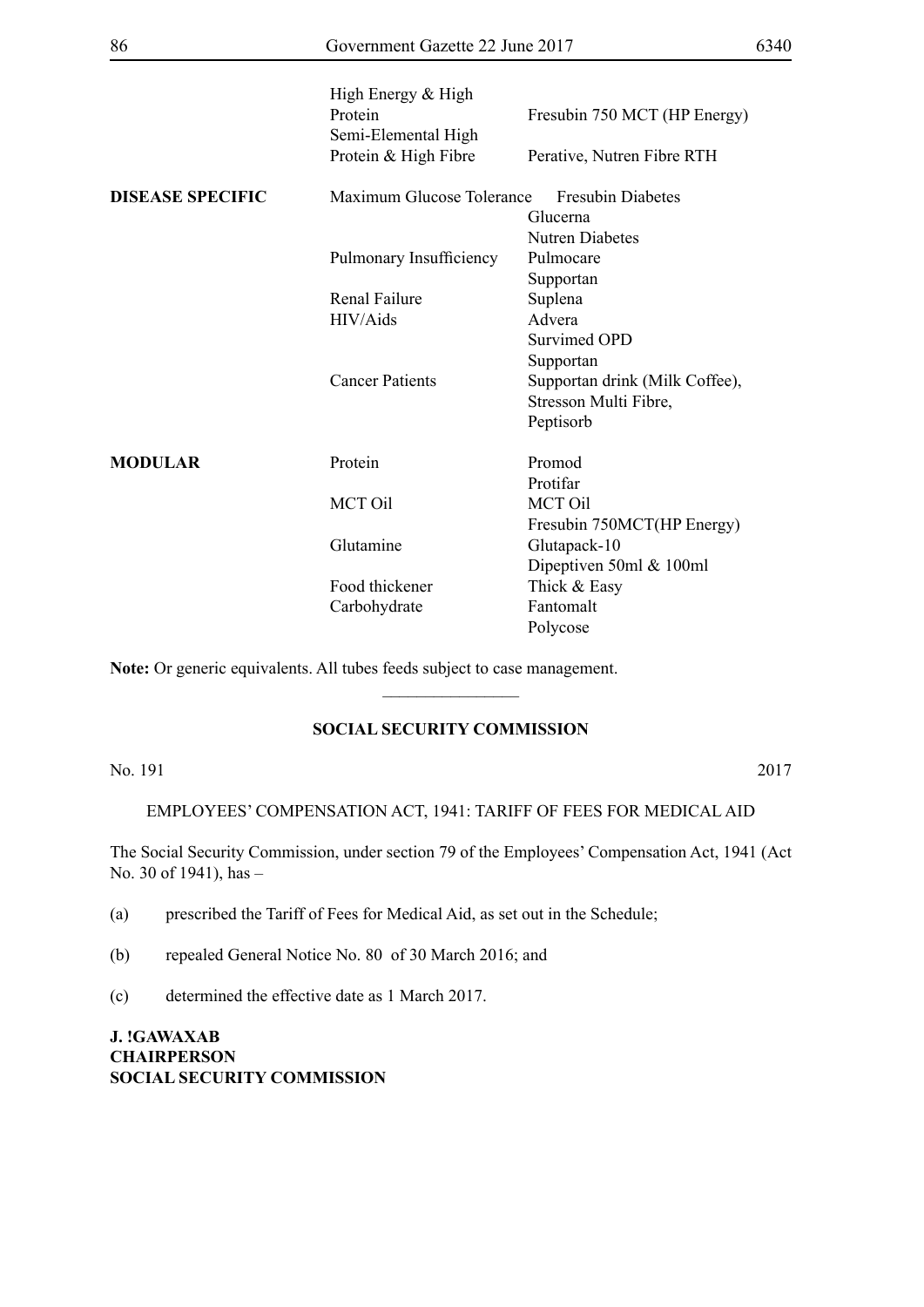**SCHEDULE** 

# **INDEX**

# **GENERAL INFORMATION**

- a) Notes in respect of the Employees' Compensation Act 1941
- b) Explanation and General Comments

# **RULES**

- a) General Rules
- b) Rules governing specific sections

# **MODIFIERS**

- (a) General Modifiers
- (b) Modifiers governing specific sections

# **I. CONSULTATIVE SERVICES**

## **II. COST OF MATERIAL**

# **III. PROCEDURES**

# **1. Injections, Infusions and Inhalation Sedation**

# **2. Integumentary system**

- 2.1 Allergy
- 2.2 Skin (general)<br>2.3 Maior plastic r
- Major plastic repair
- 2.4 Lacerations, scars, tumours, cysts and other skin lesions
- 2.6 Burns
- 2.7 Hands (skin)
- 2.8 Acupuncture

## **3. Musculo-skeletal system**

- 3.1 Bones
	- 3.1.1 Fractures (reduction under general anaesthetic) 3.1.1.1 Operations for fractures
	- 3.1.2 Bony operations
		- 3.1.2.1 Bone grafting
		- 3.1.2.2 Acute or chronic osteomyelitis
		- 3.1.2.3 Osteotomy
		- 3.1.2.4 Exostosis
		- 3.1.2.5 Biopsy
- 3.2 Joints
	- 3.2.1 Dislocations
		- 3.2.2 Operations for dislocations
		- 3.2.3 Capsular operations
	- 3.2.4 Synovectomy
	- 3.2.5 Arthrodesis
	- 3.2.6 Arthroplasty
	- 3.2.7 Miscellaneous (joints)
	- 3.2.8 Joint ligament reconstruction or suture
- 3.3 Amputations
	- 3.3.1 Specific Amputations
	- 3.3.2 Post-amputation reconstruction
- 3.4 Muscles, tendons and fasciae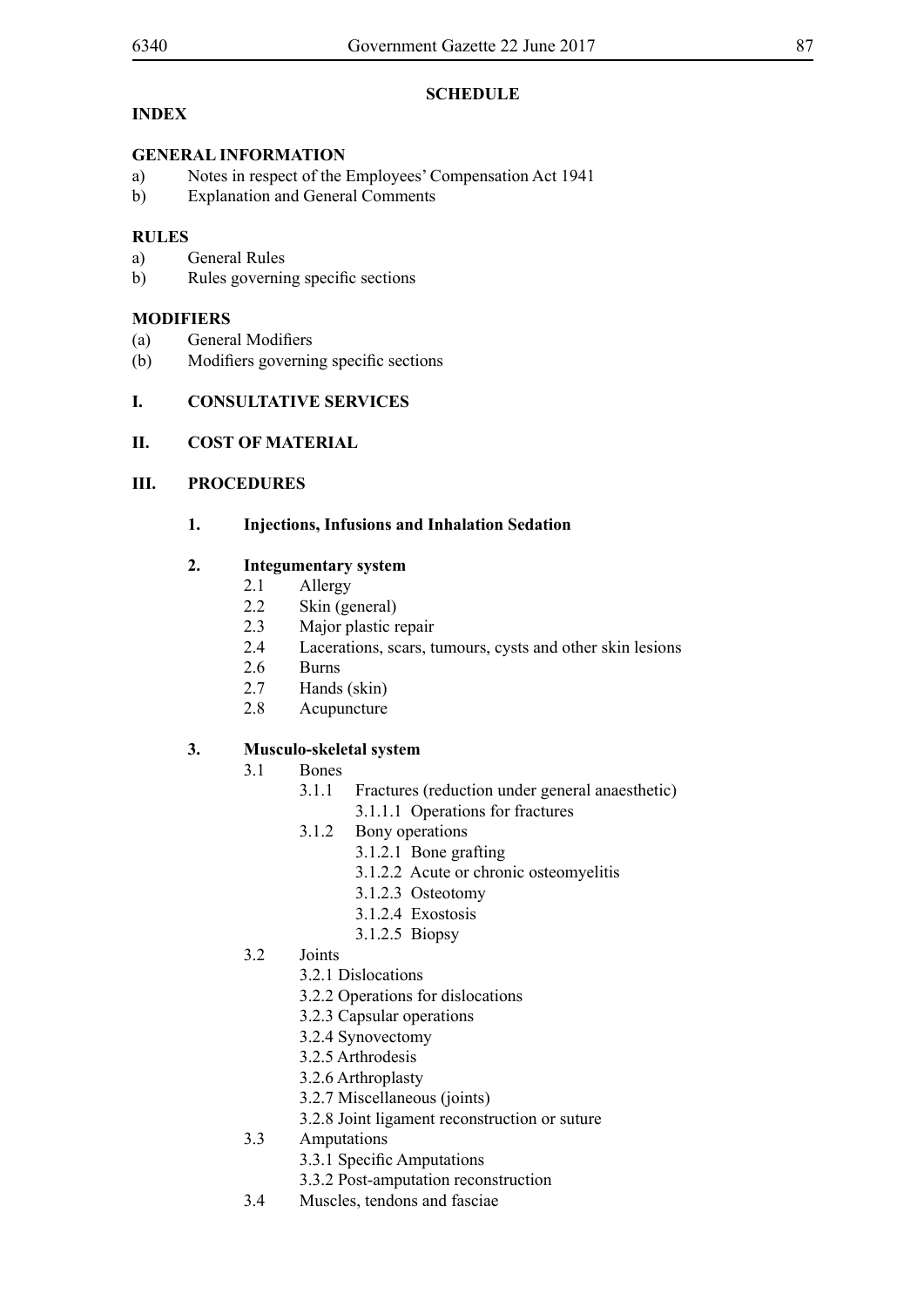- 3.4.1 Investigations
- 3.4.2 Decompression Operations
- 3.4.3 Muscle and tendon repair
- 3.4.4 Tendon graft
- 3.4.5 Tenolysis
- 3.4.6 Tenodesis
- 3.4.7 Muscle tendon and fascia transfer
- 3.4.8 Muscle slide operations and tendon lengthening
- 3.5 Bursae and ganglia
- 3.6 Miscellaneous
	- 3.6.1 Leg equalisation and congenital hips and feet
	- 3.6.2 Removal of internal fixatives or prosthesis
- 3.7 Plasters (exclusive of after-care)
	- 3.8 Special areas
	- 3.8.1 Foot and Ankle
	- 3.8.3 Reimplantations
	- 3.8.4 Hands: (Note: Skin: See Integumentary System)
	- 3.8.5 Spine
	- 3.8.7 All spinal problems
- 3.9 Facial bone procedures

# **4. Respiratory system**

- 4.1 Nose and sinuses
- 4.3 Larynx
- 4.4 Bronchial procedures
- 4.5 Pleura
- 4.6 Pulmonary procedures
- 4.6.1 Surgical
- 4.6.2 Pulmonary function tests
- 4.7 Intensive care: (in intensive care or high care unit) Respiratory, cardiac, general
- 4.7.2 Tariff items for intensive care
- 4.7.3 Procedures
- 4.8 Hyberbaric Oxygen Therapy

# **5. Mediastinal procedures**

# **6. Cardiovascular system**

- 6.1 General
- 6.4 Peripheral vascular system
- 6.4.3 Arteries
	- 6.4.3.1 Aorta-iliac and major branches
	- 6.4.3.2 Iliac artery
	- 6.4.3.3 Peripheral
- 6.4.4 Veins

## **7. Lympho-reticular system**

7.1 Spleen

# **8. Digestive system**

- 8.1 Oral cavity
- 8.2 Lips
- 8.3 Tongue
- 8.4 Palate, uvula and salivary glands
- 8.5 Oesophagus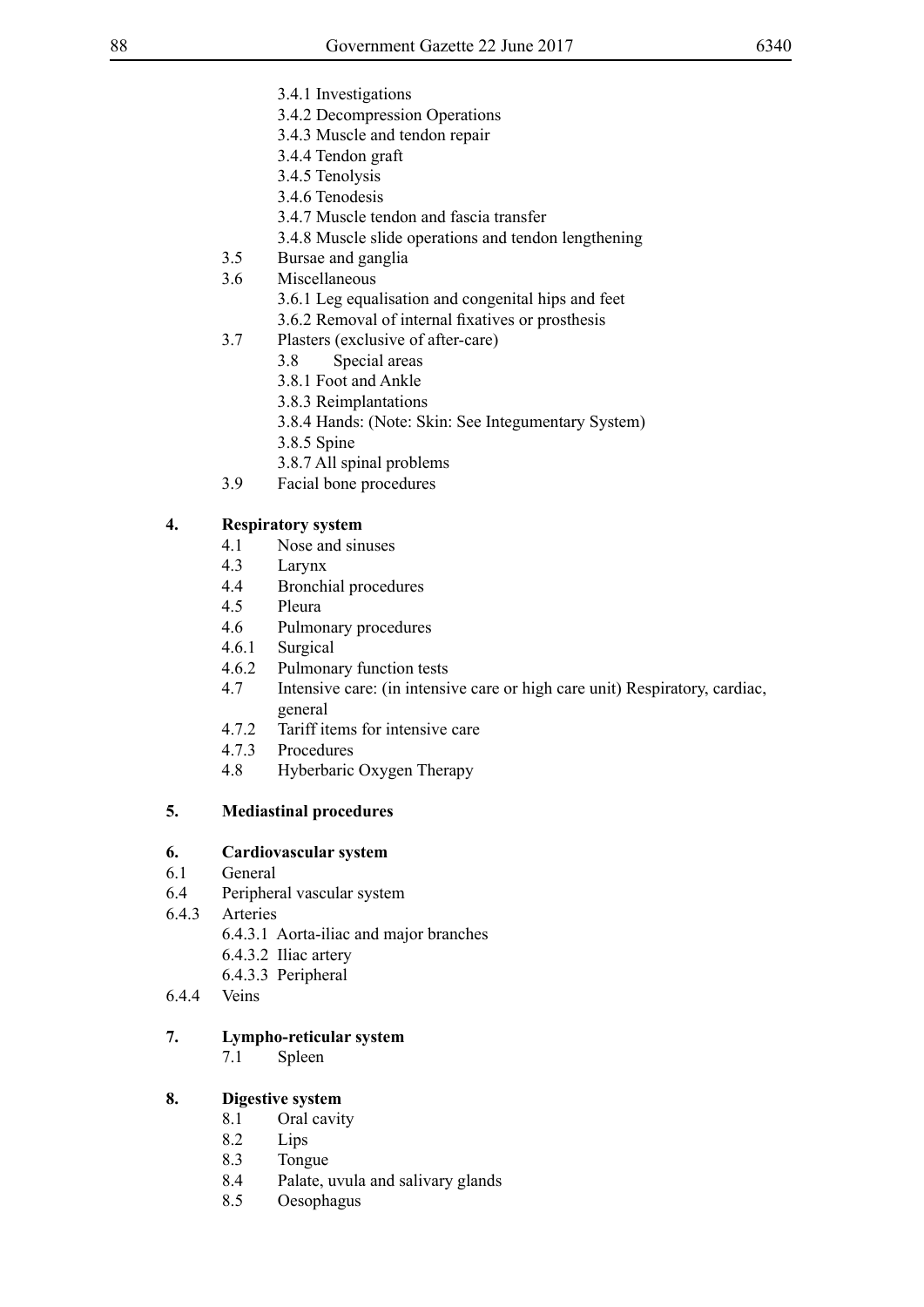- 8.6 Stomach
- 8.7 Duodenum
- 8.8 Intestines
- 8.10 Rectum and anus
- 8.11 Liver
- 8.12 Biliary tract
- 8.13 Pancreas
- 8.14 Peritoneal cavity

## **9. Herniae**

## **10. Urinary system**

- 10.1 Kidney
- 10.2 Ureter
- 10.3 Bladder
- 10.4 Urethra

## **11. Male genital system**

- 11.1 Penis
- 11.2 Testis and epididymis
- 11.3 Prostate

## **14. Nervous system**

- 14.1 Diagnostic procedures
- 14.2 Introduction of burr holes for
- 14.3 Nerve procedures
	- 14.3.1 Nerve repair or suture
	- 14.3.2 Neurectomy
		- 14.3.3 Other nerve procedures
- 14.4 Skull procedures
- 14.5 Shunt procedures
- 14.7 Posterior fossa surgery
	- 14.7.1 Supratentorial procedures
- 14.8 Craniotomy
	- 14.8.1 Stereo-tactic cerebral and spinal cord procedures
- 14.9 Spinal operations
- 14.10 Arterial ligations
- 14.11 Medical psychotherapy
- 14.12 Physical treatment methods
- 14.13 Psychiatric examination methods

#### **15. Endocrine system**

- 15.5 General
- **16. Eye**
	- 16.1 Procedures performed in rooms
	- 16.2 Retina
	- 16.3 Cataract
	- 16.4 Glaucoma
	- 16.5 Intra-ocular foreign body
	- 16.6 Strabismus
	- 16.7 Globe
	- 16.8 Orbit
	- 16.9 Cornea
	- 16.10 Ducts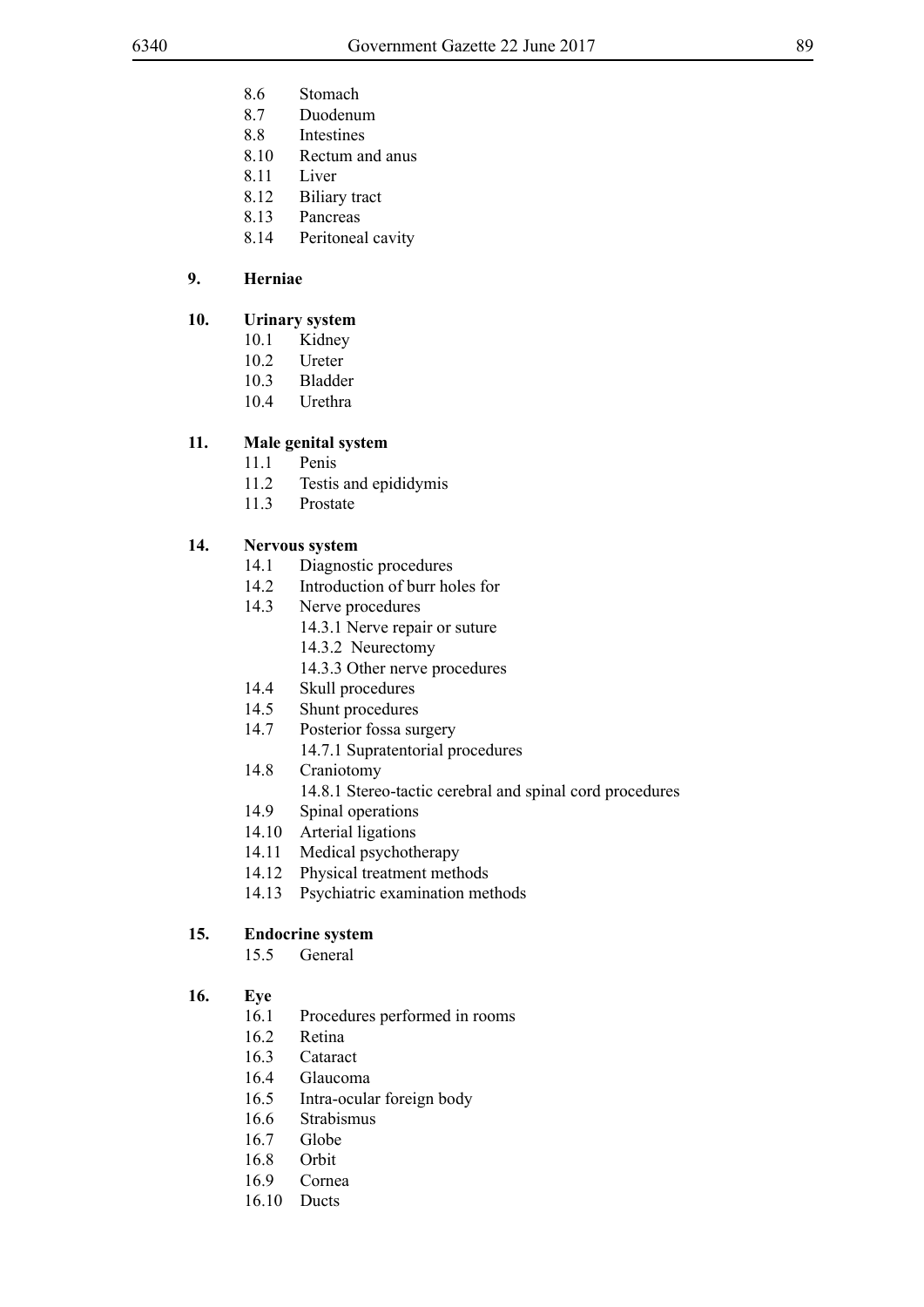- 16.11 Iris
- 16.12 Lids
	- 16.12.1 Entropion or ectropion by:
	- 16.12.2 Reconstruction of eyelid
	- 16.12.3 Ptosis
- 16.13 Conjunctiva
- 16.14 General

## **17. Ear**

- 17.2 External Ear canal
- 17.3 Middle Ear
- 17.4 Facial nerve 17.4.1 Facial nerve tests 17.4.2 Facial nerve surgery
- 17.5 Inner Ear
	- 17.5.1 Audiometry
	- 17.5.2 Balance tests
	- 17.5.3 Inner ear surgery
- 17.6 Microsurgery of the skull base 17.6.1 Middle fossa approach
- (i.e. transtemporal or supralabyrinthine)
	- 17.6.2 Translabyrinthine approach
	- 17.6.7 Subtotal petrosectomy

## **18. Physical treatment**

## **19. Radiology**

- Rules, Modifiers
	- 19.1 Skeleton
		- 19.1.1 Limbs
		- 19.1.2 Spinal column
		- 19.1.3 Skull
	- 19.2 Alimentary tract
	- 19.3 Biliary tract
	- 19.4 Chest
	- 19.5 Abdomen
	- 19.6 Urinary tract
	- 19.8 Vascular studies
		- 19.8.1 Film Series
		- 19.8.2 Introduction of contrast medium
	- 19.9 Tomography and cinematography 19.9.1 Computed Tomography
	- 19.10 Miscellaneous Ultrasonic investigations
	- 19.12 Portable unit and theatre examinations
	- 19.13 Diagnostic procedures requiring the use of radioisotopes
	- 19.14 Interventional radiological procedures
	- 19.15 Magnetic Resonance Imaging

# **20. Radiation oncology**

20.1 Kilovolt therapy

## **21. Pathology**

- 21.1 Haematology
- 21.2 Microscopic and miscellaneous tests
- 21.3 Bacteriology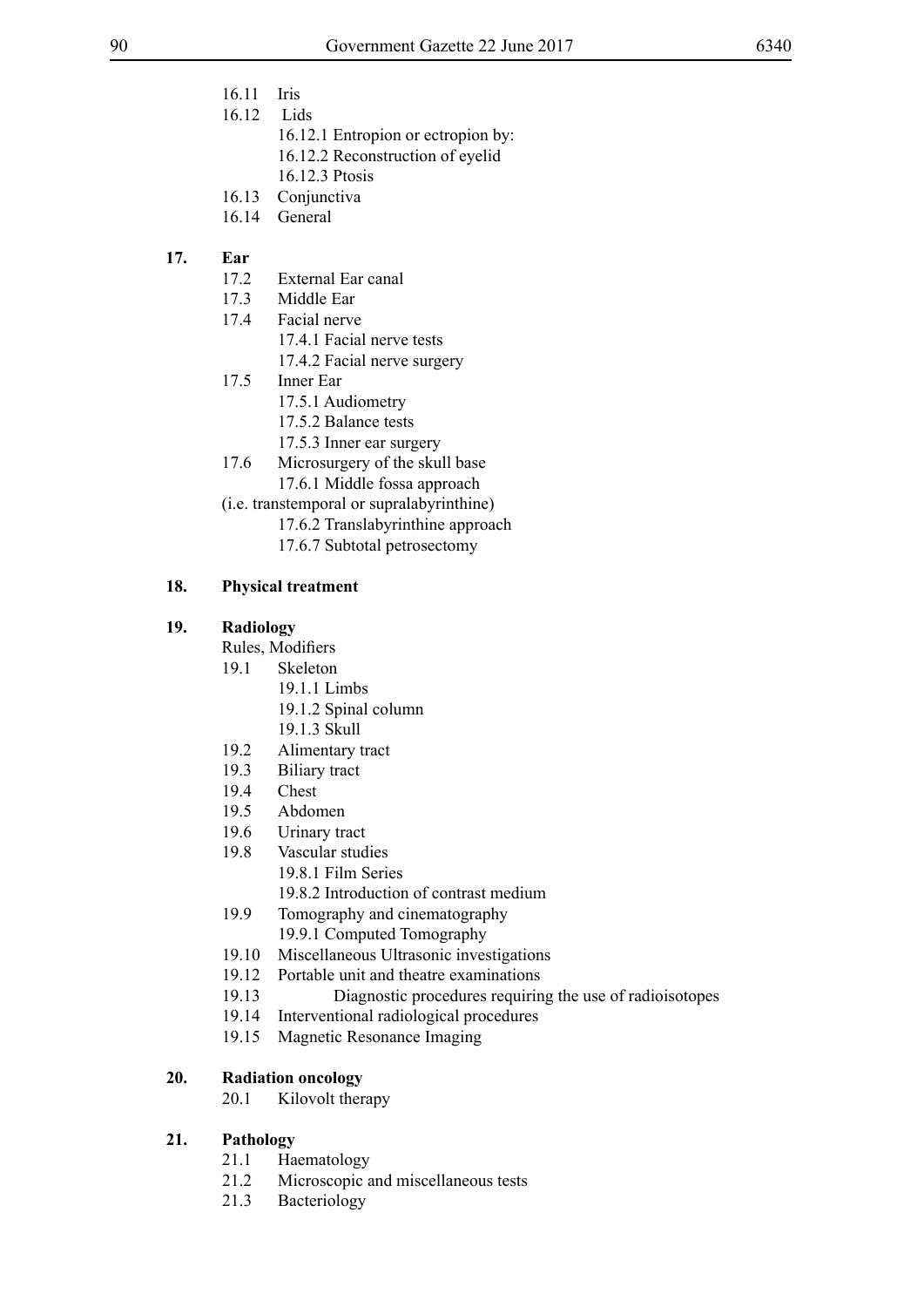- 21.4 Serology
- 21.5 Skin tests
- 21.6 Biochemical tests: Blood
- 21.7 Biochemical tests: Urine
- 21.8 Biochemical tests: Faeces
- 21.9 Biochemical tests: Miscellaneous
- 21.10 Cerebrospinal fluid
- 21.12 Immunology
- 21.13 Miscellaneous

#### **22. Anatomical pathology**

- 22.1 Exfoliative cytology
- 22.2 Histology

#### **IV. TRAVELLING EXPENSES**

#### **GENERAL INFORMATION**

#### a) **Notes in respect of the Employees' Compensation Act, 1941 (Act No. 30 of 1941)**

#### (i) **The Employee and the Medical Practitioner**

The injured employee is permitted to choose freely his/her own doctor, and no interference with this privilege is permitted as long as it is exercised reasonably and without prejudice to the employee himself/herself or the Compensation Fund. The only exceptions to this rule are those cases where employers, with the Commission's approval, provide their own medical aid facilities in toto, i.e. including hospital, nursing and other services in terms of section 81 of the Act.

In terms of section 60 either the Commission or an employer may send the injured employee to another doctor chosen by him/her (Commission or employer) for a special examination and report. Special fees are payable for this service.

In the event of a change of medical practitioners attending a case, the first practitioner in attendance will, except where the case is handed over to a specialist, be regarded as the principal, and payment will normally be made to him/her. To avoid disputes, medical practitioners should refrain from treating a case already under treatment without first discussing it with the first practitioner. As a general rule, changes of medical practitioners are not favoured.

If an injured employee is in need of emergency treatment, the medical practitioner should act in the same manner as he/she would to any patient who needs his/her urgent help. He/she should not, however, ask the Commission to authorize payment for such treatment before the claim has been admitted as falling within the scope of the Act. It should be remembered that an injured employee seeks medical advice at his/her own risk. If, therefore, an injured employee represents to his/her doctor that he/she is an Employees' Compensation Act case and yet fails to claim the benefits of the Act, leaving the Commission or his/her employer, in ignorance of any possible grounds for a claim, the Commission cannot accept any responsibility for any medical expenses incurred. In such circumstances the injured employee would be in the same position as any other member of the public as regards payment of his/her medical expenses.

(ii) Except where otherwise stated the fees charged for services of a general practitioner shall be two-thirds of the fees of a specialist for the same service.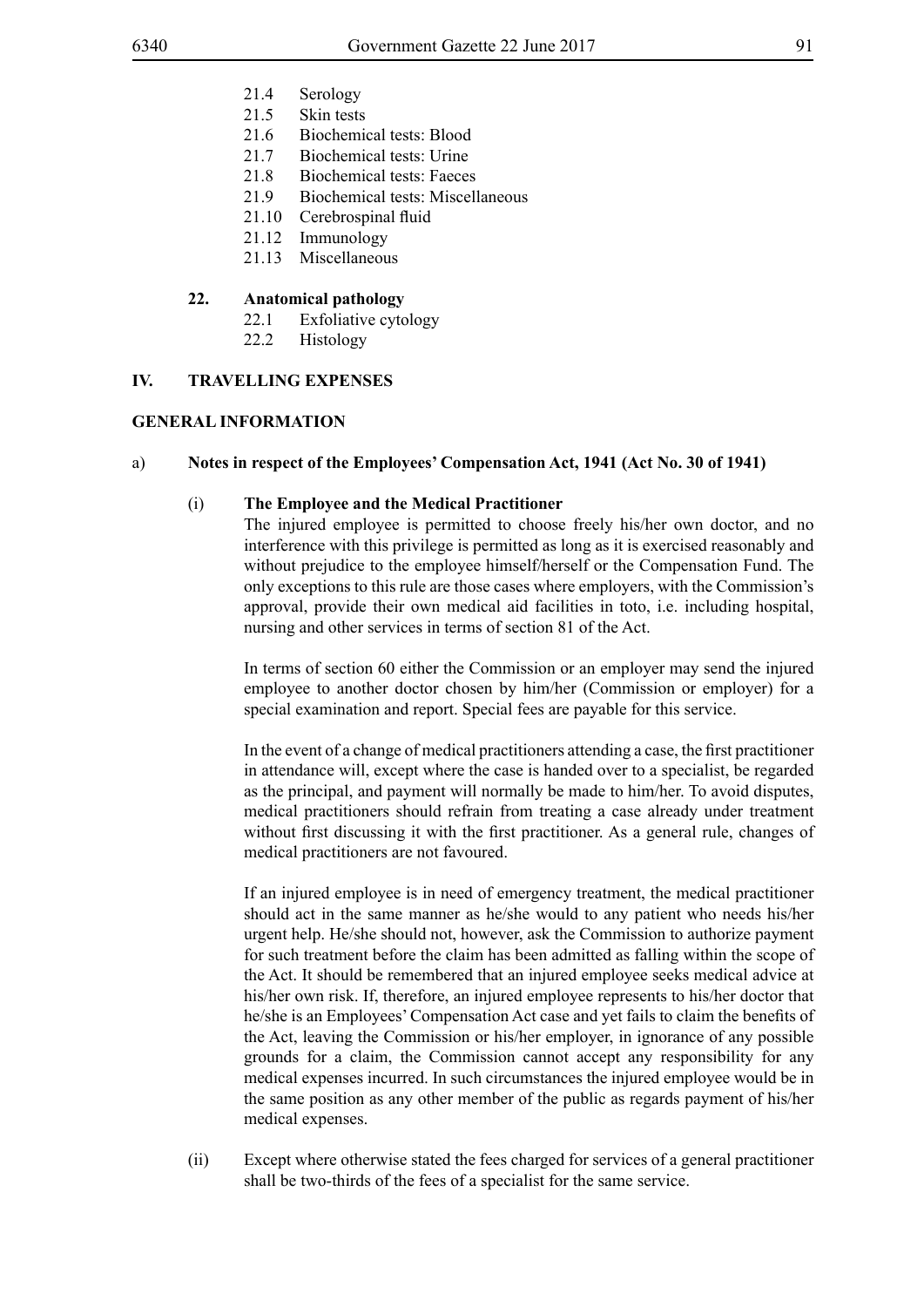(iii) All the in-hospital claims in respect of Orthopaedic Surgeons, General Practitioners and Specialists be set at a maximum of 225% of the gazetted tariffs.

## b) **Explanation and General Comments**

- (i) In compiling this tariff the Commission has used the anatomical system established by the S.A. Medical Association, in which units have been allocated to each procedure, operation, consultation, etc. In order to calculate the fee for each service the number of units attached to the particular item is multiplied by the respective monetary value of the unit.
- (ii) The monetary values of units for the various groups and sections are as follow:

| 1)  | Anaesthesiologists           | N\$ 81.40 |
|-----|------------------------------|-----------|
| 2)  | Anatomical Pathology,        |           |
|     | Cytology,                    | N\$ 20.10 |
|     | Histology                    | N\$ 19.00 |
| 3)  | Clinical Pathology           | N\$ 16.94 |
| 4)  | <b>Clinical Procedures</b>   | N\$ 15.41 |
| 5)  | Computed Tomography          | N\$ 16.58 |
| 6)  | <b>Consultative Services</b> | N\$ 20.40 |
|     | General Practitioner (0101)  | N\$ 24.10 |
|     | General Practitioner (0108)  | N\$ 24.30 |
| 7)  | Magnetic Resonance Imaging   | N\$ 15.79 |
| 8)  | <b>Radiation Oncology</b>    | N\$17.98  |
| 9)  | Radiology                    | N\$ 20.70 |
| 10) | Ultrasound                   | N\$ 14.17 |

(iii) Every medical practitioner must acquaint him/herself with the provisions of the Employees' Compensation Act, 1941 (Act No. 30 of 1941) and the regulations promulgated under the Act in connection with the rendering of accounts.

Every account shall be signed by the service provider and shall contain the following particulars:

- 1. The name, address and practice code number of the medical practitioner;
- 2. The surname, first name, date of birth, Social Security number of the injured employee and the date of accident;
- 3. The name, address and contact telephone number of the employer;
- 4. The nature of the treatment;
- 5. The date on which the service was rendered;
- 6. The tariff code number and fee for the procedure used in this schedule **and shall be accompanied by:**
	- A copy of the completed "Employer's Report of Accident" (Form E.Cl. 2), page 1, **and where applicable shall be accompanied by:**
	- A copy of the referral letter of the medical or dental practitioner concerned;
	- The First Medical Report and Account (Form E.Cl. 4);
	- The Final/Progress Medical Report (Form E.Cl. 5);
	- The Supplementary Report on Injury to Hand (Form E.Cl. 31);
	- The Final Report: Eye Injuries (Form E.Cl. 52);
	- The Dermatological Report (E.Cl. 53);
	- The Supplementary Report on Injury to Foot (E.Cl. 221).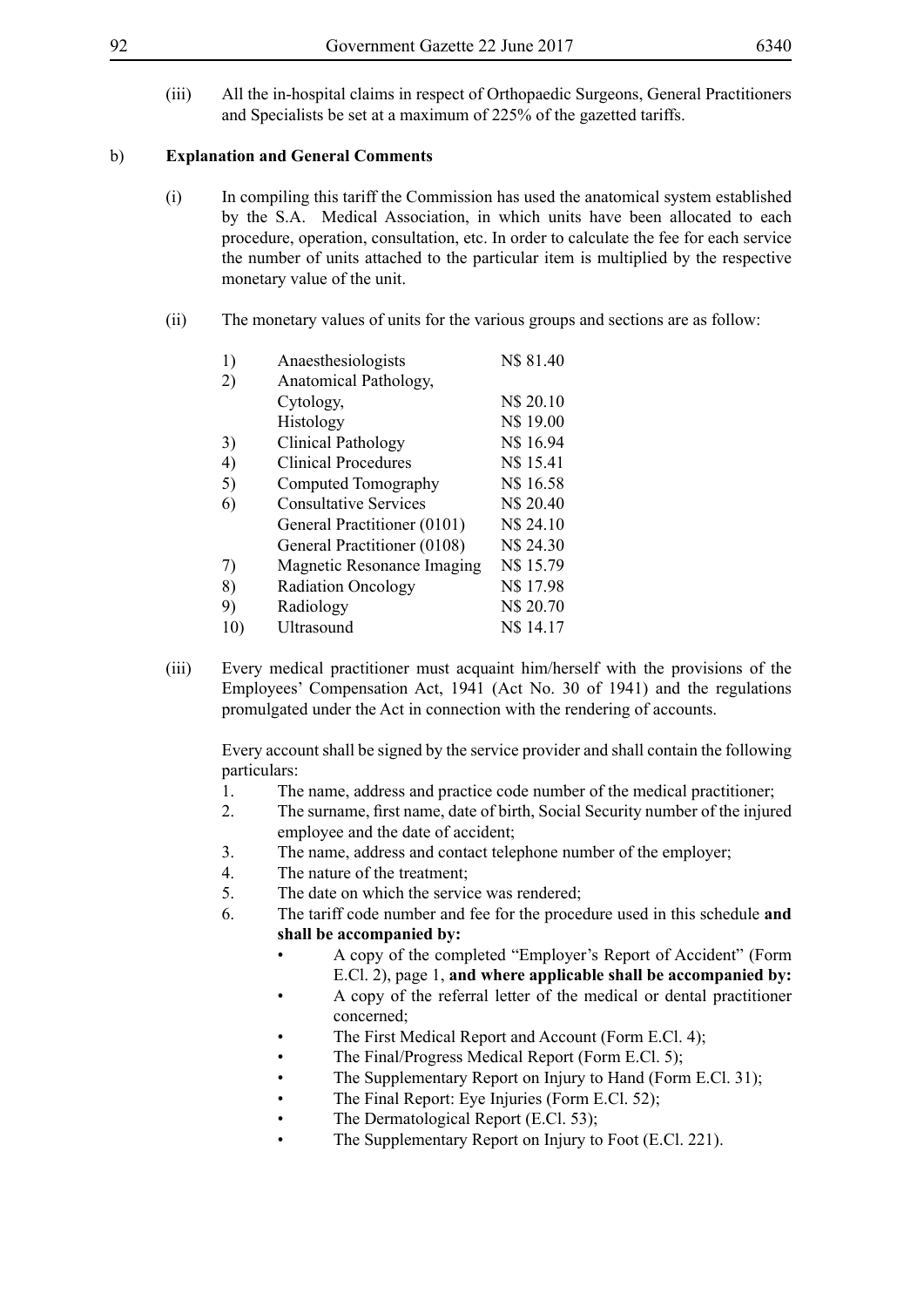# **GENERAL RULES GOVERNING THE TARIFF**

## **A. Consultations:**

- (i) First consultation: Refers to a situation where a medical practitioner personally takes down a patient's medical history, performs an appropriate clinical examination and, if indicated, prescribes or administers treatment.
- (ii) Subsequent visits: Refers to a voluntarily scheduled consultation performed for the same condition within four (4) months after the first consultation (although the symptoms or complaints may differ from those presented during the first consultation). It may imply taking down a medical history and/or a clinical examination and/or prescribing or administering of treatment and/or counselling.
- (iii) Hospital visits: Where a procedure or operation was done, hospital visits are regarded as part of the normal after-care and no fees may he levied unless otherwise agreed upon with the Commission. Where no procedure or operation was carried out fees may be charged for hospital visits according to item 0109. Dates of hospital visits must be specified.
- **B.** Normal hours and after hours: Normal working hours refer to the periods 08:00 to 17:00 on Mondays to Fridays and 08:00 to 13:00 on Saturdays as well as all other periods voluntarily scheduled by a medical practitioner (even when for the convenience of the patient) by a medical practitioner for the rendering of services. All other periods are regarded as afterhours. Public holidays are not regarded as normal working days and work performed on these days is regarded as after-hours work.
- **C.** The fee that may be charged in respect of the rendering of a service not listed in this tariff of fees shall be based on the fee in respect of a comparable service.
- **D.** Cancellation of appointments: Unless timely steps are taken to cancel an appointment for a consultation the relevant consultation fee shall be payable by the injured employee. In the case of a general practitioner "timely" shall mean two hours and in the case of a specialist 24 hours prior to the appointment. Each case shall however; be considered on merit and, if circumstances warrant, no fee shall be charged.
- **E.** Pre-operative care: The appropriate fee may be charged for all pre-operative consultations with the exception of a routine pre-operative visit at the hospital.
- **F.** Where applicable fees for administering injections and/or infusions may only be charged when done by the practitioner him-/herself.
- **G.** Post-operative care: Unless otherwise stated, the fee in respect of an operation or procedure shall include normal after-care for a period not exceeding four months. Where the surgeon does not him-/herself complete the after-care, it shall be his/her responsibility to arrange for this to be done without extra charge: Provided that in the case of post-operative treatment of a prolonged or specialized nature, such fee as may be agreed upon between the surgeon and the Commission, may be charged. Where an employee met with an accident and received medical treatment away from home and afterwards has to be transferred to his hometown, treatment may be taken over by another doctor who will be entitled to further payment.
- **H.** Removal of lesions: Items involving removal of lesions include follow-up treatment for 10 days.
- **I.** Fees for all pathology investigations performed by members of other disciplines (where permissible): See section for Pathology. (Refer to modifier 0097).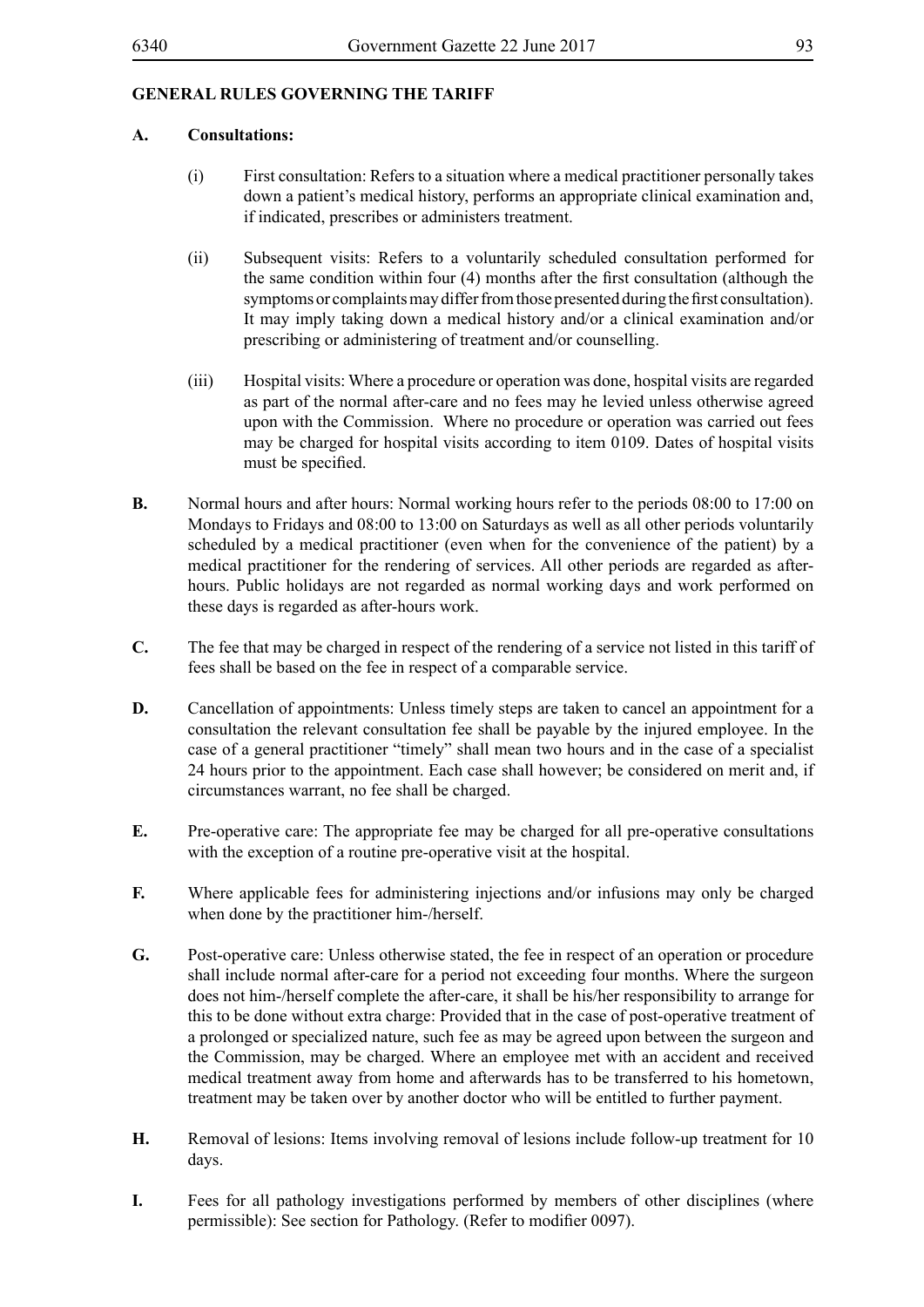- **J.** In exceptional cases where the tariff fee is disproportionately low in relation to the actual services rendered by a medical practitioner a higher fee may be negotiated with the Commission. Conversely, if the fee is disproportionately high in relation to the actual services rendered a lower fee than that in the tariff should be charged.
- **K.** Save in exceptional cases the services of a specialist shall be available on the recommendation of the attending general practitioner. Medical practitioners referring cases to other medical practitioners shall, if known to them, indicate in the reference that the patient was injured in an "accident" and this shall also apply in respect of specimens sent to pathologists.
- **L.** Procedures performed at time of visits: If a procedure is performed at the time of an initial or subsequent consultation, the fee for the consultation plus the fee for the procedure may be charged.
- **M.** If such a procedure, planned at an initial or subsequent consultation, is performed at another time, the fee for the procedure only may be charged.
- **N.** "Per consultation":
	- (a) No additional fee may be charged for services for which the fee is indicated as "per consultation". Such services are regarded as part of the consultation performed at the time the condition is brought to the medical practitioner's attention**.**
	- (b) Where a fee for any service is prescribed herein, the medical practitioner shall not be entitled to payment calculated on a basis of visits or examinations made where such calculation would result in the prescribed fee being exceeded.
	- (c) The number of consultations must be in direct relation to the seriousness of the injury and should more than 20 consultations be necessary, the Commission must be furnished with a detailed motivation.
	- (d) A single fee for a consultation/visit shall be paid to a medical practitioner who gives a single treatment to an injured employee who thereafter passes to the permanent care of another medical practitioner, not being a partner or assistant of the first. The responsibility for furnishing the first medical report in such a case ordinarily rests with the second practitioner.
- **O.** (a) An employee should be hospitalized only if and for such a period his/her condition justifies full-time "medical aid".
	- (b) Occupational Therapy/Physiotherapy: The same principles set out in modifier 0077 will apply when an employee is referred to a therapist.
	- (c) In the case of costly or prolonged medical services or procedures the medical practitioner shall first ascertain in writing from the Commission for what amount the Commission will accept responsibility in respect of such treatment.
- **P.** Travelling fees
	- (a) Where, in case of emergency, a practitioner was called out from his residence or rooms to an employee's home or the hospital, travelling fees can be charged according to section IV if he/she had to travel more than 16 kilometres in total.
	- (b) If more than one injured employee would be attended to during the course of a trip, the full travelling expenses must be divided pro rata between the relevant employees.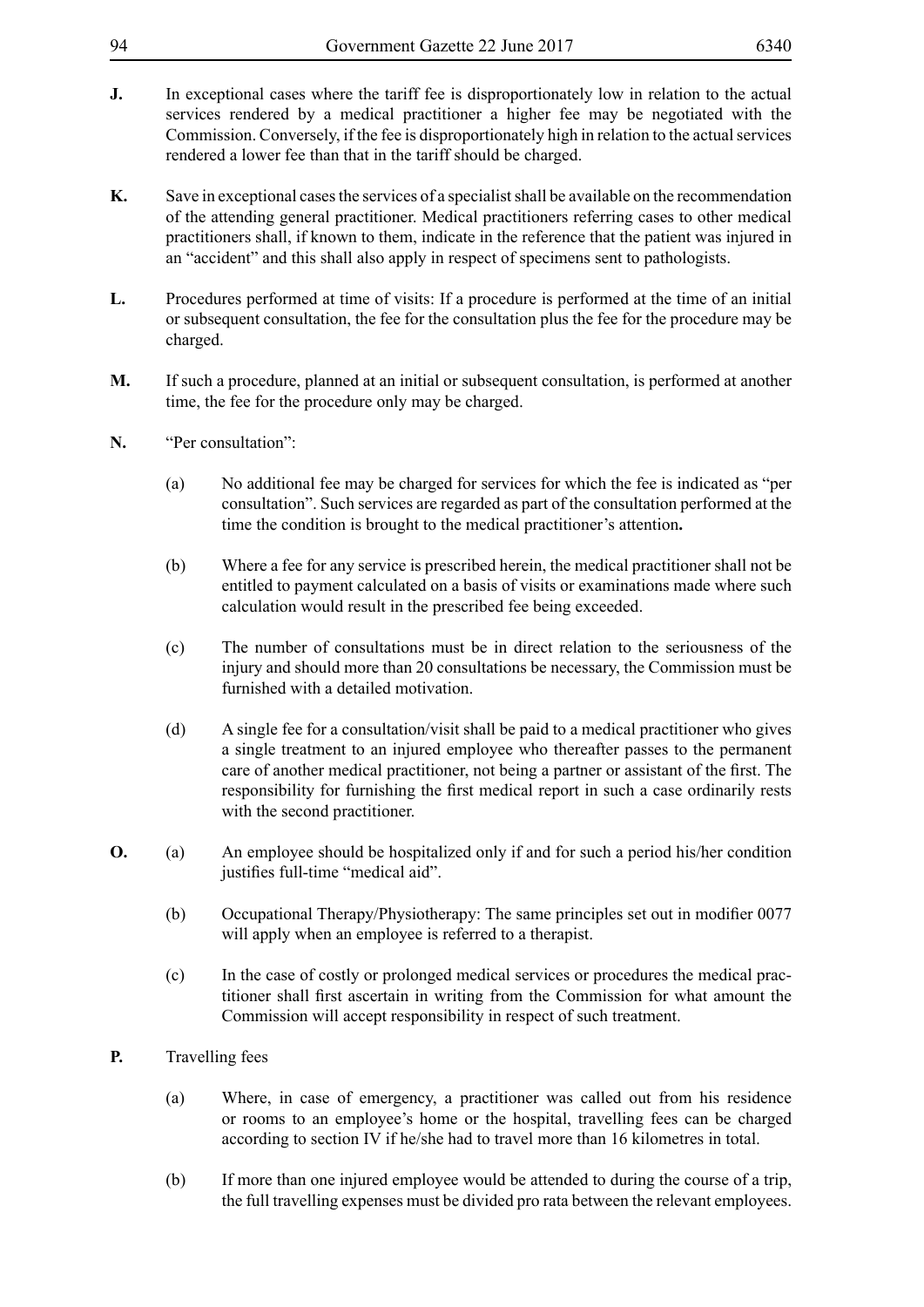- (c) A practitioner is not entitled to charge for any travelling expenses or travelling time to his/her rooms.
- (d) Where a practitioner's residence would be more than 8 kilometres away from a hospital, no travelling fees may be charged for services rendered at such hospitals, except in cases of emergency (services not voluntarily scheduled).
- (e) Where a practitioner conducts an itinerant practice, he/she is not entitled to charge fees for travelling expenses except in cases of emergency (services not voluntarily scheduled).

## **RULES GOVERNING SPECIFIC SECTIONS OF THE TARIFF**

#### *INTENSIVE CARE*

- **Q.** Units in respect of items 1204 to 1210 exclude the following:
	- (a) Anaesthetic and/or surgical fees for any condition or procedure.
	- (b) Costs of any drugs and/or materials.
	- (c) Any other cost which may be incurred before, during or after the consultation *and/ or* the therapy.
	- (d) Blood gases and chemistry tests, including the arterial puncture to obtain the specimen.
	- (e) Procedural items 1212 to 1219.
- **R.** Units for items 1208, 1209 and 1210 include resuscitation (i.e. item 1211).
- **S.** Units for items 1212, 1213 and 1214 include the following**:**
	- (a) Measurement of minute volume, vital capacity, time and vital capacity studies.
	- (b) Testing and connecting the machine.
	- (c) Putting patient on machine: Setting machine, synchronizing patient with machine.
	- (d) Instruction to nursing staff.
	- (e) All subsequent visits within 24 hours.
- **T.** Ventilation (items 1212 to 1214) does not form a part of normal post-operative care.

#### *MAGNETIC RESONANCE IMAGING*

**U.** In cases where a second Magnetic Resonance Imaging of the spine (items 6210, 6211, 6212 and 6213 refers) is deemed necessary, or a Magnetic Resonance Imaging of another anatomical region is requested, proper motivation must be submitted upon which the Commission will consider approval of payment.

## *MEDICAL PSYCHOTHERAPY*

**Va** Visits at hospital or nursing home during a course of electro-convulsive treatment are justified and may be charged for in addition to the fees for the procedure.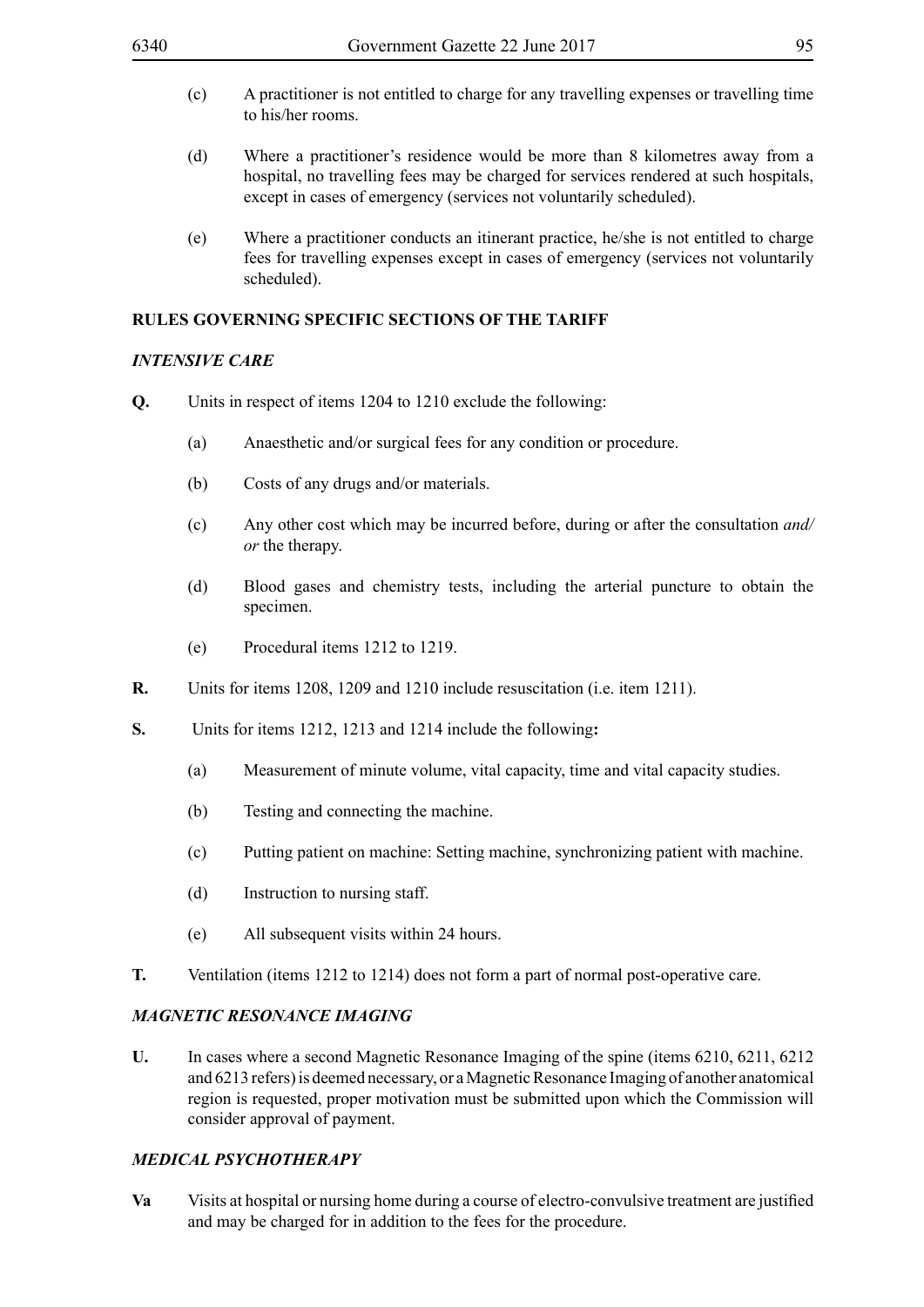**Vb** Except where otherwise indicated, the duration of a medical psychotherapeutic session is set at 20 minutes or part thereof provided that such a part comprises 50% or more of the time of a session. This set duration is also applicable for psychiatric examination methods.

# *RADIOLOGY*

- **Y** Except where otherwise indicated, radiologists are entitled to charge for contrast material used.
- **Z** No fee is subject to more than one reduction

# *DIAGNOSTIC PROCEDURES REQUIRING THE USE OF RADIOISOTOPES*

**AA** Procedures to exclude cost of isotope.

# *RADIATION ONCOLOGY*

**BB** The fees in this section (radiation oncology) do not include the cost of radium or isotopes.

# *ACUPUNCTURE*

- **CC** (a) Prior consent of the Commission is required for the payment of acupuncture treatment.
	- (b) When two separate acupuncture techniques are used, each treatment shall be regarded as a separate treatment for which fees may be charged for separately.
	- (c) Not more than two separate techniques may be charged for at each session.
	- (d) The maximum number of acupuncture treatments per course to be charged for is limited to 20. If further treatment is required at the end of this period of treatment, payment should be negotiated with the Commission.
	- (e) Item 0380 refers to scalp acupuncture as a treatment in its own right and not to the use of acupuncture points on the scalp.

## *ULTRASONIC EXAMINATIONS*

- **EE** (a) In case of a referral, the referring doctor must submit a letter of motivation to the must be attached to the first account rendered to the Commission (by the radiologist or the other practitioner doing the scan) as the case may be.Radiologist or other practitioner doing the scan. A copy of the letter of motivation
	- (b) In case of a referral to a radiologist, no motivation should be required from the radiologist.

## *URINARY SYSTEM*

- **FF** (a) When a cystoscopy precedes a related operation, modifier 0013: "Endoscopic examination done at an operation", applies, e.g. cystoscopy followed by transuretral (TUR) prostatectomy.
	- (b) When a cystoscopy precedes an unrelated operation, modifier 0005: "Multiple procedures/operations under the same anaesthetic", applies, e.g. cystoscopy for urinary tract infection followed by inguinal hernia repair.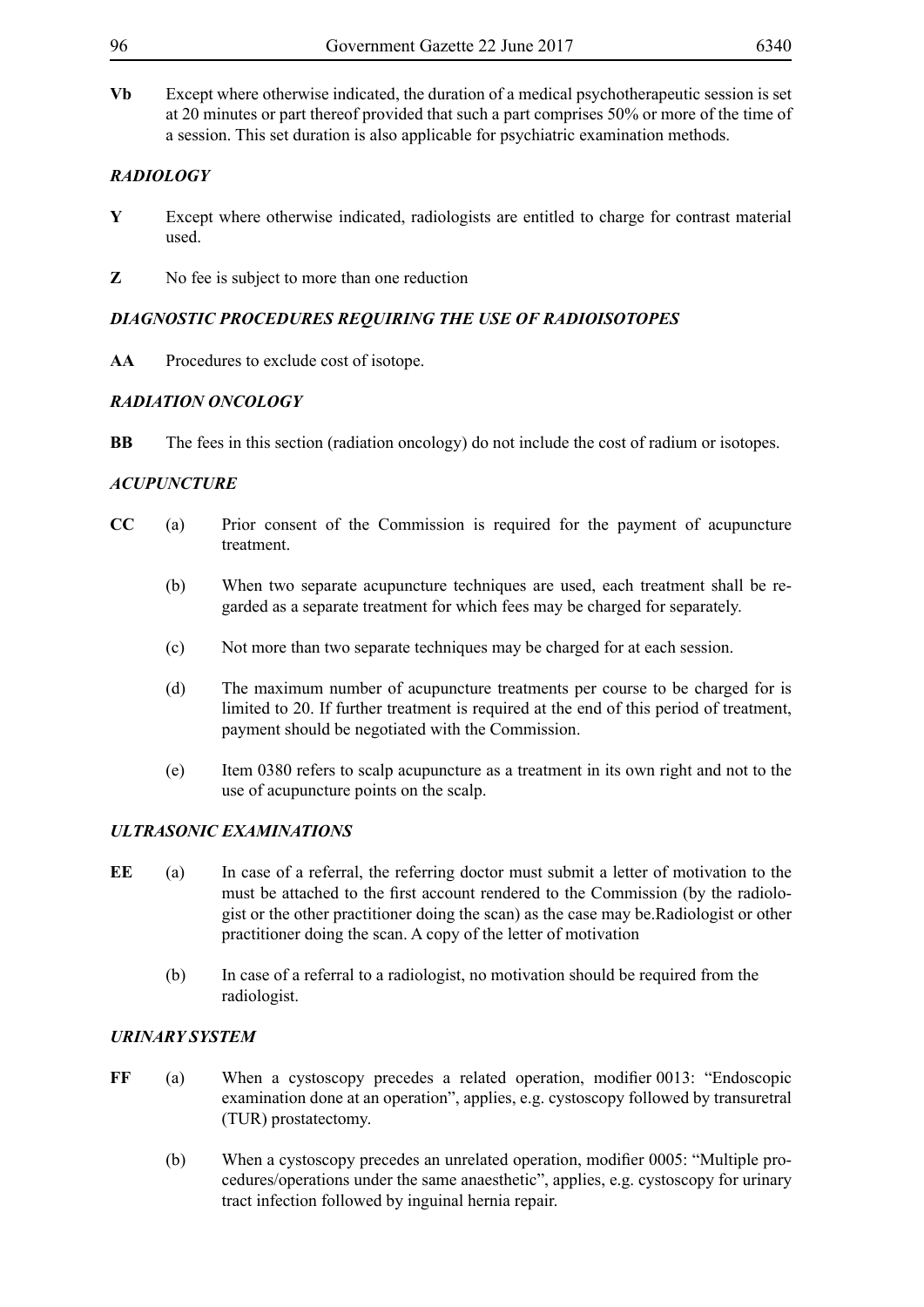(c) No modifier applies to item 1949: "Cystoscopy", when performed together with any of items 1951 to 1964.

## *RADIOLOGY*

**GG** Capturing and recording of examinations: Images from all radiological, ultrasound and magnetic resonance imaging procedures must be captured during every examination and a permanent record generated by means of film, paper, or magnetic media. A report of the examination, including the findings and diagnostic comment, must be written and stored for five years.

#### **GENERAL MODIFIERS GOVERNING THE TARIFF**

- **0001** For involuntarily scheduled after-hours emergency radiological services, the additional premium shall be 50% of the fee for the particular services (section 19.12 excluded). See General Rule B. For after-hours MR scans, a maximum levy of 100 radiological units (N\$ 2070.00) is applicable.
- **0002** Item 38/0101 is applicable only where a radiologist is requested to give a written report on X-rays taken elsewhere and submitted to him.
- **0005** Multiple procedures/operations under the same anaesthetic. Unless otherwise identified in the tariff, when multiple procedures/operations add significant time and/or complexity, and when each procedure/operation is clearly identified and defined, the following values shall prevail: 100% (full value) for the first or major procedure/operation, plus 50% (half of) the tariff fee in respect of each additional operation or procedure with a maximum of four additional operations or procedures. In the case of multiple fractures and/or dislocations the same values shall prevail.

Note:

- a) When more than one small procedure is performed and the tariff makes provision for items for "subsequent" or "maximum for multiple additional procedures" (see section 2: Integumentary System) modifier 0005 is not applicable as the fee is already a reduced fee.
- b) In the case of multiple fractures and/or dislocations the same values shall prevail.
- **0006** A 25% reduction in the fee for a subsequent operation for the same condition within one month shall be applicable if the operations are performed by the same surgeon (an operation subsequent to a diagnostic procedure is excluded). After a period of one month the full fee is applicable.
- **0007** Remuneration for the use of any type of own equipment in the rooms for procedures performed under intravenous sedation or for procedures performed in a hospital or day-clinic theatre when appropriate equipment is not provided by the hospital: 15.00 clinical procedure units (N\$ 230.70) irrespective of the number of items of equipment provided.
- **0008** Where a procedure requires a registered specialist surgeon assistant, the fee is 33,33% (1/3) of the fee for the specialist surgeon
- **0009** The fee for an assistant is 20% of the fee for the specialist surgeon, with a minimum of 36.00 clinical procedure units (N\$553.68).
- **0010** A fee for a local anaesthetic administered by the operator may only be charged for an operation or a procedure having a value greater than 30.00 clinical procedure units (N\$ 461.40) i.e. 31.00 or more clinical procedure units (N\$ 476.78) allocated to a single item.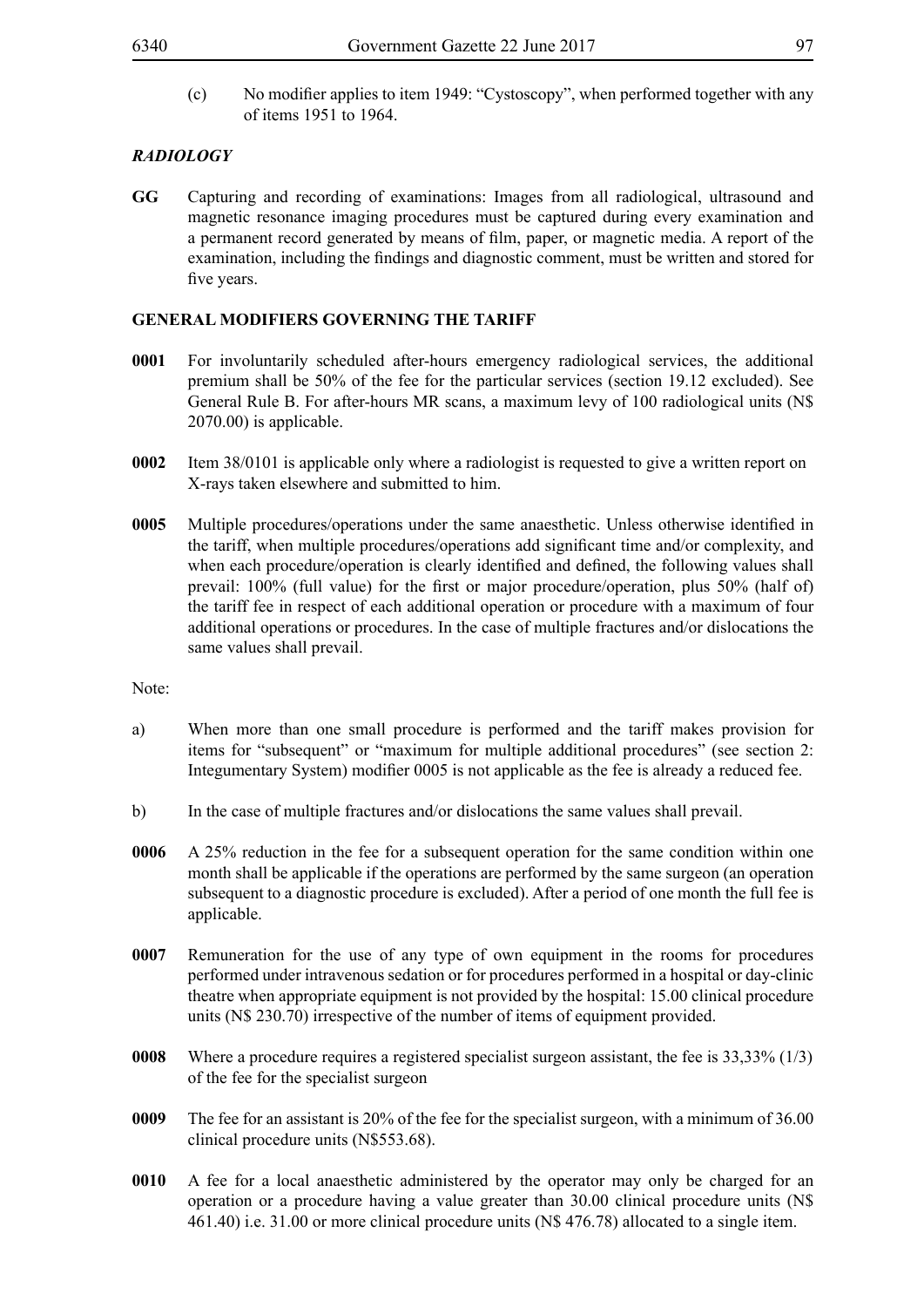The fee shall be calculated according to the basic anaesthetic units for the specific operation. Anaesthetic time may not be charged for, but the minimum fee as per modifier 0036 shall be applicable in such a case. Not applicable to radiological procedures such as angiography and myelography.

No fee may be levied for topical application of local anaesthetic.

- **0011** The additional fee to all members of the surgical team for after-hours emergency surgery for theatre procedures shall be 12.00 clinical procedure units (N\$ 184.56) for each half-hour or part thereof of the operation time. Normal hour fees to be charged in respect of injured employees on scheduled lists.
- **0013** Where a related endoscopic examination is done at an operation by the operating surgeon or the attending anaesthesiologist, only 50% of the fee for the endoscopic examination may be charged.
- **0014** Where an operation is performed which has been previously performed by another surgeon, e.g. a revision or repeat operation, the fee shall be calculated according to the tariff for the full operation plus an additional fee to be negotiated under General Rule J, except where already specified in the tariff.

## **MODIFIERS GOVERNING SPECIFIC SECTIONS OF THE TARIFF**

## *INJECTIONS, INFUSIONS AND INHALATION SEDATION*

- **0015** Where intravenous infusions (including blood and blood cellular products) are administered as part of the after-treatment after operation, no extra fees will be charged, as this is included in the global operative fees. Should the practitioner doing the operation prefer to ask another practitioner to perform postoperative intravenous infusions, then the practitioner him/herself (and not the Commission) shall be responsible for remunerating such practitioner for the infusion.
- **0017** Where desensitisation, intravenous, intra-muscular or subcutaneous injections are administered by the medical practitioner him/herself in respect of injured employees who attend the consulting rooms, a first injection forms part of the consultation and all subsequent injections for the same condition should be charged at 50% of the appropriate consultation fee for a general practitioner.

## *ADMINISTRATION OFANAESTHETIC FOR ALL PROCEDURES AND OPERATIONS INCLUDED IN THIS TARIFF*

- **0021** Anaesthetic fees are determined by obtaining the sum of the basic anaesthetic units plus the time units and the appropriate modifiers (see modifiers 0037 to 0039, 0041 and 0042). In cases of operative procedures on the musculo-skeletal system, open fractures and open reduction of fractures or dislocations add fees as laid down by modifiers 5441 to 5448.
- **0023** The basic anaesthetic units are laid down in the tariff. These basic anaesthetic units reflect the additional anaesthetic risk, the technical skill required of the anaesthesiologist and the scope of the surgical procedure, but exclude the value of the actual time spent administering the anaesthetic. The time units (indicated by "T') will be added to the listed basic anaesthetic units in all cases on the following basis:

Anaesthetic time: The remuneration for anaesthetic time shall be per 15 minute period or part thereof, calculated from the commencement of the anaesthetic i.e. 2.00 anaesthetic units (N\$ 162.80) per 15 minute period or part thereof, provided that should the duration of the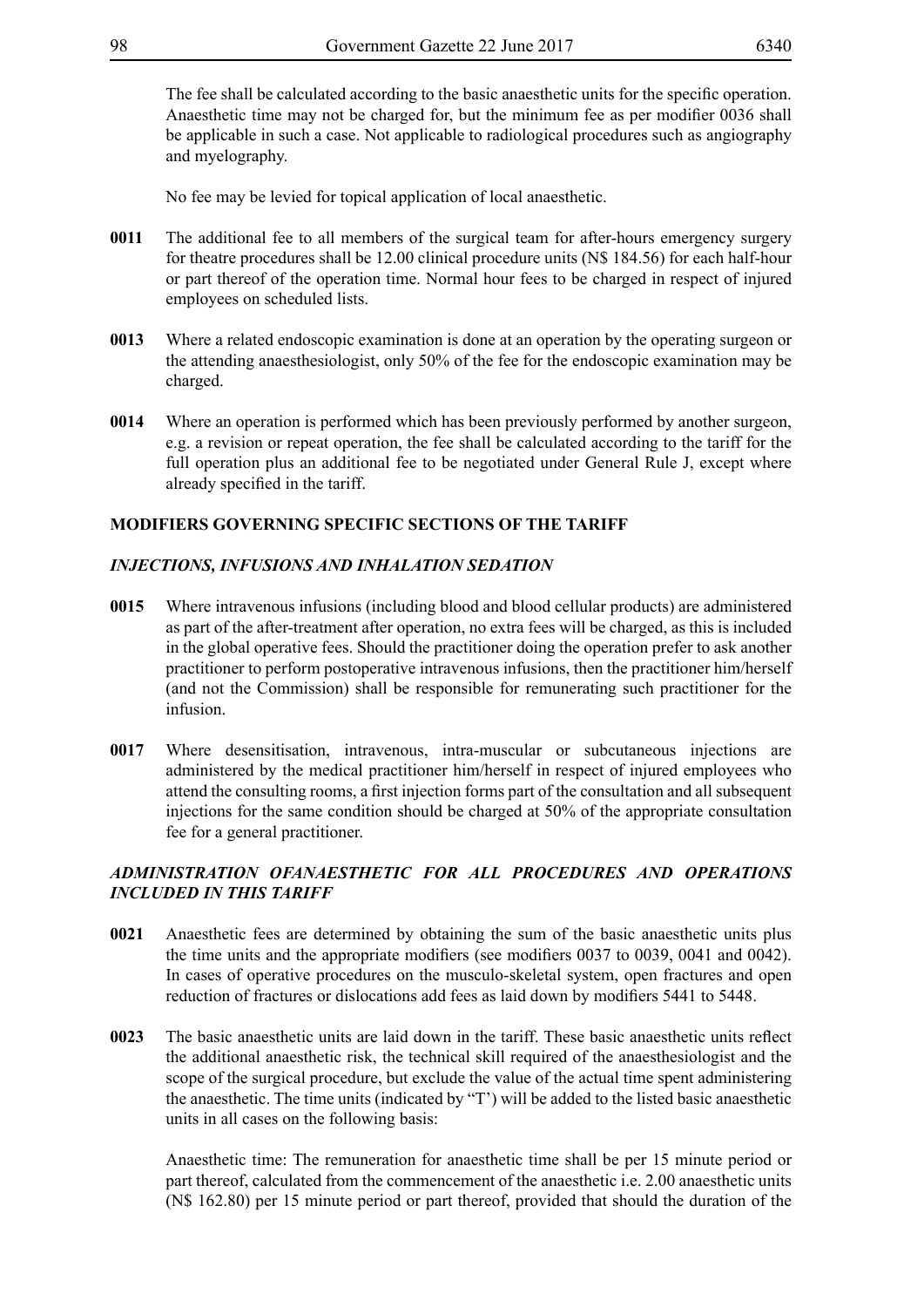anaesthetic be longer than one hour the number of units shall, after one hour, be 3 anaesthetic units (N\$ 244.20) per 15 minute period or part thereof.

- **0024** If a pre-operative assessment of a patient by the anaesthesiologist is not followed by an operation it will be regarded as consultation at the hospital or nursing home.
- **0025** Anaesthetic time is calculated from the time the anaesthesiologist begins to prepare the patient for the induction of anaesthesia in the operating theatre or in a similar equivalent area and ends when the anaesthesiologist is no longer required to give his personal professional attention to the patient, i.e. when the patient may, with reasonable safety, be placed under the customary post-operative supervision. Where prolonged personal professional attention is necessary for the well-being and safety of such patient, the necessary time will be valued on the same basis as indicated above for the anaesthetic time.

The anaesthesiologist must show in his/her account the exact anaesthetic time and the supervision time spent with the patient.

- **0027** Where more than one operation is performed under the same anaesthetic, the basic value will be that of the major operation with the highest unit value.
- **0029** When rendered necessary by the scope of the anaesthetic an assistant anaesthesiologist may be employed. The remuneration of the assistant anaesthesiologist shall be calculated on the same basis as in the case where a general practitioner administers the anaesthetic.
- **0031** Treatment with intravenous drips and transfusions is considered part of the normal treatment in administering an anaesthetic. No additional fees may be charged for such services when rendered either prior to, or during actual theatre or operating time.
- **0032** Anaesthesia administered to patients in the prone position shall have a minimum of 4.00 basic anaesthetic units (N\$ 325.60). When the basic anaesthetic units for the procedure are 3.00 (N\$ 244.20), one extra anaesthetic unit may be added. If the basic anaesthetic units for the procedure are 4.00 (N\$ 325.60) or more, no extra unit should be added.
- **0033** When an anaesthesiologist is required to participate in the general care of a patient during a surgical procedure, but does not administer the anaesthetic such services may be remunerated at full anaesthetic rate, subject to the provisions of modifier 0035.
- **0034** All anaesthetics administered for diagnostic, surgical or X-ray procedures on the head and neck shall have a minimum of 4.00 basic anaesthetic units (N\$ 325.60). When the basic anaesthetic units for the procedure are 3.00 (N\$ 244.20), one extra anaesthetic unit should be added. If the basic anaesthetic units for the procedure are 4.00 (N\$ 325.60) or more no extra units should be added.
- **0035** No anaesthetic administered by a specialist anaesthesiologist shall have a total value of less than 7.00 anaesthetic units (basic units plus time units) (N\$ 569.80).
- **0036** Fees for an anaesthetic administered by a general practitioner shall be two-thirds (2/3) of the total number of units applicable to the specialist anaesthesiologist provided that no anaesthetic shall have a total value of less than 6.00 anaesthetic units (N\$ 488.40). The monetary value of the unit is the same for both a specialist anaesthesiologist and a general practitioner anaesthetist.
- **Note:** Modifying units may be added to the basic anaesthetic unit value according to the following modifiers: (0037-0042, 5441-5448)
- **0037** Utilization of total body hypothermia: Add 3.00 anaesthetic units (N\$ 244.20).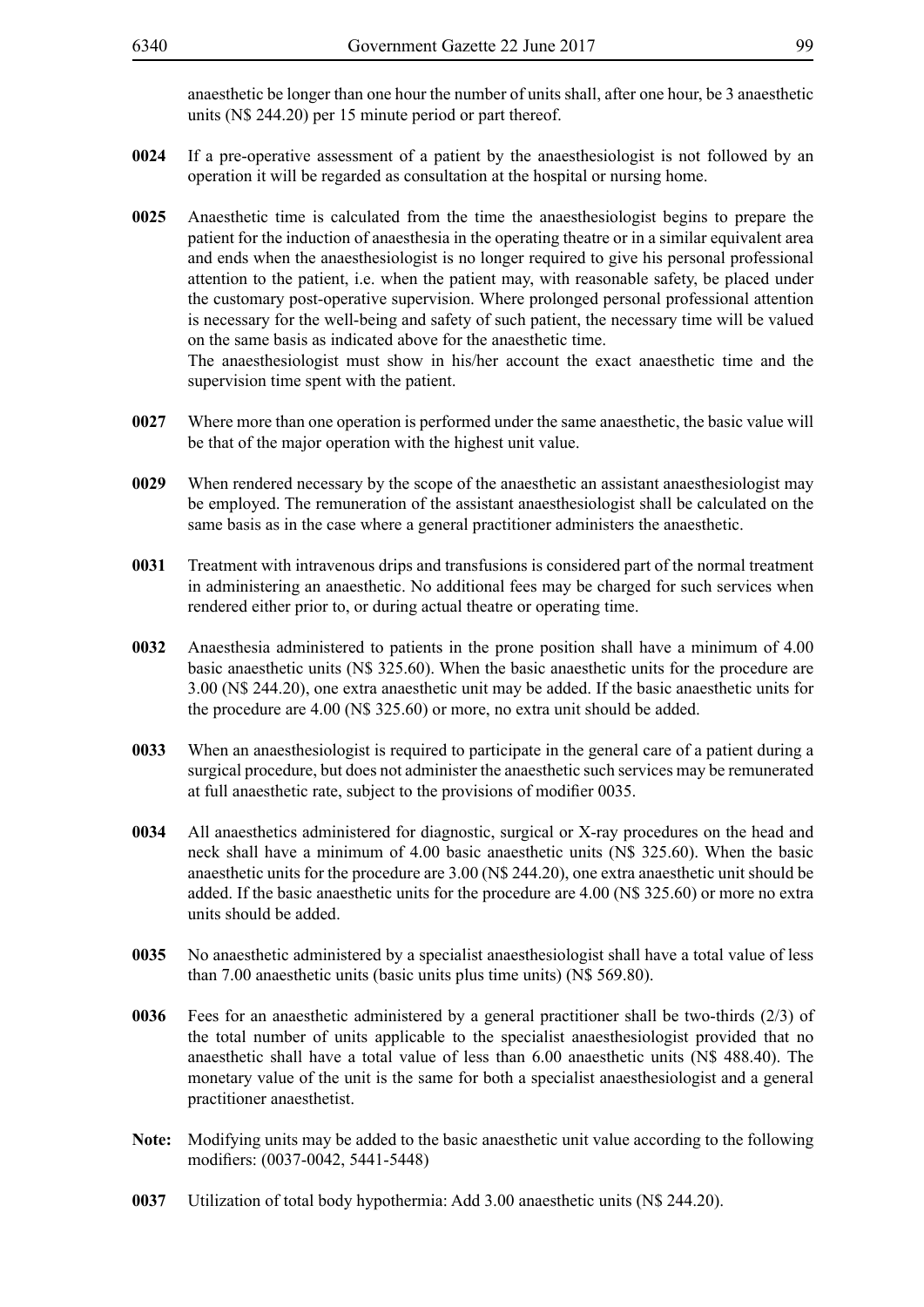- **0038** Peri-operative blood salvage: Add 4.00 anaesthetic units (N\$ 325.60) for intra-operative blood salvage and 4.00 anaesthetic units (N\$ 325.60) for post-operative blood salvage.
- **0039** Deliberate control of the blood pressure: All cases up to one hour: add 3.00 anaesthetic units (N\$ 244.20), thereafter add 1.00 additional anaesthetic unit (N\$ 81.40) per quarter-hour or part thereof.
- **0041** Utilization of hyperbaric pressurization: Add 3.00 anaesthetic units (N\$ 244.20).
- **0042** Utilization of extra corporeal circulation: Add 3.00 anaesthetic units (N\$ 244.20)

## *ANAESTHETIC FEES FOR ORTHOPAEDIC OPERATIONS***:**

- **Note:** Modification of the anaesthetic fee in cases of operative procedures on the musculo-skeletal system, open fractures and open reduction of fractures and dislocations is governed by adding units indicated by modifiers 5441 to 5448. (The letter "M**"** is annotated next to the number of units of the appropriate items for facilitating identification of the relevant items). General practitioners refer to modifier 0036 (two-third).
- **5441** In all cases of open fractures, open reduction of fractures and dislocations: Add 1 (one) anaesthetic unit (N\$ 81.40) except where the procedure refers to the bones named in modifiers 5442 to 5448
- **5442** Shoulder, scapula, clavicle, humerus, elbow joint, upper 1/3 tibia, knee joint, patella, mandible and temporo-mandibular joint: Add 2.00 anaesthetic units (N\$ 152.40).
- **5443** Maxillary and orbital bones: Add 3.00 anaesthetic units (N\$ 244.20).
- **5444** Shaft of femur: Add 4.00 anaesthetic units (N\$ 325.60)
- **5445** Spine (except coccyx), pelvis, hip, and neck of femur: Add 5.00 anaesthetic units *(*N\$ 407.00).
- **5448** Sternum and/or ribs and musculo-skeletal procedures, which involve an intra-thoracic approach: Add 8.00 anaesthetic units (N\$ 651.20).

#### *POST-OPERATIVE ALLEVIATION OF PAIN*

- **0045** (a) When a regional or nerve block procedure is performed, item 0109: "Hospital follow-up visit to patient in ward or nursing facility" may be charged, provided that it is not the primary anaesthetic technique.
	- (b) When a second medical practitioner has administered the regional or nerve block for post-operative alleviation of pain it shall be charged according to the particular procedure for instituting the therapy. Revisits shall be charged according to item 0109.
	- (c) None of the above is applicable to routine post-operative pain management.

#### *ANAESTHESIOLOGIST OPERATING AN INTRA-AORTIC BALLOON PUMP (Cardiovascular System)*

**0100** Where an anaesthesiologist would be responsible for operating an intra-aortic balloon pump, a fee of 75.00 clinical procedure units (N\$ 1153.50) is applicable.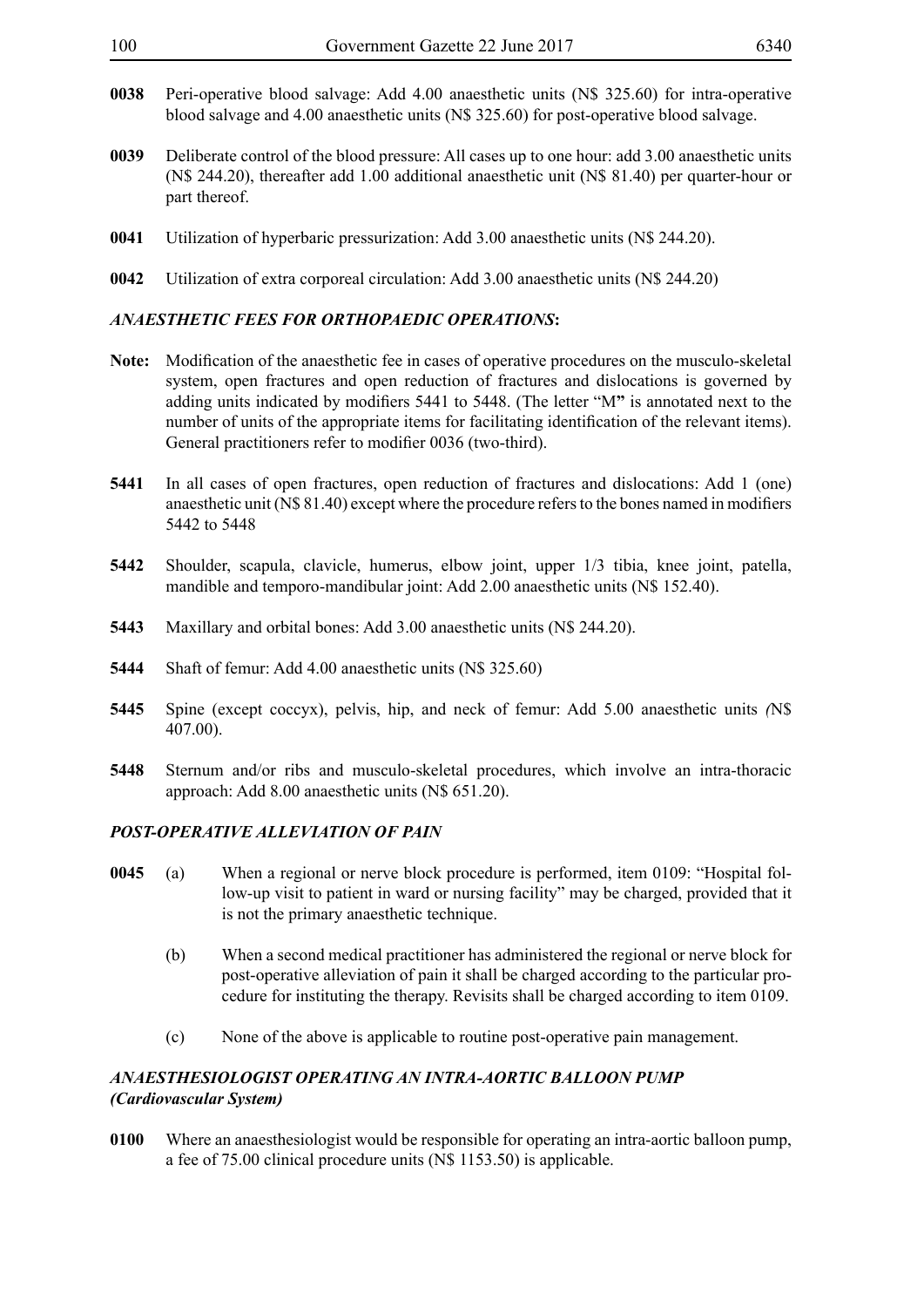## *MUSCULO-SKELETAL SYSTEM*

- **0046** Where in the treatment of a specific fracture or dislocation (compound or closed) an initial procedure is followed within one month by an open reduction, internal fixation, external skeletal fixation or bone grafting on the same bone, the fee for the initial treatment of the fracture or dislocation shall be reduced by 50%.
- **Note:** This reduction does not include the assistant's fee or after-hours levy where applicable. After one month, a full fee as the initial treatment is applicable.
- **0047** A fracture not requiring reduction shall be charged on a fee for service basis provided that the cumulative amount does not exceed the charges for a reduction.
- **0048** Where in the treatment of a fracture or dislocation an initial closed reduction is followed within one month by further closed reductions under general anaesthesia, the fee for such subsequent reductions will be 27 clinical procedure units respectively (N\$ 415.26) (not including after-care).
- **0049** Except where otherwise specified**,** in cases of compound fractures**,** 77.00 clinical procedure units (N\$ 1184.26) by specialists and 51.00 clinical procedure units (N\$ 784.38) by general practitioners may be added to the units for the fractures including debridement.
- **0050** In cases of a compound fracture where a debridement is followed by internal fixation (excluding fixation with Kirschner wires as well as fractures of hands and feet), the full amount according to either modifier 0049 or 0051 may be added to the fee for the procedure involved, plus half of the amount according to the second modifier (either 0049 or 0051 as applicable).
- **0051** Except where otherwise specified in cases of fractures requiring open reduction, internal fixation, external skeletal fixation and/or bone grafting: Specialists add 77.00 clinical procedure units (N\$ 1184.26). General practitioners add 51.00 clinical procedure units (N\$ 784.38)
- **0053** Fractures requiring percutaneous internal fixation: [Insertion and removal of fixatives (wires) in respect of fingers and toes included]: Specialists add 32 clinical procedure units (N\$ 492.16) and general practitioners add 21.00 clinical procedure units (N\$ 322.98).
- **0055** Dislocation requiring open reduction: Units for the specific joint plus 77.00 clinical procedure units (N\$ 1184.26) for specialists. General practitioners add 51.00 clinical procedure units (N\$ 784.38).
- **0057** In multiple procedures on feet, fees for the first foot are calculated according to modifier 0005 "Multiple procedures/operations under the same anaesthetic". Calculate fees for the second foot in the same way reduce the total to 75% and add to the total for the first foot.
- **0058** Revision operation for total joint replacement and immediate resubstitution (infected or noninfected): per fee for total joint replacement plus 100%.

## *COMBINED PROCEDURES ON THE SPINE*

**0061** In cases of combined procedures on the spine, both the orthopaedic surgeon and the neurosurgeon are entitled to the full fee for the relevant part of the operation performed.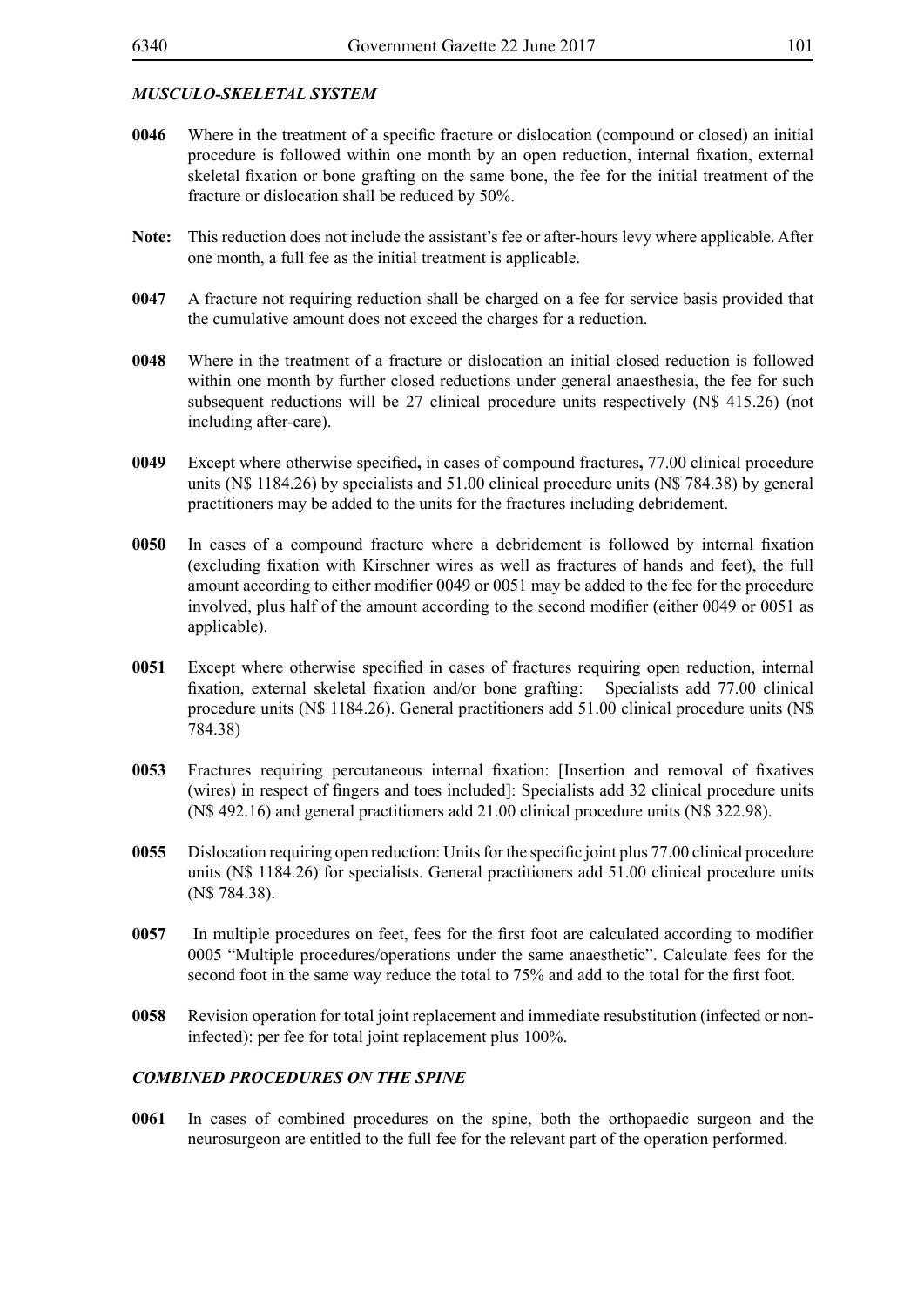## *REPLANTATION OPERATION*

- **0063** Where two specialists work together on a replantation procedure, each shall be entitled to two-thirds of the fee for the procedure.
- **0064** Where the replantation or toe to thumb transfer is unsuccessful, no further surgical fee is payable for amputation of the non-viable parts.
- **0065** Additional operative procedures by same surgeon (other than the first two items listed under this heading) within a period of 12 months: 75% of scheduled fee for the lesser procedure, except where otherwise specified elsewhere (refer to section 3.8.6)

## *LARYNX*

- **0067** Microsurgery of the larynx: To the fee of the operation performed add 25%. For other operations requiring the use of an operation microscope, the fee shall include the use of the microscope, except where otherwise specified elsewhere in the Tariff.
- **0069** When endoscopic instruments are used during intra-nasal surgery: Add 10% of the fee for the procedure performed. Only applicable to items 1025, 1027 and 1035.

#### *INTENSIVE CARE: RESPIRATORY, CARDIAC, GENERAL THERAPY*

**0070** Add 45.00 clinical procedure units (N\$ 692.10) to procedure(s) performed through a thoracoscope

#### *GASTROENTEROLOGY PROCEDURES*

**0074** A reduction of 33,33% (one third) of the fee will apply to all fibre optic procedures performed by means of hospital equipment.

#### *FIBRE OPTIC PROCEDURES*

**0075** The fee plus 21.00 clinical procedure units (N\$322.98) will apply where fibre optic procedures are performed in rooms with own equipment.

#### *PHYSICAL TREATMENT*

- **0077** (a) When two separate areas are treated simultaneously for totally different conditions, **s**uch treatment shall be regarded as two treatments for which separate fees may be charged. (Only applicable if services are provided by a specialist in physical medicine).
	- (b) The number of treatments to a patient for which the Commission shall accept responsibility is limited to 20. If further treatments are necessary payment therefor must be arranged with the Commission.

#### *TESTIS AND EPIDIDYMIS*

**0078** When testis biopsy is done combined with vasogram or seminal vesiculogram or epididymogram, add 50% of the units for the appropriate procedure.

#### *MEDICAL PSYCHOTHERAPY*

**0079** When a first consultation proceeds into, or is immediately followed by a medical psychotherapeutic procedure, fees for the procedure shall be calculated according to item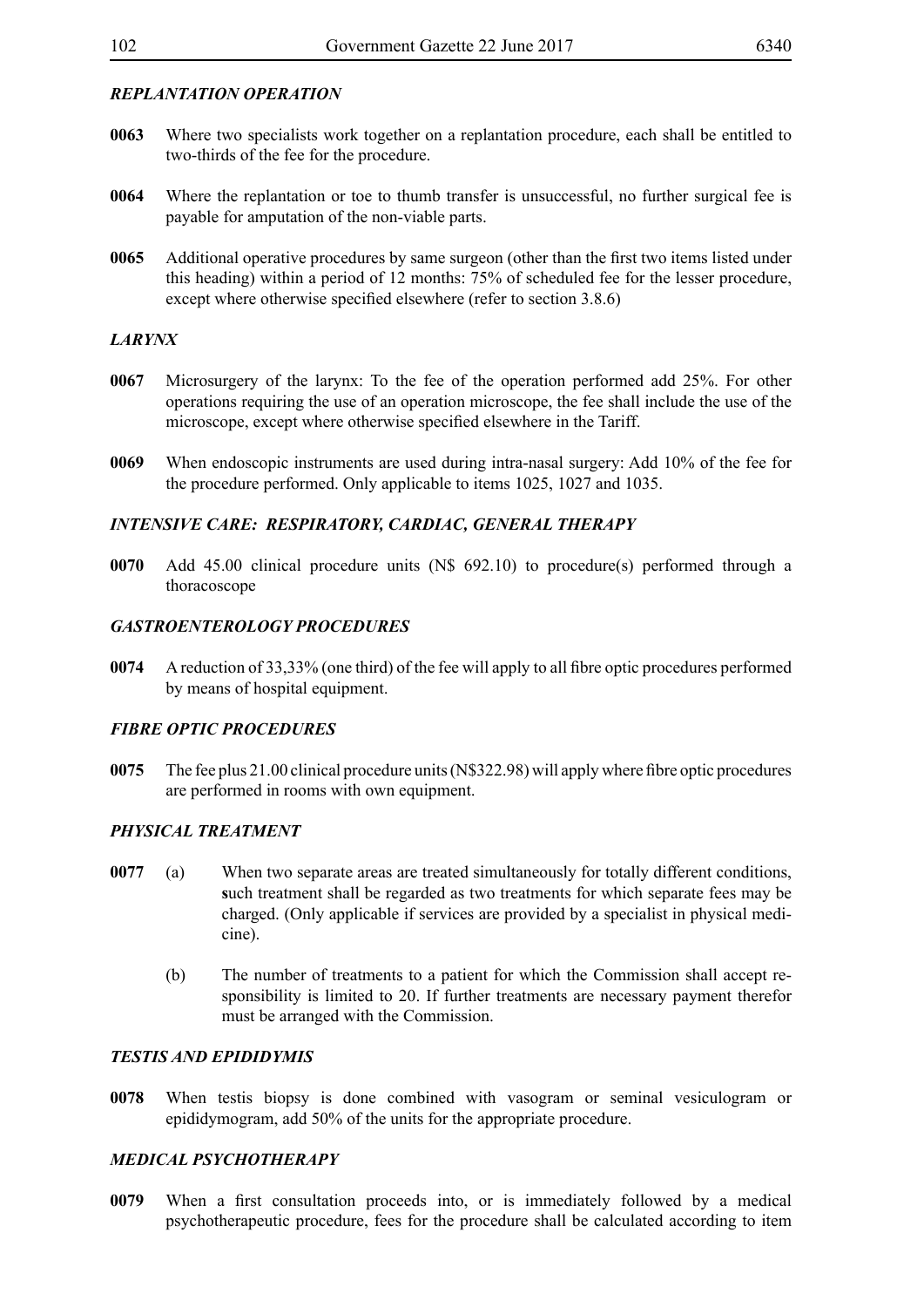2957: "Individual psychotherapy" (specify type) for a 20-minute session or part thereof, provided that such a part comprises 50% or more of the time of a session.

## *DIAGNOSTIC RADIOLOGY*

- **0080** Multiple examinations: Full fee
- **0081** Repeat examinations: No reduction
- **0082** "+" Means that this item is complementary to a preceding item and is therefore not subject to reduction.
- **0083** When a radiologist makes use of hospital equipment, only 66.67% (2/3) of the fee for the examination is chargeable.
- **0084** Fixed fee of N\$88.70 will apply for the first film. The same applies to images captured on CD.

#### *VASCULAR STUDIES*

**0086** Vascular groups: "Film series" and "Introduction of Contrast Media" are complementary and together constitute a single examination: neither fee is therefore subject to reduction (Modifier 0080).

#### *VASCULAR STUDIES and INTERVENTIONAL RADIOLOGY PROCEDURES*

- **6300** If a procedure lasts less than 30 minutes only 50% of the machine fees for items 3536-3550 will be allowed (specify time of procedure on account).
- **6301** If a procedure is performed by a radiologist in a facility not owned by him/herself, the fee will be reduced by 40% (i.e. 60% of the fee will be charged)
- **6302** When the procedure is performed by non-radiologists, the fee will be reduced by 40% (i.e. 60% of the fee will be charged)
- **6303** When a procedure is performed entirely by a non-radiologist in a facility owned by a radiologist, the radiologist owning the facility may charge 55% of the procedure units used. Modifier 6302 applies to the non-radiologist performing the procedure
- **6305** When multiple catheterization procedures are used (items 3557, 3559, 3560, 3562) and an angiogram investigation is performed at each level, the unit value of each such multiple procedure will be reduced by 20.00 radiological units (N\$ 414.00 for each procedure after the initial catheterization. The first catheterization is charged at 100% of the unit value

## *COMPUTED TOMOGRAPHY*

**0088** Multiple selective catheterisations: For each additional selective catheterisation after the first selective catheterisation, reduce the fee by 25%.

#### *ULTRASONIC INVESTIGATIONS*

- **0160** Aspiration of biopsy procedure performed under direct ultrasonic control by an ultrasonic aspiration biopsy transducer (Static Realtime): Fee for part examined plus 30% of the units.
- **0165** Use of contrast during ultrasound study: Add 6.00 ultrasound units (N\$ 84.84)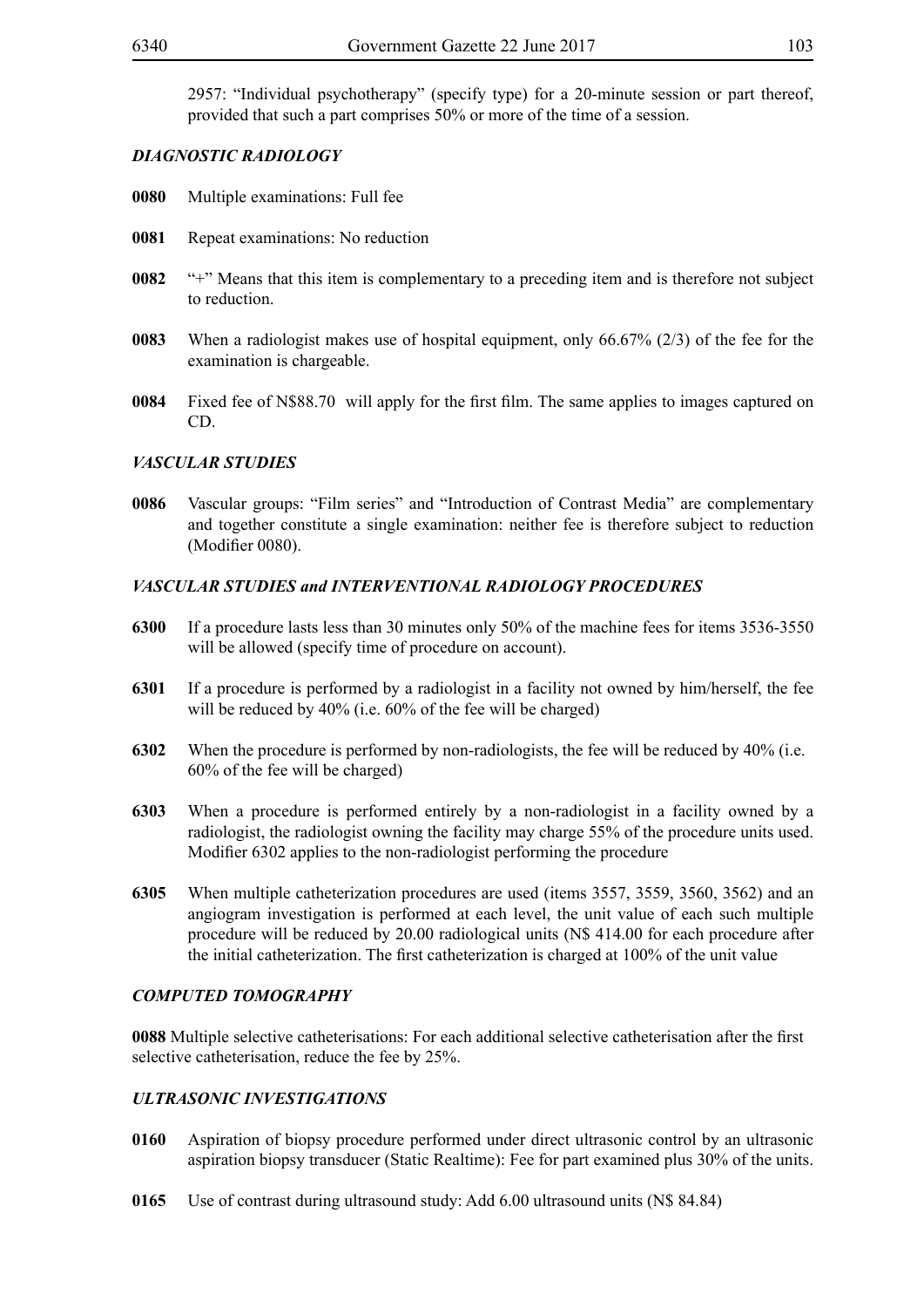## *MAGNETIC RESONANCE IMAGING*

- **0090** Radiologist's fee for participation in a team: 30.00 radiology units (N\$ 621.00) per 1/2 hour or part thereof for all interventional radiological procedures, excluding any pre- or post- operative angiography, catheterization, CT-scanning, ultrasound scanning or X-ray procedures. (Only to be charged if radiologist is hands-on, and not for interpretation of images only).
- **6100** In order to charge the full fee of 600.00 magnetic resonance units (N\$ 9456.00) for an examination of a specific single anatomical region, it should be performed with the applicable radio frequency coil including T1 and T2 weighted images on at least two planes.
- **6101** Where a limited series of a specific anatomical region is performed (except bone tumor), e.g. a T2 weighted image of a bone for an occult stress fracture, not more than two-thirds (2/3) of the fee may be charged. Also applicable to all radiotherapy planning studies, per region.
- **6102** All post-contrast studies (except bone tumor) including perfusion studies, to be charged at 50% of the fee.
- **6103** Post-contrast study: Bone tumor: 100% of the fee.
- **6106** Where a magnetic resonance angiography (MRA) of large vessels is performed as primary examination, 100% of the fee is applicable. This modifier is only applicable if the series is performed by use of a recognized angiographic software package with reconstruction capability.
- **6107** Where a magnetic resonance angiography (MRA) of the vessels is performed additional to an examination of a particular region, 50% of the fee is applicable for the angiography. This modifier is only applicable if the series is performed by use of a recognized angiographic software package with reconstruction capability.
- **6108** Where only a gradient echo series is performed with a machine without a recognized angiographic software package with reconstruction capability, 20% of the full fee is applicable specifying that it is a "flow sensitive series".
- **6109** Very limited studies to be charged at 33,33% of the full fee e.g. MR urography for renal colic, diffusion studies of the brain additional to routine brain.
- **6110** MRI spectroscopy: 50% of fee.

#### *RADIATION ONCOLOGY*

- **0093** The fees for radiation oncology shall apply only where a specialist in radiation oncology uses his/her own apparatus.
- **0170** Multiple areas to a maximum of 3 areas treated in the same treatment session: Unless otherwise identified in the Tariff, where treating multiple treatment volumes/areas which add significant time and/or complexity, and when each treatment volume/area is clearly identified and defined, the following values shall prevail: 100% (full value) for the first volume/area, two-thirds for the second volume/area and one-third for the third volume/area. This modifier is applicable to sections 20.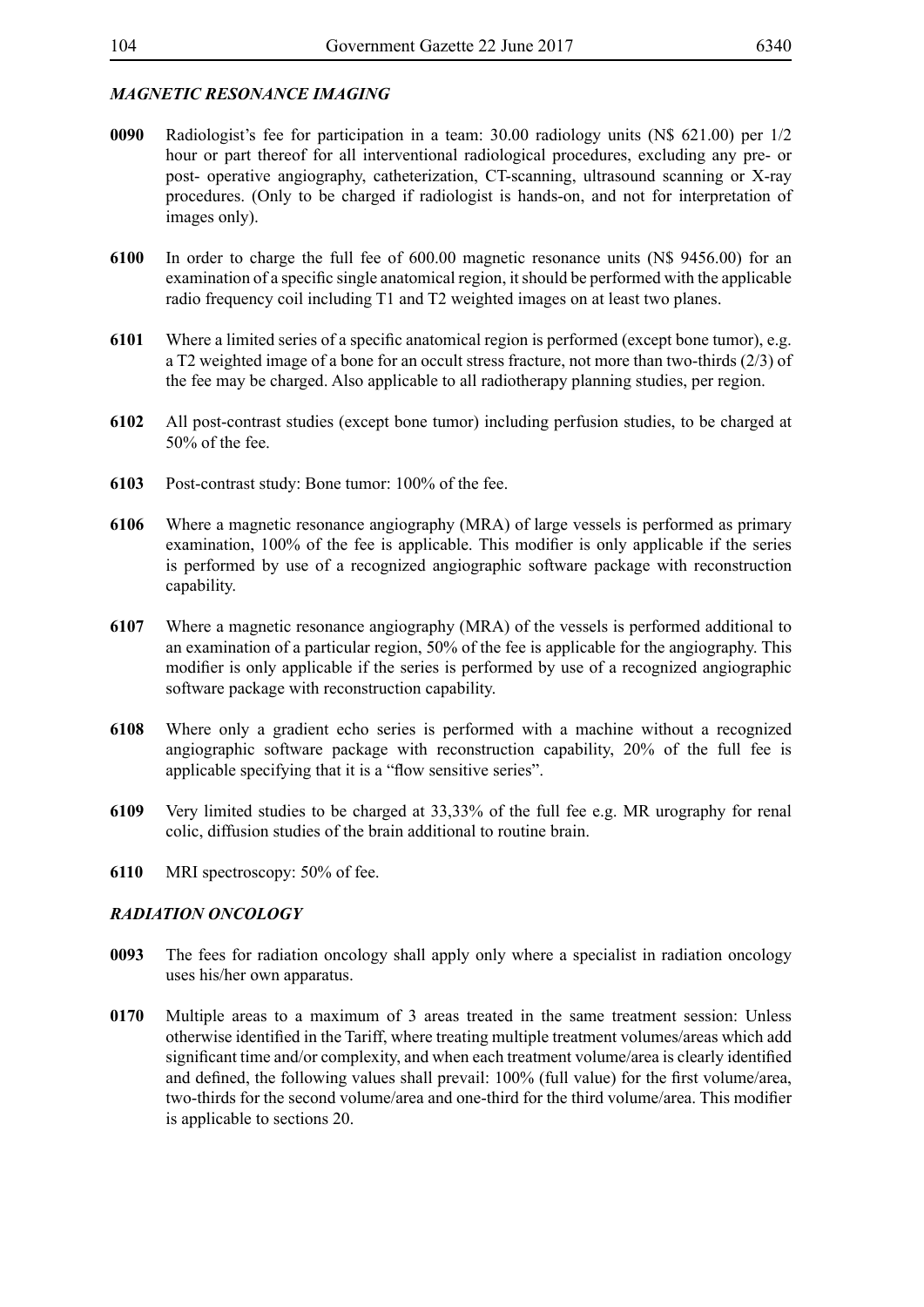# *PATHOLOGY*

- **0097** Where items under Clinical Pathology and Anatomical Pathology fall within the province of other specialists or general practitioners, the fee is to be charged at two thirds of the pathologist's fee.
- **0099** For tests performed on a stat basis, an additional premium of 50% of the fee for the particular pathology service shall apply, with the following provisos:
	- (a) Stat test requesting may only be done by the referring practitioner and not by the pathologist.
	- (b) Specimens must be collected on a stat basis where applicable.
	- (c) Test must be performed on a stat basis.
	- (d) Documentation (or a copy thereof) relating to the request of the referring practitioner must be retained.

This modifier will only apply during normal working hours and will never be used in combination with item 4547.

## **LEGEND**

| 10 Anaesthetics         | 22 Psychiatry                         | 38 Radiology            |
|-------------------------|---------------------------------------|-------------------------|
| 12 Dermatology          | 23 Medical Oncology                   | 40 Radiation Oncology   |
| 14 General Practitioner | 24 Neurosurgery                       | 42 Surgery              |
| 16 Gynaecology          | 25 Nuclear Medicine                   | 44 Thoracic Surgery     |
| 17 Pulmonology          | 26 Ophthalmology                      | 46 Urology              |
| 18 Physicians           | 28 Orthopaedics                       | 52 Clinical Pathology   |
| 19 Gastroenterology     | 30 Otorhinolaryngology                | 53 Anatomical Pathology |
| 20 Neurology            | 34 Physical Medicine                  |                         |
| 21 Cardiology           | 36 Plastic and Reconstructive Surgery |                         |

#### **NOTES**

- iii Per service (specify)
- iv Per service
- v Per consultation vi If required
- x By arrangement between medical practitioner and Commission T Time Units
- M Musculo- skeletal modifier applies.

| Code | <b>PROCEDURE</b>                                                                                                                                                                              | <b>SPECIALISTS</b> |        | <b>OTHER</b><br><b>SPECIALISTS</b><br><b>GENERAL</b><br><b>PRACTITIONER</b> |        | <b>ANAESTHETIC</b> |  |     |
|------|-----------------------------------------------------------------------------------------------------------------------------------------------------------------------------------------------|--------------------|--------|-----------------------------------------------------------------------------|--------|--------------------|--|-----|
|      |                                                                                                                                                                                               | <b>UNITS</b>       | N\$    | <b>UNITS</b>                                                                | N\$    | <b>UNITS</b>       |  | N\$ |
|      | <b>CONSULTATIONS continued</b>                                                                                                                                                                |                    |        |                                                                             |        |                    |  |     |
| 0130 | Telephone consultation (all hours)                                                                                                                                                            | 18.00              | 366.50 | 12.00                                                                       | 244.80 |                    |  |     |
| 0132 | Consulting service e.g. writing of re-<br>peat scripts or requesting rou- tine<br>pre-authorisation without the physi-<br>cal presence of the patient (need not<br>to be face to face contact | 5.00               | 101.80 | 5.00                                                                        | 101.80 |                    |  |     |
| 0133 | Writing of special motivations for<br>procedures and treatment without<br>the presence of the patient                                                                                         | 9.00               | 183.60 | 9.00                                                                        | 183.00 |                    |  |     |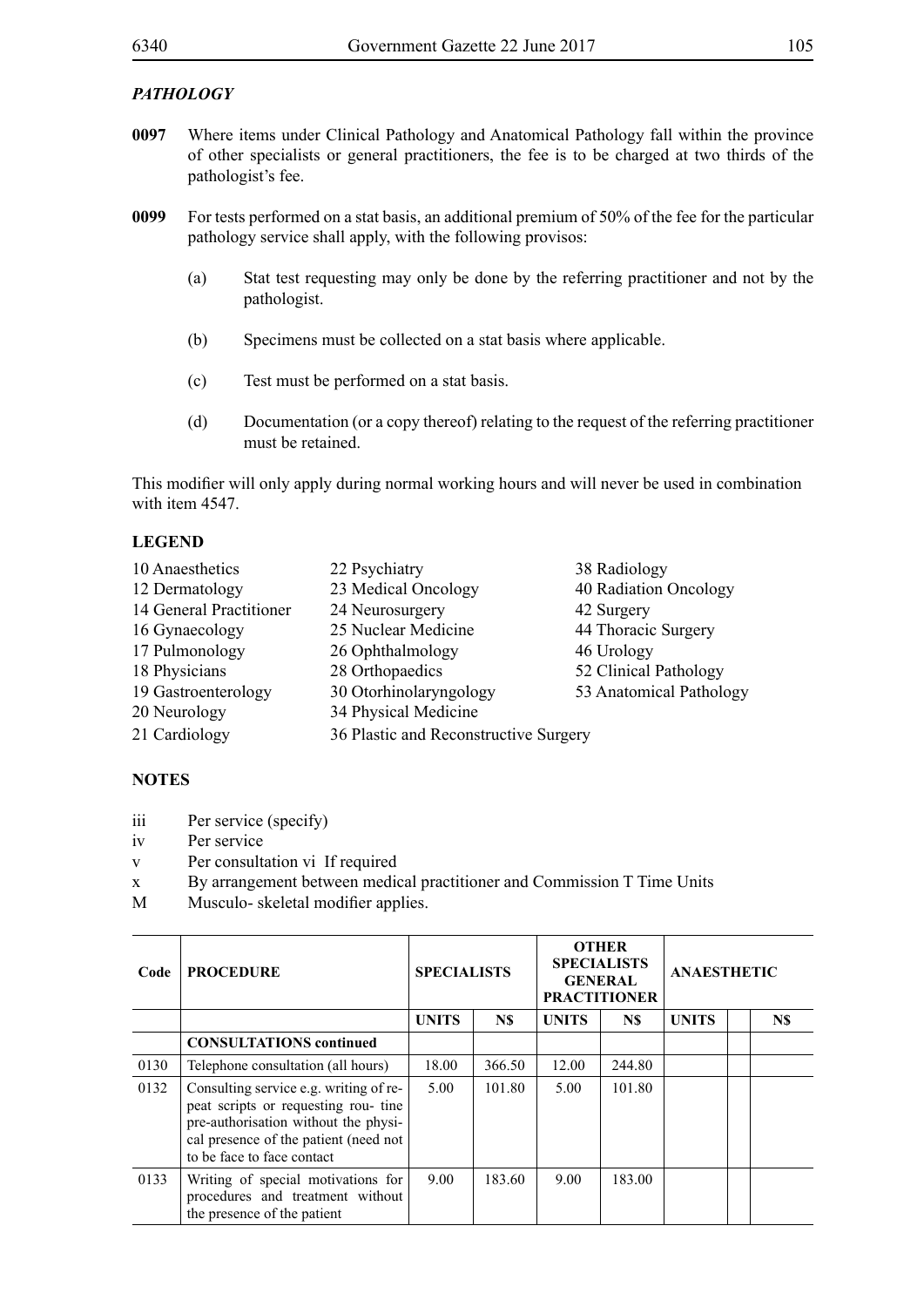| Code | <b>PROCEDURE</b>                                                                                                                                                                                                                                                                                                                      | <b>SPECIALISTS</b> |         | <b>OTHER</b><br><b>SPECIALISTS</b><br><b>GENERAL</b><br><b>PRACTITIONER</b> |        | <b>ANAESTHETIC</b> |  |     |
|------|---------------------------------------------------------------------------------------------------------------------------------------------------------------------------------------------------------------------------------------------------------------------------------------------------------------------------------------|--------------------|---------|-----------------------------------------------------------------------------|--------|--------------------|--|-----|
|      |                                                                                                                                                                                                                                                                                                                                       | <b>UNITS</b>       | N\$     | <b>UNITS</b>                                                                | N\$    | <b>UNITS</b>       |  | N\$ |
| 0136 | Special medical examination re-<br>quest- ed by the Commission (sec-<br>tion 60 of the Act)                                                                                                                                                                                                                                           | 67.00              | 1366.80 |                                                                             |        |                    |  |     |
| 0141 | Consultation/visit for new patient<br>with problem focused history, clini-<br>cal ex- amination and straight- for-<br>ward deci- sion making for minor<br>problem: Typi- cally occupies the<br>doctor face-to-face with the patient<br>for between 10 and 20 minutes                                                                  | 22.00              | 448.80  |                                                                             |        |                    |  |     |
| 0142 | Consultation/visit for new patient<br>with detailed history, clinical ex-am-<br>ination and straightforward decision<br>making and counselling: Typically<br>occupies the doctor face- to-face<br>with the pa- tient for be- tween 20<br>and 35 minutes                                                                               | 22.00              | 448.80  |                                                                             |        |                    |  |     |
| 0143 | Consultation/visit for new patient<br>with detailed history, complete clini-<br>cal ex- amination and moder- at-<br>ely complex decision making and<br>counselling: Typically occu- pies the<br>doctor face- to-face with the patient<br>for between 30 and 40 minutes                                                                | 22.00              | 448.80  |                                                                             |        |                    |  |     |
| 0144 | Consultation/visit<br>for new<br>pa-<br>tient with comprehensive history and<br>clini- cal examination for complex<br>problem requiring complex de-ci-<br>sion making and counseling: Typi-<br>cally occupies the doctor face-to-<br>face with the patient for between 45<br>and 60 minutes                                           | 22.00              | 448.80  |                                                                             |        |                    |  |     |
| 0145 | For consultation away from doctor's<br>home or rooms: Add to items 0141-<br>0144 (specialists) or item 0181-<br>0189 (GP) as appropriate. Confirm<br>where visit took place. Please note<br>that item 0145 is not applicable for<br>pre anaesthe thic assessment and<br>may not be added to any of items<br>$0151 - 0153$ . 0151-0153 | 6.00               | 122.40  | 6.00                                                                        | 122.40 |                    |  |     |
| 0146 | For emergency or unscheduled con-<br>sultation/ visit, at doctor's home or<br>rooms-see Rule B. (Not ap-plicable<br>to facilities offering 24- hour servic-<br>es). Add to any of items 0141-0144<br>items 0150-0153 or<br>(specialists:<br>items 0181-0189 (GP) as appropriate                                                       | 8.00               | 163.20  | 8.00                                                                        | 163.20 |                    |  |     |
| 0147 | For emergency or unscheduled con-<br>sultation/visit away from the doc-<br>tor's home or rooms, after hours: See<br>Rule B. Add to any of items 0141-<br>0144 (specialists: items 150-0153 or<br>items 0181-0189 (GP) as appropriate                                                                                                  | 14.00              | 285.60  | 14.00                                                                       | 285.60 |                    |  |     |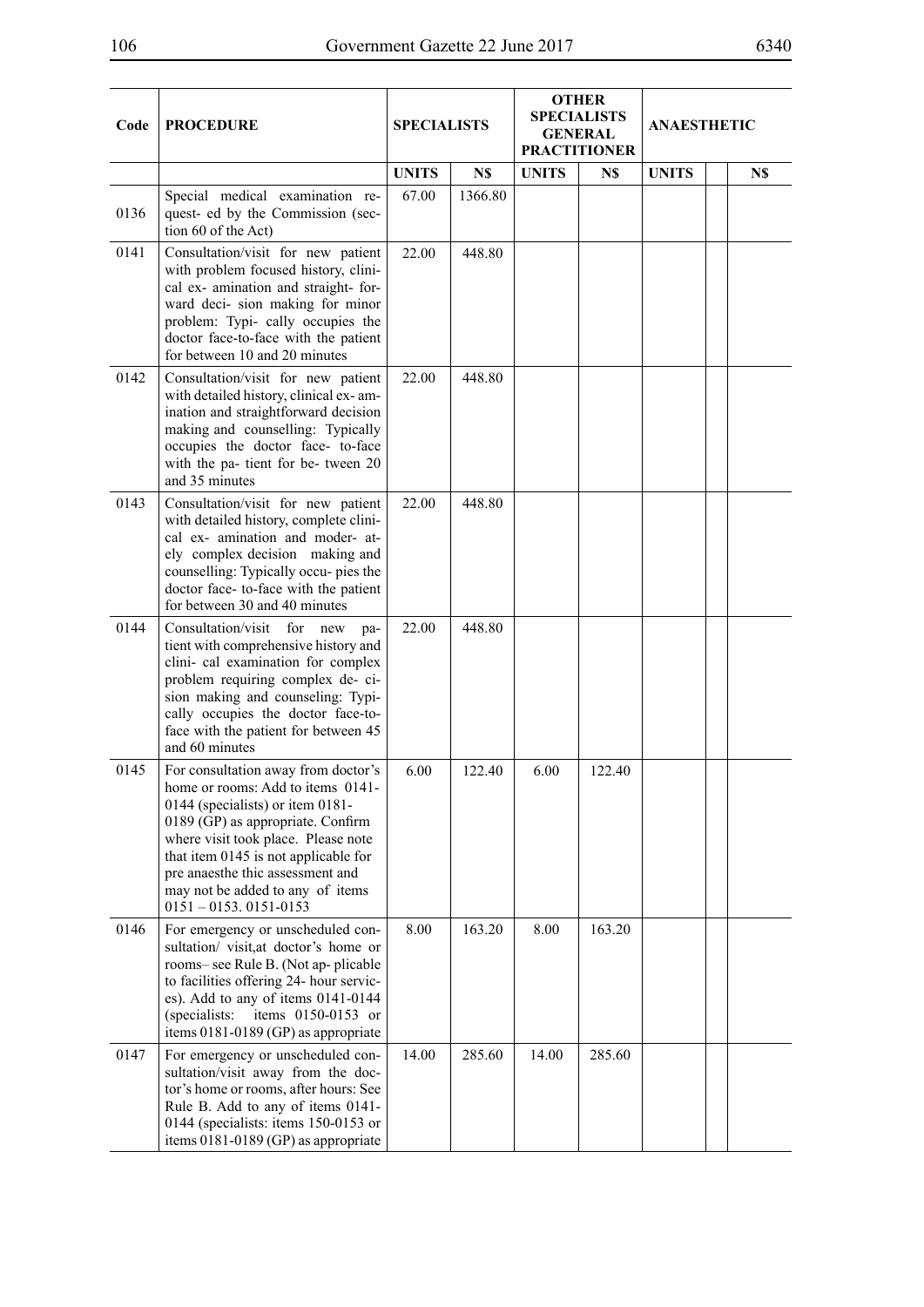| Code | <b>PROCEDURE</b>                                                                                                                                                                                                                                                                                                                                                                                                                                                                                  | <b>OTHER</b><br><b>SPECIALISTS</b><br><b>SPECIALISTS</b><br><b>GENERAL</b><br><b>PRACTITIONER</b> |     |              | <b>ANAESTHETIC</b> |              |               |         |
|------|---------------------------------------------------------------------------------------------------------------------------------------------------------------------------------------------------------------------------------------------------------------------------------------------------------------------------------------------------------------------------------------------------------------------------------------------------------------------------------------------------|---------------------------------------------------------------------------------------------------|-----|--------------|--------------------|--------------|---------------|---------|
|      |                                                                                                                                                                                                                                                                                                                                                                                                                                                                                                   | <b>UNITS</b>                                                                                      | N\$ | <b>UNITS</b> | N\$                | <b>UNITS</b> |               | N\$     |
| 0150 | Pre-anaesthetic assessment of pa-<br>tient (all hours). Problem focused<br>history and clinical examination and<br>straight- forward decision mak- ing<br>for minor problem. Typically occu-<br>pies the doctor face-to-face with the<br>patient for up to<br>10 min-utes                                                                                                                                                                                                                         |                                                                                                   |     | 16.00        | 326.40             | 16.00        | $\mathbf{ii}$ | 1302.40 |
| 0151 | Pre-anaesthetic assessment of pa-<br>tient (all hours). Problem focused<br>history and clinical examination and<br>straight- forward decision mak- ing<br>for minor problem. Typically occu-<br>pies the doctor face-to-face with the<br>patient for 10 to<br>20 min-utes                                                                                                                                                                                                                         |                                                                                                   |     | 16.00        | 326.40             | 16.00        | ii            | 1302.40 |
| 0152 | Pre-anaesthetic assessment of pa-<br>tient (all hours). Detailed his- tory<br>and clin- ical examination and<br>straightforward decision making and<br>counseling. Typi- cally occupies the<br>doctor face-to-face with the pa- tient<br>for 20 to 35 minutes                                                                                                                                                                                                                                     |                                                                                                   |     | 16.00        | 326.40             | 16.00        | $\mathbf{ii}$ | 1302.40 |
| 0153 | Pre-anaesthetic assessment of pa-<br>tient or other consultative services.<br>Consul-tation with detailed history,<br>complete examination and moder-<br>ate complex decision making and<br>counseling. Typi- cally occupies the<br>doctor face-to-face with the patient<br>for 30 to 45 minutes. Note:<br>Item 0153 will be used for the eval-<br>ua-tion of patients at chronic pain<br>clinic. Only one of the items 0145,<br>0146 and 0147 may be charged and<br>not a combi- nation thereof. |                                                                                                   |     | 16.00        | 326.40             | 16.00        | $\mathbf{ii}$ | 1302.40 |
| 0181 | Visit for a new problem/new pa-<br>tient with problem focused history,<br>exami- nation and management dur-<br>ing which the doctor spend approx.<br>up to 10 min- utes with the patient                                                                                                                                                                                                                                                                                                          |                                                                                                   |     | 15.00        | 306.00             |              |               |         |
| 0182 | Visit for a new problem/new pa-tient<br>with expanded problem fo- cused<br>his- tory, examination and manage-<br>ment during which the doctor spends<br>10-20 minutes with the patient                                                                                                                                                                                                                                                                                                            |                                                                                                   |     | 15.00        | 306.00             |              |               |         |
| 0183 | Visit for a new problem/new pa-tient<br>with detailed history, exami- na-<br>tion and management during which<br>the doctor spends 20-30 minutes<br>with the patient                                                                                                                                                                                                                                                                                                                              |                                                                                                   |     | 15.00        | 306.00             |              |               |         |
| 0184 | Visit for a new problem/new pa-<br>tient with comprehensive history,<br>examina- tion and management dur-<br>ing which the doctor spends more<br>than 30 min- utes with the patient                                                                                                                                                                                                                                                                                                               |                                                                                                   |     | 15.00        | 306.00             |              |               |         |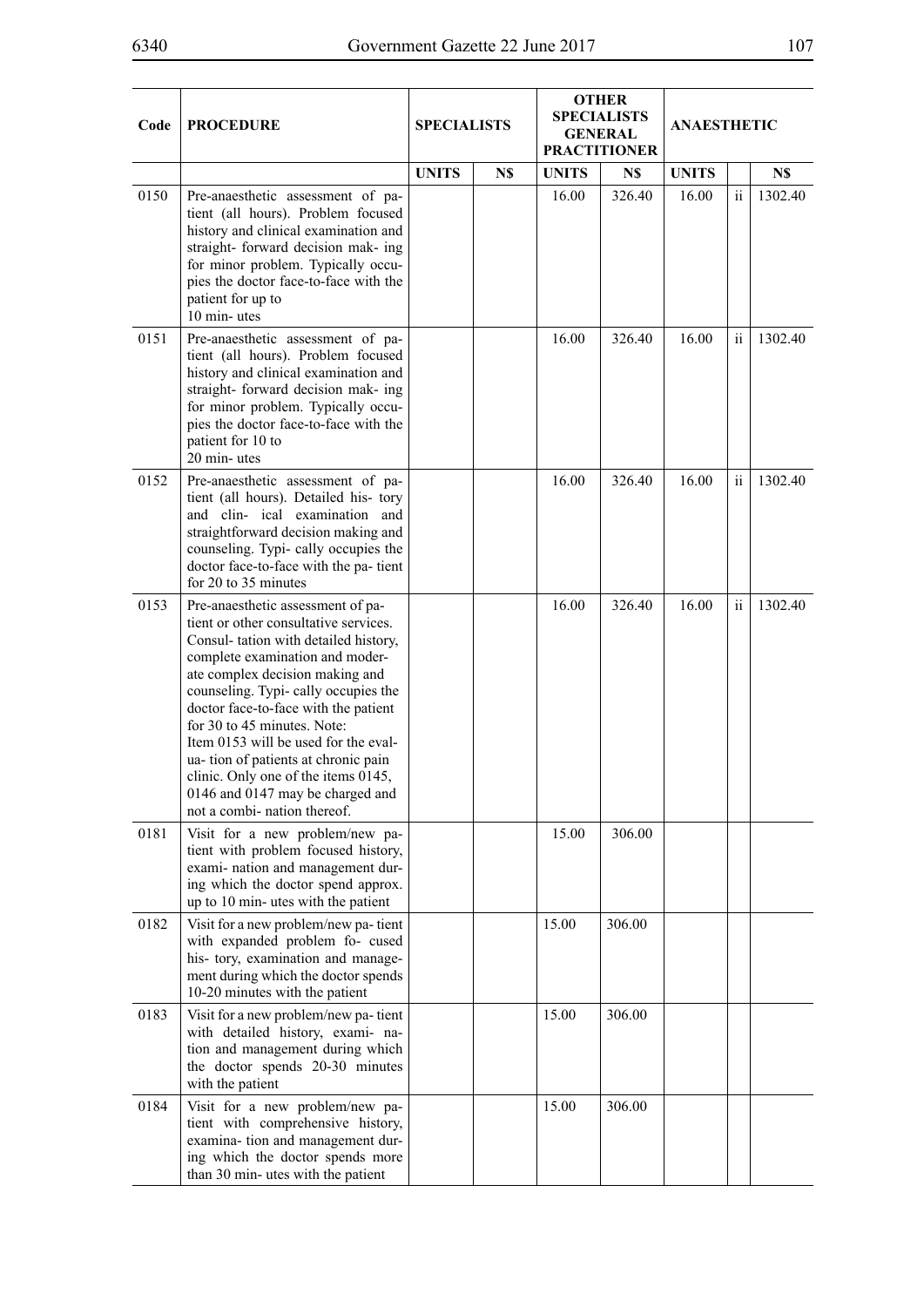| Code | <b>PROCEDURE</b>                                                                                                                                                                       | <b>SPECIALISTS</b> |     | <b>OTHER</b><br><b>SPECIALISTS</b><br><b>GENERAL</b><br><b>PRACTITIONER</b> | <b>ANAESTHETIC</b> |              |  |     |
|------|----------------------------------------------------------------------------------------------------------------------------------------------------------------------------------------|--------------------|-----|-----------------------------------------------------------------------------|--------------------|--------------|--|-----|
|      |                                                                                                                                                                                        | <b>UNITS</b>       | N\$ | <b>UNITS</b>                                                                | N\$                | <b>UNITS</b> |  | N\$ |
| 0186 | Follow-up visit for the evaluation<br>and management of a patient that<br>may not require the presence of a<br>general medi- cal practitioner for up<br>to 10 minutes with the patient |                    |     | 12.00                                                                       | 244.80             |              |  |     |
| 0187 | Follow-up visit for the evalu-<br>ation and management of a patient<br>dur- ing which the GP spends 10-<br>20 minutes with the patient                                                 |                    |     | 12.00                                                                       | 244.80             |              |  |     |
| 0188 | Follow-up visit for the evalu-<br>ation and management of a patient<br>dur- ing which the GP spends longer<br>than 20 minutes with the patient                                         |                    |     | 12.00                                                                       | 244.80             |              |  |     |

## **II. COST OF SUPPLIES, MATERIALS, SPECIAL MEDICINE and Own EQUIPMENT USED IN TREATMENT**

- **0200** Cost of prostheses and/or internal fixation apparatus: Cost price (VAT included, where applicable) plus 20% with a maximum mark-up of N\$ 5897.50
- **0201** Cost of material and medicines used in treatment: This item provides for a charge for material and special medicine used in treatment. Material to be charged for at cost price plus 35% with a maximum mark up of N\$ 5897.50 (VAT included, unless the service provider is not a registered VAT vendor).

Note: Item 0201 may not be used together with any pathology item**.**

- (a) External fixation apparatus (disposable): An amount equivalent to 25% of the purchase price of the apparatus may be charged where such apparatus is used. External fixation apparatus (non-disposable): An amount equivalent to 25% of the purchase price of the apparatus may be charged where such apparatus is used.
- (b) In case of minor injuries requiring additional material (e.g. suturing material) payment shall be considered provided the claim is motivated.
- (c) Medicine, bandages and other essential material for home-use by the patient must be obtained from a chemist on prescription or, if a chemist is not readily available, the practitioner may supply it from his own stock provided a relevant prescription is attached to this account. Charges for medicine used in treatment not to exceed the retail ethical price list.
- **0202** Setting of sterile tray: A fee of 10.00 clinical procedure units may be charged (N\$ 153.80) for the setting of a sterile tray where a sterile procedure is performed in the rooms. Cost of stitching material, if applicable, shall be charged for according to item 0201.
- **0212** Cost of chemotherapy drugs: This item provides for a charge at cost price plus 35% for chemotherapy drugs used in chemotherapy ,except where the cost is N\$2 944.70 or more (VAT included) when a mark-up of 10% to a maximum mark- up of N\$5 897.50 (VAT included) will apply. Where a condition necessitates the administration of a drug by any route of administration on a routine/continuous/schedules basis, the price of such drug must be calculated and billed per course/cycle of treatment for a given condition, and not per individual unit (tablet/capsule /ampoule/vial) of such drug.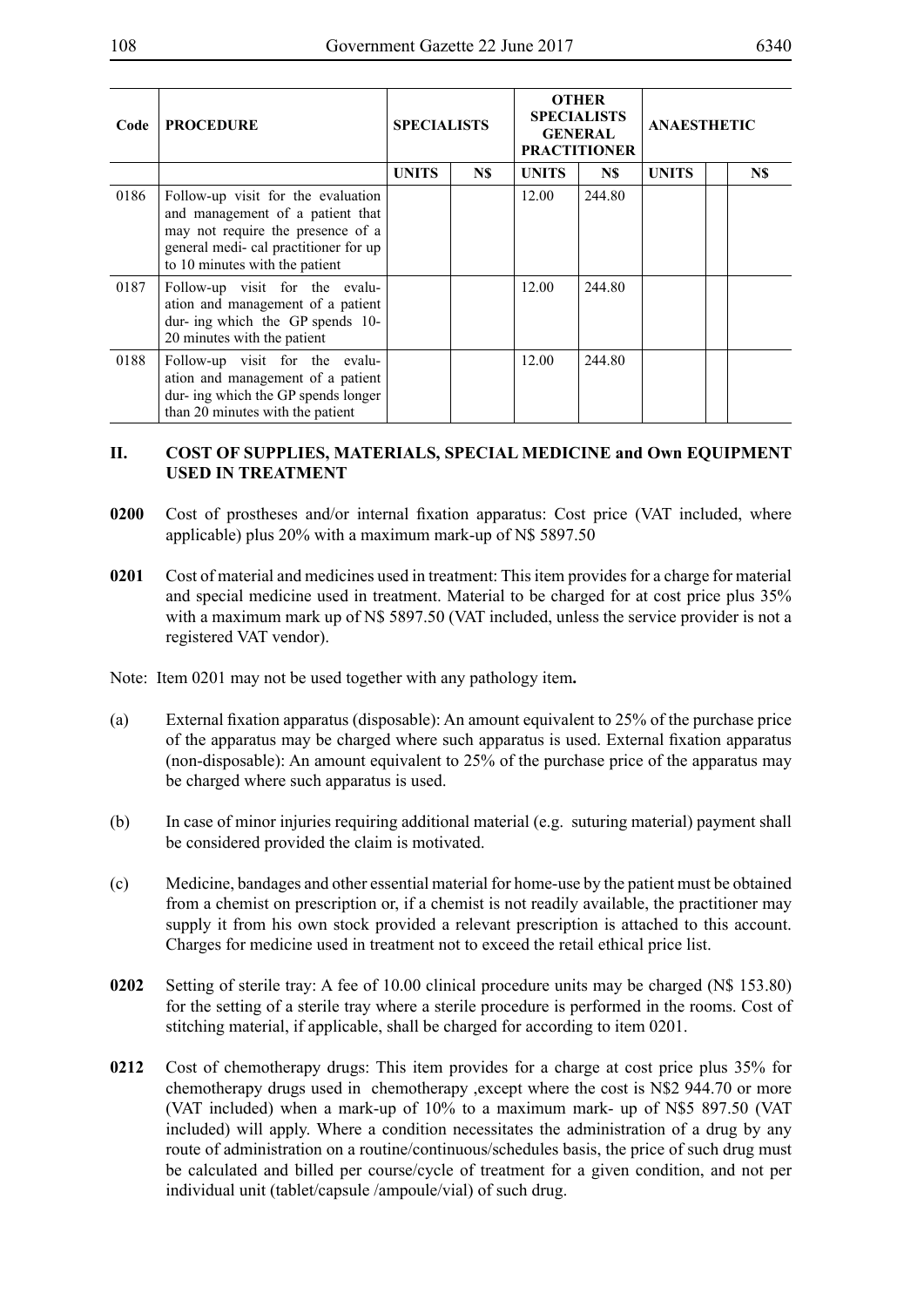|                    | <b>SPECIALISTS</b> |     |       | <b>SPECIALISTS</b><br><b>GENERAL</b><br><b>PRACTITIONER</b> |
|--------------------|--------------------|-----|-------|-------------------------------------------------------------|
|                    | Units              | N\$ | Units | N\$                                                         |
|                    |                    |     |       |                                                             |
| nt: See<br>(3201 ہ |                    |     |       |                                                             |

**OTHER** 

 $\overline{\phantom{a}}$ 

## **OWN EQUIPMENT USED IN TREATMENT**

| Code           | <b>PROCEDURE</b>                                                                                                     | <b>SPECIALISTS</b> |          |              | <b>SPECIALISTS</b><br><b>GENERAL</b><br><b>PRACTITIONER</b> | <b>ANAESTHETIC</b> |     |
|----------------|----------------------------------------------------------------------------------------------------------------------|--------------------|----------|--------------|-------------------------------------------------------------|--------------------|-----|
|                |                                                                                                                      | <b>Units</b>       | N\$      | <b>Units</b> | N\$                                                         | <b>Units</b>       | N\$ |
|                | <b>LASER EQUIPMENT</b>                                                                                               |                    |          |              |                                                             |                    |     |
| a.             | <b>Ophthalmic laser equipment: See</b><br>section 16.14: General (item 3201)                                         |                    |          |              |                                                             |                    |     |
| $\mathbf{b}$ . | <b>Surgical laser equipment:</b>                                                                                     |                    |          |              |                                                             |                    |     |
| 5930           | Surgical laser apparatus: Hire fee for<br>own equipment                                                              | 109.00             | 1 676.00 | 109.00       | 1676.00                                                     |                    |     |
| 5932           | Candella laser apparatus: Rates by<br>arrangement with the Commission                                                |                    |          |              |                                                             |                    |     |
| $\mathbf{1}$ . | <b>INJECTIONS, INFUSIONS AND</b><br><b>INHALATION SEDA-TION</b><br><b>TREATMENT</b>                                  |                    |          |              |                                                             |                    |     |
|                | <b>INHALATION SEDATION</b>                                                                                           |                    |          |              |                                                             |                    |     |
| 0203           | Use of analgesic nitrous oxide<br>for alcohol and other withdrawal<br>states: First quarter- hour or part<br>thereof | 6.00               | 92.30    | 6.00         | 92.30                                                       |                    |     |
| 0204           | Per additional quarter-hour or part<br>thereof                                                                       | 3.00               | 46.10    | 3.00         | 46.10                                                       |                    |     |
|                | <b>INTRAVENOUS TREAT- MENT</b><br>(See Note: How to charge for intra-<br>venous infusions)                           |                    |          |              |                                                             |                    |     |
| 0206           | Intravenous infusions (push-in):<br>Insertion of cannula - chargeable<br>once per 24 hours                           | 6.00               | 92.30    | 6.00         | 92.30                                                       |                    |     |
| 0207           | Intravenous infusions (cutdown):<br>Cutdown and insertion of cannula<br>- chargeable once per 24 hours               | 8.00               | 123.00   | 8.00         | 123.00                                                      |                    |     |

## **III. PROCEDURES**

| Code | <b>PROCEDURE</b>                                                                                                   | <b>SPECIALISTS</b> |         | <b>OTHER</b><br><b>SPECIALISTS</b><br><b>GENERAL</b><br><b>PRACTITIONER</b> |        | <b>ANAESTHETIC</b> |  |     |
|------|--------------------------------------------------------------------------------------------------------------------|--------------------|---------|-----------------------------------------------------------------------------|--------|--------------------|--|-----|
|      |                                                                                                                    | <b>UNITS</b>       | N\$     | <b>UNITS</b><br>N\$                                                         |        | <b>UNITS</b>       |  | N\$ |
|      | <b>VENESECTION</b>                                                                                                 |                    |         |                                                                             |        |                    |  |     |
| 0208 | Therapeutic venesection (Not<br>to be used when blood is drawn<br>for the purpose of laboratory<br>investigations) | 6.00               | 92.30   | 6.00                                                                        | 92.30  |                    |  |     |
| 0211 | Exchange transfusion: First and<br>subsequent (including after-<br>care)                                           | 80.00              | 1230.10 | 53.00                                                                       | 816.50 |                    |  |     |
| 0213 | Chemotherapy: Intra-muscular<br>or subcutaneous: per injection.                                                    | 5.00               | 76.90   | 5.00                                                                        | 76.90  |                    |  |     |
| 0214 | Chemotherapy: Intravenous<br>bolus technique: per injection.                                                       | 9.00               | 138.40  | 9.00                                                                        | 138.40 |                    |  |     |
| 0215 | Chemotherapy: Intravenous<br>infu-sion technique: per injec-<br>tion.                                              | 14.00              | 215.30  | 14.00                                                                       | 215.30 |                    |  |     |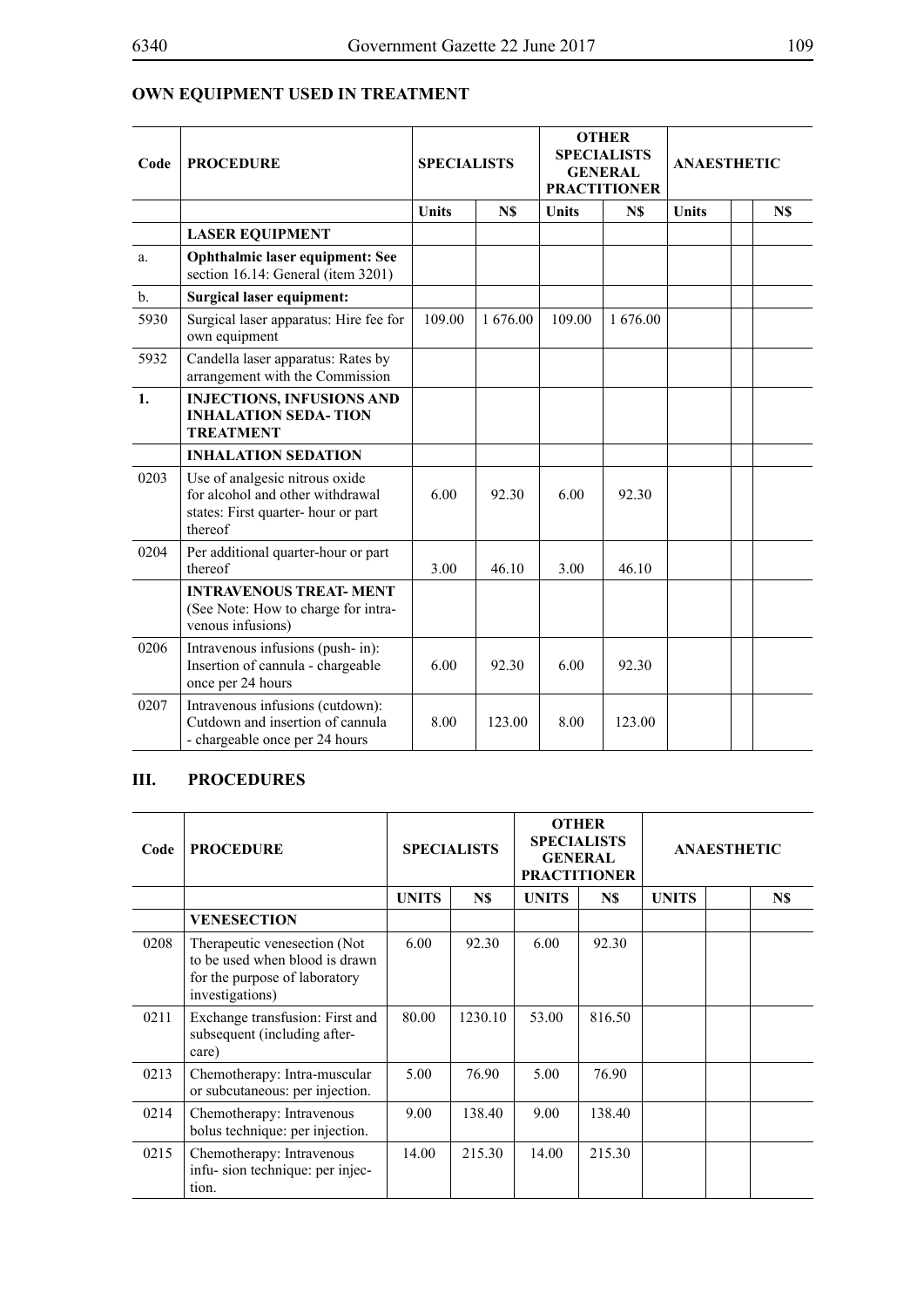$\overline{\phantom{a}}$ 

| Code | <b>PROCEDURE</b>                                                                                                                                                                                             |              | <b>SPECIALISTS</b> |              | <b>OTHER</b><br><b>SPECIALISTS</b><br><b>GENERAL</b><br><b>PRACTITIONER</b> |              | <b>ANAESTHETIC</b> |        |
|------|--------------------------------------------------------------------------------------------------------------------------------------------------------------------------------------------------------------|--------------|--------------------|--------------|-----------------------------------------------------------------------------|--------------|--------------------|--------|
|      |                                                                                                                                                                                                              | <b>UNITS</b> | N\$                | <b>UNITS</b> | N\$                                                                         | <b>UNITS</b> |                    | N\$    |
| 2.   | <b>INTEGUMENTARY SYSTEM</b>                                                                                                                                                                                  |              |                    |              |                                                                             |              |                    |        |
| 2.1  | <b>Allergy</b>                                                                                                                                                                                               |              |                    |              |                                                                             |              |                    |        |
|      | <b>PATCH TESTS</b>                                                                                                                                                                                           |              |                    |              |                                                                             |              |                    |        |
| 0217 | First patch                                                                                                                                                                                                  | 4.00         | 61.50              | 4.00         | 61.50                                                                       |              |                    |        |
| 0219 | Each additional patch                                                                                                                                                                                        | 2.00         | 30.80              | 2.00         | 30.80                                                                       |              |                    |        |
|      | Fees for reading of test as per<br>subsequent consultation                                                                                                                                                   |              |                    |              |                                                                             |              |                    |        |
|      | <b>SKIN PRICK TESTS</b>                                                                                                                                                                                      |              |                    |              |                                                                             |              |                    |        |
| 0218 | Skin-prick testing: Insect ve-<br>mon, latex and drugs                                                                                                                                                       | 2.80         | 43.10              | 2.80         | 43.10                                                                       |              |                    |        |
| 0220 | Immediate hypersensitivity<br>test- ing (Type I reaction): per<br>antigen: Inhalant and food al-<br>lergens                                                                                                  | 1.90         | 29.20              | 1.90         | 29.20                                                                       |              |                    |        |
| 0221 | Delayed hypersensitivity testing<br>(Type IV reaction): per antigen                                                                                                                                          | 2.80         | 43.10              | 2.80         | 43.10                                                                       |              |                    |        |
| 2.2  | Skin (general)                                                                                                                                                                                               |              |                    |              |                                                                             |              |                    |        |
|      | <b>BIOPSY without SUTURING</b>                                                                                                                                                                               |              |                    |              |                                                                             |              |                    |        |
| 0233 | First lesion                                                                                                                                                                                                 | 6.00         | 92.30              | 6.00         | 92.30                                                                       | 3.00         | T                  | 244.20 |
| 0234 | Subsequent lesions, each                                                                                                                                                                                     | 3.00         | 46.10              | 3.00         | 46.10                                                                       | 3.00         | T                  | 244.20 |
| 0235 | Maximum for multiple addi-<br>tional lesions.                                                                                                                                                                | 18.00        | 276.80             | 18.00        | 276.80                                                                      | 3.00         | T                  | 244.20 |
| 0237 | Deep skin biopsy by surgical<br>inci-sion with local anaesthetic<br>and suturing.                                                                                                                            | 12.00        | 184.50             | 12.00        | 184.50                                                                      | 3.00         | T                  | 244.20 |
|      | <b>REMOVAL OF MALIG-</b><br><b>NANT LESIONS by curet-</b><br>ting under local or general<br>anaesthesia fol-lowed by<br>electro-cautery                                                                      |              |                    |              |                                                                             |              |                    |        |
| 0251 | First Lesion.                                                                                                                                                                                                | 30.00        | 461.30             | 30.00        | 461.30                                                                      | 3.00         | T                  | 244.20 |
| 0252 | Subsequent lesions, each.                                                                                                                                                                                    | 15.00        | 230.60             | 15.00        | 230.60                                                                      | 3.00         | T                  | 244.20 |
| 0255 | Drainage of subcutaneous ab-<br>scess onychia, paronychia, pulp<br>space or avulsion of nail.                                                                                                                | 20.00        | 307.50             | 20.00        | 307.50                                                                      | 3.00         | T                  | 244.20 |
| 0257 | Drainage of major hand or foot<br>infection: drainage of major<br>abscess with necrosis of tissue,<br>involving deep fascia or requir-<br>ing debridement, complete exci-<br>sion of pilonidal cyst or sinus | 87.00        | 1337.70            | 60.00        | 924.40                                                                      | 3.00         | T                  | 244.20 |
| 0259 | Removal of foreign body su-<br>perfi-cial to deep fascia (except<br>hands).                                                                                                                                  | 20.00        | 307.50             | 20.00        | 308.10                                                                      | 3.00         | T                  | 244.20 |
| 0261 | Removal of foreign body deep<br>to deep fascia (except hands).                                                                                                                                               | 31.00        | 476.70             | 31.00        | 476.70                                                                      | 3.00         | T                  | 244.20 |
|      | Note: See items 0922 and 0923<br>for removal of foreign bodies in<br>hands                                                                                                                                   |              |                    |              |                                                                             |              |                    |        |
| 2.3  | Major plastic repair                                                                                                                                                                                         |              |                    |              |                                                                             |              |                    |        |
| 0289 | Large skin grafts, composite<br>skin grafts, large full thickness<br>free skin grafts.                                                                                                                       | 234.00       | 3598.00            | 156.00       | 2403.40                                                                     | 4.00         | $\mathbf T$        | 325.60 |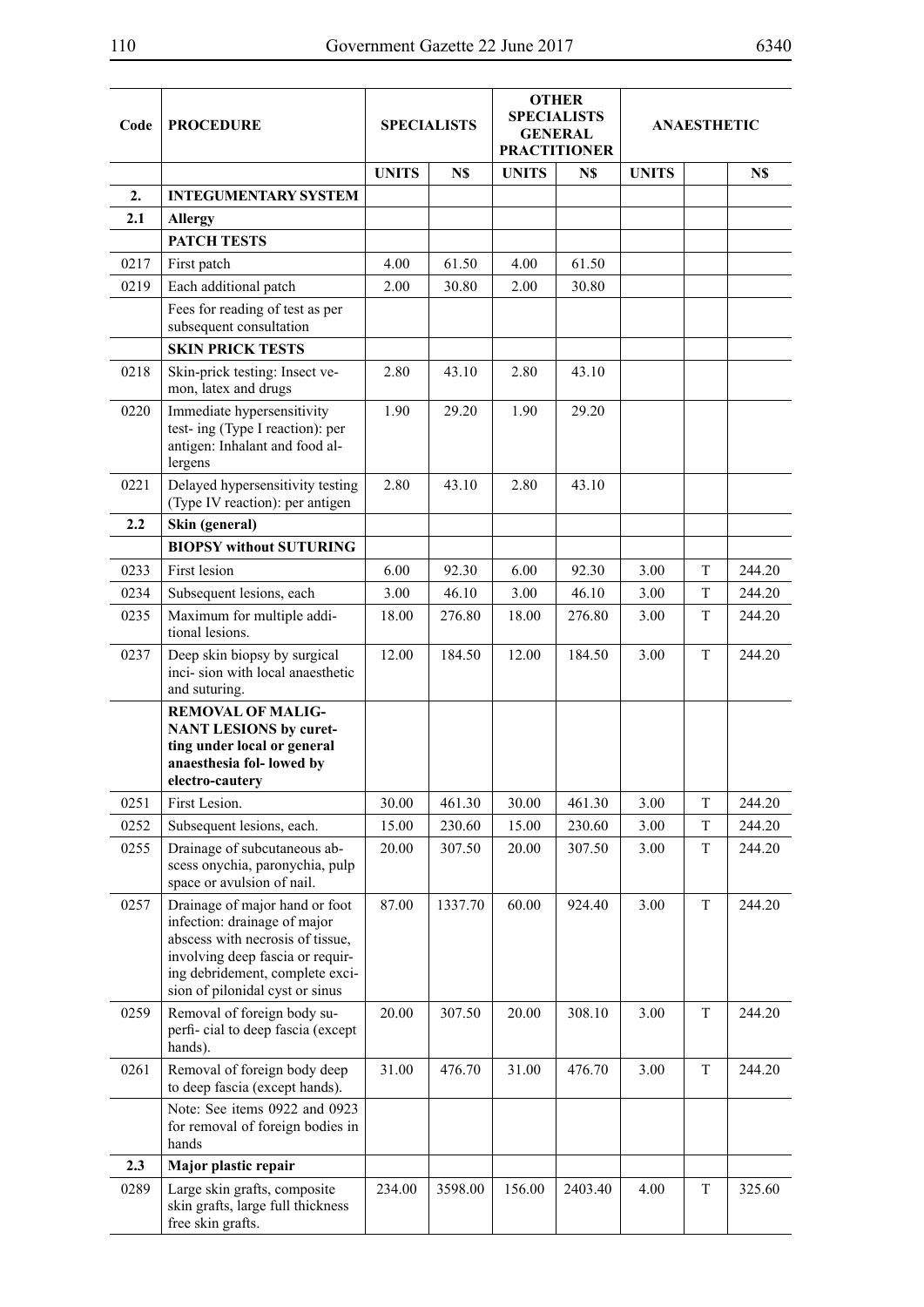| Code | <b>PROCEDURE</b>                                                                                                             |              | <b>SPECIALISTS</b> |              | <b>OTHER</b><br><b>SPECIALISTS</b><br><b>GENERAL</b><br><b>PRACTITIONER</b> |              | <b>ANAESTHETIC</b> |        |
|------|------------------------------------------------------------------------------------------------------------------------------|--------------|--------------------|--------------|-----------------------------------------------------------------------------|--------------|--------------------|--------|
|      |                                                                                                                              | <b>UNITS</b> | N\$                | <b>UNITS</b> | N\$                                                                         | <b>UNITS</b> |                    | N\$    |
| 0290 | Reconstructive procedures<br>(in-cluding all stages) and<br>skin graft by myocutaneous or<br>fasciocuta- neous flap          | 410.00       | 6304.20            | 273.00       | 4205.90                                                                     | 4.00         | T                  | 325.60 |
| 0291 | Reconstructive procedures (in-<br>cluding all stages) grafting by<br>microvascular reanastomosis.                            | 800.00       | 12300.90           | 533.00       | 8211.60                                                                     | 4.00         | T                  | 325.60 |
| 0292 | Distant flaps: First stage.                                                                                                  | 206.00       | 3167.50            | 137.00       | 2110.70                                                                     | 4.00         | T                  | 325.60 |
| 0293 | Contour grafts (excluding cost<br>of material)                                                                               | 206.00       | 3167.50            | 137.00       | 2110.70                                                                     | 4.00         | T                  | 325.60 |
| 0294 | Vascularised bone graft with<br>or without soft tissue with one<br><sub>or</sub><br>more sets microvascular anasto-<br>moses | 1200.00      | 18451.40           | 800.00       | 12325.10                                                                    | 6.00         | T                  | 488.40 |
| 0295 | Local skin flaps (large, compli-<br>cated).                                                                                  | 206.00       | 3167.50            | 137.00       | 2110.70                                                                     | 4.00         |                    | 325.60 |
| 0296 | Other procedures of major<br>techni-cal nature.                                                                              | 206.00       | 3167.50            | 137.00       | 2110.70                                                                     | 4.00         | T                  | 325.60 |
| 0297 | Subsequent major procedures<br>for repair of same lesion.                                                                    | 104.00       | 1599.10            | 69.00        | 1063.00                                                                     | 4.00         | T                  | 325.60 |
| 2.4  | Lacerations, scars, tumours,<br>cysts and other skin lesions                                                                 |              |                    |              |                                                                             |              |                    |        |
|      | <b>STITCHING OF SOFT-TIS-</b><br><b>SUE INJURIES</b>                                                                         |              |                    |              |                                                                             |              |                    |        |
| 0300 | Stitching of wound (with or<br>with- out local anaesthesia):<br>Including normal after-care                                  | 14.00        | 215.30             | 14.00        | 215.30                                                                      | 3.00         | T                  | 244.20 |
| 0301 | Additional wounds stitched at<br>same session (each)                                                                         | 7.00         | 107.60             | 7.00         | 107.60                                                                      | 3.00         | T                  | 244.20 |
| 0302 | Deep laceration involving lim-<br>ited muscle damage                                                                         | 64.00        | 984.10             | 60.00        | 924.40                                                                      | 4.00         | T                  | 325.60 |
| 0303 | Deep laceration involving ex-<br>ten-sive muscle damage                                                                      | 128.00       | 1968.10            | 85.00        | 1 309.50                                                                    | 4.00         | T                  | 325.60 |
| 0304 | Major debridement of wound,<br>sloughectomy or secondary<br>suture                                                           | 50.00        | 768.80             | 50.00        | 768.80                                                                      | 3.00         | T                  | 244.20 |
| 0305 | Needle biopsy - soft tissue                                                                                                  | 25.00        | 384.40             | 16.00        | 246.50                                                                      | 3.00         | T                  | 244.20 |
| 0307 | Excision and repair by direct<br>suture; excision nail fold or<br>other minor procedures of simi-<br>lar magnitude           | 27.00        | 415.20             | 27.00        | 416.00                                                                      | 3.00         | T                  | 244.20 |
| 0308 | Each additional small procedure<br>done at the same time                                                                     | 14.00        | 215.30             | 14.00        | 215.70                                                                      | 3.00         | T                  | 244.20 |
| 0310 | Radical excision of nail bed                                                                                                 | 38.00        | 584.30             | 38.00        | 585.40                                                                      | 3.00         | T                  | 244.20 |
| 0314 | Requiring repair by large skin<br>graft or large local flap or other<br>procedures of similar magnitude                      | 104.00       | 1 599.10           | 69.00        | 1 063.00                                                                    | 4.00         | T                  | 325.60 |
| 0315 | Requiring repair by small skin<br>graft or small local flap or other<br>procedures of similar magnitude                      | 55.00        | 845.70             | 55.00        | 847.30                                                                      | 3.00         | T                  | 244.20 |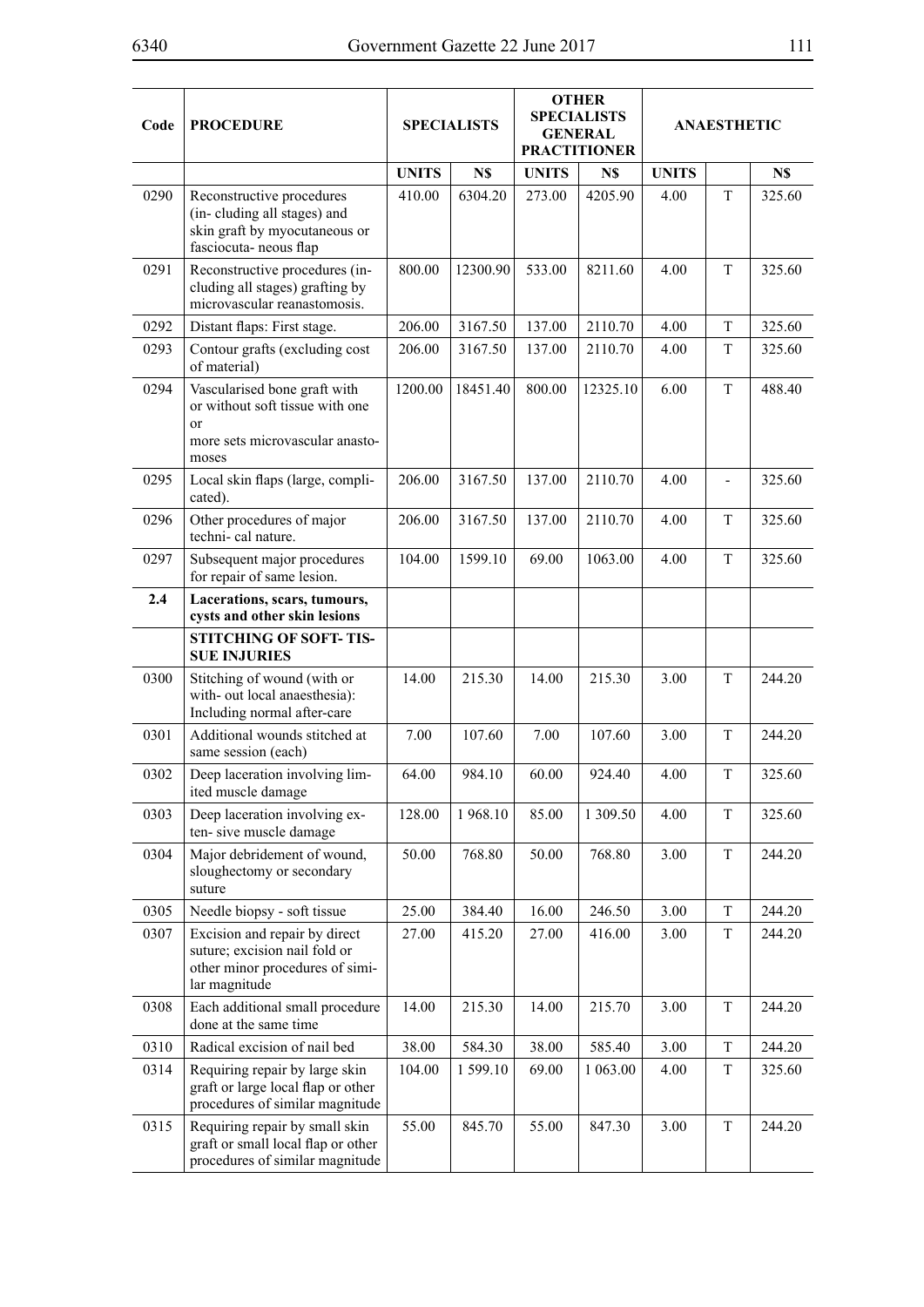$\overline{a}$ 

 $\overline{\phantom{a}}$ 

 $\overline{\phantom{a}}$ 

| Code  | <b>PROCEDURE</b>                                                                                                                                          | <b>OTHER</b><br><b>SPECIALISTS</b><br><b>SPECIALISTS</b><br><b>GENERAL</b><br><b>PRACTITIONER</b> |               | <b>ANAESTHETIC</b> |          |              |             |        |
|-------|-----------------------------------------------------------------------------------------------------------------------------------------------------------|---------------------------------------------------------------------------------------------------|---------------|--------------------|----------|--------------|-------------|--------|
|       |                                                                                                                                                           | <b>UNITS</b>                                                                                      | N\$           | <b>UNITS</b>       | N\$      | <b>UNITS</b> |             | N\$    |
| 2.5   | <b>Burns</b>                                                                                                                                              |                                                                                                   |               |                    |          |              |             |        |
| 0351  | Major Burns: Resuscitation (in-<br>cluding supervision and intrave-<br>nous therapy - first 48 hours).                                                    | 276.00                                                                                            | 4 2 4 3 . 8 0 | 184.00             | 2834.80  | 5.00         | T           | 407.00 |
| 0353  | Tangential excision and graft-<br>ing: Small.                                                                                                             | 100.00                                                                                            | 1537.60       | 67.00              | 1032.20  | 5.00         | T           | 407.00 |
| 0354  | Tangential excision and graft-<br>ing: Large.                                                                                                             | 200.00                                                                                            | 3 075.20      | 133.00             | 2 049.00 | 5.00         | T           | 407.00 |
| 2.6   | Hands (skin)                                                                                                                                              |                                                                                                   |               |                    |          |              |             |        |
| 0355  | Skin flap in acute hand injuries<br>where a flap is taken from a site<br>remote from the injured finger<br>or in cases of advancement flap<br>e.g. Cutler | 75.00                                                                                             | 1 1 5 3 . 20  | 60.00              | 924.40   | 4.00         | T           | 325.60 |
| 0357  | Small skin graft in acute hand<br>injury.                                                                                                                 | 45.00                                                                                             | 691.90        | 45.00              | 693.30   | 3.00         | T           | 244.20 |
| 0359  | Release of extensive skin con-<br>trac- ture and or excision of scar<br>tissue with major skin graft re-<br>surfacing                                     | 192.00                                                                                            | 2952.20       | 128.00             | 1972.00  | 3.00         | $\mathbf T$ | 244.20 |
| 0361  | Z-plasty.                                                                                                                                                 | 64.00                                                                                             | 984.10        | 60.00              | 924.40   | 3.00         | T           | 244.20 |
| 0363  | Local flap and skin graft.                                                                                                                                | 150.00                                                                                            | 2 3 0 6.40    | 100.00             | 1540.60  | 3.00         | T           | 244.20 |
| 0365  | Cross finger flap (all stages).                                                                                                                           | 192.00                                                                                            | 2952.20       | 128.00             | 1972.00  | 3.00         | T           | 244.20 |
| 0367  | Palmar flap (all stages).                                                                                                                                 | 192.00                                                                                            | 2952.20       | 128.00             | 1972.00  | 3.00         | T           | 244.20 |
| 0369  | Distant flap: First stage.                                                                                                                                | 158.00                                                                                            | 2429.40       | 105.00             | 1617.70  | 3.00         | T           | 244.20 |
| 0371  | Distant flap: Subsequent stage<br>(not subject to general modifier<br>0007)                                                                               | 77.00                                                                                             | 1184.00       | 60.00              | 924.40   | 3.00         | T           | 244.20 |
| 0373  | Transfer neurovascular island<br>flap.                                                                                                                    | 192.00                                                                                            | 2952.20       | 128.00             | 1972.00  | 3.00         | T           | 244.20 |
| 0374  | Syndactyly: Separation of, in-<br>cluding skin graft for one web                                                                                          | 206.00                                                                                            | 3 167.50      | 137.00             | 2 110.70 | 3.00         | T           | 244.20 |
| 2.7   | Acupuncture                                                                                                                                               |                                                                                                   |               |                    |          |              |             |        |
|       | Please note: General Rule M<br>not applicable to section 2.8 of<br>the tariff                                                                             |                                                                                                   |               |                    |          |              |             |        |
| 0377  | Standard acupuncture.                                                                                                                                     | 10.00                                                                                             | 153.80        | 10.00              | 154.10   |              |             |        |
| 0380  | Scalp acupuncture                                                                                                                                         | 10.00                                                                                             | 153.80        | 10.00              | 154.10   |              |             |        |
| 0381  | Micro acupuncture                                                                                                                                         | 10.00                                                                                             | 153.80        | 10.00              | 154.10   |              |             |        |
| 3.    | <b>MUSCULO-SKELETAL</b><br><b>SYSTEM</b>                                                                                                                  |                                                                                                   |               |                    |          |              |             |        |
| 3.1   | <b>Bones</b>                                                                                                                                              |                                                                                                   |               |                    |          |              |             |        |
| 3.1.1 | <b>Fractures (reduction under</b><br>general anaesthetic)                                                                                                 |                                                                                                   |               |                    |          |              |             |        |
| 0383  | Scapula.                                                                                                                                                  | $\overline{111}$                                                                                  |               | iii                |          | 3.00         | $T+M$       | 244.20 |
| 0387  | Clavicle.                                                                                                                                                 | $\overline{111}$                                                                                  |               | iii                |          | 3.00         | $T+M$       | 244.20 |
| 0389  | Humerus.                                                                                                                                                  | 77.00                                                                                             | 1 1 8 4 .00   | 60.00              | 924.40   | 3.00         | $T+M$       | 244.20 |
| 0391  | Radius and/or Ulna.                                                                                                                                       | 77.00                                                                                             | 1 1 8 4 .00   | 60.00              | 924.40   | 3.00         | $T+M$       | 244.20 |
| 0392  | Open reduction of both radius<br>and ulna. (Modifier 0051 not<br>applicable)                                                                              | 210.00                                                                                            | 3 2 2 9 .00   | 140.00             | 2 156.90 | 3.00         | $T+M$       | 244.20 |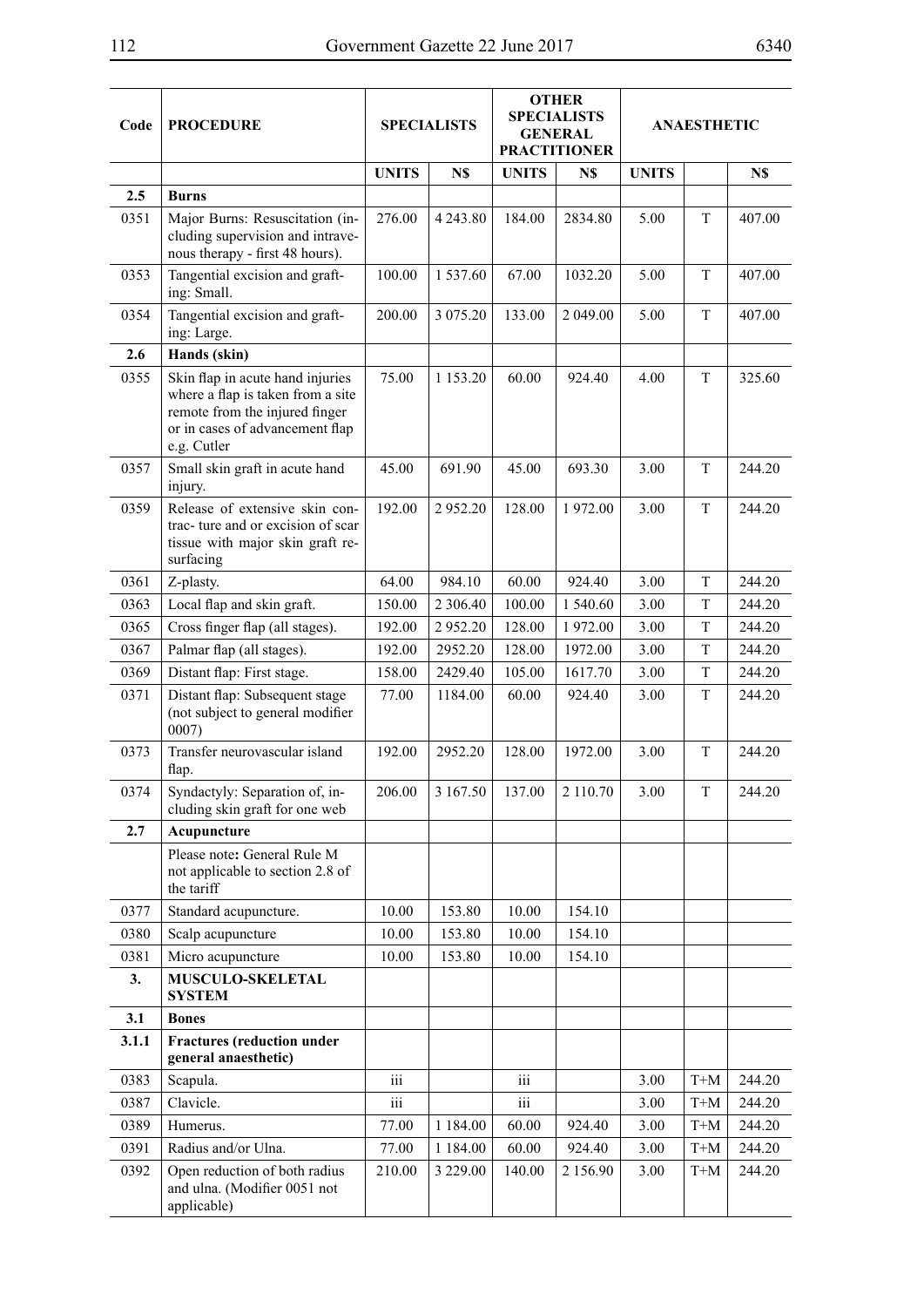| Code | <b>PROCEDURE</b>                                                             |                           | <b>SPECIALISTS</b> |                  | <b>OTHER</b><br><b>SPECIALISTS</b><br><b>GENERAL</b><br><b>PRACTITIONER</b> |              | <b>ANAESTHETIC</b> |        |
|------|------------------------------------------------------------------------------|---------------------------|--------------------|------------------|-----------------------------------------------------------------------------|--------------|--------------------|--------|
|      |                                                                              | <b>UNITS</b>              | N\$                | <b>UNITS</b>     | N\$                                                                         | <b>UNITS</b> |                    | N\$    |
| 0402 | Carpal bone.                                                                 | 64.00                     | 984.10             | 60.00            | 924.40                                                                      | 3.00         | $T+M$              | 244.20 |
| 0403 | Bennett's fracture/ dislocation                                              | 51.00                     | 784.20             | 51.00            | 785.70                                                                      | 3.00         | $T+M$              | 244.20 |
| 0405 | Metacarpal: Simple.                                                          | 40.00                     | 615.00             | 40.00            | 616.30                                                                      | 3.00         | $T+M$              | 244.20 |
|      | <b>FINGER PHALANx: DIS-</b><br><b>TAL</b>                                    |                           |                    |                  |                                                                             |              |                    |        |
| 0409 | Simple.                                                                      | iv                        |                    | iv               |                                                                             | 3.00         | <b>TMx</b>         | 244.20 |
| 0411 | Compound.                                                                    | 52.00                     | 799.60             | 52.00            | 801.10                                                                      | 3.00         | $T+M$              | 244.20 |
|      | PROXIMAL OR MIDDLE                                                           |                           |                    |                  |                                                                             |              |                    |        |
| 0413 | Simple.                                                                      | 48.00                     | 738.10             | 48.00            | 739.50                                                                      | 3.00         | $\mathbf T$        | 244.20 |
| 0415 | Compound.                                                                    | 102.00                    | 1 5 68.40          | 68.00            | 1047.60                                                                     | 3.00         | $T+M$              | 244.20 |
|      | <b>PELVIS</b>                                                                |                           |                    |                  |                                                                             |              |                    |        |
| 0417 | Closed.                                                                      | iv                        |                    | iv               |                                                                             | 3.00         | T                  | 244.20 |
| 0419 | Operative reduction and<br>fixation.                                         | 320.00                    | 4 9 20.40          | 213.00           | 3 2 8 1 .60                                                                 | 3.00         | $T+M$              | 244.20 |
| 0421 | Femur: Neck or Shaft.                                                        | 192.00                    | 2952.20            | 128.00           | 1972.00                                                                     | 3.00         | $T+M$              | 244.20 |
| 0425 | Patella.                                                                     | 51.00                     | 784.20             | 51.00            | 785.70                                                                      | 3.00         | $T+M$              | 244.20 |
| 0429 | Tibia with or without fibula.                                                | 128.00                    | 1968.10            | 85.00            | 1 309.50                                                                    | 3.00         | $T+M$              | 244.20 |
| 0433 | Fibula shaft.                                                                |                           | iv                 | iv               |                                                                             | 3.00         | $T+M$              | 244.20 |
| 0435 | Malleolus of ankle.                                                          | 58.00                     | 891.80             | 58.00            | 893.60                                                                      | 3.00         | $T+M$              | 244.20 |
| 0437 | Fracture/dislocation of ankle.                                               | 128.00                    | 1968.10            | 85.00            | 1 309.50                                                                    | 3.00         | $T+M$              | 244.20 |
| 0438 | Open reduction Talus fracture<br>(Modifier 0051 not applicable)              | 141.00                    | 2 168.00           | 111.00           | 1710.10                                                                     | 3.00         |                    | 244.20 |
| 0440 | Calcaneus reduction (Modifier<br>0051 not applicable)                        | 141.00                    | 2 168.00           | 111.00           | 1710.10                                                                     | 3.00         |                    | 244.20 |
|      | <b>TOE PHALANX</b>                                                           |                           |                    |                  |                                                                             |              |                    |        |
| 0443 | Distal: Simple.                                                              | iv                        |                    | iv               |                                                                             | 3.00         | T                  | 244.20 |
| 0445 | Compound                                                                     | 32.00                     | 492.00             | 32.00            | 493.00                                                                      | 3.00         | $T+M$              | 244.20 |
|      | <b>OTHER</b>                                                                 |                           |                    |                  |                                                                             |              |                    |        |
| 0447 | Simple                                                                       | 26.00                     | 399.80             | 26.00            | 400.60                                                                      | 3.00         | T                  | 244.20 |
| 0449 | Compound                                                                     | 52.00                     | 799.60             | 52.00            | 801.10                                                                      | 3.00         | $T+M$              | 244.20 |
|      | <b>STERNUM</b> and (or) RIBS                                                 |                           |                    |                  |                                                                             |              |                    |        |
| 0451 | Closed                                                                       | iv                        |                    | iv               |                                                                             | 3.00         | T                  | 244.20 |
| 0452 | Open reduction and fixation of<br>multiple fractured ribs for flail<br>chest | 230.00                    | 3536.50            | 153.00           | 2357.20                                                                     | 3.00         | $T+M$              | 244.20 |
|      | <b>SPINE: with OR without</b><br><b>PARALYSIS</b>                            |                           |                    |                  |                                                                             |              |                    |        |
| 0455 | Cervical                                                                     | iii                       |                    | $\overline{111}$ |                                                                             | 3.00         | $T+M$              | 244.20 |
| 0456 | Rest                                                                         | $\overline{\textbf{iii}}$ |                    | iii              |                                                                             | 3.00         | $T+M$              | 244.20 |
|      | <b>COMPRESSION FRAC-</b><br><b>TURE</b>                                      |                           |                    |                  |                                                                             |              |                    |        |
| 0461 | Cervical                                                                     | $\overline{\text{iii}}$   |                    | iv               |                                                                             | 3.00         | $T+M$              | 244.20 |
| 0462 | Rest                                                                         | iv                        |                    | iv               |                                                                             | 3.00         | $T+M$              | 244.20 |
|      | <b>SPINOUS OR</b><br><b>TRANSVERSE PROCESSES</b>                             |                           |                    |                  |                                                                             |              |                    |        |
| 0463 | Cervical                                                                     | iv                        |                    | iv               |                                                                             | 3.00         | $T+M$              | 244.20 |
| 0464 | Rest                                                                         | iv                        |                    | iv               |                                                                             | 3.00         | $T+M$              | 244.20 |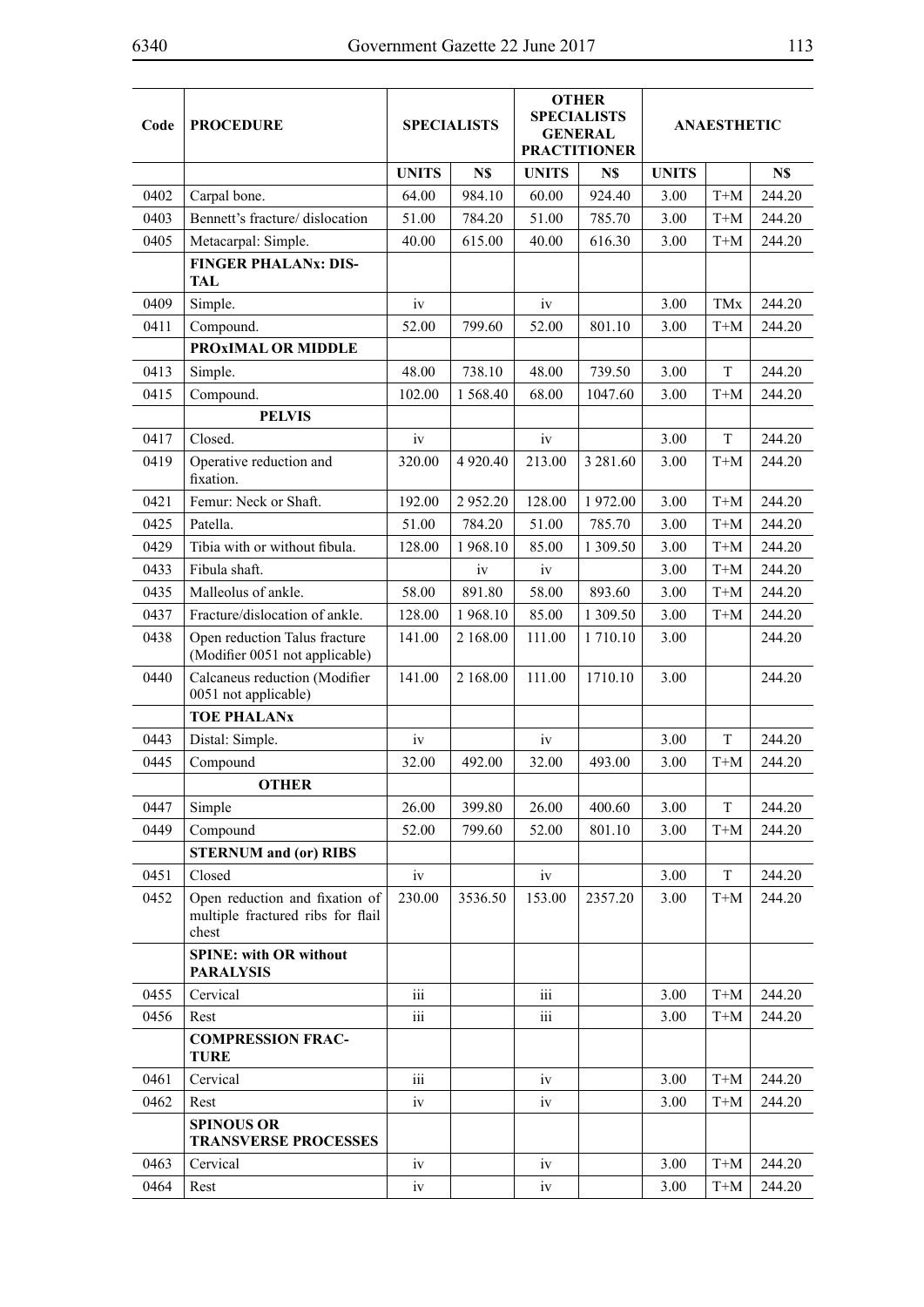$\overline{a}$ 

 $\overline{\phantom{a}}$ 

 $\overline{\phantom{a}}$ 

|         |                                                                                                                                                | <b>OTHER</b><br><b>SPECIALISTS</b><br><b>SPECIALISTS</b> |               | <b>ANAESTHETIC</b> |                                       |              |       |        |
|---------|------------------------------------------------------------------------------------------------------------------------------------------------|----------------------------------------------------------|---------------|--------------------|---------------------------------------|--------------|-------|--------|
| Code    | <b>PROCEDURE</b>                                                                                                                               |                                                          |               |                    | <b>GENERAL</b><br><b>PRACTITIONER</b> |              |       |        |
|         |                                                                                                                                                | <b>UNITS</b>                                             | N\$           | <b>UNITS</b>       | N\$                                   | <b>UNITS</b> |       | N\$    |
| 3.1.1.1 | <b>Operations for fractures</b>                                                                                                                |                                                          |               |                    |                                       |              |       |        |
| 0465    | Fractures involving large joints<br>(includes the item for the rela-<br>tive bone). This item may not<br>be used as a modifier.                | 288.00                                                   | 4428.30       | 192.00             | 2958.00                               | 3.00         | М     | 244.20 |
| 0473    | Percutaneous insertion<br>plus subsequent removal of<br>Kirschner wires or Stein-mann<br>pins (no after-care). Modifier<br>0005 not applicable | 32.00                                                    | 492.00        | 32.00              | 493.00                                | 3.00         | T     | 244.20 |
|         | <b>BONEGRAFTING</b><br>OR IN-<br><b>Fixations</b><br><b>TERNAL</b><br><b>FOR</b><br><b>MAL- OR NON-UNION</b>                                   |                                                          |               |                    |                                       |              |       |        |
| 0475    | Femur, Tibia, Humerus, Radius<br>and Ulna.                                                                                                     | 282.00                                                   | 4 3 3 6 1 0   | 188.00             | 2 896.40                              | 3.00         | $T+M$ | 244.20 |
| 0479    | Other bones.                                                                                                                                   | 154.00                                                   | 2 3 6 7 . 9 0 | 103.00             | 1586.90                               | 3.00         | $T+M$ | 244.20 |
| 3.1.2   | <b>Bony operations</b>                                                                                                                         |                                                          |               |                    |                                       |              |       |        |
| 3.1.2.1 | <b>Bone grafting</b>                                                                                                                           |                                                          |               |                    |                                       |              |       |        |
| 0497    | Resection of bone or tumour<br>with or without grafting.                                                                                       | 282.00                                                   | 4 3 3 6 1 0   | 188.00             | 2896.40                               | 3.00         | $T+M$ | 244.20 |
| 0499    | Large bones.                                                                                                                                   | 192.00                                                   | 2952.20       | 128.00             | 1972.00                               | 3.00         | $T+M$ | 244.20 |
| 0501    | Small bones.                                                                                                                                   | 128.00                                                   | 1968.10       | 85.00              | 13 09.50                              | 3.00         | $T+M$ | 244.20 |
| 0503    | Cartilage graft.                                                                                                                               | 206.00                                                   | 3 167.50      | 137.00             | 2 110.70                              | 3.00         | $T+M$ | 244.20 |
| 0505    | Inter-metacarpal bone graft                                                                                                                    | 147.00                                                   | 2 2 6 0 . 3 0 | 98.00              | 1509.80                               | 3.00         | $T+M$ | 244.20 |
| 0507    | Removal of autogenous bone<br>for grafting (not subject to<br>general modifier 0005)                                                           | 50.00                                                    | 768.80        | 50.00              | 770.30                                | 3.00         | $T+M$ | 244.20 |
| 3.1.2.2 | Acute or chronic osteomyelitis                                                                                                                 |                                                          |               |                    |                                       |              |       |        |
| 0509    | Conservative treatment.                                                                                                                        | iv                                                       |               | iv                 |                                       |              |       |        |
| 0511    | Operation: Tariff which would<br>be applicable for compound<br>fracture of the bone involved,<br>including six weeks post- op-<br>erative care |                                                          |               |                    |                                       |              |       |        |
| 0512    | Sternum sequestrectomy and<br>drainage, including six weeks<br>after-care                                                                      | 128.00                                                   | 1968.10       | 85.00              | 1 309.50                              | 3.00         | $T+M$ | 244.20 |
| 3.1.2.3 | <b>Osteotomy</b>                                                                                                                               |                                                          |               |                    |                                       |              |       |        |
| 0514    | Sternum: Repair of pectus exca-<br>vatum.                                                                                                      | 330.00                                                   | 5 0 74.10     | 220.00             | 3 3 8 9 . 4 0                         | 3.00         | $T+M$ | 244.20 |
| 0515    | Sternum: Repair of pectus cari-<br>natum.                                                                                                      | 330.00                                                   | 5 0 74.10     | 220.00             | 3 3 8 9 . 4 0                         | 3.00         | $T+M$ | 244.20 |
| 0516    | Pelvic.                                                                                                                                        | 320.00                                                   | 4 9 20.40     | 213.00             | 3 281.60                              | 3.00         | $T+M$ | 244.20 |
| 0521    | Femoral: Proximal.                                                                                                                             | 320.00                                                   | 4 9 20.40     | 213.00             | 3 281.60                              | 3.00         | $T+M$ | 244.20 |
| 0527    | Knee region: Adults                                                                                                                            | 320.00                                                   | 4 9 20.40     | 213.00             | 3 281.60                              | 3.00         | $T+M$ | 244.20 |
| 0528    | Os Calcis (Dwyer operation).                                                                                                                   | 115.00                                                   | 1768.30       | 77.00              | 1 186.30                              | 3.00         | $T+M$ | 244.20 |
| 0530    | Metacarpal and phalanx:<br>Correc- tive for mal-union or<br>rotation                                                                           | 120.00                                                   | 1845.10       | 80.00              | 1 2 3 2 . 5 0                         | 3.00         | $T+M$ | 244.20 |
| 0532    | Rotation osteotomies of the<br>Radius, Ulna or Humerus                                                                                         | 160.00                                                   | 2460.20       | 107.00             | 1648.50                               | 3.00         | $T+M$ | 244.20 |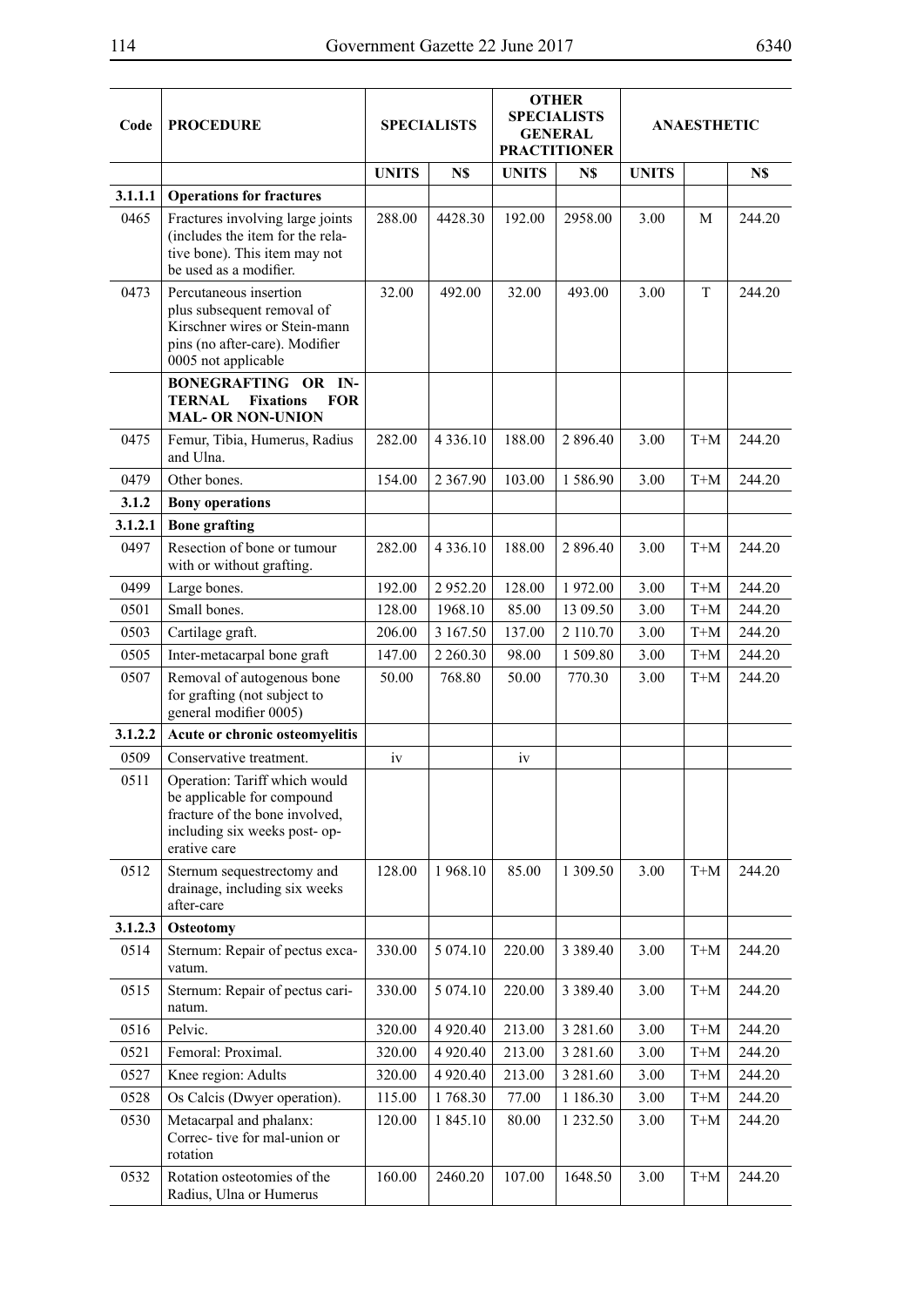| Code    | <b>PROCEDURE</b>                                                                                                  |              | <b>SPECIALISTS</b> |                         | <b>OTHER</b><br><b>SPECIALISTS</b><br><b>GENERAL</b><br><b>PRACTITIONER</b> |              | <b>ANAESTHETIC</b>              |        |
|---------|-------------------------------------------------------------------------------------------------------------------|--------------|--------------------|-------------------------|-----------------------------------------------------------------------------|--------------|---------------------------------|--------|
|         |                                                                                                                   | <b>UNITS</b> | N\$                | <b>UNITS</b>            | N\$                                                                         | <b>UNITS</b> |                                 | N\$    |
| 0533    | Osteotomy, single metatarsal                                                                                      | 60.00        | 922.60             | 60.00                   | 924.40                                                                      | 3.00         | $T+M$                           | 244.20 |
| 0534    | Multiple metatarsal<br>osteotomies.                                                                               | 150.00       | 2 3 0 6.40         | 100.00                  | 1 540.60                                                                    | 3.00         | $T+M$                           | 244.20 |
| 3.1.2.4 | <b>Exostosis</b>                                                                                                  |              |                    |                         |                                                                             |              |                                 |        |
| 0535    | Excision: Readily accessible<br>sites.                                                                            | 60.00        | 922.60             | 60.00                   | 924.40                                                                      | 3.00         | $T+M$                           | 244.20 |
| 0537    | Excision: Less accessible sites.                                                                                  | 96.00        | 1476.10            | 64.00                   | 986.00                                                                      | 3.00         | $T+M$                           | 244.20 |
| 3.1.2.5 | <b>Biopsy</b>                                                                                                     |              |                    |                         |                                                                             |              |                                 |        |
| 0539    | Needle Biopsy: Spine (no<br>after-care). Modifier 0005 not<br>applicable.                                         | 50.00        | 768.80             | 50.00                   | 770.30                                                                      | 4.00         | T                               | 325.60 |
| 0541    | Needle Biopsy: Other sites (no<br>after-care). Modifier 0005 not<br>applicable.                                   | 32.00        | 492.00             | 32.00                   | 493.00                                                                      | 4.00         | T                               | 325.60 |
|         | <b>OPEN</b><br>(Modifier 0005 not applicable)                                                                     |              |                    |                         |                                                                             |              |                                 |        |
| 0543    | Readily accessible site.                                                                                          | 64.00        | 948.10             | 60.00                   | 924.40                                                                      |              |                                 |        |
| 0545    | Less accessible site.                                                                                             | 96.00        | 1476.10            | 64.00                   | 986.00                                                                      |              |                                 |        |
| 3.2     | <b>Joints</b>                                                                                                     |              |                    |                         |                                                                             |              |                                 |        |
| 3.2.1   | <b>Dislocations</b>                                                                                               |              |                    |                         |                                                                             |              |                                 |        |
| 0547    | Clavicle: either end.                                                                                             | 38.00        | 584.30             | 38.00                   | 585.40                                                                      | 3.00         | $\mbox{T+}\mbox{M}$             | 244.20 |
| 0549    | Shoulder.                                                                                                         | 51.00        | 784.20             | 51.00                   | 785.70                                                                      | 3.00         | $T+M$                           | 244.20 |
| 0551    | Elbow.                                                                                                            | 51.00        | 784.20             | 51.00                   | 785.70                                                                      | 3.00         | $T+M$                           | 244.20 |
| 0552    | Wrist.                                                                                                            | 77.00        | 1 1 8 4 .00        | 60.00                   | 924.40                                                                      | 3.00         | $T+M$                           | 244.20 |
| 0553    | Perilunar trans-scaphoid frac-<br>ture/dislocation                                                                | 130.00       | 1998.90            | 87.00                   | 1 340.40                                                                    | 3.00         | $T+M$                           | 244.20 |
| 0555    | Lunate.                                                                                                           | 77.00        | 1 1 8 4 .00        | 60.00                   | 924.40                                                                      | 3.00         | $T+M$                           | 244.20 |
| 0556    | Carpo-metacarpo dislocation                                                                                       | 51.00        | 784.20             | 51.00                   | 785.70                                                                      | 3.00         | $T+M$                           | 244.20 |
| 0557    | Metacarpo-phalangeal or inter-<br>phalangeal joints (hand)                                                        | 26.00        | 399.80             | 26.00                   | 400.60                                                                      | 3.00         | $T+M$                           | 244.20 |
| 0559    | Hip.                                                                                                              | 109.00       | 1676.00            | 73.00                   | 1 1 24 .70                                                                  | 3.00         | $T+M$                           | 244.20 |
| 0561    | Knee.                                                                                                             | 96.00        | 1476.10            | 64.00                   | 986.00                                                                      | 3.00         | $T+M$                           | 244.20 |
| 0563    | Patella.                                                                                                          | 32.00        | 492.00             | 32.00                   | 493.00                                                                      | 3.00         | $T+M$                           | 244.20 |
| 0565    | Ankle.                                                                                                            | 90.00        | 1 3 8 3 . 9 0      | 60.00                   | 924.40                                                                      | 3.00         | $\mbox{T+}\mbox{M}$             | 244.20 |
| 0567    | Sub-Talar dislocation.                                                                                            | 90.00        | 1383.90            | 60.00                   | 924.40                                                                      | 3.00         | $T+M$                           | 244.20 |
| 0569    | Intertarsal or tarsometa-tarsal or<br>midtarsal.                                                                  | 77.00        | 1 1 8 4 .00        | 60.00                   | 924.40                                                                      | 3.00         | $T+M$                           | 244.20 |
| 0571    | Metatarsophalangeal or inter-<br>pha-langeal joints (foot)                                                        | 14.00        | 215.30             | 14.00                   | 215.70                                                                      | 3.00         | $T+M$                           | 244.20 |
| 0573    | Spine with or without paralysis.                                                                                  | iii          |                    | $\overline{\text{iii}}$ |                                                                             |              |                                 |        |
| 3.2.2   | <b>Operations for dislocations</b>                                                                                |              |                    |                         |                                                                             |              |                                 |        |
| 0578    | Recurrent dislocation of shoul-<br>der                                                                            | 200.00       | 3075.20            | 133.00                  | 2 049.00                                                                    | 3.00         | $T+M$                           | 244.20 |
| 0579    | Recurrent dislocation of all<br>other joints.                                                                     | 161.00       | 2 475.60           | 107.00                  | 1648.50                                                                     | 3.00         | $T+M$                           | 244.20 |
| 3.2.3   | <b>Capsular operations</b>                                                                                        |              |                    |                         |                                                                             |              |                                 |        |
| 0582    | Capsulotomy or arthrotomy<br>or biopsy or drainage of joint:<br>Small joint (including three<br>weeks after-care) | 51.00        | 784.20             | 51.00                   | 785.70                                                                      | 3.00         | $\mathbf{T} \text{+}\mathbf{M}$ | 244.20 |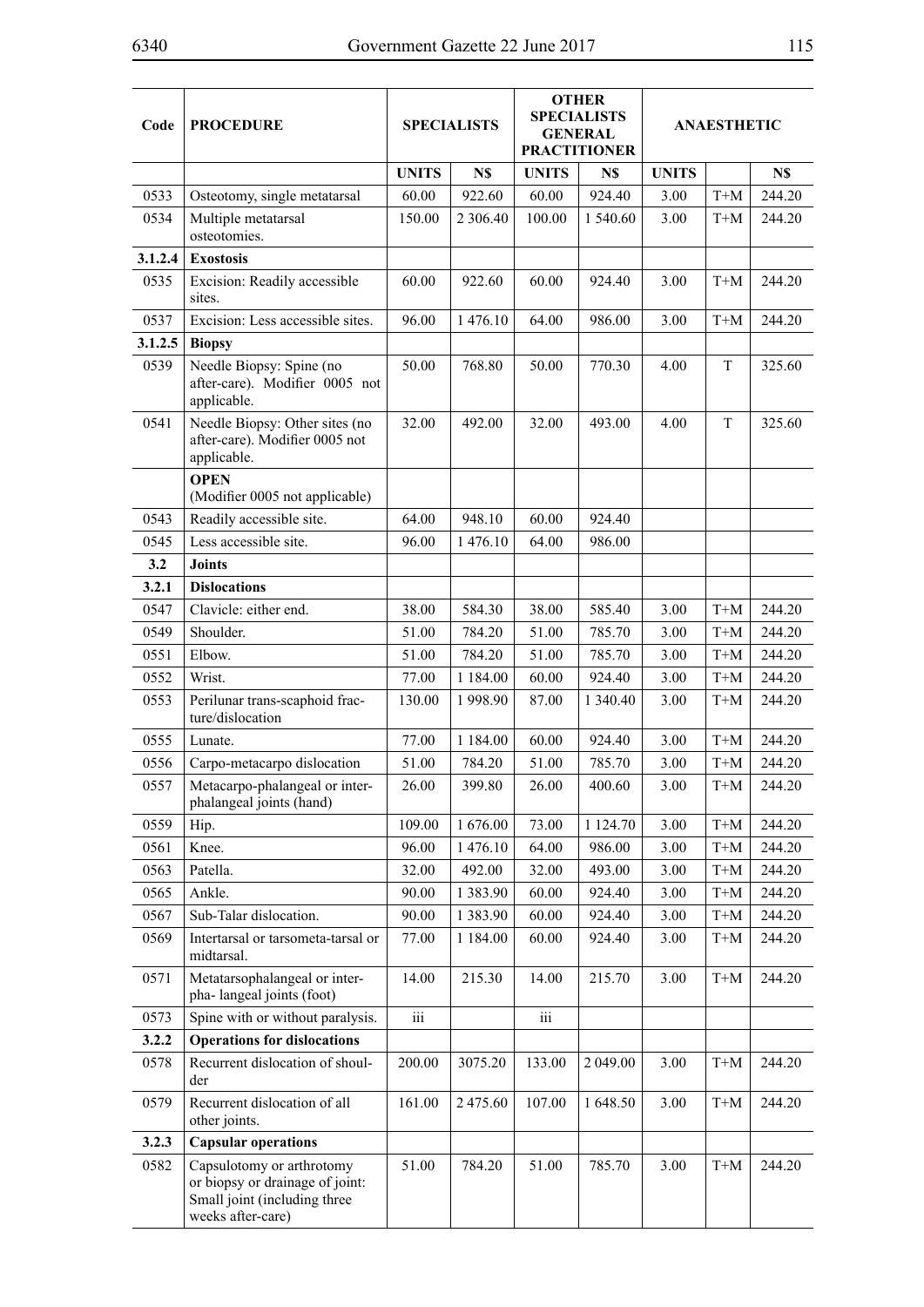$\overline{1}$ 

 $\overline{\phantom{a}}$ 

 $\overline{\phantom{a}}$ 

| Code  | <b>PROCEDURE</b>                                                                                                   | <b>SPECIALISTS</b> |               |              | <b>OTHER</b><br><b>SPECIALISTS</b><br><b>GENERAL</b><br><b>PRACTITIONER</b> | <b>ANAESTHETIC</b> |                     |        |
|-------|--------------------------------------------------------------------------------------------------------------------|--------------------|---------------|--------------|-----------------------------------------------------------------------------|--------------------|---------------------|--------|
|       |                                                                                                                    | <b>UNITS</b>       | N\$           | <b>UNITS</b> | N\$                                                                         | <b>UNITS</b>       |                     | N\$    |
| 0583  | Capsulotomy or arthrotomy<br>or biopsy or drainage of joint:<br>Large joint (including three<br>weeks after-care). | 96.00              | 1476.10       | 64.00        | 986.00                                                                      | 3.00               | $T+M$               | 244.20 |
| 0585  | Capsulectomy digital joint.                                                                                        | 64.00              | 984.10        | 60.00        | 924.40                                                                      | 3.00               | $T+M$               | 244.20 |
| 0586  | Multiple percutaneous capsu-<br>loto-mies of meta-carpopha-<br>langeal joints.                                     | 90.00              | 1383.90       | 60.00        | 924.40                                                                      | 3.00               | $T+M$               | 244.20 |
| 0587  | Release of digital joint contrac-<br>ture.                                                                         | 128.00             | 1968.10       | 85.00        | 1 309.50                                                                    | 3.00               | $T+M$               | 244.20 |
| 3.2.4 | Synovectomy                                                                                                        |                    |               |              |                                                                             |                    |                     |        |
| 0589  | Digital joint.                                                                                                     | 77.00              | 1 1 8 4 .00   | 60.00        | 924.40                                                                      | 3.00               | $T+M$               | 244.20 |
| 0592  | Large joint.                                                                                                       | 160.00             | 2 460.20      | 107.00       | 1 648.50                                                                    | 3.00               | $T+M$               | 244.20 |
| 0593  | Tendon synovectomy.                                                                                                | 128.00             | 1968.10       | 85.00        | 1 309.50                                                                    | 3.00               | $T+M$               | 244.20 |
| 3.2.5 | <b>Arthrodesis</b>                                                                                                 |                    |               |              |                                                                             |                    |                     |        |
| 0597  | Shoulder.                                                                                                          | 224.00             | 3 444.30      | 149.00       | 2 2 9 5 .50                                                                 | 3.00               | $T+M$               | 244.20 |
| 0598  | Elbow.                                                                                                             | 180.00             | 2 767.70      | 120.00       | 1848.80                                                                     | 3.00               | $T+M$               | 244.20 |
| 0599  | Wrist.                                                                                                             | 180.00             | 2 767.70      | 120.00       | 1848.80                                                                     | 3.00               | $T+M$               | 244.20 |
| 0600  | Digital joint.                                                                                                     | 128.00             | 1968.10       | 85.00        | 1 309.50                                                                    | 3.00               | $T+M$               | 244.20 |
| 0601  | Hip.                                                                                                               | 320.00             | 4 9 20.40     | 213.00       | 3 281.60                                                                    | 3.00               | $T+M$               | 244.20 |
| 0602  | Knee.                                                                                                              | 180.00             | 2 767.70      | 120.00       | 1848.80                                                                     | 3.00               | $T+M$               | 244.20 |
| 0603  | Ankle.                                                                                                             | 180.00             | 2 767.70      | 120.00       | 1726.80                                                                     | 3.00               | $T+M$               | 244.20 |
| 0604  | Sub-talar.                                                                                                         | 130.00             | 1998.90       | 87.00        | 1 340.40                                                                    | 3.00               | $T+M$               | 244.20 |
| 0605  | Stabilization of foot (triple-ar-<br>throdesis).                                                                   | 180.00             | 2 767.70      | 120.00       | 1848.80                                                                     | 3.00               | $T+M$               | 244.20 |
| 0607  | Mid-tarsal wedge resection                                                                                         | 180.00             | 2 767.70      | 120.00       | 1848.80                                                                     | 3.00               | $T+M$               | 244.20 |
| 3.2.6 | <b>Arthroplasty</b>                                                                                                |                    |               |              |                                                                             |                    |                     |        |
| 0614  | Debridement large joints                                                                                           | 160.00             | 2 460.20      | 107.00       | 1539.80                                                                     | 3.00               | $T+M$               | 244.20 |
| 0615  | Excision medial or lateral end<br>of clavicle.                                                                     | 116.00             | 1783.60       | 77.00        | 1 186.30                                                                    | 3.00               | $\mbox{T+}\mbox{M}$ | 244.20 |
| 0617  | Shoulder: Acromioplasty.                                                                                           | 192.00             | 2952.20       | 128.00       | 1972.00                                                                     | 3.00               | $T+M$               | 244.20 |
| 0619  | Shoulder: Partial replacement                                                                                      | 277.00             | 4 2 5 9 . 2 0 | 185.00       | 2850.20                                                                     | 5.00               | $T+M$               | 407.00 |
| 0620  | Shoulder: Total replacement.                                                                                       | 416.00             | 6 3 9 6 .50   | 277.00       | 4 267.60                                                                    | 5.00               | $T+M$               | 407.00 |
| 0621  | Elbow: Excision head of radius.                                                                                    | 96.00              | 1476.10       | 64.00        | 986.00                                                                      | 3.00               | $T+M$               | 244.20 |
| 0622  | Elbow: Excision.                                                                                                   | 192.00             | 2952.20       | 128.00       | 1972.00                                                                     | 3.00               | $T+M$               | 244.20 |
| 0623  | Elbow: Partial replacement                                                                                         | 188.00             | 2890.70       | 125.00       | 1925.80                                                                     | 3.00               | $T+M$               | 244.20 |
| 0624  | Elbow: Total replacement.                                                                                          | 282.00             | 4 3 3 6 1 0   | 188.00       | 2896.40                                                                     | 3.00               | $T+M$               | 244.20 |
| 0625  | Wrist: Excision distal end of<br>ulna.                                                                             | 96.00              | 1476.10       | 64.00        | 986.00                                                                      | 3.00               | $T+M$               | 244.20 |
| 0626  | Wrist: Excision single bone                                                                                        | 110.00             | 1691.40       | 73.00        | 1 1 24 .70                                                                  | 3.00               | $T+M$               | 244.20 |
| 0627  | Wrist: Excision proximal row                                                                                       | 166.00             | 2 5 5 2 . 4 0 | 111.00       | 1710.10                                                                     | 3.00               | $T+M$               | 244.20 |
| 0631  | Wrist: Total replacement.                                                                                          | 249.00             | 3 828.70      | 166.00       | 2 5 5 7 . 5 0                                                               | 3.00               | $T+M$               | 244.20 |
| 0635  | Digital Joint: Total replacement.                                                                                  | 192.00             | 2952.20       | 128.00       | 1972.00                                                                     | 3.00               | $T+M$               | 244.20 |
| 0637  | Hip: Total replacement                                                                                             | 416.00             | 6396.50       | 277.00       | 4 2 6 7 . 6 0                                                               | 3.00               | $T+M$               | 244.20 |
| 0639  | Hip: Cup.                                                                                                          | 416.00             | 6396.50       | 277.00       | 4 2 6 7 .60                                                                 | 3.00               | $T+M$               | 244.20 |
| 0641  | Hip: Prosthetic replacement of<br>femoral head.                                                                    | 288.00             | 4428.30       | 192.00       | 2958.00                                                                     | 3.00               | $T+M$               | 244.20 |
| 0643  | Hip: Girdlestone.                                                                                                  | 320.00             | 4 9 20.40     | 213.00       | 3 281.60                                                                    | 3.00               | $T+M$               | 244.20 |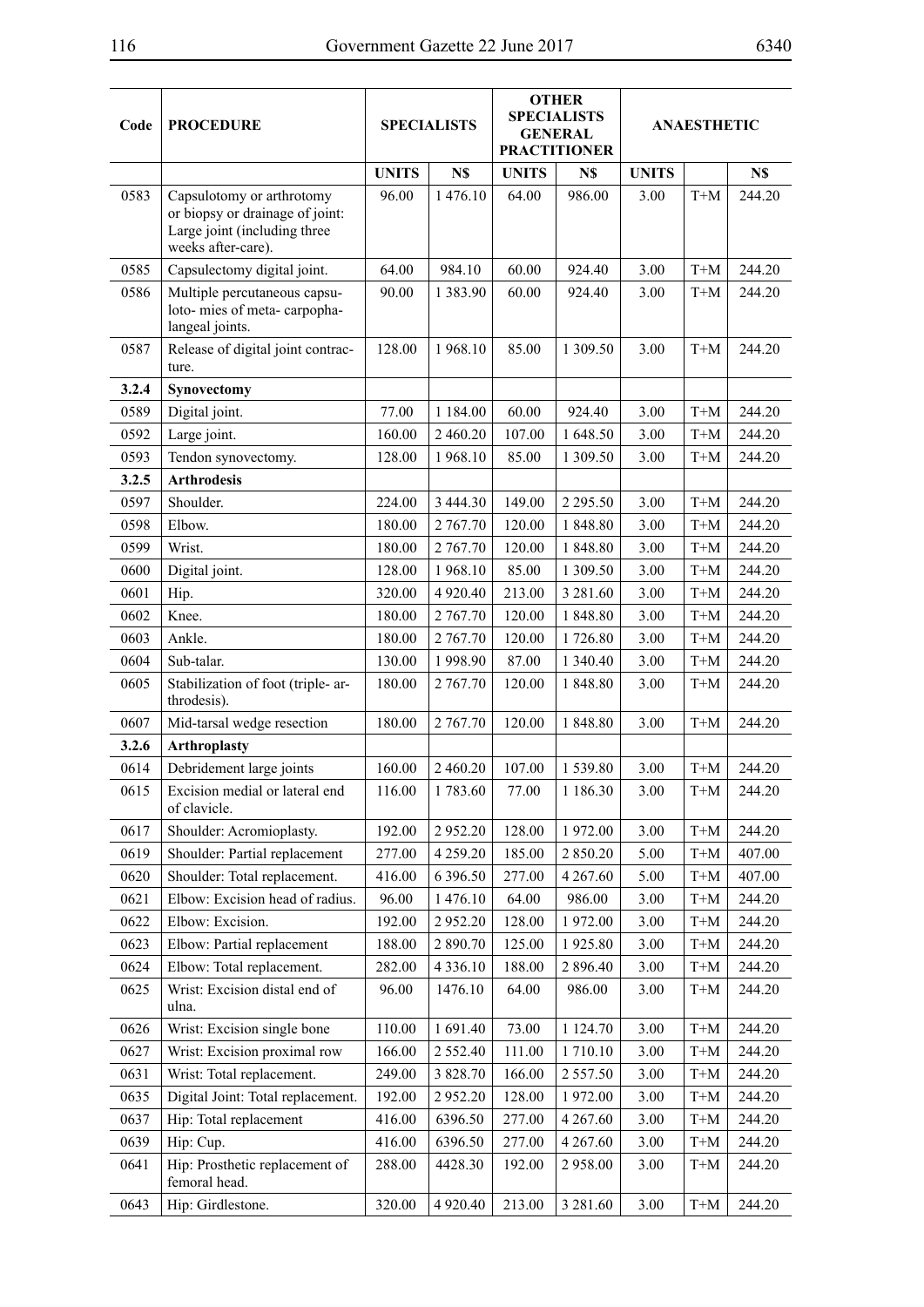| Code  | <b>PROCEDURE</b>                                                                                                                            |              | <b>SPECIALISTS</b> |              | <b>OTHER</b><br><b>SPECIALISTS</b><br><b>GENERAL</b><br><b>PRACTITIONER</b> |              | <b>ANAESTHETIC</b>  |        |
|-------|---------------------------------------------------------------------------------------------------------------------------------------------|--------------|--------------------|--------------|-----------------------------------------------------------------------------|--------------|---------------------|--------|
|       |                                                                                                                                             | <b>UNITS</b> | N\$                | <b>UNITS</b> | N\$                                                                         | <b>UNITS</b> |                     | N\$    |
| 0645  | Knee: Partial replacement                                                                                                                   | 277.00       | 4 2 5 9 . 2 0      | 185.00       | 2 850.20                                                                    | 3.00         | $T+M$               | 244.20 |
| 0646  | Knee: Total replacement.                                                                                                                    | 416.00       | 6 3 9 6 .50        | 277.00       | 4 2 6 7 .60                                                                 | 3.00         | $T+M$               | 244.20 |
| 0649  | Ankle: Total replacement                                                                                                                    | 249.00       | 3 828.70           | 166.00       | 2 5 5 7 . 5 0                                                               | 3.00         | $T+M$               | 244.20 |
| 0650  | Ankle: Astragalectomy.                                                                                                                      | 154.00       | 2 3 6 7 . 9 0      | 103.00       | 1586.90                                                                     | 3.00         | $T+M$               | 244.20 |
| 3.2.7 | <b>Miscellaneous (joints)</b>                                                                                                               |              |                    |              |                                                                             |              |                     |        |
| 0661  | Aspiration of joint or intra- ar-<br>ticular injection (not including<br>after-care), Modifier<br>0005 not applicable.                      | 9.00         | 138.40             | 9.00         | 138.70                                                                      | 3.00         | T                   | 244.20 |
| 0667  | Arthroscopy (excluding<br>aftercare), modifiers 0005 and<br>0013 not applicable                                                             | 60.00        | 922.60             | 60.00        | 924.40                                                                      | 3.00         | T                   | 244.20 |
|       | MULTIPLE INTRA-ARTI-<br><b>CULAR INJECTIONS FOR</b><br>RHEU-MATOID ARTHRITIS<br>(exclud- ing after-care). Modi-<br>fier 0005 not applicable |              |                    |              |                                                                             |              |                     |        |
| 0669  | Manipulation large joint<br>under general anaesthetic (not<br>including after-care). Modifier<br>0005 not applicable:                       |              |                    |              |                                                                             |              |                     |        |
|       | Hip                                                                                                                                         | 14.00        | 215.30             | 14.00        | 215.70                                                                      | 4.00         | T                   | 325.60 |
|       | Knee                                                                                                                                        | 14.00        | 215.30             | 14.00        | 215.70                                                                      | 3.00         | T                   | 244.20 |
|       | Shoulder                                                                                                                                    | 14.00        | 215.30             | 14.00        | 215.70                                                                      | 3.00         | T                   | 244.20 |
| 0670  | The consultation fee only should<br>be charged when manipulation<br>of a large joint is performed with<br>or without local anaesthetic:     |              |                    |              |                                                                             |              |                     |        |
|       | Hip                                                                                                                                         | $\mathbf{V}$ |                    | iii          |                                                                             | 4.00         | T                   | 325.60 |
|       | Knee                                                                                                                                        | $\mathbf V$  |                    | $\mathbf{V}$ |                                                                             | 3.00         | T                   | 244.20 |
|       | Shoulder                                                                                                                                    | $\mathbf V$  |                    | $\mathbf{V}$ |                                                                             | 3.00         | T                   | 244.20 |
| 0673  | Meniscectomy or operation for<br>other internal de-rangement of<br>knee.                                                                    | 109.00       | 1 676.00           | 73.00        | 1 1 24 .70                                                                  | 3.00         | $T+M$               | 244.20 |
| 3.2.8 | Joint ligament reconstruction<br>or suture                                                                                                  |              |                    |              |                                                                             |              |                     |        |
| 0675  | Ankle: Collateral.                                                                                                                          | 160.00       | 2 460.20           | 107.00       | 1648.50                                                                     | 3.00         | $T+M$               | 244.20 |
| 0677  | Knee: Collateral.                                                                                                                           | 160.00       | 2 460.20           | 107.00       | 1648.50                                                                     | 3.00         | $T+M$               | 244.20 |
| 0678  | Knee: Cruciate.                                                                                                                             | 160.00       | 2 460.20           | 107.00       | 1648.50                                                                     | 3.00         | $T+M$               | 244.20 |
| 0679  | Ligament augmentation proce-<br>dure of knee.                                                                                               | 280.00       | 4305.30            | 187.00       | 2 881.00                                                                    | 3.00         | $\mbox{T+}\mbox{M}$ | 244.20 |
| 0680  | Digital joint ligament.                                                                                                                     | 140.00       | 2 152.70           | 93.00        | 1432.80                                                                     | 3.00         | $T+M$               | 244.20 |
| 3.3   | <b>Amputations</b>                                                                                                                          |              |                    |              |                                                                             |              |                     |        |
| 3.3.1 | <b>Specific Amputations</b>                                                                                                                 |              |                    |              |                                                                             |              |                     |        |
| 0682  | Forequarter amputation.                                                                                                                     | 294.00       | 4 5 20.60          | 196.00       | 3 019.60                                                                    | 9.00         | $T+M$               | 732.60 |
| 0683  | Through shoulder.                                                                                                                           | 148.00       | 2 2 7 5 . 7 0      | 99.00        | 1525.20                                                                     | 5.00         | $T+M$               | 407.00 |
| 0685  | Upper arm or forearm.                                                                                                                       | 116.00       | 1783.60            | 77.00        | 1 186.30                                                                    | 3.00         | $T+M$               | 244.20 |
| 0687  | Partial amputation of the hand:<br>One ray.                                                                                                 | 102.00       | 1568.40            | 68.00        | 1 047.60                                                                    | 3.00         | $T+M$               | 244.20 |
| 0691  | Part of (or) whole of finger.                                                                                                               | 102.70       | 1579.10            | 51.00        | 785.70                                                                      | 3.00         | $T+M$               | 244.20 |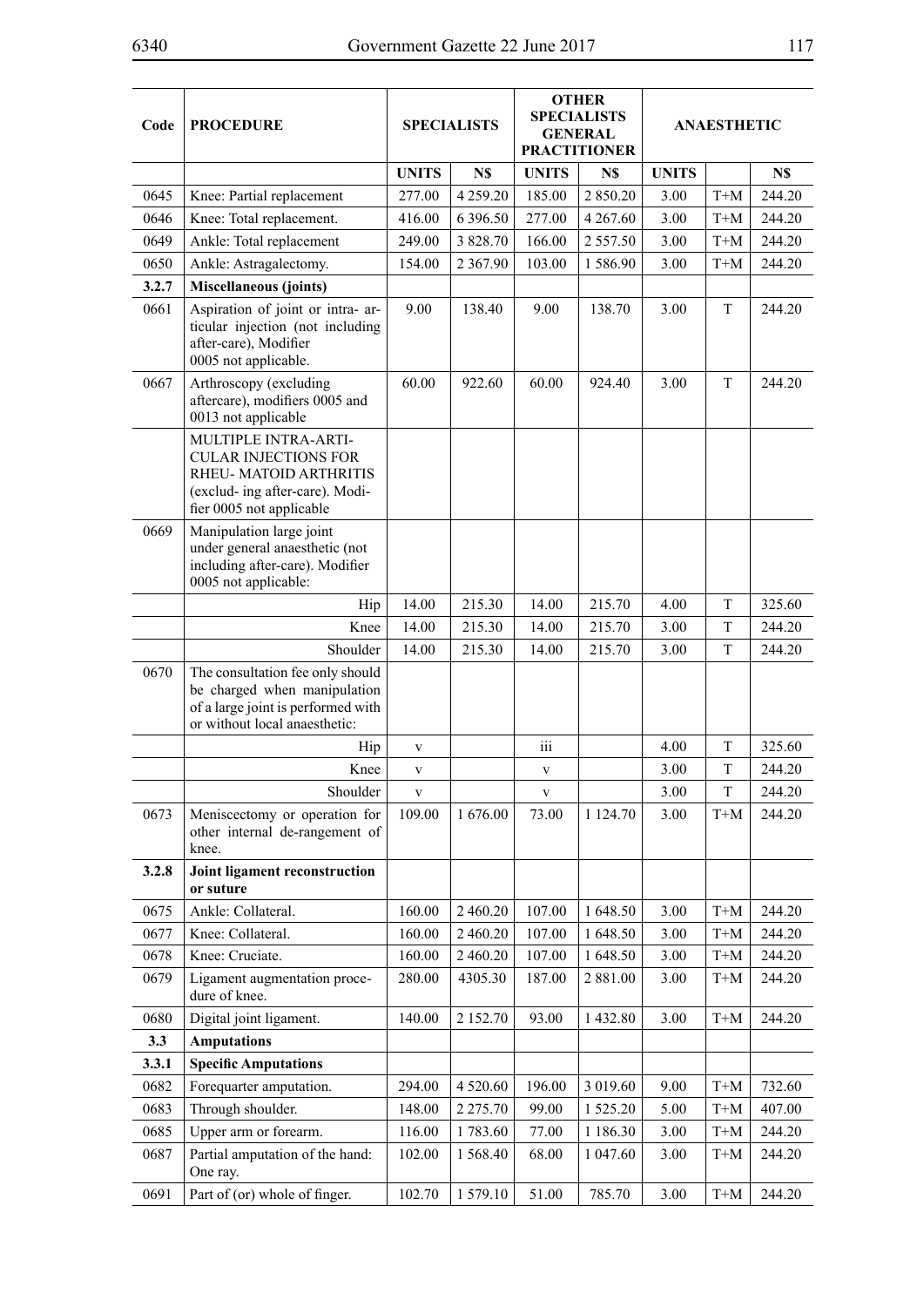| Code  | <b>PROCEDURE</b>                                                                                                                              |              | <b>SPECIALISTS</b> |              | <b>OTHER</b><br><b>SPECIALISTS</b><br><b>GENERAL</b><br><b>PRACTITIONER</b> |              | <b>ANAESTHETIC</b>  |        |
|-------|-----------------------------------------------------------------------------------------------------------------------------------------------|--------------|--------------------|--------------|-----------------------------------------------------------------------------|--------------|---------------------|--------|
|       |                                                                                                                                               | <b>UNITS</b> | N\$                | <b>UNITS</b> | N\$                                                                         | <b>UNITS</b> |                     | N\$    |
| 0693  | Hindquarter amputation.                                                                                                                       | 420.00       | 6458.00            | 280.00       | 4 3 1 3 . 8 0                                                               | 6.00         | $\mbox{T+}\mbox{M}$ | 488.40 |
| 0695  | Through hip joint region.                                                                                                                     | 192.00       | 2952.20            | 128.00       | 1972.00                                                                     | 6.00         | $\mbox{T+}\mbox{M}$ | 488.40 |
| 0697  | Through thigh                                                                                                                                 | 205.00       | 3 152.10           | 137.00       | 2 110.70                                                                    | 6.00         | $T+M$               | 488.40 |
| 0699  | Below knee, through knee or<br>Syme.                                                                                                          | 194.00       | 2983.00            | 129.00       | 1987.40                                                                     | 6.00         | $T+M$               | 488.40 |
| 0701  | Trans metatarsal or trans tarsal.                                                                                                             | 142.00       | 2 183.40           | 95.00        | 1463.60                                                                     | 3.00         | $T+M$               | 244.20 |
| 0703  | Foot: One ray.                                                                                                                                | 97.00        | 1491.50            | 65.00        | 1 001.40                                                                    | 3.00         | $\mbox{T+}\mbox{M}$ | 244.20 |
| 0705  | Toe (skin flap included).                                                                                                                     | 66.00        | 1 0 1 4 . 8 0      | 44.00        | 677.90                                                                      | 3.00         | $T+M$               | 244.20 |
| 3.3.2 | Post-amputation reconstruc-<br>tion                                                                                                           |              |                    |              |                                                                             |              |                     |        |
| 0706  | Skin flap taken from a site re-<br>mote from the injured finger or<br>in cases of an advanced flap e.g.<br>Cutler                             | 75.00        | 1 1 5 3 . 2 0      | 60.00        | 924.40                                                                      | 3.00         | $T+M$               | 244.20 |
| 0707  | Krukenberg reconstruction                                                                                                                     | 206.00       | 3 167.50           | 137.00       | 2 110.70                                                                    | 3.00         | $T+M$               | 244.20 |
| 0709  | Metacarpal transfer.                                                                                                                          | 192.00       | 2952.20            | 128.00       | 1972.00                                                                     | 3.00         | $T+M$               | 244.20 |
| 0711  | Pollicization of the finger (to<br>include all stages). (Prior ar-<br>range- ment with Commission<br>required)                                | 282.00       | 4 3 3 6 1 0        | 188.00       | 2896.40                                                                     | 3.00         | $T+M$               | 244.20 |
| 0712  | Toe to thumb transfer. (Prior<br>arrangement with Commission<br>required                                                                      | 800.00       | 12 300.90          | 533.00       | 8 211.60                                                                    | 3.00         | $T+M$               | 244.20 |
| 3.4   | Muscles, tendons and fasciae:                                                                                                                 |              |                    |              |                                                                             |              |                     |        |
| 3.4.1 | <b>Investigations:</b>                                                                                                                        |              |                    |              |                                                                             |              |                     |        |
| 0713  | Electromyography.                                                                                                                             | 75.00        | 1 1 5 3 . 2 0      | 50.00        | 770.30                                                                      | 3.00         | Tvi                 | 244.20 |
| 0714  | Electromyographic neuromus-<br>cular junctional study, including<br>edrophonium response.                                                     | 57.00        | 876.40             | 38.00        | 585.40                                                                      | 3.00         | Tiii                | 244.20 |
| 0715  | Strength duration curve per<br>ses-sion.                                                                                                      | 10.50        | 161.40             | 7.00         | 107.80                                                                      | 3.00         | Tiii                | 244.20 |
| 0717  | Electrical examination of single<br>nerve or muscle.                                                                                          | 9.00         | 138.40             | 6.00         | 92.40                                                                       | 3.00         | Tiii                | 244.20 |
| 0723  | Tonometry with edrophonium                                                                                                                    | 8.00         | 123.00             | 5.00         | 77.00                                                                       | 3.00         | Tiii                | 244.20 |
| 0725  | Isometric tension studies with<br>edrophonium.                                                                                                | 10.00        | 153.80             | 7.00         | 107.80                                                                      | 3.00         | Tiii                | 244.20 |
|       | <b>CRANIAL Reflex STUDY</b><br><b>SUPRA OCCULOFACIAL</b><br>OR CORNEO-FACIAL OR<br><b>FLA- BELLOFACIAL</b><br>(both early and late responses) |              |                    |              |                                                                             |              |                     |        |
| 0727  | Unilateral.                                                                                                                                   | 8.00         | 123.00             | 5.00         | 77.00                                                                       | 3.00         | Tiii                | 244.20 |
| 0728  | Bilateral.                                                                                                                                    | 14.00        | 215.30             | 9.00         | 138.70                                                                      | 3.00         | Tiii                | 244.20 |
| 0729  | Tendon reflex time.                                                                                                                           | 7.00         | 107.60             | 5.00         | 77.00                                                                       | 3.00         | Tiii                | 244.20 |
| 0730  | Limb/brain somatosensory stud-<br>ies: Per limb.                                                                                              | 49.00        | 753.40             | 32.00        | 493.00                                                                      |              |                     |        |
| 0731  | Visio and audio-sensory studies.                                                                                                              | 49.00        | 753.40             | 32.00        | 493.00                                                                      |              |                     |        |
| 0733  | Motor nerve conduction studies<br>(single nerve).                                                                                             | 26.00        | 399.80             | 17.00        | 261.90                                                                      |              |                     |        |
| 0735  | Examinations of sensory nerve<br>conduction by sweep averages<br>(single nerve)                                                               | 31.00        | 476.70             | 21.00        | 323.50                                                                      | 3.00         | Tiii                | 244.20 |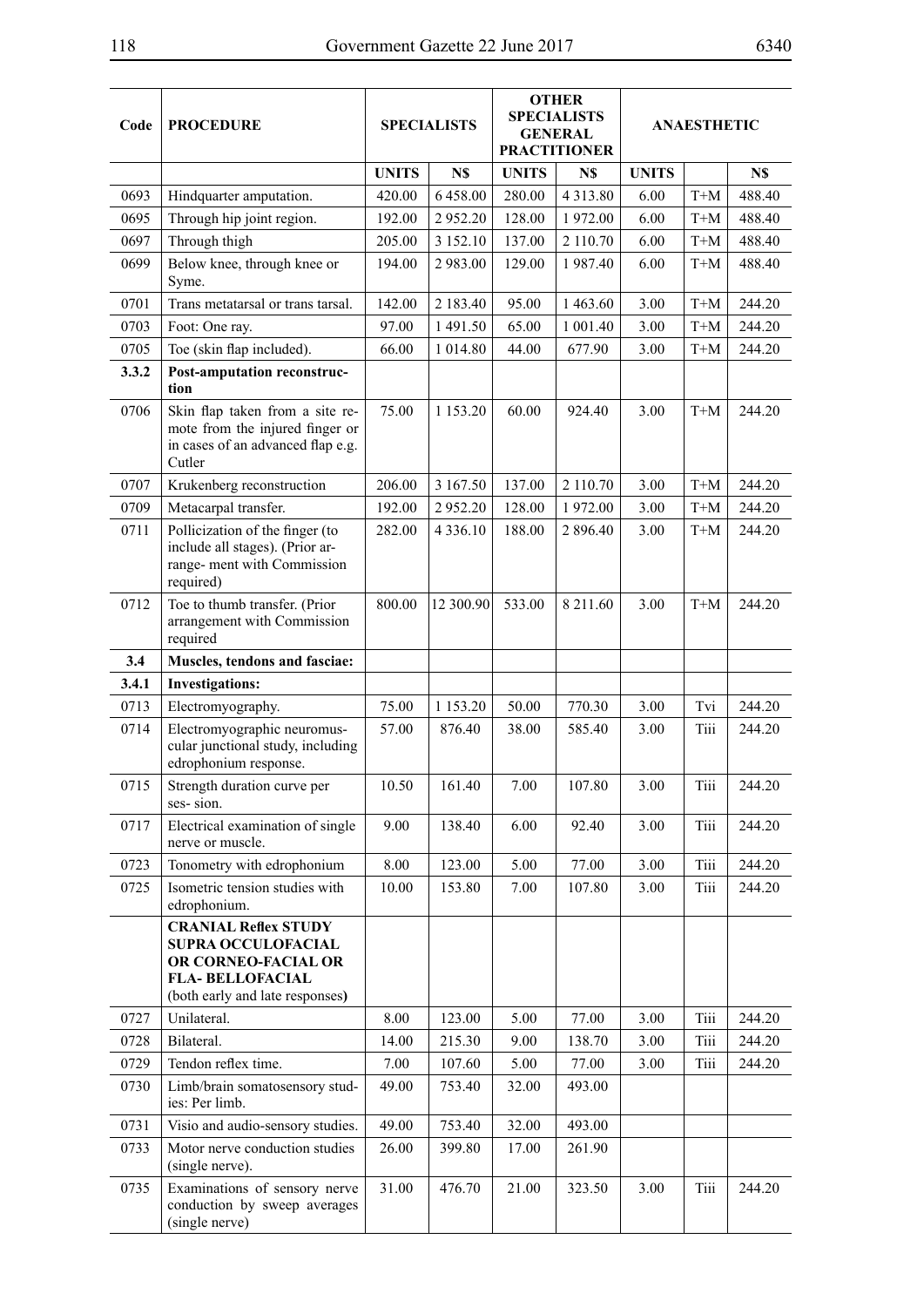| Code  | <b>PROCEDURE</b>                                                           | <b>SPECIALISTS</b> |             | <b>OTHER</b><br><b>SPECIALISTS</b><br><b>GENERAL</b><br><b>PRACTITIONER</b> |            |              | <b>ANAESTHETIC</b>  |        |
|-------|----------------------------------------------------------------------------|--------------------|-------------|-----------------------------------------------------------------------------|------------|--------------|---------------------|--------|
|       |                                                                            | <b>UNITS</b>       | N\$         | <b>UNITS</b>                                                                | N\$        | <b>UNITS</b> |                     | N\$    |
| 0737  | Biopsy for motor nerve termi-<br>nals and end plates.                      | 20.00              | 307.50      | 20.00                                                                       | 308.10     | 3.00         | Tiii                | 244.20 |
| 0739  | Combined muscle biopsy with<br>end plates and nerve terminal<br>biopsy.    | 34.00              | 522.80      | 34.00                                                                       | 523.80     | 8.00         | Tiii                | 651.20 |
| 0740  | Muscle fatigue studies.                                                    | 20.00              | 307.50      | 20.00                                                                       | 308.10     | 3.00         | Tiii                | 244.20 |
| 0741  | Muscle biopsy.                                                             | 20.00              | 307.50      | 20.00                                                                       | 308.10     | 8.00         | Tiii                | 651.20 |
| 0742  | Global fee for all muscle<br>studies, including histochemical<br>studies   | 262.00             | 4028.50     |                                                                             |            |              |                     |        |
|       | <b>BIOCHEMICAL ESTIMA-</b><br>TIONS ON MUSCLE BI-<br><b>OPSY SPECIMENS</b> |                    |             |                                                                             |            |              |                     |        |
| 4701  | Creatine kinase.                                                           | 20.25              | 311.40      |                                                                             |            |              |                     |        |
| 4703  | Adenylate kinase.                                                          | 33.30              | 512.00      |                                                                             |            |              |                     |        |
| 4705  | Pyruvate kinase.                                                           | 5.70               | 87.60       |                                                                             |            |              |                     |        |
| 4707  | Lactate dehydrogenase.                                                     | 1.60               | 24.60       |                                                                             |            |              |                     |        |
| 4709  | Adenylate deaminase                                                        | 9.90               | 152.20      |                                                                             |            |              |                     |        |
| 4711  | Phosphoglycerate kinase.                                                   | 13.70              | 210.70      |                                                                             |            |              |                     |        |
| 4713  | Phosphoglycerate mutase.                                                   | 25.90              | 398.20      |                                                                             |            |              |                     |        |
| 4715  | Enolase.                                                                   | 32.70              | 502.80      |                                                                             |            |              |                     |        |
| 4717  | Phosphofructokinase                                                        | 37.70              | 579.70      |                                                                             |            |              |                     |        |
| 4719  | Aldolase.                                                                  | 15.75              | 242.20      |                                                                             |            |              |                     |        |
| 4721  | Glyceraldehyde 3 phosphate<br>dehydrogenase.                               | 11.06              | 170.10      |                                                                             |            |              |                     |        |
| 4723  | Phosphorylase.                                                             | 34.70              | 533.60      |                                                                             |            |              |                     |        |
| 4725  | Phosphoglucomutase.                                                        | 40.30              | 619.70      |                                                                             |            |              |                     |        |
| 4727  | Phosphohexose Isomerase.                                                   | 28.80              | 442.80      |                                                                             |            |              |                     |        |
| 3.4.2 | <b>Decompression Operations</b>                                            |                    |             |                                                                             |            |              |                     |        |
| 0743  | Major compartmental decom-<br>pres-sion.                                   | 132.00             | 2 029.60    | 88.00                                                                       | 1355.80    | 3.00         | T                   | 244.20 |
| 0744  | Fasciotomy only.                                                           | 60.00              | 922.60      | 60.00                                                                       | 924.40     | 3.00         | T                   | 244.20 |
| 3.4.3 | Muscle and tendon repair                                                   |                    |             |                                                                             |            |              |                     |        |
| 0745  | Biceps humeri.                                                             | 109.00             | 1676.00     | 73.00                                                                       | 1 1 24 .70 | 3.00         | T                   | 244.20 |
| 0746  | Removal of calcification in<br>Rotator cuff.                               | 96.00              | 1476.10     | 64.00                                                                       | 986.00     | 3.00         | $\mbox{T+}\mbox{M}$ | 244.20 |
| 0747  | Rotator cuff.                                                              | 134.00             | 2 060.40    | 89.00                                                                       | 1 371.20   | 4.00         | T                   | 325.60 |
| 0755  | Infrapatellar or quadriceps<br>tendon                                      | 128.00             | 1968.10     | 85.00                                                                       | 1 309.50   | 3.00         | T                   | 244.20 |
| 0757  | Achilles tendon.                                                           | 128.00             | 1968.10     | 85.00                                                                       | 1 309.50   | 4.00         | $\mathbf T$         | 325.60 |
| 0759  | Other single tendon.                                                       | 77.00              | 1 1 8 4 .00 | 60.00                                                                       | 924.40     | 3.00         | T                   | 244.20 |
| 0763  | Tendon or ligament injection                                               | 9.00               | 138.40      | 9.00                                                                        | 138.70     | 3.00         | T                   | 244.20 |
|       | <b>HAND</b>                                                                |                    |             |                                                                             |            |              |                     |        |
|       | <b>FLEXOR TENDON SUTURE</b>                                                |                    |             |                                                                             |            |              |                     |        |
| 0767  | Primary (per tendon).                                                      | 128.00             | 1968.10     | 85.00                                                                       | 1 309.50   | 3.00         | T                   | 244.20 |
| 0769  | Secondary (per tendon)                                                     | 160.00             | 2 460.20    | 107.00                                                                      | 1648.50    | 3.00         | T                   | 244.20 |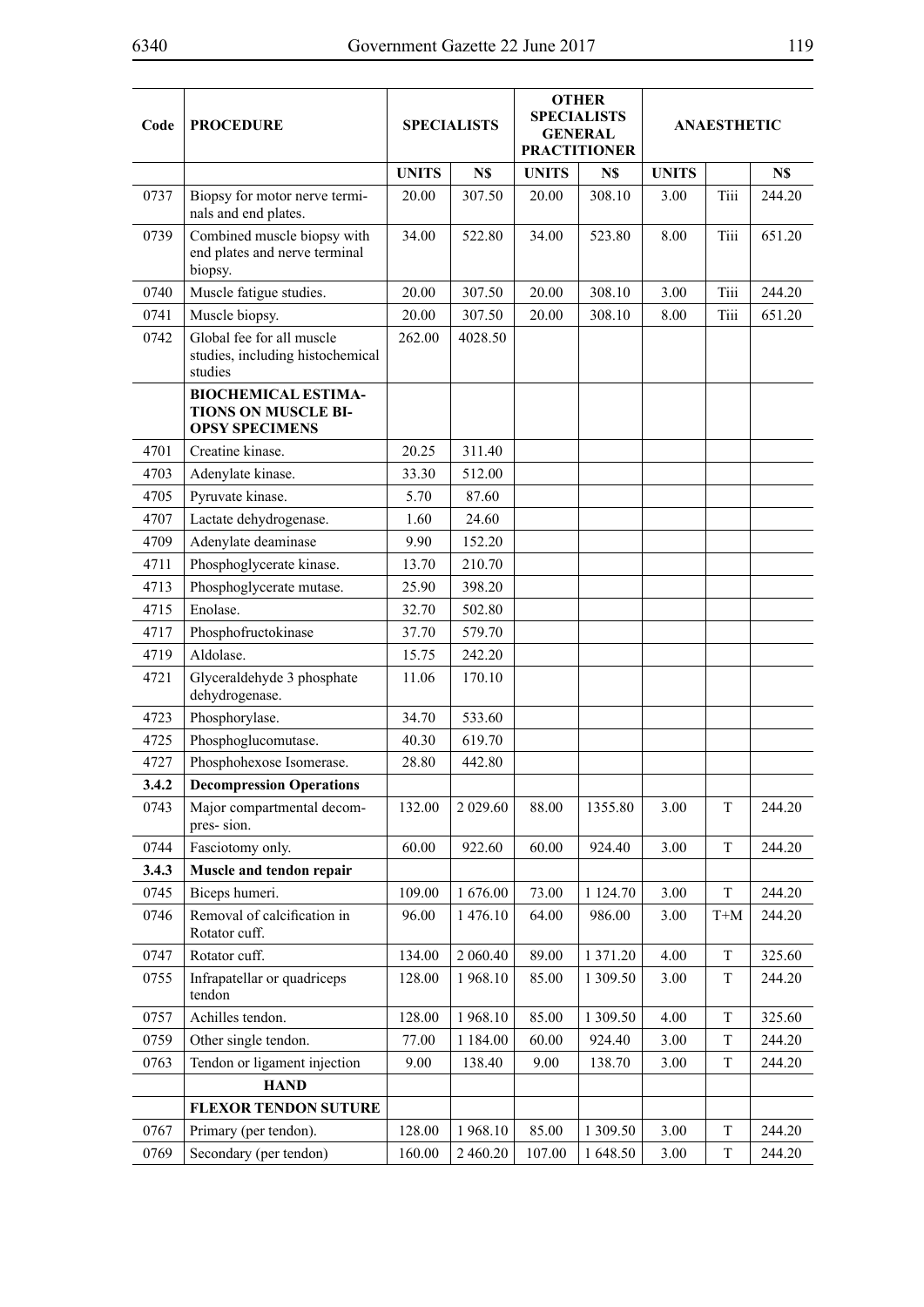$\overline{1}$ 

 $\overline{\phantom{a}}$ 

 $\overline{\phantom{a}}$ 

| Code  | <b>PROCEDURE</b>                                                             |              | <b>OTHER</b><br><b>SPECIALISTS</b><br><b>SPECIALISTS</b><br><b>GENERAL</b><br><b>PRACTITIONER</b> |              |               |              | <b>ANAESTHETIC</b> |        |
|-------|------------------------------------------------------------------------------|--------------|---------------------------------------------------------------------------------------------------|--------------|---------------|--------------|--------------------|--------|
|       |                                                                              | <b>UNITS</b> | N\$                                                                                               | <b>UNITS</b> | N\$           | <b>UNITS</b> |                    | N\$    |
|       | <b>EXTENSOR TENDON</b><br><b>SUTURE</b>                                      |              |                                                                                                   |              |               |              |                    |        |
| 0771  | Primary (per tendon).                                                        | 64.00        | 984.10                                                                                            | 60.00        | 924.40        | 3.00         | T                  | 244.20 |
| 0773  | Secondary (per tendon).                                                      | 80.00        | 1 230.10                                                                                          | 60.00        | 924.40        | 3.00         | T                  | 244.20 |
| 0774  | Repair of Boutonniere<br>deformity or Mallet finger.                         | 122.00       | 1875.90                                                                                           | 81.00        | 1 247.90      | 3.00         | $\mathbf T$        | 244.20 |
| 3.4.4 | <b>Tendon</b> graft                                                          |              |                                                                                                   |              |               |              |                    |        |
| 0775  | Free tendon graft.                                                           | 160.00       | 2 460.20                                                                                          | 107.00       | 1 648.50      | 3.00         | $\mathbf T$        | 244.20 |
| 0776  | Reconstruction of pulley for<br>flexor tendon.                               | 50.00        | 768.80                                                                                            | 50.00        | 770.30        | 3.00         | T                  | 244.20 |
|       | <b>FINGER</b>                                                                |              |                                                                                                   |              |               |              |                    |        |
| 0777  | Flexor.                                                                      | 192.00       | 2952.20                                                                                           | 128.00       | 1972.00       | 3.00         | T                  | 244.20 |
| 0779  | Extensor.                                                                    | 122.00       | 1875.90                                                                                           | 81.00        | 1247.90       | 3.00         | T                  | 244.20 |
| 0780  | Two stage flexor tendon graft<br>using silastic rod.                         | 240.00       | 3 690.30                                                                                          | 160.00       | 2 465.00      | 3.00         | T                  | 244.20 |
| 3.4.5 | <b>Tenolysis</b>                                                             |              |                                                                                                   |              |               |              |                    |        |
| 0781  | Tendon freeing operation, ex-<br>cept where specified elsewhere              | 64.00        | 984.10                                                                                            | 60.00        | 924.40        | 3.00         | T                  | 244.20 |
| 0782  | Carpal tunnel syndrome.                                                      | 64.00        | 984.10                                                                                            | 60.00        | 924.40        | 3.00         | T                  | 244.20 |
| 0783  | De Quervain.                                                                 | 38.00        | 584.30                                                                                            | 38.00        | 585.40        | 3.00         | T                  | 244.20 |
| 0784  | Trigger finger.                                                              | 38.00        | 585.40                                                                                            | 38.00        | 585.00        | 3.00         | T                  | 244.20 |
| 0785  | Flexor tendon freeing operation<br>following free tendon graft or<br>suture. | 150.00       | 2 3 0 6 . 4 0                                                                                     | 100.00       | 1 540.60      | 3.00         | T                  | 244.20 |
| 0787  | Extensor tendon freeing opera-<br>tion following graft or suture             | 115.00       | 1768.30                                                                                           | 77.00        | 1 1 8 6 . 3 0 | 3.00         | T                  | 244.20 |
| 0788  | Intrinsic tendon release per<br>finger                                       | 64.00        | 984.10                                                                                            | 60.00        | 924.40        | 3.00         | T                  | 244.20 |
| 0789  | Central tendon tenotomy for<br>Boutonniere deformity                         | 64.00        | 984.10                                                                                            | 60.00        | 924.40        | 3.00         | T                  | 244.20 |
| 3.4.6 | <b>Tenodesis</b>                                                             |              |                                                                                                   |              |               |              |                    |        |
| 0790  | Digital joint.                                                               | 90.00        | 1383.90                                                                                           | 60.00        | 924.40        | 3.00         | T                  | 244.20 |
| 3.4.7 | Muscle tendon and fascia<br>transfer                                         |              |                                                                                                   |              |               |              |                    |        |
| 0791  | Single tendon transfer.                                                      | 96.00        | 1476.10                                                                                           | 64.00        | 986.00        | 3.00         | T                  | 244.20 |
| 0792  | Multiple tendon transfer.                                                    | 128.00       | 1968.10                                                                                           | 85.00        | 1 309.50      | 3.00         | T                  | 244.20 |
| 0793  | Hamstring to quadriceps<br>transfer.                                         | 141.00       | 2 168.00                                                                                          | 94.00        | 1448.20       | 3.00         | T                  | 244.20 |
| 0794  | Pectoralis major or Latissimus<br>dorsi transfer to biseps tendon            | 320.00       | 4 9 20.40                                                                                         | 213.00       | 3 2 8 1 .60   | 5.00         | T                  | 407.00 |
| 0795  | Tendon transfer at elbow                                                     | 116.00       | 1783.60                                                                                           | 77.00        | 1186.30       | 3.00         | T                  | 244.20 |
| 0796  | Iliopsoas at hip                                                             | 224.00       | 3 444.30                                                                                          | 149.00       | 2295.50       | 5.00         | T                  | 407.00 |
| 0797  | Knee (Eggers)                                                                | 141.00       | 2 168.00                                                                                          | 94.00        | 1448.20       | 3.00         | T                  | 244.20 |
|       | <b>HAND TENDONS</b>                                                          |              |                                                                                                   |              |               |              |                    |        |
| 0803  | Single tendon transfer (first)                                               | 96.00        | 1476.10                                                                                           | 64.00        | 986.00        | 3.00         | T                  | 244.20 |
| 0809  | Substitution for intrinsic<br>paralysis of hand                              | 224.00       | 3 444.30                                                                                          | 149.00       | 2295.50       | 3.00         | T                  | 244.20 |
| 0811  | Opponents transfers                                                          | 128.00       | 1968.10                                                                                           | 85.00        | 1309.50       | 3.00         | $\mathbf T$        | 244.20 |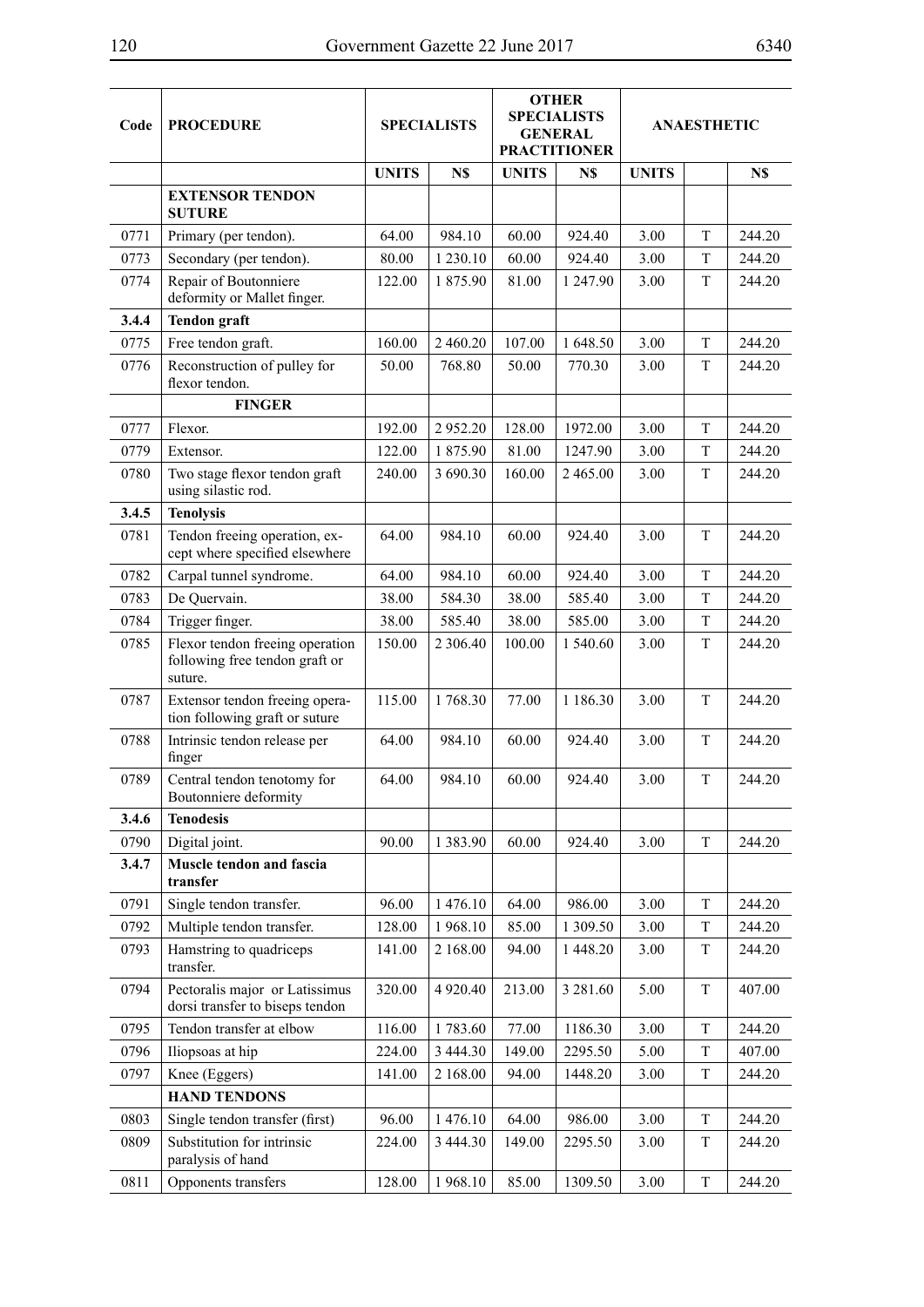| Code  | <b>PROCEDURE</b>                                                                                                                                                        | <b>SPECIALISTS</b> |               | <b>OTHER</b><br><b>SPECIALISTS</b><br><b>GENERAL</b><br><b>PRACTITIONER</b> |               |                           | <b>ANAESTHETIC</b> |        |
|-------|-------------------------------------------------------------------------------------------------------------------------------------------------------------------------|--------------------|---------------|-----------------------------------------------------------------------------|---------------|---------------------------|--------------------|--------|
|       |                                                                                                                                                                         | <b>UNITS</b>       | N\$           | <b>UNITS</b>                                                                | N\$           | <b>UNITS</b>              |                    | N\$    |
| 3.4.8 | Muscle slide operations and<br>tendon lengthening                                                                                                                       |                    |               |                                                                             |               |                           |                    |        |
| 0812  | Percutaneous Tenotomy: All<br>sites                                                                                                                                     | 38.00              | 584.30        | 38.00                                                                       | 585.40        | 3.00                      | T                  | 244.20 |
| 0813  | Torticollis                                                                                                                                                             | 96.00              | 1476.10       | 64.00                                                                       | 986.00        | 5.00                      | T                  | 407.00 |
| 0815  | Scalenotomy                                                                                                                                                             | 132.00             | 2 029.60      | 88.00                                                                       | 1 3 5 5 . 8 0 | 5.00                      | T                  | 407.00 |
| 0817  | Scalenotomy with excision of<br>first rib                                                                                                                               | 190.00             | 2921.50       | 127.00                                                                      | 1956.60       | 3.00                      | $T+M$              | 244.20 |
| 0823  | Excision or slide for Volk-<br>mann's Contracture                                                                                                                       | 192.00             | 2952.20       | 128.00                                                                      | 1972.00       | 3.00                      | T                  | 244.20 |
| 0825  | Hip: Open muscle release                                                                                                                                                | 116.00             | 1783.60       | 77.00                                                                       | 1 1 8 6 . 3 0 | 7.00                      | T                  | 569.80 |
| 0829  | Knee: Quadricepsplasty                                                                                                                                                  | 160.00             | 2 460.20      | 107.00                                                                      | 1648.50       | 3.00                      | T                  | 244.20 |
| 0831  | Knee: Open tenotomy                                                                                                                                                     | 141.00             | 2 168.00      | 94.00                                                                       | 1 448.20      | 3.00                      | T                  | 244.20 |
| 0835  | Calf                                                                                                                                                                    | 96.00              | 1476.10       | 64.00                                                                       | 986.00        | 4.00                      | T                  | 325.60 |
| 0837  | Open elongation tendon Ar-<br>chilles.                                                                                                                                  | 96.00              | 1 476.10      | 64.00                                                                       | 986.00        | 4.00                      | T                  | 325.60 |
| 0845  | Foot: Plantar fasciotomy                                                                                                                                                | 70.00              | 1 0 7 6 . 3 0 | 60.00                                                                       | 924.40        | 3.00                      | T                  | 244.20 |
| 3.5   | <b>Bursae and ganglio</b>                                                                                                                                               |                    |               |                                                                             |               |                           |                    |        |
|       | <b>EXCISION</b>                                                                                                                                                         |                    |               |                                                                             |               |                           |                    |        |
| 0847  | Semi - membranosus                                                                                                                                                      | 90.00              | 1383.90       | 60.00                                                                       | 924.40        | 4.00                      | T                  | 325.60 |
| 0849  | Prepatellar                                                                                                                                                             | 45.00              | 691.90        | 45.00                                                                       | 693.30        | 3.00                      | T                  | 244.20 |
| 0851  | Olecranon                                                                                                                                                               | 45.00              | 691.90        | 45.00                                                                       | 693.30        | 3.00                      | T                  | 244.20 |
| 0853  | Small bursa or ganglion                                                                                                                                                 | 51.00              | 784.20        | 51.00                                                                       | 785.70        | 3.00                      | T                  | 244.20 |
| 0855  | Compound palmar ganglion or<br>synovectomy                                                                                                                              | 128.00             | 1968.10       | 85.00                                                                       | 1 309.50      | 3.00                      | T                  | 244.20 |
| 0857  | Aspiration or injection (no<br>after-care). Modifier 0005 not<br>applicable.                                                                                            | 9.00               | 138.40        | 9.00                                                                        | 138.70        | 3.00                      | T                  | 244.20 |
| 3.6   | <b>Miscellaneous</b>                                                                                                                                                    |                    |               |                                                                             |               |                           |                    |        |
| 3.6.1 | Leg equalization and feet                                                                                                                                               |                    |               |                                                                             |               |                           |                    |        |
| 0861  | Leg lengthening                                                                                                                                                         | 416.00             | 6 3 9 6 .50   | 277.00                                                                      | 4 267.60      | 3.00                      | T                  | 244.20 |
| 3.6.2 | <b>Removal of internal fixatives</b><br>or prosthesis                                                                                                                   |                    |               |                                                                             |               |                           |                    |        |
| 0883  | Ready accessible                                                                                                                                                        | 32.00              | 492.00        | 32.00                                                                       | 493.00        | As per<br>bone<br>specify |                    |        |
| 0884  | Removal of internal fixatives or<br>prosthesis: Less accessible                                                                                                         | 64.00              | 984.10        | 60.00                                                                       | 924.40        | As per<br>bone<br>specify |                    |        |
| 0885  | Removal of prosthesis for infec-<br>tion soon after operation                                                                                                           | 128.00             | 1968.10       | 85.00                                                                       | 1309.50       | As per<br>bone<br>specify |                    |        |
| 0886  | Late removal of infected total<br>joint replacement prosthesis (in-<br>cluding six weeks after-care).<br>Fee for total joint replacement<br>of the specific joint: Plus | 64.00              | 984.32        | 42.00                                                                       | 645.96        | 6.00                      | $T+M$              | 488.40 |
| 3.7   | Plasters (exclusive of after-<br>care)                                                                                                                                  |                    |               |                                                                             |               |                           |                    |        |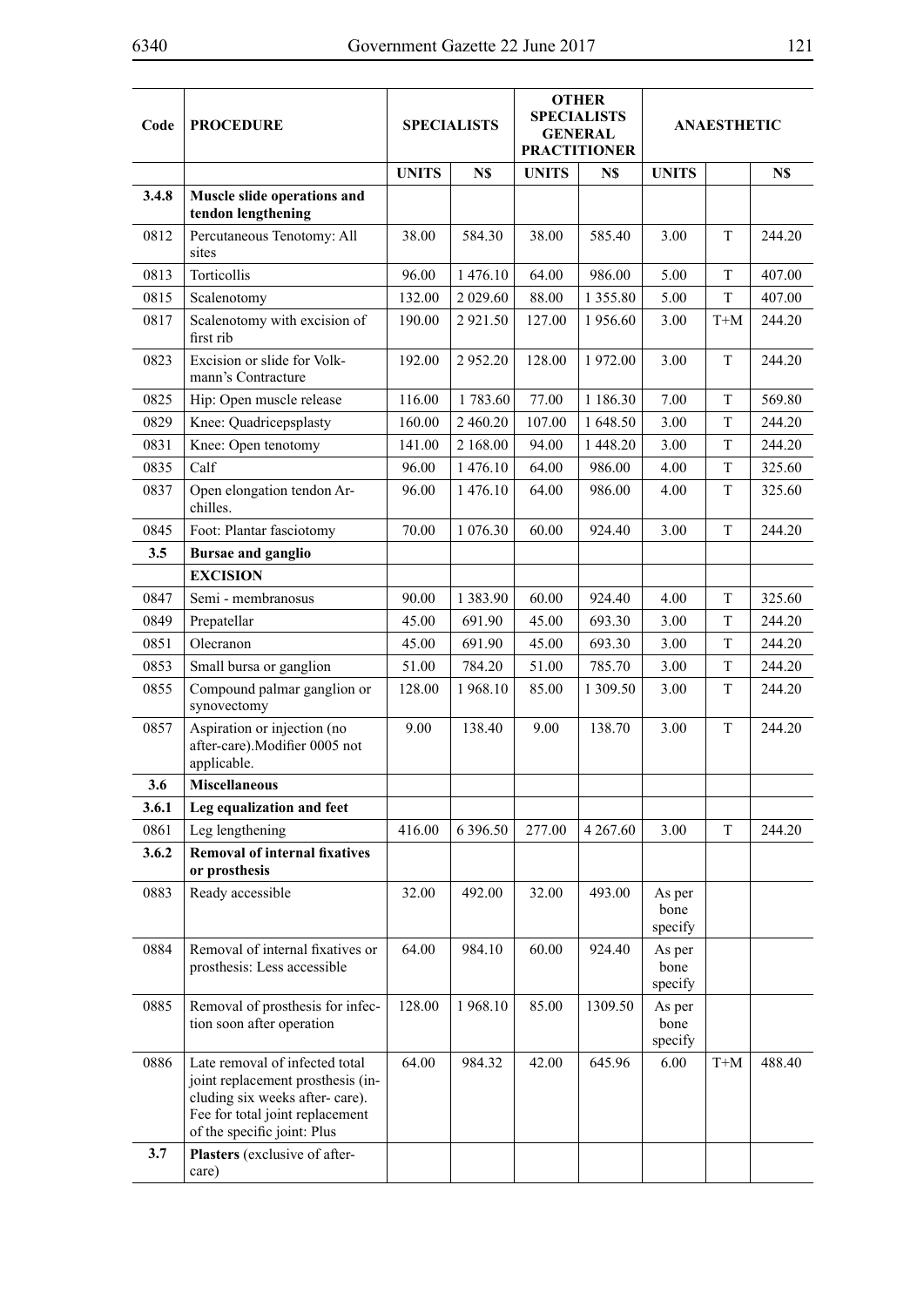$\overline{a}$ 

 $\overline{\phantom{a}}$ 

| Code  | <b>PROCEDURE</b>                                                                                                                             |              | <b>SPECIALISTS</b> |              | <b>OTHER</b><br><b>SPECIALISTS</b><br><b>GENERAL</b><br><b>PRACTITIONER</b> | <b>ANAESTHETIC</b> |       |        |
|-------|----------------------------------------------------------------------------------------------------------------------------------------------|--------------|--------------------|--------------|-----------------------------------------------------------------------------|--------------------|-------|--------|
|       |                                                                                                                                              | <b>UNITS</b> | N\$                | <b>UNITS</b> | N\$                                                                         | <b>UNITS</b>       |       | N\$    |
|       | Note: The initial application of<br>a plaster cast is included in the<br>scheduled fee for the particular<br>procedure, except for scoliosis |              |                    |              |                                                                             |                    |       |        |
| 0887  | Limb cast (excluding after-<br>care).<br>Modifier 0005 not applicable.                                                                       | 13.00        | 199.90             | 13.00        | 200.30                                                                      | 3.00               | T     | 244.20 |
| 0889  | Spica, plaster jacket or hinged<br>cast brace (excluding after-<br>care).                                                                    | 32.00        | 492.00             | 32.00        | 493.00                                                                      | 4.00               | T     | 325.60 |
| 0891  | Turnbuckle cast (excluding<br>after-care).                                                                                                   | 51.00        | 784.20             | 51.00        | 785.70                                                                      | 5.00               | T     | 407.00 |
| 0893  | Adjustment or repair of<br>turnbuck- le cast (excluding<br>after-care).                                                                      | 19.00        | 292.10             | 19.00        | 292.70                                                                      | 5.00               | T     | 407.00 |
| 3.8   | <b>Specific areas</b>                                                                                                                        |              |                    |              |                                                                             |                    |       |        |
| 3.8.1 | <b>Foot and Ankle</b>                                                                                                                        |              |                    |              |                                                                             |                    |       |        |
| 0897  | One foot.                                                                                                                                    | 140.00       | 2152.70            | 93.00        | 1 432.80                                                                    | 3.00               | $T+M$ | 244.20 |
| 0901  | Tenotomy, single tendon                                                                                                                      | 38.00        | 584.30             | 38.00        | 585.40                                                                      | 3.00               | $T+M$ | 244.20 |
| 0905  | Fillet of Toe or Ruiz-Mora pro-<br>cedure                                                                                                    | 51.00        | 784.20             | 51.00        | 785.70                                                                      | 3.00               | $T+M$ | 244.20 |
| 0906  | Arthrodesis Hallux.                                                                                                                          | 128.00       | 1968.10            | 85.00        | 1 309.50                                                                    | 3.00               | $T+M$ | 244.20 |
| 0909  | Excision arthroplasty.                                                                                                                       | 77.00        | 1 1 8 4 .0 0       | 60.00        | 924.40                                                                      | 3.00               | $T+M$ | 244.20 |
| 0910  | Cheilectomy or meta-tarso-<br>phan-geal implant Hallux                                                                                       | 192.00       | 2952.20            | 128.00       | 1972.00                                                                     | 3.00               | $T+M$ | 244.20 |
| 0911  | Metatarsal osteotomy or<br>Lapidus or similar or Chevron                                                                                     | 102.00       | 1 5 68.40          | 68.00        | 1047.60                                                                     | 3.00               | $T+M$ | 244.20 |
| 3.8.3 | <b>Reimplantations Modifier</b><br>0063 and 0064 applicable                                                                                  |              |                    |              |                                                                             |                    |       |        |
| 0912  | Replant of amputated upper<br>limb proximal to wrist joint                                                                                   | 730.00       | 11 224.60          | 487.00       | 7502.90                                                                     | 3.00               | $T+M$ | 244.20 |
| 0913  | Replantation of thumb.                                                                                                                       | 670.00       | 10 302.00          | 447.00       | 6 8 8 6 . 6 0                                                               | 3.00               | $T+M$ | 244.20 |
| 0914  | Replantation of a single digit<br>(to be motivated), for multiple<br>digits, apply modifier 0005                                             | 580.00       | 8 9 18.20          | 387.00       | 5 962.30                                                                    | 3.00               | $T+M$ | 244.20 |
| 0915  | Replantation operation through<br>the palm.                                                                                                  | 1 270.00     | 19 527.70          | 847.00       | 13 049.20                                                                   | 3.00               | $T+M$ | 244.20 |
| 3.8.4 | Hands (Note: Skin: See<br><b>Integumentary System</b>                                                                                        |              |                    |              |                                                                             |                    |       |        |
|       | <b>TUMOURS</b>                                                                                                                               |              |                    |              |                                                                             |                    |       |        |
| 0919  | Epidermoid cysts                                                                                                                             | 35.00        | 538.20             | 35.00        | 539.20                                                                      | 3.00               | $T+M$ | 244.20 |
| 0920  | Ganglion or fibroma                                                                                                                          | 51.00        | 784.20             | 51.00        | 785.70                                                                      | 3.00               | $T+M$ | 244.20 |
|       | <b>REMOVAL OF FOREIGN</b><br><b>BODIES REQUIRING INCI-</b><br><b>SION</b>                                                                    |              |                    |              |                                                                             |                    |       |        |
| 0922  | Under local anaesthetic.                                                                                                                     | 19.00        | 292.10             | 19.00        | 292.70                                                                      | 3.00               | $T+M$ | 244.20 |
| 0923  | Under general or regional<br>anaes-thetic.                                                                                                   | 32.00        | 492.00             | 32.00        | 493.00                                                                      | 3.00               | $T+M$ | 244.20 |
|       | <b>CRUSHED HAND INJURIES</b>                                                                                                                 |              |                    |              |                                                                             |                    |       |        |
| 0924  | Initial extensive soft tissue<br>toilet under general anaesthetic<br>(sliding scale).                                                        | 37.00        | 568.90             | 37.00        | 570.00                                                                      | 3.00               | $T+M$ | 244.20 |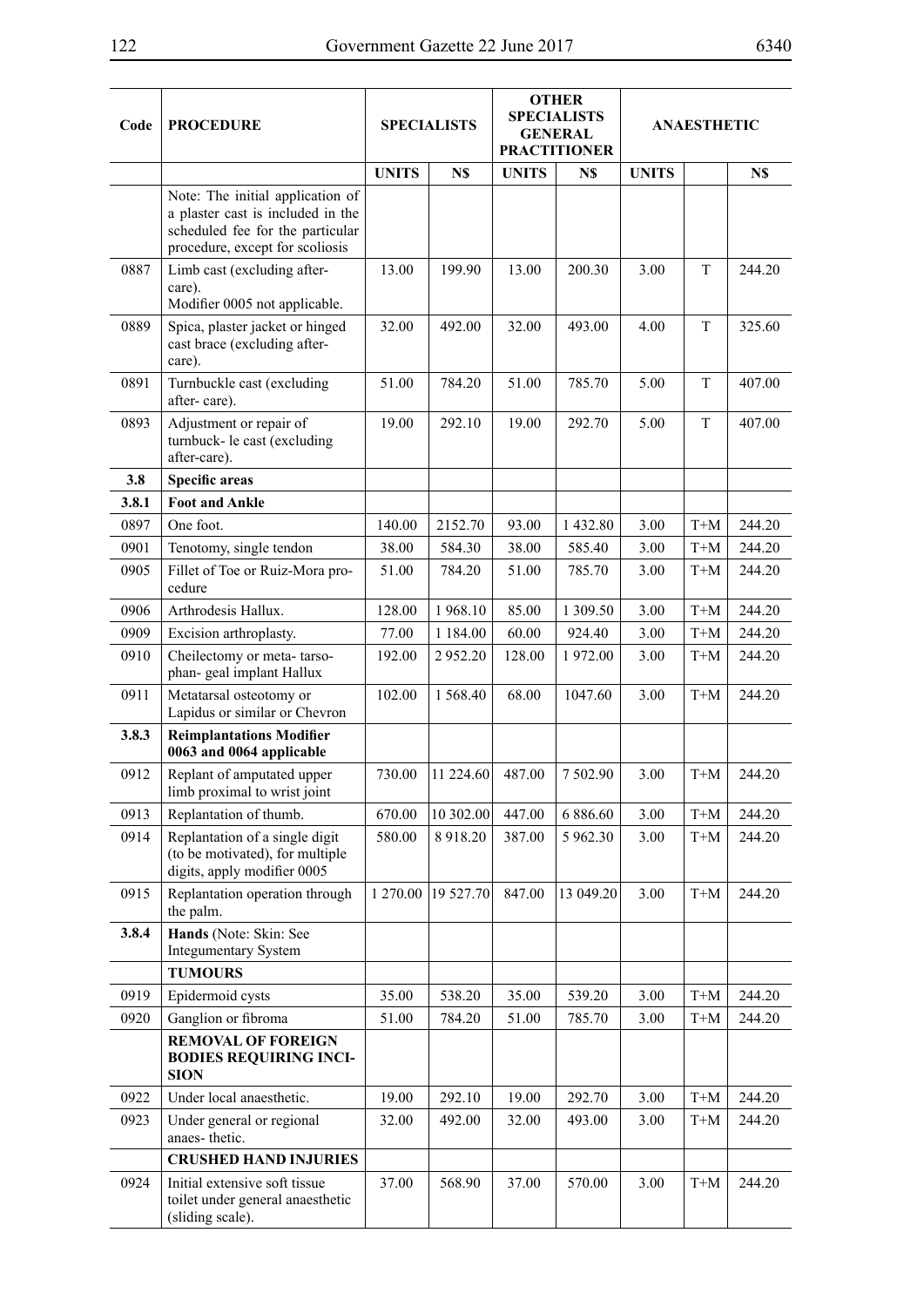| Code  | <b>PROCEDURE</b>                                                                                                                                                   |              | <b>SPECIALISTS</b> | <b>OTHER</b><br><b>SPECIALISTS</b><br><b>GENERAL</b><br><b>PRACTITIONER</b> |               |              | <b>ANAESTHETIC</b>  |        |
|-------|--------------------------------------------------------------------------------------------------------------------------------------------------------------------|--------------|--------------------|-----------------------------------------------------------------------------|---------------|--------------|---------------------|--------|
|       |                                                                                                                                                                    | <b>UNITS</b> | N\$                | <b>UNITS</b>                                                                | N\$           | <b>UNITS</b> |                     | N\$    |
| 0924  | Note: The number of units<br>chargeable under this item<br>ranges from 37.00 to 110.00 for<br>Special- ists, and from 37.00 to<br>73.00 for General Practitioners. |              |                    |                                                                             |               |              |                     |        |
| 0925  | Subsequent dressing changes<br>under general anaesthetic                                                                                                           | 16.00        | 246.00             | 16.00                                                                       | 246.50        | 3.00         | $T+M$               | 244.20 |
| 3.8.5 | <b>Spine</b>                                                                                                                                                       |              |                    |                                                                             |               |              |                     |        |
| 0927  | Excision of one vertebral body,<br>for a lesion within the body (no<br>decompression)                                                                              | 207.00       | 3 182.90           | 138.00                                                                      | 2 126.10      | 3.00         | $T+M$               | 244.20 |
| 0928  | Excision of each additional ver-<br>tebral segment for a lesion with-<br>in the body (no decompression)                                                            | 42.00        | 645.80             | 42.00                                                                       | 647.10        | 3.00         | $T+M$               | 244.20 |
| 0929  | Manipulation of spine under<br>gen- eral anaesthetic: (no after-<br>care), modifier 0005 not appli-<br>cable.                                                      | 14.00        | 215.30             | 14.00                                                                       | 215.70        | 5.00         | T                   | 407.00 |
| 0930  | Posterior osteotomy of spine:<br>One vertebral segment                                                                                                             | 339.00       | 5 212.50           | 226.00                                                                      | 3 481.80      | 3.00         | $T+M$               | 244.20 |
| 0931  | Posterior spinal fusion: One<br>level.                                                                                                                             | 385.00       | 5919.80            | 257.00                                                                      | 3 9 5 9 . 4 0 | 3.00         | $T+M$               | 244.20 |
| 0932  | Posterior osteotomy of spine:<br>Each additional vertebral seg-<br>ment                                                                                            | 103.00       | 1 5 8 3 . 7 0      | 69.00                                                                       | 1 063.00      | 3.00         | $T+M$               | 244.20 |
| 0933  | Anterior spinal osteotomy with<br>disc removal: One vertebral seg-<br>ment                                                                                         | 315.00       | 4 8 4 3 .50        | 210.00                                                                      | 3235.30       | 3.00         | $T+M$               | 244.20 |
| 0936  | Anterior spinal osteotomy with<br>disc removal: Each additional<br>vertebral segment                                                                               | 103.00       | 1583.70            | 69.00                                                                       | 1 063.00      | 3.00         | $\mbox{T+}\mbox{M}$ | 244.20 |
| 0938  | Anterior fusion base of skull to<br>C <sub>2</sub>                                                                                                                 | 449.00       | 6 9 03.90          | 299.00                                                                      | 4 606.50      | 4.00         | $T+M$               | 325.60 |
| 0939  | Trans-abdominal anterior expo-<br>sure of the spine for spinal fu-<br>sion only if done by a second<br>surgeon                                                     | 160.00       | 2 460.20           | 107.00                                                                      | 1648.50       | 3.00         | $T+M$               | 244.20 |
| 0940  | Trans-thoracic anterior exposure<br>of the spine only if done by a<br>second surgeon                                                                               | 160.00       | 2 460.20           | 107.00                                                                      | 1648.50       | 3.00         | $T+M$               | 244.20 |
| 0941  | Anterior interbody fusion: One<br>level                                                                                                                            | 360.00       | 5 5 3 5 .40        | 240.00                                                                      | 3697.50       | 3.00         | $T+M$               | 244.20 |
| 0942  | Anterior interbody fusion: Each<br>additional level                                                                                                                | 102.00       | 1 5 68.40          | 68.00                                                                       | 1047.60       | 3.00         | $T+M$               | 244.20 |
| 0944  | Posterior fusion: Occiput to C2                                                                                                                                    | 390.00       | 5 9 9 6.70         | 260.00                                                                      | 4005.70       | 4.00         | $T+M$               | 325.60 |
| 0946  | Posterior spinal fusion: Each ad-<br>ditional level                                                                                                                | 111.00       | 1706.80            | 74.00                                                                       | 1 140.10      | 3.00         | $\mbox{T+}\mbox{M}$ | 244.20 |
| 0948  | Posterior interbody lumbar fu-<br>sion: One level                                                                                                                  | 364.00       | 5 5 9 6.90         | 243.00                                                                      | 3 743.70      | 3.00         | $T+M$               | 244.20 |
| 0950  | Posterior interbody lumbar<br>fu-sion: Each additional inter-<br>space                                                                                             | 95.00        | 1 460.70           | 63.00                                                                       | 970.60        | 3.00         | $T+M$               | 244.20 |
| 0959  | Excision of coccyx.                                                                                                                                                | 96.00        | 1476.10            | 64.00                                                                       | 986.00        | 3.00         | $T+M$               | 244.20 |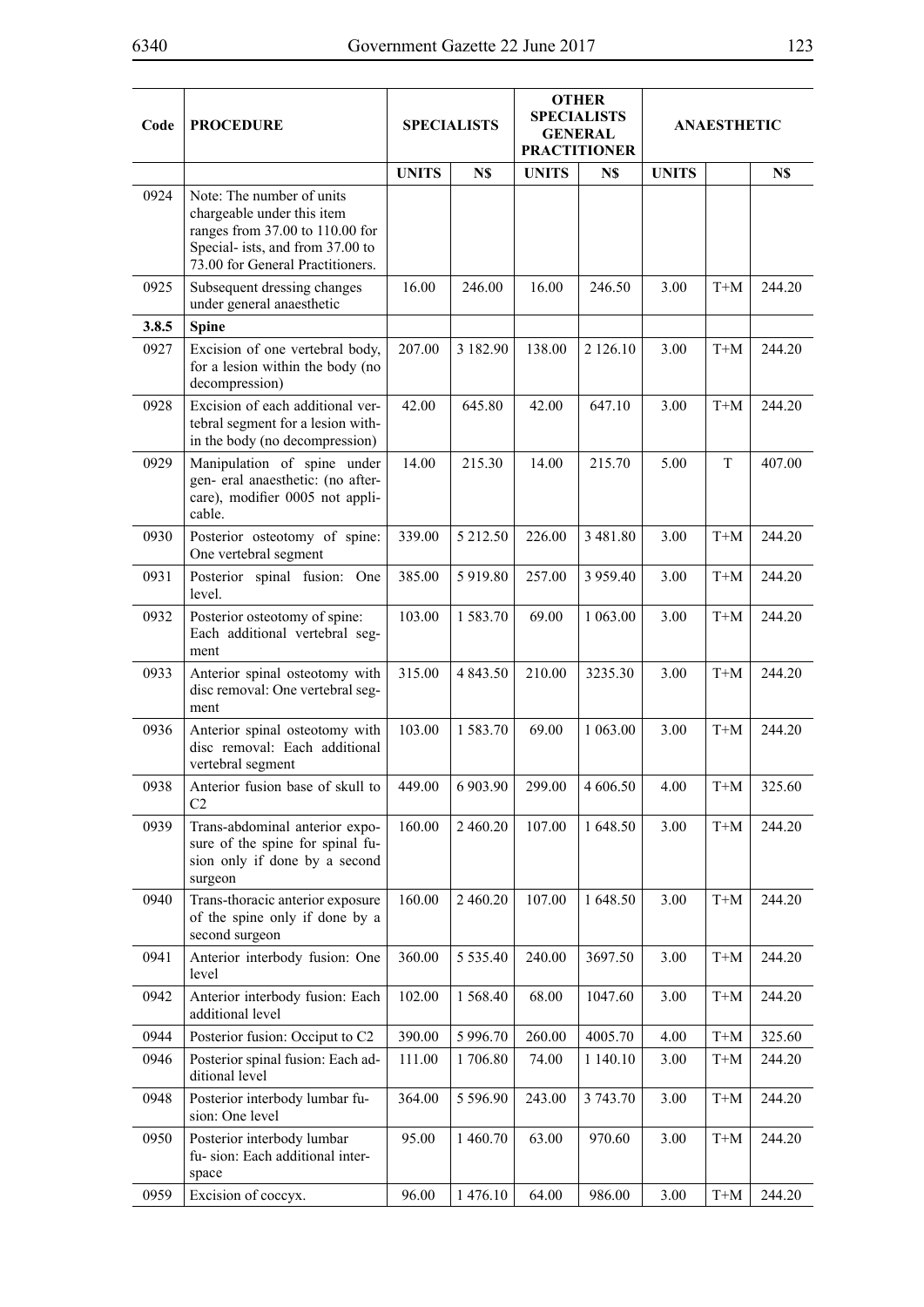$\overline{\phantom{a}}$ 

| Code  | <b>PROCEDURE</b>                                                                                                                            | <b>SPECIALISTS</b> |               | <b>OTHER</b><br><b>SPECIALISTS</b><br><b>GENERAL</b><br><b>PRACTITIONER</b> |              |              | ANAESTHETIC         |        |
|-------|---------------------------------------------------------------------------------------------------------------------------------------------|--------------------|---------------|-----------------------------------------------------------------------------|--------------|--------------|---------------------|--------|
|       |                                                                                                                                             | <b>UNITS</b>       | N\$           | <b>UNITS</b>                                                                | N\$          | <b>UNITS</b> |                     | N\$    |
| 0961  | Costo-transversectomy.                                                                                                                      | 198.00             | 3 044.50      | 132.00                                                                      | 2 033.60     | 3.00         | $T+M$               | 244.20 |
| 0963  | Antero-lateral decom-pression<br>of spinal cord or anterior<br>debridement Modifier 0061<br>applies to this section of the<br><b>Tariff</b> | 326.00             | 5 012.60      | 217.00                                                                      | 3 3 4 3 . 20 | 3.00         | $T+M$               | 244.20 |
| 3.8.7 | All spinal problems                                                                                                                         |                    |               |                                                                             |              |              |                     |        |
| 0960  | Posterior non-segmental instru-<br>mentation                                                                                                | 167.00             | 2 5 6 7 . 8 0 | 111.00                                                                      | 1710.10      | 5.00         | $T+M$               | 407.00 |
| 0962  | Posterior segmental instrumen-<br>ta-tion: 2 to 6 vertebrae                                                                                 | 176.00             | 2 706.20      | 117.00                                                                      | 1802.50      | 5.00         | $T+M$               | 407.00 |
| 0964  | Posterior segmental instrumen-<br>ta-tion: 7 to 12 vertebrae                                                                                | 201.00             | 3 090.60      | 134.00                                                                      | 2 0 64.50    | 5.00         | $T+M$               | 407.00 |
| 0966  | Posterior segmental instrumen-<br>ta-tion: 13 or more vertebrae                                                                             | 245.00             | 3 767.20      | 163.00                                                                      | 2 511.20     | 5.00         | $T+M$               | 407.00 |
| 0968  | Anterior instrumentation: 2 to 3<br>vertebrae                                                                                               | 159.00             | 2444.80       | 106.00                                                                      | 1633.10      | 5.00         | $T+M$               | 407.00 |
| 0970  | Anterior instrumentation: 4 to 7<br>vertebrae                                                                                               | 185.00             | 2 844.60      | 123.00                                                                      | 1 895.00     | 5.00         | $T+M$               | 407.00 |
| 0972  | Anterior instrumentation: 8 or<br>more vertebrae                                                                                            | 206.00             | 3167.50       | 137.00                                                                      | 2 110.70     | 5.00         | $T+M$               | 407.00 |
| 0974  | Additional pelvic fixation of in-<br>strumentation other than sacrum                                                                        | 108.00             | 1 660.60      | 72.00                                                                       | 1 109.30     | 5.00         | $T+M$               | 407.00 |
| 5750  | Reinsertion of instrumentation                                                                                                              | 276.00             | 4 2 4 3 . 8 0 | 184.00                                                                      | 2834.80      | 6.00         | $T+M$               | 488.40 |
| 5751  | Removal of posterior non-seg-<br>mental instrumentation                                                                                     | 173.00             | 2 660.10      | 115.00                                                                      | 1 771.70     | 6.00         | $T+M$               | 488.40 |
| 5752  | Removal of posterior segmental<br>instrumentation                                                                                           | 175.00             | 2690.80       | 117.00                                                                      | 1 802.50     | 6.00         | $T+M$               | 488.40 |
| 5753  | Removal of anterior instru-<br>menta-tion                                                                                                   | 204.00             | 3 136.70      | 136.00                                                                      | 2 095.30     | 6.00         | $T+M$               | 488.40 |
| 5755  | Laminectomy for spinal<br>stenosis (exclude diskectomy,<br>foraminot- omy and spondylo-<br>listhesis): One or two levels                    | 295.00             | 4 5 3 6 .00   | 197.00                                                                      | 3 035.10     | 3.00         | $T+M$               | 244.20 |
| 5756  | Laminectomy with<br>full decompression for spondy-<br>lo-listhesis (Gill procedure)                                                         | 304.00             | 4 6 7 4 . 3 0 | 203.00                                                                      | 3 127.50     | 3.00         | $T+M$               | 244.20 |
| 5757  | Laminectomy for decompres-<br>sion without foraminotomy or<br>diskec-tomy more than two<br>levels                                           | 321.00             | 4 9 3 5 .70   | 214.00                                                                      | 3 297.00     | 3.00         | $\mbox{T+}\mbox{M}$ | 244.20 |
| 0943  | Laminectomy with decompres-<br>sion of nerve roots and disc<br>removal: One level.                                                          | 240.00             | 3 690.30      | 160.00                                                                      | 2 465.00     | 3.00         | $T+M$               | 244.20 |
| 5758  | Laminectomy with decompres-<br>sion of nerve roots and disc<br>removal: Each ad- ditional level                                             | 63.00              | 968.70        | 60.00                                                                       | 924.40       | 3.00         | $T+M$               | 244.20 |
| 5759  | Laminectomy for decompres-<br>sion diskectomy etc., revision<br>operation                                                                   | 352.00             | 5 412.40      | 235.00                                                                      | 3 620.50     | 4.00         | $T+M$               | 325.60 |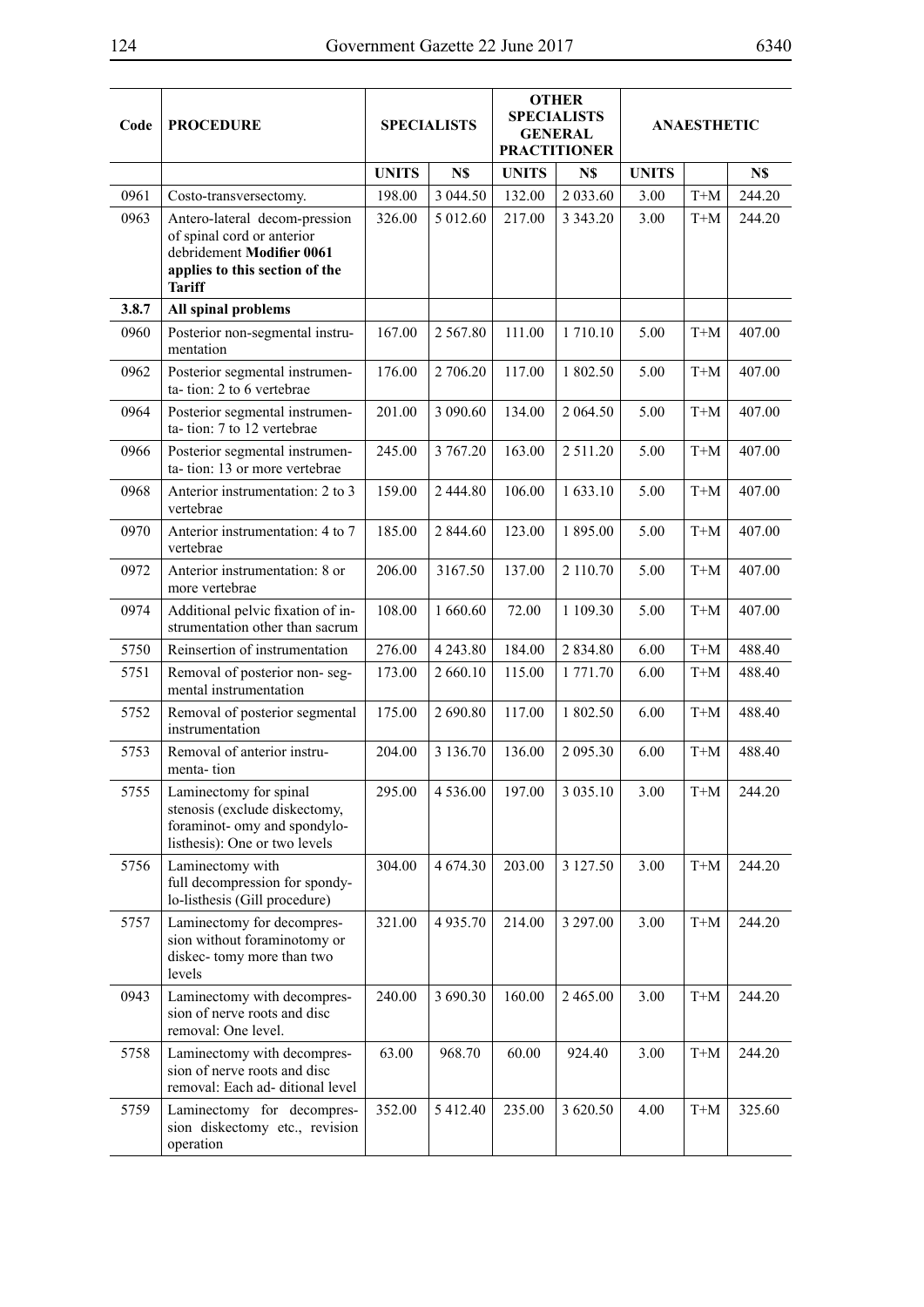| Code | <b>PROCEDURE</b>                                                                                                                     |              | <b>SPECIALISTS</b> |              | <b>OTHER</b><br><b>SPECIALISTS</b><br><b>GENERAL</b><br><b>PRACTITIONER</b> | <b>ANAESTHETIC</b> |       |        |
|------|--------------------------------------------------------------------------------------------------------------------------------------|--------------|--------------------|--------------|-----------------------------------------------------------------------------|--------------------|-------|--------|
|      |                                                                                                                                      | <b>UNITS</b> | N\$                | <b>UNITS</b> | N\$                                                                         | <b>UNITS</b>       |       | N\$    |
| 5760 | Laminectomy, facetectomy,<br>decompression for lateral recess<br>stenosis plus spinal stenosis:<br>One level                         | 301.00       | 4 628.20           | 201.00       | 3 096.70                                                                    | 3.00               | $T+M$ | 244.20 |
| 5761 | Laminectomy, facetectomy,<br>decompression for lateral recess<br>stenosis plus spinal stenosis.<br>Each additional level             | 68.00        | 1 045.60           | 60.00        | 924.40                                                                      | 3.00               | $T+M$ | 244.20 |
| 5763 | Anterior disc removal and<br>spinal decompression cervical:<br>One level                                                             | 344.00       | 5 289.40           | 229.00       | 3 5 28 10                                                                   | 3.00               | $T+M$ | 244.20 |
| 5764 | Anterior disc removal and<br>spinal decompression cervical:<br>Each additional level                                                 | 81.00        | 1 245.50           | 60.00        | 924.40                                                                      | 3.00               | $T+M$ | 244.20 |
| 5765 | Vertebral corpectomy for spinal<br>decompression: One level                                                                          | 466.00       | 7 1 65.30          | 311.00       | 4 791.40                                                                    | 3.00               | $T+M$ | 244.20 |
| 5766 | Vertebral corpectomy for spinal<br>decompression: Each additional<br>level                                                           | 88.00        | 1 3 5 3 . 1 0      | 60.00        | 924.40                                                                      | 3.00               | $T+M$ | 244.20 |
| 5770 | Use of microscope in spinal or<br>intracranial procedures (modi-<br>fier<br>0005 not applicable)                                     | 71.00        | 1091.70            | 60.00        | 924.40                                                                      |                    |       |        |
| 0969 | Skull or skull-femoral traction<br>including two weeks after-care                                                                    | 64.00        | 984.10             | 60.00        | 924.40                                                                      |                    |       |        |
| 3.9  | <b>Facial bone procedures</b>                                                                                                        |              |                    |              |                                                                             |                    |       |        |
|      | Note: Modifiers 0046 to 0058<br>are not applicable to this section<br>of the Tariff                                                  |              |                    |              |                                                                             |                    |       |        |
| 0987 | Repair of orbital floor (blowout<br>fracture).                                                                                       | 182.00       | 2 798.50           | 121.00       | 1 864.20                                                                    | 4.00               | $T+M$ | 325.60 |
| 0988 | Genioplasty.                                                                                                                         | 263.00       | 4 043.90           | 175.00       | 2518.30                                                                     | 4.00               | $T+M$ | 325.60 |
|      | <b>OPEN REDUCTION AND</b><br><b>FIX-ATION OF CENTRAL</b><br><b>MID-THIRD FACIAL</b><br><b>FRACTURE</b> with DIS-<br><b>PLACEMENT</b> |              |                    |              |                                                                             |                    |       |        |
| 0989 | Le Fort I.                                                                                                                           | 184.00       | 2829.20            | 123.00       | 1895.00                                                                     | 4.00               | $T+M$ | 325.60 |
| 0990 | Le Fort II.                                                                                                                          | 302.00       | 4 643.60           | 201.00       | 30 96.70                                                                    | 4.00               | $T+M$ | 325.60 |
| 0991 | Le Fort III.                                                                                                                         | 433.00       | 6657.90            | 289.00       | 4452.40                                                                     | 4.00               | $T+M$ | 325.60 |
| 0992 | Le Fort I Osteotomy.                                                                                                                 | 970.00       | 14 914.80          | 647.00       | 9 9 67.90                                                                   | 4.00               | $T+M$ | 325.60 |
| 0993 | Palatal Osteotomy.                                                                                                                   | 302.00       | 4 643.60           | 201.00       | 3 096.70                                                                    | 4.00               | $T+M$ | 325.60 |
| 0994 | Le Fort II Osteotomy (team<br>fee).                                                                                                  | 1 103.00     | 16 959.90          | 735.00       | 11 323.70                                                                   | 4.00               | $T+M$ | 325.60 |
| 0995 | Le Fort III Osteotomy (team<br>fee).                                                                                                 |              | 1 654.00 25 432.10 | 1 103.00     | 16 993.20                                                                   | 4.00               | $T+M$ | 325.60 |
| 0996 | Fracture of maxilla without dis-<br>placement.                                                                                       | $\mathbf{V}$ |                    | iii          |                                                                             |                    |       |        |
|      | <b>MANDIBLE: FRACTURED</b><br><b>NOSE AND ZYGOMA</b>                                                                                 |              |                    |              |                                                                             |                    |       |        |
| 0997 | Open reduction and fixation.                                                                                                         | 302.00       | 4 643.60           | 201.00       | 3 096.70                                                                    | 3.00               | $T+M$ | 244.20 |
| 0999 | Closed reduction by inter-<br>maxillary fixation.                                                                                    | 184.00       | 2 8 29 . 20        | 123.00       | 1895.00                                                                     | 3.00               | $T+M$ | 244.20 |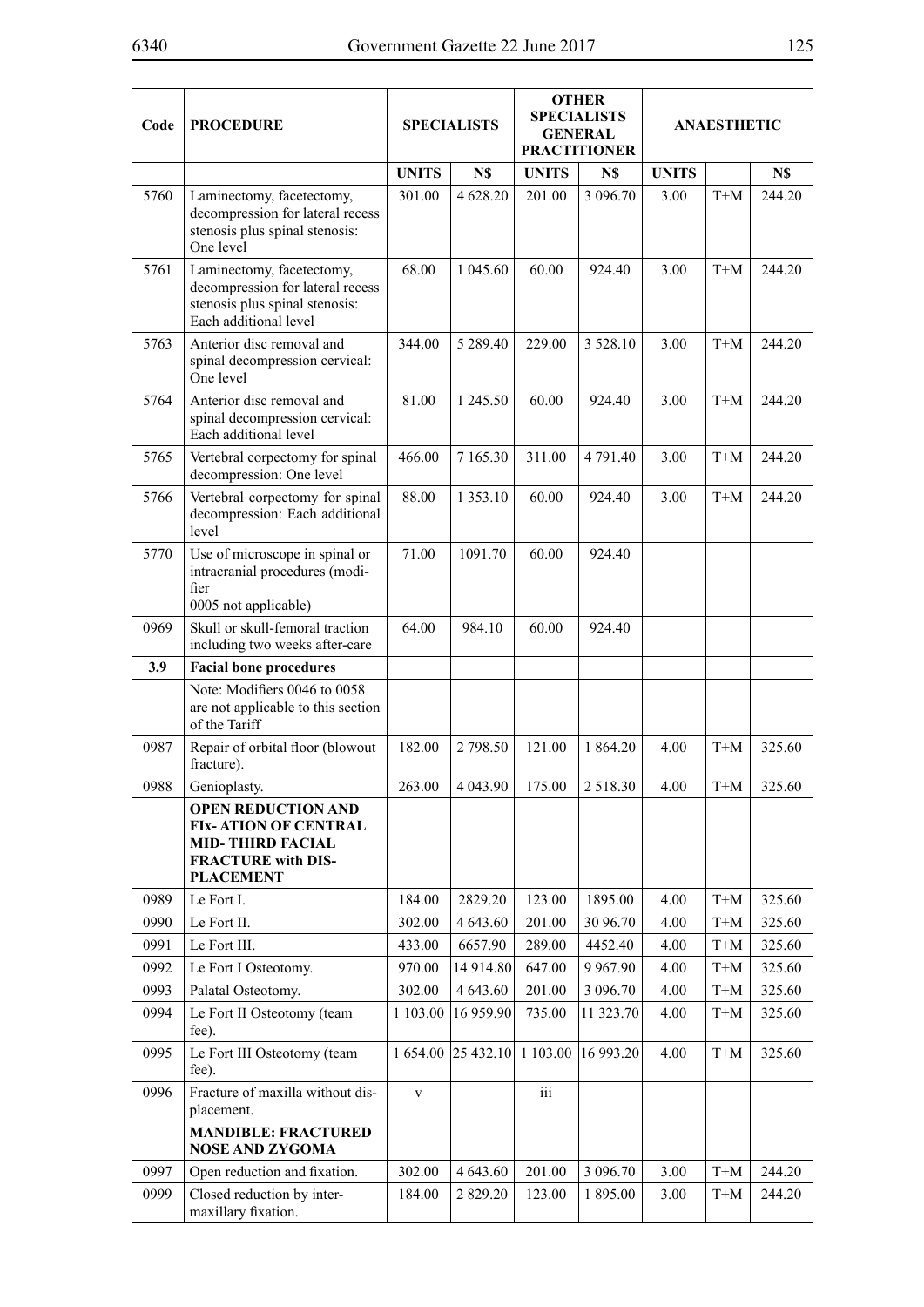| Code | <b>PROCEDURE</b>                                                                                                                                                            |                  | <b>OTHER</b><br><b>SPECIALISTS</b><br><b>SPECIALISTS</b><br><b>GENERAL</b><br><b>PRACTITIONER</b> |              |                 | <b>ANAESTHETIC</b> |             |        |  |
|------|-----------------------------------------------------------------------------------------------------------------------------------------------------------------------------|------------------|---------------------------------------------------------------------------------------------------|--------------|-----------------|--------------------|-------------|--------|--|
|      |                                                                                                                                                                             | <b>UNITS</b>     | N\$                                                                                               | <b>UNITS</b> | N\$             | <b>UNITS</b>       |             | N\$    |  |
| 1001 | Temporo-mandibular joint: Re-<br>construction for dysfunction                                                                                                               | 206.00           | 3 167.50                                                                                          | 137.00       | 2 110.70        | 4.00               | $T+M$       | 325.60 |  |
| 1003 | Manipulation: Immobilisation<br>and follow-up of fractured nose.                                                                                                            | 35.00            | 538.20                                                                                            | 35.00        | 539.20          | 3.00               | $T+M$       | 244.20 |  |
| 1005 | Nasal fracture without ma-<br>nipula-tion.                                                                                                                                  | $\overline{111}$ |                                                                                                   | iii          |                 |                    |             |        |  |
| 1007 | Mandibulectomy.                                                                                                                                                             | 320.00           | 4 9 20.40                                                                                         | 213.00       | 3 2 8 1 .60     | 5.00               | $T+M$       | 407.00 |  |
| 1009 | Maxillectomy                                                                                                                                                                | 336.00           | 5 166.40                                                                                          | 224.00       | 3 451.00        | 4.00               | $T+M$       | 325.60 |  |
| 1011 | Bone graft to mandible.                                                                                                                                                     | 206.00           | 3 167.50                                                                                          | 137.00       | 2 110.70        | 4.00               | $T+M$       | 325.60 |  |
| 1012 | Adjustment of occlusion by<br>ramisection.                                                                                                                                  | 227.00           | 3 490.40                                                                                          | 151.00       | 2 3 2 6 . 4 0   | 4.00               | $T+M$       | 325.60 |  |
| 1013 | Fracture of arch of zygoma<br>with- out displacement.                                                                                                                       | $\overline{iii}$ |                                                                                                   | iii          |                 |                    |             |        |  |
| 1015 | Fracture of arch of zygoma<br>with displacement requiring<br>operative manipulation but not<br>including associated fractures,<br>recent frac- tures (within four<br>weeks) | 131.00           | 2 014.30                                                                                          | 87.00        | 1 340.40        | 3.00               | $T+M$       | 244.20 |  |
| 1017 | Fracture of arch of zygoma<br>with displacement requiring<br>operative manipulation but not<br>including associated fractures;<br>(after four weeks)                        | 262.00           | 4 0 28.50                                                                                         | 175.00       | 2 696.10        | 3.00               | $T+M$       | 244.20 |  |
| 4.   | <b>RESPIRATORY SYSTEM</b>                                                                                                                                                   |                  |                                                                                                   |              |                 |                    |             |        |  |
| 4.1  | Nose and sinuses                                                                                                                                                            |                  |                                                                                                   |              |                 |                    |             |        |  |
| 1019 | ENT endoscopy in rooms with<br>rigid endoscope.                                                                                                                             | 12.00            | 184.50                                                                                            |              |                 |                    |             |        |  |
| 1020 | Septum perforation repair, by<br>any method.                                                                                                                                | 125.00           | 1922.00                                                                                           | 83.00        | 1 278.70        | 4.00               | T           | 325.60 |  |
| 1022 | Functional reconstruction of<br>nasal septum.                                                                                                                               | 115.00           | 1768.30                                                                                           | 77.00        | 1 1 8 6 . 3 0   | 5.00               | T           | 407.00 |  |
| 1024 | Insertion of silastic obturator<br>into nasal septum perforation<br>(exclud-ing material)                                                                                   | 30.00            | 461.30                                                                                            | 30.00        | 462.20          | 4.00               | $\mathbf T$ | 325.60 |  |
| 1025 | Intranasal antrostomy (modifier<br>0005 to apply to opposite side)                                                                                                          | 60.00            | 922.60                                                                                            | 60.00        | 924.40          | 4.00               | T           | 325.60 |  |
| 1027 | Dacrocystorhinostomy.                                                                                                                                                       | 210.00           | 3 2 2 9 .00                                                                                       | 140.00       | 2 156.90        | 5.00               | T           | 407.00 |  |
| 1029 | Turbinectomy, uni- or bilateral                                                                                                                                             | 45.00            | 691.90                                                                                            | 45.00        | 693.30          | 4.00               | T           | 325.60 |  |
| 1030 | Endoscopic turbinectomy: laser<br>or microdebrider                                                                                                                          | 90.00            | 1383.90                                                                                           | 60.00        | 924.40          | 5.00               | T           | 407.00 |  |
| 1034 | Autogenous nasal bone trans-<br>plant: Bone removal included                                                                                                                | 100.00           | 1 5 3 7 .60                                                                                       | 67.00        | 1032.20         | 4.00               | T           | 325.60 |  |
| 1035 | Functional endoscopic sinus<br>surgery: Unilateral                                                                                                                          | 140.00           | 2 1 5 2 . 7 0                                                                                     | 93.00        | 1432.80         | 4.00               | T           | 325.60 |  |
| 1036 | Bilateral functional endoscopic<br>sinus surgery.                                                                                                                           | 245.00           | 3 767.20                                                                                          | 163.00       | 2 2 5 1 1 . 2 0 | 4.00               | T           | 325.60 |  |
| 1037 | Modifiers governing nasal<br>operations: 0069                                                                                                                               | 8.00             | 123.00                                                                                            | 8.00         | 123.30          |                    |             |        |  |
| 1039 | Diathermy to nose or pharynx<br>ex- clusive of consultation fee,<br>uni- or bilateral                                                                                       | 35.00            | 538.20                                                                                            | 35.00        | 539.20          | 4.00               | T           | 325.60 |  |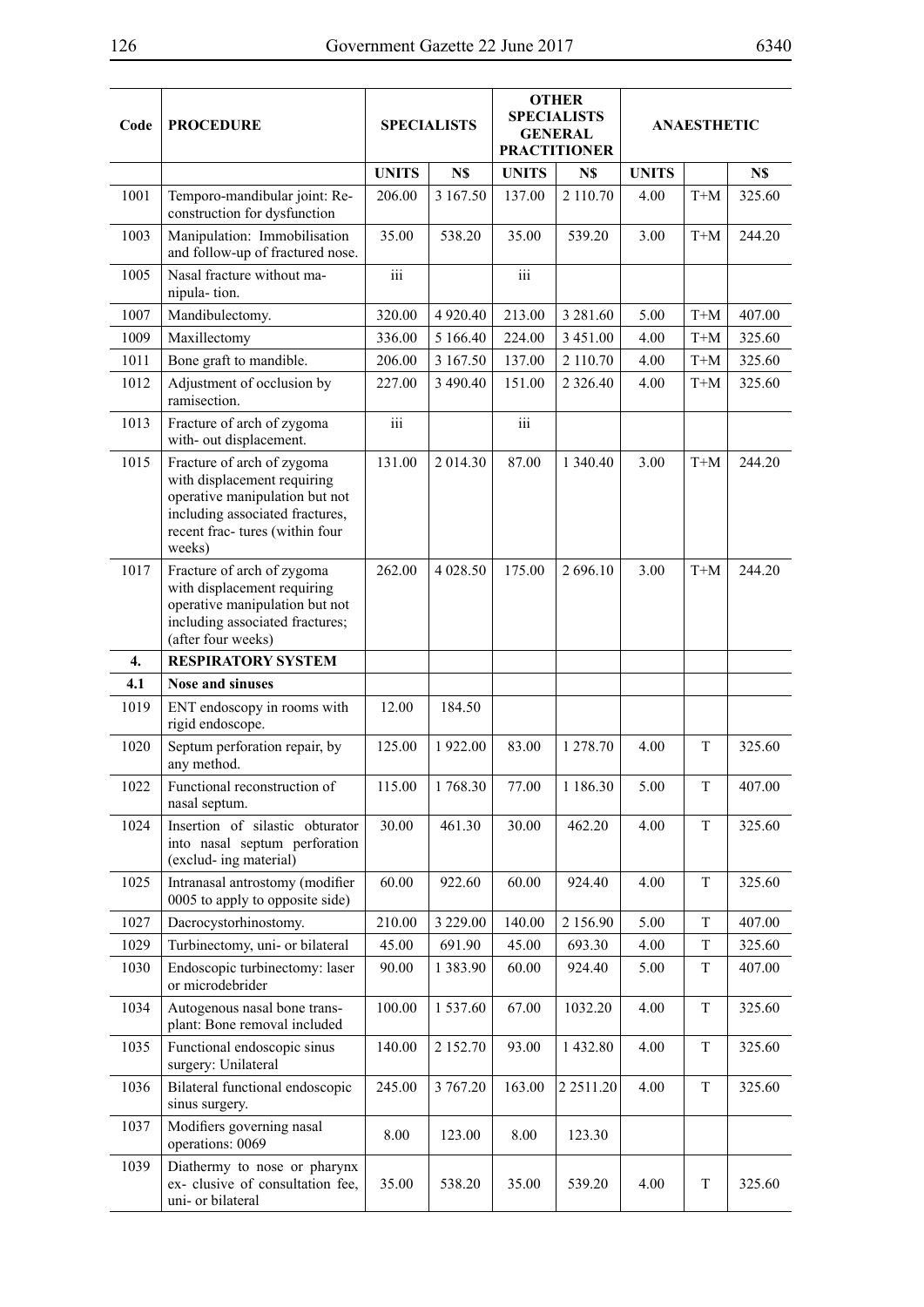| Code | <b>PROCEDURE</b>                                                                                                                                    | <b>SPECIALISTS</b> |             | <b>OTHER</b><br><b>SPECIALISTS</b><br><b>GENERAL</b><br><b>PRACTITIONER</b> |               |              | <b>ANAESTHETIC</b> |        |
|------|-----------------------------------------------------------------------------------------------------------------------------------------------------|--------------------|-------------|-----------------------------------------------------------------------------|---------------|--------------|--------------------|--------|
|      |                                                                                                                                                     | <b>UNITS</b>       | N\$         | <b>UNITS</b>                                                                | N\$           | <b>UNITS</b> |                    | N\$    |
|      | Under local anaesthetic                                                                                                                             |                    |             |                                                                             |               |              |                    |        |
| 1041 | Under general anaesthetic                                                                                                                           | 40.00              | 615.00      | 40.00                                                                       | 616.30        | 6.00         | T                  | 488.40 |
| 1043 | SEVERE EPISTAXIS,<br>RE-<br><b>HOSPITALISA-</b><br><b>QUIRING</b><br><b>TION</b>                                                                    | 60.00              | 922.60      | 60.00                                                                       | 924.40        | 6.00         | T                  | 488.40 |
| 1045 | Control severe epistaxis requir-<br>ing hospitalisation: Anterior<br>plugging                                                                       | 59.00              | 907.20      | 59.00                                                                       | 909.00        | 6.00         | T                  | 488.40 |
| 1047 | Control severe epistaxis requir-<br>ing hospitalisation: Anterior and<br>posterior Plugging                                                         | 92.00              | 1414.60     | 61.00                                                                       | 939.80        | 4.00         | T                  | 325.60 |
| 1049 | Ligation anterior ethmoidal<br>artery.                                                                                                              | 130.00             | 1998.90     | 87.00                                                                       | 1 340.40      | 6.00         | T                  | 488.40 |
| 1054 | Caldwell-Luc operation<br>(unilateral).                                                                                                             | 40.00              | 615.00      |                                                                             |               |              |                    |        |
| 1055 | Ligation internal maxillary<br>artery.                                                                                                              | 194.00             | 2 983.00    | 129.00                                                                      | 1987.40       | 4.00         | T                  | 325.60 |
| 1057 | Antroscopy through the canine<br>fossa (uni- or bilateral)                                                                                          | 164.00             | 2 5 2 1 .70 | 109.00                                                                      | 1 679.30      | 4.00         | T                  | 325.60 |
| 1059 | External frontal ethmoidectomy                                                                                                                      | 194.00             | 2 983.00    | 129.00                                                                      | 1987.40       | 4.00         | T                  | 325.60 |
| 1061 | External ethmoidectomy and/or<br>sphenoidectomy                                                                                                     | 164.00             | 2 5 2 1 .70 | 109.00                                                                      | 1 679.30      | 4.00         | T                  | 325.60 |
| 1063 | Frontal osteomyelitis.                                                                                                                              | 10.00              | 153.80      | 10.00                                                                       | 154.10        |              |                    |        |
| 1065 | Lateral rhinotomy.                                                                                                                                  | 35.00              | 538.20      | 35.00                                                                       | 539.20        | 4.00         | T                  | 325.60 |
| 1067 | Removal of foreign bodies from<br>nose at rooms.                                                                                                    | 10.00              | 153.80      | 10.00                                                                       | 154.10        | 4.00         | T                  | 325.60 |
| 1069 | Removal of foreign body from<br>nose under general anaesthetic                                                                                      | 35.00              | 538.20      | 35.00                                                                       | 539.20        | 4.00         | T                  | 325.60 |
| 1071 | Proof puncture at rooms<br>(unilatetal).                                                                                                            | 4.00               | 61.50       | 4.00                                                                        | 61.60         |              |                    |        |
| 1077 | Proof puncture, uni- or bilateral<br>under general anaesthetic                                                                                      | 8.00               | 123.00      | 8.00                                                                        | 123.30        |              |                    |        |
| 1079 | Proetz treatment (consultation<br>fee only to be charged for first<br>treat-ment).                                                                  | 35.00              | 538.20      | 35.00                                                                       | 539.20        | 4.00         | T                  | 325.60 |
| 1081 | Septum abscess, at rooms,<br>includ- ing after-care                                                                                                 | 86.00              | 1 322.30    | 60.00                                                                       | 924.40        | 4.00         | T                  | 325.60 |
| 1083 | Septum abscess, under general<br>anaesthetic.                                                                                                       | 113.00             | 1 737.50    | 75.00                                                                       | 1 1 5 5 . 5 0 | 5.00         | T                  | 407.00 |
| 1084 | Oro-antral fistula (without<br>Caldwell-Luc).                                                                                                       | 194.00             | 2 9 8 3 .00 | 129.00                                                                      | 1987.40       | 7.00         | T                  | 569.80 |
| 1085 | Choanal atresia: Intranasal ap-<br>proach.                                                                                                          | 350.00             | 5 381.60    | 233.00                                                                      | 3 5 8 9 . 7 0 | 5.00         | T                  | 407.00 |
|      | Choanal atresia: Transpalatal<br>approach.                                                                                                          |                    |             |                                                                             |               |              |                    |        |
|      | Total reconstruction of the nose:<br>including recon-struction of<br>nasal septum (septumplasty) na-<br>sal pyra- mid (osteotomies) and<br>nose tip |                    |             |                                                                             |               |              |                    |        |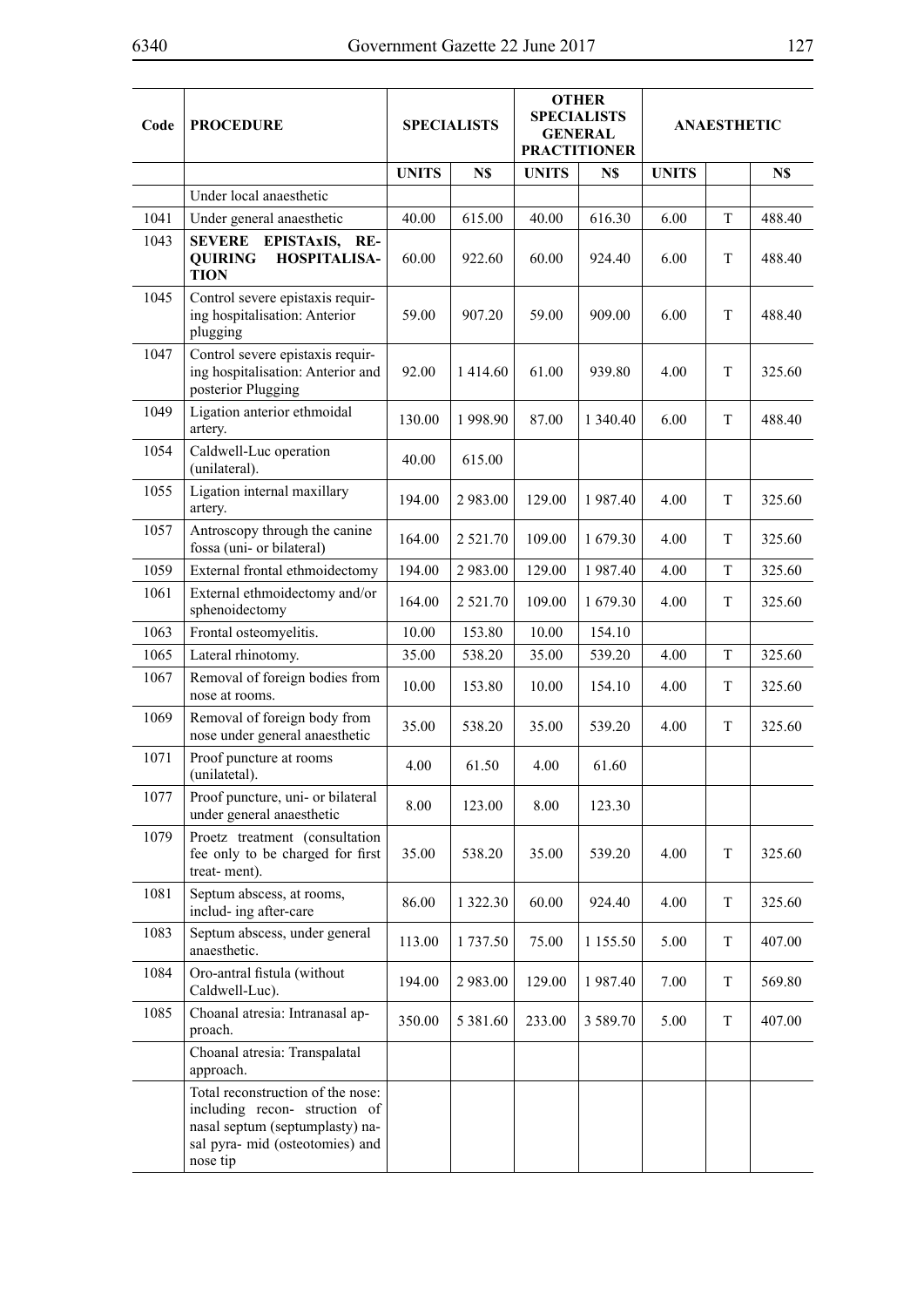| Code | <b>PROCEDURE</b>                                                                                                                  | <b>SPECIALISTS</b> |               | <b>OTHER</b><br><b>SPECIALISTS</b><br><b>GENERAL</b> |                     | <b>ANAESTHETIC</b> |                       |        |
|------|-----------------------------------------------------------------------------------------------------------------------------------|--------------------|---------------|------------------------------------------------------|---------------------|--------------------|-----------------------|--------|
|      |                                                                                                                                   |                    |               |                                                      | <b>PRACTITIONER</b> |                    |                       |        |
|      |                                                                                                                                   | <b>UNITS</b>       | N\$           | <b>UNITS</b>                                         | N\$                 | <b>UNITS</b>       |                       | N\$    |
| 1087 | Sub-total reconstruction consist-<br>ing of any two of the following:<br>septumplasty, osteotomies, na-<br>sal tip reconstruction | 210.00             | 3 229.00      | 140.00                                               | 2 156.90            | 5.00               | T                     | 407.00 |
|      | <b>FOREHEAD RHINOPLAS-</b><br>TY<br>(all stages)                                                                                  |                    |               |                                                      |                     |                    |                       |        |
| 1089 | Total.                                                                                                                            | 552.00             | 8 4 8 7 . 6 0 | 368.00                                               | 5 669.50            | 5.00               | T                     | 407.00 |
| 1091 | Partial.                                                                                                                          | 414.00             | 6 3 6 5 .70   | 276.00                                               | 4 2 5 2 . 2 0       | 5.00               | $\mathbf T$           | 407.00 |
| 4.3  | Larynx                                                                                                                            |                    |               |                                                      |                     |                    |                       |        |
| 1117 | Laryngeal intubation.                                                                                                             | 10.00              | 153.80        | 10.00                                                | 154.10              |                    |                       |        |
| 1118 | Laryngeal stroboscopy with<br>video capture                                                                                       | 39.00              | 599.70        | 39.00                                                | 600.80              | 6.00               | T                     | 488.40 |
|      | <b>LARYNGECTOMY</b>                                                                                                               |                    |               |                                                      |                     |                    |                       |        |
| 1119 | Laryngectomy without block<br>dis-section of the neck.                                                                            | 430.00             | 6611.70       | 287.00                                               | 4421.60             | 7.00               | T                     | 569.80 |
| 1127 | Tracheotomy.                                                                                                                      | 90.00              | 1 3 8 3 . 9 0 | 60.00                                                | 924.40              | 9.00               | T                     | 732.60 |
| 1129 | External laryngeal operation<br>e.g. laryngeal stenosis, laryn-<br>gocele, abductor paralysis,<br>laryngo-fis-sure.               | 197.00             | 3 0 29 10     | 131.00                                               | 2 018.20            | 8.00               | T                     | 651.20 |
|      | <b>DIRECT LARYNGOSCOPY</b>                                                                                                        |                    |               |                                                      |                     |                    |                       |        |
| 1130 | Diagnostic laryngoscopy<br>includ- ing biopsy (also to be<br>applied when a flexible fibre-<br>optic laryn-goscope was used)      | 35.00              | 538.20        | 35.00                                                | 539.20              | 6.00               | T                     | 488.40 |
| 1131 | Plus foreign body removal                                                                                                         | 46.00              | 707.30        | 46.00                                                | 708.70              | 6.00               | T                     | 488.40 |
| 4.4  | <b>Bronchial procedures</b>                                                                                                       |                    |               |                                                      |                     |                    |                       |        |
|      | <b>BRONCHOSCOPY</b>                                                                                                               |                    |               |                                                      |                     |                    |                       |        |
|      | Note: Please specify on account<br>if a biopsy was performed to-<br>gether with the bronchoscopy                                  |                    |               |                                                      |                     |                    |                       |        |
| 1132 | Diagnostic bronchoscopy                                                                                                           | 65.00              | 999.40        | 43.00                                                | 662.50              | 6.00               | T                     | 488.40 |
| 1133 | With removal of foreign body.                                                                                                     | 80.00              | 1 230.10      | 53.00                                                | 816.50              | 8.00               | T                     | 651.20 |
| 1134 | Bronchoscopy with use of laser.                                                                                                   | 75.00              | 1 1 5 3 . 2 0 |                                                      |                     | 8.00               | T                     | 651.20 |
| 1135 | With bronchography.                                                                                                               | 80.00              | 1 2 3 0 . 1 0 | 53.00                                                | 816.50              | 8.00               | T                     | 651.20 |
| 1136 | Nebulisation (in rooms)                                                                                                           | 12.00              | 184.50        | 12.00                                                | 184.90              |                    | $\epsilon$ $\epsilon$ |        |
| 1137 | Bronchial lavage.                                                                                                                 |                    |               |                                                      |                     | 8.00               | T                     | 651.20 |
| 1138 | Thoracotomy: for broncho-<br>pleu- ral fistula (including<br>ruptured bronchus, any cause)                                        | 350.00             | 5 381.60      | 233.00                                               | 3 5 8 9 . 7 0       | 12.00              | T                     | 976.80 |
| 4.5  | Pleura                                                                                                                            |                    |               |                                                      |                     |                    |                       |        |
| 1139 | Pleural needle biopsy: (no<br>after-care), modifier 0005 not<br>applicable                                                        | 50.00              | 768.80        | 50.00                                                | 770.30              | 3.00               | T                     | 244.20 |
| 1141 | Insertion of intercostal catheter<br>(under water drainage)                                                                       | 50.00              | 768.80        | 50.00                                                | 770.30              | 6.00               | T                     | 488.40 |
| 1143 | Paracentesis chest: Diagnostic.                                                                                                   | 8.00               | 123.00        | 8.00                                                 | 123.30              | 3.00               | T                     | 244.20 |
| 1145 | Paracentesis chest: Therapeutic.                                                                                                  | 13.00              | 199.90        | 13.00                                                | 200.30              | 3.00               | T                     | 244.20 |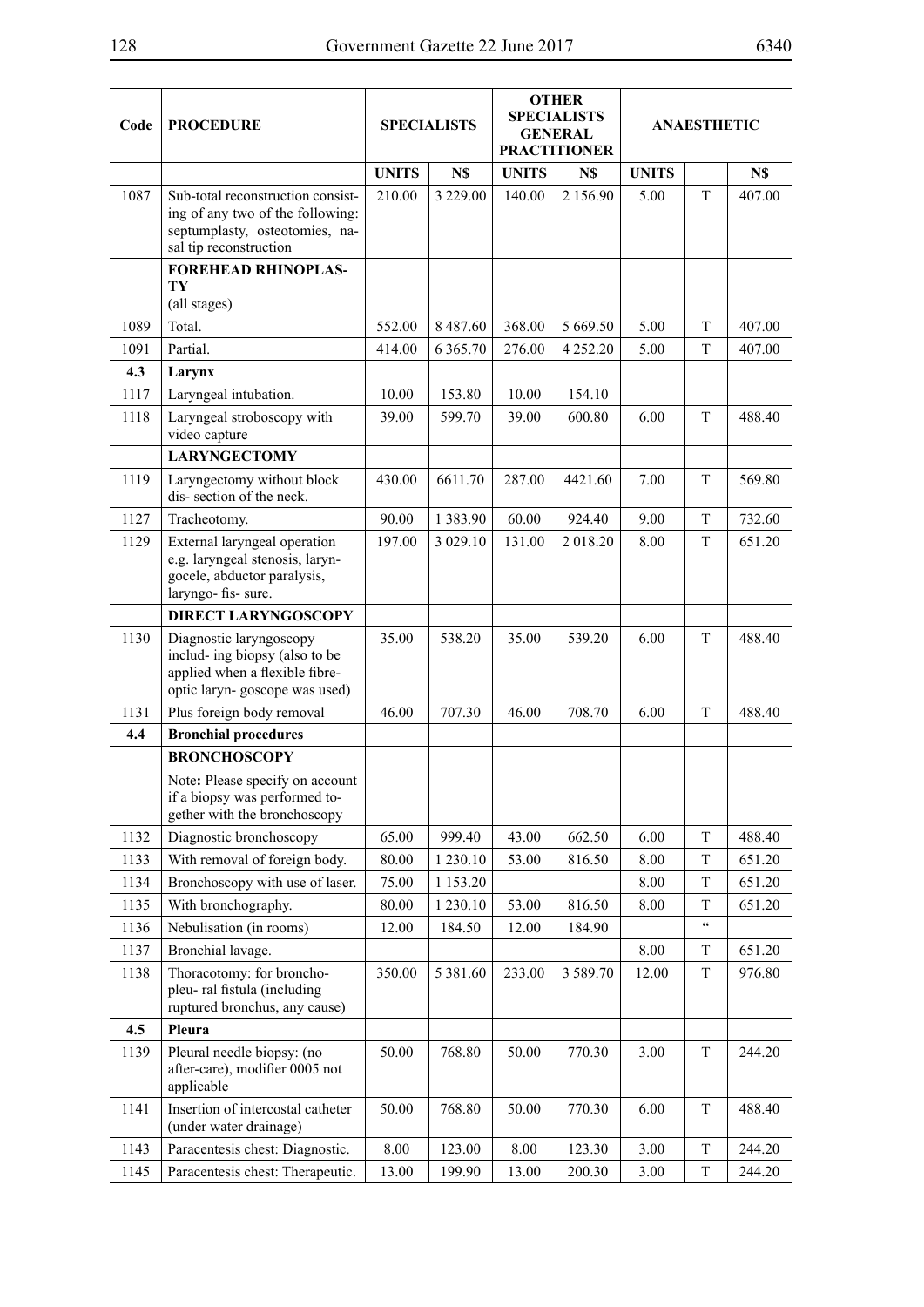| Code   | <b>PROCEDURE</b>                                                                                                                                                     |              | <b>SPECIALISTS</b> | <b>OTHER</b><br><b>SPECIALISTS</b><br><b>GENERAL</b><br><b>PRACTITIONER</b> |               |              | <b>ANAESTHETIC</b> |        |
|--------|----------------------------------------------------------------------------------------------------------------------------------------------------------------------|--------------|--------------------|-----------------------------------------------------------------------------|---------------|--------------|--------------------|--------|
|        |                                                                                                                                                                      | <b>UNITS</b> | N\$                | <b>UNITS</b>                                                                | N\$           | <b>UNITS</b> |                    | N\$    |
| 1147   | Pneumothorax: Induction<br>(diagnostic).                                                                                                                             | 25.00        | 384.40             | 25.00                                                                       | 385.20        |              |                    |        |
| 1149   | Pleurectomy.                                                                                                                                                         | 250.00       | 38 44.00           | 167.00                                                                      | 2572.90       | 11.00        | T                  | 895.40 |
| 1151   | Decortication of lung.                                                                                                                                               | 350.00       | 5 3 8 1 .60        | 233.00                                                                      | 3 5 8 9 . 7 0 | 11.00        | T                  | 895.40 |
| 1153   | Chemical pleurodesis (instilla-<br>tion silver nitrate, tetracycline,<br>talc, etc)                                                                                  | 55.00        | 845.70             | 55.00                                                                       | 847.30        | 3.00         | T                  | 244.20 |
| 4.6    | <b>Pulmonary procedures</b>                                                                                                                                          |              |                    |                                                                             |               |              |                    |        |
| 4.6.1. | <b>Surgical</b>                                                                                                                                                      |              |                    |                                                                             |               |              |                    |        |
| 1155   | Needle biopsy lung: (no<br>after-care) modifier 0005 not<br>applicable                                                                                               | 32.00        | 492.00             | 32.00                                                                       | 493.00        | 5.00         | T                  | 407.00 |
| 1157   | Pneumonectomy.                                                                                                                                                       | 350.00       | 5 3 8 1 .60        | 233.00                                                                      | 3 5 8 9 . 7 0 | 11.00        | T                  | 895.40 |
| 1159   | Pulmonary lobectomy.                                                                                                                                                 | 350.00       | 5 3 8 1 .60        | 233.00                                                                      | 3 5 8 9 . 7 0 | 11.00        |                    | 895.40 |
| 1161   | Segmental lobectomy.                                                                                                                                                 | 365.00       | 5 612.30           | 243.00                                                                      | 3 743.70      | 11.00        | T                  | 895.40 |
|        | <b>EXCISION TRACHEAL</b><br><b>STENOSIS</b>                                                                                                                          |              |                    |                                                                             |               |              |                    |        |
| 1163   | Cervical.                                                                                                                                                            | 375.00       | 5 766.00           | 250.00                                                                      | 3 851.60      | 8.00         | T                  | 651.20 |
| 1164   | Intra thoracic.                                                                                                                                                      | 350.00       | 5 3 8 1 .60        | 233.00                                                                      | 3 5 8 9 . 7 0 | 12.00        | T                  | 976.80 |
| 1167   | Thoracoplasty associated with<br>lung resection or done by the<br>same surgeon within 6 weeks.                                                                       | 215.00       | 3 3 0 5 .90        | 143.00                                                                      | 2 2 0 3 . 1 0 | 12.00        | T                  | 976.80 |
| 1168   | Thoracoplasty: Complete.                                                                                                                                             | 250.00       | 3 844.00           | 167.00                                                                      | 2572.90       | 11.00        | T                  | 895.40 |
| 1169   | Thoracoplasty: Limited/<br>osteoplastic.                                                                                                                             | 200.00       | 3 075.20           | 133.00                                                                      | 2 049.00      | 11.00        | T                  | 895.40 |
| 1171   | Drainage empyema (including<br>six weeks after treatment)                                                                                                            | 170.00       | 2 613.90           | 113.00                                                                      | 1740.90       | 11.00        | T                  | 895.40 |
| 1173   | Drainage of lung abscess<br>(includ- ing six weeks after<br>treatment)                                                                                               | 170.00       | 2 613.90           | 113.00                                                                      | 1740.90       | 11.00        | T                  | 895.40 |
| 1175   | Thoracotomy (limited): For<br>lung or pleural biopsy.                                                                                                                | 115.00       | 1768.30            | 77.00                                                                       | 1 186.30      | 11.00        | T                  | 895.40 |
| 1177   | Major: Diagnostic, as for in-<br>oper-able carcinoma                                                                                                                 | 215.00       | 3 3 0 5 .90        | 143.00                                                                      | 2 2 0 3 . 1 0 | 11.00        | T                  | 895.40 |
| 1179   | Thoracoscopy.                                                                                                                                                        | 89.00        | 1 3 68.50          | 60.00                                                                       | 924.40        | 11.00        | T                  | 895.40 |
| 4.6.2. | <b>Pulmonary function tests</b>                                                                                                                                      |              |                    |                                                                             |               |              |                    |        |
| 1186   | Flow volume test: Inspiration/<br>expiration.                                                                                                                        | 30.00        | 461.30             | 20.00                                                                       | 308.10        |              |                    |        |
| 1188   | Flow volume test: Inspira-<br>tion/expiration pre- and post<br>broncho-dilator (to be charged<br>for only with first consultation -<br>thereafter item 1186 applies) | 50.00        | 768.80             | 33.00                                                                       | 508.40        |              |                    |        |
| 1189   | Forced expirogram only                                                                                                                                               | 10.00        | 153.80             | 10.00                                                                       | 154.10        |              |                    |        |
| 1191   | N2 single breath distribution                                                                                                                                        | 10.00        | 153.80             | 10.00                                                                       | 154.10        |              |                    |        |
| 1197   | Compliance and resistance, us-<br>ing oesophageal balloon                                                                                                            | 24.00        | 369.00             | 24.00                                                                       | 369.80        |              |                    |        |
| 1201   | Maximum inspiratory/<br>expiratory pressure.                                                                                                                         | 5.00         | 76.90              | 5.00                                                                        | 77.00         |              |                    |        |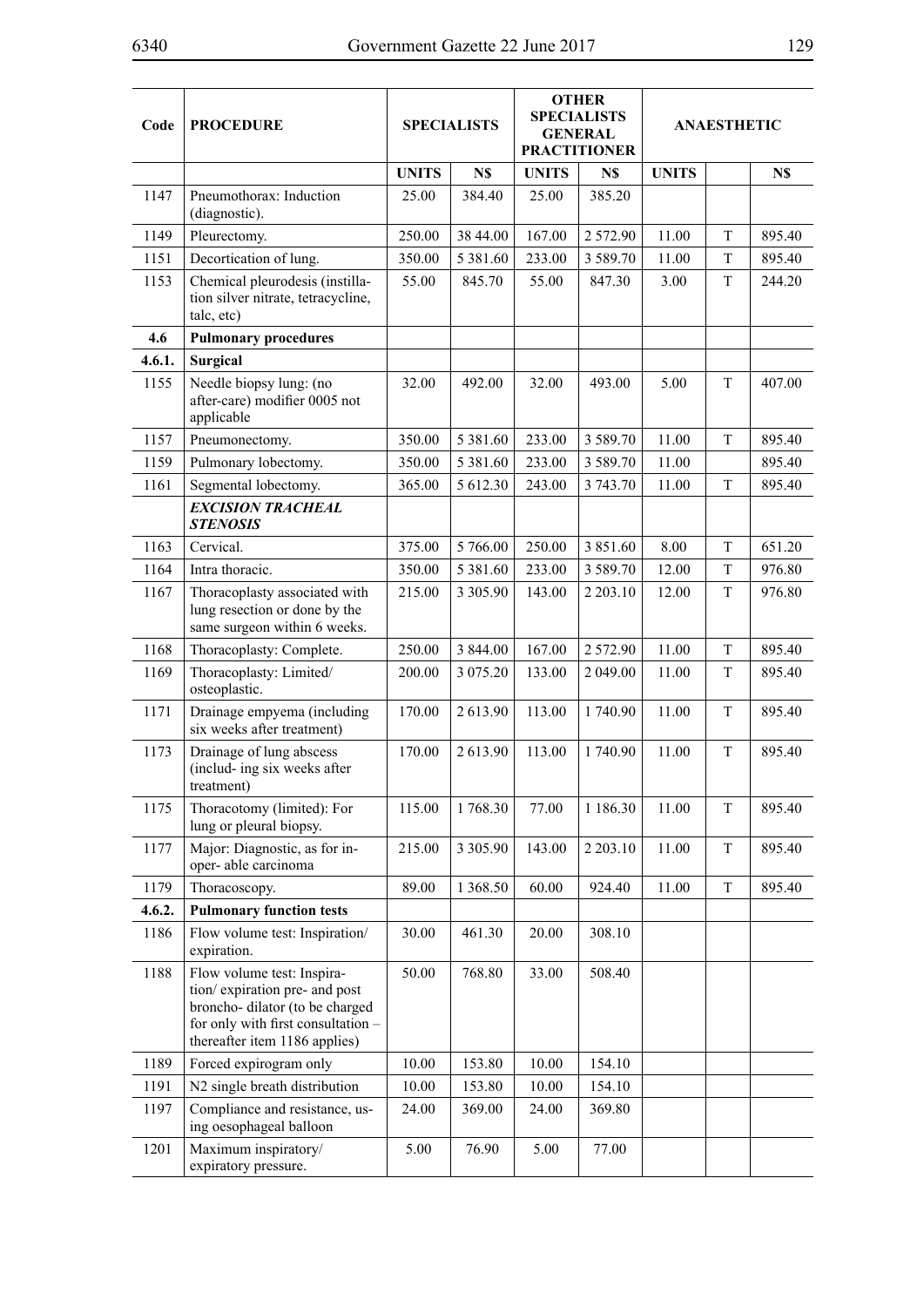| Code   | <b>PROCEDURE</b>                                                                                                                                                                                                                                                                                                                                                                                                                                                   |              | <b>SPECIALISTS</b> | <b>OTHER</b><br><b>SPECIALISTS</b><br><b>GENERAL</b><br><b>PRACTITIONER</b> |          | <b>ANAESTHETIC</b> |  |     |  |  |
|--------|--------------------------------------------------------------------------------------------------------------------------------------------------------------------------------------------------------------------------------------------------------------------------------------------------------------------------------------------------------------------------------------------------------------------------------------------------------------------|--------------|--------------------|-----------------------------------------------------------------------------|----------|--------------------|--|-----|--|--|
|        |                                                                                                                                                                                                                                                                                                                                                                                                                                                                    | <b>UNITS</b> | N\$                | <b>UNITS</b>                                                                | N\$      | <b>UNITS</b>       |  | N\$ |  |  |
| 1193   | Functional residual capacity<br>or residual volume: helium,<br>nitrogen open circuit, or other<br>method                                                                                                                                                                                                                                                                                                                                                           | 37.76        | 580.60             |                                                                             |          |                    |  |     |  |  |
| 1195   | Thoracic gas volume                                                                                                                                                                                                                                                                                                                                                                                                                                                | 37.93        | 583.20             |                                                                             |          |                    |  |     |  |  |
| 1196   | Determination of resistance to<br>airflow, oscillatory or plethys-<br>mo-graphic methods                                                                                                                                                                                                                                                                                                                                                                           | 45.31        | 696.70             |                                                                             |          |                    |  |     |  |  |
| 1198   | Prolonged post exposure<br>evalua-tion of bronchospasm<br>with mul- tiple spirometric<br>determinations after antigen,<br>cold air, methacho-line or other<br>chemical agent, with subse-<br>quent spirometrics                                                                                                                                                                                                                                                    | 55.89        | 859.40             |                                                                             |          |                    |  |     |  |  |
| 1199   | Pulmonary stress testing;<br>simple (e.g. Prolonged exer-<br>cise test for bronchospasm with<br>preand post-spirometry)                                                                                                                                                                                                                                                                                                                                            | 96.50        | 1483.80            |                                                                             |          |                    |  |     |  |  |
| 1200   | Carbon monoxide diffusing<br>capacity, any method                                                                                                                                                                                                                                                                                                                                                                                                                  | 38.06        | 585.20             |                                                                             |          |                    |  |     |  |  |
| 4.7.   | Intensive care (in intensive<br>care or high care unit): Respi-<br>ratory, cardiac, general                                                                                                                                                                                                                                                                                                                                                                        |              |                    |                                                                             |          |                    |  |     |  |  |
| 4.7.2. | <b>Tariff items for Intensive</b>                                                                                                                                                                                                                                                                                                                                                                                                                                  |              |                    |                                                                             |          |                    |  |     |  |  |
|        | Care                                                                                                                                                                                                                                                                                                                                                                                                                                                               |              |                    |                                                                             |          |                    |  |     |  |  |
|        | Category 1: Cases requiring in-<br>tensive monitoring (to include<br>cases where physiological insta-<br>bility is anticipated, e.g. diabetic<br>pre-coma, asthma, gastro-intes-<br>tinal haemorrhage, etc). Please<br>note that item 1204 may not<br>be charged by the responsible<br>surgeon for monitoring a patient<br>post- operatively in ICU or in<br>the high-care unit since post-op-<br>era- tive monitoring is included<br>in the fee for the procedure |              |                    |                                                                             |          |                    |  |     |  |  |
| 1204   | Per Day                                                                                                                                                                                                                                                                                                                                                                                                                                                            | 30.00        | 461.30             | 30.00                                                                       | 462.20   |                    |  |     |  |  |
|        | Category 2: Cases requiring ac-<br>tive system support (where ac-<br>specialised intervention<br>tive<br>is required in cases such as<br>head injury, severe asthma, etc.)<br>Venti-lation may or may not be<br>part of the active system support                                                                                                                                                                                                                  |              |                    |                                                                             |          |                    |  |     |  |  |
| 1205   | First day                                                                                                                                                                                                                                                                                                                                                                                                                                                          | 100.00       | 1537.60            | 67.00                                                                       | 1 032.20 |                    |  |     |  |  |
| 1206   | Subsequent days, per day.                                                                                                                                                                                                                                                                                                                                                                                                                                          | 50.00        | 768.80             | 50.00                                                                       | 770.30   |                    |  |     |  |  |
| 1207   | After two weeks, per day.                                                                                                                                                                                                                                                                                                                                                                                                                                          | 30.00        | 461.30             | 30.00                                                                       | 462.20   |                    |  |     |  |  |
|        | Note: The principal practitioner<br>may charge items 1205 - 1207,<br>other participating practitioners<br>must charge the consultation<br>item, e.g. item 0109                                                                                                                                                                                                                                                                                                     |              |                    |                                                                             |          |                    |  |     |  |  |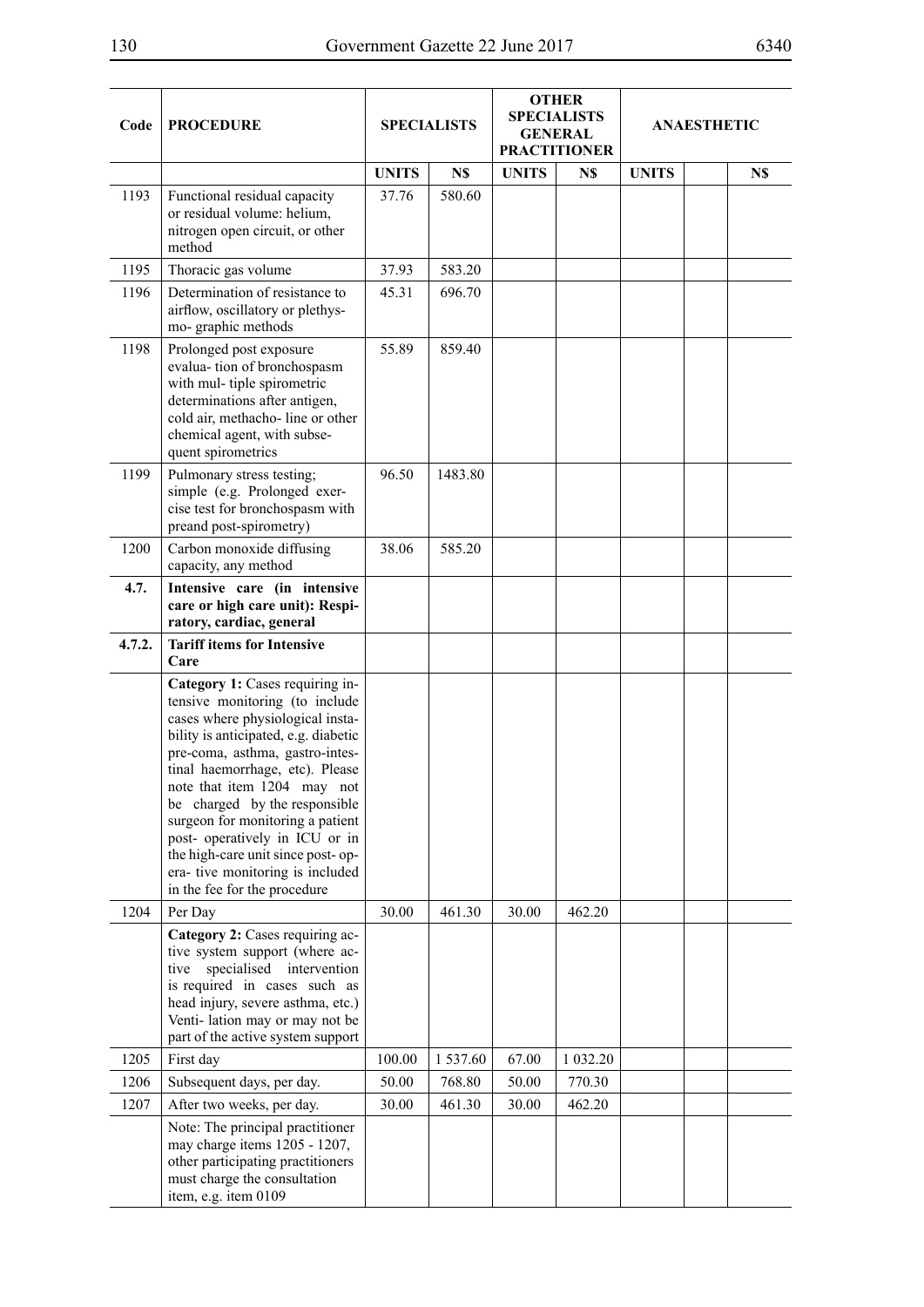| Code   | <b>PROCEDURE</b>                                                                                                                                                                                                                                                                                                                                                                                                                                                                                                                        | <b>SPECIALISTS</b> |              | <b>OTHER</b><br><b>SPECIALISTS</b><br><b>GENERAL</b><br><b>PRACTITIONER</b> |          | <b>ANAESTHETIC</b> |  |     |
|--------|-----------------------------------------------------------------------------------------------------------------------------------------------------------------------------------------------------------------------------------------------------------------------------------------------------------------------------------------------------------------------------------------------------------------------------------------------------------------------------------------------------------------------------------------|--------------------|--------------|-----------------------------------------------------------------------------|----------|--------------------|--|-----|
|        |                                                                                                                                                                                                                                                                                                                                                                                                                                                                                                                                         | <b>UNITS</b>       | N\$          | <b>UNITS</b>                                                                | N\$      | <b>UNITS</b>       |  | N\$ |
|        | Category 3: Cases with mul-<br>tiple organ failure or Category<br>2 patients that may require<br>multi-disciplinary intervention                                                                                                                                                                                                                                                                                                                                                                                                        |                    |              |                                                                             |          |                    |  |     |
| 1208   | First day (principal practitioner).                                                                                                                                                                                                                                                                                                                                                                                                                                                                                                     | 137.00             | 2 106.50     | 91.00                                                                       | 1 402.00 |                    |  |     |
| 1209   | First day (per involved practitio-<br>ner).                                                                                                                                                                                                                                                                                                                                                                                                                                                                                             | 58.00              | 891.80       | 58.00                                                                       | 893.60   |                    |  |     |
| 1210   | Subsequent days (per involved<br>practitioner).                                                                                                                                                                                                                                                                                                                                                                                                                                                                                         | 50.00              | 768.80       | 50.00                                                                       | 770.30   |                    |  |     |
| 4.7.3. | <b>Procedures</b>                                                                                                                                                                                                                                                                                                                                                                                                                                                                                                                       |                    |              |                                                                             |          |                    |  |     |
| 1211   | Cardio-respiratory resuscita-<br>tion: Prolonged attendance in<br>cases of emergency (not neces-<br>sarily in $ICU$ ) – 50.00 clinical<br>procedure units (N\$536.50) per<br>half hour or part thereof for the<br>first hour per practitioner, there-<br>after 25.00 clini- cal procedure<br>units (N\$ 268.30) per half hour<br>up to a maximum of 150.00<br>clinical procedure (N\$ 1609.50)<br>units per practitioner. Resuscita-<br>tion fee includes all nec- essary<br>additional procedures e.g. infu-<br>sion, intubation, etc. |                    |              |                                                                             |          |                    |  |     |
|        | <b>VENTILATION</b>                                                                                                                                                                                                                                                                                                                                                                                                                                                                                                                      |                    |              |                                                                             |          |                    |  |     |
| 1212   | First day.                                                                                                                                                                                                                                                                                                                                                                                                                                                                                                                              | 75.00              | 1 1 5 3 . 20 | 50.00                                                                       | 770.30   |                    |  |     |
| 1213   | Subsequent days, per day.                                                                                                                                                                                                                                                                                                                                                                                                                                                                                                               | 50.00              | 768.80       | 50.00                                                                       | 770.30   |                    |  |     |
| 1214   | After two weeks, per day.                                                                                                                                                                                                                                                                                                                                                                                                                                                                                                               | 25.00              | 384.40       | 25.00                                                                       | 385.20   |                    |  |     |
| 1215   | Insertion of arterial pressure<br>cannula.                                                                                                                                                                                                                                                                                                                                                                                                                                                                                              | 25.00              | 384.40       | 25.00                                                                       | 385.20   |                    |  |     |
| 1216   | Insertion of Swan Ganz catheter<br>for haemodynamic monitoring.                                                                                                                                                                                                                                                                                                                                                                                                                                                                         | 50.00              | 768.80       | 50.00                                                                       | 770.30   |                    |  |     |
| 1217   | Insertion of central venous line<br>via peripheral vein.                                                                                                                                                                                                                                                                                                                                                                                                                                                                                | 10.00              | 153.80       | 10.00                                                                       | 154.10   |                    |  |     |
| 1218   | Insertion of central venous line<br>via subclavian or jugular veins.                                                                                                                                                                                                                                                                                                                                                                                                                                                                    | 25.00              | 384.40       | 25.00                                                                       | 385.20   |                    |  |     |
| 1219   | Hyperalimentation (daily<br>tariff).                                                                                                                                                                                                                                                                                                                                                                                                                                                                                                    | 15.00              | 230.60       | 15.00                                                                       | 231.10   |                    |  |     |
| 1220   | Patient-controlled analgesic<br>pump: Hire fee: Per 24 hours<br>(Cassette to be charged for ac-<br>cording to item 0201 per<br>patient).                                                                                                                                                                                                                                                                                                                                                                                                | 30.00              | 461.30       | 30.00                                                                       | 462.20   |                    |  |     |
| 1221   | Professional fee for managing a<br>patient-controlled analgesic<br>pump: Once off charge per<br>patient.                                                                                                                                                                                                                                                                                                                                                                                                                                | 30.00              | 461.30       | 30.00                                                                       | 462.20   |                    |  |     |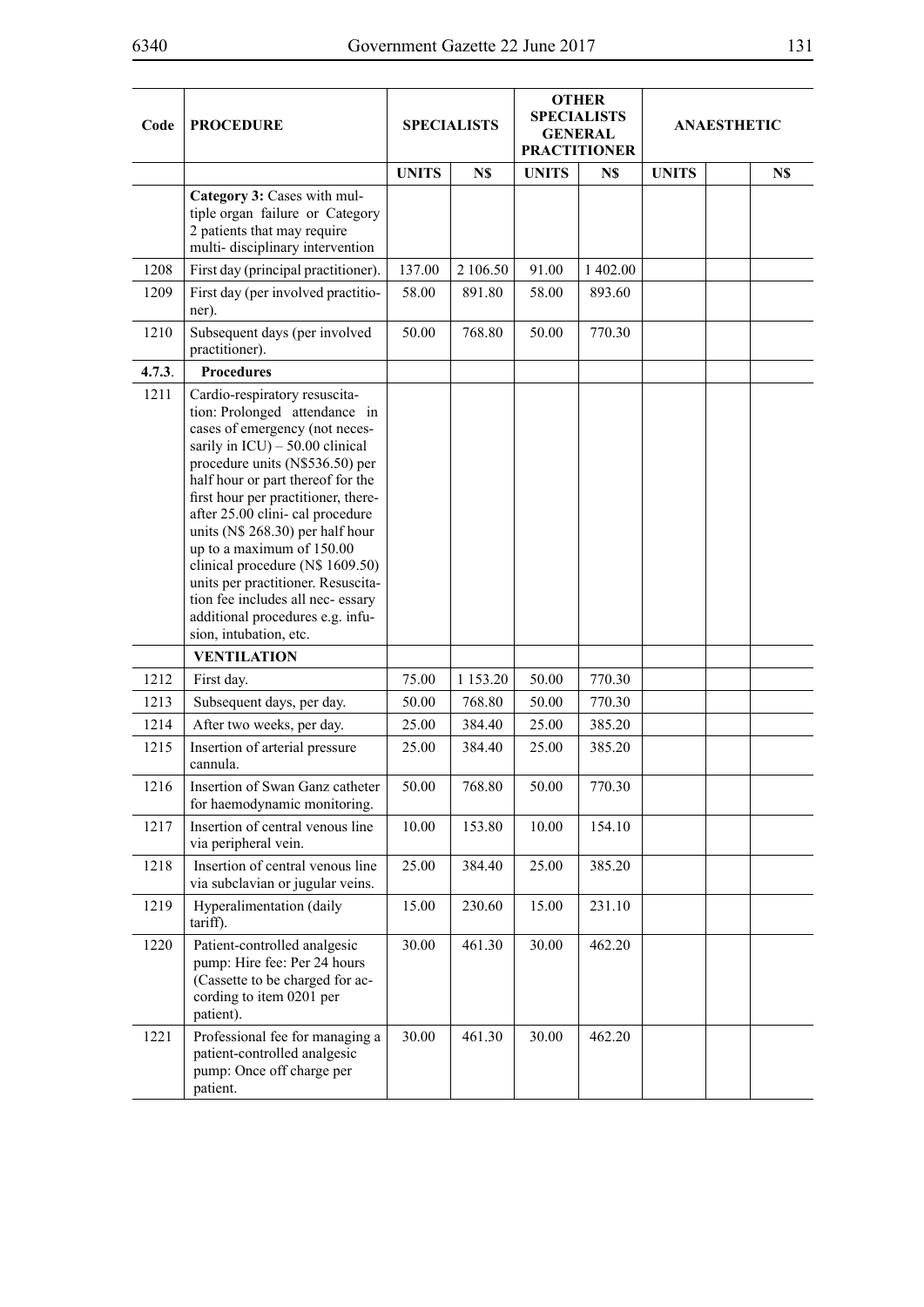| Code | <b>PROCEDURE</b>                                                                                                                                                                                                                                                                                                                                                                                                                                                                                                                                                                                                                                                                                                                                                                                                                                                                                                                    | <b>SPECIALISTS</b> |     | <b>OTHER</b><br><b>SPECIALISTS</b><br><b>GENERAL</b> | <b>PRACTITIONER</b> |              | <b>ANAESTHETIC</b> |
|------|-------------------------------------------------------------------------------------------------------------------------------------------------------------------------------------------------------------------------------------------------------------------------------------------------------------------------------------------------------------------------------------------------------------------------------------------------------------------------------------------------------------------------------------------------------------------------------------------------------------------------------------------------------------------------------------------------------------------------------------------------------------------------------------------------------------------------------------------------------------------------------------------------------------------------------------|--------------------|-----|------------------------------------------------------|---------------------|--------------|--------------------|
|      |                                                                                                                                                                                                                                                                                                                                                                                                                                                                                                                                                                                                                                                                                                                                                                                                                                                                                                                                     | <b>UNITS</b>       | N\$ | <b>UNITS</b>                                         | N\$                 | <b>UNITS</b> | N\$                |
| 4.8  | <b>Hyperbaric Oxygen Therapy</b><br>Internationally recognized scientific indications for Hyperbaric Oxygen Therapy:<br>Arterial gas embolism (traumatic or iatrogenic).<br>a.<br>Decompression sickness ("the bends")<br>b.<br>Carbon monoxide poising.<br>c.<br>Gas gangrene<br>d.<br>Crush injuries, compartment syndromes or acute traumatic ischaemias.<br>e.<br>f.<br>Problem wounds (selected diabetic wound, complicated pressure sores, arterial and refractory<br>venous, stasis ulcers and non-union).<br>Necrotising soft tissue infections (e.g. necrotizing fasciitis.<br>g.<br>Refratory osteomyelitis.<br>h.<br>Bone and soft tissue radiation necrosis.<br>$\mathbf{i}$ .<br>j.<br>Compromised skin grafts and flaps.<br>k.<br>Acute thermal burns.<br>$\mathbf{1}$ .<br>Acute blood loss anaemia (transfusion is contraindicated - e.g. Jehovah's Witnesses or<br>haemolytic anaemia)<br>Cerebral abscesses<br>m. |                    |     |                                                      |                     |              |                    |
| 4800 | Pre-hyperbaric assessment of<br>a patient away from the hyper-<br>baric unit (all hours) (includes<br>interpretation of ECG and/or<br>lung function test)                                                                                                                                                                                                                                                                                                                                                                                                                                                                                                                                                                                                                                                                                                                                                                           |                    |     |                                                      |                     |              |                    |
| 4801 | Pre-hyperbaric assessment of<br>a patient in the hyperbaric unit<br>(all hours) (includes interpreta-<br>tion of ECG and/or lung func-<br>tion test)                                                                                                                                                                                                                                                                                                                                                                                                                                                                                                                                                                                                                                                                                                                                                                                |                    |     |                                                      |                     |              |                    |
| 4804 | Monitoring of a patient at the<br>hyperbaric chamber during<br>hyperbaric treatment (includes<br>pre-hyperbaric assessment<br>and consultation regarding the<br>in-dication for hyperbaric treat-<br>ment provided in the hyperbaric<br>unit): Low pressure table $(1,5-$<br>1,8 ATA x 45-60 min)                                                                                                                                                                                                                                                                                                                                                                                                                                                                                                                                                                                                                                   |                    |     |                                                      |                     |              |                    |
| 4805 | Monitoring of a patient at the<br>hyperbaric chamber during<br>hyperbaric treatment (includes<br>pre-hyperbaric assessment and<br>consultation regarding the<br>indica- tion for hyperbaric treat-<br>ment provided in the hyperbaric<br>unit): Routine HBO table (2-2,5)<br>ATA x 90-120 min)                                                                                                                                                                                                                                                                                                                                                                                                                                                                                                                                                                                                                                      |                    |     |                                                      |                     |              |                    |
| 4806 | Monitoring of a patient at the<br>hyperbaric chamber during hy-<br>perbaric treatment (includes pre<br>hyperbaric assessment and<br>consultation regarding the<br>indica- tion for hyperbaric treat-<br>ment provided in the hyperbaric<br>unit): Emergency HBO table<br>$(2,5-3$ ATA x 90-120 min)                                                                                                                                                                                                                                                                                                                                                                                                                                                                                                                                                                                                                                 |                    |     |                                                      |                     |              |                    |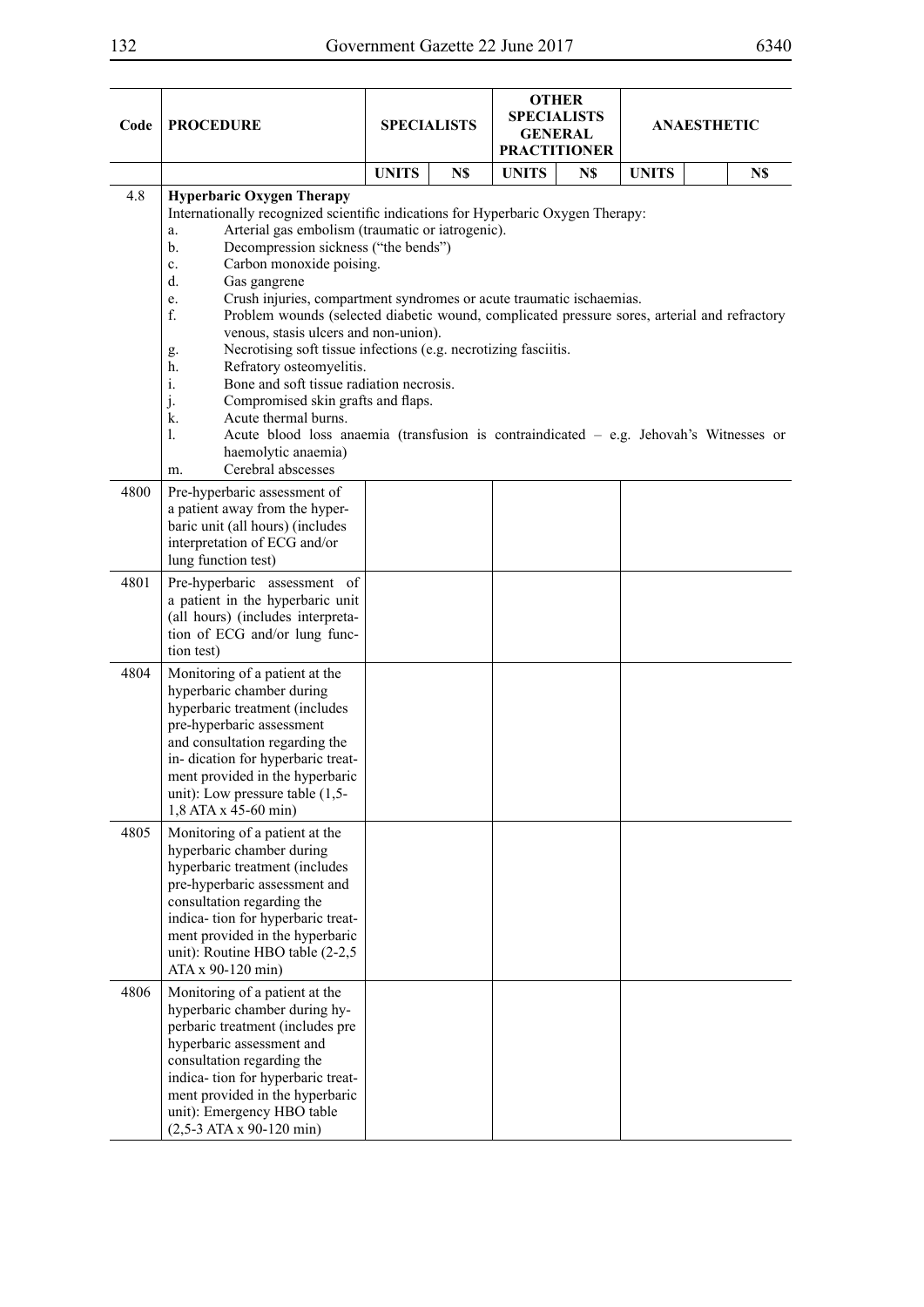| Code | <b>PROCEDURE</b>                                                                                                                                                                                                                                                                                                                                           |              | <b>SPECIALISTS</b> |              | <b>OTHER</b><br><b>SPECIALISTS</b><br><b>GENERAL</b><br><b>PRACTITIONER</b> |              | <b>ANAESTHETIC</b> |        |
|------|------------------------------------------------------------------------------------------------------------------------------------------------------------------------------------------------------------------------------------------------------------------------------------------------------------------------------------------------------------|--------------|--------------------|--------------|-----------------------------------------------------------------------------|--------------|--------------------|--------|
|      |                                                                                                                                                                                                                                                                                                                                                            | <b>UNITS</b> | N\$                | <b>UNITS</b> | N\$                                                                         | <b>UNITS</b> |                    | N\$    |
| 4809 | Monitoring of a patient at the<br>hyperbaric chamber during<br>hy-perbaric treatment (includes<br>pre hyperbaric assessment and<br>con-sultation regarding the<br>indication for hyperbaric treat-<br>ment provided in the hyperbaric<br>unit): USN TT5 (2,8 ATA x 135<br>min)                                                                             |              |                    |              |                                                                             |              |                    |        |
| 4810 | Monitoring of a patient at the<br>hyperbaric chamber during<br>hy-perbaric treatment (includes<br>pre hyperbaric assessment and<br>con-sultation regarding the<br>indication for hyperbaric treat-<br>ment provided in the hyperbaric<br>unit): USN TT6 (2,8 ATA x 285<br>min)                                                                             |              |                    |              |                                                                             |              |                    |        |
| 4811 | Monitoring of a patient at the<br>hyperbaric chamber during hy-<br>perbaric treatment (includes pre<br>hyperbaric assessment and<br>consultation regarding the<br>indica-tion for hyperbaric treat-<br>ment provided in the hyperbaric<br>unit): USN TT6ext/6A or Cx 30<br>$(2,8-6$ ATA x 305-490 min)                                                     |              |                    |              |                                                                             |              |                    |        |
| 4815 | Prolonged attendance inside a<br>hy- perbaric chamber: 50.00<br>clinical units (N\$ 630.00) per<br>half hour or part thereof for the<br>first hour, thereafter 25.00 clini-<br>cal procedure units (N\$ 315.00)<br>per half hour; minimum 50.00<br>clinical proce- dure units (N\$<br>630.00); maximum<br>400,00 clinical procedure units<br>(N\$5,040.00) |              |                    |              |                                                                             |              |                    |        |
| 5.   | <b>MEDIASTINAL PROCE-</b><br><b>DURES</b>                                                                                                                                                                                                                                                                                                                  |              |                    |              |                                                                             |              |                    |        |
| 1223 | Mediastinoscopy.                                                                                                                                                                                                                                                                                                                                           | 95.00        | 1460.70            | 63.00        | 970.60                                                                      | 5.00         | T                  | 407.00 |
| 6.   | <b>CARDIOVASCULAR SYS-</b><br><b>TEM</b><br>Modifier 0100 applies to this<br>section of the Tariff                                                                                                                                                                                                                                                         |              |                    |              |                                                                             |              |                    |        |
| 6.1. | General                                                                                                                                                                                                                                                                                                                                                    |              |                    |              |                                                                             |              |                    |        |
|      | General practitioner's fee for<br>the taking of an ECG only:                                                                                                                                                                                                                                                                                               |              |                    |              |                                                                             |              |                    |        |
|      | Where ECG is done by a gen-<br>eral practitioner but interpreted<br>by a physician, the general<br>practitioner is entitled to a<br>consultation fee, plus half of fee<br>determined for ECG                                                                                                                                                               |              |                    |              |                                                                             |              |                    |        |
| 1228 | Without effort: 50% of item<br>1232.                                                                                                                                                                                                                                                                                                                       |              |                    | 4.50         | 69.35                                                                       |              |                    |        |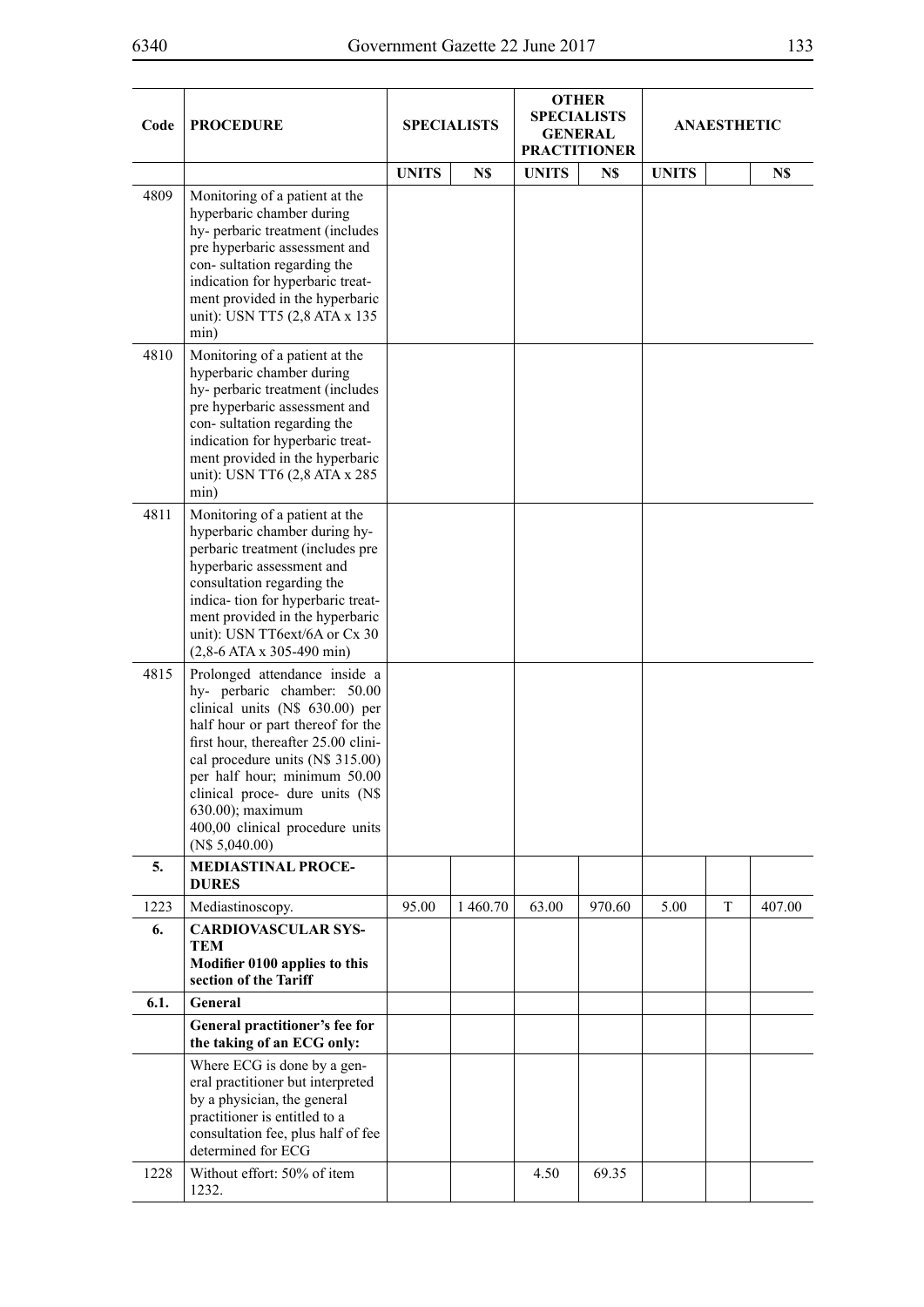| Code    | <b>PROCEDURE</b>                                                                                                                                    |              | <b>SPECIALISTS</b> | <b>OTHER</b><br><b>SPECIALISTS</b><br><b>GENERAL</b><br><b>PRACTITIONER</b> |               | <b>ANAESTHETIC</b> |   |         |
|---------|-----------------------------------------------------------------------------------------------------------------------------------------------------|--------------|--------------------|-----------------------------------------------------------------------------|---------------|--------------------|---|---------|
|         |                                                                                                                                                     | <b>UNITS</b> | N\$                | <b>UNITS</b>                                                                | N\$           | <b>UNITS</b>       |   | N\$     |
| 1229    | Without and with effort: 50% of<br>item 1233.                                                                                                       |              |                    | 6.50                                                                        | 100.17        |                    |   |         |
|         | Note: Items 1228 and 1229 deal<br>only with the fees for taking of<br>the ECG, the consultation fee<br>must still be added                          |              |                    |                                                                             |               |                    |   |         |
|         | Physician's fee for interpret-<br>ing an ECG:                                                                                                       |              |                    |                                                                             |               |                    |   |         |
|         | A specialist physician is entitled<br>to the following fees for inter-<br>pre- tation of an ECG tracing<br>referred for interpretation.             |              |                    |                                                                             |               |                    |   |         |
| 1230    | Without effort.                                                                                                                                     | 6.00         | 92.30              |                                                                             |               |                    |   |         |
| 1231    | Without and with effort.                                                                                                                            | 10.00        | 153.80             |                                                                             |               |                    |   |         |
|         | <b>ELECTROCARDIOGRAM</b>                                                                                                                            |              |                    |                                                                             |               |                    |   |         |
| 1232    | Without effort.                                                                                                                                     | 9.00         | 138.40             | 9.00                                                                        | 138.70        |                    |   |         |
| 1233    | Without and with effort.                                                                                                                            | 13.00        | 199.90             | 13.00                                                                       | 200.30        |                    |   |         |
| 1234    | Effort electrocardiogram with<br>the aid of a special bicycle er-<br>gometer, monitoring apparatus<br>and avail- ability of associated<br>apparatus | 40.00        | 615.00             | 40.00                                                                       | 616.30        |                    |   |         |
| 1235    | Multi-stage treadmill test.                                                                                                                         | 60.00        | 922.60             | 60.00                                                                       | 924.40        |                    |   |         |
| 1240    | Signal averaged ECG                                                                                                                                 | 80.00        | 1 2 3 0 . 1 0      | 53.00                                                                       | 816.50        |                    |   |         |
| 1271    | Cardiological supervision of<br>Dobutamine magnetic reso-<br>nance stress testing                                                                   |              |                    |                                                                             |               |                    |   |         |
| 1241    | X-ray Screening: Chest.                                                                                                                             | 4.00         | 61.50              | 4.00                                                                        | 61.60         |                    |   |         |
| 1245    | Angiography cerebral: First two<br>series.                                                                                                          | 34.30        | 527.40             | 34.30                                                                       | 528.40        | 4.00               | T | 325.60  |
| 1246    | Angiography peripheral: Per<br>limb.                                                                                                                | 25.00        | 384.40             | 25.00                                                                       | 385.20        | 4.00               | T | 325.60  |
| 1248    | Paracentesis of pericardium.                                                                                                                        | 50.00        | 768.80             | 50.00                                                                       | 770.30        | 9.00               | T | 732.60  |
| 1322    | Attendance at other operations<br>or monitoring at bedside, by<br>physician e.g. heart block etc.:<br>Per hour.                                     | 20.00        | 307.50             |                                                                             |               |                    |   |         |
| 6.4     | Peripheral vascular system                                                                                                                          |              |                    |                                                                             |               |                    |   |         |
| 6.4.3   | Arteries:                                                                                                                                           |              |                    |                                                                             |               |                    |   |         |
| 6.4.3.1 | Aorta-iliac and major branch-<br>es                                                                                                                 |              |                    |                                                                             |               |                    |   |         |
| 1373    | Ruptured                                                                                                                                            | 600.00       | 9 2 2 5 . 7 0      | 400.00                                                                      | 6 1 6 2 . 5 0 | 15.00              | T | 1221.00 |
| 6.4.3.2 | <b>Iliac artery</b>                                                                                                                                 |              |                    |                                                                             |               |                    |   |         |
| 1379    | Prosthetic grafting and/or<br>Thrombo-endarteriectomy                                                                                               | 300.00       | 4 612.80           | 200.00                                                                      | 3 081.30      | 13.00              | T | 1058.20 |
| 6.4.3.3 | Peripheral                                                                                                                                          |              |                    |                                                                             |               |                    |   |         |
| 1385    | Prosthetic grafting.                                                                                                                                | 255.00       | 3 9 2 0 . 9 0      | 170.00                                                                      | 2 619.10      | 5.00               | T | 407.00  |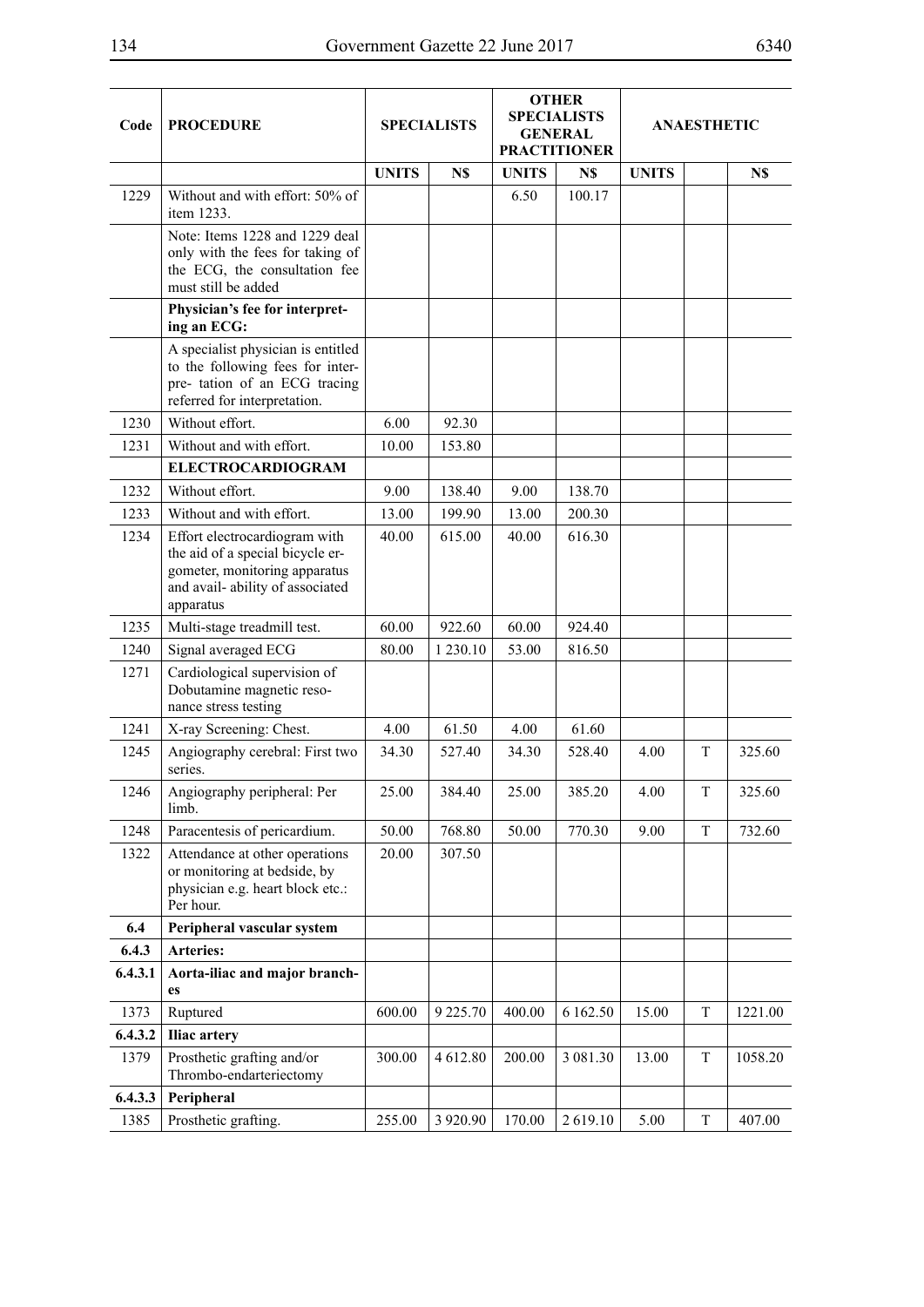| Code  | <b>PROCEDURE</b>                                                                                                                                                                                                                                                                                                                                                                                                                   |              | <b>OTHER</b><br><b>SPECIALISTS</b><br><b>SPECIALISTS</b><br>ANAESTHETIC<br><b>GENERAL</b><br><b>PRACTITIONER</b> |              |               |              |   |          |
|-------|------------------------------------------------------------------------------------------------------------------------------------------------------------------------------------------------------------------------------------------------------------------------------------------------------------------------------------------------------------------------------------------------------------------------------------|--------------|------------------------------------------------------------------------------------------------------------------|--------------|---------------|--------------|---|----------|
|       |                                                                                                                                                                                                                                                                                                                                                                                                                                    | <b>UNITS</b> | N\$                                                                                                              | <b>UNITS</b> | N\$           | <b>UNITS</b> |   | N\$      |
| 1396  | Suture major blood vessel<br>(artery or vein) - trauma (major<br>blood vessel are defined as<br>aorta, in- nominate artery,<br>carotid artery and vertebral ar-<br>tery, subclavian artery, axillary<br>artery, illiac artery, common<br>femoral and popliteal artery.<br>The vertebral and popliteal<br>arteries are included because of<br>the relevant inaccessi-bility of<br>the arteries and difficult surgical<br>exposure.) | 232.50       | 3 575.00                                                                                                         | 176.00       | 2 711.50      | 15.00        | T | 1 221.00 |
|       | <b>GRAFTING VEIN</b>                                                                                                                                                                                                                                                                                                                                                                                                               |              |                                                                                                                  |              |               |              |   |          |
| 1387  | Vein grafting proximal to knee<br>joint.                                                                                                                                                                                                                                                                                                                                                                                           | 300.00       | 4 6 1 2 . 8 0                                                                                                    | 200.00       | 3 081.30      | 5.00         | T | 407.00   |
| 1388  | Distal to knee joint                                                                                                                                                                                                                                                                                                                                                                                                               | 444.00       | 6 827.00                                                                                                         | 296.00       | 4 5 6 0 . 3 0 | 5.00         | T | 407.00   |
| 1389  | Endarterectomy when not part<br>of another specified procedure                                                                                                                                                                                                                                                                                                                                                                     | 264.00       | 4 0 59.30                                                                                                        | 176.00       | 2 7 1 1 .50   | 5.00         | T | 407.00   |
| 1390  | Carotid endarterectomy.                                                                                                                                                                                                                                                                                                                                                                                                            | 321.00       | 4 9 3 5 .70                                                                                                      | 214.00       | 3 297.00      | 15.00        | T | 1221.00  |
|       | <b>EMBOLECTOMY</b>                                                                                                                                                                                                                                                                                                                                                                                                                 |              |                                                                                                                  |              |               |              |   |          |
| 1393  | Peripheral embolectomy trans-<br>femoral.                                                                                                                                                                                                                                                                                                                                                                                          | 168.00       | 2 5 8 3 . 2 0                                                                                                    | 112.00       | 1 725.50      | 5.00         | T | 407.00   |
|       | <b>MISCELLANEOUS ARTE-</b><br><b>RIAL PROCEDURES</b>                                                                                                                                                                                                                                                                                                                                                                               |              |                                                                                                                  |              |               |              |   |          |
| 1395  | Arterial suture: trauma.                                                                                                                                                                                                                                                                                                                                                                                                           | 125.00       | 1922.00                                                                                                          | 83.00        | 1 278.70      | 5.00         | T | 407.00   |
| 1397  | Profundoplasty.                                                                                                                                                                                                                                                                                                                                                                                                                    | 210.00       | 3 2 2 9 .00                                                                                                      | 140.00       | 2 156.90      | 5.00         | T | 407.00   |
| 1399  | Distal tibial (Ankle region).                                                                                                                                                                                                                                                                                                                                                                                                      | 456.00       | 7 011.50                                                                                                         | 304.00       | 4683.50       | 5.00         | T | 407.00   |
| 1401  | Femoro-femoral.                                                                                                                                                                                                                                                                                                                                                                                                                    | 254.00       | 3 905.50                                                                                                         | 169.00       | 2 603.70      | 5.00         | T | 407.00   |
| 1402  | Carotid-subclavian.                                                                                                                                                                                                                                                                                                                                                                                                                | 288.00       | 4 4 28 . 30                                                                                                      | 192.00       | 2958.00       | 8.00         | T | 651.20   |
| 1403  | Axillo-femoral: (Bifemoral plus<br>$50\%$ ).                                                                                                                                                                                                                                                                                                                                                                                       | 288.00       | 4 4 28 30                                                                                                        | 192.00       | 2958.00       | 8.00         | T | 651.20   |
| 6.4.4 | <b>Veins</b>                                                                                                                                                                                                                                                                                                                                                                                                                       |              |                                                                                                                  |              |               |              |   |          |
| 1407  | Ligation of saphenous vein.                                                                                                                                                                                                                                                                                                                                                                                                        | 50.00        | 768.80                                                                                                           | 50.00        | 770.30        | 3.00         | T | 244.20   |
| 1408  | Placement of Hickman catheter<br>or similar.                                                                                                                                                                                                                                                                                                                                                                                       | 91.00        | 1 399.20                                                                                                         | 61.00        | 939.80        | 4.00         | T | 325.60   |
|       | <b>LIGATION OF INFERIOR</b><br><b>VENA CAVA:</b>                                                                                                                                                                                                                                                                                                                                                                                   |              |                                                                                                                  |              |               |              |   |          |
| 1410  | Abdominal.                                                                                                                                                                                                                                                                                                                                                                                                                         | 180.00       | 2 767.70                                                                                                         | 120.00       | 1 848.80      | 8.00         | T | 651.20   |
|       | "UMBRELLA" OPERA-<br><b>TION ON INFERIOR VENA</b><br><b>CAVA</b>                                                                                                                                                                                                                                                                                                                                                                   |              |                                                                                                                  |              |               |              |   |          |
| 1412  | Abdominal.                                                                                                                                                                                                                                                                                                                                                                                                                         | 100.00       | 1 537.60                                                                                                         | 67.00        | 1 0 3 2 . 2 0 | 8.00         | T | 651.20   |
|       | <b>COMBINED PROCEDURE</b><br><b>FOR VARICOSE VEINS: LI-</b>                                                                                                                                                                                                                                                                                                                                                                        |              |                                                                                                                  |              |               |              |   |          |
|       | <b>GATION OF SAPHENOUS</b><br>VEIN, STRIPPING, MULTI-<br>PLE LIGATION INCLUD-<br><b>ING OF PERFORATING</b><br><b>VEINS:</b>                                                                                                                                                                                                                                                                                                        |              |                                                                                                                  |              |               |              |   |          |
| 1413  | Unilateral                                                                                                                                                                                                                                                                                                                                                                                                                         | 141.00       | 2 168.00                                                                                                         | 94.00        | 1448.20       | 3.00         | T | 244.20   |
| 1415  | Bilateral                                                                                                                                                                                                                                                                                                                                                                                                                          | 247.00       | 3797.90                                                                                                          | 165.00       | 2 542.00      | 3.00         | T | 244.20   |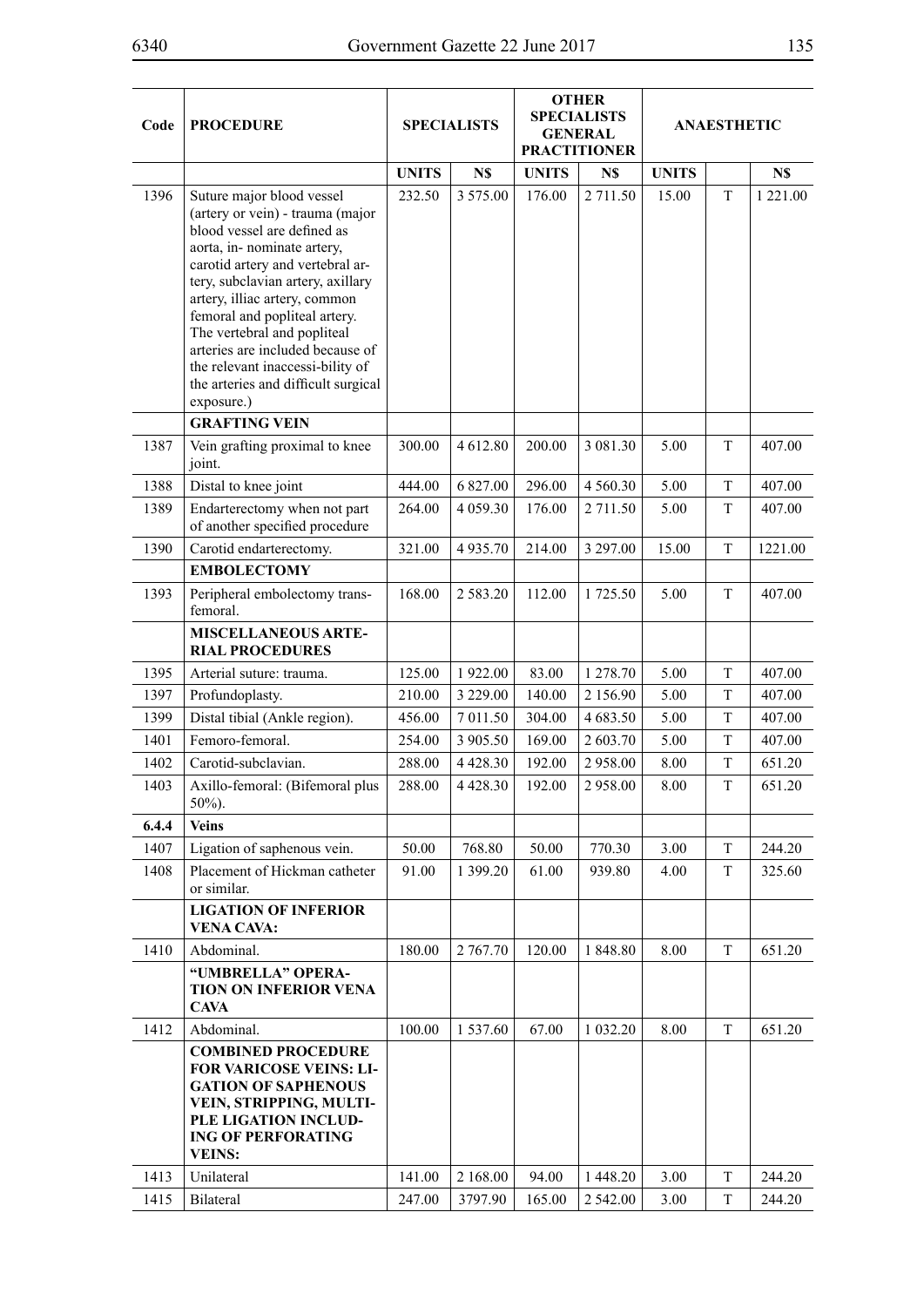$\overline{1}$ 

| Code | <b>PROCEDURE</b>                                                            | <b>SPECIALISTS</b> |            | <b>OTHER</b><br><b>SPECIALISTS</b>    |             | <b>ANAESTHETIC</b> |   |        |
|------|-----------------------------------------------------------------------------|--------------------|------------|---------------------------------------|-------------|--------------------|---|--------|
|      |                                                                             |                    |            | <b>GENERAL</b><br><b>PRACTITIONER</b> |             |                    |   |        |
|      |                                                                             | <b>UNITS</b>       | N\$        | <b>UNITS</b>                          | N\$         | <b>UNITS</b>       |   | N\$    |
| 1417 | Extensive sub-fascial ligation of                                           | 125.00             | 3 797.90   | 83.00                                 | 1 278.70    | 3.00               | T | 244.20 |
|      | perforating veins.                                                          |                    |            |                                       |             |                    |   |        |
| 1419 | Lesser varicose vein procedure                                              | 31.00              | 476.70     | 31.00                                 | 477.60      | 3.00               | T | 228.60 |
|      | <b>THROMBECTOMY</b>                                                         |                    |            |                                       |             |                    |   |        |
| 1425 | Inferior vena cava (Trans<br>abdominal).                                    | 240.00             | 3 690.30   | 160.00                                | 2465.00     | 11.00              | T | 895.40 |
| 1427 | Ilio-femoral.                                                               | 175.00             | 2690.80    | 117.00                                | 1 802.50    | 6.00               | T | 488.40 |
| 7.   | LYMPHO-RETICULAR<br><b>SYSTEM</b>                                           |                    |            |                                       |             |                    |   |        |
| 7.1  | <b>Spleen</b>                                                               |                    |            |                                       |             |                    |   |        |
|      | <b>SPLENECTOMY</b>                                                          |                    |            |                                       |             |                    |   |        |
| 1435 | Splenectomy (in all cases)                                                  | 194.90             | 2 9 9 6.80 | 117.00                                | 1802.50     | 9.00               | T | 732.60 |
|      | <b>BONE MARROW BIOPSY</b>                                                   |                    |            |                                       |             |                    |   |        |
| 1457 | By trephine                                                                 | 13.00              | 199.90     | 13.00                                 | 200.30      | 3.00               | T | 244.20 |
| 1458 | Simple aspiration of marrow by<br>means of trocar or cannula                | 8.00               | 123.00     | 8.00                                  | 123.30      |                    |   |        |
| 8.   | <b>DIGESTIVE SYSTEM</b>                                                     |                    |            |                                       |             |                    |   |        |
|      | Modifiers governing this spe-<br>cific section of the tariff:<br>0074, 0075 |                    |            |                                       |             |                    |   |        |
| 8.1  | Oral cavity                                                                 |                    |            |                                       |             |                    |   |        |
| 1467 | Drainage of intra-oral abscess.                                             | 31.00              | 476.70     | 31.00                                 | 477.60      | 4.00               | T | 325.60 |
| 1483 | Alveolar periosteal or other<br>flaps for arch closure                      | 138.00             | 2 121.90   | 92.00                                 | 1417.40     | 4.00               | T | 325.60 |
| 8.2  | <b>Lips</b>                                                                 |                    |            |                                       |             |                    |   |        |
| 1485 | Local excision of benign lesion<br>of lip.                                  | 27.00              | 415.20     | 27.00                                 | 416.00      | 4.00               | T | 325.60 |
| 1499 | Lip reconstruction following an<br>injury: Direct repair                    | 93.00              | 1430.00    | 61.00                                 | 939.80      | 4.00               | T | 325.60 |
|      | <b>LIP RECONSTRUCTION</b><br>following an injury or tumour<br>removal       |                    |            |                                       |             |                    |   |        |
| 1501 | Flap repair.                                                                | 206.00             | 3 167.50   | 137.00                                | 2 110.70    | 4.00               | T | 325.60 |
| 1503 | Total reconstruction (first<br>stage).                                      | 206.00             | 3 167.50   | 137.00                                | 2 110.70    | 4.00               | T | 325.60 |
| 1504 | Subsequent stages (see item<br>$0299$ ).                                    | 104.00             | 1599.10    | 69.00                                 | 1 063.00    | 4.00               | T | 325.60 |
| 8.3  | <b>Tongue</b>                                                               |                    |            |                                       |             |                    |   |        |
| 1505 | Partial glossectomy.                                                        | 225.00             | 3 459.60   | 150.00                                | 2 3 1 1 .00 | 6.00               | T | 488.40 |
| 1507 | Local excision of lesion of<br>tongue.                                      | 27.00              | 415.20     | 27.00                                 | 416.00      | 4.00               | T | 325.60 |
| 8.4  | Palate, uvula and salivary<br>glands                                        |                    |            |                                       |             |                    |   |        |
| 1531 | Drainage of parotid abscess.                                                | 25.00              | 384.40     | 25.00                                 | 385.20      | 4.00               | T | 325.60 |
| 8.5  | Oesophagus                                                                  |                    |            |                                       |             |                    |   |        |
| 1545 | Oesophagoscopy with rigid in-<br>strument: First and subsequent             | 47.00              | 722.70     | 47.00                                 | 724.10      | 4.00               | T | 325.60 |

1550 With removal of foreign body. 70.00 | 1 076.30 | 60.00 | 924.40 | 4.00 | T | 325.60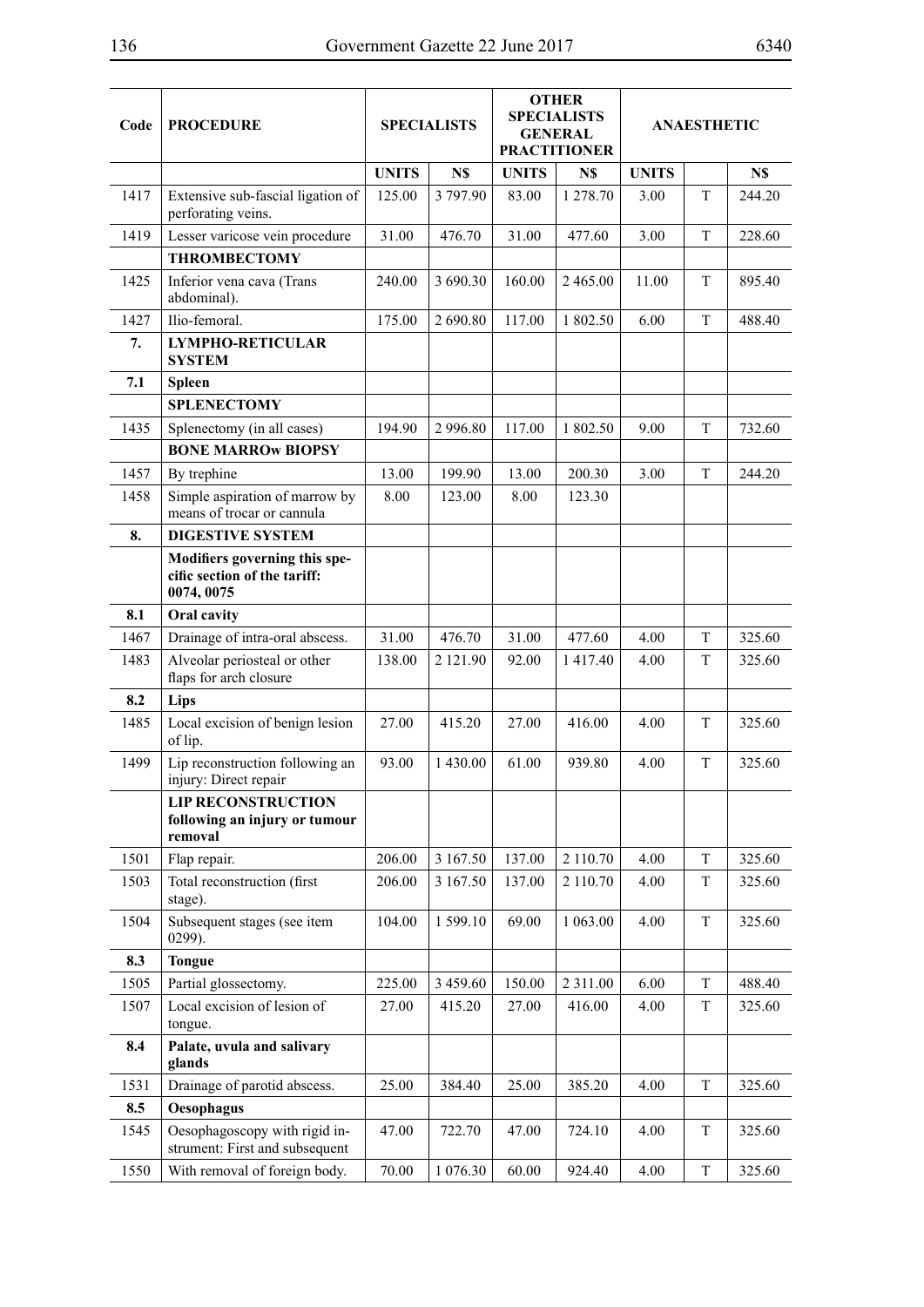| Code | <b>PROCEDURE</b>                                                                                                                                                                                                                                                                          |              | <b>SPECIALISTS</b> | <b>OTHER</b><br><b>SPECIALISTS</b><br><b>GENERAL</b><br><b>PRACTITIONER</b> |               | <b>ANAESTHETIC</b> |   |        |  |  |
|------|-------------------------------------------------------------------------------------------------------------------------------------------------------------------------------------------------------------------------------------------------------------------------------------------|--------------|--------------------|-----------------------------------------------------------------------------|---------------|--------------------|---|--------|--|--|
|      |                                                                                                                                                                                                                                                                                           | <b>UNITS</b> | N\$                | <b>UNITS</b>                                                                | N\$           | <b>UNITS</b>       |   | N\$    |  |  |
|      | <b>HIATUS HERNIA AND DIA-</b><br>PHRAGMATIC HERNIA<br><b>REPAIR</b>                                                                                                                                                                                                                       |              |                    |                                                                             |               |                    |   |        |  |  |
| 1563 | With anti-reflux procedure.                                                                                                                                                                                                                                                               | 300.00       | 4612.80            | 200.00                                                                      | 3 081.30      | 11.00              | T | 895.40 |  |  |
| 1565 | With Collis Nissen oesophageal<br>lengthening procedure                                                                                                                                                                                                                                   | 350.00       | 5 3 8 1 .60        | 233.00                                                                      | 3 5 8 9 . 7 0 | 11.00              | T | 895.40 |  |  |
| 8.6  | <b>Stomach</b>                                                                                                                                                                                                                                                                            |              |                    |                                                                             |               |                    |   |        |  |  |
| 1587 | Upper gastro-intestinal fibre-<br>optic endoscopy: Hospital<br>equipment                                                                                                                                                                                                                  | 48.75        | 749.60             | 48.75                                                                       | 751.10        | 4.00               | T | 325.60 |  |  |
| 1589 | Endoscopic control of gastro-<br>in-testinal haemorrhage from<br>upper gastrointestinal tract,<br>intestines or large bowel by<br>injection of vaso-constrictors<br>and/or schleroses (endoscopic<br>haemostasis) to be added to<br>gastroscopy (item 1587) or<br>colonoscopy (item 1653) | $34.00 +$    | 522.80             | $34.00 +$                                                                   | 523.80        | 6.00               | T | 488.40 |  |  |
| 1591 | Upper gastro-intestinal endos-<br>co- py with removal of foreign<br>bodies (stomach)                                                                                                                                                                                                      | $25.00 +$    | 384.40             | $25.00 +$                                                                   | 385.20        | 4.00               | T | 325.60 |  |  |
| 1597 | Gastrostomy or Gastrotomy                                                                                                                                                                                                                                                                 | 129.90       | 1997.40            | 77.00                                                                       | 1 186.30      | 6.00               | T | 488.40 |  |  |
|      | <b>VAGOTOMY</b>                                                                                                                                                                                                                                                                           |              |                    |                                                                             |               |                    |   |        |  |  |
| 1615 | Suture of perforated gastric or<br>duodenal ulcer or wound or<br>injury                                                                                                                                                                                                                   | 200.00       | 3 075.20           | 133.00                                                                      | 2 049.00      | 7.00               | T | 569.80 |  |  |
| 1617 | Partial gastrectomy.                                                                                                                                                                                                                                                                      | 300.00       | 4 612.80           | 200.00                                                                      | 3 081.30      | 7.00               | T | 569.80 |  |  |
| 1619 | Total gastrectomy                                                                                                                                                                                                                                                                         | 388.60       | 5 975.20           | 250.00                                                                      | 3 851.60      | 7.00               | T | 569.80 |  |  |
| 8.7  | Duodenum                                                                                                                                                                                                                                                                                  |              |                    |                                                                             |               |                    |   |        |  |  |
| 1626 | Endoscopic examination of<br>the small bowel beyond the<br>duodeno- jejunal flexure with<br>biopsy with or without polypec-<br>tomy or arrest of haemorrhage<br>(enteroscopy)                                                                                                             | 120.00       | 1 845.10           | 80.00                                                                       | 1 2 3 2 . 5 0 | 6.00               | T | 488.40 |  |  |
| 1627 | Duodenal intubation (under<br>X-ray screening)                                                                                                                                                                                                                                            | 8.00         | 123.00             |                                                                             |               |                    |   |        |  |  |
| 8.8  | <b>Intestines</b>                                                                                                                                                                                                                                                                         |              |                    |                                                                             |               |                    |   |        |  |  |
| 1634 | Enterotomy or Enterostomy.                                                                                                                                                                                                                                                                | 178.50       | 2 744.60           | 77.00                                                                       | 1 186.30      | 6.00               | T | 488.40 |  |  |
| 1637 | Operation for relief of intestinal<br>obstruction                                                                                                                                                                                                                                         | 230.00       | 3 5 3 6 .50        | 153.00                                                                      | 2 3 5 7 . 2 0 | 7.00               | T | 569.80 |  |  |
| 1639 | Resection of small bowel with<br>enterostomy or anastomosis                                                                                                                                                                                                                               | 230.00       | 3 5 3 6 . 5 0      | 153.00                                                                      | 2 3 5 7 . 20  | 6.00               | T | 488.40 |  |  |
| 1645 | Suture of intestine (small or<br>large): Perforated ulcer, wound<br>or injury                                                                                                                                                                                                             | 163.10       | 2507.80            | 77.00                                                                       | 1 1 8 6 . 3 0 | 6.00               | T | 488.40 |  |  |
| 1647 | Closure of intestinal fistula                                                                                                                                                                                                                                                             | 258.00       | 3 967.00           | 172.00                                                                      | 2649.90       | 6.00               | T | 488.40 |  |  |
|      | <b>TOTAL FIBRE-OPTIC</b><br><b>COLO-NOSCOPY</b>                                                                                                                                                                                                                                           |              |                    |                                                                             |               |                    |   |        |  |  |
| 1657 | Right or left hemicolectomy or<br>segmental colectomy.                                                                                                                                                                                                                                    | 325.00       | 4 9 9 7.20         | 217.00                                                                      | 3 3 4 3 . 20  | 6.00               | T | 488.40 |  |  |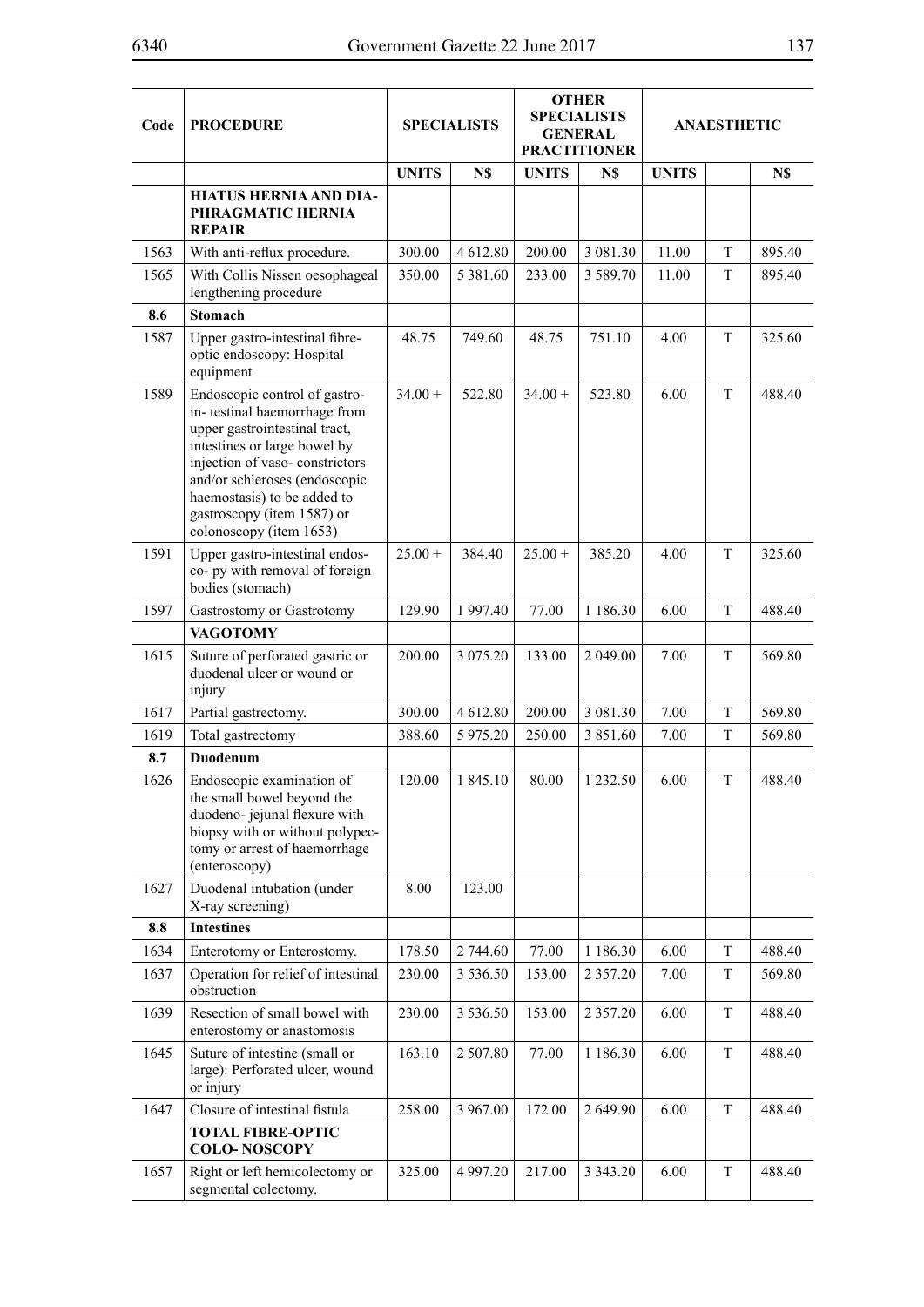| Code         | <b>PROCEDURE</b>                                                                                                                                      |                 | <b>SPECIALISTS</b> |                 | <b>OTHER</b><br><b>SPECIALISTS</b><br><b>GENERAL</b><br><b>PRACTITIONER</b> | <b>ANAESTHETIC</b> |        |                  |  |
|--------------|-------------------------------------------------------------------------------------------------------------------------------------------------------|-----------------|--------------------|-----------------|-----------------------------------------------------------------------------|--------------------|--------|------------------|--|
|              |                                                                                                                                                       | <b>UNITS</b>    | N\$                | <b>UNITS</b>    | N\$                                                                         | <b>UNITS</b>       |        | N\$              |  |
| 1661         | Colotomy: Including removal<br>of tumour or foreign body.                                                                                             | 181.20          | 2 786.20           | 90.00           | 1 3 8 6 . 6 0                                                               | 6.00               | T      | 488.40           |  |
| 1663         | Total colectomy.                                                                                                                                      | 390.00          | 5 996.70           | 260.00          | 4 005.70                                                                    | 6.00               | T      | 488.40           |  |
| 1665         | Colostomy or ileostomy iso-<br>lated procedure.                                                                                                       | 205.90          | 3 165.90           | 131.00          | 2 018.20                                                                    | 6.00               | T      | 488.40           |  |
| 1667         | Colostomy Closure                                                                                                                                     | 157.80          | 2 4 2 6 . 4 0      | 100.00          | 1 540.60                                                                    | 5.00               | T      | 407.00           |  |
| 1668         | Revision of ileostomy pouch                                                                                                                           | 375.00          | 5 766.00           | 250.00          | 3 851.60                                                                    | 6.00               | T      | 488.40           |  |
| 8.10         | <b>RECTUM AND ANUS</b>                                                                                                                                |                 |                    |                 |                                                                             |                    |        |                  |  |
| 1677         | Sigmoidoscopy: First Aid and<br>subsequent, with or without<br>biopsy.                                                                                | 13.00           | 199.90             | 13.00           | 200.30                                                                      | 3.00               | T      | 244.20           |  |
|              | <b>REPAIR OF PROLAPSED</b><br><b>RECTUM: ABDOMINAL</b>                                                                                                |                 |                    |                 |                                                                             |                    |        |                  |  |
| 1705         | Incision and drainage of peri-<br>anal abscess.                                                                                                       | 40.00           | 615.00             | 40.00           | 616.30                                                                      | 3.00               | T      | 244.20           |  |
| 1707         | Drainage of submucous abscess.                                                                                                                        | 40.00           | 615.00             | 40.00           | 616.30                                                                      | 3.00               | T      | 244.20           |  |
| 1735         | Anal sphincteroplasty for in-<br>con-tinence.                                                                                                         | 120.00          | 1 845.10           | 80.00           | 1 2 3 2 . 5 0                                                               | 3.00               | T      | 244.20           |  |
| 1737         | Dilation of ano-rectal stricture.                                                                                                                     | 12.50           | 192.20             | 12.50           | 192.60                                                                      | 3.00               | T      | 244.20           |  |
| 8.11         | Liver                                                                                                                                                 |                 |                    |                 |                                                                             |                    |        |                  |  |
| 1743         | Needle biopsy of liver.                                                                                                                               | 26.70           | 410.50             | 25.00           | 385.20                                                                      | 3.00               | T      | 244.20           |  |
| 1745         | Biopsy of liver by laparotomy.                                                                                                                        | 110.00          | 1 691.40           | 60.00           | 924.40                                                                      | 4.00               | T      | 325.60           |  |
| 1747         | Drainage of liver abscess or<br>cyst.                                                                                                                 | 157.80          | 2 4 2 6 . 4 0      | 94.00           | 1 448.20                                                                    | 7.00               | T      | 569.80           |  |
| 1748         | Body composition measured by<br>bio-electrical impedance                                                                                              | $\mathbf X$     |                    | $\ddot{\rm n}$  |                                                                             |                    |        |                  |  |
|              | <b>HEMI-HEPATECTOMY</b>                                                                                                                               |                 |                    |                 |                                                                             |                    |        |                  |  |
| 1749         | Right.                                                                                                                                                | 496.80          | 7638.90            | 293.00          | 4 5 1 4 . 1 0                                                               | 9.00               | T      | 732.60           |  |
| 1751         | Left.                                                                                                                                                 | 459.00          | 7 0 5 7 .60        | 200.00          | 3 081.30                                                                    | 9.00               | T      | 732.60           |  |
| 1753         | Partial or segmental hepatec-<br>tomy.                                                                                                                | 350.00          | 5 3 8 1 .60        | 233.00          | 3 5 8 9 . 7 0                                                               | 9.00               | T      | 732.60           |  |
| 1757         | Suture of liver wound or injury.                                                                                                                      | 188.70          | 2 901.50           | 120.00          | 1848.80                                                                     | 9.00               | T      | 732.60           |  |
| 8.12         | <b>Biliary tract</b>                                                                                                                                  |                 |                    |                 |                                                                             |                    |        |                  |  |
| 1763         | Cholecystectomy with explora-<br>tion of common bile duct.                                                                                            | 275.00          | 4 2 2 8 . 4 0      | 183.00          | 2 8 1 9 . 4 0                                                               | 6.00               | T      | 488.40           |  |
| 1765         | Exploration of common bile<br>duct: Secondary operation                                                                                               | 291.00          | 4 4 7 4 .50        | 194.00          | 2988.80                                                                     | 6.00               | T      | 488.40           |  |
| 1767         | Reconstruction of common bile<br>duct.                                                                                                                | 400.00          | 6 150.50           | 267.00          | 4 113.50                                                                    | 6.00               | T      | 488.40           |  |
| 8.13         | Pancreas                                                                                                                                              |                 |                    |                 |                                                                             |                    |        |                  |  |
| 1778         | Pancreas: ERCP: Endoscopy<br>and catheterisation of pancreas<br>duct or chole-dochus.                                                                 | 97.00           | 1491.50            | 65.00           | 1 001.40                                                                    | 4.00               | T      | 325.60           |  |
| 1779<br>1783 | Endoscopic exploration of the<br>common vile duct performed<br>following endoscopic retro-<br>grade choangiography to be<br>added to ERCP (item 1778) | 10.00<br>210.80 | 153.80             | 10.00<br>120.00 | 154.10                                                                      | 4.00<br>6.00       | T<br>T | 325.60<br>488.40 |  |
|              | Drainage of pancreatic abscess                                                                                                                        |                 | 3 241.30           |                 | 1 848.80                                                                    |                    |        |                  |  |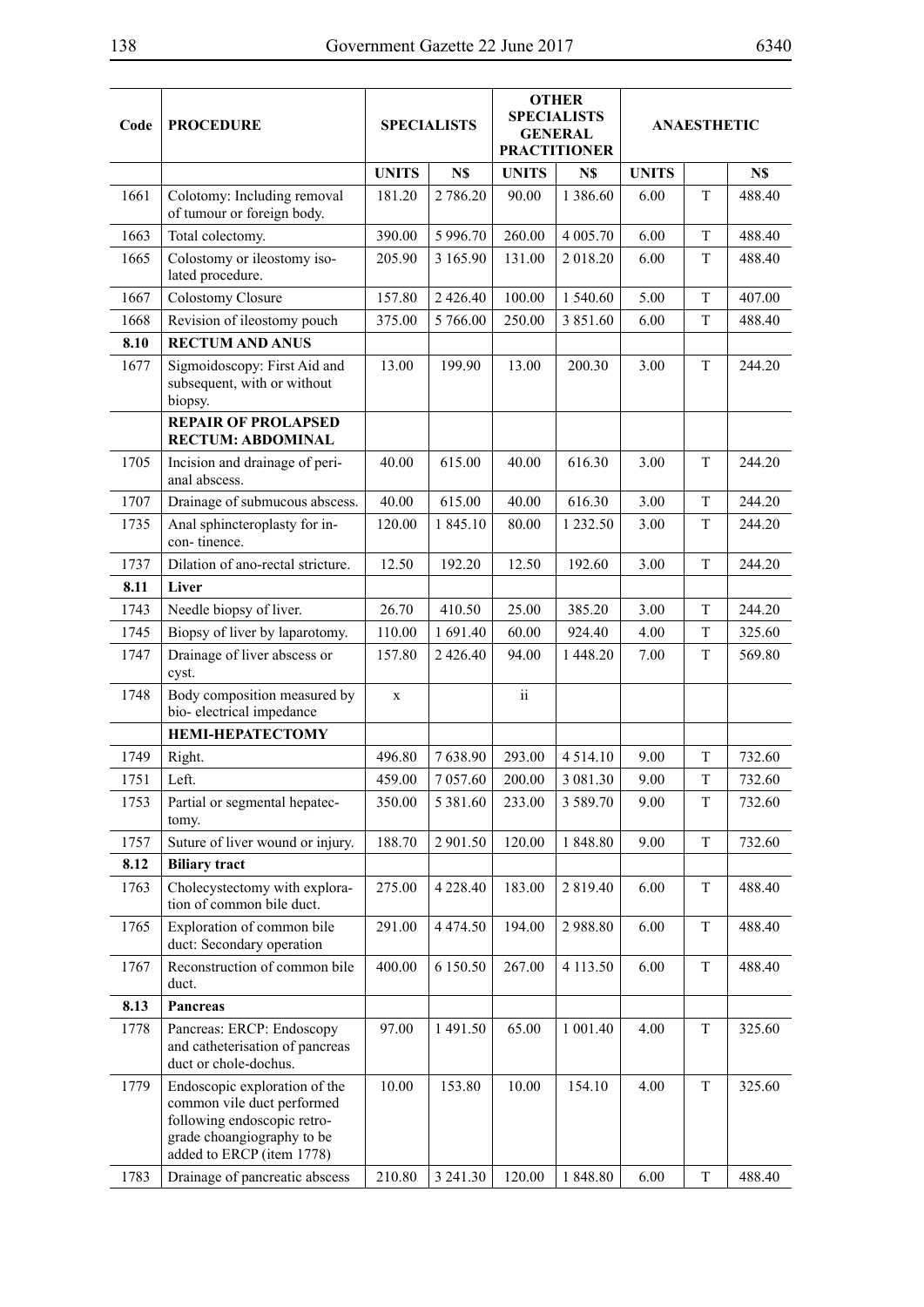| Code | <b>PROCEDURE</b>                                                                                                                     |              | <b>SPECIALISTS</b> |              | <b>OTHER</b><br><b>SPECIALISTS</b><br><b>GENERAL</b> | <b>ANAESTHETIC</b> |   |        |
|------|--------------------------------------------------------------------------------------------------------------------------------------|--------------|--------------------|--------------|------------------------------------------------------|--------------------|---|--------|
|      |                                                                                                                                      |              |                    |              | <b>PRACTITIONER</b>                                  |                    |   |        |
|      |                                                                                                                                      | <b>UNITS</b> | N\$                | <b>UNITS</b> | N\$                                                  | <b>UNITS</b>       |   | N\$    |
| 1791 | Local, partial or subtotal pancre-<br>atectomy.                                                                                      | 309.40       | 4 7 5 7 . 4 0      | 167.00       | 2 572.90                                             | 8.00               | T | 651.20 |
| 1793 | Distal pancreatectomy with<br>inter- nal drainage.                                                                                   | 332.40       | 5 111.00           | 200.00       | 3 081.30                                             | 8.00               | T | 651.20 |
| 8.14 | <b>Peritoneal cavity</b>                                                                                                             |              |                    |              |                                                      |                    |   |        |
|      | PNEUMO-PERITONEUM                                                                                                                    |              |                    |              |                                                      |                    |   |        |
| 1797 | First.                                                                                                                               | 13.00        | 199.90             | 13.00        | 200.30                                               | 4.00               | T | 325.60 |
| 1799 | Repeat.                                                                                                                              | 6.00         | 92.30              | 6.00         | 92.40                                                | 4.00               | T | 325.60 |
| 1800 | Peritoneal lavage.                                                                                                                   | 20.00        | 307.50             | 20.00        | 308.10                                               |                    |   |        |
| 1801 | Diagnostic paracentesis: Abdo-<br>men.                                                                                               | 8.00         | 123.00             | 8.00         | 123.30                                               |                    |   |        |
| 1803 | Therapeutic paracentesis: Abdo-<br>men.                                                                                              | 13.00        | 199.90             | 13.00        | 200.30                                               |                    |   |        |
| 1807 | Add to open procedure where<br>procedure<br>performed<br>was<br>through a laparoscope (for an-<br>aesthetic refer to modifier 0027). | 45.00        | 691.90             | 45.00        | 693.30                                               | 5.00               | T | 407.00 |
| 1809 | Laparotomy.                                                                                                                          | 172.60       | 2 653.90           | 113.00       | 17 40.90                                             | 4.00               | T | 325.60 |
| 1811 | Suture of burst abdomen                                                                                                              | 165.90       | 2 5 5 0 . 9 0      | 67.00        | 1 0 3 2 . 2 0                                        | 7.00               | T | 569.80 |
| 1812 | Laparotomy for control of<br>surgi- cal haemorrhage.                                                                                 | 105.00       | 1614.50            | 70.00        | 1 078.40                                             | 9.00               | T | 732.60 |
| 1813 | Drainage of subphrenic abscess.                                                                                                      | 180.00       | 27 67.70           | 120.00       | 1848.80                                              | 7.00               | T | 569.80 |
|      | <b>DRAINAGE OF OTHER</b><br><b>IN-TRAPERITONEAL</b><br><b>ABSCESS</b>                                                                |              |                    |              |                                                      |                    |   |        |
| 1815 | Drainage of other intra- perito-<br>neal abscess (excluding appen-<br>dix abscess): Transabdominal                                   | 218.80       | 3 3 6 4 3 0        | 120.00       | 1848.80                                              | 5.00               | T | 407.00 |
| 1817 | Transrectal drainage of pelvic<br>abscess.                                                                                           | 75.00        | 1 1 5 3 . 2 0      | 60.00        | 924.40                                               | 4.00               | T | 325.60 |
| 9.   | <b>HERNIAE</b>                                                                                                                       |              |                    |              |                                                      |                    |   |        |
|      | <b>INGUINAL OR FEMORAL</b><br><b>HERNIA:</b>                                                                                         |              |                    |              |                                                      |                    |   |        |
| 1819 | Inguinal or femoral hernia                                                                                                           | 125.00       | 1922.00            | 83.00        | 1 278.70                                             | 4.00               | T | 325.60 |
| 1825 | Recurrent inguinal or femoral<br>hernia.                                                                                             | 155.00       | 2 3 8 3 . 3 0      | 103.00       | 1586.90                                              | 4.00               | T | 325.60 |
| 1827 | Strangulated hernia requiring<br>resection of bowel.                                                                                 | 238.00       | 3 659.50           | 159.00       | 2 449.60                                             | 7.00               | T | 569.80 |
|      | <b>UMBILICAL HERNIA</b>                                                                                                              |              |                    |              |                                                      |                    |   |        |
| 1831 | Umbilical hernia.                                                                                                                    | 140.00       | 2 1 5 2 . 7 0      | 93.00        | 1 432.80                                             | 4.00               | T | 325.60 |
| 1835 | Incisional hernia.                                                                                                                   | 160.00       | 2 460.20           | 107.00       | 1 648.50                                             | 4.00               | T | 325.60 |
| 10.  | <b>URINARY SYSTEM</b>                                                                                                                |              |                    |              |                                                      |                    |   |        |
|      | Rules governing this section<br>of the Tariff: Rule FF                                                                               |              |                    |              |                                                      |                    |   |        |
| 10.1 | <b>Kidney</b>                                                                                                                        |              |                    |              |                                                      |                    |   |        |
| 1839 | Renal biopsy, per kidney, open.                                                                                                      | 71.00        | 1 091.70           | 60.00        | 924.40                                               | 5.00               | T | 407.00 |
| 1841 | Renal biopsy (needle).                                                                                                               | 30.00        | 461.30             | 30.00        | 462.20                                               | 3.00               | T | 244.20 |
|      | PERITONEAL DIALYSIS                                                                                                                  |              |                    |              |                                                      |                    |   |        |
| 1843 | First day.                                                                                                                           | 33.00        | 507.40             | 33.00        | 508.40                                               |                    |   |        |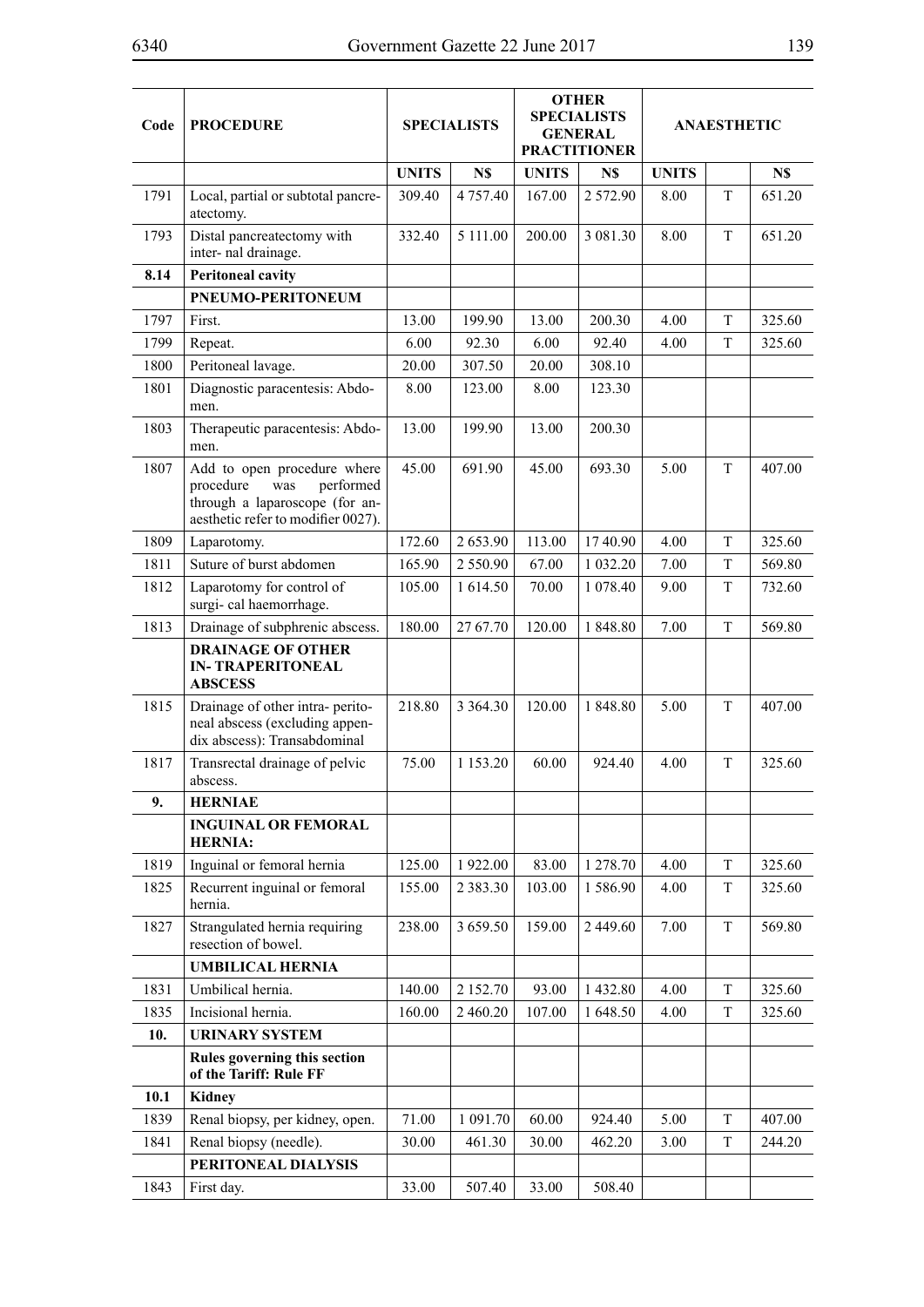۳,

 $\overline{\phantom{a}}$ 

| Code | <b>PROCEDURE</b>                                                                                   |              | <b>SPECIALISTS</b> |              | <b>OTHER</b><br><b>SPECIALISTS</b><br><b>GENERAL</b><br><b>PRACTITIONER</b> | <b>ANAESTHETIC</b> |             |        |
|------|----------------------------------------------------------------------------------------------------|--------------|--------------------|--------------|-----------------------------------------------------------------------------|--------------------|-------------|--------|
|      |                                                                                                    | <b>UNITS</b> | N\$                | <b>UNITS</b> | N\$                                                                         | <b>UNITS</b>       |             | N\$    |
| 1845 | Every subsequent day.                                                                              | 33.00        | 507.40             | 33.00        | 508.40                                                                      |                    |             |        |
|      | <b>HAEMODIALYSIS:</b>                                                                              |              |                    |              |                                                                             |                    |             |        |
| 1847 | Per hour or part thereof.                                                                          | 21.00        | 322.90             | 21.00        | 323.50                                                                      |                    |             |        |
| 1849 | Maximum: Eight hours.                                                                              | 168.00       | 2 5 8 3 . 2 0      | 112.00       | 1725.50                                                                     |                    |             |        |
| 1851 | Thereafter per week.                                                                               | 55.00        | 845.70             | 55.00        | 847.30                                                                      |                    |             |        |
| 1852 | Continuous haemodiafiltration<br>per day in intensive or high care<br>unit                         | 33.00        | 507.40             | 33.00        | 508.40                                                                      |                    |             |        |
|      | NEPHRECTOMY:                                                                                       |              |                    |              |                                                                             |                    |             |        |
| 1853 | Primary nephrectomy.                                                                               | 225.00       | 3 459.60           | 150.00       | 2 3 1 1 .00                                                                 | 5.00               | T           | 407.00 |
| 1855 | Secondary nephrectomy.                                                                             | 267.00       | 4 105.40           | 178.00       | 2 742.30                                                                    | 5.00               | T           | 407.00 |
| 1863 | Nephro-ureterectomy.                                                                               | 305.00       | 4 689.70           | 203.00       | 3 127.50                                                                    | 5.00               | T           | 407.00 |
| 1865 | Nephrotomy with drainage<br>neph-rostomy.                                                          | 189.00       | 2 906.10           | 126.00       | 1941.20                                                                     | 6.00               | T           | 488.40 |
| 1873 | Suture renal laceration<br>(renorraphy).                                                           | 193.00       | 2 967.60           | 129.00       | 1 1987.40                                                                   | 6.00               | T           | 488.40 |
| 1879 | Closure renal fistula.                                                                             | 189.00       | 2 906.10           | 126.00       | 1941.20                                                                     | 5.00               | T           | 407.00 |
| 1881 | Pyeloplasty.                                                                                       | 252.00       | 3 874.80           | 168.00       | 2588.30                                                                     | 5.00               | T           | 407.00 |
| 1885 | Pyelolithotomy                                                                                     | 189.00       | 2 906.10           | 126.00       | 1941.20                                                                     | 5.00               | T           | 407.00 |
| 10.2 | Ureter                                                                                             |              |                    |              |                                                                             |                    |             |        |
| 1897 | Ureterorrhaphy: Suture of ureter                                                                   | 147.00       | 2 2 6 0 . 3 0      | 98.00        | 1 509.80                                                                    | 5.00               | T           | 407.00 |
| 1898 | Lumbar approach.                                                                                   | 189.00       | 2 906.10           | 126.00       | 1941.20                                                                     | 5.00               | T           | 407.00 |
| 1899 | Ureteroplasty.                                                                                     | 181.00       | 2 783.10           | 121.00       | 1864.20                                                                     | 5.00               | T           | 407.00 |
| 1903 | Ureterectomy only.                                                                                 | 137.00       | 2 106.50           | 91.00        | 1 402.00                                                                    | 5.00               | $\mathbf T$ | 407.00 |
|      | <b>URETERO- ENTEROS-</b><br><b>TOMY</b>                                                            |              |                    |              |                                                                             |                    |             |        |
| 1919 | Closure of ureteric fistula.                                                                       | 147.00       | 2 2 6 0 . 3 0      | 98.00        | 1509.80                                                                     | 5.00               | T           | 407.00 |
| 1921 | Immediate deligation of ureter.                                                                    | 147.00       | 2 2 6 0 . 3 0      | 98.00        | 1509.80                                                                     | 5.00               | T           | 407.00 |
| 10.3 | <b>Bladder</b>                                                                                     |              |                    |              |                                                                             |                    |             |        |
| 1945 | Instillation<br>of<br>radio-opaque<br>mate- rial for cystography or<br>urethrocys-tography.        | 5.00         | 76.90              | 5.00         | 77.00                                                                       | 3.00               | T           | 244.20 |
| 1949 | Cystoscopy using hospital<br>equip-ment.                                                           | 44.00        | 676.50             | 44.00        | 677.90                                                                      | 3.00               | T           | 244.20 |
| 1951 | And retrograde pyelography or<br>retrograde ureteral catheterisa-<br>tion: Unilateral or bilateral | 10.00        | 153.80             | 10.00        | 154.10                                                                      | 3.00               | T           | 244.20 |
| 1952 | J J Stent catheter.                                                                                | 44.00        | 676.50             | 44.00        | 677.90                                                                      | 3.00               | T           | 244.20 |
| 1954 | Urethroscopy.                                                                                      | 35.00        | 538.20             |              |                                                                             | 3.00               | T           | 244.20 |
| 1959 | With manipulation of ureteral<br>calculus.                                                         | 20.00        | 307.50             | 20.00        | 308.10                                                                      | 3.00               | T           | 244.20 |
| 1961 | With removal of foreign body<br>or calculus from urethra or<br>bladder.                            | 20.00        | 307.50             | 20.00        | 308.10                                                                      | 3.00               | $\mathbf T$ | 244.20 |
| 1964 | And control of haemorrhage<br>and blood clot evacuation                                            | 15.00        | 230.60             | 15.00        | 231.10                                                                      | 3.00               | T           | 228.60 |
| 1976 | Optic urethrotomy.                                                                                 | 80.00        | 1 230.10           | 60.00        | 924.40                                                                      | 3.00               | T           | 244.20 |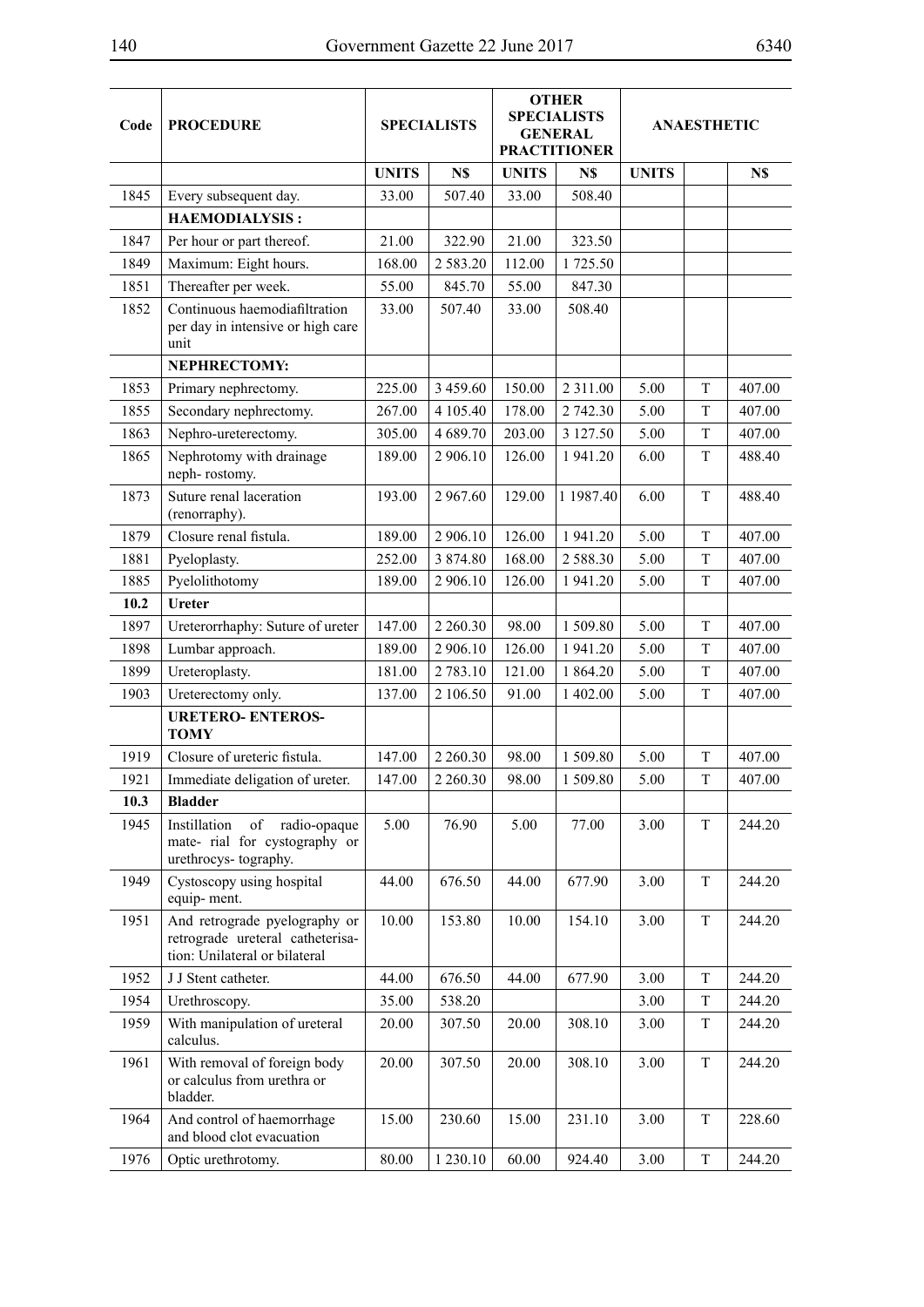| Code | <b>PROCEDURE</b>                                                                                                                     |              | <b>SPECIALISTS</b> |              | <b>OTHER</b><br><b>SPECIALISTS</b><br><b>GENERAL</b><br><b>PRACTITIONER</b> | <b>ANAESTHETIC</b> |   |        |
|------|--------------------------------------------------------------------------------------------------------------------------------------|--------------|--------------------|--------------|-----------------------------------------------------------------------------|--------------------|---|--------|
|      |                                                                                                                                      | <b>UNITS</b> | N\$                | <b>UNITS</b> | N\$                                                                         | <b>UNITS</b>       |   | N\$    |
|      | <b>INTERNAL URETHROT-</b><br>OMY                                                                                                     |              |                    |              |                                                                             |                    |   |        |
| 1979 | Female.                                                                                                                              | 50.00        | 768.80             | 50.00        | 770.30                                                                      | 3.00               | T | 244.20 |
| 1981 | Male.                                                                                                                                | 50.00        | 768.80             | 50.00        | 770.30                                                                      | 3.00               | T | 244.20 |
|      | <b>TRANSURETHERAL RE-</b><br><b>SECTION OF BLADDER-</b><br>NECK:                                                                     |              |                    |              |                                                                             |                    |   |        |
| 1985 | Female.                                                                                                                              | 105.00       | 1614.50            | 70.00        | 1 078.40                                                                    | 5.00               | T | 407.00 |
| 1986 | Male.                                                                                                                                | 125.00       | 1922.00            | 83.00        | 1 278.70                                                                    | 5.00               | T | 407.00 |
| 1987 | Litholapaxy.                                                                                                                         | 80.00        | 1 230.10           | 60.00        | 924.40                                                                      | 5.00               | T | 407.00 |
| 1989 | Cystometrogram.                                                                                                                      | 25.00        | 384.40             | 25.00        | 385.20                                                                      | 3.00               | T | 244.20 |
| 1991 | Flowmetric bladder, studies<br>with videocystograph                                                                                  | 40.00        | 615.00             | 40.00        | 616.30                                                                      | 3.00               | T | 244.20 |
| 1992 | Without videocystograph.                                                                                                             | 25.00        | 384.40             | 25.00        | 385.20                                                                      | 3.00               | T | 244.20 |
| 1993 | Voiding cysto-urethrogram.                                                                                                           | 21.00        | 322.90             | 21.00        | 323.50                                                                      | 3.00               | T | 244.20 |
| 1995 | Percutaneous aspiration of blad-<br>der.                                                                                             | 10.00        | 153.80             | 10.00        | 154.10                                                                      | 3.00               | T | 244.20 |
| 1996 | Bladder catheterisation - male<br>(not at operation)                                                                                 | 6.00         | 92.30              | 6.00         | 92.40                                                                       | 3.00               | T | 244.20 |
| 1997 | Bladder catheterisation - female<br>(not at operation)                                                                               | 3.00         | 46.10              | 3.00         | 46.20                                                                       |                    |   |        |
| 1999 | Percutaneous cystostomy.                                                                                                             | 24.00        | 369.00             | 24.00        | 369.80                                                                      | 3.00               | T | 244.20 |
|      | <b>TOTAL CYSTECTOMY:</b>                                                                                                             |              |                    |              |                                                                             |                    |   |        |
| 2013 | Diverticulectomy (independent<br>procedure): Multiple or single.                                                                     | 137.00       | 2 106.50           | 91.00        | 1 402.00                                                                    | 5.00               | T | 407.00 |
| 2015 | Suprapubic cystostomy.                                                                                                               | 67.00        | 1 030.20           | 60.00        | 924.40                                                                      | 5.00               | T | 407.00 |
|      | <b>RECONSTRUCTION OF</b><br><b>EC-TOPIC BLADDER</b><br><b>EXCLU-SIVE OF ORTHO-</b><br><b>PAEDIC OPERATION (IF</b><br><b>REQUIRED</b> |              |                    |              |                                                                             |                    |   |        |
| 2035 | Cutaneous vesicostomy.                                                                                                               | 118.00       | 1814.40            | 79.00        | 1217.10                                                                     | 5.00               | T | 407.00 |
| 2039 | Operation for ruptured bladder.                                                                                                      | 137.00       | 2 106.50           | 91.00        | 1 402.00                                                                    | 6.00               | T | 488.40 |
| 2047 | Drainage of perivesical or pre-<br>vesical abscess                                                                                   | 64.00        | 984.10             | 60.00        | 924.40                                                                      | 5.00               | T | 407.00 |
|      | <b>EVACUATION OF CLOTS</b><br><b>FROM BLADDER:</b>                                                                                   |              |                    |              |                                                                             |                    |   |        |
| 2049 | Other than post-operative.                                                                                                           | 40.00        | 615.00             | 40.00        | 616.30                                                                      | 3.00               | T | 244.20 |
| 2051 | Simple bladder lavage:<br>including catheterisation.                                                                                 | 12.00        | 184.50             | 12.00        | 184.90                                                                      | 3.00               | T | 244.20 |
| 10.4 | <b>Urethra</b>                                                                                                                       |              |                    |              |                                                                             |                    |   |        |
|      | <b>DILATATION OF URE-</b><br><b>THRAL STRICTURE: BY</b><br>PASSAGE SOUND:                                                            |              |                    |              |                                                                             |                    |   |        |
| 2063 | Initial (male).                                                                                                                      | 20.00        | 307.50             | 20.00        | 308.10                                                                      | 3.00               | T | 244.20 |
| 2065 | Subsequent (male).                                                                                                                   | 10.00        | 153.80             | 10.00        | 154.10                                                                      | 3.00               | T | 244.20 |
| 2067 | By passage of filiform and<br>follower (male).                                                                                       | 20.00        | 307.50             | 20.00        | 308.10                                                                      | 3.00               | T | 244.20 |
| 2071 | Urethrorraphy: Suture of ure-<br>thral wound or injury                                                                               | 139.00       | 2137.30            | 93.00        | 1432.80                                                                     | 4.00               | T | 325.60 |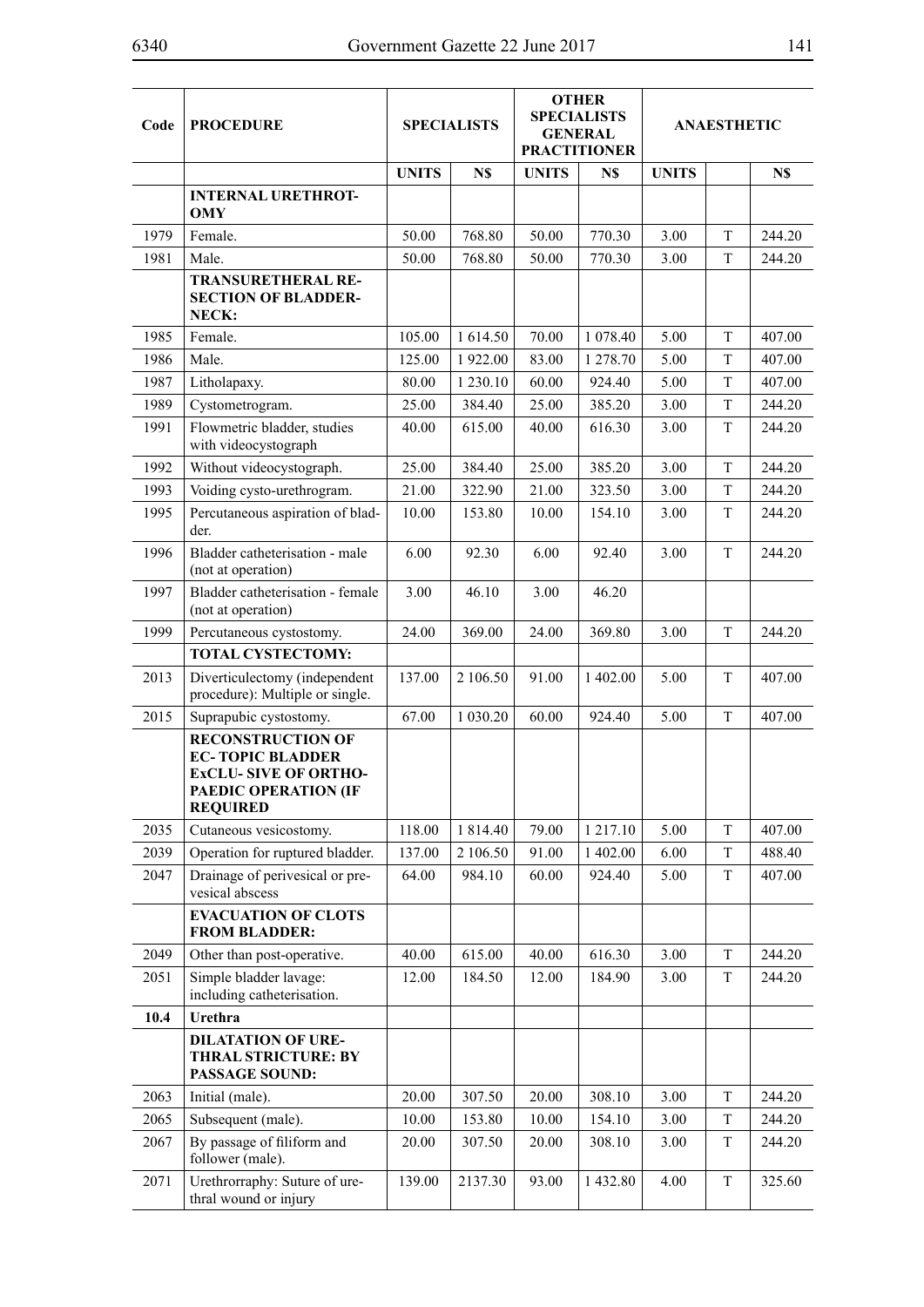| Code | <b>PROCEDURE</b>                                                                                                                            | <b>SPECIALISTS</b> |               | <b>OTHER</b><br><b>SPECIALISTS</b><br><b>GENERAL</b> |                     | <b>ANAESTHETIC</b> |   |        |
|------|---------------------------------------------------------------------------------------------------------------------------------------------|--------------------|---------------|------------------------------------------------------|---------------------|--------------------|---|--------|
|      |                                                                                                                                             |                    |               |                                                      | <b>PRACTITIONER</b> |                    |   |        |
|      |                                                                                                                                             | <b>UNITS</b>       | N\$           | <b>UNITS</b>                                         | N\$                 | <b>UNITS</b>       |   | N\$    |
|      | <b>URETHRAPLASTY: PEN-</b><br><b>DU-LOUS URETHRA</b>                                                                                        |                    |               |                                                      |                     |                    |   |        |
| 2075 | First stage.                                                                                                                                | 71.00              | 1 091.70      | 60.00                                                | 924.40              | 4.00               | T | 325.60 |
| 2077 | Second stage.                                                                                                                               | 145.00             | 2 2 2 9 . 5 0 | 97.00                                                | 1 494.40            | 4.00               | T | 325.60 |
| 2081 | Reconstruction or repair of<br>male anterior urethra (one<br>stage).                                                                        | 160.00             | 2460.20       | 107.00                                               | 1648.50             | 4.00               | T | 325.60 |
|      | <b>RECONSTRUCTION OR</b><br><b>REPAIR OF PROSTATIC</b><br>OR MEMBRANOUS URE-<br><b>THRA</b>                                                 |                    |               |                                                      |                     |                    |   |        |
| 2083 | First stage.                                                                                                                                | 168.00             | 2 5 8 3 . 2 0 | 112.00                                               | 1 725.50            | 6.00               | T | 488.40 |
| 2085 | Second stage                                                                                                                                | 168.00             | 2 5 8 3 . 2 0 | 112.00                                               | 1725.50             | 6.00               | T | 488.40 |
| 2086 | If done in one stage.                                                                                                                       | 294.00             | 4 5 20.60     | 196.00                                               | 3 019.60            | 6.00               | T | 488.40 |
|      | <b>TOTAL URETHRECTOMY</b>                                                                                                                   |                    |               |                                                      |                     |                    |   |        |
| 2095 | Drainage of simple localised<br>perineal urinary extravasation                                                                              | 42.00              | 645.80        | 42.00                                                | 647.10              | 5.00               | T | 407.00 |
| 2097 | Drainage of extensive perineal<br>urinary extra-vasation.                                                                                   | 137.00             | 2 106.50      | 91.00                                                | 1402.00             | 5.00               | T | 407.00 |
| 2103 | Simple urethral meatotomy.                                                                                                                  | 15.00              | 230.60        | 15.00                                                | 231.10              | 3.00               | T | 244.20 |
|      | <b>INCISION OF DEEP PERI-</b><br><b>URETHRAL ABSCESS</b>                                                                                    |                    |               |                                                      |                     |                    |   |        |
| 2105 | Female.                                                                                                                                     | 42.00              | 645.80        | 42.00                                                | 647.10              | 3.00               | T | 244.20 |
| 2107 | Male                                                                                                                                        | 25.00              | 384.40        | 25.00                                                | 385.20              | 3.00               | T | 244.20 |
| 2109 | Badenoch pull-through<br>for intractable stricture or<br>incontinence.                                                                      | 181.00             | 2 783.10      | 121.00                                               | 1 864.20            | 5.00               | T | 407.00 |
| 2111 | External sphincterotomy.                                                                                                                    | 108.00             | 1 660.60      | 72.00                                                | 1 109.30            | 5.00               | T | 407.00 |
| 2115 | Operation for correction of<br>male urinary incontinence<br>with or without introduction of<br>prostheses (excluding cost of<br>prostheses) | 168.00             | 2583.20       | 112.00                                               | 1725.50             | 5.00               | T | 407.00 |
| 2116 | Urethral meatoplasty.                                                                                                                       | 44.00              | 676.50        | 44.00                                                | 677.90              | 3.00               | T | 244.20 |
| 2117 | Closure of urethrostomy or<br>urethro-cutaneous fistula (inde-<br>pendent procedure).                                                       | 29.00              | 445.90        | 29.00                                                | 446.80              | 3.00               | T | 244.20 |
| 11.  | <b>MALE GENITAL SYSTEM</b>                                                                                                                  |                    |               |                                                      |                     |                    |   |        |
| 11.1 | <b>Penis</b>                                                                                                                                |                    |               |                                                      |                     |                    |   |        |
|      | <b>PLASTIC OPERATION ON</b><br><b>PENIS</b>                                                                                                 |                    |               |                                                      |                     |                    |   |        |
| 2141 | Plastic operation for insertion of<br>prostheses.                                                                                           | 101.00             | 1 553.00      | 67.00                                                | 1 0 3 2 . 2 0       | 3.00               | T | 244.20 |
| 2147 | For injury: Including fracture of<br>penis and skin graft if required.                                                                      | 168.00             | 2583.20       | 112.00                                               | 1 725.50            | 3.00               | T | 244.20 |
|      | <b>TOTAL AMPUTATION OF</b><br><b>PENIS</b>                                                                                                  |                    |               |                                                      |                     |                    |   |        |
| 2161 | Without gland dissection                                                                                                                    | 210.00             | 3 2 2 9 .00   | 140.00                                               | 2 156.90            | 4.00               | T | 325.60 |
| 2163 | With gland dissection                                                                                                                       | 336.00             | 5 166.40      | 224.00                                               | 3 451.00            | 6.00               | T | 488.40 |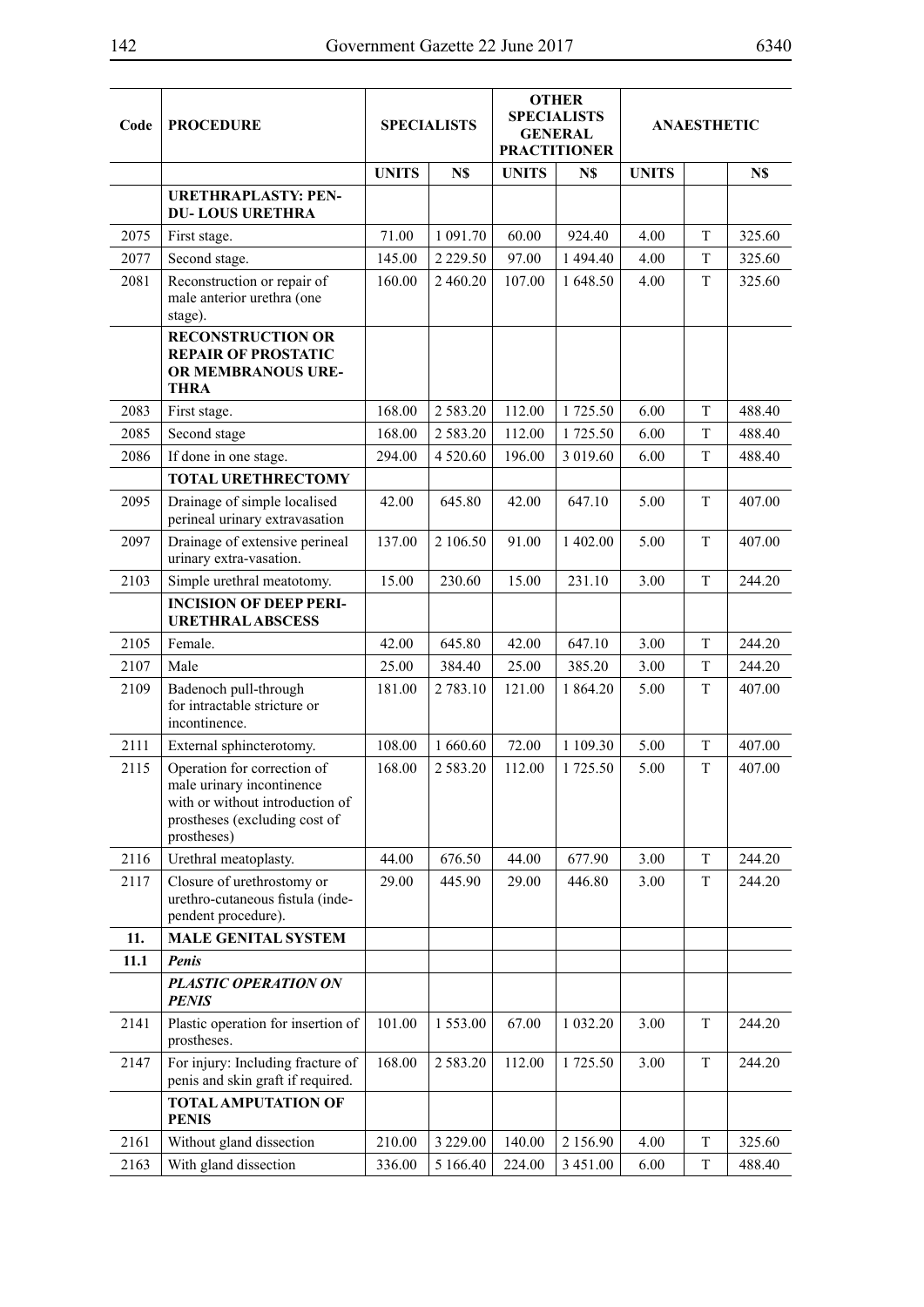| Code | <b>PROCEDURE</b>                                                                |              | <b>SPECIALISTS</b> |              | <b>OTHER</b><br><b>SPECIALISTS</b><br><b>GENERAL</b><br><b>PRACTITIONER</b> | <b>ANAESTHETIC</b> |   |        |  |  |
|------|---------------------------------------------------------------------------------|--------------|--------------------|--------------|-----------------------------------------------------------------------------|--------------------|---|--------|--|--|
|      |                                                                                 | <b>UNITS</b> | N\$                | <b>UNITS</b> | N\$                                                                         | <b>UNITS</b>       |   | N\$    |  |  |
|      | PARTIAL AMPUTATION OF<br><b>PENIS</b>                                           |              |                    |              |                                                                             |                    |   |        |  |  |
| 2167 | Without gland dissection                                                        | 84.00        | 1 291.60           | 60.00        | 924.40                                                                      | 4.00               | T | 325.60 |  |  |
| 11.2 | <b>Testis and epididymis</b>                                                    |              |                    |              |                                                                             |                    |   |        |  |  |
|      | Modifier applicable to this<br>section of the Tariff: 0078                      |              |                    |              |                                                                             |                    |   |        |  |  |
|      | <b>ORCHIDECTOMY (TOTAL</b><br>OR SUBCAPSULAR):                                  |              |                    |              |                                                                             |                    |   |        |  |  |
| 2191 | Unilateral.                                                                     | 98.00        | 1 506.90           | 65.00        | 1 001.40                                                                    | 3.00               | T | 244.20 |  |  |
| 2193 | Bilateral.                                                                      | 147.00       | 2 2 6 0 . 3 0      | 98.00        | 1 509.80                                                                    | 3.00               | T | 244.20 |  |  |
| 2195 | Radical operation for malignant<br>testis: Excluding gland dissec-<br>tion.     | 130.00       | 1998.90            | 87.00        | 1 340.40                                                                    | 6.00               | T | 488.40 |  |  |
| 2213 | Suture or repair of testicular<br>injury.                                       | 34.00        | 522.80             | 34.00        | 523.80                                                                      | 4.00               | T | 325.60 |  |  |
| 2215 | Incision and drainage of testis<br>or epididymis e.g. abscess or<br>haema-toma. | 90.00        | 1 3 8 3 . 9 0      | 60.00        | 924.40                                                                      | 4.00               | T | 325.60 |  |  |
| 2227 | Incision and drainage of scrotal<br>wall abscess.                               | 37.60        | 578.10             | 17.00        | 261.90                                                                      | 3.00               | T | 244.20 |  |  |
| 11.3 | <b>Prostate</b>                                                                 |              |                    |              |                                                                             |                    |   |        |  |  |
| 2245 | Trans-urethral resection of<br>prostate.                                        | 252.00       | 3 874.80           | 168.00       | 2 5 8 8 . 3 0                                                               | 6.00               | T | 488.40 |  |  |
| 14.  | <b>NERVOUS SYSTEM</b>                                                           |              |                    |              |                                                                             |                    |   |        |  |  |
| 14.1 | <b>Diagnostic procedures</b>                                                    |              |                    |              |                                                                             |                    |   |        |  |  |
| 2709 | Full spinogram including bilat-<br>eral median and posterior-tibial<br>stud-ies | 140.00       | 2152.70            |              |                                                                             |                    |   |        |  |  |
| 2711 | Electro-encephalography - Tak-<br>ing of record                                 | 36.10        | 555.10             | 36.10        | 556.20                                                                      |                    |   |        |  |  |
| 2712 | Electro-encephalography - In-<br>ter-pretation.                                 | 12.00        | 184.50             | 12.00        | 184.90                                                                      |                    |   |        |  |  |
| 2713 | Lumbar puncture and/or in-<br>trathe-cal injections.                            | 15.00        | 230.60             | 15.00        | 231.10                                                                      |                    |   |        |  |  |
| 2714 | Cisternal puncture and/or intra-<br>thecal injections.                          | 15.00        | 230.60             | 15.00        | 231.10                                                                      |                    |   |        |  |  |
|      | <b>ELECTROMYOGRAPHY</b>                                                         |              |                    |              |                                                                             |                    |   |        |  |  |
| 2717 | First                                                                           | 75.00        | 1 153.20           | 50.00        | 770.30                                                                      |                    |   |        |  |  |
| 2718 | Subsequent                                                                      | 75.00        | 1 1 5 3 . 2 0      | 50.00        | 770.30                                                                      |                    |   |        |  |  |
|      | <b>ANGIOGRAPHY CAROTIS</b>                                                      |              |                    |              |                                                                             |                    |   |        |  |  |
| 2725 | Unilateral.                                                                     | 25.00        | 384.40             | 25.00        | 385.20                                                                      | 4.00               | T | 325.60 |  |  |
| 2726 | Bilateral.                                                                      | 44.00        | 676.50             | 44.00        | 677.90                                                                      | 4.00               | T | 325.60 |  |  |
| 2727 | Vertebral artery: Direct nee-<br>dling.                                         | 50.00        | 768.80             | 50.00        | 770.00                                                                      | 4.00               | T | 325.60 |  |  |
| 2729 | Vertebral catheterisation.                                                      | 50.00        | 768.80             | 50.00        | 770.00                                                                      | 4.00               | T | 325.60 |  |  |
|      | <b>AIR ENCEPHALO-</b><br><b>GRAPHY AND POSTERIOR</b><br><b>FOSSA TOMOGRAPHY</b> |              |                    |              |                                                                             |                    |   |        |  |  |
| 2731 | Injection of air (independent<br>procedure).                                    | 14.50        | 223.00             |              |                                                                             | 4.00               | T | 325.60 |  |  |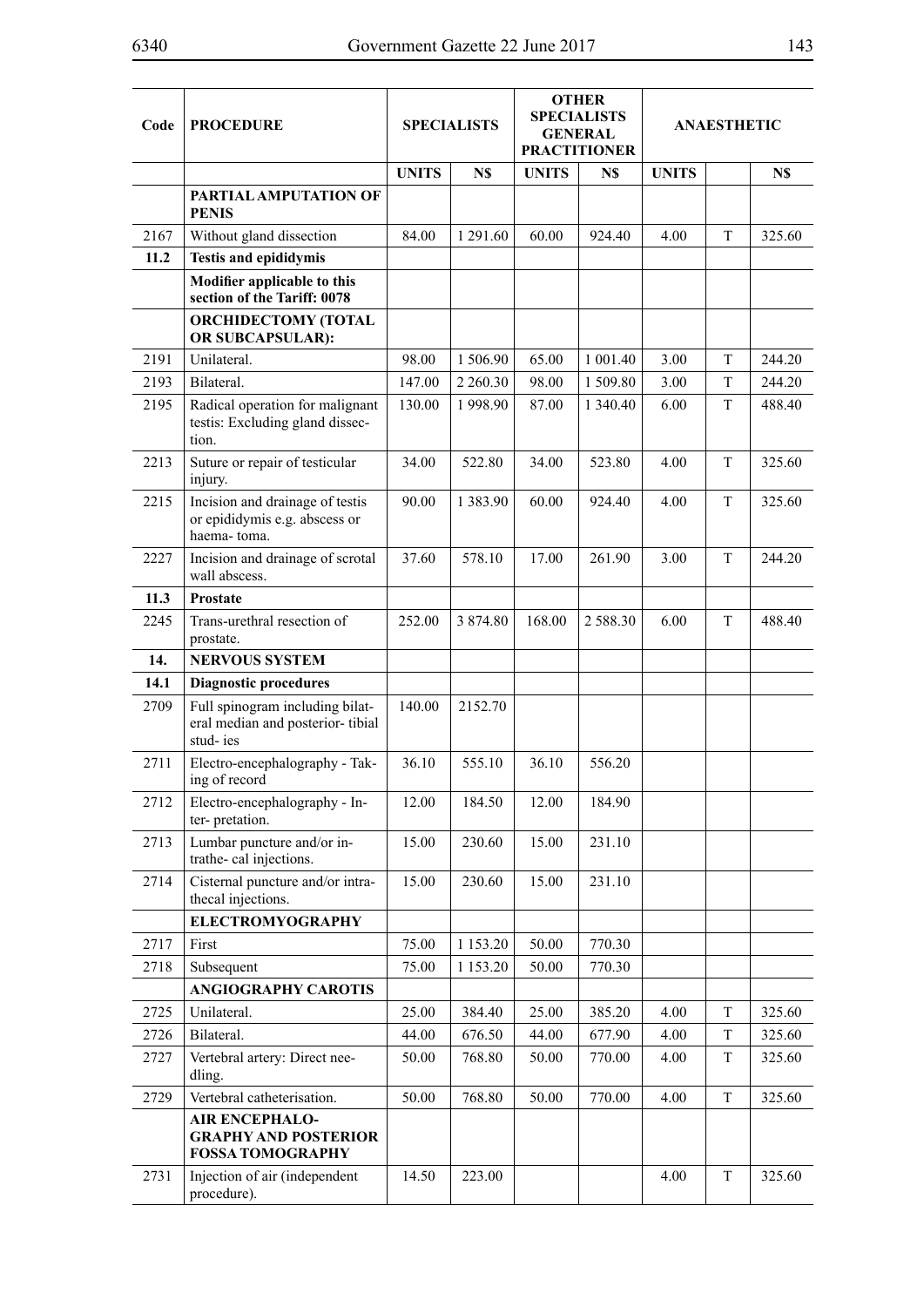۰.

 $\overline{\phantom{a}}$ 

| Code   | <b>PROCEDURE</b>                                                                                                                                  |              | <b>SPECIALISTS</b> | <b>SPECIALISTS</b><br><b>GENERAL</b><br><b>PRACTITIONER</b> |               | <b>OTHER</b><br><b>ANAESTHETIC</b> |             |        |
|--------|---------------------------------------------------------------------------------------------------------------------------------------------------|--------------|--------------------|-------------------------------------------------------------|---------------|------------------------------------|-------------|--------|
|        |                                                                                                                                                   | <b>UNITS</b> | N\$                | <b>UNITS</b>                                                | N\$           | <b>UNITS</b>                       |             | N\$    |
| 2735   | Posterior fossa tomography at-<br>tendance by clinician                                                                                           | 31.50        | 484.30             | iii                                                         |               |                                    |             |        |
| 2737   | Visual field charting on<br>Bjerrum Screen.                                                                                                       | 7.00         | 107.60             | 7.00                                                        | 107.80        |                                    |             |        |
|        | <b>VENTRICULAR</b><br><b>NEEDLING WITHOUT</b><br><b>BURRING</b>                                                                                   |              |                    |                                                             |               |                                    |             |        |
| 2739   | Tapping only.                                                                                                                                     | 16.00        | 246.00             | 16.00                                                       | 246.50        | 4.00                               | T           | 325.60 |
| 2741   | Plus introduction of air and/<br>or contrast dye for ventriculog-<br>raphy.                                                                       | 43.00        | 661.20             | 43.00                                                       | 662.50        | 4.00                               | T           | 325.60 |
|        | <b>SUBDURAL TAPPING:</b>                                                                                                                          |              |                    |                                                             |               |                                    |             |        |
| 2743   | First sitting.                                                                                                                                    | 15.00        | 230.60             | 15.00                                                       | 231.10        | 4.00                               | T           | 325.60 |
| 2745   | Subsequent.                                                                                                                                       | 10.00        | 153.80             | 10.00                                                       | 154.10        | 4.00                               | T           | 325.60 |
| 14.2   | <b>Introduction of burr holes</b>                                                                                                                 |              |                    |                                                             |               |                                    |             |        |
| 2747   | Ventriculography.                                                                                                                                 | 150.00       | 2 3 0 6 .40        | 100.00                                                      | 1 540.60      | 8.00                               | $\mathbf T$ | 651.20 |
| 2749   | Catheterisation for ventricu-<br>logra-phy and/or drainage                                                                                        | 150.00       | 2 3 0 6 . 4 0      | 100.00                                                      | 1 540.60      | 8.00                               | T           | 651.20 |
| 2753   | Subdural haematoma or hy-<br>groma.                                                                                                               | 150.00       | 2 3 0 6 . 4 0      | 100.00                                                      | 1 540.60      | 8.00                               | T           | 651.20 |
| 2755   | Subdural empyema.                                                                                                                                 | 150.00       | 2 3 0 6.40         | 100.00                                                      | 1 540.60      | 8.00                               | T           | 651.20 |
| 2757   | Brain abscess.                                                                                                                                    | 150.00       | 2 3 0 6 . 4 0      | 100.00                                                      | 1 540.60      | 8.00                               | T           | 651.20 |
| 14.3   | Nerve procedures:                                                                                                                                 |              |                    |                                                             |               |                                    |             |        |
| 2765   | Nerve conduction studies (see<br>item 0733 and 3285)                                                                                              | 26.00        | 399.80             | 17.00                                                       | 261.90        | 4.00                               | T           | 325.60 |
| 14.3.1 | Nerve repair or suture:                                                                                                                           |              |                    |                                                             |               |                                    |             |        |
|        | <b>SUTURE: LARGE NERVE:</b>                                                                                                                       |              |                    |                                                             |               |                                    |             |        |
| 2769   | Primary.                                                                                                                                          | 134.00       | 20 60.40           | 89.00                                                       | 1371.20       | 5.00                               | T           | 407.00 |
| 2771   | Secondary.                                                                                                                                        | 202.00       | 3 106.00           | 135.00                                                      | 2079.90       | 5.00                               | T           | 407.00 |
|        | <b>DIGITAL NERVE:</b>                                                                                                                             |              |                    |                                                             |               |                                    |             |        |
| 2773   | Primary.                                                                                                                                          | 65.00        | 999.40             | 60.00                                                       | 9 24.40       | 3.00                               | T           | 244.20 |
| 2775   | Secondary.                                                                                                                                        | 96.00        | 1476.10            | 64.00                                                       | 986.00        | 3.00                               | T           | 244.20 |
|        | <b>NERVE GRAFT:</b>                                                                                                                               |              |                    |                                                             |               |                                    |             |        |
| 2777   | Simple.                                                                                                                                           | 202.00       | 3 106.00           | 135.00                                                      | 2 0 79.90     | 4.00                               | T           | 325.60 |
|        | <b>FASCICULAR:</b>                                                                                                                                |              |                    |                                                             |               |                                    |             |        |
| 2779   | First fasciculus.                                                                                                                                 | 202.00       | 3 106.00           | 135.00                                                      | 2 0 7 9 . 9 0 | 4.00                               | T           | 325.60 |
| 2781   | Each additional fasciculus.                                                                                                                       | 50.00        | 76880              | 50.00                                                       | 770.30        | 4.00                               | T           | 325.60 |
| 2783   | Nerve flap: To include all<br>stages.                                                                                                             | 224.00       | 3 444.30           | 149.00                                                      | 2 2 9 5 .50   | 4.00                               | T           | 325.60 |
| 2787   | Grafting of facial nerve.                                                                                                                         | 215.00       | 3 3 0 5 .90        | 143.00                                                      | 2 2 0 3 . 1 0 | 5.00                               | T           | 407.00 |
| 14.3.2 | Neurectomy:                                                                                                                                       |              |                    |                                                             |               |                                    |             |        |
|        | PROCEDURES FOR PAIN<br><b>RELIEF:</b>                                                                                                             |              |                    |                                                             |               |                                    |             |        |
| 2799   | Intrathecal injections for pain.                                                                                                                  | 36.00        | 553.50             | 36.00                                                       | 554.60        | 4.00                               | T           | 325.60 |
| 2800   | Plexus nerve block.                                                                                                                               | 36.00        | 553.50             | 36.00                                                       | 554.60        |                                    |             |        |
| 2801   | Epidural injection for pain. (See<br>modifier 0045 for post- opera-<br>tive pain relief) (refer<br>to modifier 0021 for epidural<br>anaesthetic). | 36.00        | 553.50             | 36.00                                                       | 554.60        |                                    |             |        |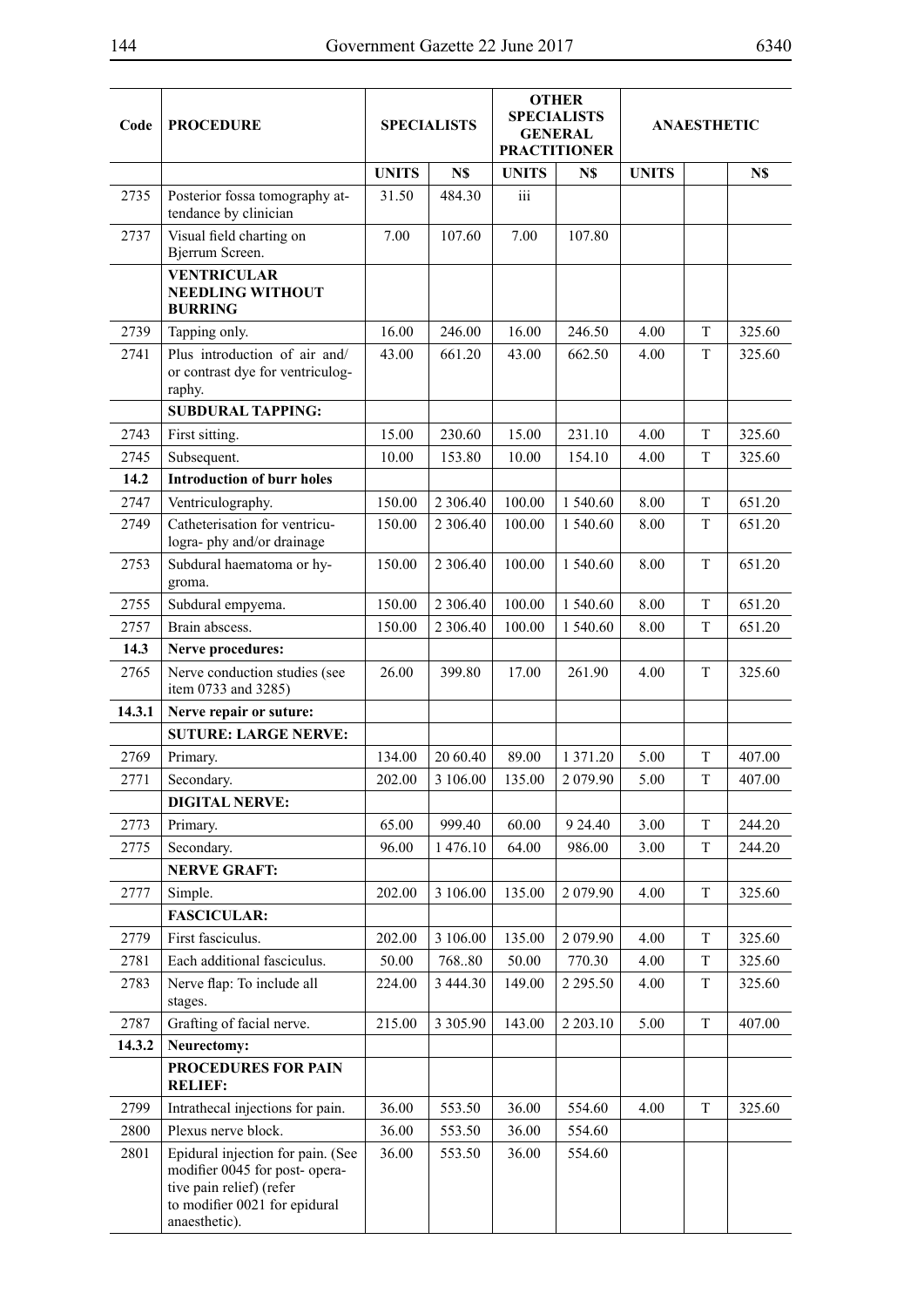| Code   | <b>PROCEDURE</b>                                                                     |              | <b>SPECIALISTS</b> | <b>OTHER</b><br><b>SPECIALISTS</b><br><b>GENERAL</b><br><b>PRACTITIONER</b> |               |              | <b>ANAESTHETIC</b> |        |
|--------|--------------------------------------------------------------------------------------|--------------|--------------------|-----------------------------------------------------------------------------|---------------|--------------|--------------------|--------|
|        |                                                                                      | <b>UNITS</b> | N\$                | <b>UNITS</b>                                                                | N\$           | <b>UNITS</b> |                    | N\$    |
| 2802   | Peripheral nerve block.                                                              | 25.00        | 384.40             | 25.00                                                                       | 385.20        | 25.00        | $\ddot{\rm{11}}$   | 384.80 |
|        | <b>ALCOHOL INJECTION</b><br><b>IN PERIPHERAL NERVES</b><br><b>FOR PAIN:</b>          |              |                    |                                                                             |               |              |                    |        |
| 2803   | Unilateral.                                                                          | 20.00        | 307.50             | 20.00                                                                       | 308.10        | 3.00         | T                  | 244.20 |
| 2805   | Bilateral.                                                                           | 35.00        | 538.20             | 35.00                                                                       | 539.20        | 3.00         | T                  | 244.20 |
| 2809   | Peripheral nerve section for<br>pain.                                                | 45.00        | 691.90             | 45.00                                                                       | 695.30        | 3.00         | T                  | 244.20 |
| 2815   | Interdigital.                                                                        | 51.00        | 784.20             | 51.00                                                                       | 785.70        | 3.00         | T                  | 244.20 |
| 2825   | Excision: Neuroma: Peripheral.                                                       | 96.50        | 1483.80            | 60.00                                                                       | 924.40        | 3.00         | T                  | 244.20 |
| 14.3.3 | Other nerve procedures:                                                              |              |                    |                                                                             |               |              |                    |        |
| 2827   | Transposition of ulnar nerve.                                                        | 100.00       | 1 537.60           | 67.00                                                                       | 1 0 3 2 . 2 0 | 3.00         | T                  | 244.20 |
|        | <b>NEUROLYSIS:</b>                                                                   |              |                    |                                                                             |               |              |                    |        |
| 2829   | Minor.                                                                               | 51.00        | 784.20             | 51.00                                                                       | 785.70        | 3.00         | T                  | 244.20 |
| 2831   | Major.                                                                               | 132.00       | 2 029.60           | 88.00                                                                       | 1 3 5 5 . 8 0 | 3.00         | T                  | 244.20 |
| 2833   | Digital.                                                                             | 96.00        | 1 476.10           | 64.00                                                                       | 986.00        | 3.00         | T                  | 244.20 |
| 2835   | Scalenotomy.                                                                         | 132.00       | 2 029.60           | 88.00                                                                       | 1355.80       | 6.00         | T                  | 488.40 |
| 2837   | Brachial plexus, suture or neu-<br>rolysis (item 2767)                               | 300.00       | 4 612.80           | 200.00                                                                      | 3 081.30      | 6.00         | T                  | 488.40 |
| 2839   | Total brachial plexus exposure<br>with graft, neurolysis and trans-<br>plantation    | 450.00       | 6919.30            | 300.00                                                                      | 4 621.90      | 6.00         | T                  | 488.40 |
| 2841   | Carpal Tunnel.                                                                       | 64.00        | 984.10             | 60.00                                                                       | 924.40        | 3.00         | T                  | 244.20 |
|        | <b>LUMBAR SYMPATHEC-</b><br>TOMY:                                                    |              |                    |                                                                             |               |              |                    |        |
| 2843   | Unilateral.                                                                          | 153.00       | 2 3 5 2 . 5 0      | 102.00                                                                      | 1 571.40      | 4.00         | T                  | 325.60 |
| 2845   | Bilateral.                                                                           | 268.00       | 4 120.80           | 179.00                                                                      | 2 757.70      | 6.00         | T                  | 488.40 |
|        | <b>SYMPATHETIC BLOCK:</b><br><b>OTHER LEVELS</b>                                     |              |                    |                                                                             |               |              |                    |        |
| 2849   | Unilateral.                                                                          | 20.00        | 307.50             | 20.00                                                                       | 308.10        | 3.00         | T                  | 244.20 |
| 2851   | Bilateral                                                                            | 35.00        | 538.20             | 35.00                                                                       | 539.20        | 3.00         | T                  | 244.20 |
| 14.4   | <b>Skull procedures:</b>                                                             |              |                    |                                                                             |               |              |                    |        |
|        | <b>REPAIR OF DEPRESSED</b><br><b>FRACTURE OF SKULL:</b><br>without brain laceration: |              |                    |                                                                             |               |              |                    |        |
| 2859   | Major.                                                                               | 200.00       | 3 075.20           | 133.00                                                                      | 2 049.00      | 8.00         | T                  | 651.20 |
| 2860   | Small.                                                                               | 170.00       | 2613.90            | 113.00                                                                      | 1740.90       | 8.00         | T                  | 651.20 |
|        | with brain lacerations:                                                              |              |                    |                                                                             |               |              |                    |        |
| 2861   | Small.                                                                               | 200.00       | 3 075.20           | 133.00                                                                      | 2 049.00      | 8.00         | T                  | 651.20 |
| 2862   | Major.                                                                               | 375.00       | 5 766.00           | 250.00                                                                      | 3 851.60      | 8.00         | T                  | 651.20 |
| 2863   | Cranioplasty.                                                                        | 280.00       | 4 3 0 5 . 3 0      | 187.00                                                                      | 2 881.00      | 8.00         | T                  | 651.20 |
| 14.5   | <b>Shunt procedures:</b>                                                             |              |                    |                                                                             |               |              |                    |        |
| 2875   | Theco-peritoneal C.S.F. shunt.                                                       | 280.00       | 4 3 0 5 . 3 0      | 187.00                                                                      | 2 881.00      | 8.00         | T                  | 651.20 |
| 14.7   | <b>Posterior fossa surgery:</b>                                                      |              |                    |                                                                             |               |              |                    |        |
|        | <b>NEURECTOMY:</b>                                                                   |              |                    |                                                                             |               |              |                    |        |
| 2879   | Glossopharyngeal nerve.                                                              | 480.00       | 7380.50            | 320.00                                                                      | 4930.00       | 6.00         | T                  | 488.40 |
|        | <b>EIGHTH NERVE:</b>                                                                 |              |                    |                                                                             |               |              |                    |        |
| 2881   | Intracranial.                                                                        | 480.00       | 7380.50            | 320.00                                                                      | 4930.00       | 8.00         | $\mathbf T$        | 651.20 |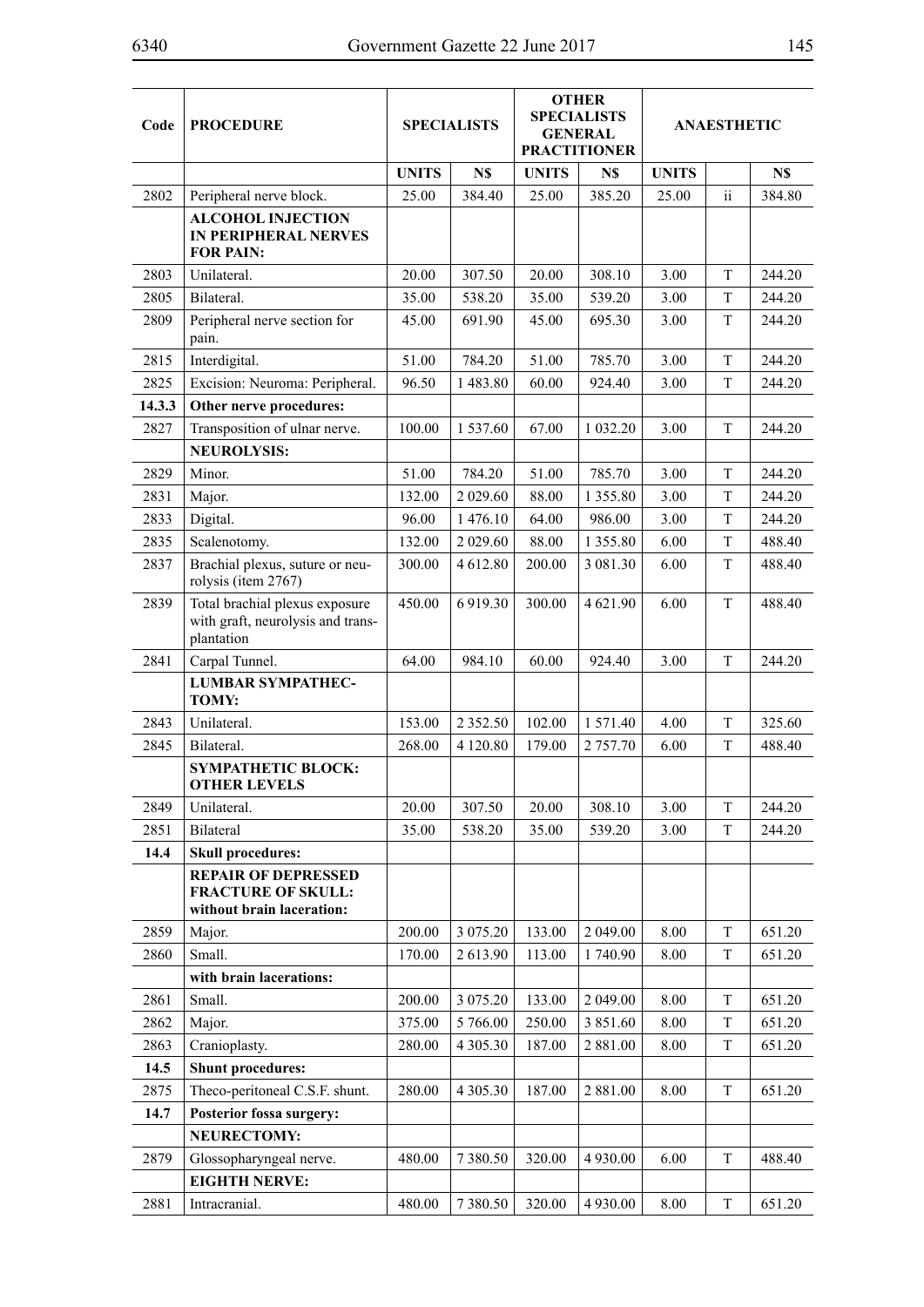۳

 $\overline{\phantom{a}}$ 

|                |                                                                                             |                           |                    |               | <b>OTHER</b><br><b>SPECIALISTS</b> |              |                    |        |  |
|----------------|---------------------------------------------------------------------------------------------|---------------------------|--------------------|---------------|------------------------------------|--------------|--------------------|--------|--|
| Code           | <b>PROCEDURE</b>                                                                            |                           | <b>SPECIALISTS</b> |               | <b>GENERAL</b>                     |              | <b>ANAESTHETIC</b> |        |  |
|                |                                                                                             |                           |                    |               | <b>PRACTITIONER</b>                |              |                    |        |  |
|                |                                                                                             | <b>UNITS</b>              | N\$                | <b>UNITS</b>  | N\$<br>4 9 3 0 . 0 0               | <b>UNITS</b> | T                  | N\$    |  |
| 2887<br>14.7.1 | Vestibular nerve.<br><b>Supratentorial procedures</b>                                       | 480.00                    | 7380.50            | 320.00        |                                    | 9.00         |                    | 732.60 |  |
| 2899           |                                                                                             |                           |                    | 250.00        |                                    | 11.00        | T                  | 895.40 |  |
|                | Craniectomy for extra-dural<br>haematoma or empyema                                         | 375.00                    | 5 766.00           |               | 3 851.60                           |              |                    |        |  |
| 14.8           | Craniotomy:                                                                                 |                           |                    |               |                                    |              |                    |        |  |
| 2900           | Extra-dural orbital decom-<br>pression or excision of orbital<br>tumour.                    | 700.00                    | 10<br>763.30       | 467.00        | 7 194.80                           | 11.00        | T                  | 895.40 |  |
| 2903           | Abscess, Glioma.                                                                            | 450.00                    | 6919.30            | 300.00        | 4 621.90                           | 11.00        | T                  | 895.40 |  |
| 2904           | Haematoma, foreign body:<br>Cere- bral or cerebellar.                                       | 450.00                    | 6919.30            | 300.00        | 4 621.90                           | 11.00        | T                  | 895.40 |  |
| 2905           | Focal epilepsy: Excision of<br>corti-cal scar.                                              | 450.00                    | 6919.30            | 300.00        | 4 621.90                           | 11.00        | T                  | 895.40 |  |
| 2906           | With anterior fossa meningo-<br>coele and repair of bony skull<br>defect.                   | 375.00                    | 5 766.00           | 250.00        | 3 851.60                           | 11.00        | T                  | 895.40 |  |
| 2907           | Temporal lobectomy.                                                                         | 450.00                    | 6919.30            | 300.00        | 4 621.90                           | 11.00        | T                  | 895.40 |  |
| 2909           | CSF-leaks.                                                                                  | 450.00                    | 6919.30            | 300.00        | 4 621.90                           | 11.00        | T                  | 895.40 |  |
| 14.8.1         | Stereo-tactic cerebral and spi-<br>nal cord procedures:                                     |                           |                    |               |                                    |              |                    |        |  |
| 2918           | Non-operative supervision of<br>paraplegics for all disciplines<br>ex-cept urologists       | $\overline{\textbf{iii}}$ |                    | $\mathrm{ii}$ |                                    |              |                    |        |  |
| 14.9           | <b>Spinal operations:</b>                                                                   |                           |                    |               |                                    |              |                    |        |  |
|                | <b>LAMINECTOMY:</b>                                                                         |                           |                    |               |                                    |              |                    |        |  |
|                | See section 3.8.7 for laminec-<br>tomy procedures.                                          |                           |                    |               |                                    |              |                    |        |  |
|                | <b>CHORDOTOMY:</b>                                                                          |                           |                    |               |                                    |              |                    |        |  |
| 2923           | Unilateral                                                                                  | 178.00                    | 2 737.00           | 119.00        | 1 833.40                           | 3.00         | $T+M$              | 244.20 |  |
| 2925           | Open                                                                                        | 350.00                    | 5 3 8 1 .60        | 233.00        | 3 5 8 9 . 7 0                      | 3.00         | $T+M$              | 244.20 |  |
|                | RHIZOTOMY:                                                                                  |                           |                    |               |                                    |              |                    |        |  |
| 2927           | Extradural, but intraspinal                                                                 | 320.00                    | 4 9 20.40          | 213.00        | 3 281.60                           | 3.00         | $T+M$              | 244.20 |  |
| 2928           | Intradural:                                                                                 | 350.00                    | 5 3 8 1 .60        | 233.00        | 3 5 8 9 . 7 0                      | 3.00         | $T+M$              | 244.20 |  |
|                | <b>EXTRAMEDULLARY, BUT</b><br><b>INTRADURAL:</b>                                            |                           |                    |               |                                    |              |                    |        |  |
| 2940           | Lumbar osteophyte removal                                                                   | 187.00                    | 2875.30            | 125.00        | 1925.80                            | 3.00         | $T+M$              | 244.20 |  |
| 2941           | Cervical or thoracic osteophyte<br>removal                                                  | 285.00                    | 4 3 8 2 . 2 0      | 190.00        | 2927.20                            | 3.00         | $T+M$              | 244.20 |  |
| 14.10          | <b>Arterial ligations:</b>                                                                  |                           |                    |               |                                    |              |                    |        |  |
|                | <b>CAROTIS:</b>                                                                             |                           |                    |               |                                    |              |                    |        |  |
| 2951           | Trauma                                                                                      | 120.00                    | 1845.10            | 80.00         | 1 2 3 2 . 5 0                      | 8.00         | T                  | 651.20 |  |
| 14.11          | <b>Medical psychotherapy Note:</b><br>Prior arrangement with the<br>Com-mission is required |                           |                    |               |                                    |              |                    |        |  |
| 2957           | Individual psychotherapy (spe-<br>cific type): Per short session (20<br>minutes)            | 24.00                     | 488.70             | 16.00         | 246.50                             |              |                    |        |  |
| 2974           | Individual psychotherapy<br>(specific type): Per intermediate<br>session (40 minutes)       | 48.00                     | 977.40             | 32.00         | 493.00                             |              |                    |        |  |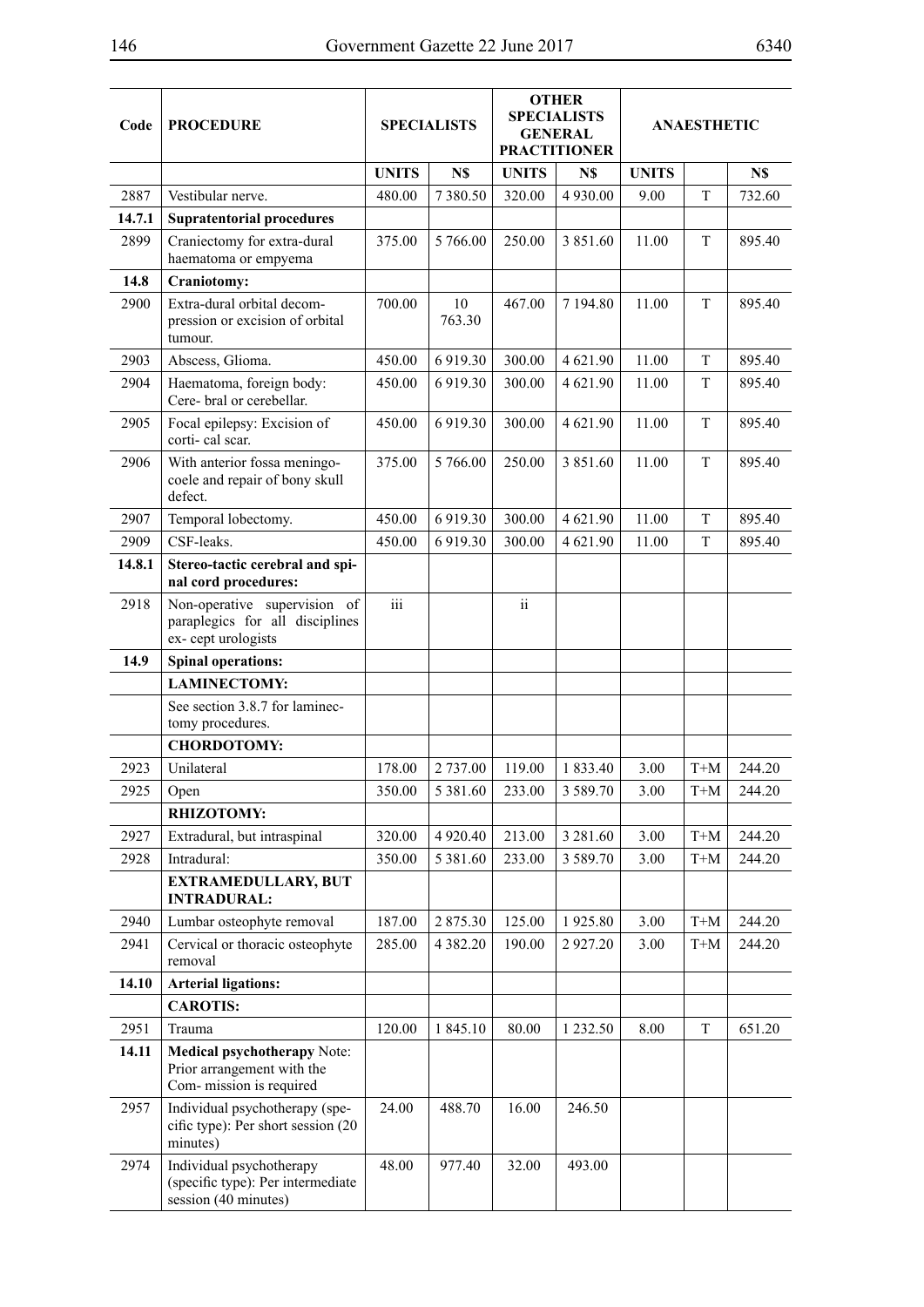| Code  | <b>PROCEDURE</b>                                                                                                                                                                                                 |              | <b>SPECIALISTS</b> |              | <b>OTHER</b><br><b>SPECIALISTS</b><br><b>GENERAL</b><br><b>PRACTITIONER</b> | <b>ANAESTHETIC</b> |   |        |
|-------|------------------------------------------------------------------------------------------------------------------------------------------------------------------------------------------------------------------|--------------|--------------------|--------------|-----------------------------------------------------------------------------|--------------------|---|--------|
|       |                                                                                                                                                                                                                  | <b>UNITS</b> | N\$                | <b>UNITS</b> | N\$                                                                         | <b>UNITS</b>       |   | N\$    |
| 2975  | Individual psychotherapy (spe-<br>cific type. Per extended session<br>(60 minutes or longer)                                                                                                                     | 72.00        | 1466.10            | 48.00        | 739.50                                                                      |                    |   |        |
| 2958  | Psychoanalytic therapy: Per<br>60-minute session                                                                                                                                                                 | 72.00        | 1466.10            | 48.00        | 739.50                                                                      |                    |   |        |
| 2962  | Directive therapy to family,<br>parent(s), spouse: Per 20-min-<br>ute session.                                                                                                                                   | 24.00        | 488.70             | 16.00        | 246.50                                                                      |                    |   |        |
| 2963  | Pairs, marriage or sex therapy:<br>Per 20-minute session                                                                                                                                                         | 24.00        | 488.70             | 16.00        | 246.50                                                                      |                    |   |        |
| 2976  | Intermediate treatment where<br>ei- ther items 2962 or 2963 are<br>used: Per 40-minute session.                                                                                                                  | 48.00        | 977.40             | 32.00        | 493.00                                                                      |                    |   |        |
| 2977  | Extended treatment where<br>either items 2962 or 2963 are<br>used: Per 60-minute session                                                                                                                         | 72.00        | 1466.10            | 48.00        | 739.50                                                                      |                    |   |        |
|       | Rules governing this section<br>of the Tariff: Rules Va and Vb                                                                                                                                                   |              |                    |              |                                                                             |                    |   |        |
|       | <b>Modifiers governing this</b><br>section of the Tariff: 0079                                                                                                                                                   |              |                    |              |                                                                             |                    |   |        |
| 14.12 | <b>Physical treatment methods</b>                                                                                                                                                                                |              |                    |              |                                                                             |                    |   |        |
| 2970  | Electro-convulsive treatment<br>(ECT): Each time                                                                                                                                                                 | 25.00        | 384.40             | 17.00        | 261.90                                                                      | 3.00               | T | 244.20 |
| 2971  | Intravenous anti-depressive<br>medi-cation through infusion:<br>Per push-in (Maximum: 1 push-<br>in per 24 hours)                                                                                                | 6.00         | 92.30              | 4.00         | 61.60                                                                       |                    |   |        |
| 14.13 | Psychiatric examination<br>meth-ods:                                                                                                                                                                             |              |                    |              |                                                                             |                    |   |        |
| 2972  | Narco-analysis (Maximum of<br>3 sessions per treatment): Per<br>session                                                                                                                                          | 24.00        | 369.00             | 16.00        | 246.50                                                                      |                    |   |        |
| 2973  | Psychometry (specify examina-<br>tion): Per session (Maximum of<br>3 sessions per examination)                                                                                                                   | 24.00        | 369.00             | 16.00        | 246.50                                                                      |                    |   |        |
| 15.   | <b>Endocrine system</b>                                                                                                                                                                                          |              |                    |              |                                                                             |                    |   |        |
| 15.5  | General:                                                                                                                                                                                                         |              |                    |              |                                                                             |                    |   |        |
| 3001  | Implantation of pellets, exclud-<br>ing cost of material and after-<br>care.                                                                                                                                     | 3.00         | 46.10              | 3.00         | 46.20                                                                       |                    |   |        |
| 16.   | Eye                                                                                                                                                                                                              |              |                    |              |                                                                             |                    |   |        |
| 16.1  | Procedures performed in<br>rooms:                                                                                                                                                                                |              |                    |              |                                                                             |                    |   |        |
|       | (a) Eye investigations and pho-<br>tography refer to both eyes ex-<br>cept where otherwise indicated.<br>No extra fee may be charged<br>where each eye is examined<br>separately on two different oc-<br>casions |              |                    |              |                                                                             |                    |   |        |
|       | (b) Material used is excluded                                                                                                                                                                                    |              |                    |              |                                                                             |                    |   |        |
|       | (c) The tariff for photography is<br>not related to the number of pho-<br>tographs taken                                                                                                                         |              |                    |              |                                                                             |                    |   |        |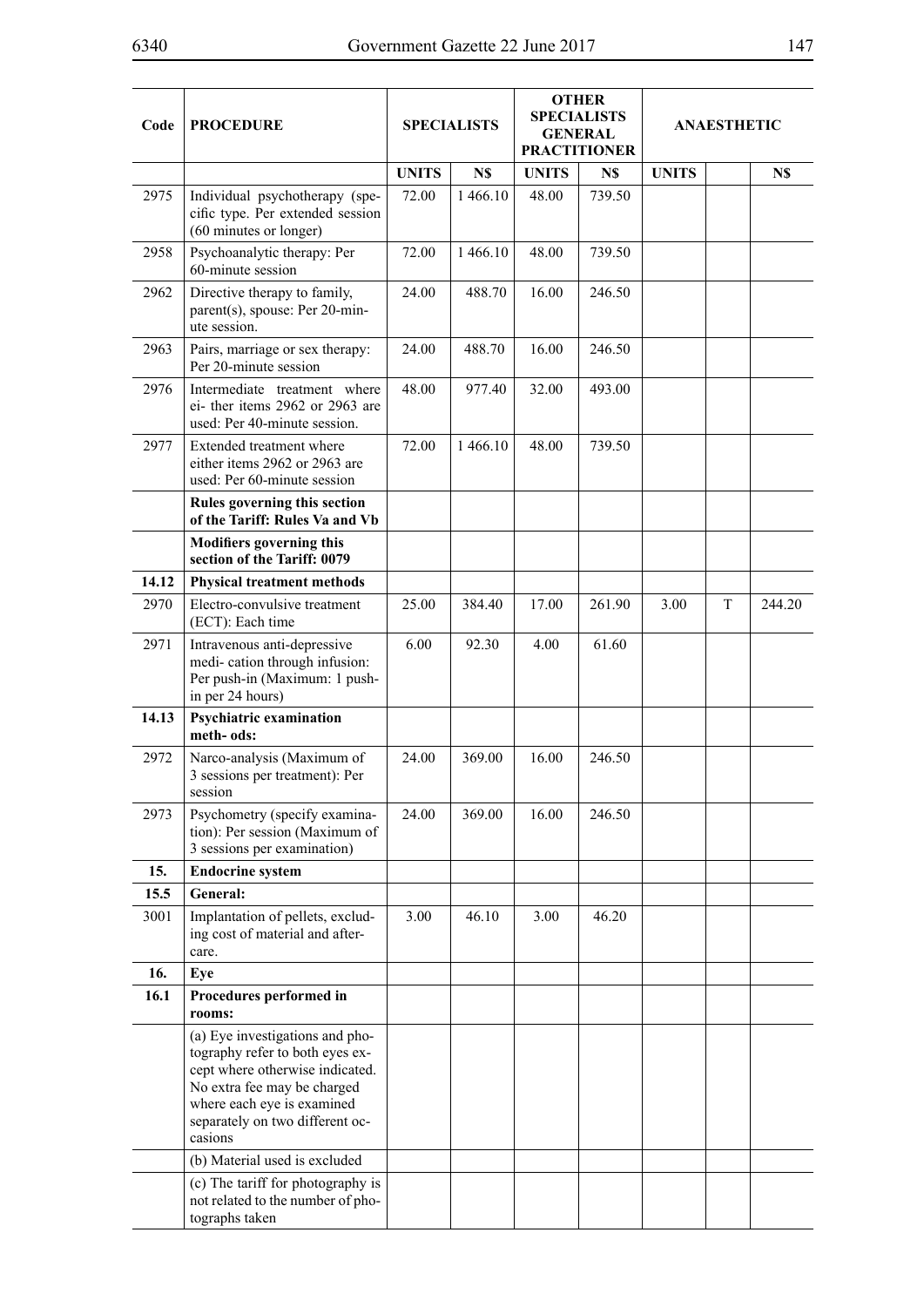۳,

 $\overline{\phantom{a}}$ 

| Code | <b>PROCEDURE</b>                                                                                                                                                                                           |              | <b>SPECIALISTS</b> |              | <b>OTHER</b><br><b>SPECIALISTS</b><br><b>GENERAL</b><br><b>PRACTITIONER</b> |              | <b>ANAESTHETIC</b> |        |  |
|------|------------------------------------------------------------------------------------------------------------------------------------------------------------------------------------------------------------|--------------|--------------------|--------------|-----------------------------------------------------------------------------|--------------|--------------------|--------|--|
|      |                                                                                                                                                                                                            | <b>UNITS</b> | N\$                | <b>UNITS</b> | N\$                                                                         | <b>UNITS</b> |                    | N\$    |  |
| 3002 | Gonioscopy.                                                                                                                                                                                                | 7.00         | 107.60             | 7.00         | 107.80                                                                      |              |                    |        |  |
| 3009 | Basic capital equipment used<br>in own rooms by Ophthalmolo-<br>gists: Only to be charged at first<br>and follow- up consultations.<br>Not to be charged for post- op-<br>erative follow-up consultations. |              |                    |              |                                                                             |              |                    |        |  |
| 3013 | Ocular motility assessment<br>com- prehensive examination                                                                                                                                                  | 12.00        | 184.50             | 12.00        | 184.90                                                                      |              |                    |        |  |
| 3014 | Tonometry per test with maxi-<br>mum of 2 tests for provocative<br>tonometry (one or both eyes)                                                                                                            | 7.00         | 107.60             | 7.00         | 107.80                                                                      |              |                    |        |  |
| 3015 | Charting of visual field with<br>manual perimeter.                                                                                                                                                         | 28.00        | 430.50             | 28.00        | 431.40                                                                      |              |                    |        |  |
| 3016 | Retinal threshold test without<br>storage facilities                                                                                                                                                       | 30.00        | 461.30             | 30.00        | 462.20                                                                      |              |                    |        |  |
| 3017 | Retinal threshold test inclusive<br>of computer disc storage for<br>Delta<br>or Statpak programs.                                                                                                          | 74.00        | 1137.80            | 60.00        | 942.40                                                                      |              |                    |        |  |
| 3018 | Retinal threshold trend evalu-<br>ation<br>(additional to item 3017)                                                                                                                                       | 16.00        | 246.00             | 16.00        | 246.50                                                                      |              |                    |        |  |
|      | <b>SPECIAL EYE INVESTIGA-</b><br><b>TIONS:</b>                                                                                                                                                             |              |                    |              |                                                                             |              |                    |        |  |
| 3020 | Pachymetry: Only when own<br>instrument is used, per eye.<br>Only in addition to corneal<br>surgery.                                                                                                       | 46.00        | 707.30             | 46.00        | 708.70                                                                      |              |                    |        |  |
| 3021 | Retinal function assessment<br>including refraction after ocular<br>surgery (within four months),<br>maximum two examinations                                                                              | 9.00         | 139.40             | 9.00         | 138.70                                                                      |              |                    |        |  |
| 3022 | Digital fluorescein video an-<br>giog-raphy                                                                                                                                                                | 68.00        | 1 045.60           | 60.00        | 924.40                                                                      | 9.00         | T                  | 732.60 |  |
| 3023 | Digital indocyanine video angi-<br>ography                                                                                                                                                                 | 110.00       | 1691.40            | 73.00        | 1 124.70                                                                    | 9.00         | T                  | 732.60 |  |
| 3025 | Electronic tonography.                                                                                                                                                                                     | 19.00        | 292.10             | 19.00        | 292.70                                                                      |              |                    |        |  |
| 3027 | Fundus photography.                                                                                                                                                                                        | 21.00        | 322.90             | 21.00        | 323.50                                                                      |              |                    |        |  |
| 3029 | Anterior segment microphotog-<br>raphy.                                                                                                                                                                    | 21.00        | 322.90             | 21.00        | 323.50                                                                      |              |                    |        |  |
| 3031 | Fluorescein angiography, for<br>one or both eyes in one sitting<br>(ex-cluding colour photogra-<br>phy).                                                                                                   | 45.00        | 691.90             | 45.00        | 693.30                                                                      |              |                    |        |  |
| 3032 | Eyelid and orbit photography.                                                                                                                                                                              | 9.00         | 138.40             | 9.00         | 138.70                                                                      |              |                    |        |  |
| 3033 | Interpretation of items 3022,<br>3023 and 3031 referred by other<br>clinician                                                                                                                              | 16.00        | 246.00             | 16.00        | 246.50                                                                      |              |                    |        |  |
| 3034 | Determination of lens implants<br>power per eye.                                                                                                                                                           | 15.00        | 230.60             | 15.00        | 231.10                                                                      |              |                    |        |  |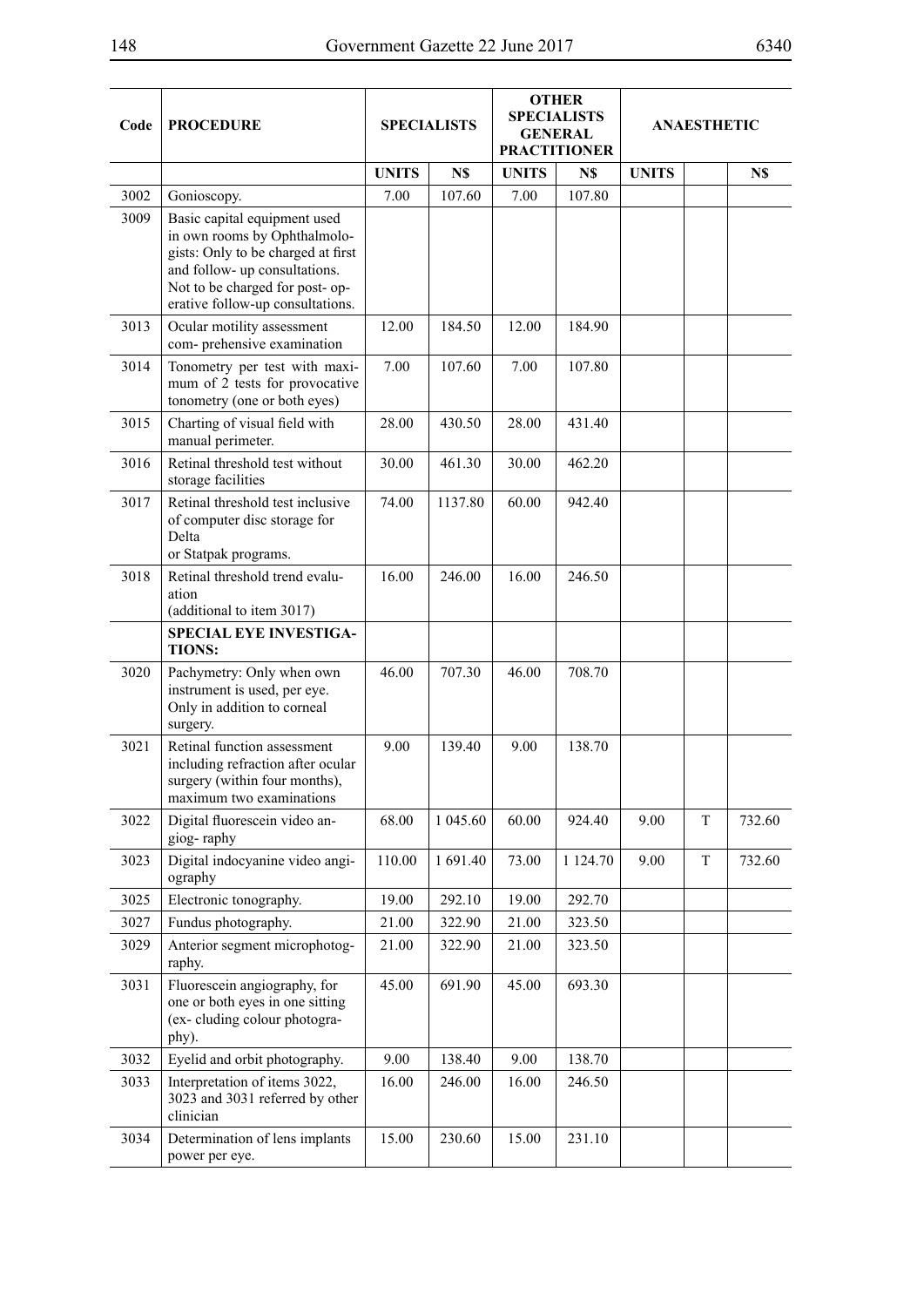| Code | <b>PROCEDURE</b>                                                                                                                                                                                                      |              | <b>SPECIALISTS</b> |              | <b>OTHER</b><br><b>SPECIALISTS</b><br><b>GENERAL</b><br><b>PRACTITIONER</b> | <b>ANAESTHETIC</b> |   |        |
|------|-----------------------------------------------------------------------------------------------------------------------------------------------------------------------------------------------------------------------|--------------|--------------------|--------------|-----------------------------------------------------------------------------|--------------------|---|--------|
|      |                                                                                                                                                                                                                       | <b>UNITS</b> | N\$                | <b>UNITS</b> | N\$                                                                         | <b>UNITS</b>       |   | N\$    |
| 3035 | Where a minor procedure usual-<br>ly done in the consulting rooms<br>requires a general anaesthetic or<br>use of an operating theatre, an<br>ad-ditional fee may be charged.                                          | 22.00        | 338.30             | 22.00        | 338.90                                                                      |                    |   |        |
| 3036 | Corneal topography: For patho-<br>logical corneas only on special<br>motivation. For refractive<br>surgery - may be charged once<br>pre-opera- tive and once post-<br>operative per sitting (for one or<br>both eyes) | 36.00        | 553.50             | 36.00        | 554.60                                                                      |                    |   |        |
| 16.2 | Retina:                                                                                                                                                                                                               |              |                    |              |                                                                             |                    |   |        |
| 3037 | Surgical treatment of retinal<br>detachment including vitre- ous<br>replacement but excluding<br>vitrectomy.                                                                                                          | 280.00       | 4 3 0 5 . 3 0      | 187.00       | 2 881.00                                                                    | 6.00               | T | 488.40 |
| 3039 | Prophylaxis and treatment of<br>retina and choroid by cryo-<br>therapy and/or diathermy and/or<br>photoco- agulation and/or laser<br>per eye                                                                          | 105.00       | 1 614.50           | 70.00        | 1 078.40                                                                    | 6.00               | T | 488.40 |
| 3041 | Pan retinal photo-coagulation<br>(per eye): done in one sitting.                                                                                                                                                      | 150.00       | 2 3 0 6 . 4 0      | 100.00       | 1540.60                                                                     | 6.00               | T | 488.40 |
| 3044 | Removal of encircling band<br>and/or buckling material                                                                                                                                                                | 105.00       | 1614.50            | 70.00        | 1 078.40                                                                    | 6.00               | T | 488.40 |
| 16.3 | Cataract:                                                                                                                                                                                                             |              |                    |              |                                                                             |                    |   |        |
| 3045 | Intra-capsular.                                                                                                                                                                                                       | 210.00       | 3 2 2 9 .00        | 140.00       | 2 156.90                                                                    | 7.00               | T | 569.80 |
| 3047 | Extra-capsular (including<br>capsu-lotomy).                                                                                                                                                                           | 210.00       | 3 229.00           | 140.00       | 2 156.90                                                                    | 7.00               | T | 569.80 |
| 3049 | Insertion of lenticulus in addi-<br>tion to item 3045 or item<br>3047 (cost of lens excluded)<br>(modifier 0005 not applicable)                                                                                       | 57.00        | 876.40             | 57.00        | 878.20                                                                      | 7.00               | T | 569.80 |
| 3050 | Repositioning of intra ocular<br>lens                                                                                                                                                                                 |              |                    |              |                                                                             |                    |   |        |
| 3051 | Needling or capsulotomy.                                                                                                                                                                                              | 130.00       | 1998.90            | 87.00        | 1 340.40                                                                    | 4.00               | T | 325.60 |
| 3052 | Laser capsulotomy.                                                                                                                                                                                                    | 105.00       | 1614.50            | 70.00        | 1 078.40                                                                    | 4.00               | T | 325.60 |
| 3057 | Removal of lenticulus.                                                                                                                                                                                                | 210.00       | 3 2 2 9 .00        | 140.00       | 2 156.90                                                                    | 7.00               | T | 569.80 |
| 3058 | Exchange of intra ocular lens                                                                                                                                                                                         |              |                    |              |                                                                             |                    |   |        |
| 3059 | Insertion of lenticulus when<br>item 3045 or item 3047 was<br>not executed (cost of lens<br>excluded).                                                                                                                | 210.00       | 3 2 2 9 .00        | 140.00       | 2 1 5 6 .90                                                                 | 7.00               | T | 569.80 |
| 3060 | Use of own surgical microscope<br>surgery or examination<br>for<br>(not for slitlamp microscope)<br>(for use by ophthalmologists<br>only)                                                                             | 4.00         | 61.50              |              |                                                                             |                    |   |        |
| 16.4 | Glaucoma:                                                                                                                                                                                                             |              |                    |              |                                                                             |                    |   |        |
| 3061 | Drainage operation.                                                                                                                                                                                                   | 210.00       | 3 2 2 9 .00        | 140.00       | 2 156.90                                                                    | 6.00               | T | 488.40 |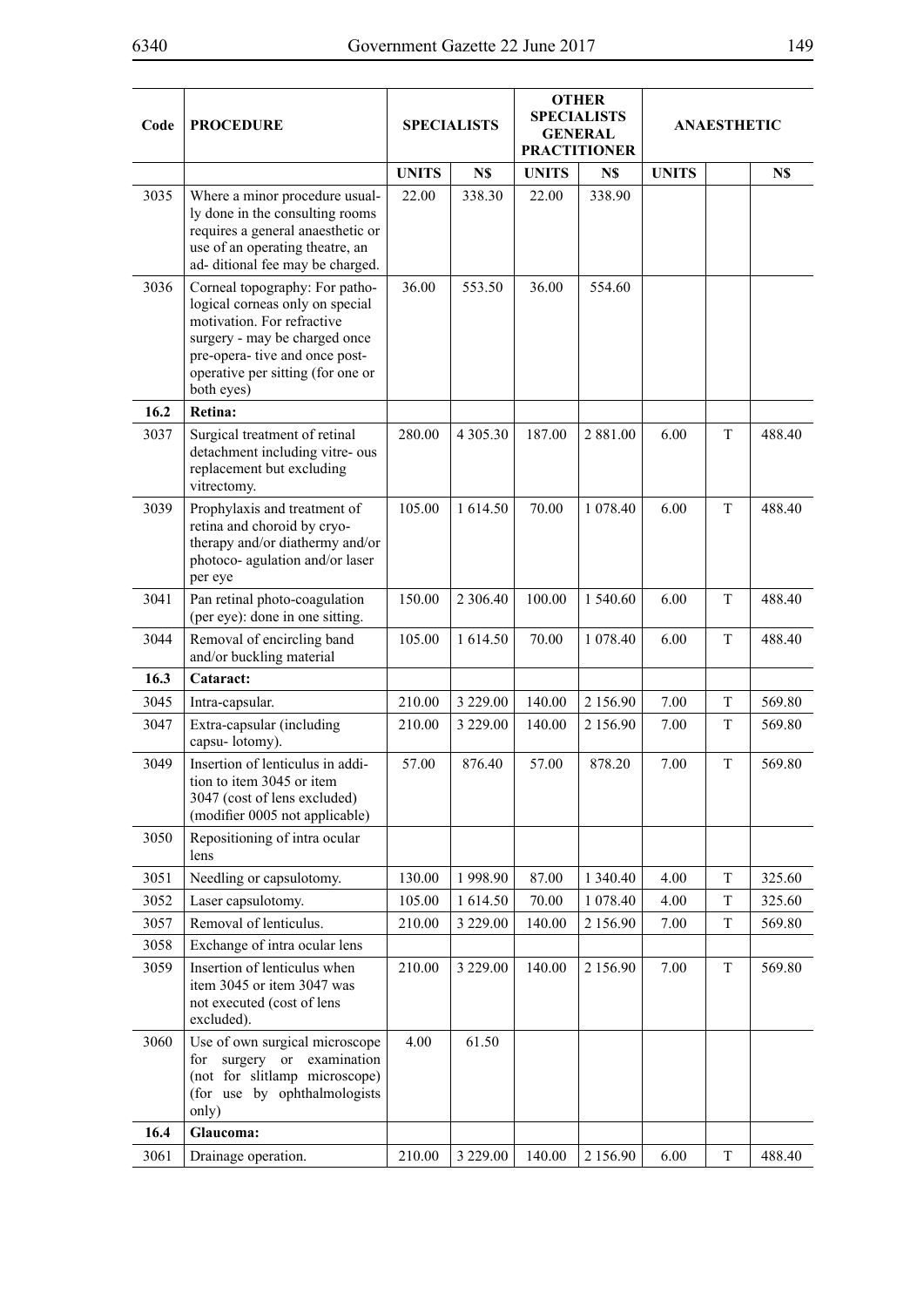۳,

 $\overline{\phantom{a}}$ 

| Code | <b>PROCEDURE</b>                                                                                                                               |              | <b>SPECIALISTS</b> | <b>OTHER</b><br><b>SPECIALISTS</b><br><b>GENERAL</b><br><b>PRACTITIONER</b> |               | <b>ANAESTHETIC</b> |   |        |  |  |  |
|------|------------------------------------------------------------------------------------------------------------------------------------------------|--------------|--------------------|-----------------------------------------------------------------------------|---------------|--------------------|---|--------|--|--|--|
|      |                                                                                                                                                | <b>UNITS</b> | N\$                | <b>UNITS</b>                                                                | N\$           | <b>UNITS</b>       |   | N\$    |  |  |  |
| 3062 | Implantation of aqueous shunt<br>device/set on in glaucoma, e.g.<br>Ahmed or Molteno valve or<br>Collagen implants. Additional<br>to item 3061 | 64.00        | 984.10             | 60.00                                                                       | 924.40        | 6.00               | T | 488.40 |  |  |  |
| 3064 | Laser trabeculoplasty.                                                                                                                         | 105.00       | 1 614.50           | 70.00                                                                       | 1 078.40      | 6.00               | T | 488.40 |  |  |  |
| 3065 | Removal of blood from anterior<br>chamber.                                                                                                     | 105.00       | 1614.50            | 70.00                                                                       | 1 078.40      | 4.00               | T | 325.60 |  |  |  |
| 3067 | Goniotomy.                                                                                                                                     | 210.00       | 3 2 2 9 .00        | 140.00                                                                      | 2 156.90      | 7.00               | T | 569.80 |  |  |  |
| 16.5 | Intra-ocular foreign body:                                                                                                                     |              |                    |                                                                             |               |                    |   |        |  |  |  |
| 3071 | Anterior to Iris.                                                                                                                              | 127.00       | 1952.80            | 85.00                                                                       | 1 309.50      | 4.00               | T | 325.60 |  |  |  |
| 3073 | Posterior to Iris (including<br>prophylactic thermal treatment<br>to retina)                                                                   | 210.00       | 3 2 2 9 .00        | 140.00                                                                      | 2 156.90      | 6.00               | T | 488.40 |  |  |  |
| 16.6 | Strabismus:                                                                                                                                    |              |                    |                                                                             |               |                    |   |        |  |  |  |
|      | (whether operation performed<br>on one eye or both)                                                                                            |              |                    |                                                                             |               |                    |   |        |  |  |  |
| 3075 | Operation on one or two<br>muscles.                                                                                                            | 160.00       | 2 460.20           | 107.00                                                                      | 1648.50       | 5.00               | T | 407.00 |  |  |  |
| 3076 | Operation on three or four<br>muscles.                                                                                                         | 200.00       | 3 075.20           | 133.00                                                                      | 2 049.00      | 5.00               | T | 407.00 |  |  |  |
| 3077 | Subsequent operation one or<br>two muscles.                                                                                                    | 120.00       | 1 845.10           | 80.00                                                                       | 1 2 3 2 . 5 0 | 5.00               | T | 407.00 |  |  |  |
| 3078 | Subsequent operation on three<br>or four muscles                                                                                               | 150.00       | 2 3 0 6 . 4 0      | 100.00                                                                      | 1 540.60      | 5.00               | T | 407.00 |  |  |  |
| 16.7 | Globe:                                                                                                                                         |              |                    |                                                                             |               |                    |   |        |  |  |  |
| 3080 | Examination of eyes under<br>gen-eral anaesthetic where no<br>surgery is done                                                                  | 80.00        | 1 2 3 0 . 1 0      | 60.00                                                                       | 924.40        | 4.00               | T | 325.60 |  |  |  |
| 3081 | Treatment of minor perforating<br>injury                                                                                                       | 102.00       | 1568.40            | 68.00                                                                       | 1047.60       | 6.00               | T | 488.40 |  |  |  |
| 3083 | Treatment of major perforating<br>injury                                                                                                       | 226.00       | 3 475.00           | 151.00                                                                      | 2 3 2 6 . 4 0 | 6.00               | T | 488.40 |  |  |  |
| 3085 | Enucleation or Evisceration                                                                                                                    | 105.00       | 1614.50            | 70.00                                                                       | 1 078.40      | 5.00               | T | 407.00 |  |  |  |
| 3087 | <b>Enucleation or Evisceration</b><br>with mobile implant: Excluding<br>cost of implant and prosthesis                                         | 160.00       | 2 460.20           | 107.00                                                                      | 1648.50       | 5.00               | T | 407.00 |  |  |  |
| 3088 | Hydroxyapetite insertion<br>(additional to item 3087):                                                                                         | 40.00        | 615.00             | 40.00                                                                       | 616.30        | 5.00               | T | 407.00 |  |  |  |
| 3089 | Subconjunctival injection if not<br>done at time of operation                                                                                  | 10.00        | 153.80             | 10.00                                                                       | 154.10        | 5.00               | T | 407.00 |  |  |  |
| 3091 | Retrobulbar injection (if not<br>done at time of operation)                                                                                    | 16.00        | 246.00             | 16.00                                                                       | 246.50        | 4.00               | T | 325.60 |  |  |  |
| 3092 | External laser treatment for<br>superficial lesions                                                                                            | 53.00        | 814.90             | 53.00                                                                       | 816.50        |                    |   |        |  |  |  |
| 3096 | Adding of air or gas in vitreous<br>as a post-operative procedure<br>or pneumoretinopexy                                                       | 130.00       | 1998.90            | 87.00                                                                       | 1 340.40      | 7.00               | T | 569.80 |  |  |  |
| 3097 | Anterior vitrectomy                                                                                                                            | 280.00       | 4 3 0 5 . 3 0      | 187.00                                                                      | 2 881.00      | 6.00               | T | 488.40 |  |  |  |
| 3099 | Posterior vitrectomy including<br>anterior vitrectomy, encircling<br>of globe and vitreous replace-<br>ment                                    | 419.00       | 6 4 4 2 . 6 0      | 279.00                                                                      | 4 2 9 8 . 4 0 | 6.00               | T | 488.40 |  |  |  |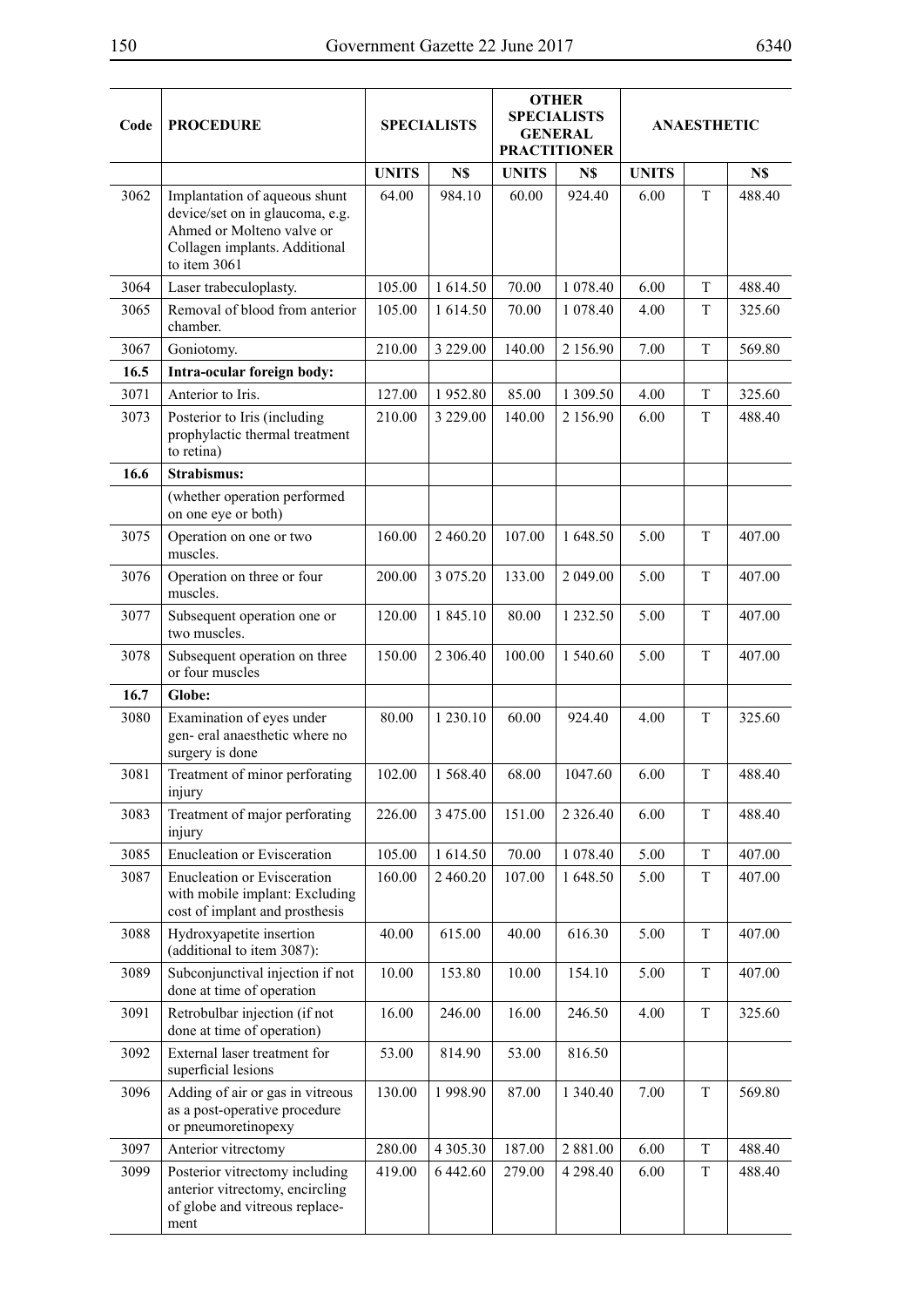| Code  | <b>PROCEDURE</b>                                                                                                                                                                          |                 | <b>SPECIALISTS</b> |               | <b>OTHER</b><br><b>SPECIALISTS</b><br><b>GENERAL</b><br><b>PRACTITIONER</b> | <b>ANAESTHETIC</b> |             |        |
|-------|-------------------------------------------------------------------------------------------------------------------------------------------------------------------------------------------|-----------------|--------------------|---------------|-----------------------------------------------------------------------------|--------------------|-------------|--------|
|       |                                                                                                                                                                                           | <b>UNITS</b>    | N\$                | <b>UNITS</b>  | N\$                                                                         | <b>UNITS</b>       |             | N\$    |
| 3100  | Lensectomy done at time of<br>pos-terior vitrectomy                                                                                                                                       | 30.00           | 461.30             | 30.00         | 462.20                                                                      | 7.00               | T           | 569.80 |
| 16.8  | Orbit:                                                                                                                                                                                    |                 |                    |               |                                                                             |                    |             |        |
| 3101  | Drainage of orbital abscess                                                                                                                                                               | 105.00          | 1614.50            | 70.00         | 1 078.40                                                                    | 5.00               | T           | 407.00 |
| 3105  | Exenteration                                                                                                                                                                              | 275.00          | 4 2 2 8 . 4 0      | 183.00        | 2819.40                                                                     | 5.00               | T           | 407.00 |
| 3107  | Orbitotomy requiring bone flap                                                                                                                                                            | 240.00          | 3 690.30           | 160.00        | 2 465.00                                                                    | 5.00               | T           | 407.00 |
| 3108  | Eye socket reconstruction                                                                                                                                                                 | 206.00          | 3 167.50           | 137.00        | 2 110.70                                                                    | 5.00               | T           | 407.00 |
| 3109  | Hydroxyapetite implantation in<br>eye cavity when evisceration<br>or enucleation was done previ-<br>ously                                                                                 | 300.00          | 4 612.80           | 200.00        | 3 081.30                                                                    | 5.00               | T           | 407.00 |
| 3110  | Second stage hydroxyapetite<br>implantation                                                                                                                                               | 110.00          | 1 691.40           | 73.00         | 1 1 24 .70                                                                  | 5.00               | T           | 407.00 |
| 16.9  | Cornea:                                                                                                                                                                                   |                 |                    |               |                                                                             |                    |             |        |
| 3111  | Contact lenses: Assessment in-<br>volving preliminary fittings and<br>tolerance visits (costs of lenses<br>borne by patient)                                                              | $\mathbf{V}$    |                    |               |                                                                             |                    |             |        |
| 3113  | Fitting of contact lenses and<br>instructions to patient Includes<br>eye: examination, first fitting of<br>the contact lenses and further<br>post-fitting visits for 1 year               | 200.00          | 3 075.20           | 133.00        | 2 049.00                                                                    |                    |             |        |
| 3115  | Fitting of only one contact lens<br>and instructions to the patient:<br>eye examination, first fitting<br>of the contact lens and further<br>post-fitting visits for one year<br>included | 166.00          | 2 5 5 2 . 4 0      | 111.00        | 1710.10                                                                     |                    |             |        |
| 3117  | Removal of foreign body: On<br>the basis of fee per consultation                                                                                                                          | $\ddot{\rm ii}$ |                    | $\mathrm{ii}$ |                                                                             | 4.00               | T           | 325.60 |
| 3118  | Curettage of cornea after re-<br>moval of foreign body                                                                                                                                    | 10.00           | 153.80             | 10.00         | 154.10                                                                      |                    |             |        |
| 3119  | Tattooing.                                                                                                                                                                                | 26.00           | 399.80             | 26.00         | 400.60                                                                      | 4.00               | T           | 325.60 |
| 3121  | Graft (Lamellar of full thick-<br>ness)                                                                                                                                                   | 289.00          | 4 4 4 3 .70        | 193.00        | 2973.40                                                                     | 6.00               | T           | 488.40 |
| 3123  | Insertion of intra-corneal or in-<br>trascleral prosthesis for refrac-<br>tive surgery.                                                                                                   | 254.00          | 3 905.50           | 169.00        | 2 603.70                                                                    | 6.00               | T           | 488.40 |
| 3125  | Keratectomy or conjuctival<br>flap.                                                                                                                                                       | 127.00          | 1952.80            | 85.00         | 1309.50                                                                     | 6.00               | T           | 488.40 |
| 3127  | Cauterization of cornea (by<br>chemical, thermal or cryo-<br>thera- py methods).                                                                                                          | 10.00           | 153.80             | 10.00         | 154.10                                                                      | 4.00               | T           | 325.60 |
| 3130  | Pterygium or conjunctival cyst<br>or conjunctival tumour                                                                                                                                  | 53.00           | 814.90             | 53.00         | 816.50                                                                      | 4.00               | T           | 325.60 |
| 3131  | Paracentesis                                                                                                                                                                              | 53.00           | 814.90             | 53.00         | 816.50                                                                      | 4.00               | $\mathbf T$ | 325.60 |
| 16.10 | Ducts:                                                                                                                                                                                    |                 |                    |               |                                                                             |                    |             |        |
| 3133  | Probing and/or syringing, per<br>duct                                                                                                                                                     | 10.00           | 153.80             | 10.00         | 154.10                                                                      | 4.00               | T           | 325.60 |
| 3135  | Insertion of polythene tubes<br>(additional): Unilateral                                                                                                                                  | 13.00           | 199.90             | 13.00         | 200.30                                                                      | 4.00               | T           | 325.60 |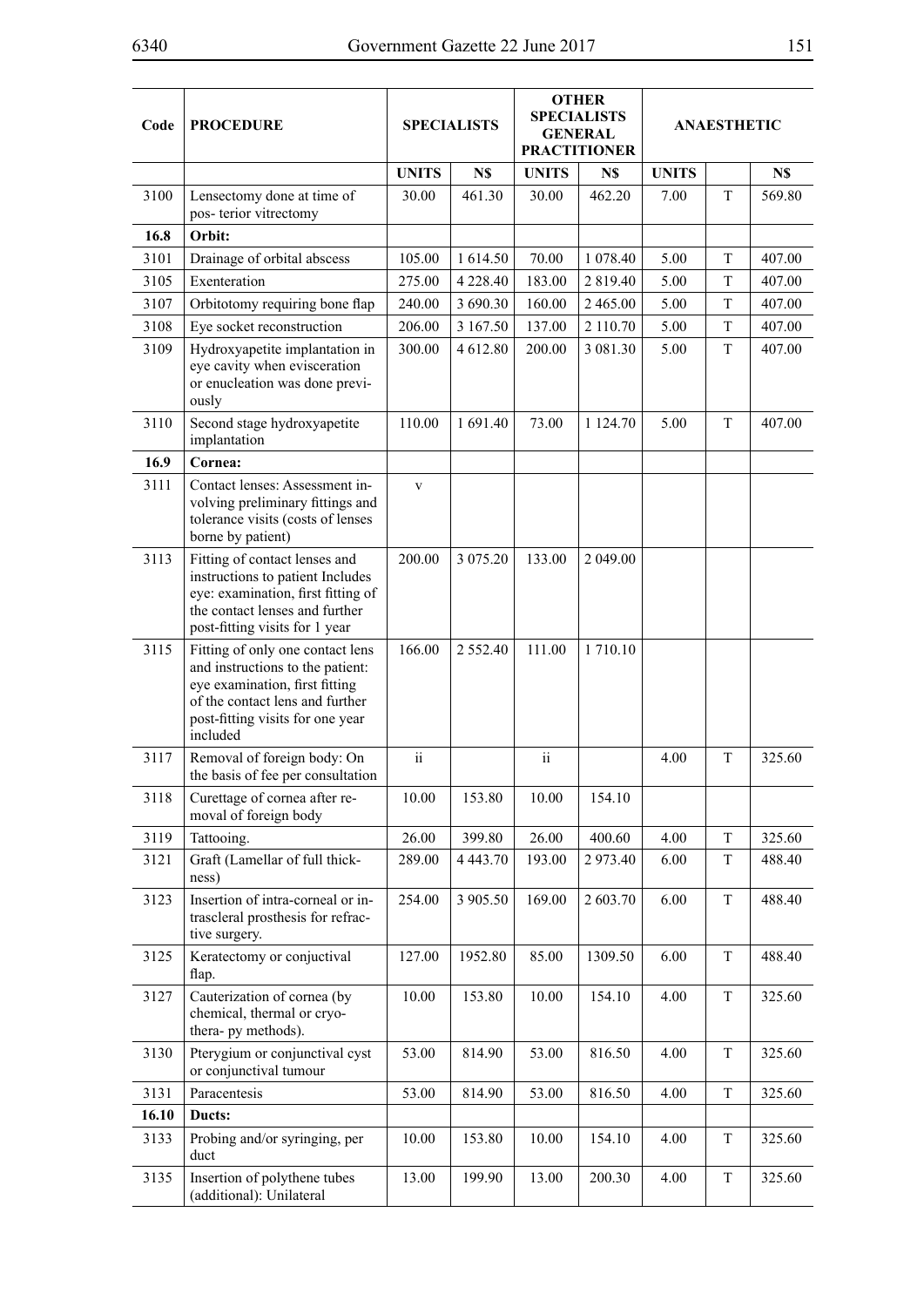| Code    | <b>PROCEDURE</b>                                                                                                  |              | <b>SPECIALISTS</b> |              | <b>OTHER</b><br><b>SPECIALISTS</b><br><b>GENERAL</b><br><b>PRACTITIONER</b> | <b>ANAESTHETIC</b> |             |        |  |  |
|---------|-------------------------------------------------------------------------------------------------------------------|--------------|--------------------|--------------|-----------------------------------------------------------------------------|--------------------|-------------|--------|--|--|
|         |                                                                                                                   | <b>UNITS</b> | N\$                | <b>UNITS</b> | N\$                                                                         | <b>UNITS</b>       |             | N\$    |  |  |
| 3137    | Excision of lacrimal sac:<br>Unilateral                                                                           | 132.00       | 2 0 29.60          | 88.00        | 1 3 5 5 . 8 0                                                               | 4.00               | T           | 325.60 |  |  |
| 3139    | Dacryocystorhinostomy<br>(Single) with or without<br>polythene tube                                               | 210.00       | 3 2 2 9 .00        | 140.00       | 2 156.90                                                                    | 5.00               | T           | 407.00 |  |  |
| 3141    | Sealing of punctum.                                                                                               | 20.00        | 307.50             | 20.00        | 308.10                                                                      | 4.00               | T           | 325.60 |  |  |
| 3143    | Three-snip operation.                                                                                             | 10.00        | 153.80             | 10.00        | 154.10                                                                      | 4.00               | T           | 325.60 |  |  |
|         | <b>REPAIR OF</b><br><b>CANALICULUS:</b>                                                                           |              |                    |              |                                                                             |                    |             |        |  |  |
| 3145    | Primary procedure.                                                                                                | 132.00       | 2 0 29.60          | 88.00        | 1 355.80                                                                    | 4.00               | T           | 325.60 |  |  |
| 3147    | Secondary procedure.                                                                                              | 175.00       | 2 690.80           | 117.00       | 1 802.50                                                                    | 4.00               | T           | 325.60 |  |  |
| 16.11   | Iris:                                                                                                             |              |                    |              |                                                                             |                    |             |        |  |  |
| 3149    | Iridectomy or iridotomy by<br>open operation as isolated<br>procedure.                                            | 132.00       | 2 0 29.60          | 88.00        | 1 3 5 5 .80                                                                 | 4.00               | T           | 325.60 |  |  |
| 3153    | Iridectomy or iridotomy by la-<br>ser or photo-coagulation as iso-<br>lated procedure (maximum one<br>proce-dure) | 105.00       | 1 614.50           | 70.00        | 1 078.40                                                                    | 4.00               | T           | 325.60 |  |  |
| 3157    | Division of anterior synechiae<br>as isolated procedure                                                           | 132.00       | 2 0 29.60          | 88.00        | 1 3 5 5 . 8 0                                                               | 4.00               | T           | 325.60 |  |  |
| 16.12   | Lids:                                                                                                             |              |                    |              |                                                                             |                    |             |        |  |  |
| 3161    | Tarsorrhaphy.                                                                                                     | 47.00        | 722.70             | 47.00        | 724.10                                                                      | 4.00               | T           | 325.60 |  |  |
| 3165    | Repair of skin lacerations of<br>the lid.                                                                         | 47.00        | 722.70             | 47.00        | 724.10                                                                      | 4.00               | T           | 325.60 |  |  |
| 3176    | Lid operation for facial nerve<br>paralysis including tarsorrhaphy<br>but excluding cost of material.             | 187.00       | 2875.30            | 125.00       | 1925.80                                                                     | 4.00               | T           | 325.60 |  |  |
| 16.12.1 | <b>Entropion or ectropion:</b>                                                                                    |              |                    |              |                                                                             |                    |             |        |  |  |
| 3177    | Cautery.                                                                                                          | 10.00        | 153.80             | 10.00        | 154.10                                                                      | 4.00               | T           | 325.60 |  |  |
| 3179    | Suture.                                                                                                           | 47.00        | 722.70             | 47.00        | 724.10                                                                      | 4.00               | T           | 325.60 |  |  |
| 3181    | Open operation.                                                                                                   | 105.00       | 1614.50            | 70.00        | 1 078.40                                                                    | 4.00               | $\mathbf T$ | 325.60 |  |  |
| 3183    | Free skin, mucosal grafting or<br>flap                                                                            | 206.00       | 3 167.50           | 137.00       | 2 110.70                                                                    | 4.00               | T           | 325.60 |  |  |
| 16.12.2 | <b>Reconstruction of eyelid:</b>                                                                                  |              |                    |              |                                                                             |                    |             |        |  |  |
|         | <b>STAGED PROCEDURES</b><br>FOR PARTIAL OR TOTAL<br><b>LOSS OF EYE LID</b>                                        |              |                    |              |                                                                             |                    |             |        |  |  |
| 3185    | First stage.                                                                                                      | 206.00       | 3 167.50           | 137.00       | 2 110.70                                                                    | 4.00               | T           | 325.60 |  |  |
| 3187    | Subsequent stage.                                                                                                 | 206.00       | 3 167.50           | 137.00       | 2 110.70                                                                    | 4.00               | T           | 325.60 |  |  |
| 3189    | Full thickness eyelid laceration<br>for tumour or injury: Direct<br>repair                                        | 132.00       | 2 0 29.60          | 88.00        | 1355.80                                                                     | 4.00               | T           | 325.60 |  |  |
| 3191    | Blepharoplasty: upper lid for<br>improvement in function                                                          | 132.00       | 2 0 29.60          | 88.00        | 1 3 5 5 . 8 0                                                               | 4.00               | T           | 325.60 |  |  |
| 16.12.3 | <b>Ptosis:</b>                                                                                                    |              |                    |              |                                                                             |                    |             |        |  |  |
| 3193    | Repair by superior rectus, leva-<br>tor or frontalis muscle operation                                             | 190.00       | 2921.50            | 127.00       | 1956.60                                                                     | 4.00               | T           | 325.60 |  |  |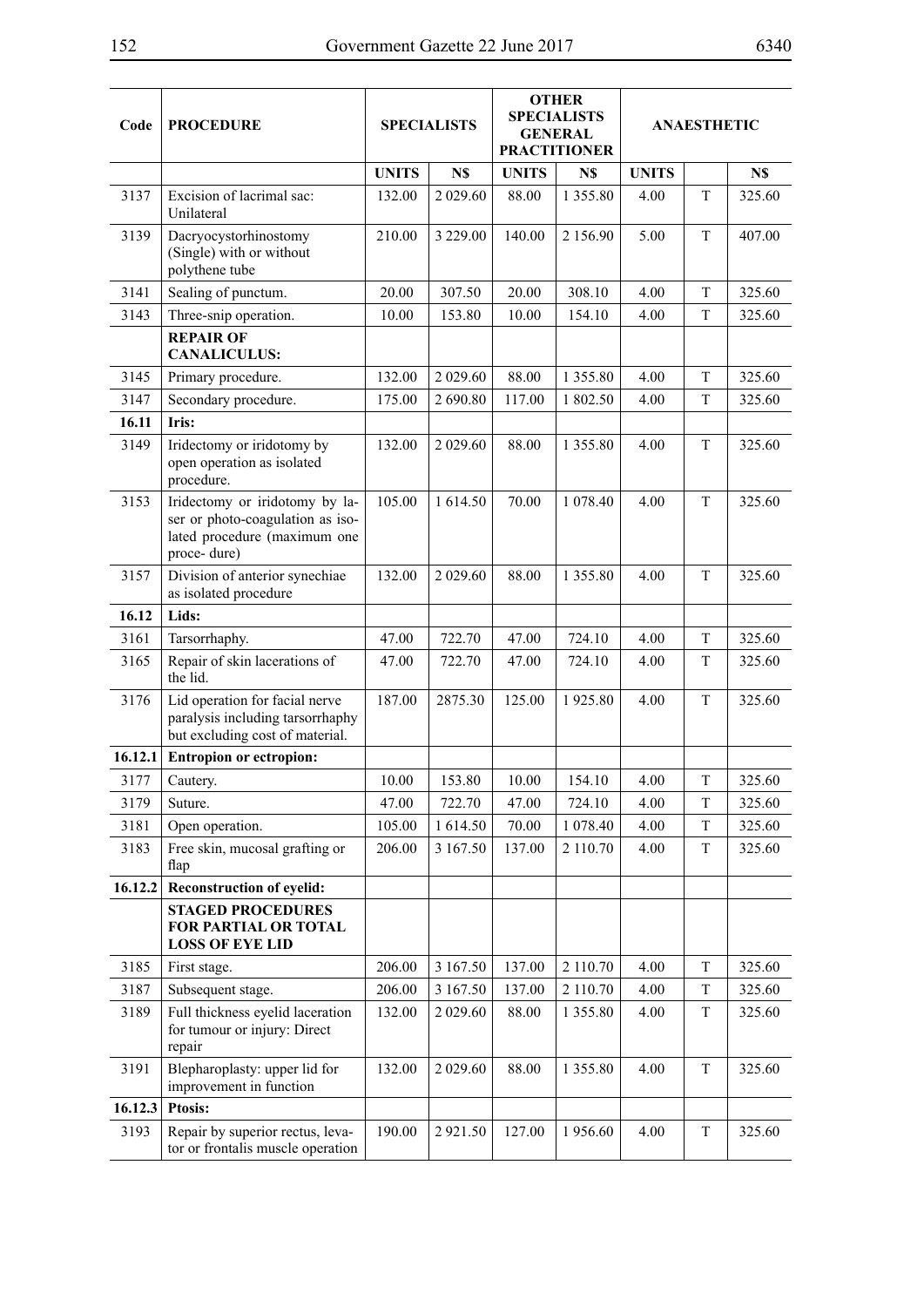| Code  | <b>PROCEDURE</b>                                                                                                                                                                                                                            |              | <b>SPECIALISTS</b> | <b>OTHER</b><br><b>SPECIALISTS</b><br><b>GENERAL</b><br><b>PRACTITIONER</b> |               | <b>ANAESTHETIC</b> |   |        |
|-------|---------------------------------------------------------------------------------------------------------------------------------------------------------------------------------------------------------------------------------------------|--------------|--------------------|-----------------------------------------------------------------------------|---------------|--------------------|---|--------|
|       |                                                                                                                                                                                                                                             | <b>UNITS</b> | N\$                | <b>UNITS</b>                                                                | N\$           | <b>UNITS</b>       |   | N\$    |
|       | <b>PTOSIS: BY LESSER</b><br>PRO- CEDURE e.g. SLING<br><b>OPERATION:</b>                                                                                                                                                                     |              |                    |                                                                             |               |                    |   |        |
| 3195  | Unilateral.                                                                                                                                                                                                                                 | 95.00        | 1460.70            | 63.00                                                                       | 970.60        | 4.00               | T | 325.60 |
| 3197  | Bilateral.                                                                                                                                                                                                                                  | 166.00       | 2 5 5 2 . 4 0      | 111.00                                                                      | 1 710.10      | 4.00               | T | 325.60 |
| 16.13 | Conjunctiva:                                                                                                                                                                                                                                |              |                    |                                                                             |               |                    |   |        |
| 3199  | Repair of conjunctiva by<br>grafting.                                                                                                                                                                                                       | 132.00       | 2 0 29.60          | 88.00                                                                       | 1 3 5 5 . 8 0 | 4.00               | T | 325.60 |
| 3200  | Repair of lacerated conjunctiva.                                                                                                                                                                                                            | 47.00        | 722.70             | 47.00                                                                       | 724.10        | 4.00               | T | 325.60 |
| 16.14 | General:                                                                                                                                                                                                                                    |              |                    |                                                                             |               |                    |   |        |
|       | <b>OWN EQUIPMENT USED</b><br><b>IN TREATMENT:</b>                                                                                                                                                                                           |              |                    |                                                                             |               |                    |   |        |
|       | Note: Only the owner of the<br>equipment may charge hire fees<br>for equipment used and not the<br>person using the equipment.                                                                                                              |              |                    |                                                                             |               |                    |   |        |
| 3196  | Diamond knife: Use of own<br>diamond knife during intraocu-<br>lar surgery: Add                                                                                                                                                             | 12.00        | 184.50             |                                                                             |               |                    |   |        |
| 3198  | Excimer laser: Hire fee (per<br>eye).                                                                                                                                                                                                       | 284.13       | 4 3 68.80          |                                                                             |               |                    |   |        |
| 3190  | Holmium laser apparatus (oph-<br>thalmic): Hire fee for one or<br>both eyes done in one sitting                                                                                                                                             | 109.00       | 1676.00            |                                                                             |               |                    |   |        |
| 3201  | Ophthalmic laser apparatus:<br>Hire fee for one or both eyes<br>done in one sitting (refer to item<br>5930 for surgical laser appara-<br>tus)                                                                                               | 109.00       | 1676.00            |                                                                             |               |                    |   |        |
| 3202  | Phako emulcification apparatus:<br>Hire fee                                                                                                                                                                                                 | 66.74        | 1 026.20           |                                                                             |               |                    |   |        |
| 3203  | Vitrectomy apparatus: Hire fee                                                                                                                                                                                                              | 120.00       | 1845.10            |                                                                             |               |                    |   |        |
| 17.   | Ear                                                                                                                                                                                                                                         |              |                    |                                                                             |               |                    |   |        |
|       | Note: The items of this section<br>are placed in a more logical<br>order but will not follow in<br>numerical order. A new range<br>of numbers is added for section<br>17.6 Microsurgery of the skull<br>base, namely items 5221 to<br>5252. |              |                    |                                                                             |               |                    |   |        |
| 17.2  | <b>External ear canal:</b>                                                                                                                                                                                                                  |              |                    |                                                                             |               |                    |   |        |
| 3204  | Removal of foreign body at<br>rooms.                                                                                                                                                                                                        | $\mathbf{V}$ |                    |                                                                             |               |                    |   |        |
| 3205  | Removal of foreign body under<br>general anaesthetic                                                                                                                                                                                        | 21.00        | 322.90             | 21.00                                                                       | 323.50        | 4.00               | T | 325.60 |
|       | <b>MEATUS ATRESIA:</b>                                                                                                                                                                                                                      |              |                    |                                                                             |               |                    |   |        |
| 3215  | Repair of stenosis of cartilagi-<br>nous portion                                                                                                                                                                                            | 164.00       | 2 5 2 1 .70        | 109.00                                                                      | 1679.30       | 4.00               | T | 325.60 |
| 3219  | Removal of osteoma from me-<br>atus: Solitary.                                                                                                                                                                                              | 77.00        | 1 1 8 4 .00        | 60.00                                                                       | 924.40        | 4.00               | T | 325.60 |
| 3221  | Removal of osteoma from me-<br>atus: Multiple.                                                                                                                                                                                              | 215.00       | 3 3 0 5 .90        | 143.00                                                                      | 2 2 0 3 . 1 0 | 4.00               | T | 325.60 |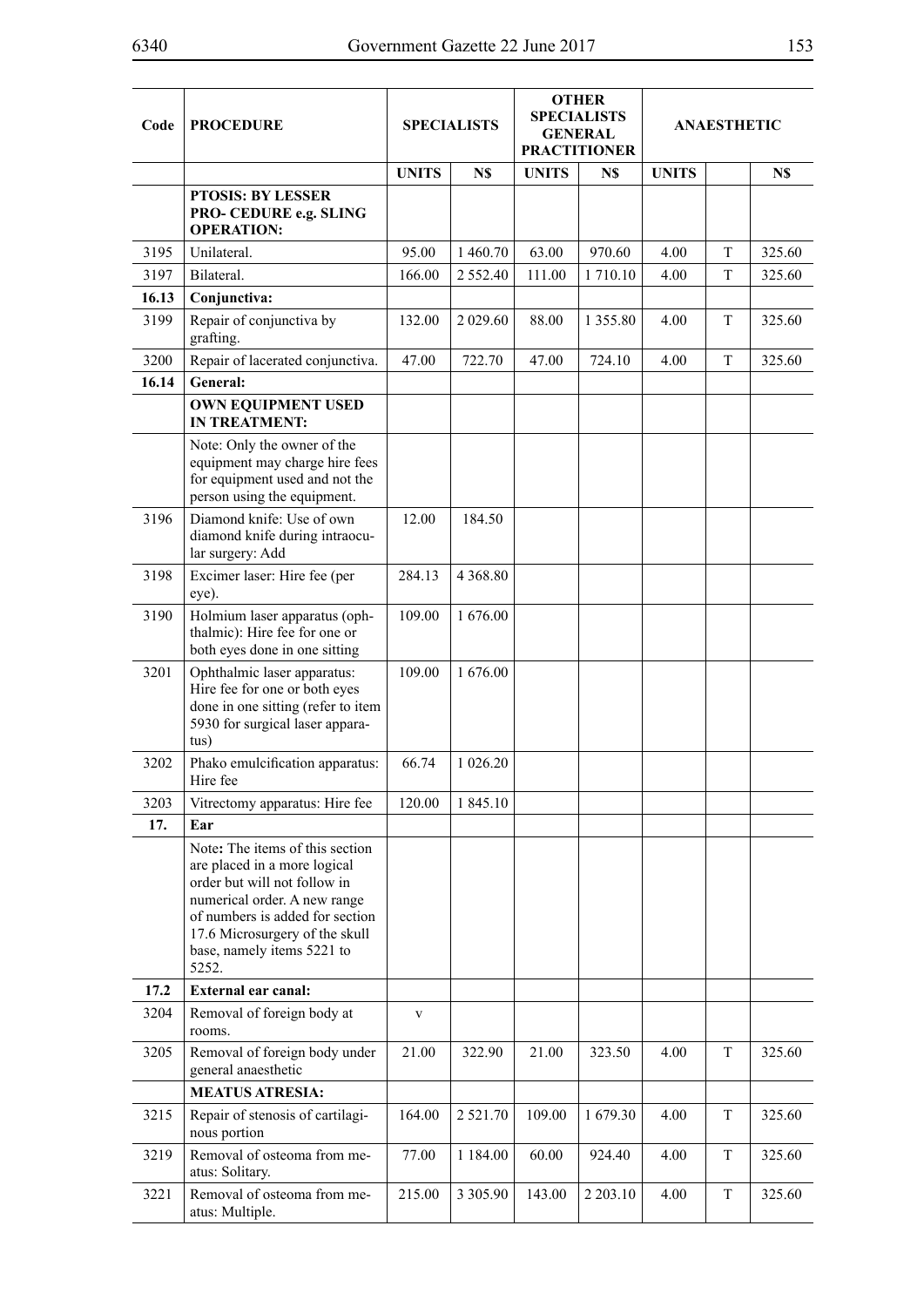| Code   | <b>PROCEDURE</b>                                                             |              | <b>SPECIALISTS</b> |              | <b>OTHER</b><br><b>SPECIALISTS</b><br><b>GENERAL</b><br><b>PRACTITIONER</b> | <b>ANAESTHETIC</b> |   |        |
|--------|------------------------------------------------------------------------------|--------------|--------------------|--------------|-----------------------------------------------------------------------------|--------------------|---|--------|
|        |                                                                              | <b>UNITS</b> | N\$                | <b>UNITS</b> | N\$                                                                         | <b>UNITS</b>       |   | N\$    |
| 17.3   | Middle ear:                                                                  |              |                    |              |                                                                             |                    |   |        |
| 3206   | Microscopic examination of<br>tympanic membrane in-cluding<br>microsuction   | 8.00         | 123.00             | 5.00         | 77.00                                                                       |                    |   |        |
| 3210   | Microscope instrument fee used<br>in consulting rooms                        |              |                    |              |                                                                             |                    |   |        |
| 3207   | Unilateral myringotomy.                                                      | 28.00        | 430.50             | 28.00        | 431.40                                                                      | 4.00               | T | 325.60 |
| 3209   | Bilateral myringotomy.                                                       | 34.00        | 522.80             | 34.00        | 523.80                                                                      | 4.00               | T | 325.60 |
| 3211   | Unilateral myringotomy with<br>insertion of ventilation tube                 | 34.00        | 522.80             | 34.00        | 523.80                                                                      | 4.00               | T | 325.60 |
| 3212   | Bilateral myringotomy with<br>insertion of unilateral ventila-<br>tion tube. | 42.00        | 645.80             | 42.00        | 647.10                                                                      | 4.00               | T | 325.60 |
| 3213   | Bilateral myringotomy with<br>insertion of bilateral ventilation<br>tubes.   | 65.00        | 999.40             | 60.00        | 924.40                                                                      | 4.00               | T | 325.60 |
| 3214   | Reconstruction of middle ear<br>os-sicles (ossiculoplasty)                   |              |                    |              |                                                                             |                    |   |        |
| 3237   | Exploratory tympanotomy                                                      | 59.00        | 907.20             | 59.00        | 909.00                                                                      | 5.00               | T | 407.00 |
| 3243   | Myringoplasty                                                                | 138.00       | 2 121.90           | 92.00        | 1 417.40                                                                    | 5.00               | T | 407.00 |
| 3245   | Functional reconstruction of<br>tympanic membrane                            | 277.00       | 4 2 5 9 . 2 0      | 185.00       | 2 850.20                                                                    | 5.00               | T | 407.00 |
| 3249   | Stapedotomy and stapedectomy.                                                | 277.00       | 4 2 5 9 . 2 0      | 185.00       | 2850.20                                                                     | 5.00               | T | 407.00 |
| 3257   | Cortical mastoidectomy.                                                      | 130.00       | 1998.90            | 87.00        | 1 340.40                                                                    | 5.00               | T | 407.00 |
| 3259   | Radical mastoidectomy<br>(excluding minor procedures)                        | 195.00       | 2 9 9 8.30         | 130.00       | 2 002.80                                                                    | 5.00               | T | 407.00 |
| 3263   | Autogenous bone graft to mas-<br>toid cavity                                 | 180.00       | 2 767.70           | 120.00       | 1848.80                                                                     | 5.00               | T | 407.00 |
| 3265   | Reconstruction of posterior<br>canal wall, following radical<br>mastoid      | 320.00       | 4 9 20.40          | 213.00       | 3 2 8 1 .60                                                                 | 5.00               | T | 407.00 |
| 3264   | Tympanomastoidectomy.                                                        | 375.00       | 5 766.00           | 250.00       | 3 851.00                                                                    | 5.00               | T | 407.00 |
| 17.4   | <b>Facial nerve:</b>                                                         |              |                    |              |                                                                             |                    |   |        |
| 17.4.1 | <b>Facial nerve tests:</b>                                                   |              |                    |              |                                                                             |                    |   |        |
| 3223   | Percutaneous stimulation of the<br>facial nerve.                             | 9.00         | 138.40             | 9.00         | 138.70                                                                      | 4.00               | T | 325.60 |
| 3224   | Electroneurography (ENOG).                                                   | 75.00        | 1 153.20           | 50.00        | 770.30                                                                      | 4.00               | T | 325.60 |
| 17.4.2 | <b>Facial nerve surgery:</b>                                                 |              |                    |              |                                                                             |                    |   |        |
| 3227   | Exploration of tympanomastiod<br>segment.                                    | 277.00       | 4 2 5 9 . 2 0      | 185.00       | 2 850.20                                                                    | 5.00               | T | 407.00 |
| 3228   | Grafting of the tympano-mas-<br>toid segment (including item<br>3227)        | 436.00       | 6 704.00           | 291.00       | 4483.20                                                                     | 5.00               | T | 407.00 |
| 3230   | Extratemporal grafting of the<br>facial nerve.                               | 436.00       | 6 704.00           | 291.00       | 4 4 8 3 . 2 0                                                               | 5.00               | T | 407.00 |
| 3232   | Facio-accessory or facio-hypo-<br>glossal anastomosis                        | 124.00       | 1 906.60           | 83.00        | 1 278.70                                                                    | 6.00               | T | 488.40 |
| 17.5   | Inner ear:                                                                   |              |                    |              |                                                                             |                    |   |        |
| 17.5.1 | <b>Audiometry:</b>                                                           |              |                    |              |                                                                             |                    |   |        |
| 3273   | Pure tone audiometry (air con-<br>duction)                                   | 6.50         | 99.90              | 4.30         | 66.20                                                                       |                    |   |        |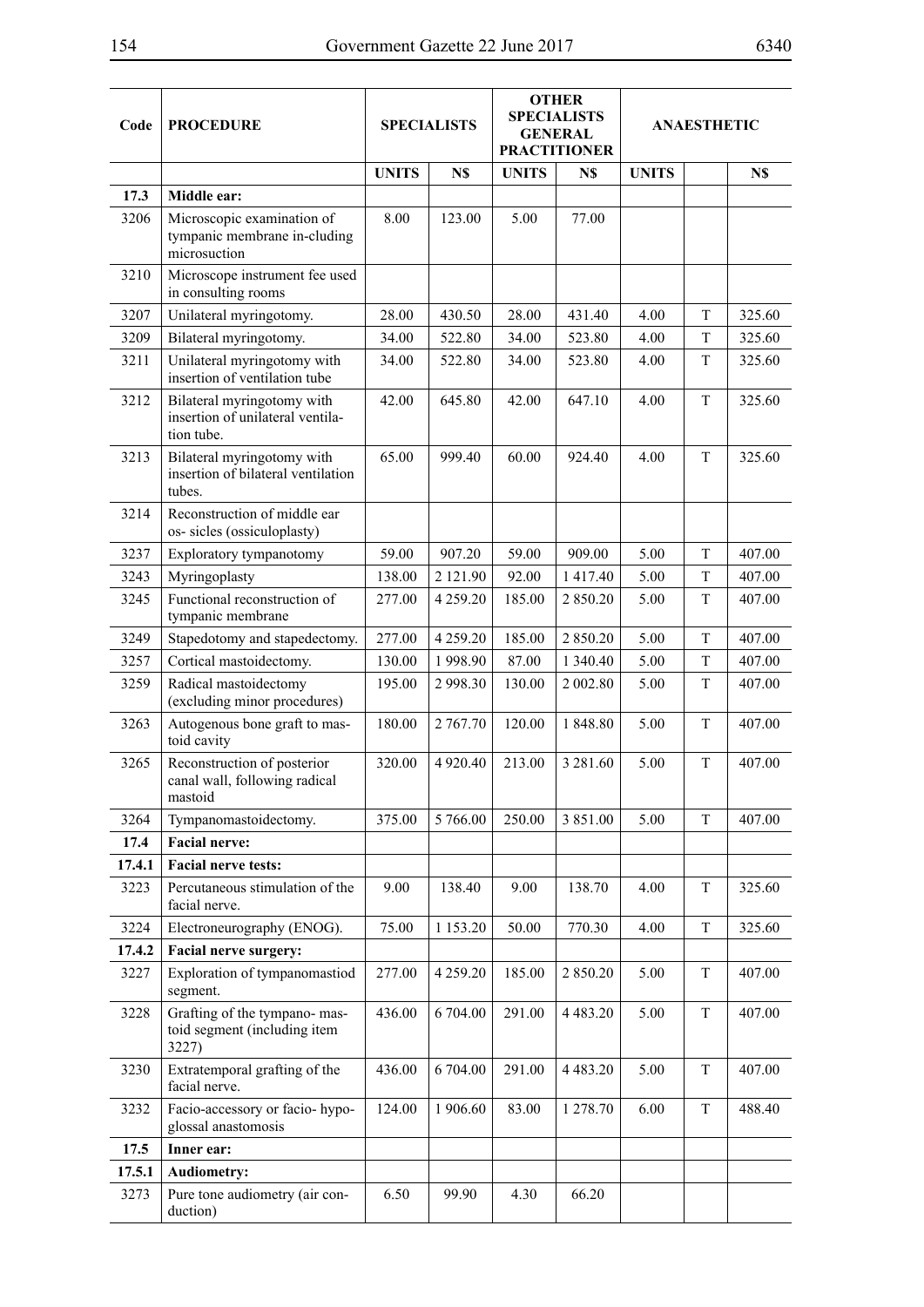| Code   | <b>PROCEDURE</b>                                                                                                                  |              | <b>SPECIALISTS</b> |              | <b>OTHER</b><br><b>SPECIALISTS</b><br><b>GENERAL</b><br><b>PRACTITIONER</b> | <b>ANAESTHETIC</b> |             |        |
|--------|-----------------------------------------------------------------------------------------------------------------------------------|--------------|--------------------|--------------|-----------------------------------------------------------------------------|--------------------|-------------|--------|
|        |                                                                                                                                   | <b>UNITS</b> | N\$                | <b>UNITS</b> | N\$                                                                         | <b>UNITS</b>       |             | N\$    |
| 3274   | Pure tone audiometry (bone<br>con-duction with masking).                                                                          | 6.50         | 99.90              | 4.30         | 66.20                                                                       |                    |             |        |
| 3275   | Impedance audiometry<br>(tympanometry).                                                                                           | 6.50         | 99.90              | 4.30         | 66.20                                                                       |                    |             |        |
| 3277   | Speech audiometry: Inclusive<br>fee (speech audiogram, speech<br>reception threshold, dis-crimi-<br>nation score).                | 10.00        | 153.80             | 6.70         | 103.20                                                                      |                    |             |        |
| 2693   | A.E.P. Audiological examina-<br>tion: unilateral at a minimum of<br>4 decibels                                                    | 60.00        | 922.60             |              |                                                                             |                    |             |        |
| 2696   | Bilateral.                                                                                                                        | 53.00        | 814.90             |              |                                                                             |                    |             |        |
| 2697   | Mid- and long latency auditory<br>evoked potentials: unilateral.                                                                  | 30.00        | 461.30             |              |                                                                             |                    |             |        |
| 2698   | Bilateral.                                                                                                                        | 53.00        | 814.90             |              |                                                                             |                    |             |        |
| 2699   | Electro-cochleography:<br>unilateral                                                                                              | 50.00        | 768.80             |              |                                                                             |                    |             |        |
| 2700   | Bilateral                                                                                                                         | 88.00        | 1 3 5 3 . 1 0      |              |                                                                             |                    |             |        |
| 2702   | Total fee for audiological eval-<br>ua- tion including bilateral<br>A.E.P. and bilateral electro-co-<br>chleography               | 140.00       | 2 152.70           |              |                                                                             | 4.00               |             | 325.60 |
| 3250   | Otoacoustic emission (high risk<br>patients only)                                                                                 | 66.48        | 1 022.20           | 66.48        | 1 024.20                                                                    |                    |             |        |
| 17.5.2 | <b>Balance tests:</b>                                                                                                             |              |                    |              |                                                                             |                    |             |        |
| 3251   | Minimal caloric test (excluding<br>consultation fee).                                                                             | 10.00        | 153.80             | 10.00        | 154.10                                                                      |                    |             |        |
| 3252   | Bithermal Halpike caloric test<br>(excluding consultation fee)                                                                    | 20.00        | 307.50             | 20.00        | 308.10                                                                      |                    |             |        |
| 3253   | Electro-nystagmography for<br>spontaneous and positional<br>nystagmus.                                                            | 25.00        | 384.40             | 25.00        | 385.20                                                                      |                    |             |        |
| 3255   | Caloric test done with electro-<br>nys-tagmography                                                                                | 70.00        | 1 0 7 6 . 3 0      | 60.00        | 924.40                                                                      |                    |             |        |
| 3254   | Video nystagmoscopy<br>(monocular).                                                                                               | 25.00        | 384.40             | 25.00        | 385.20                                                                      |                    |             |        |
| 3256   | Video nystagmoscopy<br>(binocular)                                                                                                | 50.00        | 768.80             | 50.00        | 770.30                                                                      |                    |             |        |
| 3258   | Otolith repositioning manoevre                                                                                                    | 14.00        | 215.30             | 14.00        | 215.70                                                                      | 4.00               | T           | 325.60 |
| 17.5.3 | Inner ear surgery:                                                                                                                |              |                    |              |                                                                             |                    |             |        |
| 3233   | Labyrinthectomy via the middle<br>ear or mastoid.                                                                                 | 277.00       | 4 2 5 9 . 2 0      | 185.00       | 2 8 5 0 . 2 0                                                               | 5.00               | T           | 407.00 |
| 3240   | Endolymphatic sac surgery                                                                                                         | 277.00       | 4 2 5 9 . 2 0      | 185.00       | 2850.20                                                                     | 4.00               | T           | 325.60 |
| 3246   | Cochlear implant surgery                                                                                                          | 277.00       | 4 2 5 9 . 2 0      | 185.00       | 2850.20                                                                     | 5.00               | $\mathbf T$ | 407.00 |
| 3244   | Fenestration and occlusion of<br>the posterior semicircular canal<br>(F.O.S.) for benign paroxysmal<br>positioning vertigo (BPPV) | 310.00       | 4766.60            | 207.00       | 3 189.10                                                                    | 5.00               | T           | 407.00 |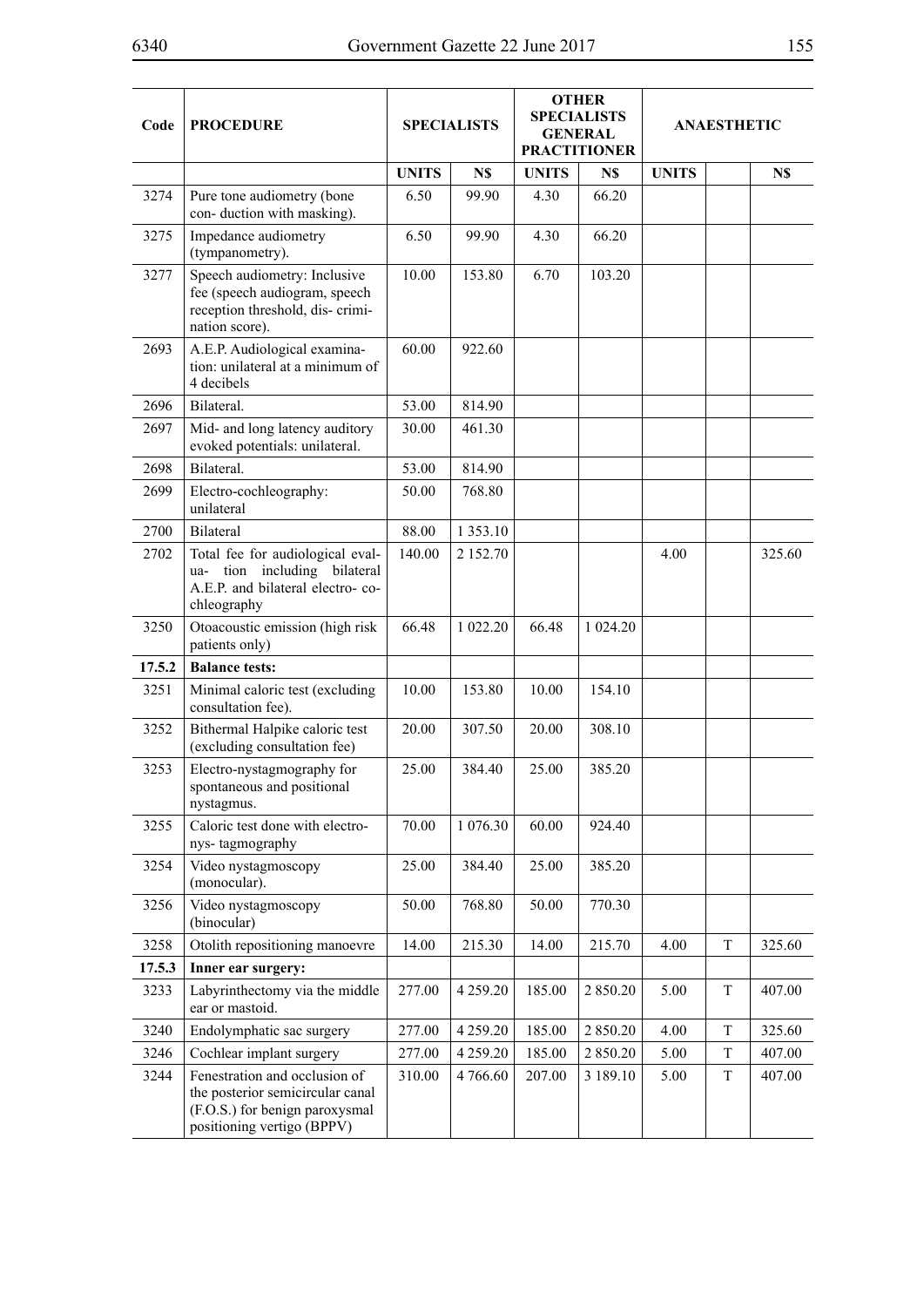| Code   | <b>PROCEDURE</b>                                                                                                                                                                            | <b>SPECIALISTS</b> |              |              | <b>OTHER</b><br><b>SPECIALISTS</b><br><b>GENERAL</b><br><b>PRACTITIONER</b> | <b>ANAESTHETIC</b> |   |        |
|--------|---------------------------------------------------------------------------------------------------------------------------------------------------------------------------------------------|--------------------|--------------|--------------|-----------------------------------------------------------------------------|--------------------|---|--------|
|        |                                                                                                                                                                                             | <b>UNITS</b>       | N\$          | <b>UNITS</b> | N\$                                                                         | <b>UNITS</b>       |   | N\$    |
| 17.6   | Microsurgery of the skull<br>base:                                                                                                                                                          |                    |              |              |                                                                             |                    |   |        |
| 17.6.1 | Middle fossa approach (i.e.<br>trans-temporal or supralaby-<br>rinthine):                                                                                                                   |                    |              |              |                                                                             |                    |   |        |
| 3229   | Facial nerve: Exploration of the<br>labyrinthine segment                                                                                                                                    | 420.00             | 6458.00      | 280.00       | 4 3 1 3 .80                                                                 | 5.00               | T | 407.00 |
| 5221   | Facial nerve: Grafting of laby-<br>rinthine segment (graft removal<br>and exploration of labyrinthine<br>segment included)                                                                  | 510.00             | 7841.80      | 340.00       | 5 2 3 8 . 2 0                                                               | 11.00              | T | 895.40 |
| 5222   | Facial nerve surgery inside the<br>internal auditory canal (if graft-<br>ing required and<br>harvesting of graft included)                                                                  | 620.00             | 9 533.20     | 413.00       | 6 3 6 2.80                                                                  | 11.00              | T | 895.40 |
| 17.6.2 | Translabyrinthine approach                                                                                                                                                                  |                    |              |              |                                                                             |                    |   |        |
| 5229   | Facial nerve surgery in the<br>internal auditory canal, trans-<br>labyrinthine (if grafting and<br>graft removal included)                                                                  | 660.00             | 10<br>148.20 | 440.00       | 6 778.80                                                                    | 11.00              | T | 895.40 |
| 17.6.7 | <b>Subtotal petrosectomy:</b>                                                                                                                                                               |                    |              |              |                                                                             |                    |   |        |
| 5247   | Subtotal petrosectomy for CSF<br>leak and/or for total obliteration<br>of the mastoid cavity                                                                                                | 480.00             | 7380.50      | 320.00       | 4 9 3 0 . 0 0                                                               | 11.00              | T | 895.40 |
| 18.    | PHYSICAL TREATMENT:                                                                                                                                                                         |                    |              |              |                                                                             |                    |   |        |
| 3279   | Domiciliary or nursing home<br>treatment only applicable where<br>a patient is physically incapable<br>of attending the rooms, and the<br>equipment has to be transported<br>to the patient | 0.75               | 11.53        |              |                                                                             |                    |   |        |
| 3280   | Consultation units for specialists<br>in physical medicine when treat-<br>ment is given (per treatment)                                                                                     | 13.50              | 207.60       |              |                                                                             |                    |   |        |
| 3281   | Ultrasonic therapy.                                                                                                                                                                         | 10.00              | 153.80       |              |                                                                             |                    |   |        |
| 3282   | Short-wave diathermy.                                                                                                                                                                       | 10.00              | 153.80       |              |                                                                             |                    |   |        |
| 3284   | Sensory nerve conduction<br>studies                                                                                                                                                         | 31.00              | 476.70       |              |                                                                             |                    |   |        |
| 3285   | Motor nerve conduction studies                                                                                                                                                              | 26.00              | 399.80       |              |                                                                             |                    |   |        |
| 3287   | Spinal joint and ligament injec-<br>tion.                                                                                                                                                   | 20.00              | 307.50       | 13.00        | 200.30                                                                      |                    |   |        |
| 3288   | Epidural injection.                                                                                                                                                                         | 36.00              | 553.50       |              |                                                                             |                    |   |        |
| 3289   | Multiple injections - First joint.                                                                                                                                                          | 7.50               | 115.30       |              |                                                                             |                    |   |        |
| 3290   | Each additional joint.                                                                                                                                                                      | 4.50               | 69.20        |              |                                                                             |                    |   |        |
| 3291   | Tendon or ligament injection.                                                                                                                                                               | 9.00               | 138.40       |              |                                                                             |                    |   |        |
| 3292   | Aspiration of joint or intra- ar-<br>ticular injection.                                                                                                                                     | 9.00               | 138.40       |              |                                                                             |                    |   |        |
| 3293   | Aspiration or injection of bursa<br>or ganglion                                                                                                                                             | 9.00               | 138.40       |              |                                                                             |                    |   |        |
| 3294   | Paracervical nerve block.                                                                                                                                                                   | 20.00              | 307.50       |              |                                                                             |                    |   |        |
| 3295   | Paravertebral root block - uni-<br>lateral.                                                                                                                                                 | 20.00              | 307.50       |              |                                                                             |                    |   |        |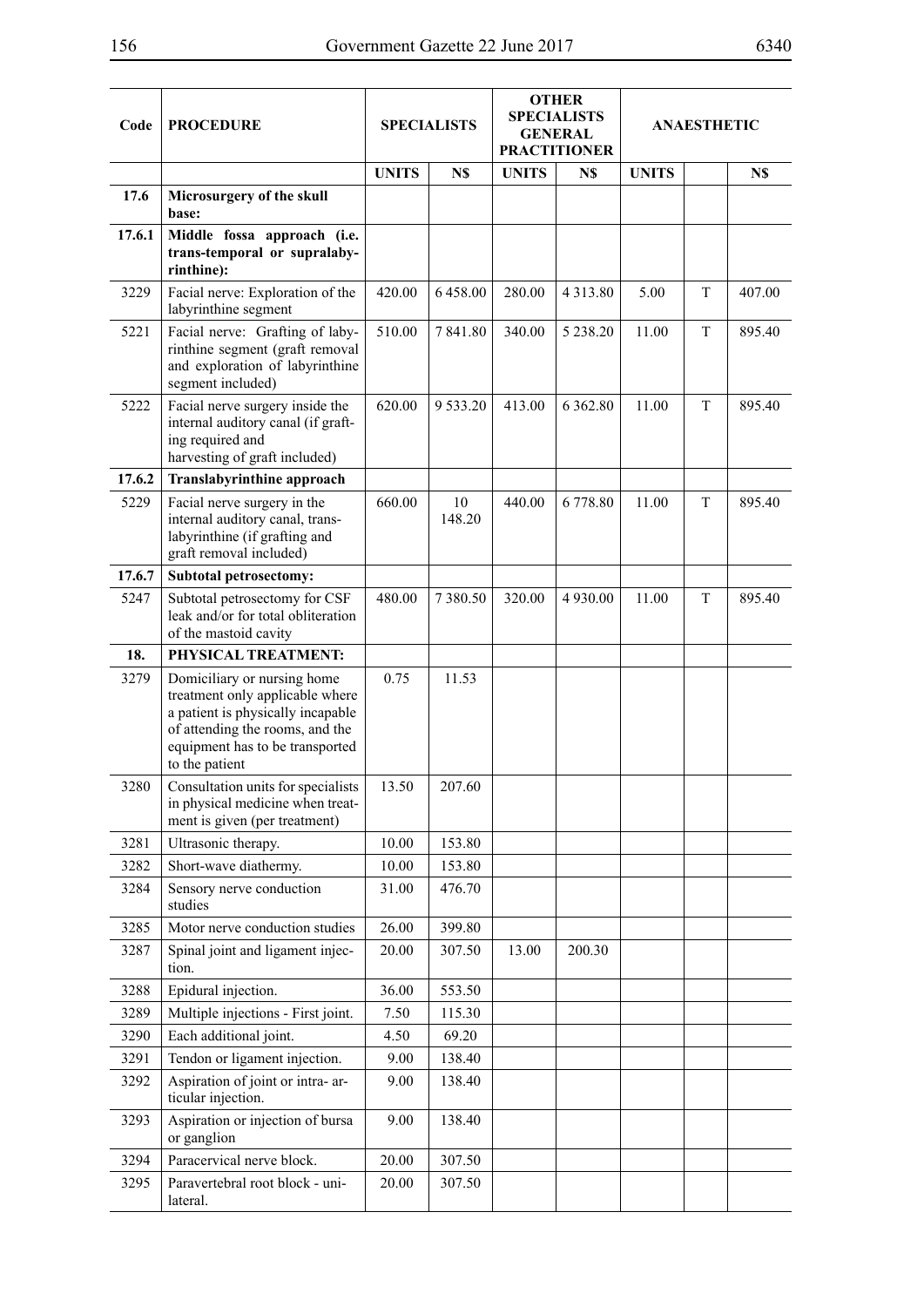| Code | <b>PROCEDURE</b>                                                                                                                                                                                                                                                                                                   | <b>SPECIALISTS</b> |         | <b>OTHER</b><br><b>SPECIALISTS</b><br><b>GENERAL</b><br><b>PRACTITIONER</b> |        | <b>ANAESTHETIC</b> |   |        |
|------|--------------------------------------------------------------------------------------------------------------------------------------------------------------------------------------------------------------------------------------------------------------------------------------------------------------------|--------------------|---------|-----------------------------------------------------------------------------|--------|--------------------|---|--------|
|      |                                                                                                                                                                                                                                                                                                                    | <b>UNITS</b>       | N\$     | <b>UNITS</b>                                                                | N\$    | <b>UNITS</b>       |   | N\$    |
| 3296 | Paravertebral root block - bilat-<br>eral.                                                                                                                                                                                                                                                                         | 30.00              | 461.30  |                                                                             |        |                    |   |        |
| 3297 | Manipulation of spine<br>per-<br>formed by a specialist in Physi-<br>cal Medicine.                                                                                                                                                                                                                                 | 14.00              | 215.30  |                                                                             |        |                    |   |        |
| 3298 | Spinal traction.                                                                                                                                                                                                                                                                                                   | 6.00               | 92.30   |                                                                             |        |                    |   |        |
| 3299 | Manipulation of large joints un-<br>der general anaesthesia: Hip                                                                                                                                                                                                                                                   | 14.00              | 215.30  |                                                                             |        | 4.00               | T | 325.60 |
| 3300 | Manipulation of large joints<br>with-out anaesthetic                                                                                                                                                                                                                                                               | xi                 |         | ix                                                                          |        |                    |   |        |
| 3301 | Muscle fatigue studies                                                                                                                                                                                                                                                                                             | 20.00              | 307.50  |                                                                             |        |                    |   |        |
| 3302 | Strength duration curve per<br>session                                                                                                                                                                                                                                                                             | 10.50              | 161.40  |                                                                             |        |                    |   |        |
| 3303 | Electromyography                                                                                                                                                                                                                                                                                                   | 75.00              | 1153.20 |                                                                             |        |                    |   |        |
| 3304 | All other physical treatments<br>carried out: Complete physi-<br>cal treatment: specify treatment<br>(for subsequent treatments by<br>a general practitioner, for the<br>same condition within 4 months<br>after initial treatment: A fee for<br>the treatment only, is applica-<br>ble: See General Rule L and M) | 10.00              | 153.80  | 10.00                                                                       | 154.10 |                    |   |        |

# **19. RADIOLOGY**

#### **DIAGNOSTIC PROCEDURES**

Note: The calculated amounts in this section (except for sections 19.9 and 19.11) are calculated according to the radiology monetary unit values

#### **RULES GOVERNING THIS SECTION OF THE TARIFF**

- **Y** Except where otherwise indicated, radiologists are entitled to charge for contrast material used.
- **Z** No fee is subject to more than one reduction
- **GG** Capturing and recording of examinations: Images from all radiological, ultrasound and magnetic resonance imaging procedures must be captured during every examination and a permanent record generated by means of film, paper, or magnetic media. A report of the examination, including the findings and diagnostic comment, must be written and stored for five years.

#### **Rules governing the section DIAGNOSTIC PROCEDURES REQUIRING THE USE OF RADIO-ISOTOPES**

**AA** Procedures to exclude cost of isotiope

Rules governing the section RADIATION ONCOLOGY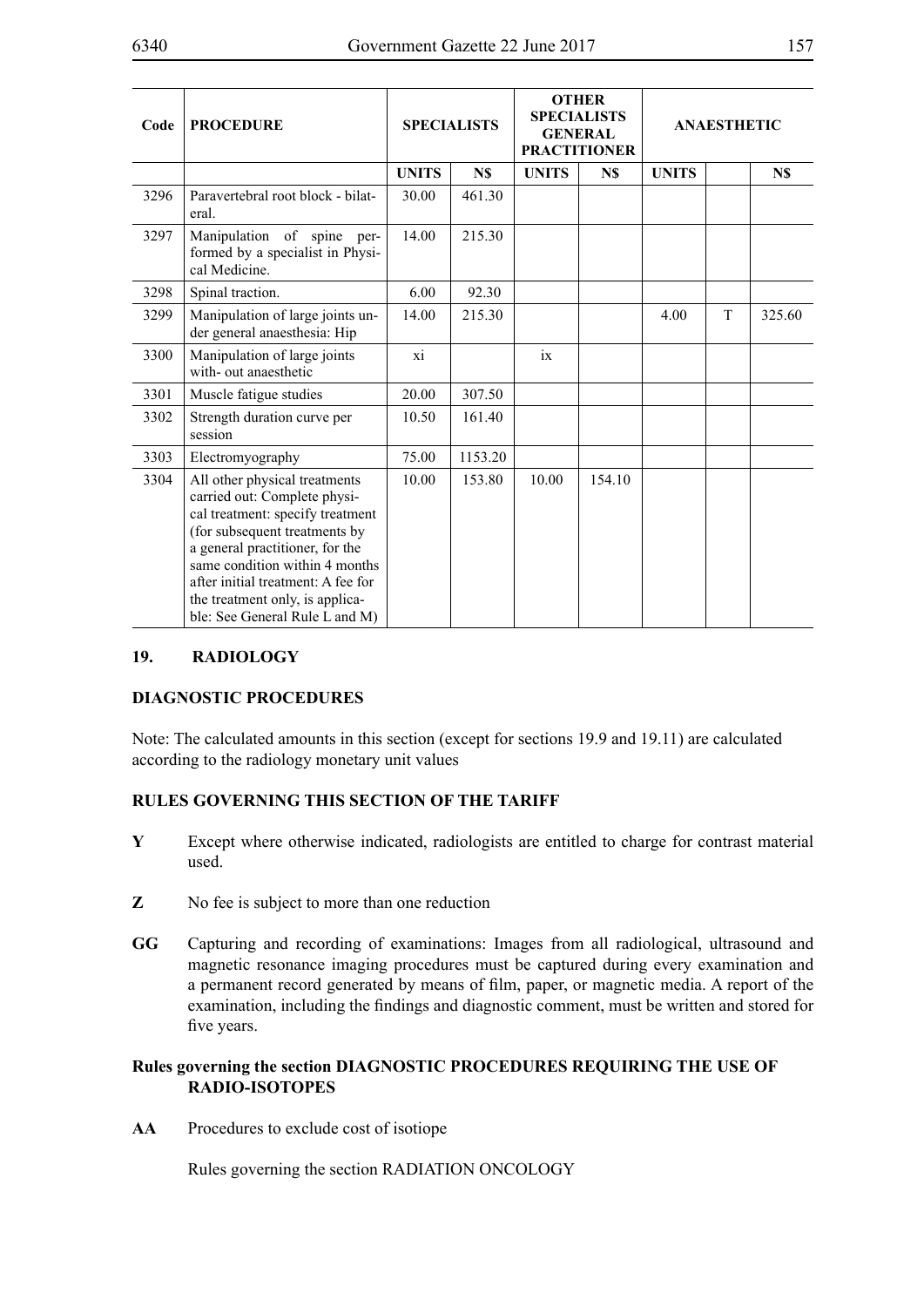## **BB** The fees in this section do not include the cost of radium or isotopes

Rules governing the section ULTRASONIC EXAMINATIONS

**EE** (a) In case of a referral, the referring doctor must submit a letter of motivation to the radiologist or other practitioner doing the scan. A copy of the letter of motivation must be attached to the first account submitted to the Commission (by the radiologist or the other practitioner doing the scan) as the case may be.

> In case of a referral to a radiologist, no motivation should be required from the radiologist

## **MODIFIERS GOVERNING SPECIFIC SECTIONS OF THE TARIFF**

## *DIAGNOSTIC RADIOLOGY*

**0001** For involuntarily scheduled after-hours emergency radiological services, the additional premium shall be 50% of the fee for the particular services (section 19.12 excluded). See General Rule B.

For after-hours MR scans (items 6200 to 6255), a maximum levy of 100.00 radiological units (N\$2070.00) is applicable.

- **0002** Item 38/0101 is applicable only where a radiologist is requested to give a written report on X-rays taken elsewhere and submitted to him/her.
- **0080** Multiple examinations: Full fee
- **0081** Repeat examinations: No reduction
- **0082** "+" means that this item is complementary to a preceding item and is therefore not subject to reduction.
- **0083** Where a radiologist makes use of hospital equipment only 33.33% (1/3) of the fee for the examination is chargeable.

Note in respect of fees payable when general practitioners take X-rays.

If the services of a radiologist are normally available, it is expected that these services should be utilised. Should circumstances be unfavourable for obtaining such services at the time of the first consultation, the general practitioner may take the initial X-ray him/herself provided he/she submits a certificate to the effect that it was in the best interest of the employee injured on duty for him/her to have taken the plates. A radiologist who has to submit the relevant reports in the normal manner, however, must take subsequent X-rays of the same injury,)

- 1. When a general practitioner takes X-rays with his/her own equipment, if the services of a specialist radiologist are not available, he/she may claim at the prescribed fee for general practitioners.
- 2. (i) If a general practitioner orders an X-ray examination at a health facility where the services of a specialist radiologist are available, it is expected that the radiologist shall read the photos for which he may claim at one third of the prescribed fee.
	- (ii) If the radiographer of the hospital is not available and the general practitioner has to take the X-ray plate's him/herself, he/she may claim at 50% of the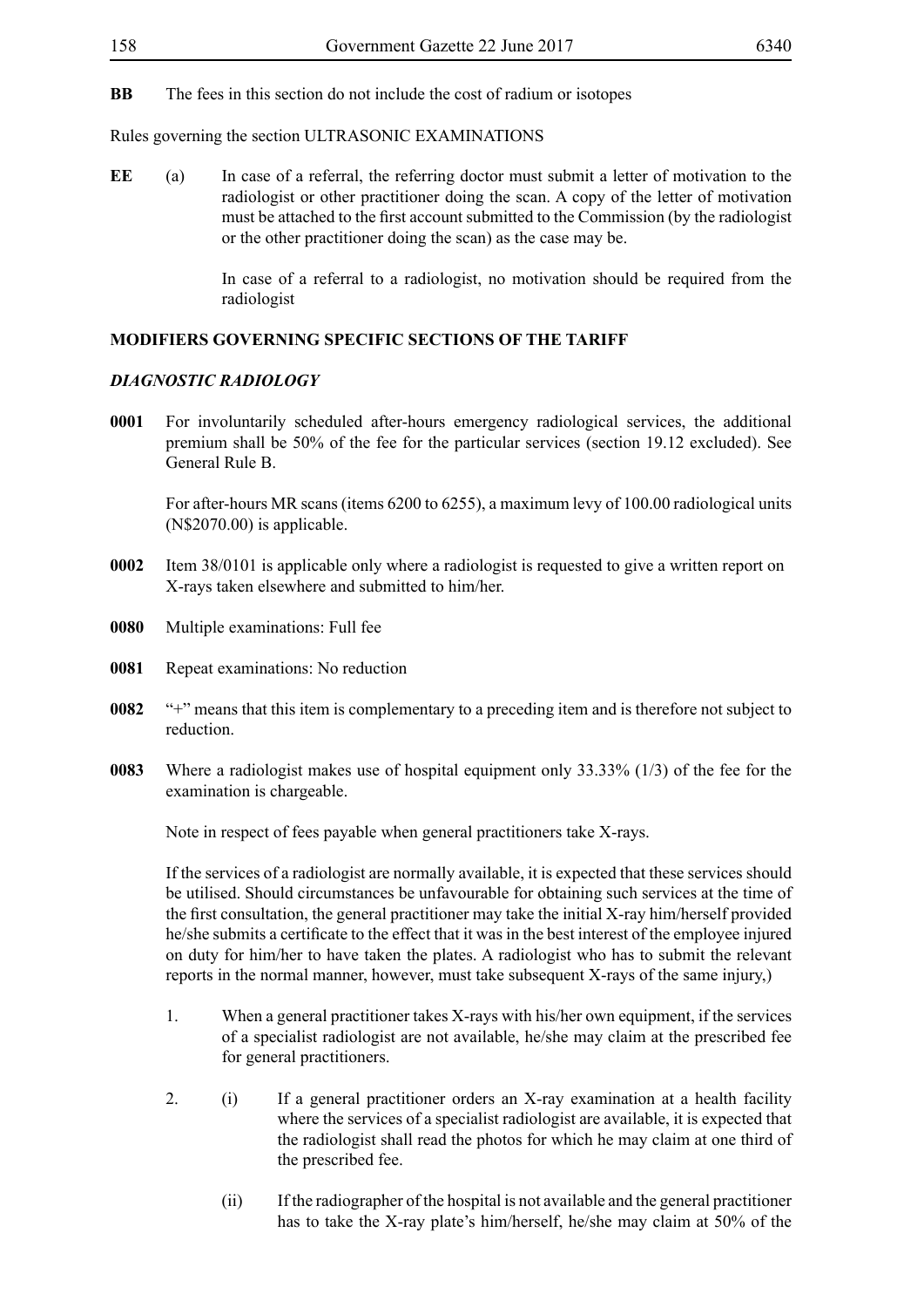prescribed fee for that service. In that case, however, he/she should get confirmation of his/her X-ray findings in a report from the radiologist as soon as possible. The radiologist may then claim at one third of the prescribed fee for service.

- 3. If a general practitioner orders an X-ray examination at a health facility where there are no specialist radiological services available, he/she will not be paid for reading the plates as such a service is considered as an integral part of routine diagnosis, but if he/she is requested by the Commission to submit a written report on the case, he/ she may claim at two thirds of the prescribed fee for such service.
- 4. If a general practitioner has to take and read X-ray plates at a health facility where the services of a radiographer and a specialist radiologist are not available he/she may claim 50% of the prescribed fee for such service.

**Note:** Modifier 0083 is not applicable to section 19.8 (Vascular Studies) and section 19.14 (Interventional Radiological Procedures)

**0084** Fixed fee of N\$88.70 will apply for the first film. The same applies to images captured on CD.

## *VASCULAR STUDIES*

**0086** Vascular groups: "Film series" and "Introduction of Contrast Media" are complementary and together constitute a single examination: neither fee is therefore subject to increase in terms of Modifier M0080.

## *VASCULAR STUDIES and INTERVENTIONAL RADIOLOGY PROCEDURES*

- **6300** If a procedure lasts less than 30 minutes only 50% of the machine fees for items 3536-3550 will be allowed (specify time of procedure on account).
- **6301** If a procedure is performed by a radiologist in a facility not owned by him/herself, the fee will be reduced by 40% (i.e. 60% of the fee will be charged)
- **6302** When the procedure is performed by non-radiologists, the fee will be reduced by 40% (i.e. 60% of the fee will be charged)
- **6303** When a procedure is performed entirely by a non-radiologist in a facility owned by a radiologist, the radiologist owning the facility may charge 55% of the procedure units used. Modifier 6302 applies to the non-radiologist performing the procedure
- **6305** When multiple catheterization procedures are used (items 3557, 3559, 3560, 3562) and an angiogram investigation is performed at each level, the unit value of each such multiple procedure will be reduced by 20.00 radiological units (N\$ 414.00) for each procedure after the initial catheterization. The first catheterization is charged at 100% of the unit value.

#### *COMPUTED TOMOGRAPHY*

**0088** Multiple selective catheterisations: For each additional selective catheterisation after the first selective catheterisation, reduce the fee by 25%.

#### *ULTRASONIC INVESTIGATIONS*

**0160** Aspiration of biopsy procedure performed under direct ultrasonic control by an ultrasonic aspiration biopsy transducer (Static Realtime): Fee for part examined plus 30% of the units.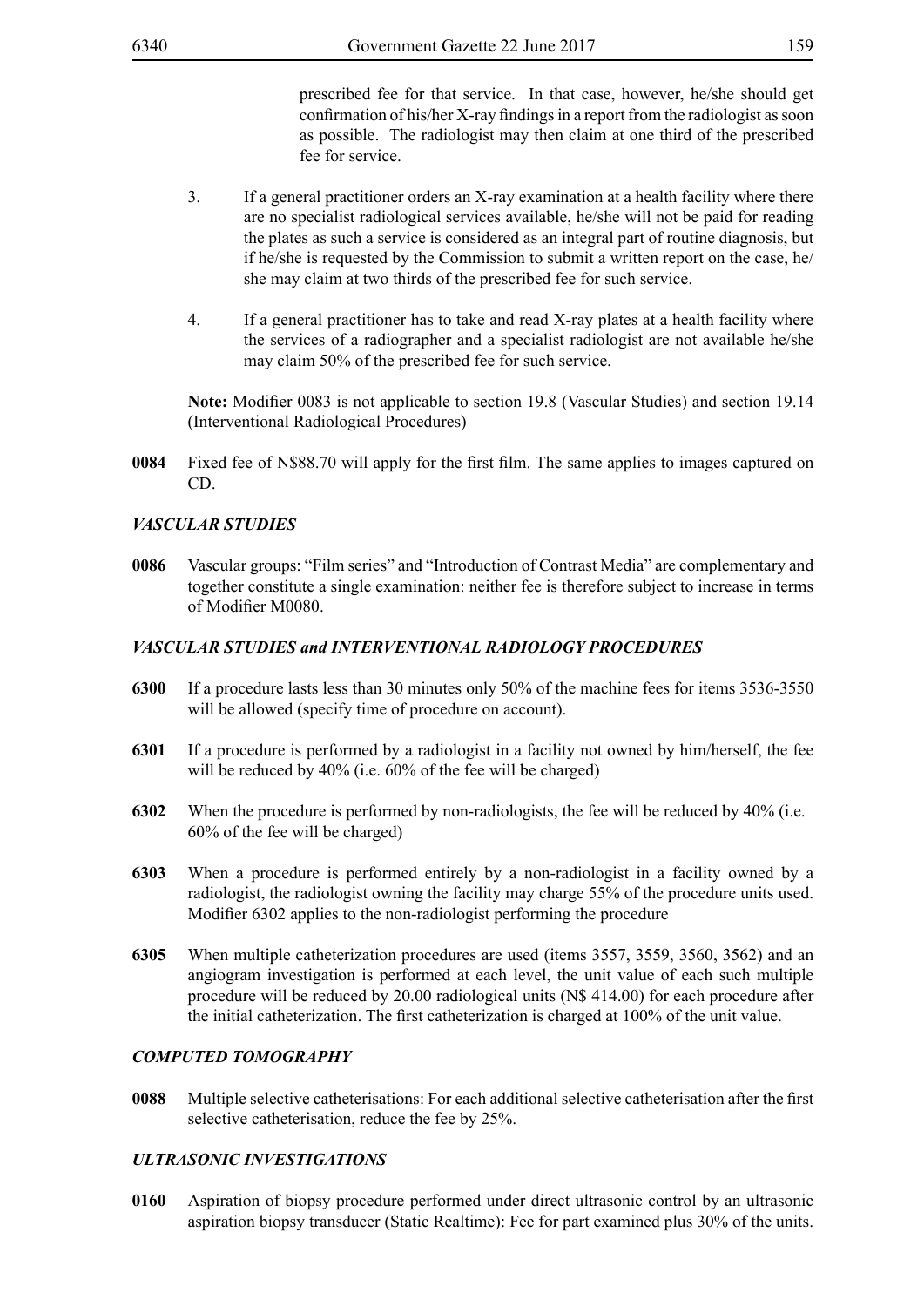**0165** Use of contrast during ultrasound study: Add 6.00 ultrasound units (N\$ 84.84)

## *MAGNETIC RESONANCE IMAGING*

- **0090** Radiologist's fee for participation in a team: 30.00 radiology units (N\$ 621.00) per 1/2 hour or part thereof for all interventional radiological procedures, excluding any pre- or post-operative angiography, catheterization, CT-scanning, ultrasound scanning or X-ray procedures. (Only to be charged if radiologist is hands-on, and not for interpretation of images only).
- **6100** In order to charge the full fee of 600.00 magnetic resonance units (N\$ 9456.00) for an examination of a specific single anatomical region, it should be performed with the applicable radio frequency coil including T1 and T2 weighted images on at least two planes.
- **6101** Where a limited series of a specific anatomical region is performed (except bone tumor), e.g. a T2 weighted image of a bone for an occult stress fracture, not more than two-thirds (2/3) of the fee may be charged. Also applicable to all radiotherapy planning studies, per region.
- **6102** All post-contrast studies (except bone tumor) including perfusion studies, to be charged at 50% of the fee.
- **6103** Post-contrast study: Bone tumor: 100% of the fee.
- **6106** Where a magnetic resonance angiography (MRA) of large vessels is performed as primary examination, 100% of the fee is applicable. This modifier is only applicable if the series is performed by use of a recognized angiographic software package with reconstruction capability.
- **6107** Where a magnetic resonance angiography (MRA) of the vessels is performed additional to an examination of a particular region, 50% of the fee is applicable for the angiography. This modifier is only applicable if the series is performed by use of a recognized angiographic software package with reconstruction capability.
- **6108** Where only a gradient echo series is performed with a machine without a recognized angiographic software package with reconstruction capability, 20% of the full fee is applicable specifying that it is a "flow sensitive series".
- **6109** Very limited studies to be charged at 33,33% of the full fee e.g. MR urography for renal colic, diffusion studies of the brain additional to routine brain.
- **6110** MRI spectroscopy: 50% of fee.

## *RADIATION ONCOLOGY*

- **0093** The fees for radiation oncology shall apply only where a specialist in radiation oncology uses his/her own apparatus.
- **0170** Multiple areas to a maximum of 3 areas treated in the same treatment session: Unless otherwise identified in the Tariff, where treating multiple treatment volumes/areas which add and defined, the following values shall prevail: 100% (full value) for the first volume/ area, two-thirds for the second volume/area and one-third for the third volume/area.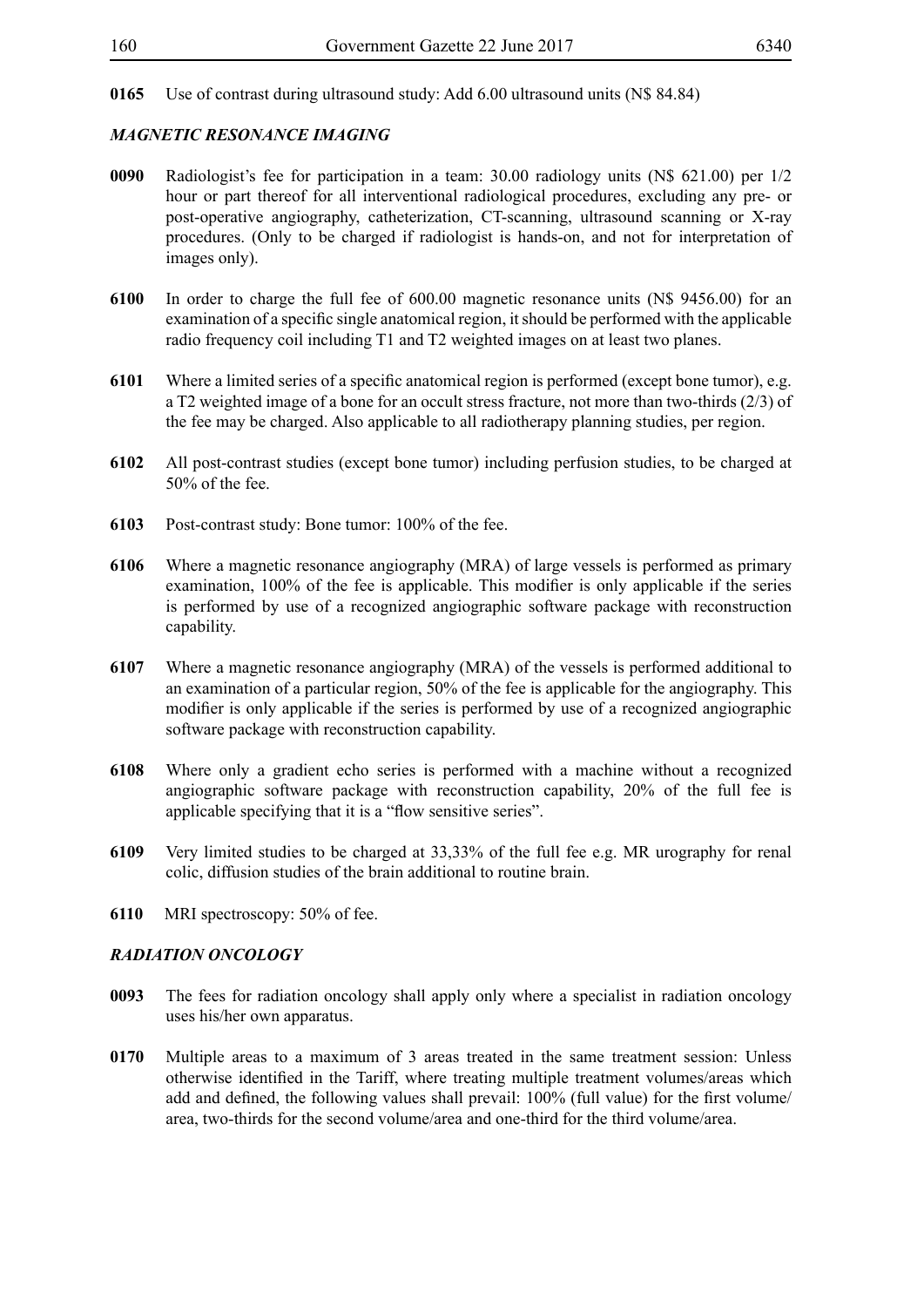| Code   | <b>PROCEDURE</b>                                                                                                                                                                                   | <b>SPECIALISTS</b> |         | <b>OTHER</b><br><b>SPECIALISTS</b><br><b>GENERAL</b><br><b>PRACTITIONER</b> |        | <b>ANAESTHETIC</b> |   |        |
|--------|----------------------------------------------------------------------------------------------------------------------------------------------------------------------------------------------------|--------------------|---------|-----------------------------------------------------------------------------|--------|--------------------|---|--------|
|        |                                                                                                                                                                                                    | <b>UNITS</b>       | N\$     | <b>UNITS</b>                                                                | N\$    | <b>UNITSs</b>      |   | N\$    |
| 3305   | Finger, toe                                                                                                                                                                                        | 9.50               | 197.50  | 6.30                                                                        | 130.60 |                    |   |        |
| 3307   | Limb for region e.g. Shoulder,<br>elbow, knee, foot, hand wrist or<br>ankle (and adjacent part which<br>does not require an additional<br>set of views should not be<br>added e.g. wrists or hand) |                    |         |                                                                             |        |                    |   |        |
| 3309   | Smith-Petersen or equivalent<br>control, in theatre.                                                                                                                                               | 58.00              | 1205.50 | 38.70                                                                       | 802.40 |                    |   |        |
| 3311   | Stress studies, e.g. joint.                                                                                                                                                                        | 11.60              | 241.10  | 7.70                                                                        | 159.60 |                    |   |        |
| 3313   | Full length study, both legs                                                                                                                                                                       | 23.20              | 482.20  | 15.50                                                                       | 321.40 |                    |   |        |
| 3317   | Skeletal survey over 5 years                                                                                                                                                                       | 42.00              | 872.90  | 28.00                                                                       | 580.50 |                    |   |        |
| 3319   | Arthrography per joint                                                                                                                                                                             | 23.10              | 480.10  | 15.40                                                                       | 319.30 |                    |   |        |
| 3320   | Introduction of contrast medium<br>or air: Add                                                                                                                                                     | $20.70+$           | 267.30  | $13.80+$                                                                    | 286.10 |                    |   |        |
| 19.1.2 | Spinal column:                                                                                                                                                                                     |                    |         |                                                                             |        |                    |   |        |
| 3321   | Per region, e.g. cervical, sacral,<br>coccygeal, one region thoracic                                                                                                                               | 16.60              | 345.00  | 11.00                                                                       | 228.10 |                    |   |        |
| 3325   | Stress studies                                                                                                                                                                                     | 16.60              | 345.00  | 11.00                                                                       | 228.10 |                    |   |        |
| 3331   | Pelvis (Sacro-iliac or hip joints<br>only to be added where an extra<br>set of views is required).                                                                                                 | 16.00              | 345.00  | 11.00                                                                       | 228.10 |                    |   |        |
|        | Myelography:                                                                                                                                                                                       |                    |         |                                                                             |        |                    |   |        |
| 3333   | Lumbar                                                                                                                                                                                             | 43.30              | 900.00  | 28.90                                                                       | 599.20 | 4.00               | T | 325.60 |
| 3334   | Thoracic                                                                                                                                                                                           | 33.30              | 692.10  | 22.20                                                                       | 460.30 | 4.00               | T | 325.60 |
| 3335   | Cervical                                                                                                                                                                                           | 53.30              | 1107.80 | 35.50                                                                       | 736.00 | 4.00               | T | 325.60 |
| 3336   | Multiple (lumbar, thoracic, cer-<br>vical): Same fee as for first seg-<br>ment (no additional introduction<br>of contrast medium)                                                                  |                    |         |                                                                             |        |                    |   |        |
| 3344   | Introduction of contrast me-<br>dium: Add                                                                                                                                                          | $28.10+$           | 584.00  | $18.70+$                                                                    | 387.70 |                    |   |        |
| 3345   | Discography.                                                                                                                                                                                       | 51.90              | 1078.70 | 34.60                                                                       | 717.40 | 4.00               | T | 325.60 |
| 3347   | Introduction of contrast medium<br>per disc level: Add                                                                                                                                             | $42.30+$           | 879.20  | $28.20+$                                                                    | 584.70 |                    |   |        |
| 19.1.3 | Skull:                                                                                                                                                                                             |                    |         |                                                                             |        |                    |   |        |
| 3349   | Skull studies                                                                                                                                                                                      | 23.50              | 488.40  | 15.70                                                                       | 325.50 |                    |   |        |
| 3351   | Paranasal sinuses                                                                                                                                                                                  | 16.50              | 342.90  | 11.00                                                                       | 228.10 |                    |   |        |
| 3353   | Facial bones and/or orbits                                                                                                                                                                         | 18.90              | 392.80  | 12.60                                                                       | 261.20 |                    |   |        |
| 3355   | Mandible                                                                                                                                                                                           | 14.10              | 293.10  | 9.40                                                                        | 194.90 |                    |   |        |
| 3357   | Nasal bone                                                                                                                                                                                         | 11.70              | 243.20  | 7.80                                                                        | 161.70 |                    |   |        |
| 3359   | Mastoid: Bilateral                                                                                                                                                                                 | 27.00              | 561.20  | 18.00                                                                       | 373.20 |                    |   |        |
|        | Teeth:                                                                                                                                                                                             |                    |         |                                                                             |        |                    |   |        |
| 3361   | One quadrant                                                                                                                                                                                       | 5.50               | 114.30  | 3.70                                                                        | 76.70  |                    |   |        |
| 3363   | Two quadrants                                                                                                                                                                                      | 9.50               | 197.50  | 6.30                                                                        | 130.60 |                    |   |        |
| 3365   | Full mouth                                                                                                                                                                                         | 16.50              | 342.90  | 11.00                                                                       | 228.00 |                    |   |        |
| 3366   | Rotation tomography of the<br>teeth and jaws.                                                                                                                                                      | 20.00              | 415.70  | 13.30                                                                       | 275.80 |                    |   |        |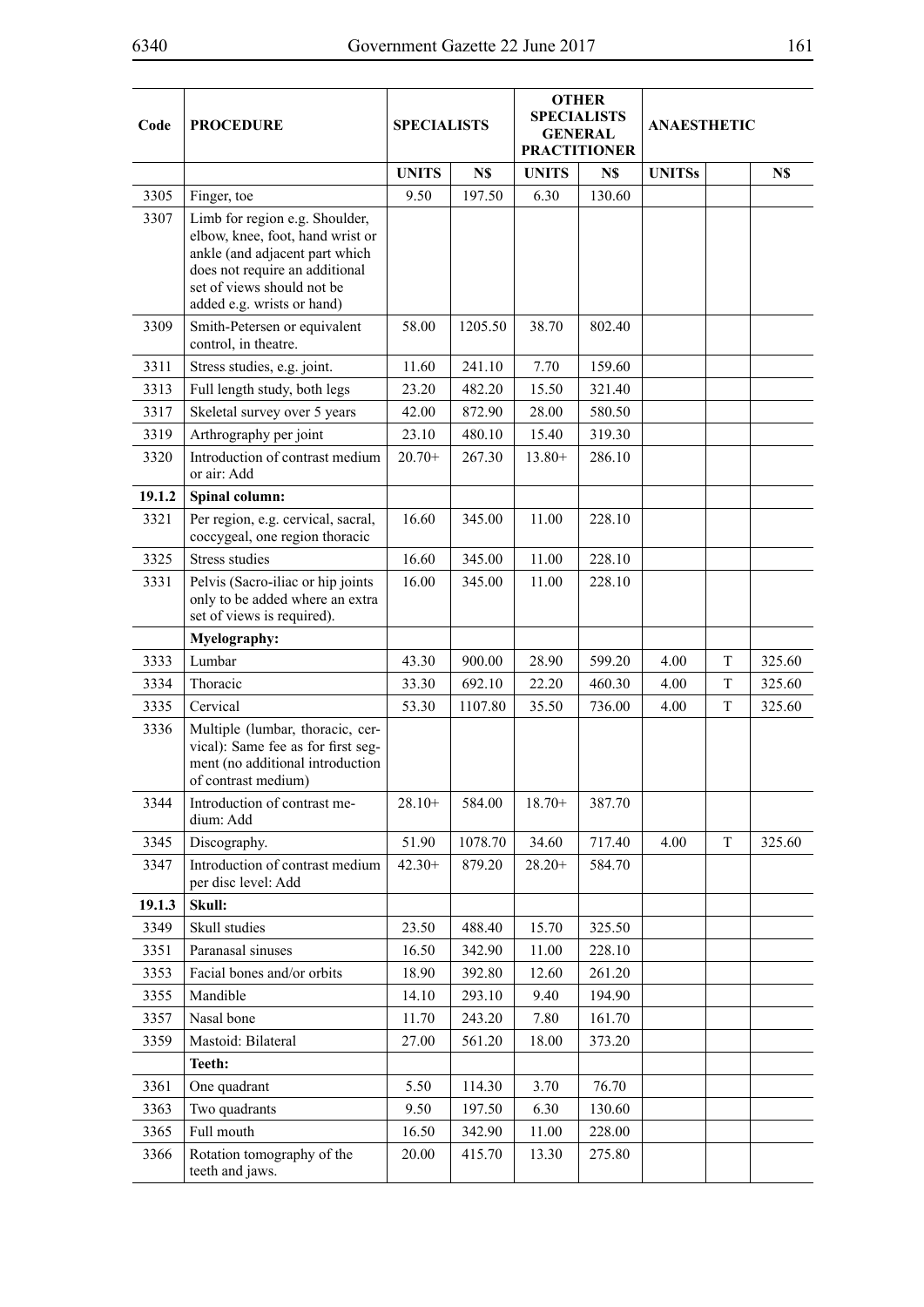$\overline{\phantom{a}}$ 

| Code | <b>PROCEDURE</b>                                                                                                                                                     | <b>SPECIALISTS</b> |        |              | <b>OTHER</b><br><b>SPECIALISTS</b><br><b>GENERAL</b><br><b>PRACTITIONER</b> |               | <b>ANAESTHETIC</b> |        |
|------|----------------------------------------------------------------------------------------------------------------------------------------------------------------------|--------------------|--------|--------------|-----------------------------------------------------------------------------|---------------|--------------------|--------|
|      |                                                                                                                                                                      | <b>UNITS</b>       | N\$    | <b>UNITS</b> | N\$                                                                         | <b>UNITSs</b> |                    | N\$    |
| 3367 | Temporo-mandibular joints: Per<br>side.                                                                                                                              | 16.50              | 342.90 | 11.00        | 228.00                                                                      |               |                    |        |
| 3369 | Tomography: Per side                                                                                                                                                 | 16.50              | 342.90 | 11.00        | 228.00                                                                      |               |                    |        |
| 3371 | Localization of foreign body in<br>the eye.                                                                                                                          | 23.50              | 488.40 | 15.70        | 325.50                                                                      |               |                    |        |
| 3381 | Ventriculography                                                                                                                                                     | 40.90              | 850.10 | 27.30        | 566.00                                                                      | 4.00          | T                  | 325.60 |
| 3385 | Post-nasal studies: Lateral neck                                                                                                                                     | 9.50               | 197.50 | 6.30         | 130.60                                                                      |               |                    |        |
| 3387 | Maxillo-facial cephalometry                                                                                                                                          | 13.20              | 274.40 | 8.80         | 182.50                                                                      |               |                    |        |
| 3389 | Dacryocystography.                                                                                                                                                   | 16.55              | 344.00 | 11.00        | 228.10                                                                      | 4.00          | T                  | 325.60 |
| 3391 | For introduction of contrast<br>medium add                                                                                                                           | 16.55              | 344.00 | $11.00+$     | 228.00                                                                      |               |                    |        |
| 19.2 | <b>Alimentary tract:</b>                                                                                                                                             |                    |        |              |                                                                             |               |                    |        |
| 3393 | Bowel washout: Add                                                                                                                                                   | 7.20               | 149.60 | $4.80+$      | 99.50                                                                       |               |                    |        |
| 3395 | Sialography (plus 80% for each<br>additional gland)                                                                                                                  | 19.00              | 394.90 | 12.70        | 263.30                                                                      |               |                    |        |
| 3397 | Introduction of contrast medium<br>(plus 80% for each additional<br>gland): Add                                                                                      | 16.60              | 345.00 | $11.00+$     | 228.10                                                                      |               |                    |        |
| 3399 | Pharynx and oesophagus                                                                                                                                               | 19.00              | 394.90 | 12.70        | 263.30                                                                      |               |                    |        |
| 3403 | Oesophagus, stomach and<br>duo- denum (control film of<br>abdomen included) and limited<br>follow through.                                                           | 30.00              | 623.50 | 20.00        | 414.70                                                                      |               |                    |        |
| 3405 | Double contrast: Add                                                                                                                                                 | 11.00              | 228.60 | $7.30+$      | 151.40                                                                      |               |                    |        |
| 3406 | Small bowel meal (control film<br>of abdomen included except<br>when part of item 3408)                                                                              | 30.00              | 623.50 | 20.00        | 414.70                                                                      |               |                    |        |
| 3408 | Barium meal and dedicated<br>gastro-intestinal tract follow<br>through (including control film<br>of the abdomen, oesophagus,<br>duodenum, small bowel and<br>colon) | 43.30              | 900.00 | 28.90        | 599.20                                                                      |               |                    |        |
| 3409 | Barium enema (control film of<br>abdomen included)                                                                                                                   | 27.50              | 571.60 | 18.30        | 379.40                                                                      |               |                    |        |
| 3411 | Air contrast study: Add                                                                                                                                              | 29.00              | 602.80 | $19.30+$     | 400.20                                                                      |               |                    |        |
| 3416 | Pancreas: E.R.C.P. hospital<br>equipment: Choledogram and/<br>or pancreatography screening<br>included                                                               | 23.30              | 484.30 | 15.50        | 321.40                                                                      |               |                    |        |
|      | Note: For items 3415 and 3416,<br>Endoscopy: see item 1778                                                                                                           |                    |        |              |                                                                             |               |                    |        |
| 3417 | Gastric/oesophageal/duodenal<br>intubation control                                                                                                                   | 8.80               | 182.90 | 5.90         | 122.30                                                                      |               |                    |        |
| 3419 | Gastric/oesophageal intubation<br>insertion of tube Add                                                                                                              | $8.40+$            | 174.60 | $5.60+$      | 116.10                                                                      |               |                    |        |
| 3421 | Duodenal intubation: Insertion<br>of tube: Add                                                                                                                       | $16.50+$           | 342.90 | $11.00+$     | 228.10                                                                      |               |                    |        |
| 3423 | Hypotonic duodenography<br>(item 3403 and item 3405)<br>included): Add                                                                                               | $44.00+$           | 914.50 | $29.30+$     | 607.50                                                                      |               |                    |        |

÷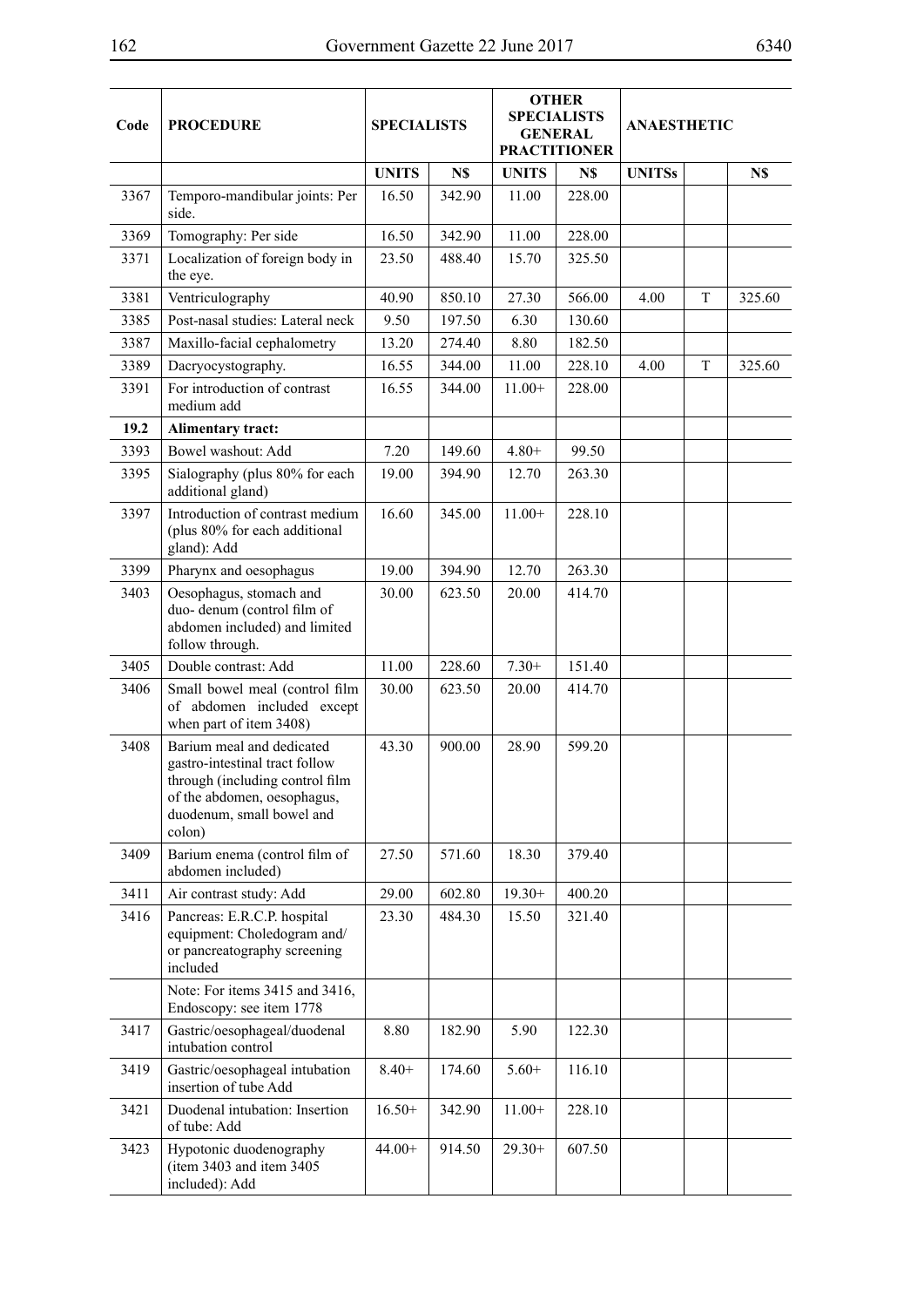| Code | <b>PROCEDURE</b>                                                                                                                                      | <b>SPECIALISTS</b> |          | <b>OTHER</b><br><b>SPECIALISTS</b><br><b>GENERAL</b><br><b>PRACTITIONER</b> |        | <b>ANAESTHETIC</b> |   |        |
|------|-------------------------------------------------------------------------------------------------------------------------------------------------------|--------------------|----------|-----------------------------------------------------------------------------|--------|--------------------|---|--------|
|      |                                                                                                                                                       | <b>UNITS</b>       | N\$      | <b>UNITS</b>                                                                | N\$    | <b>UNITSs</b>      |   | N\$    |
| 19.3 | <b>Biliary tract:</b>                                                                                                                                 |                    |          |                                                                             |        |                    |   |        |
|      | Cholangiography:                                                                                                                                      |                    |          |                                                                             |        |                    |   |        |
| 3427 | Intravenous                                                                                                                                           | 33.00              | 685.90   | 22.00                                                                       | 456.10 |                    |   |        |
| 3431 | Operative: First series: Add<br>item 3607 only when the Ra-<br>diologist attends personally in<br>theatre                                             | 31.60              | 656.80   | 21.00                                                                       | 435.40 |                    |   |        |
| 3433 | Post operative: T-tube                                                                                                                                | 25.00              | 519.60   | 16.70                                                                       | 346.20 |                    |   |        |
| 3435 | Introduction of contrast me-<br>dium: Add                                                                                                             | $8.40+$            | 174.60   | $5.60+$                                                                     | 116.10 |                    |   |        |
| 3437 | Trans hepatic, percutaneous                                                                                                                           | 27.50              | 571.60   | 18.30                                                                       | 379.40 |                    |   |        |
| 3439 | Introduction of contrast me-<br>dium: Add.                                                                                                            | $49.70+$           | 1 033.00 | $33.10+$                                                                    | 686.30 |                    |   |        |
| 3441 | Tomography of biliary tract:<br>Add.                                                                                                                  | $14.10+$           | 293.10   | $9.40+$                                                                     | 194.90 |                    |   |        |
| 19.4 | <b>Chest:</b>                                                                                                                                         |                    |          |                                                                             |        |                    |   |        |
| 3443 | Larynx (Tomography included)                                                                                                                          | 18.80              | 390.70   | 12.50                                                                       | 259.20 |                    |   |        |
| 3445 | Chest (item 3601 included).                                                                                                                           | 14.10              | 293.10   | 9.40                                                                        | 194.90 |                    |   |        |
| 3447 | Chest and cardiac studies<br>(item 3601 included)                                                                                                     | 18.90              | 392.80   | 12.60                                                                       | 261.20 |                    |   |        |
| 3449 | <b>Ribs</b>                                                                                                                                           | 18.50              | 384.50   | 12.30                                                                       | 255.00 |                    |   |        |
| 3451 | Sternum or sterno-clavicular<br>joints                                                                                                                | 18.90              | 392.80   | 12.60                                                                       | 261.20 |                    |   |        |
|      | <b>Bronchography:</b>                                                                                                                                 |                    |          |                                                                             |        |                    |   |        |
| 3453 | Unilateral                                                                                                                                            | 18.90              | 392.80   | 12.60                                                                       | 261.20 | 8.00               | T | 651.20 |
| 3455 | Bilateral                                                                                                                                             | 33.10              | 688.00   | 22.10                                                                       | 458.20 | 8.00               | T | 651.20 |
| 3457 | Introduction of contrast medium<br>included                                                                                                           | 53.60              | 1 114.00 | 35.70                                                                       | 740.20 |                    |   |        |
| 3461 | Pleurography                                                                                                                                          | 18.90              | 392.80   | 12.60                                                                       | 261.20 | 3.00               | T | 244.20 |
| 3463 | For introduction of contrast<br>medium: Add                                                                                                           | $4.20+$            | 87.30    | $2.80+$                                                                     | 58.10  |                    |   |        |
| 3465 | Laryngography                                                                                                                                         | 16.50              | 342.90   | 11.00                                                                       | 228.10 |                    |   |        |
| 3467 | For introduction of contrast<br>medium: Add                                                                                                           | $15.00+$           | 311.80   | $+10.00$                                                                    | 207.30 |                    |   |        |
| 3468 | Thoracic inlet                                                                                                                                        | 9.50               | 197.50   | 6.30                                                                        | 130.60 |                    |   |        |
| 19.5 | Abdomen:                                                                                                                                              |                    |          |                                                                             |        |                    |   |        |
| 3477 | Control films of the Abdomen<br>(not being part of examination<br>for barium meal, barium enema,<br>pyelogram, cholecystogram,<br>cholangiogram etc.) | 14.10              | 293.10   | 9.40                                                                        | 194.90 |                    |   |        |
| 3479 | Acute abdomen or equivalent<br>studies                                                                                                                | 23.50              | 488.40   | 15.70                                                                       | 325.50 |                    |   |        |
| 19.6 | Urinary tract:                                                                                                                                        |                    |          |                                                                             |        |                    |   |        |
|      | <b>Excretory Urogram:</b>                                                                                                                             |                    |          |                                                                             |        |                    |   |        |
| 3487 | Control film included and<br>bladder views before and<br>after mictrurition (intra-eneus<br>pyelogram) (item 0206 not ap-<br>plicable)                | 37.60              | 781.50   | 25.10                                                                       | 520.40 |                    |   |        |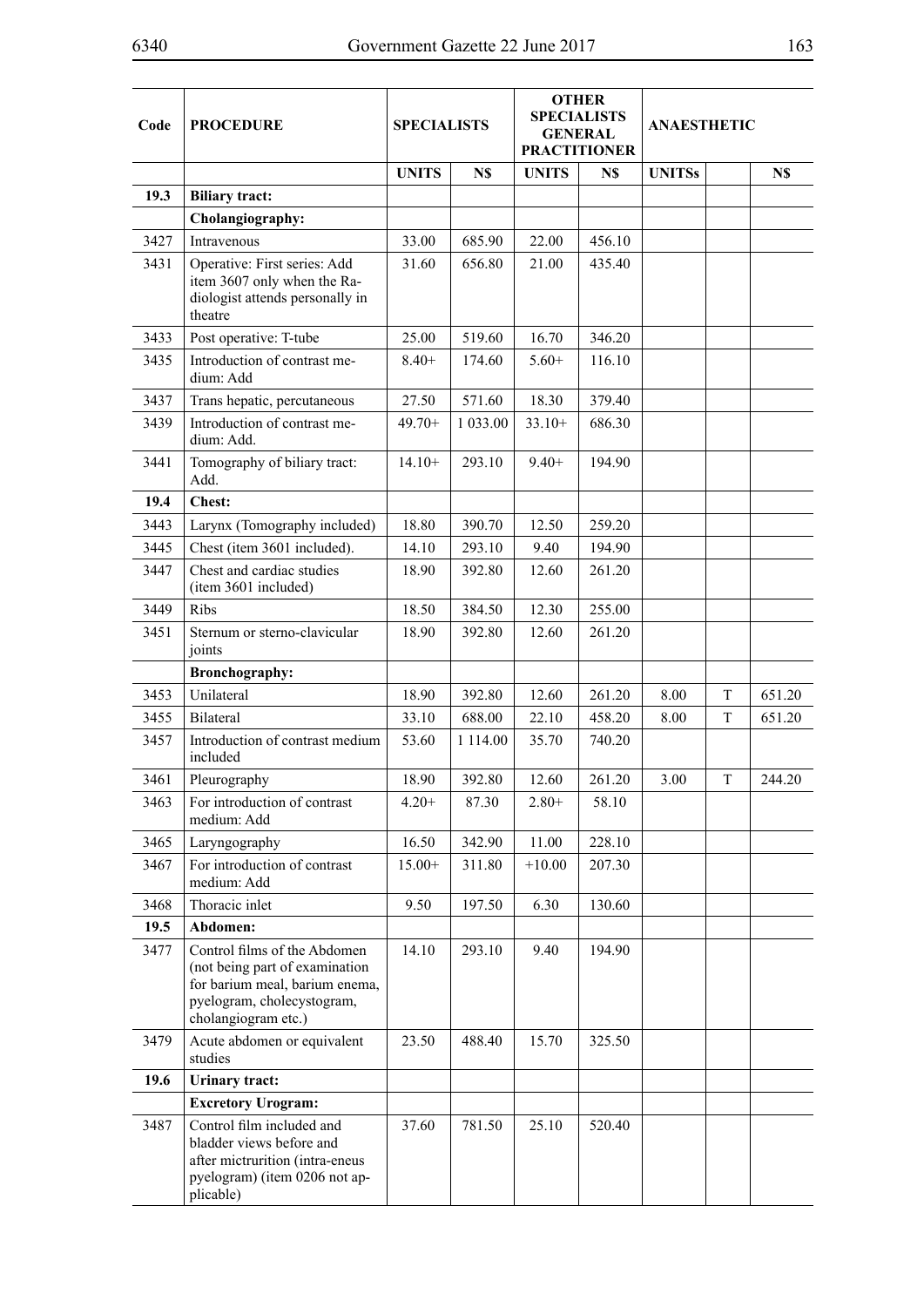| Code   | <b>PROCEDURE</b>                                                                                                                                                                                                           |              | <b>SPECIALISTS</b> |              | <b>OTHER</b><br><b>SPECIALISTS</b><br><b>GENERAL</b><br><b>PRACTITIONER</b> | <b>ANAESTHETIC</b> |   |        |
|--------|----------------------------------------------------------------------------------------------------------------------------------------------------------------------------------------------------------------------------|--------------|--------------------|--------------|-----------------------------------------------------------------------------|--------------------|---|--------|
|        |                                                                                                                                                                                                                            | <b>UNITS</b> | N\$                | <b>UNITS</b> | N\$                                                                         | <b>UNITSs</b>      |   | N\$    |
| 3493   | Waterload test: Add.                                                                                                                                                                                                       | $18.30+$     | 380.40             | $12.20+$     | 252.90                                                                      |                    |   |        |
| 3497   | Cystography only or urethrogra-<br>phy only (retrograde).                                                                                                                                                                  | 29.00        | 602.80             | 19.30        | 400.20                                                                      |                    |   |        |
|        | Cysto-Urethrography:                                                                                                                                                                                                       |              |                    |              |                                                                             |                    |   |        |
| 3499   | Retrograde                                                                                                                                                                                                                 | 47.80        | 993.00             | 31.90        | 661.40                                                                      |                    |   |        |
| 3503   | Introduction of contrast me-<br>dium: Add                                                                                                                                                                                  | $5.50+$      | 114.30             | $3.70+$      | 76.70                                                                       |                    |   |        |
| 3505   | Retrograde-prograde pyelog-<br>raphy                                                                                                                                                                                       | 27.50        | 571.60             | 18.30        | 379.40                                                                      | 3.00               | T | 244.20 |
| 3511   | Aspiration renal cyst                                                                                                                                                                                                      | 27.60        | 573.70             | 18.40        | 381.50                                                                      |                    |   |        |
| 3513   | Tomography of renal tract: Add                                                                                                                                                                                             | $14.10+$     | 293.10             | $+9.40$      | 194.90                                                                      |                    |   |        |
| 19.8   | <b>Vascular studies:</b><br>Note: The item number in this<br>section does not follow chrono-<br>logical order since this section<br>was restructured.                                                                      |              |                    |              |                                                                             |                    |   |        |
| 19.8.1 | <b>Film Series</b>                                                                                                                                                                                                         |              |                    |              |                                                                             |                    |   |        |
| 3536   | Dedicated angiography suite:<br>analogue monoplane unit. Once<br>off charge per patient by owner<br>of equipment                                                                                                           | 315.00       | 6 547.10           |              |                                                                             |                    |   |        |
| 3537   | Dedicated angiography suite:<br>Digital monoplane unit. Once<br>off charge per patient by owner<br>of equipment                                                                                                            | 617.00       | 1<br>2824.00       |              |                                                                             |                    |   |        |
| 3538   | Analogue monoplane table with<br><b>DSA</b> attachment                                                                                                                                                                     | 315.00       | 6 5 4 7 . 10       |              |                                                                             |                    |   |        |
| 3539   | Dedicated angiography suite:<br>Digital bi-plane unit. Once off<br>charge per patient by owner of<br>equipment                                                                                                             | 829.00       | 17<br>230.30       |              |                                                                             |                    |   |        |
| 3548   | Analogue monoplane screening<br>table                                                                                                                                                                                      | 272.00       | 5 653.40           |              |                                                                             |                    |   |        |
| 3550   | Digital monoplane screening<br>table                                                                                                                                                                                       |              |                    |              |                                                                             |                    |   |        |
| 3545   | Venography: Per limb Note:<br>The machine fee (items 3536 to<br>3550) may only be billed for as<br>a once off fee per case per day<br>by the owner of the equipment<br>and is only applicable to radiol-<br>ogy practices. | 27.50        | 571.60             | 16.50        | 342.10                                                                      |                    |   |        |
| 3557   | Catheterisation aorta or vena<br>cava, any level, any route, with<br>aortogram/cavogram                                                                                                                                    | $81.00+$     | 1683.50            | $48.60+$     | 1 007.60                                                                    | 4.00               | T | 325.60 |
| 3558   | Translumbar aortic puncture,<br>with full study                                                                                                                                                                            | 116.00       | 2 411.00           | 69.60        | 1 443.00                                                                    | 5.00               | T | 407.00 |
| 3559   | Selective first order catheter-<br>isa-tion, arterial or venous with<br>angiogram/venogram                                                                                                                                 | 95.00        | 1974.50            | 57.00        | 1 1 8 1 . 8 0                                                               | 4.00               | T | 325.60 |
| 3560   | Selective second order cath-<br>eterisation, arterial or venous,<br>with angiogram/ venogram                                                                                                                               | 109.00       | 2 2 6 5 .50        | 65.40        | 1 3 5 6 .00                                                                 | 4.00               | T | 325.60 |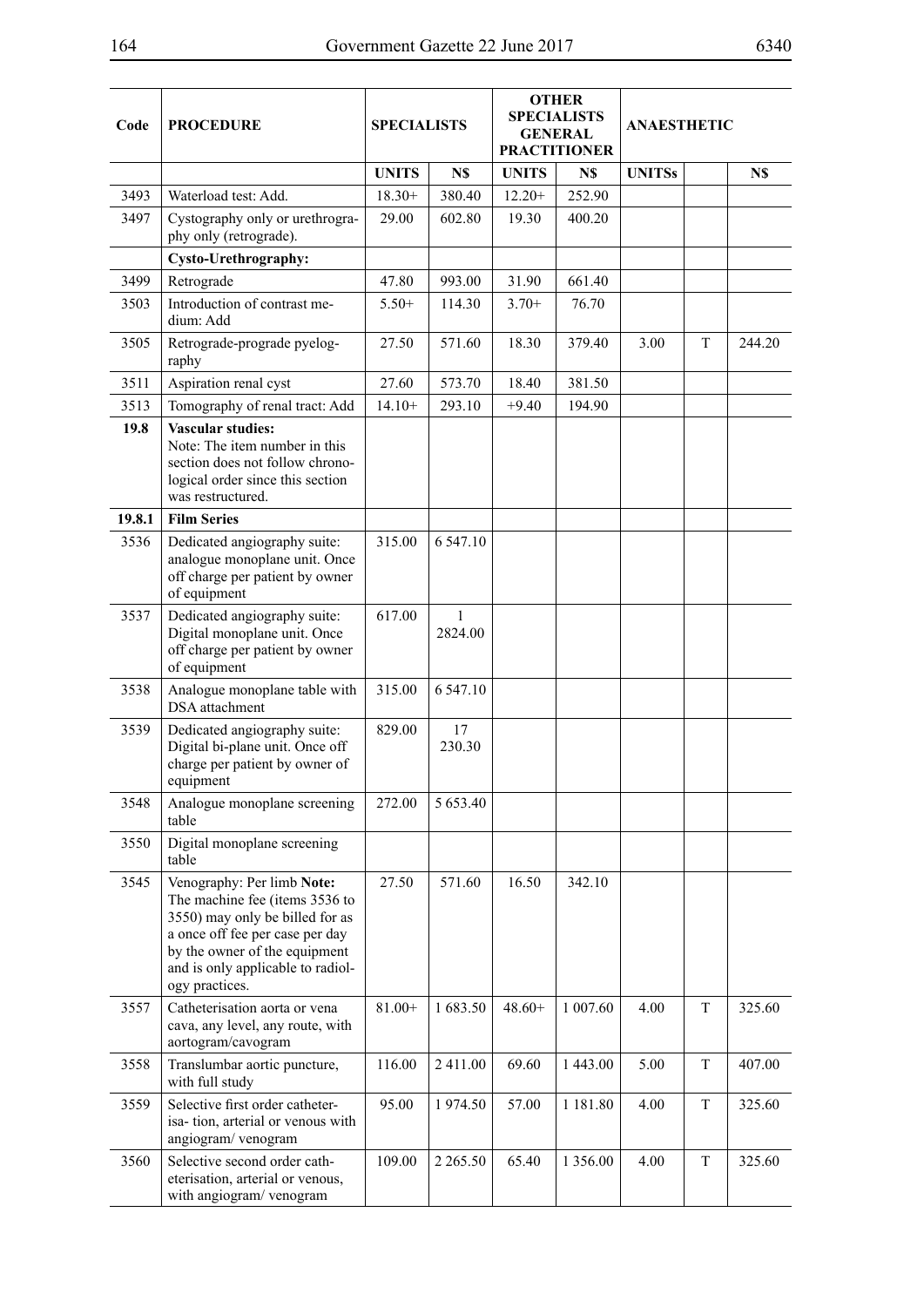| Code   | <b>PROCEDURE</b>                                                                                                                                                                                                                                                        | <b>SPECIALISTS</b> |               | <b>OTHER</b><br><b>SPECIALISTS</b><br><b>GENERAL</b><br><b>PRACTITIONER</b> |          |               | <b>ANAESTHETIC</b> |        |
|--------|-------------------------------------------------------------------------------------------------------------------------------------------------------------------------------------------------------------------------------------------------------------------------|--------------------|---------------|-----------------------------------------------------------------------------|----------|---------------|--------------------|--------|
|        |                                                                                                                                                                                                                                                                         | <b>UNITS</b>       | N\$           | <b>UNITS</b>                                                                | N\$      | <b>UNITSs</b> |                    | N\$    |
| 3562   | Selective third order catheteri-<br>sation, arterial or venous, with<br>angiogram / venogram                                                                                                                                                                            | 122.00             | 2 5 3 5 .70   | 73.20                                                                       | 1517.70  | 4.00          | T                  | 325.60 |
| 3564   | Direct femoral arterial or ve-<br>nous or jugular venous puncture                                                                                                                                                                                                       | 62.00              | 1 2 8 8 . 6 0 | 37.20                                                                       | 771.30   |               |                    |        |
| 3566   | Guiding catheter placement,<br>any site arterial or venous, for<br>any intracranial procedure or<br>anteriovenous mal-formation<br>(AVM)                                                                                                                                | 143.00             | 2972.20       | 85.80                                                                       | 1778.90  | 5.00          | T                  | 407.00 |
| 3570   | Microcatheter insertion, any<br>cranial vessel and/or pulmo-<br>nary vessel, arterial or venous<br>(including guiding catheter<br>placement)                                                                                                                            | 218.00             | 4 5 3 1 .00   | 130.80                                                                      | 2 711.90 | 5.00          | T                  | 407.00 |
| 3572   | Transcatheter selective blood<br>sampling, arterial or venous                                                                                                                                                                                                           | 54.00              | 1 1 2 2 . 4 0 | 32.40                                                                       | 671.80   |               |                    |        |
| 3574   | Spinal angiogram (global fee)<br>including all selective catheteri-<br>sations                                                                                                                                                                                          | 800.00             | 16<br>627.60  | 480.00                                                                      | 9952.00  | 5.00          | T                  | 407.00 |
| 19.8.2 | <b>Introduction of contrast</b><br>medium:                                                                                                                                                                                                                              |                    |               |                                                                             |          |               |                    |        |
| 3563   | Direct intravenous for limb:<br>Add                                                                                                                                                                                                                                     | $11.10+$           | 230.70        | $7.40+$                                                                     | 153.40   |               |                    |        |
| 3575   | "Cut-downs" for venography:<br>Add                                                                                                                                                                                                                                      | $16.55+$           | 344.00        | $11.00+$                                                                    | 228.10   |               |                    |        |
| 19.9   | Tomography and<br>Cinematography:                                                                                                                                                                                                                                       |                    |               |                                                                             |          |               |                    |        |
|        | Please note: The fees in this<br>section are calculated according<br>to the computed tomography<br>unit values                                                                                                                                                          |                    |               |                                                                             |          |               |                    |        |
| 3577   | Tomography (conventional<br>except where otherwise speci-<br>fied): Add 100% provided that<br>if it is more than one dimen-<br>sion fee shall be charged for the<br>additional investigation at 50%<br>of the tariff with a maximum of<br>two additional investigations |                    |               |                                                                             |          |               |                    |        |
| 3579   | Tomography (multi-dimension-<br>al in motion): Add 150%                                                                                                                                                                                                                 |                    |               |                                                                             |          |               |                    |        |
| 3581   | Cinematography: For first<br>series: Add 100%                                                                                                                                                                                                                           |                    |               |                                                                             |          |               |                    |        |
| 3583   | Cinematography: For each<br>series after the first: Add 80%<br>of the primary fee                                                                                                                                                                                       |                    |               |                                                                             |          |               |                    |        |
| 19.9.1 | <b>Computed Tomography:</b>                                                                                                                                                                                                                                             |                    |               |                                                                             |          |               |                    |        |
| 3585   | Head, single examination, full<br>series                                                                                                                                                                                                                                |                    |               |                                                                             |          |               |                    |        |
| 3587   | Head, repeat examination at the<br>same visist, after contrast full<br>series.                                                                                                                                                                                          |                    |               |                                                                             |          |               |                    |        |
| 3589   | Chest                                                                                                                                                                                                                                                                   |                    |               |                                                                             |          |               |                    |        |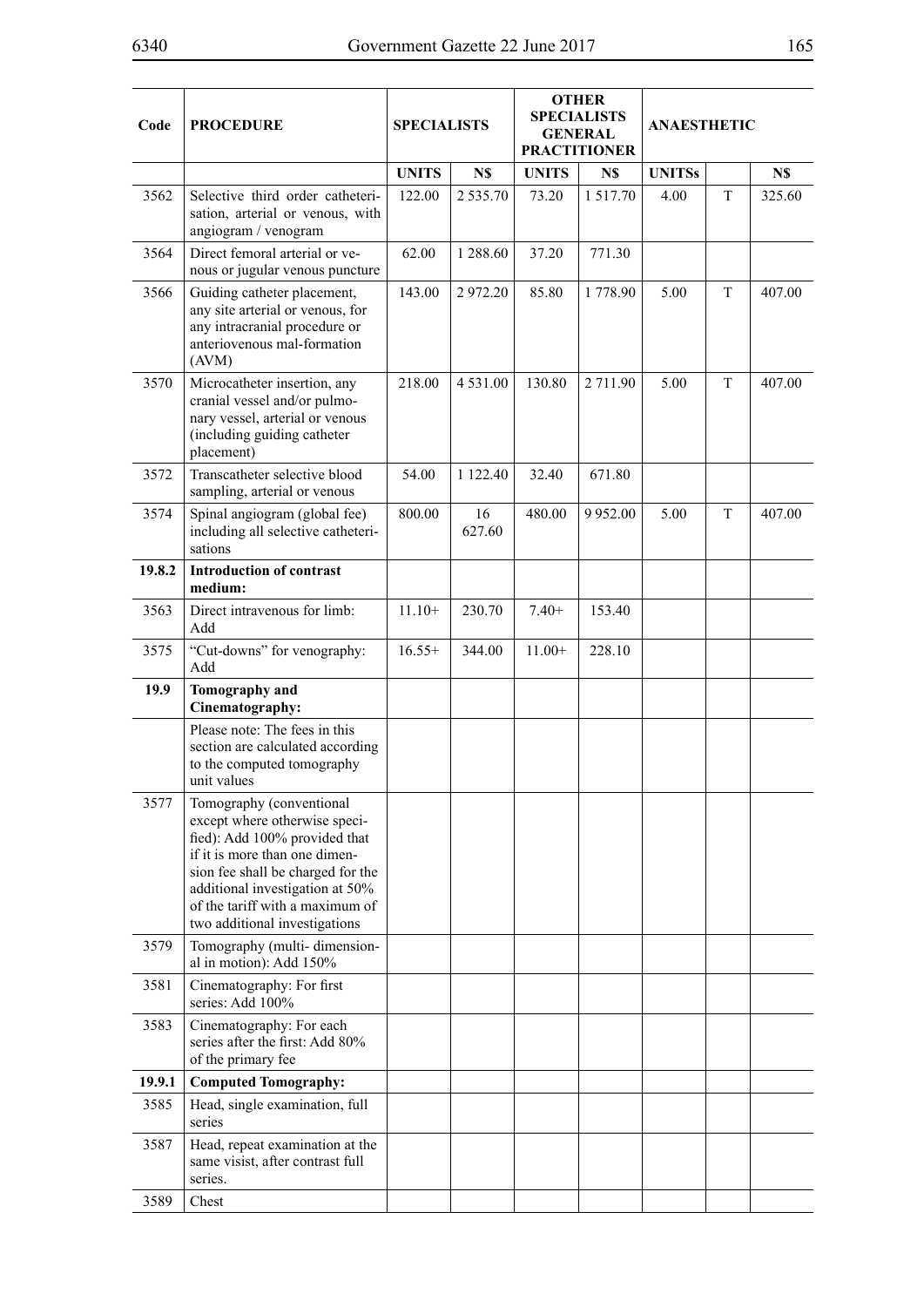| Code | <b>PROCEDURE</b>                                                                                                         |              | <b>SPECIALISTS</b> |              | <b>OTHER</b><br><b>SPECIALISTS</b><br><b>GENERAL</b><br><b>PRACTITIONER</b> | <b>ANAESTHETIC</b> |             |        |
|------|--------------------------------------------------------------------------------------------------------------------------|--------------|--------------------|--------------|-----------------------------------------------------------------------------|--------------------|-------------|--------|
|      |                                                                                                                          | <b>UNITS</b> | N\$                | <b>UNITS</b> | N\$                                                                         | <b>UNITSs</b>      |             | N\$    |
| 3591 | Abdomen (including base of<br>chest and/or pelvis)                                                                       |              |                    |              |                                                                             |                    |             |        |
| 3593 | Multiple examinations: For an<br>additional part the lesser fee<br>shall be reduced to                                   |              |                    |              |                                                                             |                    |             |        |
| 3598 | Electron beam computed<br>tomography for assessment of<br>coronary artery calcification<br>(complete fee - no additions) |              |                    |              |                                                                             |                    |             |        |
| 6400 | Plus Spiral CT                                                                                                           | $50.00+$     | 831.20             |              |                                                                             |                    |             |        |
| 6401 | Plus 3D reconstruction                                                                                                   | $50.00+$     | 831.20             |              |                                                                             |                    |             |        |
| 6402 | Plus high resolution study                                                                                               | $50.00+$     | 831.20             |              |                                                                             |                    |             |        |
| 6403 | CT limb uncontrasted                                                                                                     | 200.00       | 3 3 2 4 . 9 0      |              |                                                                             | 5.00               | $\mathbf T$ | 407.00 |
| 6404 | CT limb with contrast only                                                                                               | 200.00       | 3 3 2 4 . 9 0      |              |                                                                             | 5.00               | T           | 407.00 |
| 6405 | CT Limb pre AND post contrast                                                                                            | 250.00       | 4156.20            |              |                                                                             | 5.00               | T           | 407.00 |
| 6406 | CT joint uncontrasted                                                                                                    | 200.00       | 3 3 2 4 9 0        |              |                                                                             | 5.00               | T           | 407.00 |
| 6407 | CT joint with contrast only                                                                                              | 200.00       | 3 3 2 4 . 9 0      |              |                                                                             | 5.00               | T           | 407.00 |
| 6408 | CT joint pre AND post contrast                                                                                           | 250.00       | 4 1 5 6 .20        |              |                                                                             | 5.00               | T           | 407.00 |
| 6409 | CT brain uncontrasted<br>(including posterior fossa)                                                                     | 210.00       | 3 491.20           |              |                                                                             | 5.00               | T           | 407.00 |
| 6410 | CT brain with contrast only<br>(including posterior fossa)                                                               | 210.00       | 3 491.20           |              |                                                                             | 5.00               | T           | 407.00 |
| 6411 | CT brain pre AND post contrast<br>(including posterior fossa)                                                            | 265.00       | 4 4 0 5 .50        |              |                                                                             | 5.00               | T           | 407.00 |
| 6412 | CT orbits complete study, axial<br>OR coronal, uncontrasted                                                              | 160.00       | 2 660.00           |              |                                                                             | 5.00               | T           | 407.00 |
| 6413 | CT orbits complete study, axial<br>AND coronal, uncontrasted                                                             | 210.00       | 3 491.20           |              |                                                                             | 5.00               | T           | 407.00 |
| 6414 | CT orbits complete study,<br>axial OR coronal pre AND post<br>contrast                                                   | 215.00       | 3 5 7 4 . 3 0      |              |                                                                             | 5.00               | T           | 407.00 |
| 6415 | CT orbits complete study, axial<br>AND coronal pre AND post<br>contrast                                                  | 265.00       | 4 4 0 5 .50        |              |                                                                             | 5.00               | T           | 407.00 |
| 6416 | CT paranasal sinuses limited<br>study axial OR coronal                                                                   | 50.00        | 831.20             |              |                                                                             | 5.00               | T           | 407.00 |
| 6417 | CT paranasal sinuses limited<br>study axial AND coronal                                                                  | 100.00       | 1662.50            |              |                                                                             | 5.00               | T           | 407.00 |
| 6418 | CT paranasal sinuses complete<br>study, axial OR coronal, uncon-<br>trasted                                              | 160.00       | 2 660.00           |              |                                                                             | 5.00               | T           | 407.00 |
| 6419 | CT paranasal sinuses complete<br>study, axial AND coronal,<br>uncontrasted                                               | 210.00       | 3 491.20           |              |                                                                             | 5.00               | T           | 407.00 |
| 6420 | CT paranasal sinuses complete<br>study, axial OR coronal, pre<br>AND post contrast                                       | 215.00       | 3 5 7 4 . 3 0      |              |                                                                             | 5.00               | T           | 407.00 |
| 6421 | CT paranasal sinuses complete<br>study, axial AND coronal, pre<br>AND post contrast                                      | 260.00       | 4 3 2 2.40         |              |                                                                             | 5.00               | T           | 407.00 |
| 6422 | CT pituitary fossa, uncontrasted                                                                                         | 160.00       | 2 660.00           |              |                                                                             | 5.00               | T           | 407.00 |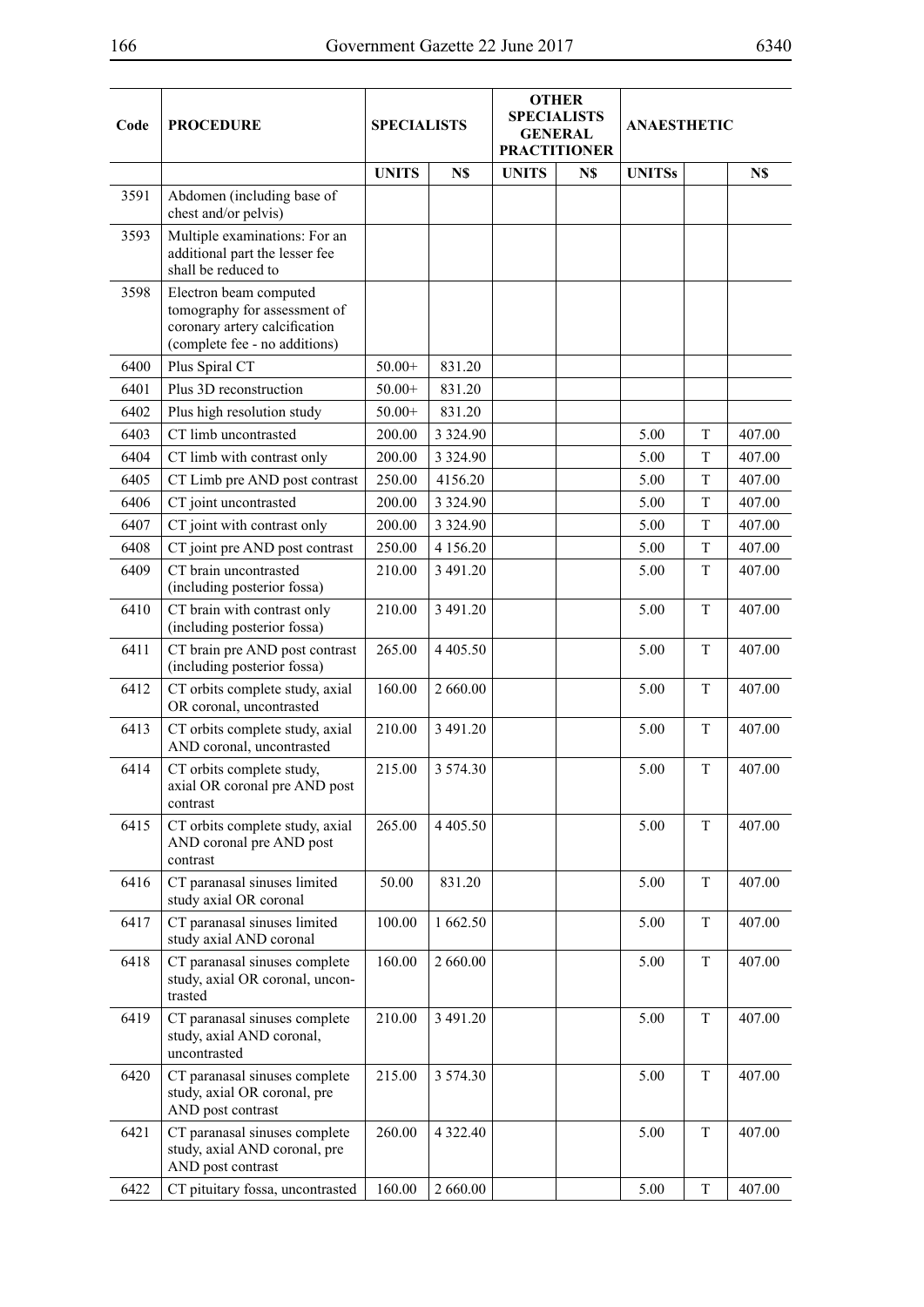| Code | <b>PROCEDURE</b>                                                          |              | <b>SPECIALISTS</b> |              | <b>OTHER</b><br><b>SPECIALISTS</b><br><b>GENERAL</b><br><b>PRACTITIONER</b> | <b>ANAESTHETIC</b> |             |        |
|------|---------------------------------------------------------------------------|--------------|--------------------|--------------|-----------------------------------------------------------------------------|--------------------|-------------|--------|
|      |                                                                           | <b>UNITS</b> | N\$                | <b>UNITS</b> | N\$                                                                         | <b>UNITSs</b>      |             | N\$    |
| 6423 | CT pituitary fossa, pre AND<br>post contrast                              | 210.00       | 3 491.20           |              |                                                                             | 5.00               | T           | 407.00 |
| 6424 | CT internal auditory meati,<br>uncontrasted                               | 100.00       | 1662.50            |              |                                                                             | 5.00               | T           | 407.00 |
| 6425 | CT internal auditory meati, pre<br>AND post contrast                      | 150.00       | 2493.70            |              |                                                                             | 5.00               | T           | 407.00 |
| 6426 | CT mastoids                                                               | 100.00       | 1 662.50           |              |                                                                             | 5.00               | T           | 407.00 |
| 6427 | CT ear structures, limited study                                          | 100.00       | 1 662.50           |              |                                                                             | 5.00               | T           | 407.00 |
| 6428 | CT middle AND inner ear,<br>complete study including recon-<br>structions | 310.00       | 5 1 5 3 .00        |              |                                                                             | 5.00               | T           | 407.00 |
| 6429 | CT facial bones                                                           | 210.00       | 3 491.20           |              |                                                                             | 5.00               | T           | 407.00 |
| 6430 | CT neck soft tissue, uncon-<br>trasted                                    | 185.00       | 3 075.60           |              |                                                                             | 5.00               | T           | 407.00 |
| 6431 | CT neck soft tissue with con-<br>trast only                               | 185.00       | 3 075.60           |              |                                                                             | 5.00               | T           | 407.00 |
| 6432 | CT neck pre AND post contrast                                             | 235.00       | 3 906.80           |              |                                                                             | 5.00               | T           | 407.00 |
| 6433 | CT cervical spine uncontrasted                                            | 300.00       | 4987.40            |              |                                                                             | 5.00               | T           | 407.00 |
| 6434 | CT cervical spine pre AND<br>post contrast                                | 350.00       | 5 818.70           |              |                                                                             | 5.00               | T           | 407.00 |
| 6435 | CT cervical spine post myelo-<br>gram                                     | 150.00       | 2493.70            |              |                                                                             | 5.00               | T           | 407.00 |
| 6436 | CT dorsal spine uncontrasted                                              | 300.00       | 4987.40            |              |                                                                             | 5.00               | T           | 407.00 |
| 6437 | CT dorsal spine pre AND post<br>contrast                                  | 350.00       | 5 818.70           |              |                                                                             | 5.00               | T           | 407.00 |
| 6438 | CT dorsal spine post myelo-<br>gram                                       | 150.00       | 2493.70            |              |                                                                             | 5.00               | T           | 407.00 |
| 6439 | CT lumbar spine uncontrasted                                              | 300.00       | 4 9 8 7 . 4 0      |              |                                                                             | 5.00               | T           | 407.00 |
| 6440 | CT lumbar spine pre AND<br>post contrast                                  | 350.00       | 5 818.70           |              |                                                                             | 5.00               | T           | 407.00 |
| 6441 | CT lumbar spine post myelo-<br>gram                                       | 150.00       | 2 493.70           |              |                                                                             | 5.00               | T           | 407.00 |
| 6442 | CT pelvimetry (topogram only)                                             | 50.00        | 831.20             |              |                                                                             | 5.00               | T           | 407.00 |
| 6443 | CT chest uncontrasted                                                     | 235.00       | 3 906.80           |              |                                                                             | 5.00               | $\mathbf T$ | 407.00 |
| 6444 | CT chest with contrast                                                    | 235.00       | 3 906.80           |              |                                                                             | 5.00               | T           | 407.00 |
| 6445 | CT chest pre AND post contrast                                            | 285.00       | 4738.00            |              |                                                                             | 5.00               | T           | 407.00 |
| 6446 | CT chest high resolution lungs,<br>limited study                          | 100.00       | 1 662.50           |              |                                                                             | 5.00               | T           | 407.00 |
| 6447 | CT high resolution lungs, com-<br>plete study                             | 235.00       | 3 906.80           |              |                                                                             | 5.00               | T           | 407.00 |
| 6448 | CT abdomen uncontrasted                                                   | 215.00       | 3 5 7 4 . 3 0      |              |                                                                             | 5.00               | T           | 407.00 |
| 6449 | CT abdomen with contrast                                                  | 215.00       | 3 5 7 4 . 3 0      |              |                                                                             | 5.00               | T           | 407.00 |
| 6450 | CT abdomen pre AND post<br>contrast                                       | 265.00       | 4 4 0 5 .50        |              |                                                                             | 5.00               | T           | 407.00 |
| 6451 | CT abdomen triphasic study                                                | 315.00       | 5 2 3 6 .80        |              |                                                                             | 5.00               | $\mathbf T$ | 407.00 |
| 6452 | CT pelvis uncontrasted                                                    | 215.00       | 3 5 7 4 . 3 0      |              |                                                                             | 5.00               | T           | 407.00 |
| 6453 | CT pelvis with contrast                                                   | 215.00       | 3 5 7 4 . 3 0      |              |                                                                             | 5.00               | T           | 407.00 |
| 6454 | CT pelvis pre AND post con-<br>trast                                      | 265.00       | 4 4 0 5 .50        |              |                                                                             | 5.00               | T           | 407.00 |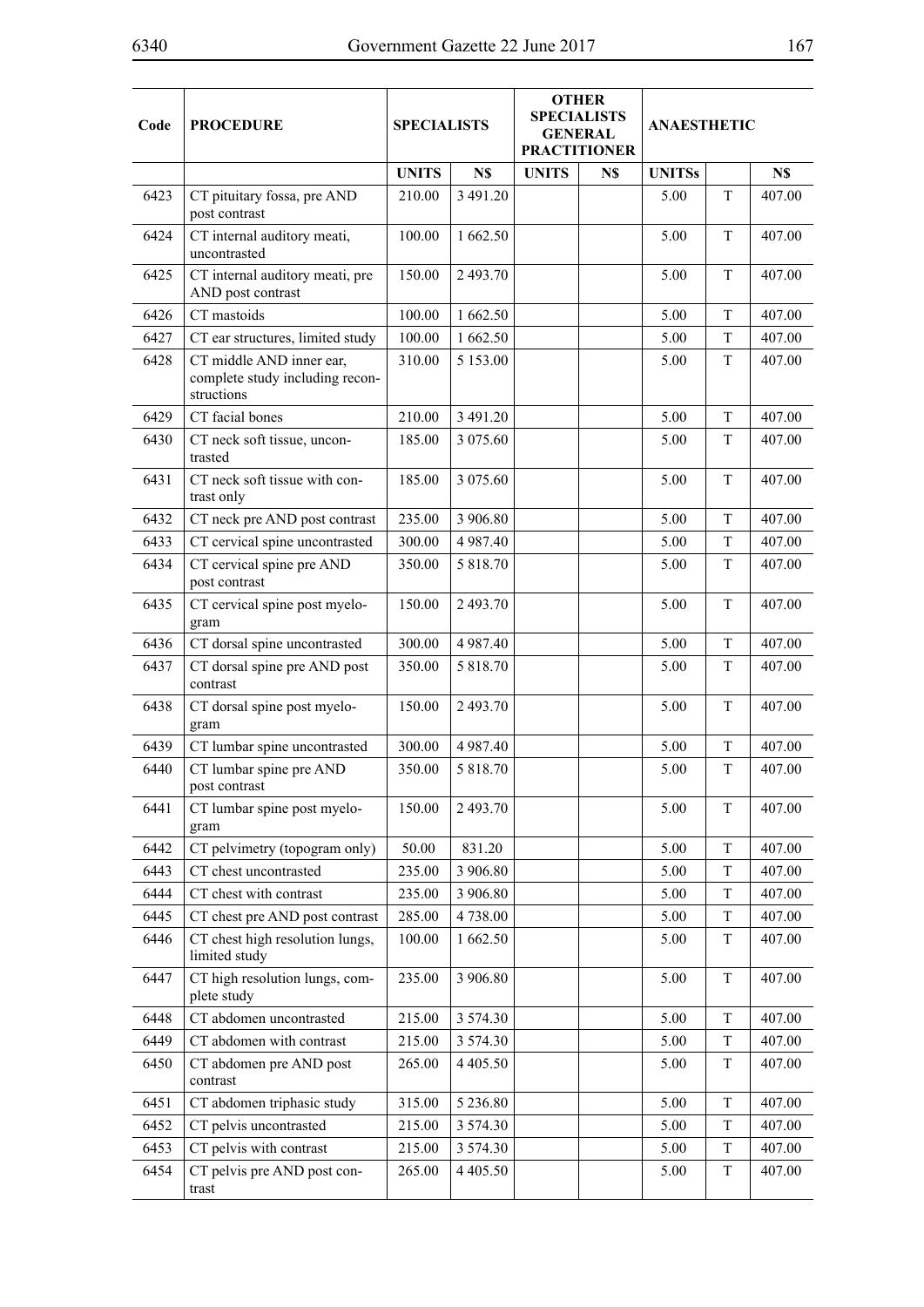۰.

 $\overline{\phantom{a}}$ 

| Code | <b>PROCEDURE</b>                                                                                                                                          | <b>SPECIALISTS</b> |               | <b>OTHER</b><br><b>SPECIALISTS</b><br><b>GENERAL</b><br><b>PRACTITIONER</b> |     |               | <b>ANAESTHETIC</b> |        |  |
|------|-----------------------------------------------------------------------------------------------------------------------------------------------------------|--------------------|---------------|-----------------------------------------------------------------------------|-----|---------------|--------------------|--------|--|
|      |                                                                                                                                                           | <b>UNITS</b>       | N\$           | <b>UNITS</b>                                                                | N\$ | <b>UNITSs</b> |                    | N\$    |  |
| 6455 | CT abdomen AND pelvis un-<br>contrasted                                                                                                                   | 315.00             | 5 2 3 6 . 8 0 |                                                                             |     | 5.00          | T                  | 407.00 |  |
| 6456 | CT abdomen AND pelvis with<br>contrast                                                                                                                    | 315.00             | 5 2 3 6 . 8 0 |                                                                             |     | 5.00          | T                  | 407.00 |  |
| 6457 | CT abdomen AND pelvis pre<br>AND post contrast                                                                                                            | 365.00             | 6 068.00      |                                                                             |     | 5.00          | T                  | 407.00 |  |
| 6458 | CT chest, abdomen AND<br>pelvis with contrast                                                                                                             | 545.00             | 9 060.50      |                                                                             |     | 5.00          | T                  | 407.00 |  |
| 6459 | CT base of skull to symphysis<br>pubis with contrast                                                                                                      | 735.00             | 12<br>219.20  |                                                                             |     | 5.00          | T                  | 407.00 |  |
| 6460 | CT for dental implants maxilla<br>OR mandible                                                                                                             | 250.00             | 4 1 5 6 . 20  |                                                                             |     |               |                    |        |  |
| 6461 | CT for dental implants maxilla<br>AND mandible                                                                                                            | 500.00             | 8 3 1 2 . 4 0 |                                                                             |     |               |                    |        |  |
| 6462 | CT angiography per limited<br>region (including spiral, high<br>resolution AND all reconstruc-<br>tions)                                                  | 515.00             | 8 5 6 1 .70   |                                                                             |     | 5.00          | T                  | 407.00 |  |
| 6463 | CT angiography per extensive<br>region (including spiral, high<br>resolution, 3D AND all other<br>reconstructions)                                        | 615.00             | 10<br>224.20  |                                                                             |     | 5.00          | T                  | 407.00 |  |
| 6464 | CT limited study any region,<br>may not be added to any other<br>CT code and may only be<br>used once                                                     | 50.00              | 831.20        |                                                                             |     | 5.00          | T                  | 407.00 |  |
| 6465 | CT guidance for aspiration,<br>biopsy or drainage                                                                                                         | 100.00             | 1662.50       |                                                                             |     | 11.00         | T                  | 895.40 |  |
| 6466 | CT guidance for aspiration at<br>time of CT diagnostic study                                                                                              | 50.00              | 831.20        |                                                                             |     |               |                    |        |  |
| 6467 | CT stereotactic localisation for<br>biopsy                                                                                                                | 150.00             | 2493.70       |                                                                             |     | 11.00         | T                  | 895.40 |  |
| 6468 | CT for radiotherapy planning<br>(not to be used as an add-on)                                                                                             | 160.00             | 2 660.00      |                                                                             |     |               |                    |        |  |
| 6469 | Quantitative CT for bone min-<br>eral density                                                                                                             | 97.00              | 1612.60       |                                                                             |     |               |                    |        |  |
| 6470 | Triphasic study of the liver with<br>CT Abdomen and Pelvis pre and<br>post contrast                                                                       | 415.00             | 6 899.30      |                                                                             |     | 5.00          | T                  | 407.00 |  |
| 6471 | CT of the Chest, triphasic study<br>of the liver, abdomen and pelvis<br>with contrast                                                                     | 595.00             | 9 891.70      |                                                                             |     | 5.00          | T                  | 407.00 |  |
| 6472 | Computer Aided Daignosis for<br>Mammography                                                                                                               | 5.50               | 91.40         |                                                                             |     |               |                    |        |  |
| 3597 | Contrast media: General Rule<br>Y applies. (Please note: Item<br>0201 is not applicable for con-<br>trast media)                                          |                    |               |                                                                             |     |               |                    |        |  |
| 3592 | Where a fully digital C-arm<br>por- table X-ray unit, with<br>anglogra-phy/interventional<br>capability is used in hospital or<br>theatre, per half hour. |                    |               |                                                                             |     |               |                    |        |  |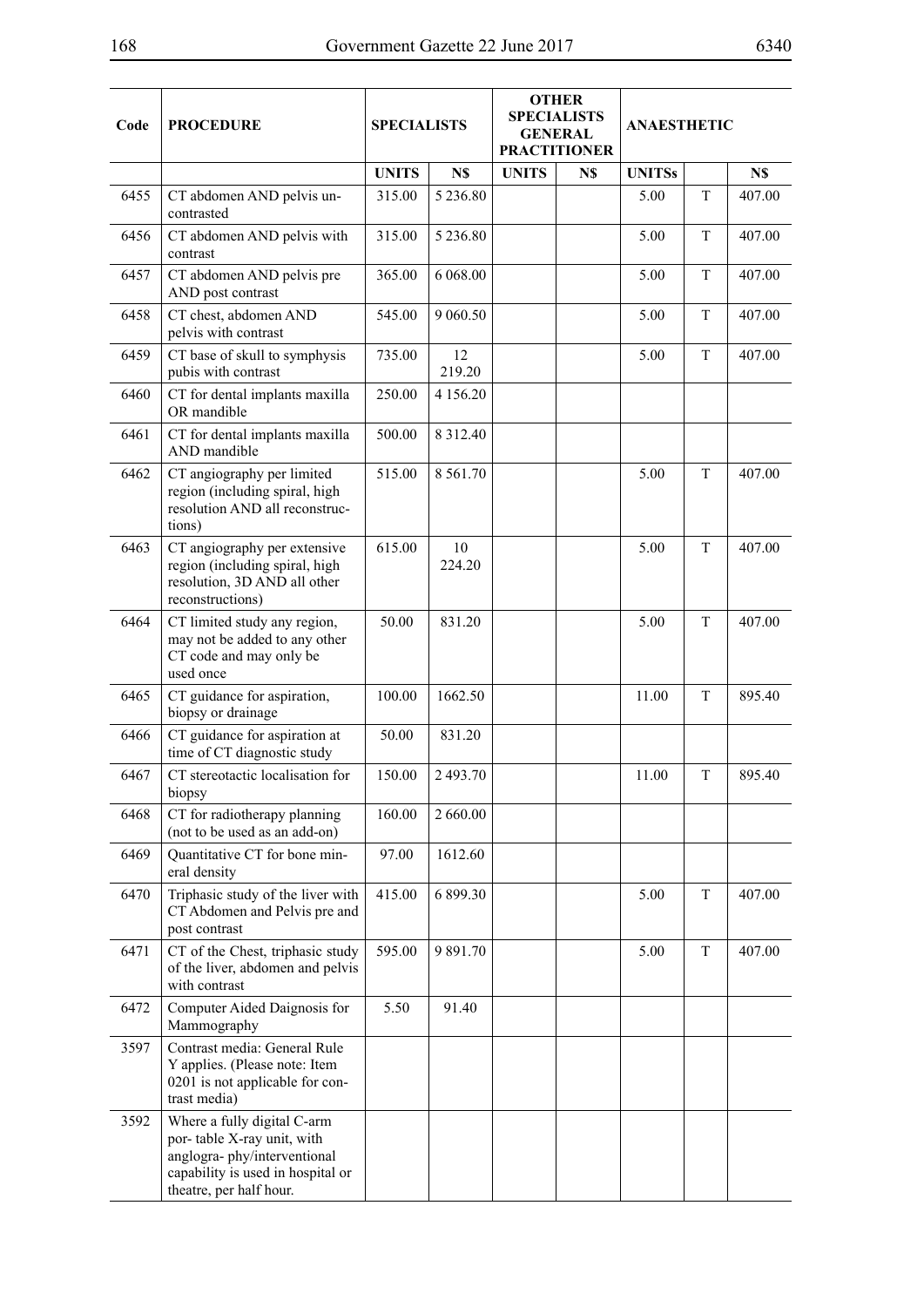|       |                                                                                                                                                                                                                                                                          |                    |          |              | <b>OTHER</b><br><b>SPECIALISTS</b> |                    |   |        |
|-------|--------------------------------------------------------------------------------------------------------------------------------------------------------------------------------------------------------------------------------------------------------------------------|--------------------|----------|--------------|------------------------------------|--------------------|---|--------|
| Code  | <b>PROCEDURE</b>                                                                                                                                                                                                                                                         | <b>SPECIALISTS</b> |          |              | <b>GENERAL</b>                     | <b>ANAESTHETIC</b> |   |        |
|       |                                                                                                                                                                                                                                                                          |                    |          |              | <b>PRACTITIONER</b>                |                    |   |        |
| 19.10 | <b>Miscellaneous:</b>                                                                                                                                                                                                                                                    | <b>UNITS</b>       | N\$      | <b>UNITS</b> | N\$                                | <b>UNITSs</b>      |   | N\$    |
| 3601  | Fluoroscopy: Per half hour: (not                                                                                                                                                                                                                                         | $11.60+$           | 241.10   | $7.70+$      | 159.60                             |                    |   |        |
|       | applicable for items 3445 and<br>3447) Add                                                                                                                                                                                                                               |                    |          |              |                                    |                    |   |        |
| 3602  | Where a C-arm portable X-ray<br>unit is used in hospital or the-<br>atre: Per half hour: Add                                                                                                                                                                             | 16.00              | 332.60   | 10.70        | 221.80                             |                    |   |        |
| 3603  | Sinography                                                                                                                                                                                                                                                               | 27.70              | 575.70   | 18.40        | 381.50                             |                    |   |        |
| 3600  | Peripheral bone desitometry<br>utilizing ionizing radiation                                                                                                                                                                                                              | 13.00              | 270.20   | 8.70         | 180.40                             |                    |   |        |
| 3604  | Bone densitometry (to be<br>charged once only for one or<br>more levels done at the same<br>session)                                                                                                                                                                     | 77.00              | 1 600.00 | 51.00        | 1057.40                            |                    |   |        |
| 3607  | Attendance at operation in<br>theatre or at radiological pro-<br>cedure performed by a surgeon<br>or physician in x-ray depart-<br>ment except item 3309: Per half<br>hour: Plus fee for examination<br>performed. (Only to be used by<br>radiological technical staff). | 8.40               | 174.60   | 5.60         | 116.10                             |                    |   |        |
| 3609  | Foreign body localisation: Fee<br>for part examined plus two-<br>thirds for every additional series<br>plus fluoroscopy fee if this is<br>done.                                                                                                                          |                    |          |              |                                    |                    |   |        |
| 3611  | Foreign body localisation:<br>Introduction of sterile needle<br>markers: Add                                                                                                                                                                                             | $16.50+$           | 342.90   | $11.00+$     | 228.10                             |                    |   |        |
| 3613  | Setting of sterile trays                                                                                                                                                                                                                                                 | 3.30               | 68.60    | 3.30         | 68.40                              |                    |   |        |
| 5034  | Fine needle aspiration or biopsy<br>or core biopsy of mamma.                                                                                                                                                                                                             | 25.00              | 519.60   | 25.00        | 518.30                             | 6.00               | T | 488.40 |
| 19.11 | <b>Ultrasonic investigations:</b>                                                                                                                                                                                                                                        |                    |          |              |                                    |                    |   |        |
|       | <b>Please note:</b> The fees in this<br>section are calculated according<br>to the ultrasound unit values.                                                                                                                                                               |                    |          |              |                                    |                    |   |        |
| 0160  | Aspiration or biopsy procedure<br>performed under direct ultra-<br>sonic control by an ultrasonic<br>aspiration biopsy transducer<br>(Static Realtime): Fee for part<br>examined plus 30% of the units.                                                                  |                    |          |              |                                    |                    |   |        |
| 0165  | Use of contrast during ultra-<br>sound study: add 6.00 ultra-<br>sound units                                                                                                                                                                                             | $+6.00$            | 84.84    |              |                                    |                    |   |        |
| 3621  | Cardiac examination (M.Mode)                                                                                                                                                                                                                                             | 25.00              | 355.20   | 17.00        | 240.90                             |                    |   |        |
| 3622  | Cardiac examination: 2 Dimen-<br>sional                                                                                                                                                                                                                                  | 50.00              | 710.30   | 33.00        | 467.70                             |                    |   |        |
| 3623  | Cardiac examination + effort<br>: Add                                                                                                                                                                                                                                    | $10.00+$           | 142.10   | $6.70+$      | 94.90                              |                    |   |        |
| 3624  | Cardiac examinations + contrast<br>: Add                                                                                                                                                                                                                                 | $10.00+$           | 142.10   | $6.70+$      | 94.90                              |                    |   |        |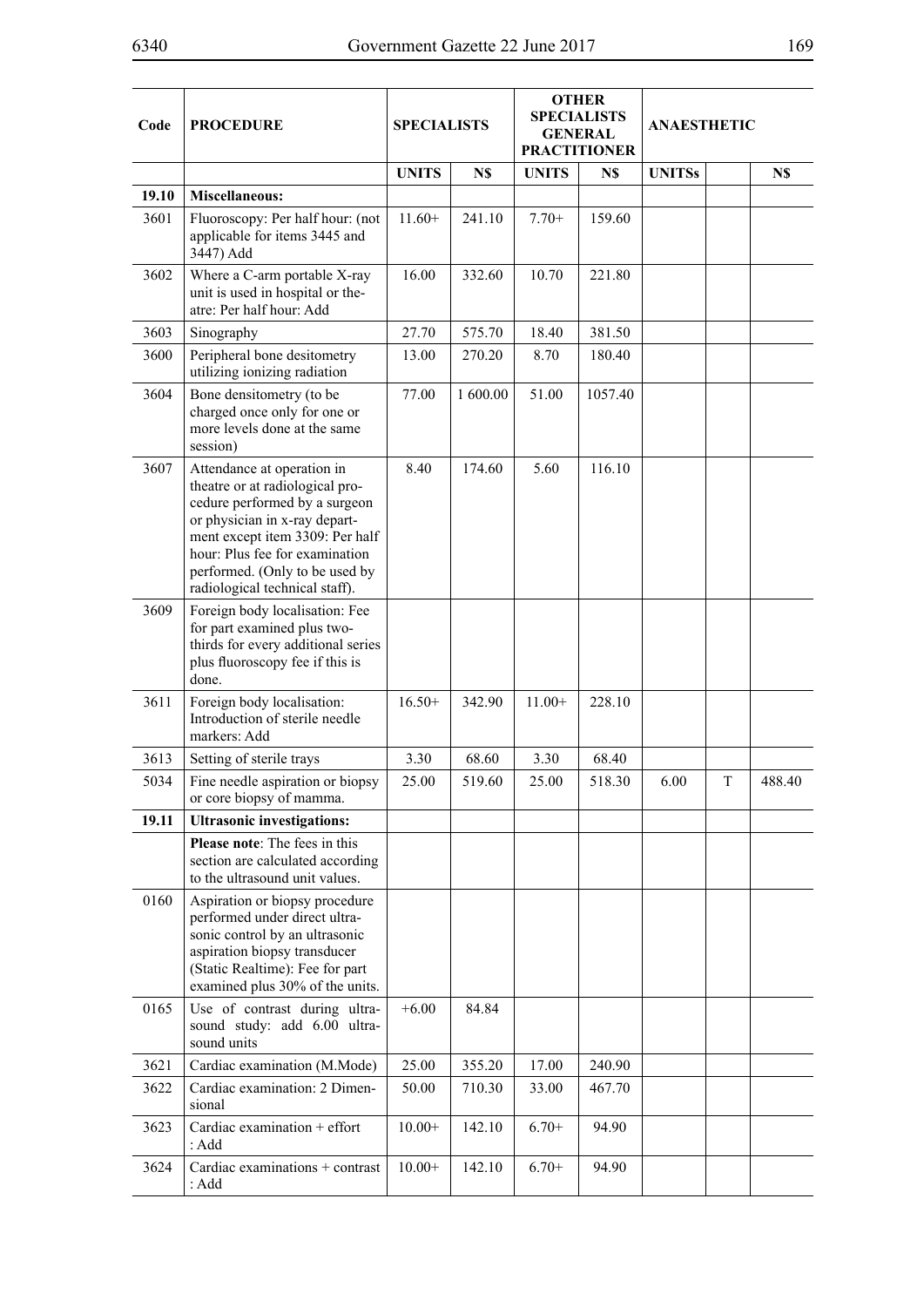$\overline{\phantom{a}}$ 

÷

| Code  | <b>PROCEDURE</b>                                                                                                                                                                                                                                                     | <b>SPECIALISTS</b> |          | <b>OTHER</b><br><b>SPECIALISTS</b><br><b>GENERAL</b><br><b>PRACTITIONER</b> |        |               | <b>ANAESTHETIC</b> |     |
|-------|----------------------------------------------------------------------------------------------------------------------------------------------------------------------------------------------------------------------------------------------------------------------|--------------------|----------|-----------------------------------------------------------------------------|--------|---------------|--------------------|-----|
|       |                                                                                                                                                                                                                                                                      | <b>UNITS</b>       | N\$      | <b>UNITS</b>                                                                | N\$    | <b>UNITSs</b> |                    | N\$ |
| 3625  | Cardiac examinations + doppler<br>: Add                                                                                                                                                                                                                              | $50.00+$           | 710.30   | 33.00                                                                       | 467.70 |               |                    |     |
| 3626  | Cardiac examination + phono-<br>cardiography: Add                                                                                                                                                                                                                    | $10.00+$           | 142.10   | $6.70+$                                                                     | 94.90  |               |                    |     |
| 3627  | Ultrasound examination in-<br>cludes whole abdomen and pel-<br>vic organs, where pelvic organs<br>are clinically indicated (includ-<br>ing liver, gall bladder, spleen,<br>pancreas, abdominal vascular<br>anatomy, para-aortic area, renal<br>tract, pelvic organs) | 60.00              | 852.40   | 40.00                                                                       | 566.90 |               |                    |     |
| 3628  | Renal tract                                                                                                                                                                                                                                                          | 50.00              | 710.30   | 33.00                                                                       | 467.70 |               |                    |     |
| 5101  | Pleural space ultrasound                                                                                                                                                                                                                                             | 50.00              | 710.30   | 33.00                                                                       | 467.70 |               |                    |     |
| 5102  | Ultrasound of joints (eg shoul-<br>der, hip knee), per joint                                                                                                                                                                                                         | 50.00              | 710.30   | 33.00                                                                       | 467.70 |               |                    |     |
| 5103  | Ultrasound soft tissue, any<br>region                                                                                                                                                                                                                                | 50.00              | 710.30   | 33.00                                                                       | 467.70 |               |                    |     |
| 3629  | High definition (small parts)<br>scan: thyroid, breast lump,<br>scrotum, etc.                                                                                                                                                                                        | 50.00              | 710.30   | 33.00                                                                       | 467.70 |               |                    |     |
| 3631  | Ophthalmic examination                                                                                                                                                                                                                                               | 50.00              | 710.30   | 33.00                                                                       | 467.70 |               |                    |     |
| 3632  | Axial length measurement and<br>calculation of intraocular lens<br>power: per eye                                                                                                                                                                                    | 50.00              | 710.30   | 33.00                                                                       | 467.70 |               |                    |     |
| 3635  | + Doppler                                                                                                                                                                                                                                                            | 39.00              | 554.10   | 26.00                                                                       | 368.50 |               |                    |     |
| 3637  | + Colour Doppler (may be<br>added onto any other regional<br>exam, but not to be added to<br>items 3605, 5110, 5111, 5112,<br>5113 or 5114.                                                                                                                          | 78.00              | 1 108.10 | 52.00                                                                       | 736.90 |               |                    |     |
| 19.12 | Portable unit and theatre<br>examinations:                                                                                                                                                                                                                           |                    |          |                                                                             |        |               |                    |     |
| 3639  | Where portable X-ray unit is<br>used in the hospital or theatre:<br>Add                                                                                                                                                                                              | $10.00+$           | 207.80   | $7.00+$                                                                     | 145.10 |               |                    |     |
| 3640  | Theatre investigations with<br>fixed installation : Add Note: In<br>regard to multiple examinations<br>see Modifier M 0080                                                                                                                                           | $4.50+$            | 93.50    | $3.00+$                                                                     | 6 2.20 |               |                    |     |
| 19.13 | Diagnostic procedures requir-<br>ing the use of radio- isotopes:                                                                                                                                                                                                     |                    |          |                                                                             |        |               |                    |     |
|       | Rule governing this sub-sec-<br>tion of the tariff: AA                                                                                                                                                                                                               |                    |          |                                                                             |        |               |                    |     |
| 3641  | Tracer test                                                                                                                                                                                                                                                          | 33.20              | 690.00   | 22.10                                                                       | 458.20 |               |                    |     |
| 3642  | Repeat of further tracer tests<br>for same investigation: Half of<br>above fee                                                                                                                                                                                       | 16.60              | 345.00   | 11.10                                                                       | 230.10 |               |                    |     |
| 3643  | If both tracer and therapeutic<br>procedures are done, half fee<br>of tracer test to be charged plus<br>therapeutic fee                                                                                                                                              |                    |          |                                                                             |        |               |                    |     |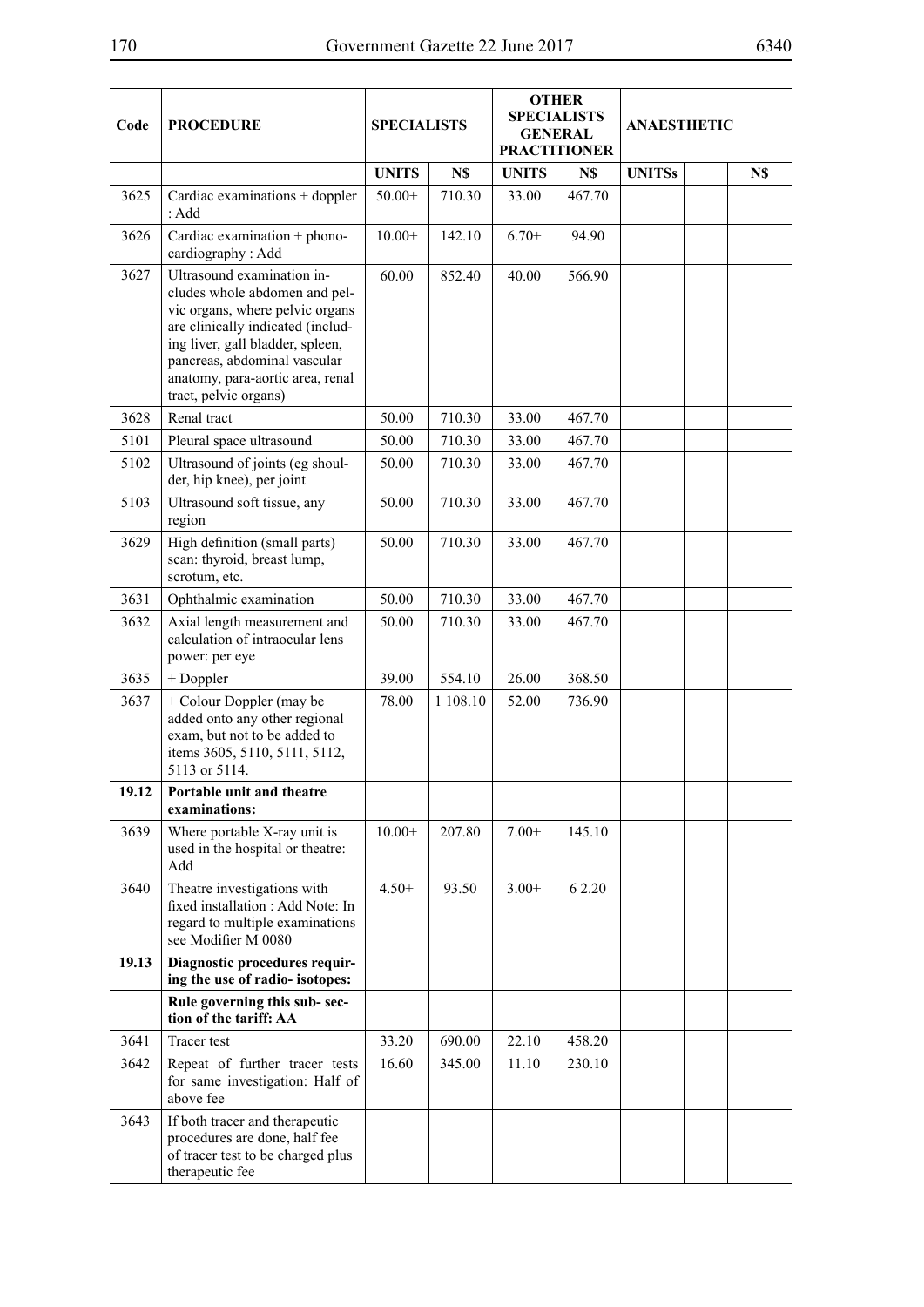| Code        | <b>PROCEDURE</b>                                                                                                                                                                                                                                                                                                                                                                                                              | <b>SPECIALISTS</b> |               |              | <b>OTHER</b><br><b>SPECIALISTS</b><br><b>GENERAL</b><br><b>PRACTITIONER</b> | <b>ANAESTHETIC</b> |             |         |
|-------------|-------------------------------------------------------------------------------------------------------------------------------------------------------------------------------------------------------------------------------------------------------------------------------------------------------------------------------------------------------------------------------------------------------------------------------|--------------------|---------------|--------------|-----------------------------------------------------------------------------|--------------------|-------------|---------|
|             |                                                                                                                                                                                                                                                                                                                                                                                                                               | <b>UNITS</b>       | N\$           | <b>UNITS</b> | N\$                                                                         | <b>UNITSs</b>      |             | N\$     |
| 3645        | Other organ scanning with use<br>of relevant radio isotopes                                                                                                                                                                                                                                                                                                                                                                   | 82.20              | 1708.50       | 54.80        | 1 1 3 6 . 2 0                                                               |                    |             |         |
| 6474        | Positron Emmission Tomog-<br>raphy (PET) imaging of the<br>whole body using a Coinci-<br>dence Camera                                                                                                                                                                                                                                                                                                                         |                    |               |              |                                                                             |                    |             |         |
| 6475        | Positron Emmission Tomogra-<br>phy (PET) imaging of a limited<br>body region using a Coinci-<br>dence Camera                                                                                                                                                                                                                                                                                                                  |                    |               |              |                                                                             |                    |             |         |
| 19.14       | <b>Interventional radiological</b><br>procedures:                                                                                                                                                                                                                                                                                                                                                                             |                    |               |              |                                                                             |                    |             |         |
| M/W<br>0090 | Radiologist's fee for participa-<br>tion in a team: 30,00 radiology<br>units (N\$ 549.00) per 1/2 hour<br>or part thereof for all inter-<br>ventional radiological proce-<br>dures, excluding any pre- or<br>post-operative angiography,<br>catheterisation, CT-scanning,<br>ultrasound-scanning or x-ray<br>procedures. (Only to be charged<br>if radiologist is hands-on, and<br>not for interpretation of images<br>only). |                    |               |              |                                                                             |                    |             |         |
|             | Note: In regard to multiple ex-<br>aminations see modifier 0080                                                                                                                                                                                                                                                                                                                                                               |                    |               |              |                                                                             |                    |             |         |
| 5018        | On-table thrombolysis/ Trans-<br>catheter infusion performed in<br>angiography suite                                                                                                                                                                                                                                                                                                                                          | 178.00             | 3 699.60      | 106.80       | 2 2 1 4 . 3 0                                                               | 5.00               | T           | 407.00  |
| 5022        | Embolisation non-intercranial,<br>per vessel.                                                                                                                                                                                                                                                                                                                                                                                 | 178.00             | 3 699.60      | 106.80       | 2 2 1 4 . 3 0                                                               | 9.00               | T           | 732.60  |
| 5031        | Antegrade ureteric stent inser-<br>tion                                                                                                                                                                                                                                                                                                                                                                                       | 116.00             | 2 411.00      | 69.60        | 1 443.00                                                                    | 6.00               | $\mathbf T$ | 488.40  |
| 5033        | Percutaneous cystostomy in<br>radiology suite                                                                                                                                                                                                                                                                                                                                                                                 | 50.00              | 1 0 39.20     | 30.00        | 622.00                                                                      |                    |             |         |
| 5035        | Urethral balloon dilatation in<br>radiology suite                                                                                                                                                                                                                                                                                                                                                                             | 38.00              | 789.80        | 22.80        | 472.70                                                                      |                    |             |         |
| 5036        | Percutaneous abdominal/<br>pelvis/other drain insertion, any<br>modality.                                                                                                                                                                                                                                                                                                                                                     | 57.00              | 1 1 8 4 . 7 0 | 34.20        | 709.10                                                                      |                    |             |         |
| 5037        | Urethral stenting in radiology<br>suite                                                                                                                                                                                                                                                                                                                                                                                       | 171.00             | 3 5 5 4 1 0   | 102.60       | 2 127.20                                                                    |                    |             |         |
| 5041        | Balloon occlusion/Wada test                                                                                                                                                                                                                                                                                                                                                                                                   | 178.00             | 3 699.60      | 1 06.80      | 2 2 1 4 . 3 0                                                               | 9.00               | T           | 732.60  |
| 5043        | Intracranial angioplasty                                                                                                                                                                                                                                                                                                                                                                                                      | 341.00             | 7 087.50      | 204.60       | 4 242.00                                                                    | 13.00              | T           | 1058.20 |
| 5045        | Hepatic arterial infusion cath-<br>eter insertion                                                                                                                                                                                                                                                                                                                                                                             | 260.00             | 5 404.00      | 156.00       | 3 2 3 4 . 4 0                                                               | 6.00               | T           | 488.40  |
| 5047        | Combined internal/external bili-<br>ary drainage                                                                                                                                                                                                                                                                                                                                                                              | 171.00             | 3 5 5 4 1 0   | 102.60       | 2 127.20                                                                    | 9.00               | T           | 732.60  |
| 5049        | Percutaneous gall bladder<br>drainage                                                                                                                                                                                                                                                                                                                                                                                         | 116.00             | 2 411.00      | 69.60        | 1 443.00                                                                    | 9.00               | T           | 732.60  |
| 5072        | Tunnelled/Subcutaneous arteria                                                                                                                                                                                                                                                                                                                                                                                                | 137.00             | 2 847.50      | 82.20        | 1704.30                                                                     | 5.00               | T           | 407.00  |
| 5074        | IVC filter insertion jugular or<br>femoral route                                                                                                                                                                                                                                                                                                                                                                              | 260.00             | 5 404.00      | 156.00       | 3 2 3 4 . 4 0                                                               | 9.00               | T           | 732.60  |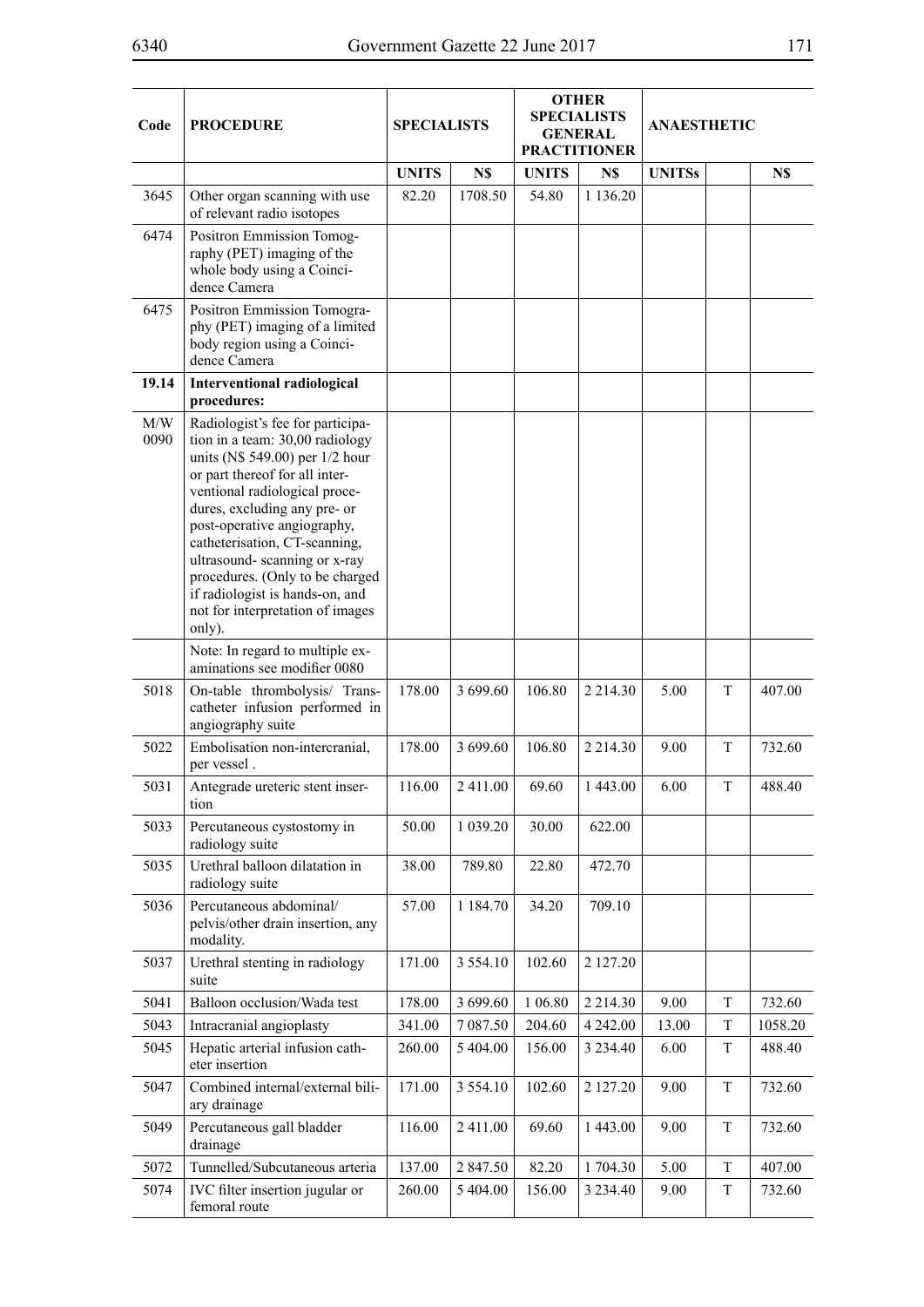| Code  | <b>PROCEDURE</b>                                                                                                               | <b>SPECIALISTS</b> |              |              | <b>OTHER</b><br><b>SPECIALISTS</b><br><b>GENERAL</b><br><b>PRACTITIONER</b> | <b>ANAESTHETIC</b> |             |         |
|-------|--------------------------------------------------------------------------------------------------------------------------------|--------------------|--------------|--------------|-----------------------------------------------------------------------------|--------------------|-------------|---------|
|       |                                                                                                                                | <b>UNITS</b>       | N\$          | <b>UNITS</b> | N\$                                                                         | <b>UNITSs</b>      |             | N\$     |
| 5076  | Intravascular foreign body<br>removal, arterial or venous, any<br>route                                                        | 341.00             | 7 0 8 7 .50  | 204.60       | 4 242,00                                                                    | 9.00               | T           | 732.60  |
| 5078  | Percutaneous sclerotherapy of<br>an arteriovenous malformation<br>(AVM) per session                                            | 117.00             | 2431.80      | 70.20        | 1455.50                                                                     | 5.00               | T           | 407.00  |
| 5080  | Transjugular intrahepatic porto-<br>systemic shunt                                                                             | 559.00             | 11<br>618.50 | 335.40       | 6953.90                                                                     | 13.00              | $\mathbf T$ | 1058.20 |
| 5082  | Transjugular liver biopsy                                                                                                      | 116.00             | 2 411.00     | 69.60        | 1 443.00                                                                    | 9.00               | $\mathbf T$ | 732.60  |
| 5088  | Oesophageal stent insertion in<br>radiology suite                                                                              | 171.00             | 3 5 5 4 1 0  | 102.60       | 2 127.20                                                                    | 6.00               | T           | 488.40  |
| 5090  | Tracheal stent insertion                                                                                                       | 171.00             | 3 5 5 4 1 0  | 102.60       | 2 127.20                                                                    | 6.00               | T           | 488.40  |
| 5091  | GIT Balloon dilatation under<br>fluoroscopy                                                                                    | 111.00             | 2 307.10     | 66.60        | 1 3 8 0 . 8 0                                                               | 6.00               | T           | 488.40  |
| 5092  | Other GIT stent insertion                                                                                                      | 171.00             | 3 5 5 4 1 0  | 102.60       | 2 127.20                                                                    | 6.00               | T           | 488.40  |
| 5093  | Percutaneous gastrostomy in<br>radiology suite                                                                                 | 143.00             | 2972.20      | 85.80        | 1 778.90                                                                    |                    |             |         |
| 5094  | Cutting needle biopsy with im-<br>age guidance                                                                                 | 38.00              | 789.80       | 22.80        | 472.70                                                                      |                    |             |         |
| 5095  | Chest drain insertion in radiol-<br>ogy suite                                                                                  | 54.00              | 1 122.40     | 32.40        | 671.80                                                                      |                    |             |         |
| 5096  | Percutaneous cyst or tumour<br>ablation (non aspiration)                                                                       | 91.00              | 1 891.40     | 54.60        | 1 132.00                                                                    |                    |             |         |
| 5097  | Vertebroplasty - Introduction<br>of stabilising material under<br>screening or CT control - per<br>level                       |                    |              |              |                                                                             |                    |             |         |
|       | Note: Items 5026 and 5034<br>have been moved to section<br>19.10. Miscellaneous                                                |                    |              |              |                                                                             |                    |             |         |
| 19.15 | <b>Magnetic Resonance</b><br>Imaging:                                                                                          |                    |              |              |                                                                             |                    |             |         |
|       | Note: The calculated amounts<br>in this section are calculated<br>according to the magnetic reso-<br>nance imaging unit value. |                    |              |              |                                                                             |                    |             |         |
|       | Modifiers applicable to this<br>section of the Tariff: 6100,<br>6101, 6102, 6103, 6109, 6110                                   |                    |              |              |                                                                             |                    |             |         |
|       | <b>Magnetic Resonance Imaging:</b><br>per anatomical region:                                                                   |                    |              |              |                                                                             |                    |             |         |
|       | Note: See modifier 6101 for<br>limited examinations                                                                            |                    |              |              |                                                                             |                    |             |         |
| 6210  | Cervical vertebrae                                                                                                             | 600.00             | 9499.80      |              |                                                                             | 5.00               | T           | 407.00  |
| 6211  | Thoracic vertebrae                                                                                                             | 600.00             | 9499.80      |              |                                                                             | 5.00               | T           | 407.00  |
| 6212  | Lumbar vertebrae                                                                                                               | 600.00             | 9499.80      |              |                                                                             | 5.00               | T           | 407.00  |
| 6213  | Sacrum.                                                                                                                        | 600.00             | 9499.80      |              |                                                                             | 5.00               | T           | 407.00  |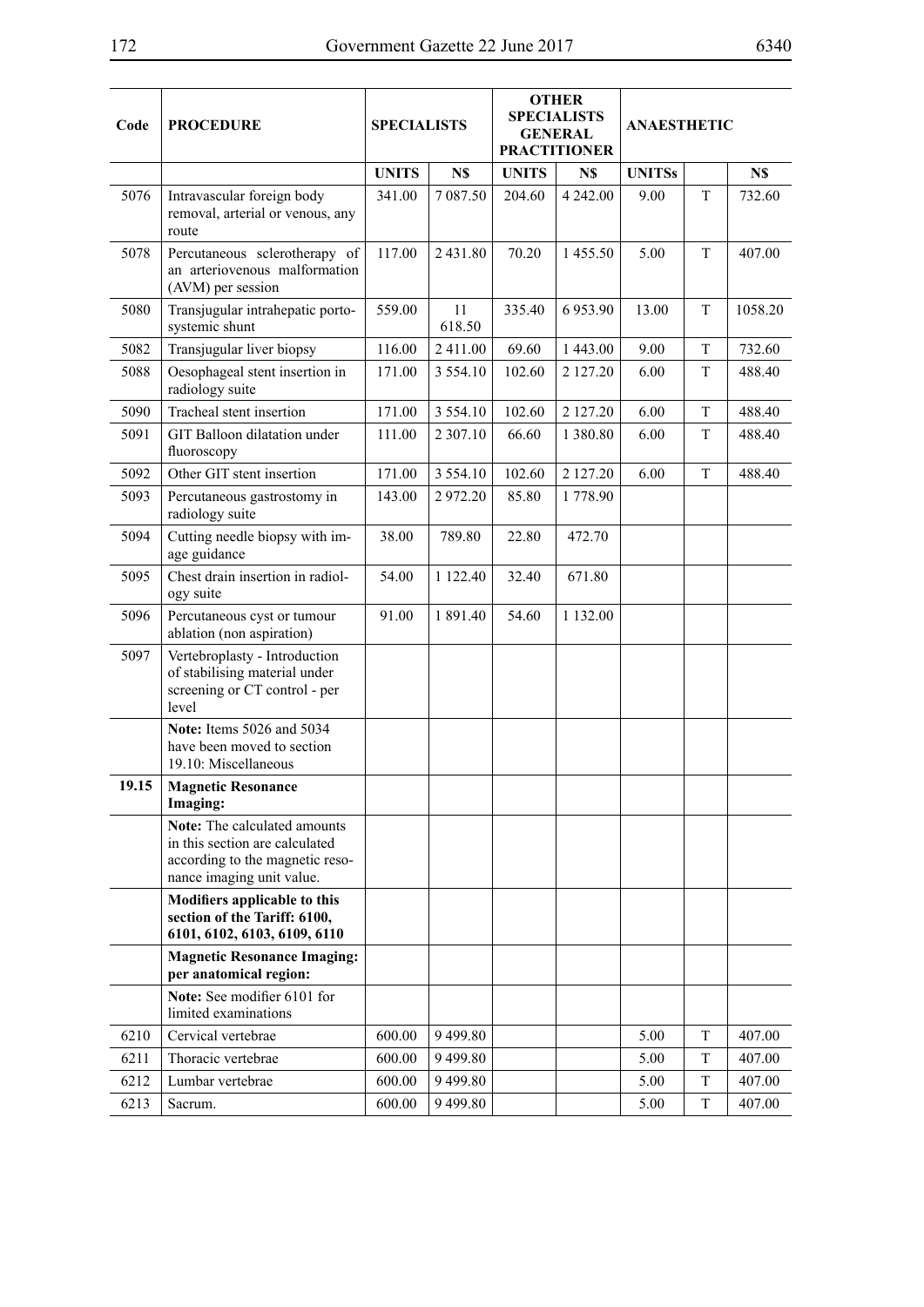| Code | <b>PROCEDURE</b>                                                                                                                                                                  | <b>SPECIALISTS</b> |         | <b>OTHER</b><br><b>SPECIALISTS</b><br><b>GENERAL</b><br><b>PRACTITIONER</b> |               | <b>ANAESTHETIC</b> |   |        |  |  |
|------|-----------------------------------------------------------------------------------------------------------------------------------------------------------------------------------|--------------------|---------|-----------------------------------------------------------------------------|---------------|--------------------|---|--------|--|--|
|      |                                                                                                                                                                                   | <b>UNITS</b>       | N\$     | <b>UNITS</b>                                                                | N\$           | <b>UNITSs</b>      |   | N\$    |  |  |
|      | <b>Magnetic Resonance</b><br>Angiography<br>(See modifiers 6106 to 6108)                                                                                                          |                    |         |                                                                             |               |                    |   |        |  |  |
|      | <b>Contrast Medium:</b>                                                                                                                                                           |                    |         |                                                                             |               |                    |   |        |  |  |
| 6260 | Current price according to the<br>regular price list published by<br>the Radiological Society of SA.                                                                              |                    |         |                                                                             |               |                    |   |        |  |  |
|      | <b>Low Field Strength Peripher-</b><br>al Joint Magnetic Resonance<br>Imaging                                                                                                     |                    |         |                                                                             |               |                    |   |        |  |  |
| 6270 | Low field strength periph-<br>eral joint examination (feet,<br>knees, hands, and elbows), in<br>dedicated limb units not able<br>to perform body, spine, or head<br>examina-tions | 105.00             | 1662.50 | 70.00                                                                       | 1 0 3 2 . 7 0 | 5.00               | T | 407.00 |  |  |
| 20   | <b>Radiation Oncology</b>                                                                                                                                                         |                    |         |                                                                             |               |                    |   |        |  |  |
|      | <b>Note:</b> The calculated amounts<br>in this section are calculated<br>according to the radiotherapy<br>unit values                                                             |                    |         |                                                                             |               |                    |   |        |  |  |
|      | Modifiers applicable to this<br>section of the Tariff: 0093,<br>0094                                                                                                              |                    |         |                                                                             |               |                    |   |        |  |  |
| 20.1 | Kilovolt therapy:<br>Rule governing this sub-sec-<br>tion of the Tariff: BB                                                                                                       |                    |         |                                                                             |               |                    |   |        |  |  |
| 3657 | First field (single field)                                                                                                                                                        |                    |         |                                                                             |               |                    |   |        |  |  |
| 5921 | Kilovolt therapy (single field)<br>maximum three areas to be<br>charged per treatment session -<br>TECHNICAL COMPONENT                                                            |                    |         |                                                                             |               |                    |   |        |  |  |
| 3658 | Kilovolt therapy (multiple<br>fields)                                                                                                                                             |                    |         |                                                                             |               |                    |   |        |  |  |
| 5922 | Kilovolt therapy (multiple<br>fields) - maximum three areas to<br>be charged per treatment ses-<br>sion - TECHNICAL COMPO-<br><b>NENT</b>                                         |                    |         |                                                                             |               |                    |   |        |  |  |

## **21. PATHOLOGY**

## **DIAGNOSTIC PROCEDURES**

Note: The tariff fees in this section are calculated according to the clinical pathology unit values. For tariffs for Histology and Cytology refer to items 4561-4593 under section 22: Anatomical Pathology.

# **MODIFIERS GOVERNING THIS SECTION OF THE TARIFF**

**0097** Where items under Pathology and Anatomical Pathology fall within the province of other specialists or general practitioners, the fee is to be charged at two-thirds of the pathologists' fee.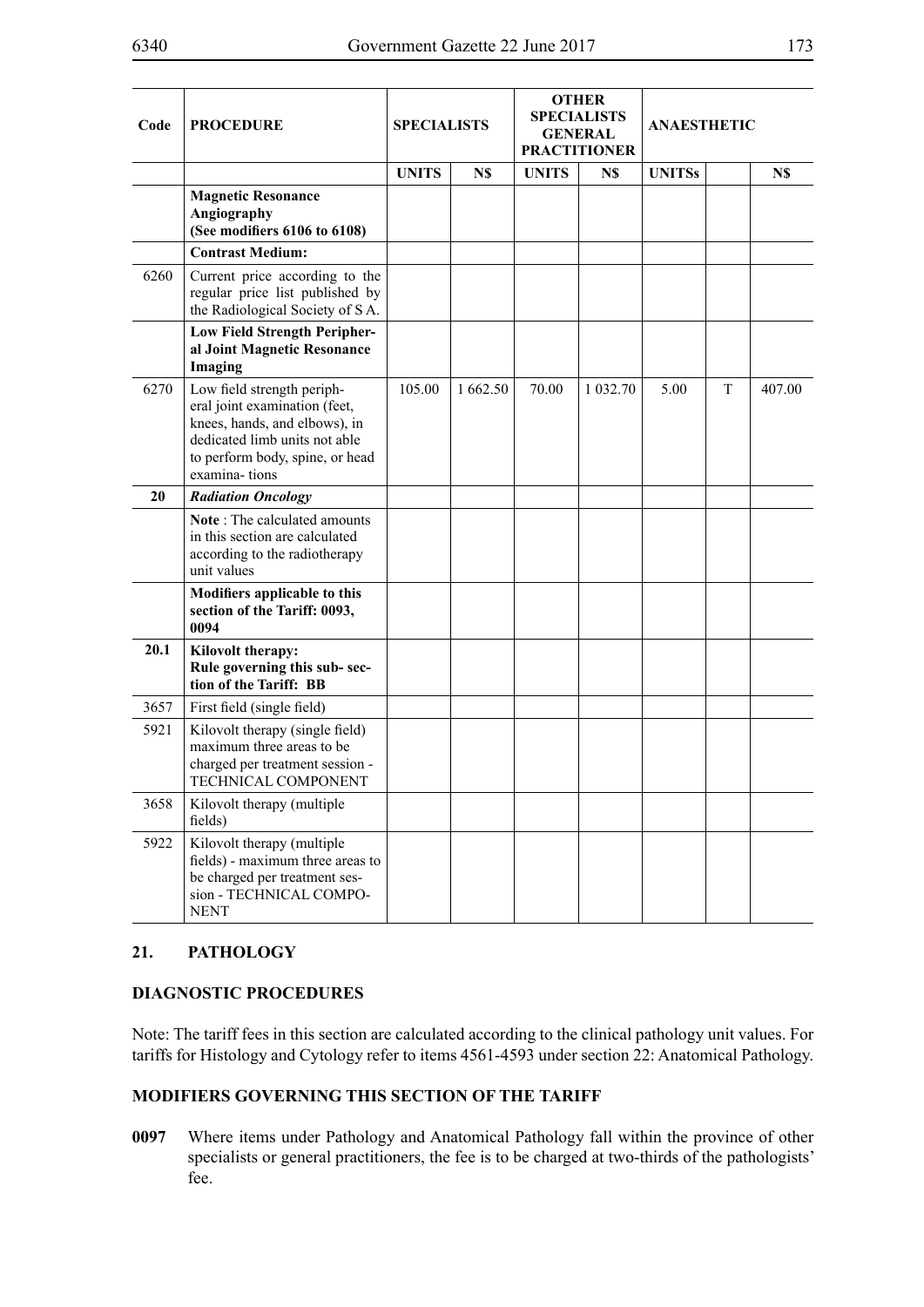- **0099** For tests performed on a *stat* basis, an additional premium of 50% of the fee for the particular pathology service shall apply, with the following provisos:
	- (i) Stat tests requesting may only be done by the referring practitioner and not by the pathologist.
	- (ii) Specimen must be collected on a stat basis where applicable
	- (iii) Tests must be performed on a stat basis.
	- (iv) Documentation (or copy thereof) relating to the stat request of the referring practitioner must be retained
	- (v) This modifier will only apply during normal working hours and shall not be used in combination with item 4547.

*Please note:* Item 0201 may not be used together with any pathology item.

| Code | <b>PROCEDURE</b>                                                    | <b>PATHOLOGISTS</b> |        | <b>OTHER</b><br><b>SPECIALISTS</b><br><b>GENERAL</b><br><b>PRACTITONERS</b> |        |
|------|---------------------------------------------------------------------|---------------------|--------|-----------------------------------------------------------------------------|--------|
|      |                                                                     | <b>UNITS</b>        | N\$    | <b>UNITS</b>                                                                | N\$    |
| 21.1 | <b>Haematology:</b>                                                 |                     |        |                                                                             |        |
| 3701 | ACTH or adrenalin-eosinophil response                               | 7.20                | 123.10 | 4.80                                                                        | 81.30  |
| 3703 | Autohaemolysis: Quantitative.                                       | 5.85                | 100.00 | 3.90                                                                        | 66.10  |
| 3704 | Antithrombin III.                                                   | 7.20                | 123.10 | 4.80                                                                        | 81.30  |
| 3705 | Alkali resistant haemoglobin                                        | 4.50                | 76.90  | 3.00                                                                        | 50.80  |
| 3706 | Coombs' consumption.                                                | 7.20                | 123.10 | 4.80                                                                        | 81.30  |
| 3708 | Drug induced Coombs' test                                           | 7.20                | 123.10 | 4.80                                                                        | 81.30  |
| 3709 | Antiglobulin test (Coombs' or trypsinzied red cells).               | 3.65                | 62.40  | 2.45                                                                        | 41.50  |
| 3710 | Antibody titration.                                                 | 7.20                | 123.10 | 4.80                                                                        | 81.30  |
| 3711 | Arneth count.                                                       | 2.25                | 38.50  | 1.50                                                                        | 25.40  |
| 3712 | Antibody identification.                                            | 8.45                | 144.40 | 5.65                                                                        | 95.70  |
| 3713 | Bleeding time (does not include the cost of the simplate<br>device) | 6.94                | 118.60 | 4.63                                                                        | 78.40  |
| 3715 | Buffy layer examination.                                            | 19.90               | 340.10 | 13.27                                                                       | 224.80 |
| 3717 | Bone marrow cytological examination only                            | 19.90               | 340.10 | 13.27                                                                       | 224.80 |
| 3719 | Bone marrow: Aspiration                                             | 8.40                | 143.60 | 5.60                                                                        | 94.90  |
| 3720 | Bone marrow trephine biopsy.                                        | 32.60               | 557.20 | 21.70                                                                       | 367.70 |
| 3721 | Bone marrow aspiration and trephine biopsy (excluding<br>histology) | 36.80               | 629.00 | 24.50                                                                       | 415.10 |
| 3722 | Capillary fragility: Hess                                           | 2.02                | 34.50  | 1.35                                                                        | 22.90  |
| 3723 | Circulating anticoagulants                                          | 5.85                | 100.00 | 3.90                                                                        | 66.10  |
| 3724 | Coagulation factor inhibitor assay                                  | 57.56               | 983.80 | 38.37                                                                       | 650.10 |
| 3725 | Clot retraction.                                                    | 1.80                | 30.80  | 1.20                                                                        | 20.30  |
| 3726 | Activated protein C resistance                                      | 26.00               | 444.40 | 17.30                                                                       | 293.10 |
| 3727 | Coagulation time.                                                   | 3.16                | 54.00  | 2.11                                                                        | 35.70  |
| 3728 | Anti-factor Xa Activity                                             | 53.60               | 916.10 | 35.73                                                                       | 605.40 |
| 3729 | Cold agglutinins.                                                   | 3.60                | 61.50  | 2.40                                                                        | 40.70  |
| 3730 | Protein S: Functional.                                              | 37.50               | 640.90 | 25.00                                                                       | 423.60 |
| 3731 | Compatibility for blood transfusion                                 | 3.60                | 61.50  | 2.40                                                                        | 40.70  |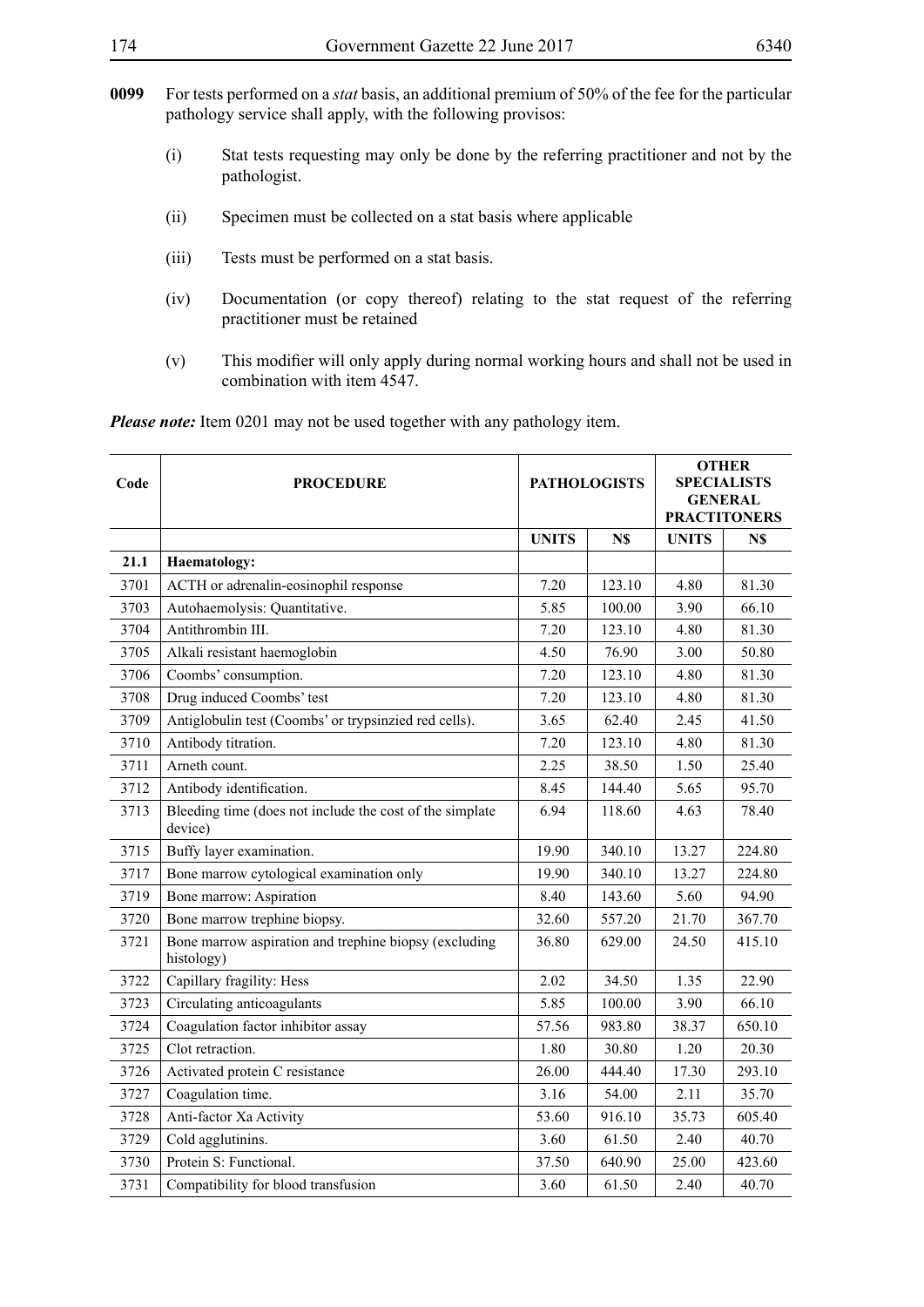| Code | <b>PROCEDURE</b>                                                   |              | <b>PATHOLOGISTS</b> | <b>OTHER</b><br><b>SPECIALISTS</b> |                     |  |
|------|--------------------------------------------------------------------|--------------|---------------------|------------------------------------|---------------------|--|
|      |                                                                    |              |                     |                                    | <b>GENERAL</b>      |  |
|      |                                                                    |              |                     |                                    | <b>PRACTITONERS</b> |  |
|      |                                                                    | <b>UNITS</b> | N\$                 | <b>UNITS</b>                       | N\$                 |  |
| 3733 | Donath-Landsteiner: Qualitative                                    | 3.60         | 61.50               | 2.40                               | 40.70               |  |
| 3734 | Protein C (chromogenic)                                            | 30.29        | 517.70              | 20.19                              | 342.10              |  |
| 3739 | Erythrocyte count.                                                 | 2.25         | 38.50               | 1.50                               | 25.40               |  |
| 3740 | Factors V and VII: Qualitative                                     | 7.20         | 123.10              | 4.80                               | 81.30               |  |
| 3741 | Coagulation factor assay: Functional                               | 9.45         | 161.50              | 6.30                               | 106.70              |  |
| 3742 | Coagulation factor assay: Immunological                            | 4.50         | 76.90               | 3.00                               | 50.80               |  |
| 3743 | Erythrocyte sedimentation rate.                                    | 2.50         | 42.70               | 1.67                               | 28.30               |  |
| 3744 | Fibrin stabilizing factor (urea test)                              | 4.50         | 76.90               | 3.00                               | 50.80               |  |
| 3745 | Fibrinolysin.                                                      | 4.50         | 76.90               | 3.00                               | 50.80               |  |
| 3746 | Fibrin monomers.                                                   | 2.70         | 46.10               | 1.80                               | 30.50               |  |
| 3747 | Folic acid clearance test.                                         | 16.20        | 276.90              | 10.80                              | 183.00              |  |
| 3748 | Plasminogen activator inhibitor (PAI-I)                            | 65.95        | 1 127.20            | 43.97                              | 745.00              |  |
| 3749 | Folic acid absorption test.                                        | 16.20        | 276.90              | 10.80                              | 183.00              |  |
| 3750 | Tissue plasminogen Activator (TPA)                                 | 67.79        | 1 1 58.60           | 45.19                              | 765.60              |  |
| 3751 | Osmotic fragility (screen).                                        | 2.25         | 38.50               | 1.50                               | 25.40               |  |
| 3753 | Osmotic fragility (before and after incubation)                    | 18.00        | 307.60              | 12.00                              | 203.30              |  |
| 3755 | Full blood count (including items 3739, 3762, 3783, 3785,<br>3791) | 10.50        | 179.50              | 7.00                               | 118.60              |  |
| 3756 | Full cross match.                                                  | 7.20         | 123.10              | 4.80                               | 81.30               |  |
| 3757 | Coagulation factors: Quantitative                                  | 32.20        | 550.30              | 21.47                              | 363.80              |  |
| 3758 | Factor VIII related antigen.                                       | 60.46        | 1 033.40            | 40.31                              | 683.00              |  |
| 3759 | Coagulation factor correction study                                | 11.72        | 200.30              | 7.81                               | 132.30              |  |
| 3761 | Factor XIII related antigen                                        | 61.11        | 1 044.50            | 40.74                              | 690.20              |  |
| 3762 | Haemoglobin estimation                                             | 1.80         | 30.80               | 1.20                               | 20.30               |  |
| 3763 | Contact activated product assay                                    | 16.20        | 276.90              | 10.80                              | 183.00              |  |
| 3764 | Grouping: A B and O antigens.                                      | 3.60         | 61.50               | 2.40                               | 40.70               |  |
| 3765 | Grouping: Rh antigens                                              | 3.60         | 61.50               | 2.40                               | 40.70               |  |
| 3766 | <b>PIVKA</b>                                                       | 43.49        | 743.30              | 28.99                              | 491.20              |  |
| 3768 | Haemoglobin A2 (column chromatography                              | 15.00        | 256.40              | 10.00                              | 169.40              |  |
| 3769 | Haemoglobin electrophoresis.                                       | 26.82        | 458.40              | 17.88                              | 302.90              |  |
| 3770 | Haemoglobin-S (solubility test)                                    | 3.60         | 61.50               | 2.40                               | 40.70               |  |
| 3773 | Ham's acidified serum test                                         | 8.00         | 136.70              | 5.33                               | 90.30               |  |
| 3775 | Heinz bodies.                                                      | 2.25         | 38.50               | 1.50                               | 25.40               |  |
| 3776 | Haemosiderin in urinary sediment                                   | 2.25         | 38.50               | 1.50                               | 25.40               |  |
| 3777 | Heparin estimation.                                                | 24.39        | 416.90              | 16.26                              | 275.50              |  |
| 3779 | Heparin-protamine titration.                                       | 7.20         | 123.10              | 4.80                               | 81.30               |  |
| 3781 | Heparin tolerance.                                                 | 7.20         | 123.10              | 4.80                               | 81.30               |  |
| 3783 | Leucocyte differential count.                                      | 6.20         | 106.00              | 4.15                               | 70.30               |  |
| 3785 | Leucocytes: total count                                            | 1.80         | 30.80               | 1.20                               | 20.30               |  |
| 3786 | QBC malaria concentration and fluorescent staining                 | 25.00        | 427.30              | 16.70                              | 282.90              |  |
| 3787 | LE-cells                                                           | 8.30         | 141.90              | 5.55                               | 94.00               |  |
| 3788 | Nitro blue tetrazolium leucocyte function                          | 12.60        | 215.40              | 8.40                               | 142.30              |  |
| 3789 | Neutrophil alkaline phosphatase                                    | 28.00        | 478.60              | 18.70                              | 316.80              |  |
| 3791 | Packed cell volume: Haematocrit                                    | 1.80         | 30.80               | 1.20                               | 20.30               |  |
| 3792 | Plasmodium falciparum: Monoclonal immunological                    | 9.00         | 153.80              | 6.00                               | 101.70              |  |
|      | identification                                                     |              |                     |                                    |                     |  |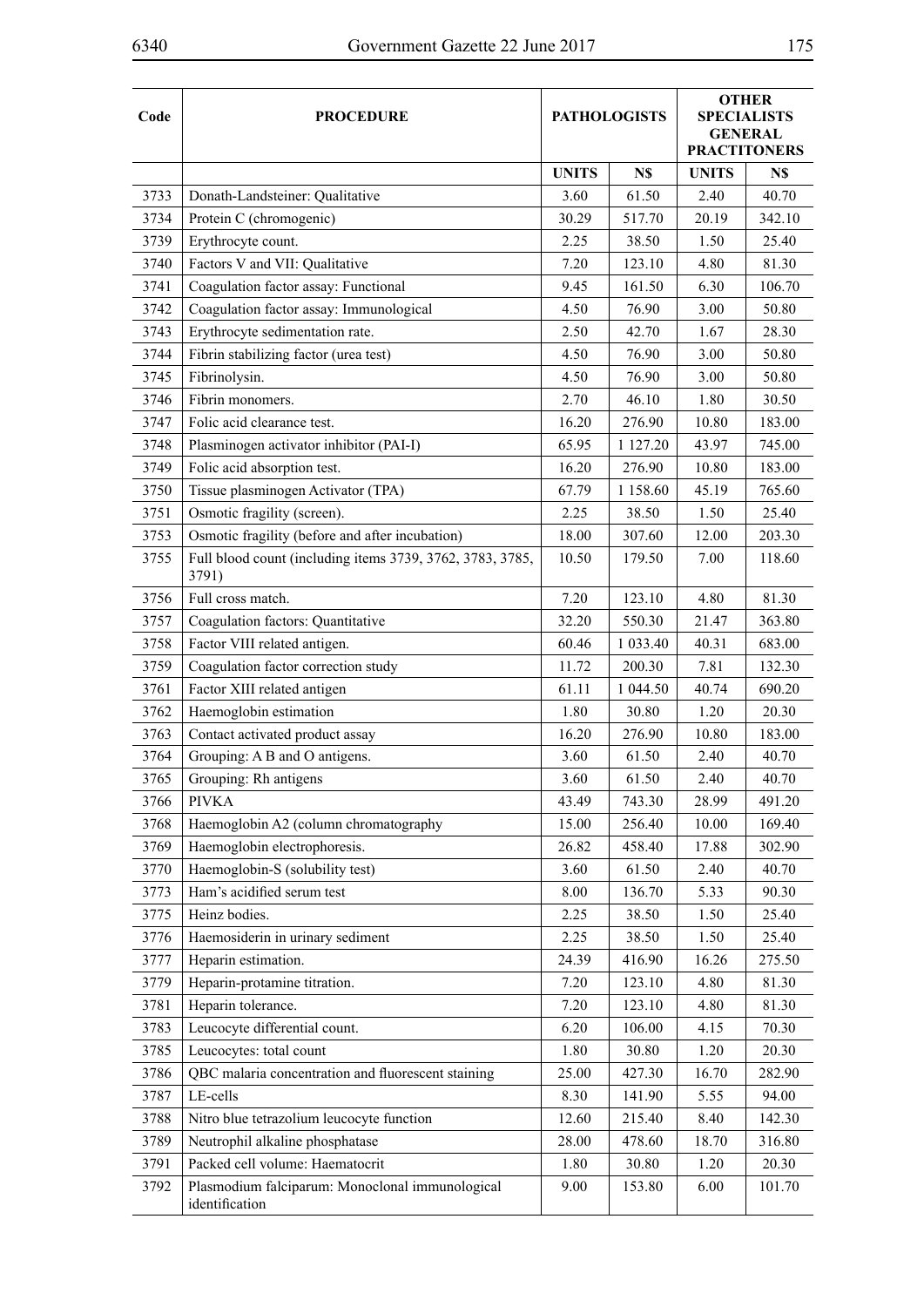| Code | <b>PROCEDURE</b>                                | <b>PATHOLOGISTS</b> |        | <b>OTHER</b><br><b>SPECIALISTS</b> |                     |
|------|-------------------------------------------------|---------------------|--------|------------------------------------|---------------------|
|      |                                                 |                     |        |                                    | <b>GENERAL</b>      |
|      |                                                 |                     |        |                                    | <b>PRACTITONERS</b> |
|      |                                                 | <b>UNITS</b>        | N\$    | <b>UNITS</b>                       | N\$                 |
| 3793 | Plasma haemoglobin.                             | 6.75                | 115.40 | 4.50                               | 76.20               |
| 3794 | Platelet sensitivities                          | 18.64               | 318.60 | 12.43                              | 210.60              |
| 3795 | Platelet aggregation per aggregant              | 12.14               | 207.50 | 8.09                               | 137.10              |
| 3796 | Platelet antibodies: agglutination              | 5.40                | 92.30  | 3.60                               | 61.00               |
| 3797 | Platelet count.                                 | 2.25                | 38.50  | 1.50                               | 25.40               |
| 3798 | Platelet antibodies: Coombs' consumption        | 7.20                | 123.10 | 4.80                               | 81.30               |
| 3799 | Platelet adhesiveness                           | 4.50                | 76.90  | 3.00                               | 50.80               |
| 3801 | Prothrombin consumption.                        | 5.85                | 100.00 | 3.90                               | 66.10               |
| 3803 | Prothrombin determination (two stages)          | 5.85                | 100.00 | 3.90                               | 66.10               |
| 3805 | Prothrombin index.                              | 6.00                | 102.50 | 4.00                               | 67.80               |
| 3806 | Therapeutic drug level: Dosage                  | 4.50                | 76.90  | 3.00                               | 50.80               |
| 3807 | Recalcification time.                           | 2.25                | 38.50  | 1.50                               | 25.40               |
| 3809 | Reticulocyte count                              | 3.00                | 51.30  | 2.00                               | 33.90               |
| 3811 | Sickling test                                   | 2.25                | 38.50  | 1.50                               | 25.40               |
| 3814 | Sucrose lysis test for PNH.                     | 3.60                | 61.50  | 2.40                               | 40.70               |
| 3815 | Strypven or reptilase time: each                | 19.70               | 336.70 | 13.13                              | 222.50              |
| 3816 | T and B-cells EAC markers (per marker)          | 20.25               | 346.10 | 13.50                              | 228.70              |
| 3817 | Thromboplastin generation.                      | 13.05               | 223.00 | 9.00                               | 152.50              |
| 3819 | Thromboplastin inhibition.                      | 16.20               | 276.90 | 10.70                              | 181.30              |
| 3820 | Thrombo - Elastogram                            | 26.00               | 444.40 | 17.33                              | 293.60              |
| 3821 | Viscosity: whole blood or plasma                | 3.60                | 61.50  | 2.40                               | 40.70               |
| 3825 | Fibrinogen titre.                               | 3.60                | 61.50  | 2.40                               | 40.70               |
| 3827 | Fibrindex test.                                 | 3.60                | 61.50  | 2.40                               | 40.70               |
| 3829 | Glucose 6-phosphate-dehydrogenase: Qualitative  | 8.00                | 136.70 | 5.33                               | 90.30               |
| 3830 | Glucose 6-phosphate-dehydrogenase: Quantitative | 16.00               | 273.50 | 10.70                              | 181.30              |
| 3831 | Red cell pyruvate kinase: Qualitative           | 8.00                | 136.70 | 5.33                               | 90.30               |
| 3832 | Red cell pyruvate kinase: Quantitative          | 16.00               | 273.50 | 10.70                              | 181.30              |
| 3833 | Glutatione: red cells                           | 8.10                | 138.40 | 5.40                               | 91.50               |
| 3834 | Red cell Rhesus phenotype.                      | 9.90                | 169.20 | 6.60                               | 111.80              |
| 3835 | Haemoglobin F in blood smear                    | 5.85                | 100.00 | 3.90                               | 66.10               |
| 3837 | Partial thromboplastin time.                    | 5.85                | 100.00 | 3.90                               | 66.10               |
| 3839 | Plasminogen assay.                              | 12.60               | 215.40 | 8.40                               | 142.30              |
| 3841 | Thrombin time (screen)                          | 7.16                | 122.40 | 4.77                               | 80.80               |
| 3843 | Thrombin time (serial)                          | 7.65                | 130.70 | 5.10                               | 86.40               |
| 3845 | Thromboplastin generation (screen)              | 11.95               | 204.20 | 7.97                               | 135.00              |
| 3847 | Haemoglobin H.                                  | 2.25                | 38.50  | 1.50                               | 25.40               |
| 3849 | Fibrinolysin: diffusion plate.                  | 5.85                | 100.00 | 3.90                               | 66.10               |
| 3851 | Fibrin degradation products (diffusion plate)   | 10.35               | 176.90 | 6.90                               | 116.90              |
| 3853 | Fibrin degradation products (latex slide)       | 4.50                | 76.90  | 3.00                               | 50.80               |
| 3854 | XDP (Dimer test or equivalent latex slide test) | 8.50                | 145.30 | 5.67                               | 96.10               |
| 3855 | Haemagglutination inhibition.                   | 9.90                | 169.20 | 6.60                               | 111.80              |
| 3858 | Heparin Removal                                 | 28.88               | 493.60 | 19.25                              | 326.10              |
| 21.2 | Microscopic and miscellaneous tests:            |                     |        |                                    |                     |
| 3863 | Autogenous vaccine                              | 12.60               | 215.40 | 8.40                               | 142.30              |
| 3865 | Parasites in blood smear                        | 5.60                | 95.70  | 3.73                               | 63.20               |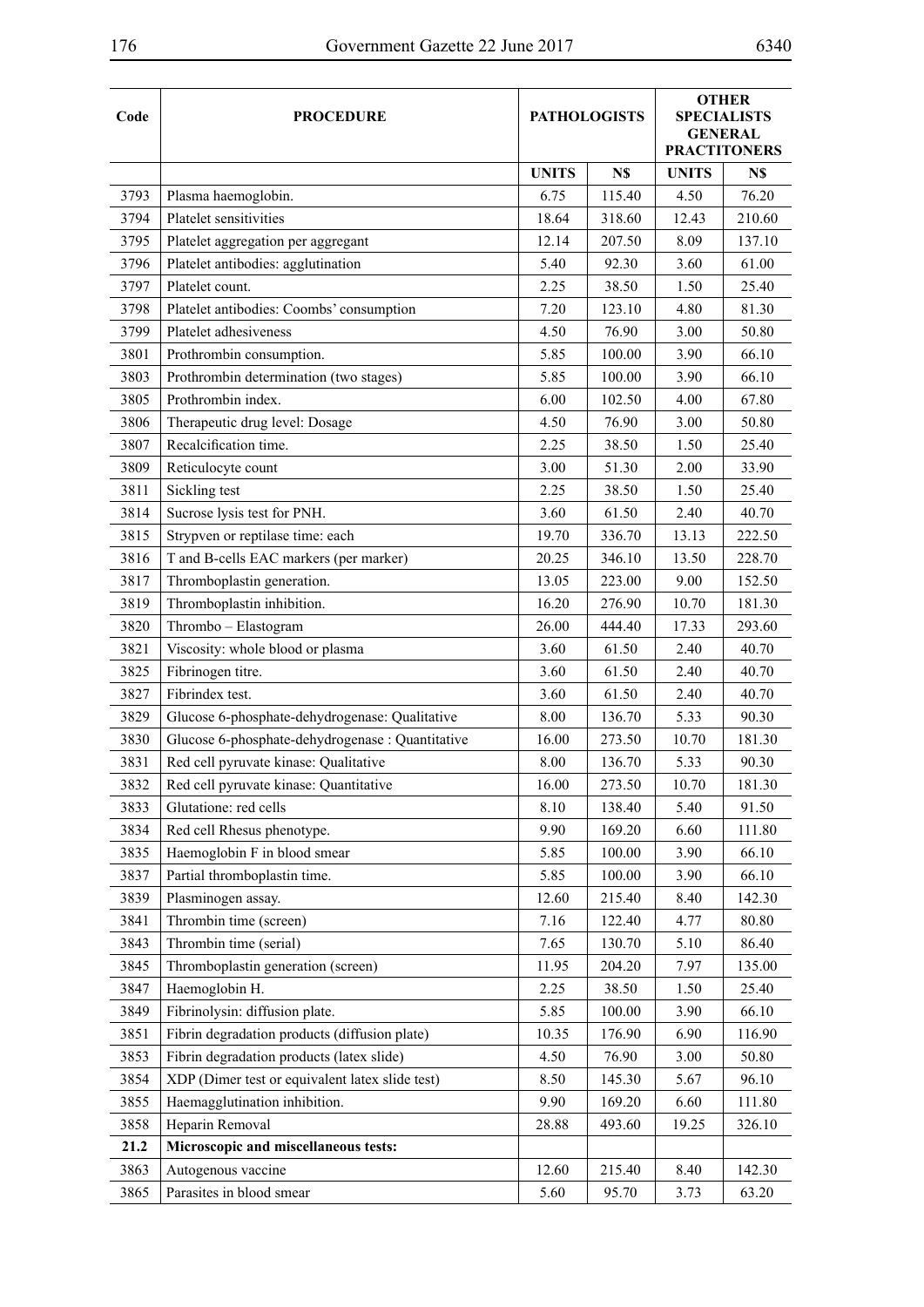| Code | <b>PROCEDURE</b>                                                                | <b>PATHOLOGISTS</b> |         | <b>OTHER</b><br><b>SPECIALISTS</b><br><b>GENERAL</b><br><b>PRACTITONERS</b> |         |
|------|---------------------------------------------------------------------------------|---------------------|---------|-----------------------------------------------------------------------------|---------|
|      |                                                                                 |                     |         |                                                                             |         |
|      |                                                                                 | <b>UNITS</b>        | N\$     | <b>UNITS</b>                                                                | N\$     |
| 3866 | Bilharzia: Hatch test.                                                          | 3.00                | 51.30   | 2.00                                                                        | 33.90   |
| 3867 | Miscellaneous (body fluids urine exudate fungi pus<br>scraping, etc)            | 4.90                | 83.70   | 3.30                                                                        | 55.90   |
| 3868 | Fungus identification                                                           | 8.30                | 141.90  | 5.50                                                                        | 93.20   |
| 3869 | Faeces (including parasites).                                                   | 4.90                | 83.70   | 3.27                                                                        | 55.40   |
| 3870 | Rectal biopsy.                                                                  | 3.50                | 59.80   | 2.35                                                                        | 39.80   |
| 3871 | Addis count.                                                                    | 5.85                | 100.00  | 3.90                                                                        | 66.10   |
| 3873 | Transmission electron microscopy                                                | 85.00               | 1452.80 | 57.00                                                                       | 965.70  |
| 3874 | Scanning electron microscopy                                                    | 100.00              | 1709.10 | 67.00                                                                       | 1135.20 |
| 3875 | Inclusion bodies.                                                               | 4.50                | 76.90   | 3.00                                                                        | 50.80   |
| 3878 | Crystal identification polarized light microscopy                               | 4.50                | 76.90   | 3.00                                                                        | 50.80   |
| 3879 | Campylobacter in stool: fastidious culture                                      | 9.90                | 169.20  | 6.60                                                                        | 111.80  |
| 3880 | Antigen detection with polyclonal antibodies                                    | 4.50                | 76.90   | 3.00                                                                        | 50.80   |
| 3881 | Mycobacteria.                                                                   | 3.00                | 51.30   | 2.00                                                                        | 33.90   |
| 3882 | Antigen detection with monoclonal antibodies                                    | 10.80               | 184.60  | 7.20                                                                        | 122.00  |
| 3883 | Concentration techniques for parasites                                          | 3.00                | 51.30   | 2.00                                                                        | 33.90   |
| 3884 | Dark field, phase - or interference contrast microscopy,<br>Nomarski or Fontana | 6.30                | 107.70  | 4.20                                                                        | 71.20   |
| 3885 | Cytochemical stain.                                                             | 5.45                | 93.10   | 3.65                                                                        | 61.80   |
| 21.3 | <b>Bacteriology:</b>                                                            |                     |         |                                                                             |         |
| 4650 | Antibiotic MIC per organism per antibiotic                                      | 8.00                | 136.70  | 5.33                                                                        | 90.30   |
| 4651 | Non-radiometric automated blood cultures                                        | 13.90               | 237.60  | 9.27                                                                        | 157.10  |
| 4652 | Rapid automated bacterial identification per organism                           | 15.00               | 256.40  | 10.00                                                                       | 169.40  |
| 4653 | Rapid automated antibiotic susceptibility per organism                          | 17.00               | 290.60  | 11.33                                                                       | 192.00  |
| 4654 | Rapid automated MIC per organism per antibiotic                                 | 17.00               | 290.60  | 11.33                                                                       | 192.00  |
| 3887 | Antibiotic susceptibility test: per organism                                    | 8.00                | 136.70  | 5.33                                                                        | 90.30   |
| 3889 | Clostridium difficile toxin : monoclonal immunological                          | 12.40               | 211.90  | 8.27                                                                        | 140.10  |
| 3890 | Antibiotic assay of tissues and fluids                                          | 13.90               | 237.60  | 9.27                                                                        | 157.10  |
| 3891 | Blood culture: aerobic.                                                         | 5.85                | 100.00  | 3.90                                                                        | 66.10   |
| 3892 | Blood culture: anaerobic.                                                       | 5.85                | 100.00  | 3.90                                                                        | 66.10   |
| 3893 | Bacteriological culture: miscellaneous                                          | 6.30                | 107.70  | 4.20                                                                        | 71.20   |
| 3894 | Radiometric blood culture.                                                      | 10.80               | 184.60  | 7.20                                                                        | 122.00  |
| 3896 | In vivo culture: bacteria.                                                      | 16.00               | 273.50  | 10.65                                                                       | 180.40  |
| 3897 | In vivo culture: virus                                                          | 16.00               | 273.50  | 10.65                                                                       | 180.40  |
| 3898 | Bacterial exotoxin production (in vitro assay)                                  | 4.50                | 76.90   | 3.00                                                                        | 50.80   |
| 3899 | Bacterial exotoxin production (in vivo assay)                                   | 20.70               | 353.80  | 13.80                                                                       | 233.80  |
| 3901 | Fungal culture                                                                  | 4.50                | 76.90   | 3.00                                                                        | 50.80   |
| 3903 | Antibiotic level: biological fluids                                             | 11.70               | 200.00  | 7.80                                                                        | 132.20  |
| 3905 | Identification of virus or rickettsia                                           | 20.70               | 353.80  | 13.80                                                                       | 233.80  |
| 3906 | Identification: chlamydia                                                       | 16.00               | 273.50  | 10.65                                                                       | 180.40  |
| 3907 | Culture for staphylococcus aureus                                               | 2.25                | 38.50   | 1.50                                                                        | 25.40   |
| 3908 | Anaerobe culture: comprehensive                                                 | 9.90                | 169.20  | 6.60                                                                        | 111.80  |
| 3909 | Anaerobe culture: limited procedure                                             | 4.50                | 76.90   | 3.00                                                                        | 50.80   |
| 3910 | Biological fluid assay: Bact. Stat and percentage killed                        | 11.25               | 192.30  | 7.50                                                                        | 127.10  |
| 3912 | Bacteriophage typing.                                                           | 4.50                | 76.90   | 3.00                                                                        | 50.80   |
| 3915 | Mycobacterium culture                                                           | 4.50                | 76.90   | 3.00                                                                        | 50.80   |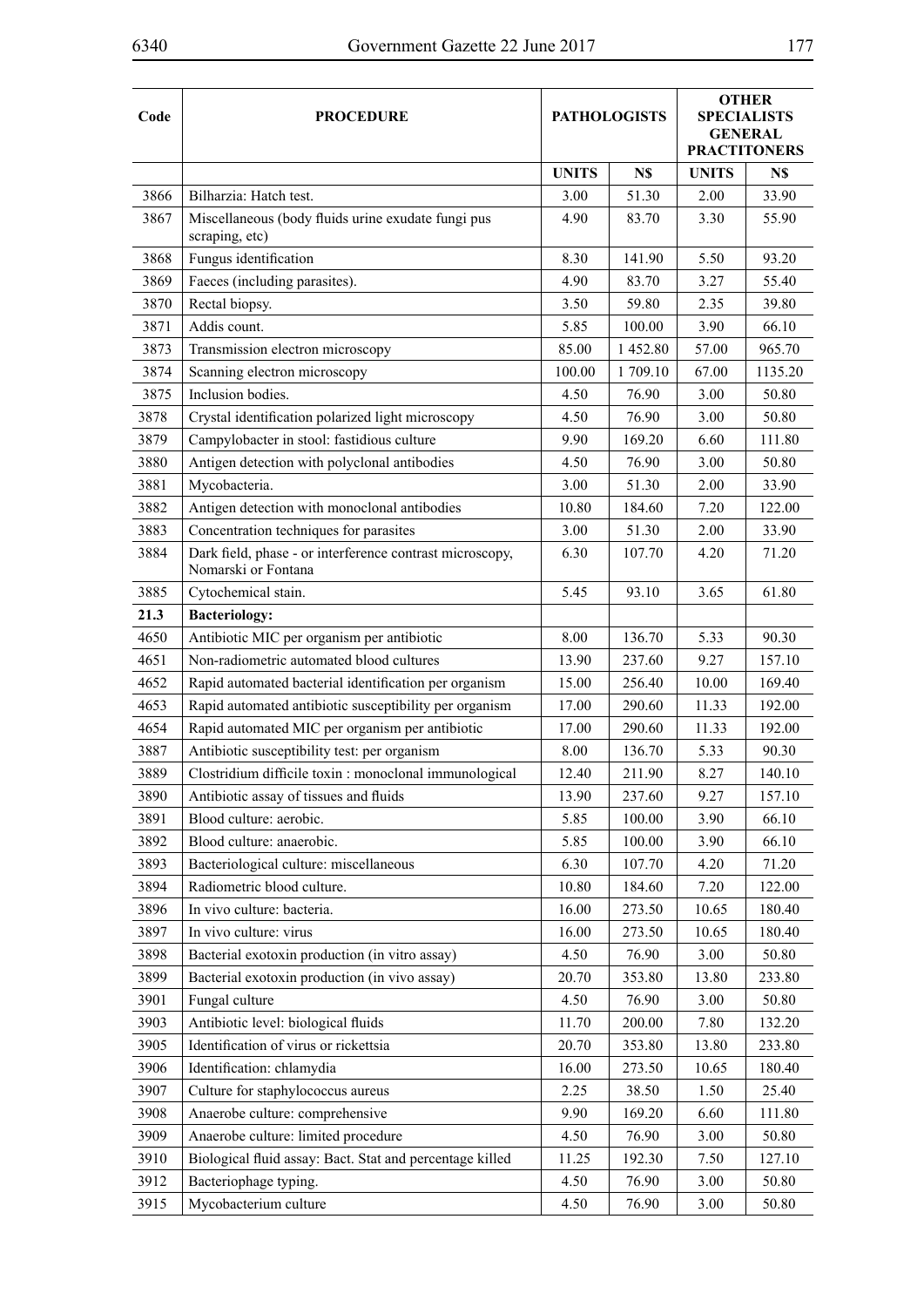$\overline{a}$ 

| Code | <b>PROCEDURE</b>                                                      |              | <b>PATHOLOGISTS</b> | <b>OTHER</b><br><b>SPECIALISTS</b> |                |  |
|------|-----------------------------------------------------------------------|--------------|---------------------|------------------------------------|----------------|--|
|      |                                                                       |              |                     |                                    | <b>GENERAL</b> |  |
|      |                                                                       |              |                     | <b>PRACTITONERS</b>                |                |  |
|      |                                                                       | <b>UNITS</b> | N\$                 | <b>UNITS</b>                       | N\$            |  |
| 3917 | Mycoplasma culture: limited.                                          | 2.25         | 38.50               | 1.50                               | 25.40          |  |
| 3918 | Mycoplasma culture: comprehensive                                     | 9.90         | 169.20              | 6.60                               | 111.80         |  |
| 3919 | Identification of mycobacterium.                                      | 9.90         | 169.20              | 6.60                               | 111.80         |  |
| 3920 | Mycobacterium: antibiotic sensitivity                                 | 9.90         | 169.20              | 6.60                               | 111.80         |  |
| 3921 | Antibiotic synergistic study                                          | 20.70        | 353.80              | 13.80                              | 233.80         |  |
| 3922 | Viable cell count.                                                    | 1.35         | 23.10               | 0.90                               | 15.25          |  |
| 3923 | Biochemical identification of bacterium: abridged                     | 3.15         | 53.80               | 2.10                               | 35.60          |  |
| 3924 | Biochemical identification of bacterium: extended                     | 12.50        | 213.60              | 8.33                               | 141.10         |  |
| 3925 | Serological identification of bacterium: abridged                     | 3.15         | 53.80               | 2.10                               | 35.60          |  |
| 3926 | Serological identification of: bacterium: extended                    | 10.20        | 174.30              | 6.80                               | 115.20         |  |
| 3927 | Grouping for streptococci.                                            | 7.30         | 124.80              | 4.85                               | 82.20          |  |
| 3928 | Antimicrobic substances                                               | 3.80         | 64.90               | 2.50                               | 42.40          |  |
| 3929 | Radiometric mycobacterium identification                              | 14.00        | 2 39.30             | 9.30                               | 157.60         |  |
| 3930 | Radiometric myobacterium antibiotic sensitivity                       | 25.00        | 427.30              | 16.70                              | 282.90         |  |
| 21.4 | Serology:                                                             |              |                     |                                    |                |  |
| 3933 | IgE: total: EMIT or ELISA.                                            | 11.70        | 200.00              | 7.80                               | 132.20         |  |
| 3934 | Auto antibodies by labelled antibodies                                | 16.00        | 273.50              | 10.65                              | 180.40         |  |
| 3938 | Precipitation test per antigen.                                       | 4.50         | 76.90               | 3.00                               | 50.80          |  |
| 3939 | Agglutination test per antigen.                                       | 5.50         | 94.00               | 3.67                               | 62.20          |  |
| 3940 | Haemagglutination test: per antigen                                   | 9.90         | 169.20              | 6.60                               | 111.80         |  |
| 3941 | Modified Coombs' test for brucellosis                                 | 4.50         | 76.90               | 3.00                               | 50.80          |  |
| 3943 | Antibody titer to bacterial exotoxin                                  | 3.60         | 61.50               | 2.40                               | 40.70          |  |
| 3944 | IgE: specific antibody titer: ELISA/EMIT: per Ag                      | 12.40        | 211.90              | 8.27                               | 140.10         |  |
| 3945 | Complement fixation test.                                             | 5.85         | 100.00              | 3.90                               | 66.10          |  |
| 3946 | IgM: specific antibody titer: ELISA/EMIT: Per AG                      | 14.05        | 240.10              | 9.37                               | 158.80         |  |
| 3947 | C-reactive protein.                                                   | 3.60         | 61.50               | 2.40                               | 40.70          |  |
| 3948 | IgG: specific antibody titer: ELISA/EMIT: per Ag                      | 12.95        | 221.30              | 8.63                               | 146.20         |  |
| 3949 | Qualitative Kahn, VDRL or other flocculation                          | 2.25         | 38.50               | 1.50                               | 25.40          |  |
| 3950 | Neutrophil phagocytosis.                                              | 25.20        | 430.70              | 16.80                              | 284.60         |  |
| 3951 | Quantitative Kahn, VDRL or other flocculation                         | 3.60         | 61.50               | 2.40                               | 40.70          |  |
| 3952 | Neutrophil chemotaxis.                                                | 67.95        | 1 1 6 1 . 4 0       | 45.30                              | 767.50         |  |
| 3953 | Tube agglutination test.                                              | 4.15         | 70.90               | 2.76                               | 46.80          |  |
| 3954 | Neutrophil killing ability.                                           | 36.00        | 615.30              | 24.00                              | 406.60         |  |
| 3955 | Paul Bunnell: presumptive.                                            | 2.25         | 38.50               | 1.50                               | 25.40          |  |
| 3956 | Infectious mononucleosis latex slide test (Monospot or<br>equivalent) | 8.50         | 145.30              | 5.67                               | 96.10          |  |
| 3957 | Paul Bunnell: absorption.                                             | 4.50         | 76.90               | 3.00                               | 50.80          |  |
| 3961 | Slide agglutination test.                                             | 2.63         | 45.00               | 1.75                               | 29.60          |  |
| 3962 | Rebuck skin window                                                    | 5.40         | 92.30               | 3.60                               | 61.00          |  |
| 3963 | Serum complement level: each component                                | 3.15         | 53.80               | 2.10                               | 35.60          |  |
| 3964 | Stimulated NBT test                                                   | 6.30         | 107.70              | 4.20                               | 71.20          |  |
| 3967 | Auto-antibody: sensitized erythrocytes                                | 4.50         | 76.90               | 3.00                               | 50.80          |  |
| 3969 | Western blot technique                                                | 74.00        | 1 264.80            | 49.00                              | 830.20         |  |
| 3970 | Epstein-Barr virus antibody titer                                     | 6.75         | 115.40              | 4.50                               | 76.20          |  |
| 3971 | Immuno-diffusion test: per antigen                                    | 3.15         | 53.80               | 2.10                               | 35.60          |  |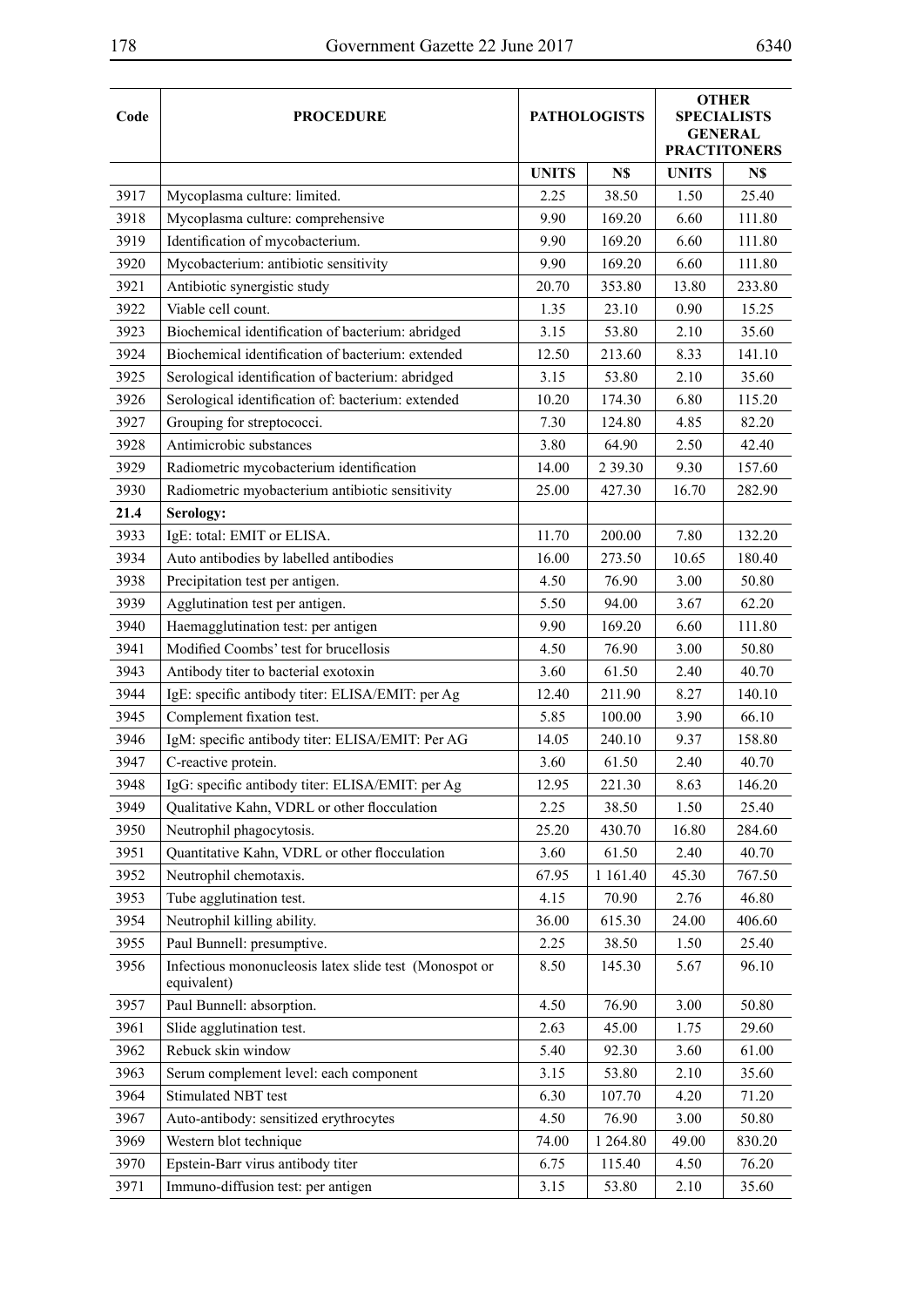| Code         | <b>PROCEDURE</b>                                                                                               | <b>PATHOLOGISTS</b> |               | <b>OTHER</b><br><b>SPECIALISTS</b><br><b>GENERAL</b><br><b>PRACTITONERS</b> |               |
|--------------|----------------------------------------------------------------------------------------------------------------|---------------------|---------------|-----------------------------------------------------------------------------|---------------|
|              |                                                                                                                | <b>UNITS</b>        | N\$           |                                                                             |               |
|              |                                                                                                                |                     |               | <b>UNITS</b>                                                                | N\$<br>106.70 |
| 3973<br>3975 | Immuno electrophoresis: per immune serum                                                                       | 9.45                | 161.50        | 6.30                                                                        |               |
|              | Indirect immuno-fluorescence test (bacterial, viral,<br>parasitic)                                             | 12.00               | 205.10        | 8.00                                                                        | 135.50        |
| 3976         | LIF or MIF production: per stimulant                                                                           | 78.70               | 1 345.10      | 52.50                                                                       | 889.50        |
| 3977         | Counter immuno-electrophoresis                                                                                 | 6.75                | 115.40        | 4.50                                                                        | 76.20         |
| 3978         | Lymphocyte transformation.                                                                                     | 51.70               | 883.60        | 34.50                                                                       | 584.50        |
| 4601         | Panel typing: antibody detection: Class I                                                                      | 36.00               | 615.30        | 24.00                                                                       | 406.60        |
| 4602         | Panel typing: antibody detection: Class II                                                                     | 44.00               | 752.00        | 29.30                                                                       | 496.40        |
| 4607         | Crossmatching T-cells (per tray)                                                                               | 18.00               | 307.60        | 12.00                                                                       | 203.30        |
| 4608         | Crossmatching B-cells.                                                                                         | 38.00               | 649.50        | 25.30                                                                       | 428.60        |
| 4609         | Crossmatching T- & B-cells.                                                                                    | 48.00               | 8 20.40       | 32.00                                                                       | 542.20        |
| 21.5         | <b>Skin tests:</b>                                                                                             |                     |               |                                                                             |               |
|              | For skin-prick allergy tests, please refer to items 0218,<br>0220 and 0221 in Section 2: Integumentary Section |                     |               |                                                                             |               |
| 21.6         | <b>Biochemical tests: Blood</b>                                                                                |                     |               |                                                                             |               |
| 3991         | Abnormal pigments: Qualitative                                                                                 | 4.50                | 76.90         | 3.00                                                                        | 50.80         |
| 3993         | Abnormal pigments: Quantitative                                                                                | 9.00                | 153.80        | 6.00                                                                        | 101.70        |
| 3995         | Acid phosphatase.                                                                                              | 5.18                | 88.50         | 3.45                                                                        | 58.50         |
| 3997         | Acid phosphatase fractionation                                                                                 | 1.80                | 30.80         | 1.20                                                                        | 20.30         |
| 3998         | Amino acids Quantitative (Post derivatisationHPLC)                                                             | 78.12               | 1 3 3 5 . 2 0 | 52.08                                                                       | 882.40        |
| 3999         | Albumin                                                                                                        | 4.80                | 82.00         | 3.20                                                                        | 54.20         |
| 4000         | Alcohol                                                                                                        | 12.40               | 211.90        | 8.27                                                                        | 140.10        |
| 4001         | Alkaline phosphatase.                                                                                          | 5.18                | 88.50         | 3.45                                                                        | 58.50         |
| 4002         | Alkaline phosphatase-iso-enzymes                                                                               | 11.70               | 200.00        | 7.80                                                                        | 132.20        |
| 4003         | Ammonia: enzymatic.                                                                                            | 7.71                | 131.80        | 5.14                                                                        | 87.10         |
| 4004         | Ammonia: monitor.                                                                                              | 4.50                | 76.90         | 3.00                                                                        | 50.80         |
| 4005         | Alpha-1-antitrypsin.                                                                                           | 7.20                | 123.10        | 4.80                                                                        | 81.30         |
| 4006         | Amylase                                                                                                        | 5.18                | 88.50         | 3.45                                                                        | 58.50         |
| 4007         | Arsenic in blood, hair or nails                                                                                | 36.25               | 619.60        | 24.17                                                                       | 409.50        |
| 4009         | Bilirubin: total.                                                                                              | 4.77                | 81.50         | 3.18                                                                        | 53.90         |
| 4010         | Bilirubin: conjugated.                                                                                         | 3.62                | 61.90         | 2.41                                                                        | 40.80         |
| 4014         | Cadmium: atomic absorption.                                                                                    | 18.12               | 309.70        | 12.08                                                                       | 204.70        |
| 4016         | Calcium: ionized.                                                                                              | 6.75                | 115.40        | 4.50                                                                        | 76.20         |
| 4017         | Calcium: spectrophotometric.                                                                                   | 3.62                | 61.90         | 2.41                                                                        | 40.80         |
| 4018         | Calcium: atomic absorption                                                                                     | 7.25                | 123.90        | 4.83                                                                        | 81.80         |
| 4019         | Carotene                                                                                                       | 2.25                | 38.50         | 1.50                                                                        | 25.40         |
| 4023         | Chloride                                                                                                       | 2.59                | 44.30         | 1.73                                                                        | 29.30         |
| 4027         | Cholesterol total.                                                                                             | 5.34                | 91.30         | 3.56                                                                        | 60.30         |
| 4028         | HDL cholesterol.                                                                                               | 6.90                | 117.90        | 4.60                                                                        | 77.90         |
| 4029         | Cholinesterase: serum or erythrocyte: each                                                                     | 7.48                | 127.80        | 4.99                                                                        | 84.50         |
| 4030         | Cholinesterase phenotype (Dibucaine or fluoride each)                                                          | 9.00                | 153.80        | 6.00                                                                        | 101.70        |
| 4031         | Total CO <sub>2</sub>                                                                                          | 5.18                | 88.50         | 3.45                                                                        | 58.50         |
| 4032         | Creatinine.                                                                                                    | 3.62                | 61.90         | 2.41                                                                        | 40.80         |
| 4040         | Homocysteine (random).                                                                                         | 15.30               | 261.50        | 10.20                                                                       | 172.80        |
| 4041         | Homocysteine (after Methionine load)                                                                           | 18.10               | 309.40        | 12.06                                                                       | 204.30        |
| 4042         | D-Xylose absorption test: two hours                                                                            | 13.15               | 224.80        | 8.75                                                                        | 148.20        |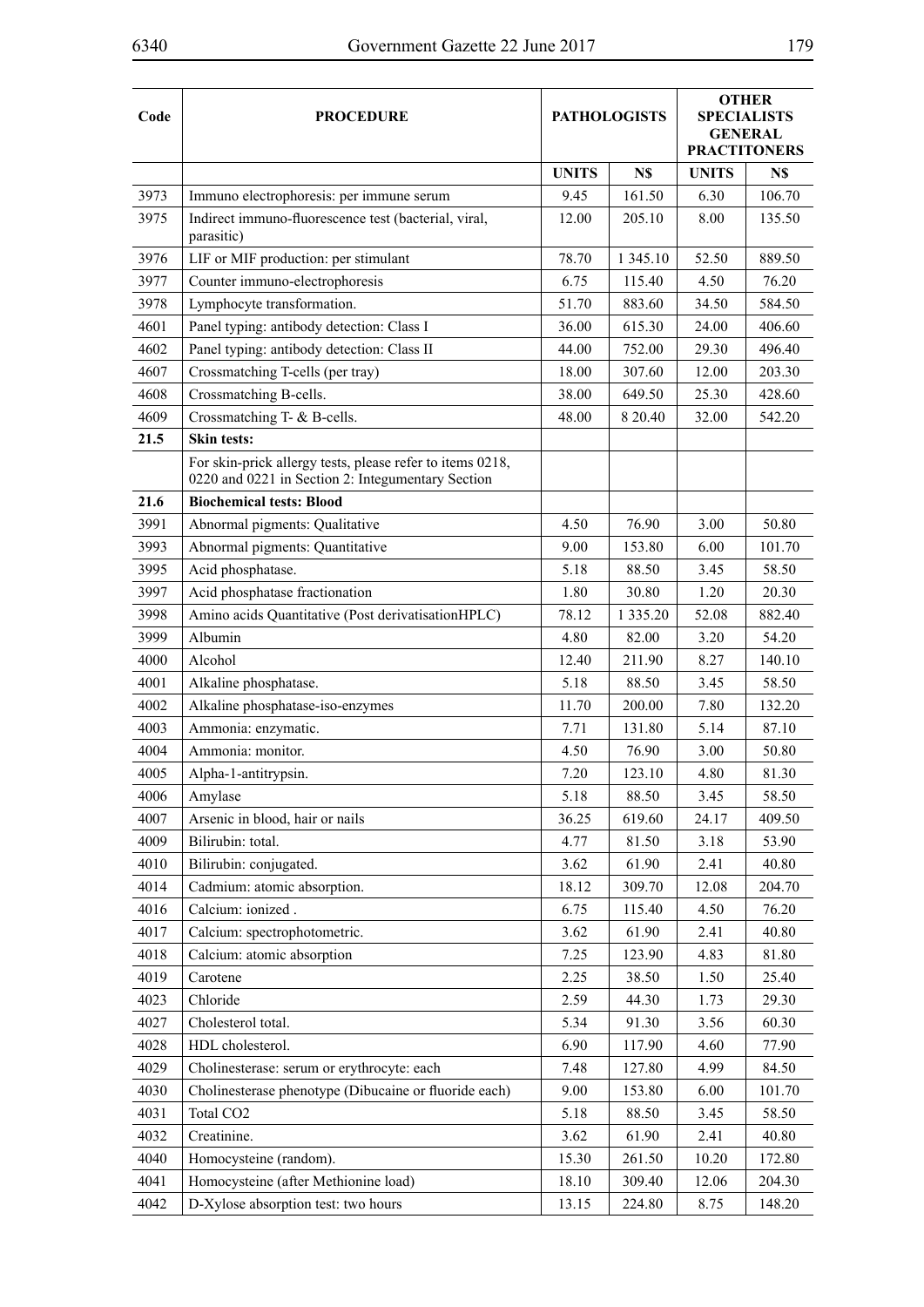| Code | <b>PROCEDURE</b>                                                                                                                                                | <b>PATHOLOGISTS</b> |        | <b>OTHER</b><br><b>SPECIALISTS</b> |                |  |
|------|-----------------------------------------------------------------------------------------------------------------------------------------------------------------|---------------------|--------|------------------------------------|----------------|--|
|      |                                                                                                                                                                 |                     |        |                                    | <b>GENERAL</b> |  |
|      |                                                                                                                                                                 |                     |        | <b>PRACTITONERS</b>                |                |  |
|      |                                                                                                                                                                 | <b>UNITS</b>        | N\$    | <b>UNITS</b>                       | N\$            |  |
| 4045 | Fibrinogen: Quantitative                                                                                                                                        | 3.60                | 61.50  | 2.40                               | 40.70          |  |
| 4047 | Hollander test                                                                                                                                                  | 24.75               | 423.00 | 16.50                              | 279.60         |  |
| 4049 | Glucose tolerance test (2 specimens)                                                                                                                            | 8.97                | 153.30 | 5.98                               | 101.30         |  |
| 4050 | Glucose strip-test with photometric reading                                                                                                                     | 1.80                | 30.80  | 1.20                               | 20.30          |  |
| 4051 | Galactose.                                                                                                                                                      | 11.25               | 192.30 | 7.50                               | 127.10         |  |
| 4052 | Glucose tolerance test (3 specimens)                                                                                                                            | 13.17               | 225.10 | 8.78                               | 148.80         |  |
| 4053 | Glucose tolerance test (4 specimens)                                                                                                                            | 17.37               | 296.90 | 11.58                              | 196.20         |  |
| 4057 | Glucose: Quantitative.                                                                                                                                          | 3.62                | 61.90  | 2.41                               | 40.80          |  |
| 4061 | Glucose tolerance test (5 specimens)                                                                                                                            | 21.56               | 368.50 | 14.37                              | 243.50         |  |
| 4064 | Glycosylated haemoglobin: chromatography/HbA1c                                                                                                                  | 12.78               | 218.40 | 8.52                               | 144.40         |  |
| 4067 | Lithium: flame ionization.                                                                                                                                      | 5.18                | 88.50  | 3.45                               | 58.50          |  |
| 4068 | Lithium: atomic absorption.                                                                                                                                     | 7.48                | 127.80 | 4.99                               | 84.50          |  |
| 4071 | Iron                                                                                                                                                            | 6.75                | 115.40 | 4.50                               | 76.20          |  |
| 4073 | Iron-binding capacity.                                                                                                                                          | 7.65                | 130.70 | 5.10                               | 86.40          |  |
| 4075 | Blood gases: Panel 1: Astrup/pO2. This panel includes<br>items 4077, 4078 and 4121.                                                                             | 22.00               | 376.00 | 14.70                              | 249.10         |  |
| 4076 | Blood gases: Panel 2: Panel 1 (4075) & ancillary tests.<br>This item also includes items 4077, 4078, 4121, calcium:<br>ionized, Na, K, Glucose, Hb.             | 34.00               | 581.10 | 22.70                              | 384.60         |  |
|      | Item 4076 may be billed once or twice to a maximum of<br>twice per day. The combined items 4075 and 4076 may<br>only be billed to a maximum of 8 times per day. |                     |        |                                    |                |  |
| 4078 | Oximetry analysis: MetHb, COHb O2Hb RHb SulfHb                                                                                                                  | 6.75                | 115.40 | 4.50                               | 76.20          |  |
| 4079 | Ketones in plasma: Qualitative                                                                                                                                  | 2.25                | 38.50  | 1.50                               | 25.40          |  |
| 4081 | Drug level-biological fluid: Quantitative                                                                                                                       | 10.80               | 184.60 | 7.20                               | 122.00         |  |
| 4085 | Lipase                                                                                                                                                          | 5.18                | 88.50  | 3.45                               | 58.50          |  |
| 4091 | Lipoprotein electrophoresis.                                                                                                                                    | 9.00                | 153.80 | 6.00                               | 101.70         |  |
| 4093 | Osmolality: serum or urine                                                                                                                                      | 6.75                | 115.40 | 4.50                               | 76.20          |  |
| 4094 | Magnesium: spectrophotometric                                                                                                                                   | 3.62                | 61.90  | 2.41                               | 40.80          |  |
| 4095 | Magnesium: atomic absorption.                                                                                                                                   | 7.25                | 123.90 | 4.83                               | 81.80          |  |
| 4096 | Mercury: atomic absorption.                                                                                                                                     | 18.12               | 309.70 | 12.08                              | 204.70         |  |
| 4097 | Copper: spectrophotometric.                                                                                                                                     | 3.62                | 61.90  | 2.41                               | 40.80          |  |
| 4098 | Copper: atomic absorption.                                                                                                                                      | 18.12               | 309.70 | 12.08                              | 204.70         |  |
| 4105 | Protein electrophoresis.                                                                                                                                        | 9.00                | 153.80 | 6.00                               | 101.70         |  |
| 4106 | IgG sub-class 1,2,3 or 4: Per sub-class                                                                                                                         | 20.00               | 341.80 | 13.20                              | 223.60         |  |
| 4109 | Phosphate                                                                                                                                                       | 3.62                | 61.90  | 2.41                               | 40.80          |  |
| 4111 | Phospholipids.                                                                                                                                                  | 3.15                | 53.80  | 2.10                               | 35.60          |  |
| 4113 | Potassium                                                                                                                                                       | 3.62                | 61.90  | 2.41                               | 40.80          |  |
| 4114 | Sodium.                                                                                                                                                         | 3.62                | 61,90  | 2.41                               | 40.80          |  |
| 4117 | Protein: total.                                                                                                                                                 | 3.11                | 53.20  | 2.07                               | 35.10          |  |
| 4121 | pH, pCO2 or pO2: each.                                                                                                                                          | 6.75                | 115.40 | 4.50                               | 76.20          |  |
| 4123 | Pyruvic acid.                                                                                                                                                   | 4.50                | 76.90  | 3.00                               | 50.80          |  |
| 4125 | Salicylates.                                                                                                                                                    | 4.50                | 76.90  | 3.00                               | 50.80          |  |
| 4126 | Secretin-pancreozymin response                                                                                                                                  | 26.10               | 446.10 | 17.40                              | 294.80         |  |
| 4127 | Caeruloplasmin.                                                                                                                                                 | 4.50                | 76.90  | 3.00                               | 50.80          |  |
| 4128 | Phenylalanine: Quantitative.                                                                                                                                    | 11.25               | 192.30 | 7.50                               | 127.10         |  |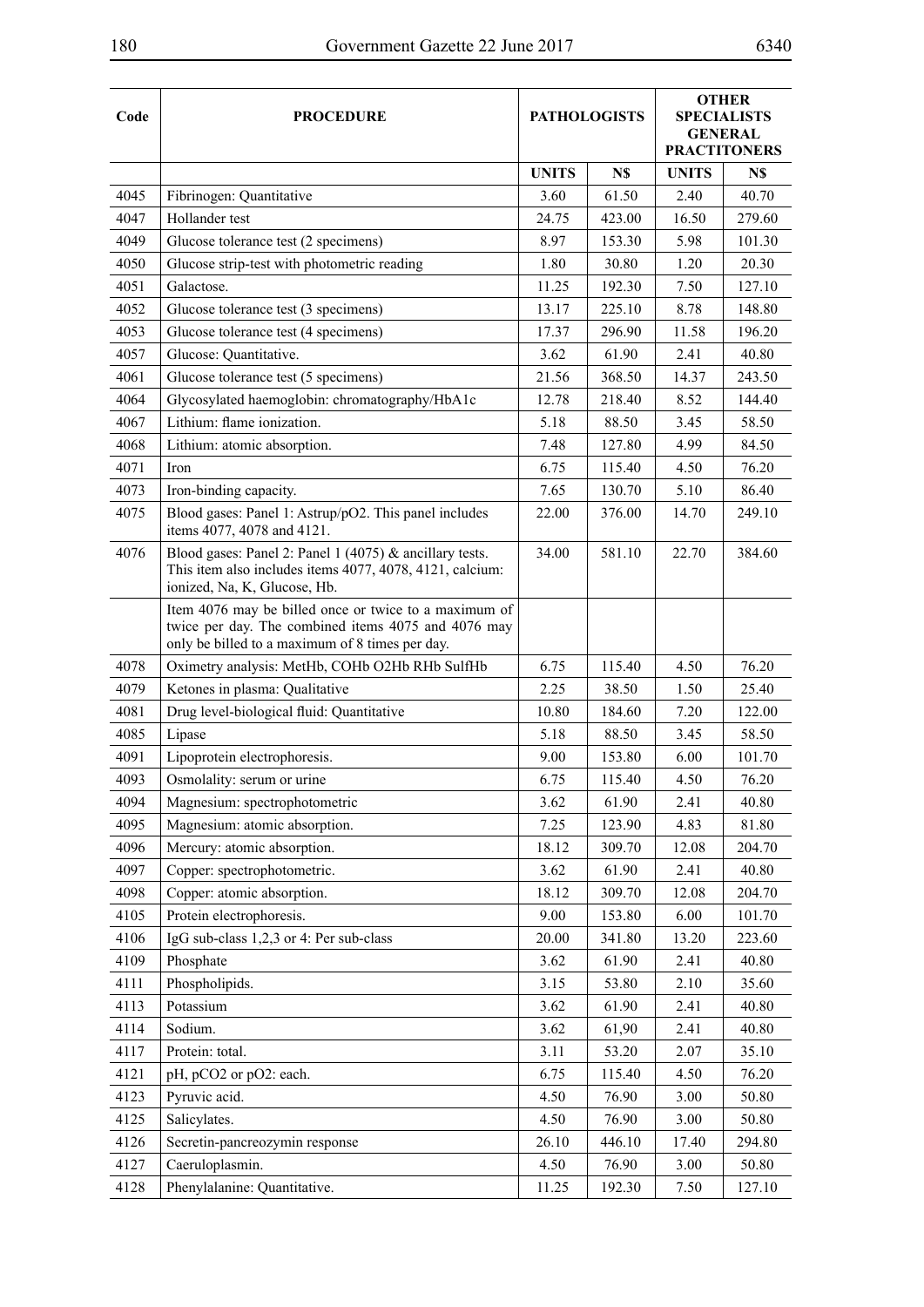| Code | <b>PROCEDURE</b>                                                             |              | <b>PATHOLOGISTS</b> | <b>OTHER</b><br><b>SPECIALISTS</b> |                     |  |
|------|------------------------------------------------------------------------------|--------------|---------------------|------------------------------------|---------------------|--|
|      |                                                                              |              |                     | <b>GENERAL</b>                     |                     |  |
|      |                                                                              |              |                     |                                    | <b>PRACTITONERS</b> |  |
|      |                                                                              | <b>UNITS</b> | N\$                 | <b>UNITS</b>                       | N\$                 |  |
| 4129 | Glutamate dehydrogenase (GDH).                                               | 5.40         | 92.30               | 3.60                               | 61.00               |  |
| 4130 | Aspartate aminotransferase (AST).                                            | 5.40         | 92.30               | 3.60                               | 61.00               |  |
| 4131 | Alanine aminotransferase (ALT).                                              | 5.40         | 92.30               | 3.60                               | 61.00               |  |
| 4132 | Creatine kinase (CK)                                                         | 5.40         | 92.30               | 3.60                               | 61.00               |  |
| 4133 | Lactate dehydrogenase (LD)                                                   | 5.40         | 92.30               | 3.60                               | 61.00               |  |
| 4134 | Gamma glutamyl transferase (GGT).                                            | 5.40         | 92.30               | 3.60                               | 61.00               |  |
| 4135 | Aldolase.                                                                    | 5.40         | 92.30               | 3.60                               | 61.00               |  |
| 4136 | Angiotensin converting enzyme (ACE).                                         | 9.00         | 153.80              | 6.00                               | 101.70              |  |
| 4137 | Lactate dehydrogenase isoenzyme                                              | 10.80        | 184.60              | 7.20                               | 122.00              |  |
| 4139 | Adenosine deaminase.                                                         | 5.40         | 92.30               | 3.60                               | 61.00               |  |
| 4142 | Red cell enzymes: each.                                                      | 7.80         | 133.30              | 5.20                               | 88.10               |  |
| 4143 | Serum/plasma enzymes: each.                                                  | 5.40         | 92.30               | 3.60                               | 61.00               |  |
| 4144 | Transferrin.                                                                 | 11.70        | 200.00              | 7.80                               | 132.20              |  |
| 4145 | Lead: spectrophotometric.                                                    | 4.50         | 76.90               | 3.00                               | 50.80               |  |
| 4146 | Lead: atomic absorption.                                                     | 15.00        | 256.40              | 10.00                              | 169.40              |  |
| 4147 | Triglyceride                                                                 | 7.93         | 135.50              | 5.29                               | 89.60               |  |
| 4151 | Urea.                                                                        | 3.62         | 61.90               | 2.41                               | 40.80               |  |
| 4154 | Myoglobin quantitative: monoclonal immunological                             | 12.40        | 211.90              | 8.27                               | 140.10              |  |
| 4155 | Uric acid.                                                                   | 3.78         | 64.60               | 2.52                               | 42.70               |  |
| 4157 | Vitamin A-saturation test.                                                   | 15.30        | 261.00              | 10.20                              | 172.80              |  |
| 4158 | Vitamin E (tocopherol).                                                      | 3.60         | 61.50               | 2.40                               | 40.70               |  |
| 4159 | Vitamin A.                                                                   | 6.30         | 107.70              | 4.20                               | 71.20               |  |
| 4160 | Vitamin C (ascorbic acid).                                                   | 2.25         | 38.50               | 1.50                               | 25.40               |  |
| 4171 | Sodium + potassium + chloride + $CO2$ + urea                                 | 15.84        | 270.70              | 10.56                              | 178.90              |  |
| 4172 | ELISA/EMIT technique                                                         | 12.42        | 212.30              | 8.28                               | 140.30              |  |
| 4181 | Quantitative protein estimation: Mancini method                              | 7.76         | 132.60              | 5.17                               | 87.60               |  |
| 4182 | Quantitative protein estimation: nephelometer or turbi-<br>dom-eteric method | 8.28         | 141.50              | 5.52                               | 93.50               |  |
| 4183 | Quantitative protein estimation: labelled antibody                           | 12.42        | 212.30              | 8.28                               | 140.30              |  |
| 4185 | Lactose                                                                      | 10.80        | 184.60              | 7.20                               | 122.00              |  |
| 4187 | Zinc: atomic absorption.                                                     | 18.12        | 309.70              | 12.08                              | 204.70              |  |
| 21.7 | <b>Biochemical tests: Urine</b>                                              |              |                     |                                    |                     |  |
| 4188 | Urine dipstick, per stick (irrespective of the number of<br>tests on stick)  | 1.50         | 25.60               | 1.00                               | 16.94               |  |
| 4189 | Abnormal pigments.                                                           | 4.50         | 76.90               | 3.00                               | 50.80               |  |
| 4193 | Alkapton test: homogentisic acid                                             | 4.50         | 76.90               | 3.00                               | 50.80               |  |
| 4194 | Amino acids: Quantitative (Post derivatisation HPLC)                         | 78.12        | 1 3 3 5 . 2 0       | 52.08                              | 882.40              |  |
| 4195 | Amino laevulinic acid.                                                       | 18.00        | 307.60              | 12.00                              | 203.30              |  |
| 4197 | Amylase.                                                                     | 5.18         | 88.50               | 3.45                               | 58.50               |  |
| 4198 | Arsenic                                                                      | 18.12        | 309.70              | 12.08                              | 204.70              |  |
| 4199 | Ascorbic acid.                                                               | 2.25         | 38.50               | 1.50                               | 25.40               |  |
| 4201 | Bence-Jones protein.                                                         | 2.70         | 46.10               | 1.80                               | 30.50               |  |
| 4202 | Bence-Jones protein: Bradshaw's test                                         | 2.25         | 38.50               | 1.50                               | 25.40               |  |
| 4203 | Phenol                                                                       | 3.60         | 61.50               | 2.40                               | 40.70               |  |
| 4204 | Calcium: atomic absorption                                                   | 7.25         | 123.90              | 4.83                               | 81.80               |  |
| 4205 | Calcium: spectrophotometric                                                  | 3.62         | 61.90               | 2.41                               | 40.80               |  |
|      |                                                                              |              |                     |                                    |                     |  |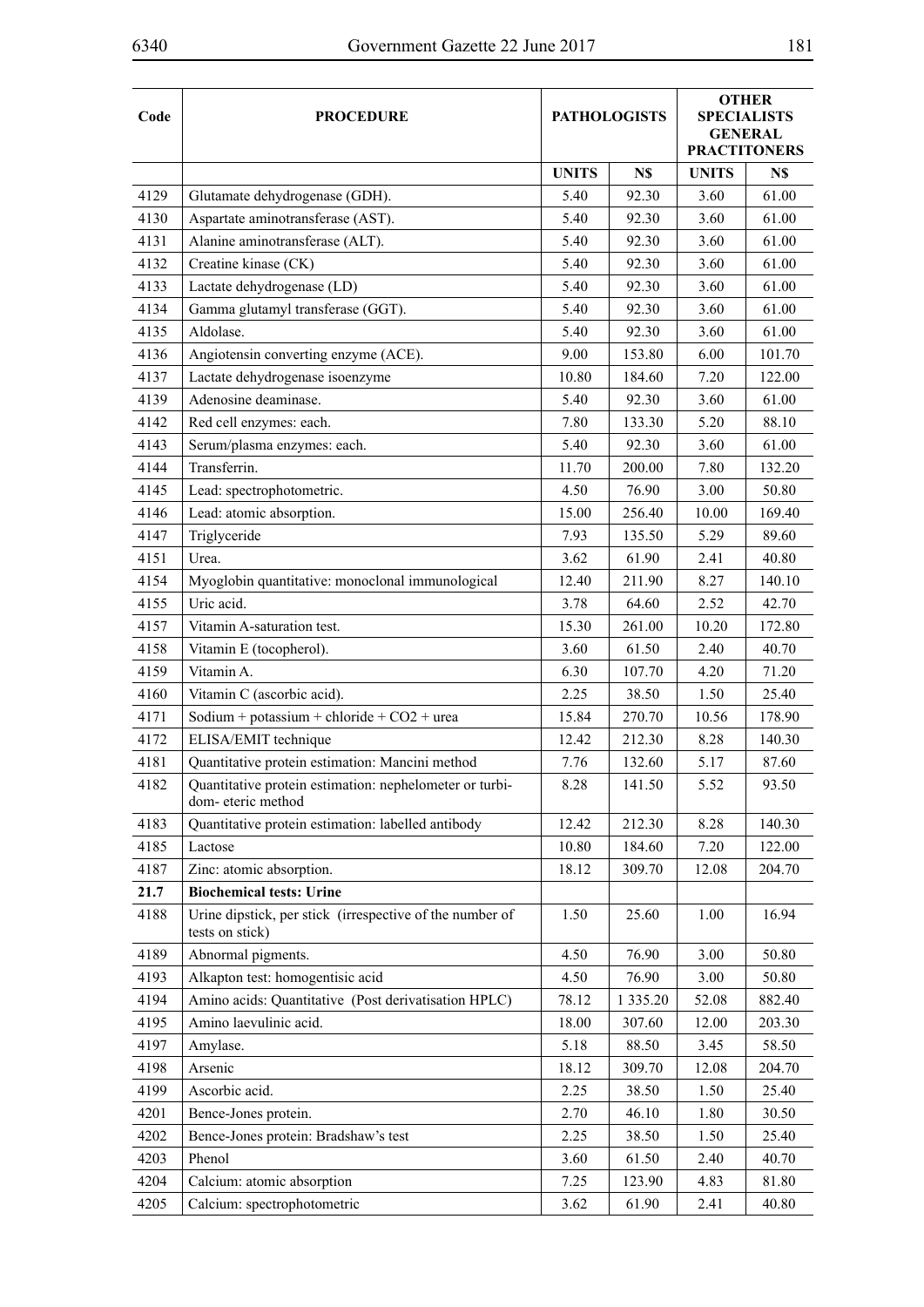| Code | <b>PROCEDURE</b>                           |              | <b>PATHOLOGISTS</b> | <b>OTHER</b><br><b>SPECIALISTS</b> |         |  |
|------|--------------------------------------------|--------------|---------------------|------------------------------------|---------|--|
|      |                                            |              |                     | <b>GENERAL</b>                     |         |  |
|      |                                            |              |                     | <b>PRACTITONERS</b>                |         |  |
|      |                                            | <b>UNITS</b> | N\$                 | <b>UNITS</b>                       | N\$     |  |
| 4206 | Calcium: absorption and excretion studies  | 25.00        | 427.30              | 16.70                              | 282.90  |  |
| 4207 | Catecholamines fluorimetric screen test    | 11.25        | 192.30              | 7.50                               | 127.10  |  |
| 4209 | Lead: atomic absorption.                   | 15.00        | 256.40              | 10.00                              | 169.40  |  |
| 4211 | Bile pigments: Qualitative.                | 2.25         | 38.50               | 1.50                               | 25.40   |  |
| 4213 | Protein: Quantitative.                     | 2.25         | 38.50               | 1.50                               | 25.40   |  |
| 4214 | Mercury.                                   | 7.25         | 123.90              | 4.83                               | 81.80   |  |
| 4216 | Mucopolysaccharides: Qualitative           | 3.60         | 61.50               | 2.40                               | 40.70   |  |
| 4217 | Oxalate/Citrate: enzymic each.             | 9.38         | 160.30              | 6.25                               | 105.90  |  |
| 4218 | Glucose: Quantitative.                     | 2.25         | 38.50               | 1.50                               | 25.40   |  |
| 4219 | Steroids: chromatography (each)            | 7.20         | 123.10              | 4.80                               | 81.30   |  |
| 4221 | Creatinine.                                | 3.62         | 61.90               | 2.41                               | 40.80   |  |
| 4223 | Creatinine clearance.                      | 7.65         | 130.70              | 5.10                               | 86.40   |  |
| 4225 | Xylose                                     | 3.15         | 53.80               | 2.10                               | 35.60   |  |
| 4227 | Electrophoresis: Qualitative.              | 4.50         | 76.90               | 3.00                               | 50.80   |  |
| 4229 | Uric acid clearance.                       | 7.65         | 130.70              | 5.10                               | 86.40   |  |
| 4237 | 5-Hydroxy-indole-acetic acid: Screen test  | 2.70         | 46.10               | 1.80                               | 30.50   |  |
| 4239 | 5-Hydroxy-indole-acetic acid: Quantitative | 6.75         | 115.40              | 4.50                               | 76.20   |  |
| 4245 | Vitamin A-screen test.                     | 5.40         | 92.30               | 3.60                               | 61.00   |  |
| 4247 | Ketones: excluding dip-stick method        | 2.25         | 38.50               | 1.50                               | 25.40   |  |
| 4248 | Reducing substances.                       | 1.80         | 30.80               | 1.20                               | 20.30   |  |
| 4249 | Melanogen (melanin).                       | 4.50         | 76.90               | 3.00                               | 50.80   |  |
| 4251 | Metanephrines: column chromatography       | 22.05        | 376.90              | 14.70                              | 249.10  |  |
| 4253 | Aromatic amines (gaschromatography/mass    | 27.00        | 461.50              | 18.00                              | 305.00  |  |
|      | spectrophotometry)                         |              |                     |                                    |         |  |
| 4254 | Nitrosonaphtol test for tyrosine           | 2.25         | 38.50               | 1.50                               | 25.40   |  |
| 4263 | pH: Excluding dip-stick method             | 0.90         | 15.38               | 0.60                               | 10.17   |  |
| 4265 | Thin layer chromatography: one way         | 6.75         | 115.40              | 4.50                               | 76.20   |  |
| 4266 | Thin layer chromatography: two way         | 11.25        | 192.30              | 7.50                               | 127.10  |  |
| 4267 | Total organic matter screen: infrared      | 31.25        | 534.10              | 20.83                              | 352.90  |  |
| 4268 | Organic acids: Quantitative: GCMS          | 109.38       | 1869.50             | 72.92                              | 1235.50 |  |
| 4269 | Phenylpyruvic acid: ferric chloride        | 2.25         | 38.50               | 1.50                               | 25.40   |  |
| 4271 | Phosphate excretion index.                 | 22.05        | 376.90              | 14.70                              | 249.10  |  |
| 4283 | Magnesium: spectrophotometric              | 3.62         | 61.90               | 2.41                               | 40.80   |  |
| 4284 | Magnesium: atomic absorption               | 7.25         | 123.90              | 4.83                               | 81.80   |  |
| 4285 | Identification of carbohydrate.            | 7.65         | 130.70              | 5.10                               | 86.40   |  |
| 4287 | Identification of drug: Qualitative        | 4.50         | 76.90               | 3.00                               | 50.80   |  |
| 4288 | Identification of drug: Quantitative       | 10.80        | 184.60              | 7.20                               | 122.00  |  |
| 4293 | Urea clearance                             | 5.40         | 92.30               | 3.60                               | 61.00   |  |
| 4297 | Copper: spectrophotometric.                | 3.62         | 61.90               | 2.41                               | 40.80   |  |
| 4298 | Copper: atomic absorption                  | 18.12        | 309.70              | 12.08                              | 204.70  |  |
| 4299 | Indoles: Quantitative.                     | 6.75         | 115.40              | 4.50                               | 76.20   |  |
| 4300 | Indican or indole: Qualitative.            | 3.15         | 53.80               | 2.10                               | 35.60   |  |
| 4301 | Chloride                                   | 2.59         | 44.30               | 1.73                               | 29.30   |  |
| 4307 | Ammonium chloride loading test             | 22.05        | 376.90              | 14.70                              | 249.10  |  |
| 4309 | Urobilinogen: Quantitative.                | 6.75         | 115.40              | 4.50                               | 76.20   |  |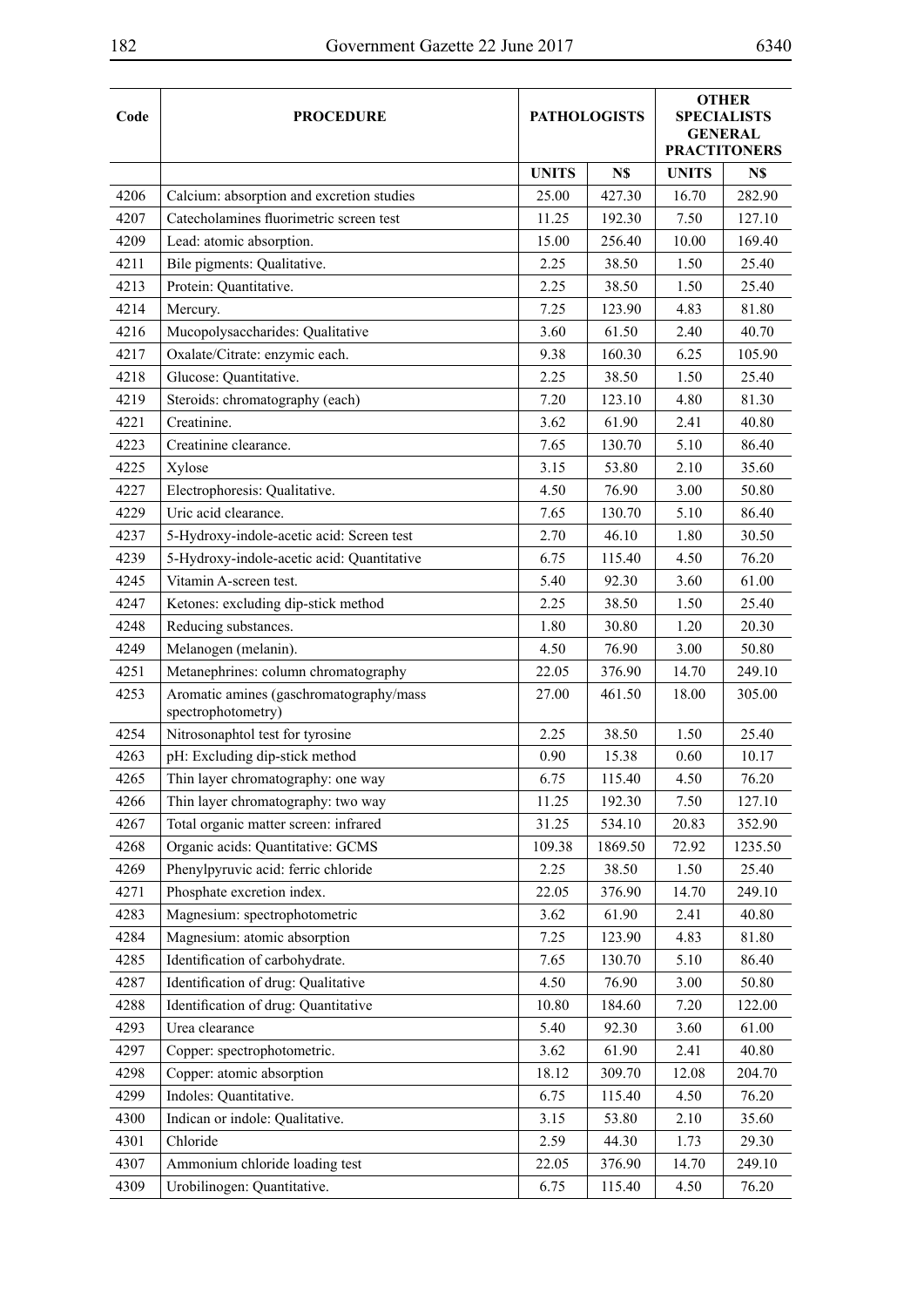| Code         | <b>PROCEDURE</b>                                               | <b>PATHOLOGISTS</b> |                 | <b>OTHER</b><br><b>SPECIALISTS</b><br><b>GENERAL</b><br><b>PRACTITONERS</b> |                  |  |
|--------------|----------------------------------------------------------------|---------------------|-----------------|-----------------------------------------------------------------------------|------------------|--|
|              |                                                                |                     |                 |                                                                             |                  |  |
|              |                                                                | <b>UNITS</b>        | N\$             | <b>UNITS</b>                                                                | N\$              |  |
| 4313         | Phosphate.                                                     | 3.62                | 61.90           | 2.41                                                                        | 40.80            |  |
| 4315<br>4316 | Potassium.<br>Sodium.                                          | 3.62                | 61.90           | 2.41                                                                        | 40.80            |  |
| 4319         | Urea.                                                          | 3.62<br>3.62        | 61.90<br>61.90  | 2.41<br>2.41                                                                | 40.80<br>40.80   |  |
| 4321         | Uric acid.                                                     | 3.62                | 61.90           | 2.41                                                                        | 40.80            |  |
| 4322         | Fluoride.                                                      | 5.18                | 88.50           | 3.45                                                                        | 58.50            |  |
| 4323         | Total protein and protein electrophoresis                      | 11.25               | 192.30          | 7.50                                                                        | 127.10           |  |
| 4325         | VMA: Quantitative.                                             | 11.25               | 192.30          | 7.50                                                                        | 127.50           |  |
| 4327         | Immunofixation: Total protein IgG, IgA, IgM, Kappa,            | 46.88               | 801.20          | 31.25                                                                       | 529.50           |  |
|              | LambdaI                                                        |                     |                 |                                                                             |                  |  |
| 4335         | Cystine: Quantitative.                                         | 12.60               | 215.40          | 8.40                                                                        | 142.30           |  |
| 4336         | Dinitrophenol hydrazine test: ketoacids                        | 2.25                | 38.50           | 1.50                                                                        | 25.40            |  |
| 4337         | Hydroxyproline: Quantitative                                   | 18.90               | 323.00          | 12.60                                                                       | 213.50           |  |
| 4338         | Hydroxyproline: Qualitative.                                   | 6.75                | 115.40          | 4.50                                                                        | 76.20            |  |
| 21.8         | <b>Biochemical tests: Faeces</b>                               |                     |                 |                                                                             |                  |  |
| 4339         | Chloride.                                                      | 2.59                | 44.30           | 1.73                                                                        | 29.30            |  |
| 4343         | Fat: Qualitative.                                              | 3.15                | 53.80           | 2.10                                                                        | 35.60            |  |
| 4345         | Fat: Quantitative.                                             | 22.05               | 376.90          | 14.70                                                                       | 249.10           |  |
| 4347         | pH.                                                            | 0.90                | 15.38           | 0.60                                                                        | 10.17            |  |
| 4351         | Occult blood: chemical test.                                   | 2.25                | 38.50           | 1.50                                                                        | 25.40            |  |
| 4352         | Occult blood: Monoclonal antibodies                            | 10.00               | 170.90          | 6.67                                                                        | 113.00           |  |
| 4357         | Potassium.                                                     | 3.62                | 61.90           | 2.41                                                                        | 40.80            |  |
| 4358         | Sodium.                                                        | 3.62                | 61.90           | 2.41                                                                        | 40.80            |  |
| 4361         | Stercobilin.                                                   | 2.25                | 38.50           | 1.50                                                                        | 25.40            |  |
| 4363         | Stercobilinogen: Quantitative.                                 | 6.75                | 115.40          | 4.50                                                                        | 76.20            |  |
| 4365         | Tryptic activity: digestive.                                   | 2.25                | 38.50           | 1.50                                                                        | 25.40            |  |
| 21.9         | <b>Biochemical tests: Miscellaneous</b>                        |                     |                 |                                                                             |                  |  |
| 4370         | Drug level in biological fluid: monoclonal immunological       | 12.40               | 211.90          | 8.27                                                                        | 140.10           |  |
| 4371<br>4372 | Amylase in exudate.<br>Fluoride in biological fluids and water | 5.18                | 88.50<br>267.00 | 3.45                                                                        | 58.50            |  |
| 4374         | Trace metals in biological fluid: atomic absorption            | 15.62<br>18.13      | 309.90          | 10.41<br>12.09                                                              | 176.40<br>204.80 |  |
| 4375         | Calcium in fluid: spectrophotometric                           | 3.62                | 61.90           | 2.41                                                                        | 40.80            |  |
| 4376         | Calcium in fluid: atomic absorption                            | 7.25                | 123.90          | 4.83                                                                        | 81.80            |  |
| 4388         | Gastric contents: maximal stimulation test                     | 27.00               | 461.50          | 18.00                                                                       | 305.00           |  |
| 4389         | Gastric fluid: total acid per specimen                         | 2.25                | 38.50           | 1.50                                                                        | 25.40            |  |
| 4391         | Renal calculus: chemistry.                                     | 5.40                | 92.30           | 3.60                                                                        | 61.00            |  |
| 4392         | Renal calculus: crystallography.                               | 16.25               | 277.70          | 10.80                                                                       | 183.00           |  |
| 4393         | Saliva: potassium.                                             | 3.62                | 61.90           | 2.41                                                                        | 40.80            |  |
| 4394         | Saliva: sodium                                                 | 3.62                | 61.90           | 2.41                                                                        | 40.80            |  |
| 4395         | Sweat:sodium.                                                  | 3.62                | 61.90           | 2.41                                                                        | 40.80            |  |
| 4396         | Sweat: potassium.                                              | 3.62                | 61.90           | 2.41                                                                        | 40.80            |  |
| 4397         | Sweat: chloride.                                               | 3.62                | 61.90           | 1.73                                                                        | 29.30            |  |
| 4399         | Sweat collection by iontophoresis (excluding collection        | 4.50                | 76.90           | 3.00                                                                        | 50.80            |  |
|              | mate-rial)                                                     |                     |                 |                                                                             |                  |  |
| 4400         | Tryptophane loading test.                                      | 22.05               | 376.90          | 14.70                                                                       | 249.10           |  |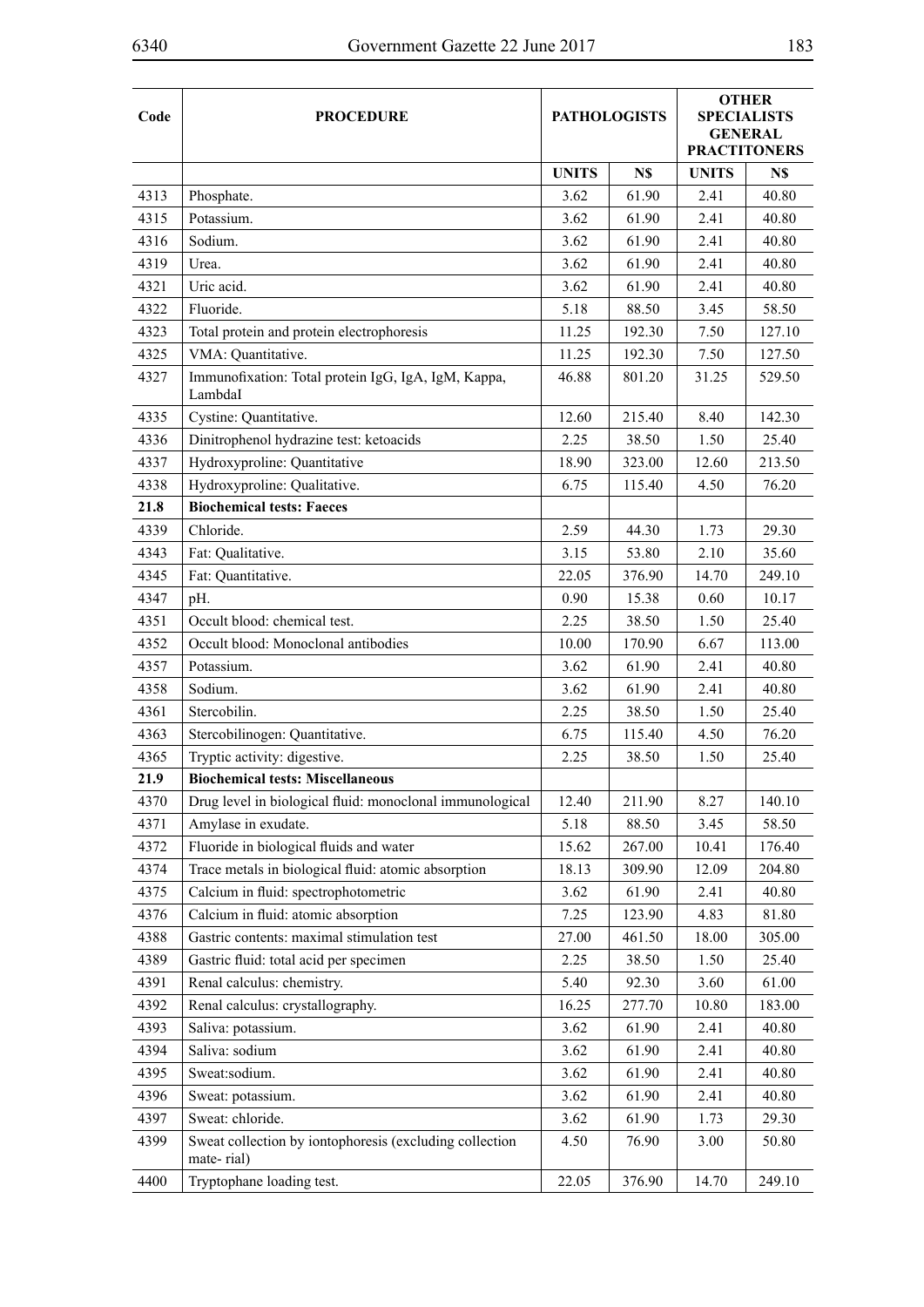| Code  | <b>PROCEDURE</b>                                                                                                                                                        | <b>PATHOLOGISTS</b> |        | <b>OTHER</b><br><b>SPECIALISTS</b><br><b>GENERAL</b><br><b>PRACTITONERS</b> |        |  |
|-------|-------------------------------------------------------------------------------------------------------------------------------------------------------------------------|---------------------|--------|-----------------------------------------------------------------------------|--------|--|
|       |                                                                                                                                                                         | <b>UNITS</b>        | N\$    | <b>UNITS</b>                                                                | N\$    |  |
| 21.10 | Cerebrospinal fluid:                                                                                                                                                    |                     |        |                                                                             |        |  |
| 4401  | Cell count                                                                                                                                                              | 3.45                | 59.00  | 2.30                                                                        | 39.00  |  |
| 4407  | Cell count, protein, glucose and chloride                                                                                                                               | 7.65                | 130.70 | 5.10                                                                        | 86.40  |  |
| 4409  | Chloride                                                                                                                                                                | 2.59                | 44.30  | 1.73                                                                        | 29.30  |  |
| 4415  | Potassium.                                                                                                                                                              | 3.62                | 61.90  | 2.41                                                                        | 40.80  |  |
| 4416  | Sodium.                                                                                                                                                                 | 3.62                | 61.90  | 2.41                                                                        | 40.80  |  |
| 4417  | Protein: Qualitative.                                                                                                                                                   | 0.90                | 15.38  | 0.60                                                                        | 10.17  |  |
| 4419  | Protein: Quantitative.                                                                                                                                                  | 3.11                | 53.20  | 2.07                                                                        | 35.10  |  |
| 4421  | Glucose.                                                                                                                                                                | 3.62                | 61.90  | 2.41                                                                        | 40.80  |  |
| 4423  | Urea                                                                                                                                                                    | 3.62                | 61.90  | 2.41                                                                        | 40.80  |  |
| 4425  | Protein electrophoresis                                                                                                                                                 | 12.60               | 215.40 | 8.40                                                                        | 142.30 |  |
| 21.12 | <b>Immunology:</b>                                                                                                                                                      |                     |        |                                                                             |        |  |
| 4466  | Beta-2-microglobulin.                                                                                                                                                   | 12.42               | 212.30 | 8.28                                                                        | 140.30 |  |
| 4479  | Vitamin B12-absorption: Shilling test                                                                                                                                   | 11.70               | 200.00 | 7.80                                                                        | 132.20 |  |
| 4480  | Serotonin.                                                                                                                                                              | 18.75               | 320.50 | 12.50                                                                       | 211.80 |  |
| 4481  | Thyroxine (T4).                                                                                                                                                         | 12.42               | 212.30 | 8.28                                                                        | 140.30 |  |
| 4482  | Free thyroxine (FT4).                                                                                                                                                   | 17.48               | 298.80 | 11.65                                                                       | 197.40 |  |
| 4483  | T3-resin uptake                                                                                                                                                         | 8.10                | 138.40 | 5.40                                                                        | 91.50  |  |
| 4485  | Insulin                                                                                                                                                                 | 12.42               | 212.30 | 8.28                                                                        | 140.30 |  |
| 4491  | Vitamin B12.                                                                                                                                                            | 12.42               | 212.30 | 8.28                                                                        | 140.30 |  |
| 4493  | Drug concentration: Quantitative                                                                                                                                        | 12.42               | 212.30 | 8.28                                                                        | 140.30 |  |
| 4499  | Cortisol.                                                                                                                                                               | 12.42               | 212.30 | 8.28                                                                        | 140.30 |  |
| 4500  | DHEA sulphate                                                                                                                                                           | 12.42               | 212.30 | 8.28                                                                        | 140.30 |  |
| 4507  | Thyrotropin (TSH).                                                                                                                                                      | 19.60               | 335.00 | 13.07                                                                       | 221.40 |  |
| 4509  | Free tri-iodothyronine (FT3).                                                                                                                                           | 17.48               | 298.80 | 11.65                                                                       | 197.40 |  |
| 4510  | Total tri-iodotironien (T3).                                                                                                                                            | 12.42               | 212.30 | 8.28                                                                        | 140.30 |  |
| 4511  | Renin activity.                                                                                                                                                         | 18.90               | 323.00 | 12.60                                                                       | 213.50 |  |
| 4516  | Follitropin (FSH)                                                                                                                                                       | 12.42               | 212.30 | 8.28                                                                        | 140.30 |  |
| 4517  | Lutropin (LH).                                                                                                                                                          | 12.42               | 212.30 | 8.28                                                                        | 140.30 |  |
| 4523  | ACTH.                                                                                                                                                                   | 20.00               | 341.80 | 14.49                                                                       | 245.50 |  |
| 4528  | Ferritin.                                                                                                                                                               | 21.74               | 371.75 | 8.28                                                                        | 140.30 |  |
| 4531  | Hepatitis: per antigen or antibody                                                                                                                                      | 14.49               | 247.70 | 9.66                                                                        | 152.90 |  |
| 4533  | Folic acid.                                                                                                                                                             | 12.42               | 212.30 | 8.28                                                                        | 140.30 |  |
| 4535  | Unsaturated iron binding capacity                                                                                                                                       | 12.42               | 212.30 | 8.28                                                                        | 140.30 |  |
| 4536  | Erythrocyte folate.                                                                                                                                                     | 17.48               | 298.80 | 11.65                                                                       | 197.40 |  |
| 4537  | Prolactin.                                                                                                                                                              | 12.42               | 212.30 | 8.28                                                                        | 140.30 |  |
| 21.13 | Miscellaneous:                                                                                                                                                          |                     |        |                                                                             |        |  |
| 4544  | Attendance in theatre                                                                                                                                                   |                     |        |                                                                             |        |  |
| 4547  | After hour services: Monday to Friday 17h00 to 7h00,<br>Satur- day 13h00 to Monday 07h00 and public holidays<br>Tariff + $50\%$                                         |                     |        |                                                                             |        |  |
| 4548  | Minimum fee: normal hours                                                                                                                                               |                     |        |                                                                             |        |  |
| 4555  | Where pharmacological preparations (hormones, etc) are<br>administered as part of metabolic function tests, the cost<br>of such preparation shall be charged separately |                     |        |                                                                             |        |  |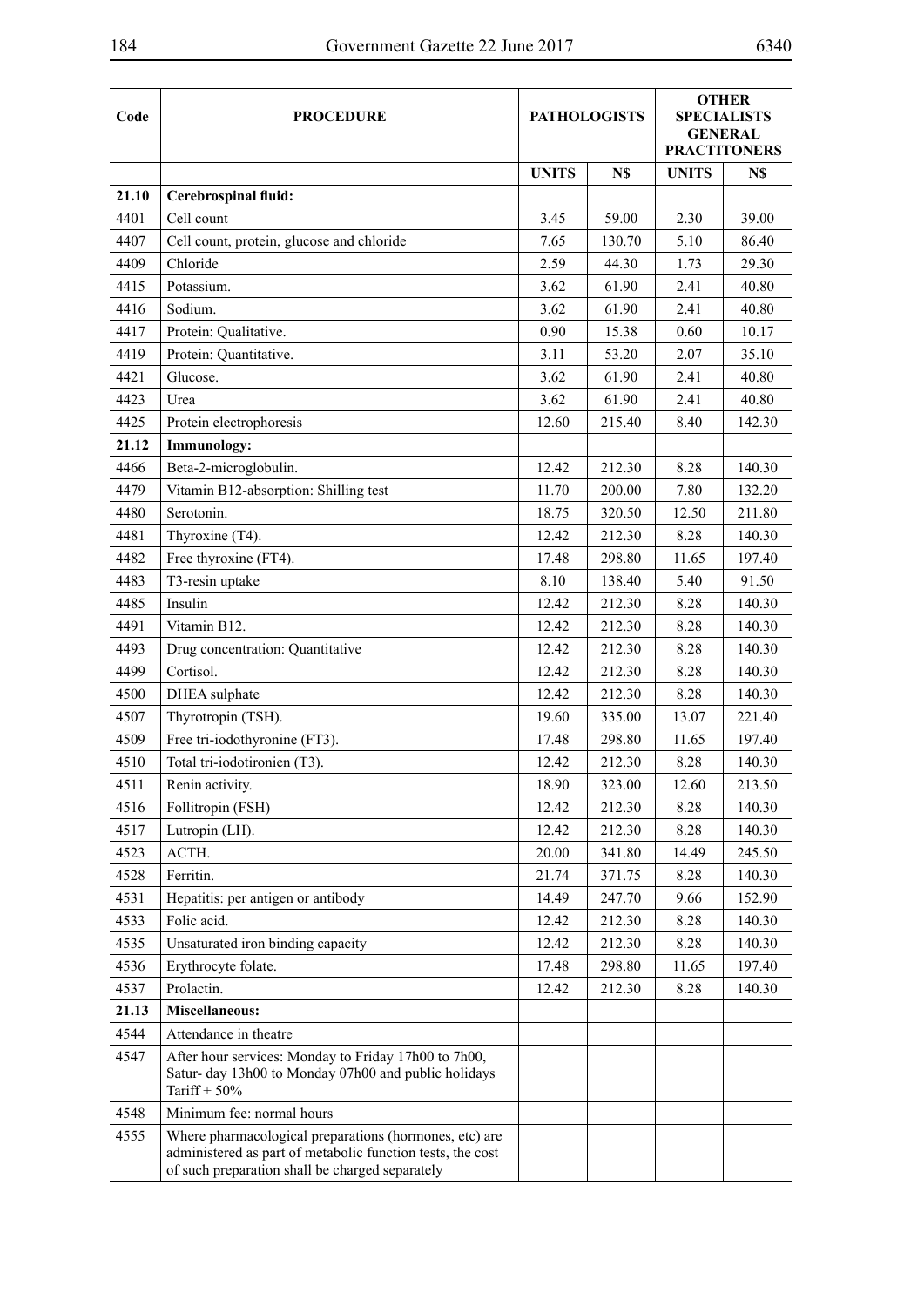| Code | <b>PROCEDURE</b>                                                                                                    |              | <b>PATHOLOGISTS</b> | <b>OTHER</b><br><b>SPECIALISTS</b><br><b>GENERAL</b><br><b>PRACTITONERS</b> |          |  |
|------|---------------------------------------------------------------------------------------------------------------------|--------------|---------------------|-----------------------------------------------------------------------------|----------|--|
|      |                                                                                                                     | <b>UNITS</b> | N\$                 | <b>UNITS</b>                                                                | N\$      |  |
| 22.  | <b>ANATOMICAL PATHOLOGY</b>                                                                                         |              |                     |                                                                             |          |  |
|      | Please note: The tariff fees in this section are calculated<br>ac- cording to the Anatomical Pathology unit values. |              |                     |                                                                             |          |  |
| 22.1 | <b>Exfoliative cytology:</b>                                                                                        |              |                     |                                                                             |          |  |
|      | SPUTUM, ALL BODY FLUIDS AND TUMOUR<br><b>ASPI-RATES:</b>                                                            |              |                     |                                                                             |          |  |
| 4561 | First unit.                                                                                                         | 13.40        | 271.30              | 8.90                                                                        | 178.60   |  |
| 4563 | Each additional unit.                                                                                               | 7.80         | 157.90              | 5.20                                                                        | 104.40   |  |
| 4564 | Perfomance of fine-needle aspiration for cytology                                                                   | 15.00        | 303.70              |                                                                             |          |  |
| 4565 | Examination of fine needle aspiration in theatre                                                                    | 49.00        | 992.20              | 32.70                                                                       | 656.40   |  |
| 22.2 | <b>Histology:</b>                                                                                                   |              |                     |                                                                             |          |  |
| 4567 | Histology per sample/specimen each                                                                                  | 20.00        | 383.30              | 13.30                                                                       | 252.60   |  |
| 4571 | Histology per additional block, each                                                                                | 11.60        | 222.30              | 7.70                                                                        | 146.30   |  |
| 4575 | Histology and frozen section in laboratory                                                                          | 22.70        | 435.00              | 15.10                                                                       | 286.80   |  |
| 4577 | Histology and frozen section in theatre                                                                             | 49.00        | 939.00              | 32.70                                                                       | 621.20   |  |
| 4578 | Second and subsequent frozen sections, each                                                                         | 20.00        | 383.30              | 13.40                                                                       | 254.50   |  |
| 4579 | Attendance in theatre - no frozen section performed                                                                 | 26.30        | 504.00              | 17.50                                                                       | 332.40   |  |
| 4582 | Serial step sections (including item 4567)                                                                          | 23.30        | 446.50              | 15.60                                                                       | 296.30   |  |
| 4584 | Serial step sections per additional block, each                                                                     | 13.50        | 258.70              | 9.00                                                                        | 171.00   |  |
| 4587 | Histology consultation.                                                                                             | 10.10        | 204.50              | 6.70                                                                        | 127.30   |  |
| 4589 | Special stains.                                                                                                     | 6.70         | 128.40              | 4.50                                                                        | 85.50    |  |
| 4591 | Immunofluorescence studies.                                                                                         | 20.70        | 396.70              | 13.80                                                                       | 262.10   |  |
| 4593 | Electron microscopy.                                                                                                | 94.00        | 1 801.30            | 63.00                                                                       | 1 196.70 |  |

## **IV. TRAVELLING ExPENSES**

## **RULES GOVERNING THIS SECTION OF THE TARIFF:**

- 
- **P.** (a) Where, in case of emergency, a practitioner was called out from his residence or rooms to an employee's home or the hospital, travelling fees can be charged according to section IV if he/she had to travel more than 16 kilometres in total.
	- (b) If more than one injured employee would be attended to during the course of a trip, the full travelling expenses must be divided pro rata between the relevant employees.
	- (c) A practitioner is not entitled to charge for any travelling expenses or travelling time to his/her rooms.
	- (d) Where a practitioner's residence would be more than 8 kilometres away from a hospital, no travelling fees may be charged for services rendered at such hospitals, except in cases of emergency (services not voluntarily scheduled).
	- (e) Where a practitioner conducts an itinerant practice, he/she is not entitled to charge fees for travelling expenses except in cases of emergency (services not voluntarily scheduled).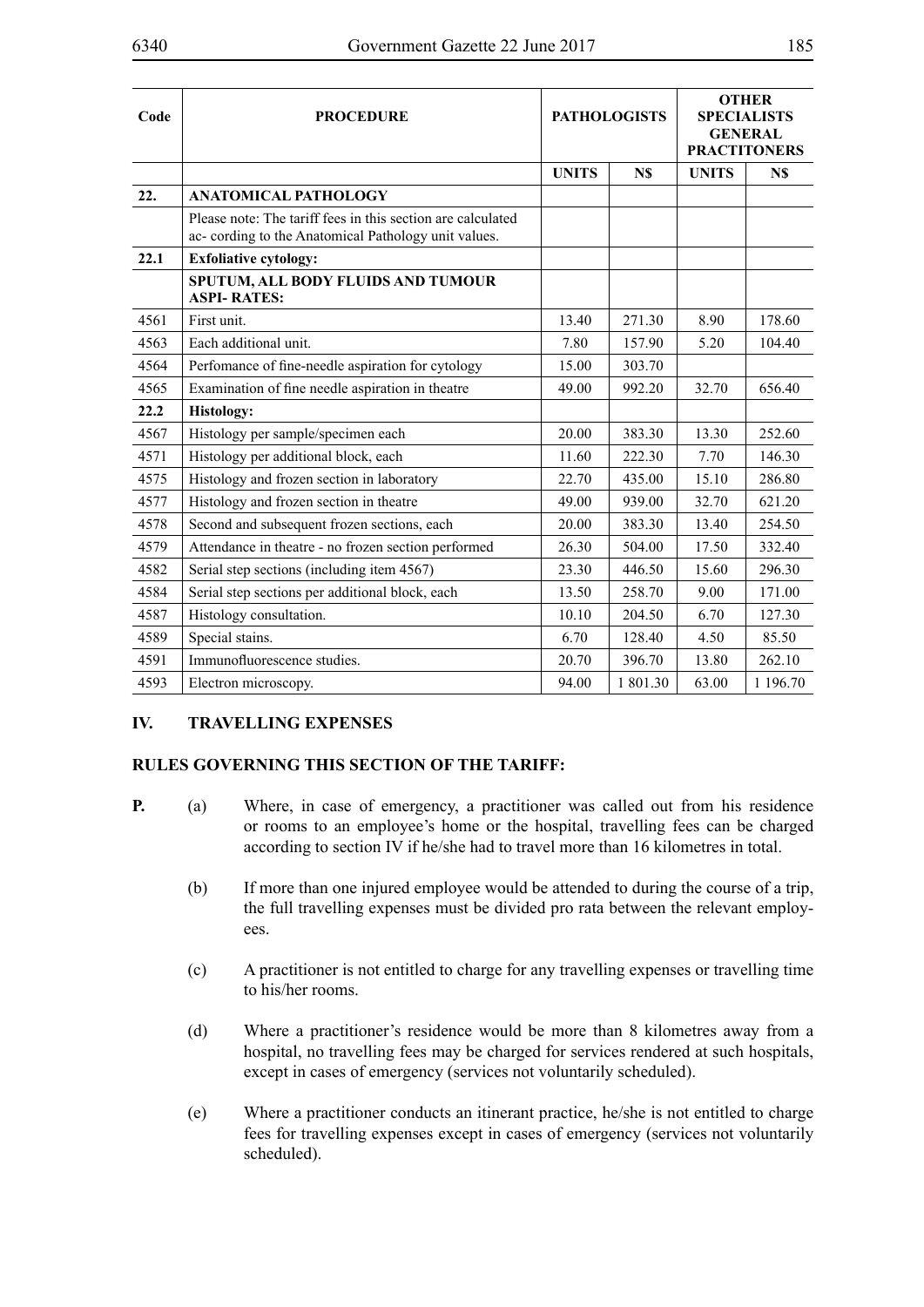## **TRAVELLING COSTS AND/OR TRAVELLING TIME**

When in cases of emergency (refer to general rule P), a medical or dental practitioner has to travel more than 16 kilometers in total to visit an employee inured on duty, travelling costs and/or travelling time can be charged and shall be calculated as follows:

Consultation, visit or surgical fee plus

- 5001 Cost of public transport and travelling time or item 5003.
- 5003 N\$ 13.93 for each kilometer in excess of 16 kilometers total travelled in own car. The fees shall be calculated as follows, where a practitioner has to travel 19 kilometers in total: 19 –16  $= 3 \times $13.93 = N$41.79$
- *Note:* Travelling time *is o*nly applicable when public transport is used.
- 5005 Specialist: 18 clinical procedure units (N\$276.84) per hour or part thereof.
- 5007 General practitioner: 12 clinical procedure units (N\$184.92) per hour of part thereof.
- 5009 After hours: Specialist: 27 clinical procedure units (N\$415.26) per hour or part thereof.
- 5010 After hours: General Practitioner: 18 clinical procedure units (N\$259.02) per hour or part thereof.
- 5013 Travelling fees are not payable to medical practitioners when they travel from a distance to assist at an operation on cases referred to surgeons by them.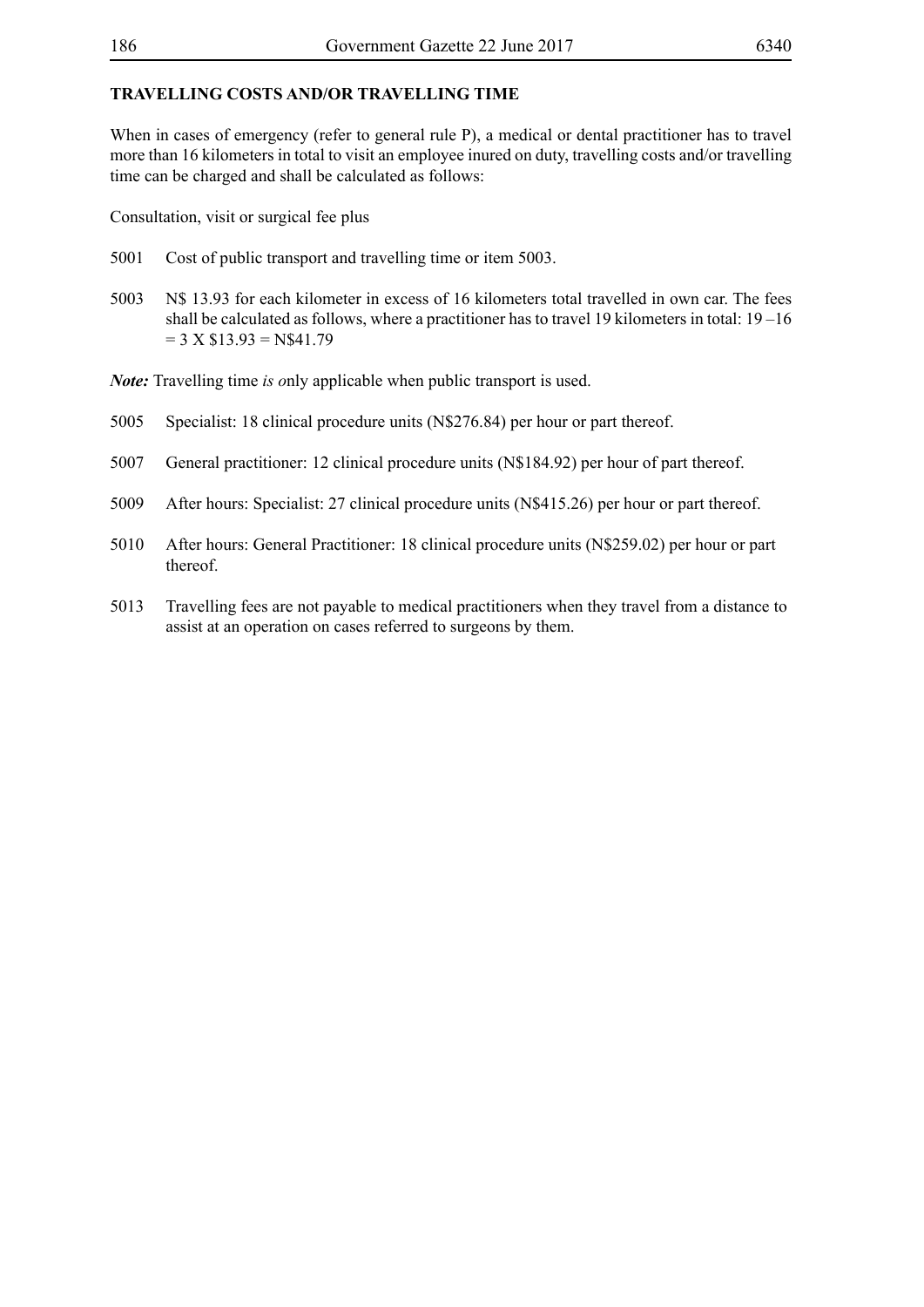| ۰.<br>۰.<br>× |  |
|---------------|--|
|---------------|--|

| Pathology: Anatomical<br>Pathology: Clinical | 53<br>52/       | 314.30<br>15.27                                                                                                     |                                                                                                                                                                                    | 20.00<br>411.60                                             |                                                                                                                                                                                                               |
|----------------------------------------------|-----------------|---------------------------------------------------------------------------------------------------------------------|------------------------------------------------------------------------------------------------------------------------------------------------------------------------------------|-------------------------------------------------------------|---------------------------------------------------------------------------------------------------------------------------------------------------------------------------------------------------------------|
| $\chi$ golor $U$                             | $\frac{4}{6}$   | 17.48<br>355.90                                                                                                     |                                                                                                                                                                                    | 22.00<br>448.00                                             | 24.00<br>488.70                                                                                                                                                                                               |
| Thoracic Surgery                             | $\overline{4}$  | 26.00<br>529.40                                                                                                     |                                                                                                                                                                                    | 32.00<br>651.60                                             | 34.00<br>692.30                                                                                                                                                                                               |
| <b>AIOSINS</b>                               | $\overline{4}$  | 355.90<br>17.48                                                                                                     |                                                                                                                                                                                    | 22.00<br>448.00                                             | 488.70<br>24.00                                                                                                                                                                                               |
| Radiotherapy                                 | $\Theta$        | 17.48<br>354.40                                                                                                     |                                                                                                                                                                                    | 446.00<br>22.00                                             | 486.50<br>24.00                                                                                                                                                                                               |
| Radiology                                    | 38              | 313.00<br>15.27                                                                                                     |                                                                                                                                                                                    | 20.00<br>410.00                                             |                                                                                                                                                                                                               |
| Plastic Surgery                              | 36              | 334.00<br>16.40                                                                                                     |                                                                                                                                                                                    | 427.60<br>21.00                                             | 468.30<br>23.00                                                                                                                                                                                               |
| Physical Medicine                            | $\mathfrak{F}$  | 511.40<br>27.00                                                                                                     |                                                                                                                                                                                    | 33.00<br>625.00                                             | 35.00<br>662.90                                                                                                                                                                                               |
| Otorhinolaryngology                          | 30              | 334.00<br>16.40                                                                                                     |                                                                                                                                                                                    | 21.00<br>427.60                                             | 468.30<br>23.00                                                                                                                                                                                               |
| Orthopaedics                                 | 28              | 355.90<br>17.48                                                                                                     |                                                                                                                                                                                    | 22.00<br>448.00                                             | 488.70<br>24.00                                                                                                                                                                                               |
| <b>VgolomiadinqO</b>                         | $\delta$        | 355.10<br>14.48                                                                                                     |                                                                                                                                                                                    | 22.00<br>446.90                                             | 24.00<br>487.50                                                                                                                                                                                               |
| uoagung-oruaN                                | $\overline{24}$ | 549.80<br>27.00                                                                                                     |                                                                                                                                                                                    | 33.00<br>672.00                                             | 712.70<br>35.00                                                                                                                                                                                               |
| $\rm F$ sychiatry                            | 22              | 549.80<br>27.00                                                                                                     |                                                                                                                                                                                    | 33.00<br>672.00                                             | 712.70<br>35.00                                                                                                                                                                                               |
| Neurologists                                 | $\overline{c}$  | 549.80<br>27.00                                                                                                     |                                                                                                                                                                                    | 672.00<br>33.00                                             | 712.70<br>35.00                                                                                                                                                                                               |
| Physicians                                   | $\overline{18}$ | 549.80<br>27.00                                                                                                     |                                                                                                                                                                                    | 33.00<br>672.00                                             | 35.00<br>712.70                                                                                                                                                                                               |
| General Practitioner                         | $\overline{4}$  | 362.00<br>15.00                                                                                                     | 16.00<br>326.40                                                                                                                                                                    | 18.00<br>370.40                                             | 20.00<br>411.50                                                                                                                                                                                               |
| Dermatology                                  | $\overline{c}$  | 334.00<br>16.40                                                                                                     |                                                                                                                                                                                    | 21.00<br>427.60                                             | 468.30<br>23.00                                                                                                                                                                                               |
| Anaesthetic                                  | $\overline{10}$ | 17.48<br>355.30                                                                                                     | 16.00<br>325.20                                                                                                                                                                    | 22.00<br>447.10                                             | 24.00<br>487.80                                                                                                                                                                                               |
| CONSULTATION                                 |                 | Units<br>$\tilde{z}$<br>CONSUL-<br>Normal<br>0101 At doctor's<br>rooms or home:<br>TATION<br><b>FIRST</b><br>hours: | Units<br>$\tilde{z}$<br>Pre-anaesthetic<br>assessment of patient<br>(includes the interpre-<br>tation of an ECG and/<br>in the ward (all hours)<br>or lung function test):<br>0102 | Units<br>$\tilde{z}$<br>0103 Away from doc-<br>tor's rooms: | $\overline{M}$<br>Units<br>$\ddot{a}$<br>tendance where doc-<br>hours) (not applicable<br>tor does not travel (all<br>24 hour services) -See<br>to facilities offering<br>Emergency<br>General Rule B<br>0104 |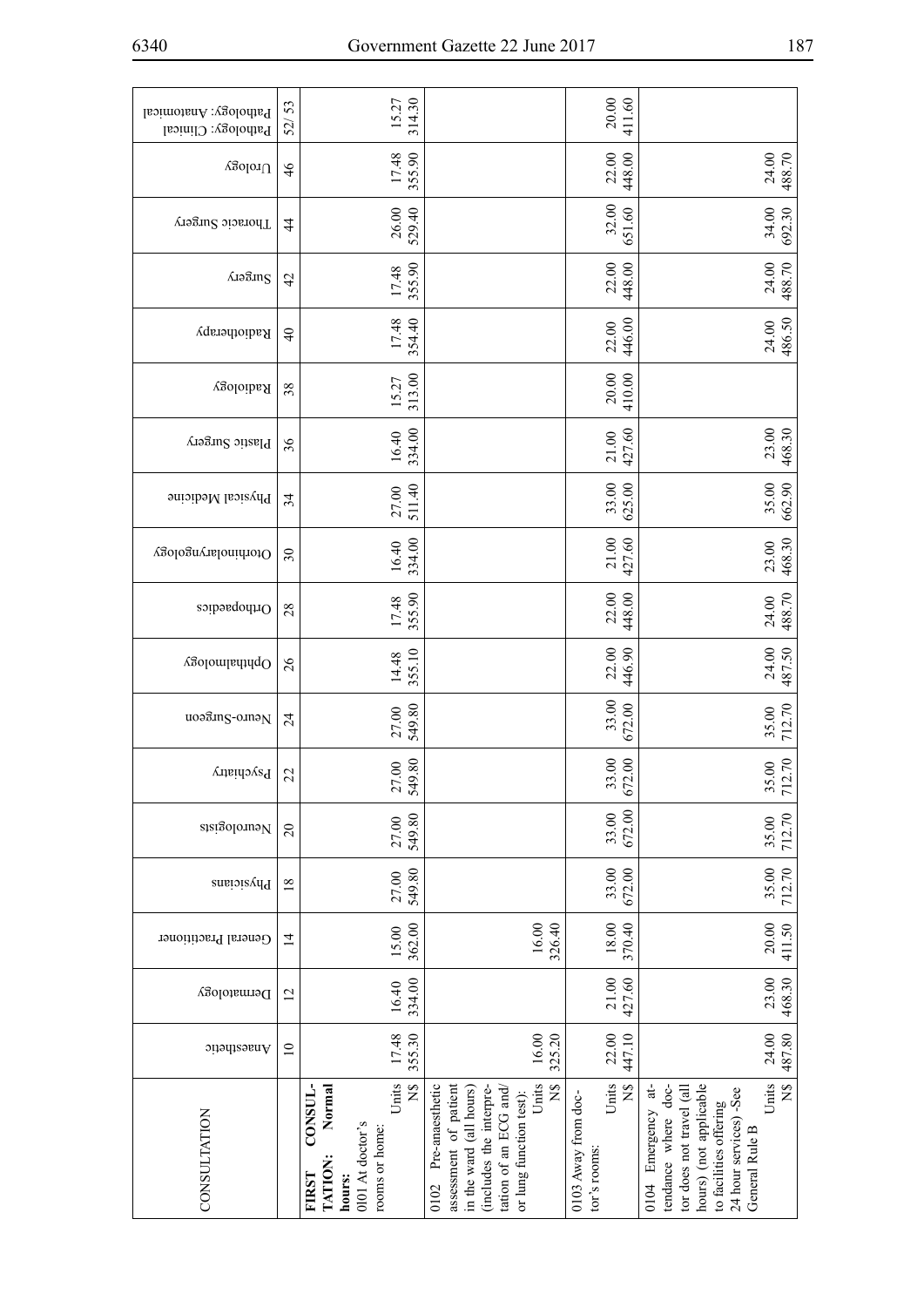| Pathology: Anatomical<br>Pathology: Clinical | 53<br>$\widetilde{\rm S}$ |                                                                                                                                                                                              |                                                                                                                                            | 247.00<br>12.00                                                                                                                      | 205.80<br>$10.00$                                                               |
|----------------------------------------------|---------------------------|----------------------------------------------------------------------------------------------------------------------------------------------------------------------------------------------|--------------------------------------------------------------------------------------------------------------------------------------------|--------------------------------------------------------------------------------------------------------------------------------------|---------------------------------------------------------------------------------|
| $\chi$ golor $U$                             | $\frac{4}{6}$             |                                                                                                                                                                                              | 27.00<br>549.80                                                                                                                            | 12.00<br>244.40                                                                                                                      | $10.00$<br>203.60                                                               |
| Thoracic Surgery                             | $\ddot{4}$                |                                                                                                                                                                                              | 37.00<br>753.00                                                                                                                            | 17.00<br>346.20                                                                                                                      | $10.00$<br>203.60                                                               |
| Surgery                                      | 42                        |                                                                                                                                                                                              | 27.00<br>549.80                                                                                                                            | 12.00<br>244.40                                                                                                                      | 10.00<br>203.60                                                                 |
| Radiotherapy                                 | $\overline{4}$            |                                                                                                                                                                                              | 27.00<br>547.40                                                                                                                            | 12.00<br>243.30                                                                                                                      | 10.00<br>202.70                                                                 |
| Radiology                                    | 38                        |                                                                                                                                                                                              |                                                                                                                                            | 12.00<br>246.00                                                                                                                      | $10.00$<br>205.00                                                               |
| Plastic Surgery                              | 36                        |                                                                                                                                                                                              | 26.00<br>529.40                                                                                                                            | 244.40<br>12.00                                                                                                                      | 10.00<br>203.60                                                                 |
| Physical Medicine                            | 34                        |                                                                                                                                                                                              | 38.00<br>719.70                                                                                                                            | 18.00<br>340.90                                                                                                                      | $10.00$<br>189.40                                                               |
| Otorhinolaryngology                          | $30\,$                    |                                                                                                                                                                                              | 26.00<br>529.40                                                                                                                            | 12.00<br>244.40                                                                                                                      | 10.00<br>203.60                                                                 |
| Orthopaedics                                 | 28                        |                                                                                                                                                                                              | 549.80<br>27.00                                                                                                                            | 244.40<br>12.00                                                                                                                      | 203.60<br>10.00                                                                 |
| Ophthalmology                                | 26                        |                                                                                                                                                                                              | 27.00<br>548.40                                                                                                                            | 12.00<br>243.80                                                                                                                      | 10.00<br>203.10                                                                 |
| uoagung-ounaN                                | $\overline{24}$           |                                                                                                                                                                                              | 38.00<br>773.80                                                                                                                            | 18.00<br>366.50                                                                                                                      | $10.00$<br>203.60                                                               |
| $\ensuremath{\mathsf{P}}$ sychiatry          | 22                        |                                                                                                                                                                                              | 38.00<br>773.80                                                                                                                            | 18.00<br>366.50                                                                                                                      | $\frac{10.00}{203.60}$                                                          |
| Neurologists                                 | $\overline{c}$            |                                                                                                                                                                                              | 38.00<br>773.80                                                                                                                            | $18.00\,$<br>366.50                                                                                                                  | 10.00<br>203.60                                                                 |
| Physicians                                   | $\overline{18}$           |                                                                                                                                                                                              | 38.00<br>773.80                                                                                                                            | 18.00<br>366.50                                                                                                                      | $10.00$<br>203.60                                                               |
| General Practitioner                         | $\overline{4}$            | 10.00<br>204.00                                                                                                                                                                              | 23.00<br>473.20                                                                                                                            | 12.00<br>291.70                                                                                                                      | $10.00$<br>204.00                                                               |
| Dermatology                                  | $\overline{2}$            |                                                                                                                                                                                              | 26.00<br>529.40                                                                                                                            | 12.00<br>244.40                                                                                                                      | $10.00$<br>203.60                                                               |
| Anaesthetic                                  | $\overline{10}$           | 203.20<br>10.00                                                                                                                                                                              | 27.00<br>548.80                                                                                                                            | 12.00<br>243.90                                                                                                                      | $10.00$<br>203.20                                                               |
| CONSULTATION                                 |                           | Units<br>and/or lung function<br>$\tilde{z}$<br>Pre-anaesthetic<br>assessment of patient<br>hours) (includes the in-<br>terpretation of an ECG<br>inside theatre suite (all<br>0105<br>test) | Units<br>$\tilde{z}$<br>vices (all hours) - See<br>offering 24 hour ser-<br>tendance at facilities<br>0106 Emergency at-<br>General Rule B | Units<br>$\frac{8}{2}$<br>VISITS: (within four<br>condition - See Rule<br>months for the same<br><b>SUBSEQUENT</b><br>0108 At rooms: | Units<br>$\widetilde{X}$<br>0109 At hospital or<br>nursing home (all<br>hours): |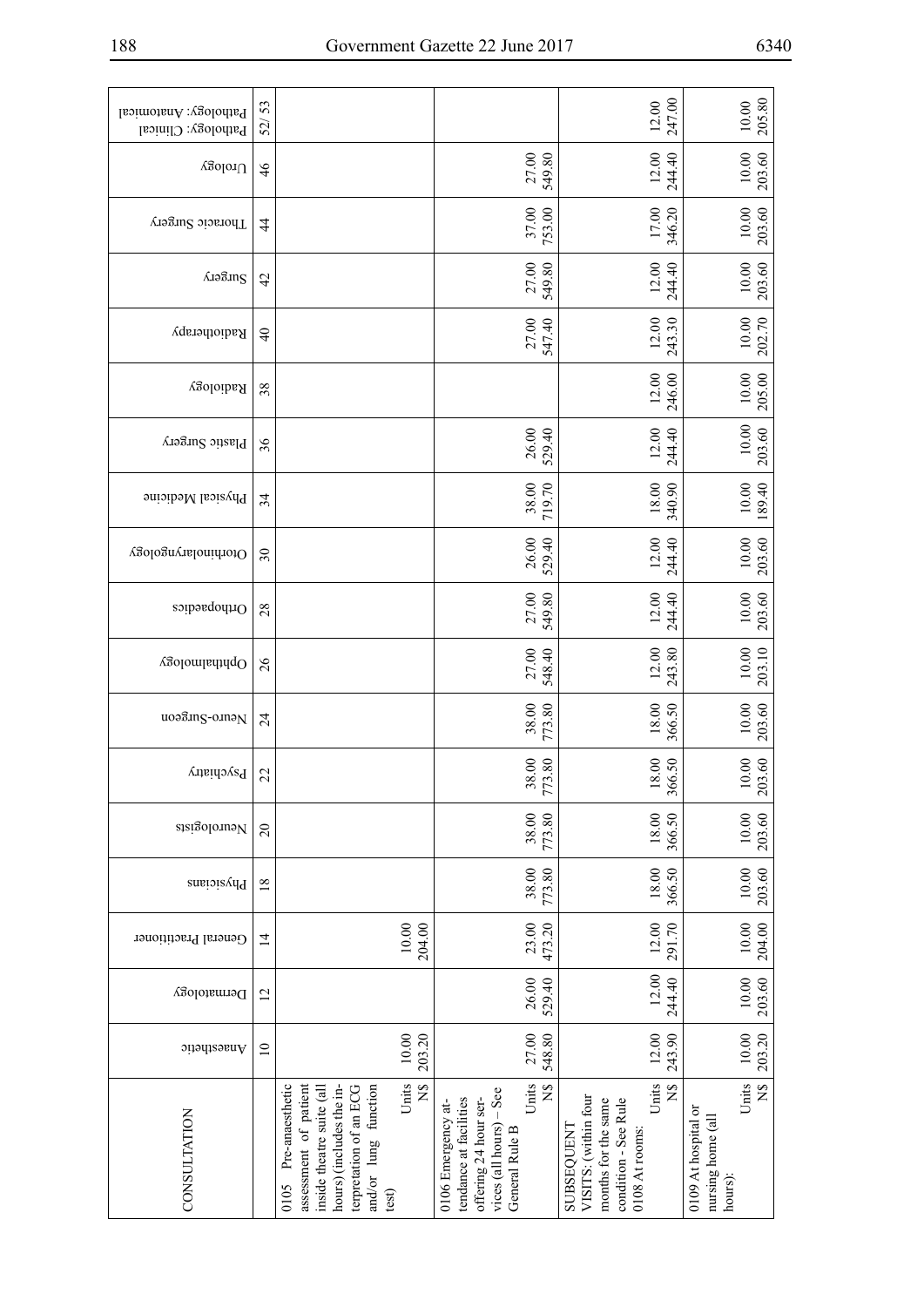| Pathology: Anatomical<br>Pathology: Clinical | 53<br>52)       | 329.30<br>16.00                                                         |                                                                                            |                                                                                            |                                                                                                                                                                                                               |
|----------------------------------------------|-----------------|-------------------------------------------------------------------------|--------------------------------------------------------------------------------------------|--------------------------------------------------------------------------------------------|---------------------------------------------------------------------------------------------------------------------------------------------------------------------------------------------------------------|
| $\chi$ golor $U$                             | $\frac{4}{6}$   | 17.00<br>346.20                                                         | 2423.20<br>119.00                                                                          | 1384.70<br>68.00                                                                           | 30.00<br>610.90                                                                                                                                                                                               |
| Thoracic Surgery                             | $\overline{4}$  | 448.00<br>22.00                                                         | 3135.90<br>154.00                                                                          | 1791.90<br>88.00                                                                           | 40.00<br>814.50                                                                                                                                                                                               |
| <b>Alaging</b>                               | $\overline{4}$  | 346.20<br>17.00                                                         | 2423.20<br>119.00                                                                          | 1384.70<br>68.00                                                                           | 30.00<br>610.90                                                                                                                                                                                               |
| Radiotherapy                                 | $\Theta$        | 344.60<br>17.00                                                         | 2412.50<br>119.00                                                                          | 1378.50<br>68.00                                                                           | 30.00<br>608.20                                                                                                                                                                                               |
| Radiology                                    | 38              | 16.14<br>330.90                                                         | 2296.00<br>112.00                                                                          | 1312.00<br>64.00                                                                           | 30.00<br>615.00                                                                                                                                                                                               |
| Plastic Surgery                              | 36              | 336.00<br>16.50                                                         | 2351.90<br>115.50                                                                          | 344.00<br>66.00                                                                            | 29.00<br>590.50                                                                                                                                                                                               |
| Physical Medicine                            | 34              | 426.20<br>22.50                                                         | 2983.10<br>157.50                                                                          | 1704.60<br>90.00                                                                           | 41.00<br>776.60                                                                                                                                                                                               |
| Otorhinolaryngology                          | $30\,$          | 16.50<br>336.00                                                         | 2351.90<br>115.50                                                                          | 1344.00<br>66.00                                                                           | 29.00<br>590.50                                                                                                                                                                                               |
| Orthopaedics                                 | 28              | 17.00<br>346.20                                                         | 2423.20<br>119.00                                                                          | 1384.70<br>68.00                                                                           | 30.00<br>610.90                                                                                                                                                                                               |
| <b>VgolomiadidO</b>                          | $\overline{26}$ | 345.30<br>17.00                                                         | 2417.20<br>119.00                                                                          | 1381.30<br>68.00                                                                           | 30.00<br>609.40                                                                                                                                                                                               |
| uoagung-oma <sub>N</sub>                     | $\overline{24}$ | 22.50<br>458.20                                                         | 3207.20<br>157.50                                                                          | 832.70<br>90.00                                                                            | 41.00<br>834.90                                                                                                                                                                                               |
| Psychiatry                                   | 22              | 22.50<br>458.20                                                         | 3207.20<br>157.50                                                                          | 1832.70<br>90.00                                                                           | 41.00<br>834.90                                                                                                                                                                                               |
| Neurologists                                 | $\Omega$        | 458.20<br>22.50                                                         | 3207.20<br>157.50                                                                          | 1832.70<br>90.00                                                                           | 41.00<br>834.90                                                                                                                                                                                               |
| Physicians                                   | $\frac{8}{18}$  | 458.20<br>22.50                                                         | 3207.20<br>157.50                                                                          | 1832.70<br>90.00                                                                           | 41.00<br>834.90                                                                                                                                                                                               |
| General Practitioner                         | $\overline{4}$  | 15.00<br>308.60                                                         | 2160.40<br>105.00                                                                          | 1234.50<br>60.00                                                                           | 26.00<br>535.00                                                                                                                                                                                               |
| Dermatology                                  | $\overline{2}$  | 336.00<br>16.50                                                         | 2351.90<br>115.50                                                                          | 1344.00<br>66.00                                                                           | 29.00<br>590.50                                                                                                                                                                                               |
| $\gamma$ naesthetic                          | $\overline{10}$ | 345.50<br>17.00                                                         | 2418.60<br>119.00                                                                          | 1382.00<br>68.00                                                                           | 30.00<br>609.70                                                                                                                                                                                               |
| CONSULTATION                                 |                 | Units<br>$\frac{8}{2}$<br>0112 At patient's resi-<br>dence (all hours): | Units<br>$\widetilde{X}$<br>maxi-<br>mum for 0112 for the<br>first two weeks<br>0114Weekly | Units<br>$\frac{8}{2}$<br>maxi-<br>mum for 0112 after<br>Weekly<br>first two weeks<br>0115 | Units<br>$\overline{z}$<br>titioner has to travel<br>0119 Medical prac-<br>(N\$ 133.50), GP: 6<br>Specialists: 8 units<br>to venue $(0103 +$<br>units (N\$100.10)<br><b>EMERGENCY</b><br>All hours:<br>VISIT: |